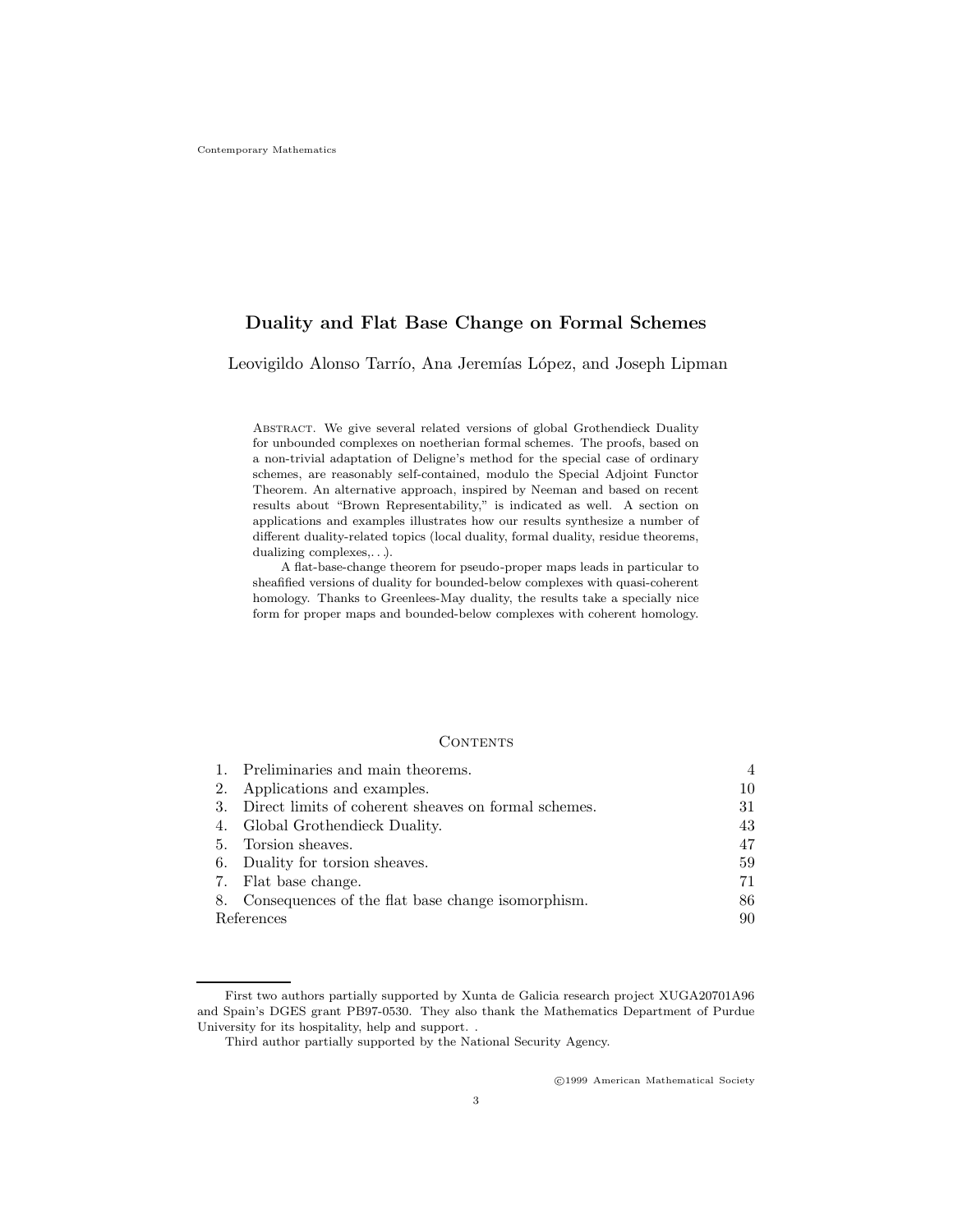#### 1. Preliminaries and main theorems.

First we need some notation and terminology. Let X be a ringed space, i.e., a topological space together with a sheaf of commutative rings  $\mathcal{O}_X$ . Let  $\mathcal{A}(X)$  be the category of  $\mathcal{O}_X$ -modules, and  $\mathcal{A}_{qc}(X)$  (resp.  $\mathcal{A}_c(X)$ , resp.  $\mathcal{A}_{\vec{c}}(X)$ ) the full subcategory of  $\mathcal{A}(X)$  whose objects are the quasi-coherent (resp. coherent, resp.  $\lim_{\longrightarrow}$  of coherent)  $\mathcal{O}_X$ -modules.<sup>1</sup> Let  $\mathbf{K}(X)$  be the homotopy category of  $\mathcal{A}(X)$ -complexes, and let  $\mathbf{D}(X)$  be the corresponding derived category, obtained from  $\mathbf{K}(X)$  by adjoining an inverse for every quasi-isomorphism (= homotopy class of maps of complexes inducing homology isomorphisms).

For any full subcategory  $\mathcal{A}_{...}(X)$  of  $\mathcal{A}(X)$ , denote by  $\mathbf{D}_{...}(X)$  the full subcategory of  $D(X)$  whose objects are those complexes whose homology sheaves all lie in  $\mathcal{A}_{...}(X)$ , and by  $\mathbf{D}_{...}^{+}(X)$  (resp.  $\mathbf{D}_{...}^{-}(X)$ ) the full subcategory of  $\mathbf{D}_{...}(X)$  whose objects are those complexes  $\mathcal{F} \in \mathbf{D}_{\alpha}(X)$  such that the homology  $H^m(\mathcal{F})$  vanishes for all  $m \ll 0$  (resp.  $m \gg 0$ ).

The full subcategory  $\mathcal{A}_{...}(X)$  of  $\mathcal{A}(X)$  is plump if it contains 0 and for every exact sequence  $\mathcal{M}_1 \to \mathcal{M}_2 \to \mathcal{M} \to \mathcal{M}_3 \to \mathcal{M}_4$  in  $\mathcal{A}(X)$  with  $\mathcal{M}_1$ ,  $\mathcal{M}_2$ ,  $\mathcal{M}_3$  and  $\mathcal{M}_4$ in  $\mathcal{A}_{\alpha}(X)$ , M is in  $\mathcal{A}_{\alpha}(X)$  too. If  $\mathcal{A}_{\alpha}(X)$  is plump then it is abelian, and has a derived category  $\mathbf{D}(\mathcal{A}_{...}(X))$ . For example,  $\mathcal{A}_{c}(X)$  is plump [GD, p. 113, (5.3.5)]. If  $\mathfrak X$  is a locally noetherian formal scheme,<sup>2</sup> then  $\mathcal A_{\vec c}(\mathfrak X)\subset \mathcal A_{\rm qc}(\mathfrak X)$  (Corollary 3.1.5) with equality when  $\mathfrak X$  is an ordinary scheme, i.e., when  $\mathcal O_{\mathfrak X}$  has discrete topology [GD, p. 319, (6.9.9)]—and both of these are plump subcategories of  $\mathcal{A}(\mathfrak{X})$ , see Proposition 3.2.2.

Let  $K_1$ ,  $K_2$  be triangulated categories with respective translation functors  $T_1, T_2$  [H1, p. 20]. A (covariant)  $\Delta$ -functor is a pair  $(F, \Theta)$  consisting of an additive functor  $F: \mathbf{K}_1 \to \mathbf{K}_2$  together with an isomorphism of functors  $\Theta: FT_1 \longrightarrow T_2F$ such that for every triangle  $A \xrightarrow{u} B \xrightarrow{v} C \xrightarrow{w} T_1 A$  in  $\mathbf{K}_1$ , the diagram

$$
FA \xrightarrow{Fu} FB \xrightarrow{Fv} FC \xrightarrow{\Theta \circ Fw} T_2FA
$$

is a triangle in  $\mathbf{K}_2$ . Explicit reference to  $\Theta$  is often suppressed—but one should keep it in mind. (For example, if  $\mathcal{A}_{\alpha}(X) \subset \mathcal{A}(X)$  is plump, then each of  $\mathbf{D}_{\alpha}(X)$ and  $\mathbf{D}_{\dots}^{\pm}(X)$  carries a unique triangulation for which the translation is the restriction of that on  $\mathbf{D}(X)$  and such that inclusion into  $\mathbf{D}(X)$  together with  $\Theta$ :=identity is a  $\Delta$ -functor; in other words, they are all triangulated subcategories of  $\mathbf{D}(X)$ . See e.g., Proposition 3.2.4 for the usefulness of this remark.) Compositions of ∆-functors, and morphisms between  $\Delta$ -functors, are defined in the natural way.<sup>3</sup> A  $\Delta$ -functor  $(G, \Psi)$ :  $\mathbf{K}_2 \to \mathbf{K}_1$  is a *right*  $\Delta$ -*adjoint* of  $(F, \Theta)$  if G is a right adjoint of F and the resulting functorial map  $FG \to \mathbf{1}$  (or equivalently,  $\mathbf{1} \to GF$ ) is a morphism of ∆-functors.

We use  **to denote right-derived functors, constructed e.g., via K-injective** resolutions (which exist for all  $\mathcal{A}(X)$ -complexes [Sp, p. 138, Thm. 4.5]).<sup>4</sup> For a

 $^{1}$ "lim" always denotes a direct limit over a small ordered index set in which any two elements have an upper bound. More general direct limits will be referred to as *colimits*.

<sup>&</sup>lt;sup>2</sup>Basic properties of formal schemes can be found in  $[GD, Chap. 1, §10]$ .

<sup>3</sup>See also [De, §0, §1] for the multivariate case, where signs come into play—and ∆-functors are called "exact functors."

<sup>&</sup>lt;sup>4</sup>A complex F in an abelian category A is K-injective if for each exact A-complex G the abelian-group complex  $\text{Hom}_{\mathcal{A}}^{\bullet}(G, F)$  is again exact. In particular, any bounded-below complex of injectives is K-injective. If every A-complex E admits a K-injective resolution  $E \to I(E)$  (i.e.,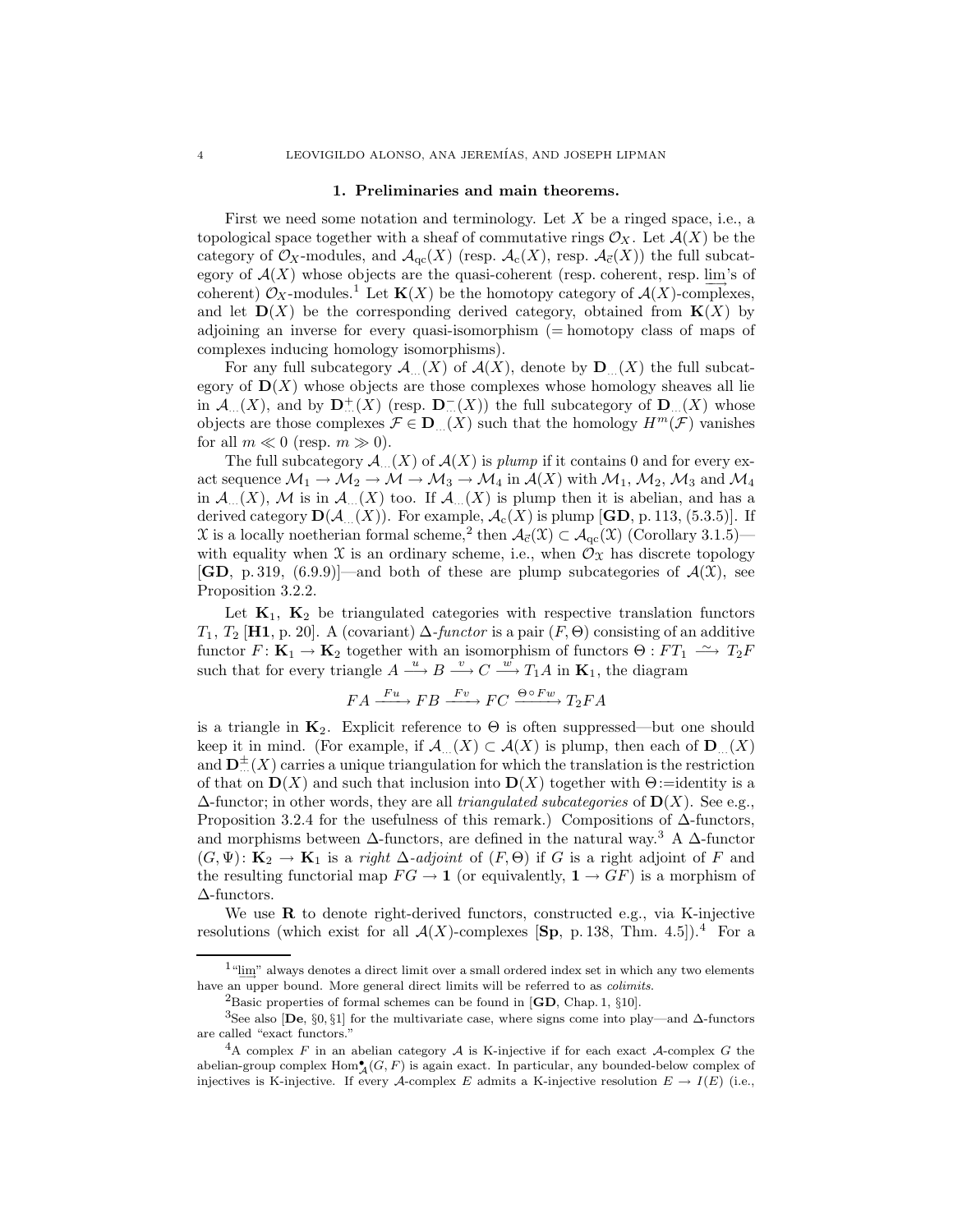map  $f: X \to Y$  of ringed spaces (i.e., a continuous map  $f: X \to Y$  together with a ring-homomorphism  $\mathcal{O}_Y \to f_* \mathcal{O}_X$ ),  $\mathbf{L} f^*$  denotes the left-derived functor of  $f^*$ , constructed via K-flat resolutions [Sp, p. 147, 6.7]. Each derived functor in this paper comes equipped, implicitly, with a  $\Theta$  making it into a  $\Delta$ -functor (modulo obvious modifications for contravariance), cf.  $[\textbf{L4}, \text{Example (2.2.4)}]$ .<sup>5</sup> Conscientious readers may verify that such morphisms between derived functors as occur in this paper are in fact morphisms of  $\Delta$ -functors.

1.1. Our first main result, global Grothendieck Duality for a map  $f: \mathcal{X} \to \mathcal{Y}$ of quasi-compact formal schemes with X noetherian, is that,  $\mathbf{D}(\mathcal{A}_{\vec{c}}(\mathcal{X}))$  being the derived category of  $\mathcal{A}_{\vec{c}}(\mathfrak{X})$  and  $\vec{\boldsymbol{j}}$ :  $\mathbf{D}(\mathcal{A}_{\vec{c}}(\mathfrak{X})) \to \mathbf{D}(\mathfrak{X})$  being the natural functor, the  $\Delta$ -functor  $\mathbf{R}f_*\circ j$  has a right  $\Delta$ -adjoint.

A more elaborate—but readily shown equivalent—statement is:

THEOREM 1. Let  $f: \mathfrak{X} \to \mathfrak{Y}$  be a map of quasi-compact formal schemes, with X noetherian, and let  $j: D(\mathcal{A}_{\vec{c}}(\mathfrak{X})) \to D(\mathfrak{X})$  be the natural functor. Then there exists a  $\Delta$ -functor  $f^{\times}$ :  $\mathbf{D}(\mathcal{Y}) \to \mathbf{D}(\mathcal{A}_{\vec{c}}(\mathcal{X}))$  together with a morphism of  $\Delta$ -functors  $\tau: \mathbf{R} f_* \, \textbf{j} f^\times \to \textbf{1}$  such that for all  $\mathcal{G} \in \mathbf{D}(\mathcal{A}_{\vec{c}}(\mathcal{X}))$  and  $\mathcal{F} \in \mathbf{D}(\mathcal{Y})$ , the composed map (in the derived category of abelian groups)

$$
\mathbf{R}\mathrm{Hom}^{\bullet}_{\mathcal{A}_{\vec{c}}(\mathcal{X})}(\mathcal{G},f^{\times}\mathcal{F}) \xrightarrow{\text{natural}} \mathbf{R}\mathrm{Hom}^{\bullet}_{\mathcal{A}(\mathcal{Y})}(\mathbf{R}f_{*}\mathcal{G},\mathbf{R}f_{*}f^{\times}\mathcal{F})
$$

$$
\xrightarrow{\text{via }\tau \to} \mathbf{R}\mathrm{Hom}^{\bullet}_{\mathcal{A}(\mathcal{Y})}(\mathbf{R}f_{*}\mathcal{G},\mathcal{F})
$$

is an isomorphism.

Here we think of the  $\mathcal{A}_{\vec{c}}(\mathfrak{X})$ -complexes  $\mathcal G$  and  $f^{\times} \mathcal F$  as objects in both  $\mathbf{D}(\mathcal{A}_{\vec{c}}(\mathfrak{X}))$ and  $\mathbf{D}(\mathfrak{X})$ . But as far as we know, the natural map  $\text{Hom}_{\mathbf{D}(\mathcal{A}_{\vec{r}}(\mathfrak{X}))} \to \text{Hom}_{\mathbf{D}(\mathfrak{X})}$  need not always be an isomorphism. It is when  $\mathfrak X$  is properly algebraic, i.e., the J-adic completion of a proper B-scheme with B a noetherian ring and  $J$  a B-ideal: then j induces an equivalence of categories  $\mathbf{D}(\mathcal{A}_{\vec{c}}(\mathcal{X})) \to \mathbf{D}_{\vec{c}}(\mathcal{X})$ , see Corollary 3.3.4. So for properly algebraic X, we can replace  $\mathbf{D}(\mathcal{A}_{\vec{c}}(\mathcal{X}))$  in Theorem 1 by  $\mathbf{D}_{\vec{c}}(\mathcal{X})$ , and let G be any  $\mathcal{A}(\mathfrak{X})$ -complex with  $\mathcal{A}_{\vec{c}}(\mathfrak{X})$ -homology.

We prove Theorem 1 (= Theorem 4.1) in  $\S 4$ , adapting the argument of Deligne in [H1, Appendix] (see also [De, §1.1.12]) to the category  $\mathcal{A}_{\vec{c}}(\mathfrak{X})$ , which presents itself as an appropriate generalization to formal schemes of the category of quasicoherent sheaves on an ordinary noetherian scheme. For this adaptation what is needed, mainly, is the plumpness of  $\mathcal{A}_{\vec{c}}(\mathfrak{X})$  in  $\mathcal{A}(\mathfrak{X})$ , a non-obvious fact mentioned above. In addition, we need some facts on "boundedness" of certain derived functors in order to extend the argument to unbounded complexes. (See section 3.4, which makes use of techniques from  $\text{[Sp]}$ .)<sup>6</sup>

a quasi-isomorphism into a K-injective complex  $I(E)$ ), then every additive functor  $\Gamma: \mathcal{A} \to \mathcal{A}'$  $(\mathcal{A}'$  abelian) has a right-derived functor  $\mathbf{R}\Gamma\colon \mathbf{D}(\mathcal{A}) \to \mathbf{D}(\mathcal{A}')$  which satisfies  $\mathbf{R}\Gamma(E) = \Gamma(I(E)).$ For example,  $\mathbf{R}\text{Hom}_{\mathcal{A}}^{\bullet}(E_1, E_2) = \text{Hom}_{\mathcal{A}}^{\bullet}(E_1, I(E_2)).$ 

<sup>&</sup>lt;sup>5</sup>We do not know, for instance, whether  $Lf^*$ —which is defined only up to isomorphism—can always be chosen so as to commute with translation, i.e., so that  $\Theta =$  Identity will do.

 $6A \Delta$ -functor  $\phi$  is *bounded above* if there is an integer b such that for any n and any complex  $\mathcal E$ such that  $H^i \mathcal{E} = 0$  for all  $i \leq n$  it holds that  $H^j(\phi \mathcal{E}) = 0$  for all  $j < n + b$ . Bounded below and bounded (above and below) are defined analogously. Boundedness (way-outness) is what makes the very useful "way-out Lemma" [H1, p. 68, 7.1] applicable.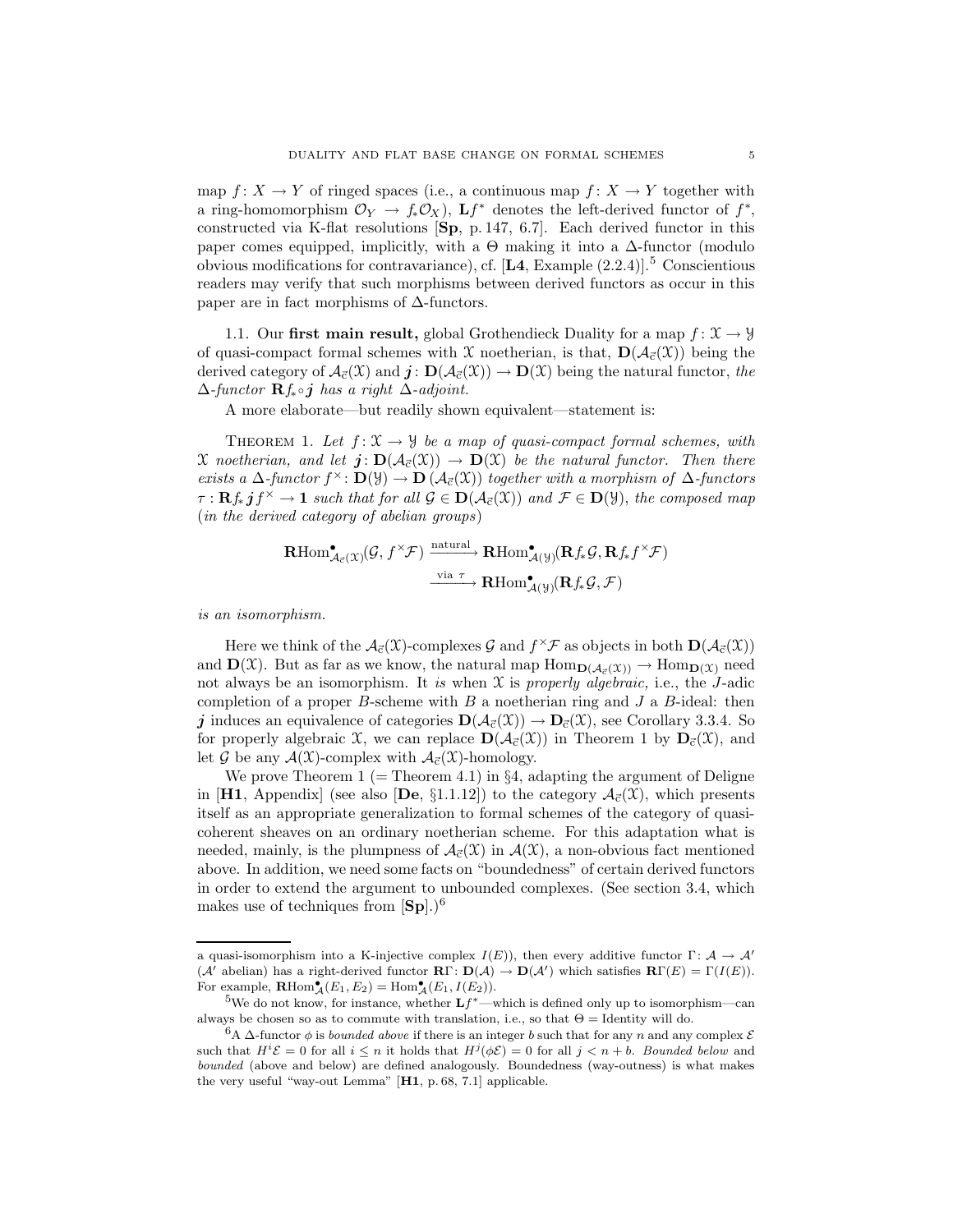In Deligne's approach the "Special Adjoint Functor Theorem" is used to get right adjoints for certain functors on  $\mathcal{A}_{qc}(X)$ , and then these right adjoints are applied to injective resolutions of complexes. . . There is now a neater approach to duality on a quasi-compact separated ordinary scheme  $X$ , due to Neeman [N1], in which "Brown Representability" shows directly that a  $\Delta$ -functor F on  $\mathbf{D}(\mathcal{A}_{\text{qc}}(X))$  has a right adjoint if and only if  $F$  commutes with coproducts. Both approaches need a small set of category-generators: coherent sheaves for  $\mathcal{A}_{\text{qc}}(X)$  in Deligne's, and perfect complexes for  $\mathbf{D}(\mathcal{A}_{\text{qc}}(X))$  in Neeman's. Lack of knowledge about perfect complexes over formal schemes discouraged us from pursuing Neeman's strategy. Recently however (after this paper was essentially written), Franke showed in [Fe] that Brown Representability holds for the derived category of an arbitrary Grothendieck category  $A^{\mathcal{I}}$  Consequently Theorem 1 also follows from the fact that  $A_{\vec{c}}(\mathfrak{X})$ is a Grothendieck category (straightforward to see once we know it—by plumpness in  $\mathcal{A}(\mathfrak{X})$ —to be abelian) together with the fact that  $\mathbf{R}f_*\circ j$  commutes with coproducts (Proposition 3.5.2).

1.2. Two other, probably more useful, generalizations—from ordinary schemes to formal schemes—of global Grothendieck Duality are stated below in Theorem 2 and treated in detail in §6. To describe them, and related results, we need some preliminaries about torsion functors.

1.2.1. Once again let  $(X, \mathcal{O}_X)$  be a ringed space. For any  $\mathcal{O}_X$ -ideal J, set

$$
\Gamma_{\!\mathcal{J}}\mathcal{M}:=\lim_{n\to 0}\mathcal{H}om_{\mathcal{O}_X}(\mathcal{O}_X/\mathcal{J}^n,\,\mathcal{M})\qquad(\mathcal{M}\in\mathcal{A}(X)),
$$

and regard  $\Gamma_{\mathcal{J}}$  as a subfunctor of the identity functor on  $\mathcal{O}_X$ -modules. If  $\mathcal{N} \subset \mathcal{M}$ then  $\Gamma_{\mathcal{J}}\mathcal{N}=\Gamma_{\mathcal{J}}\mathcal{M}\cap\mathcal{N}$ ; and it follows formally that the functor  $\Gamma_{\mathcal{J}}$  is idempotent  $(\Gamma_{\mathcal{J}}\Gamma_{\mathcal{J}}\mathcal{M} = \Gamma_{\mathcal{J}}\mathcal{M})$  and left exact [St, p. 138, Proposition 1.7].

Set  $\mathcal{A}_{\mathcal{J}}(X) := \Gamma_{\mathcal{J}}(\mathcal{A}(X)),$  the full subcategory of  $\mathcal{A}(X)$  whose objects are the J-torsion sheaves, i.e., the  $\mathcal{O}_X$ -modules M such that  $\Gamma_{\mathcal{J}}\mathcal{M} = \mathcal{M}$ . Since  $\Gamma_{\mathcal{J}}$  is an idempotent subfunctor of the identity functor, therefore it is right-adjoint to the inclusion  $i = i_{\mathcal{J}}: \mathcal{A}_{\mathcal{J}}(X) \hookrightarrow \mathcal{A}(X)$ . Moreover,  $\mathcal{A}_{\mathcal{J}}(X)$  is closed under  $\mathcal{A}(X)$ colimits: if F is any functor into  $\mathcal{A}_{\mathcal{J}}(X)$  such that iF has a colimit  $\mathcal{M} \in \mathcal{A}(X)$ , then, since i and  $\Gamma$ <sub>7</sub> are adjoint, the corresponding functorial map from iF to the constant functor with value  $\mathcal M$  factors via a functorial map from iF to the constant functor with value  $\Gamma$ <sub>*J</sub>M*, and from the definition of colimits it follows that the</sub> monomorphism  $\Gamma_{\mathcal{J}}\mathcal{M} \hookrightarrow \mathcal{M}$  has a right inverse, so that it is an isomorphism, and thus  $M \in \mathcal{A}_{\mathcal{J}}(X)$ . In particular, if the domain of a functor G into  $\mathcal{A}_{\mathcal{J}}(X)$  is a small category, then  $iG$  does have a colimit, which is also a colimit of  $G$ ; and so  $\mathcal{A}_{\mathcal{I}}(X)$  has small colimits, i.e., it is small-cocomplete.

Submodules and quotient modules of  $J$ -torsion sheaves are  $J$ -torsion sheaves. If J is finitely-generated (locally) and if  $\mathcal{N} \subset \mathcal{M}$  are  $\mathcal{O}_X$ -modules such that N and  $M/N$  are J-torsion sheaves then M is a J-torsion sheaf too; and hence  $\mathcal{A}_{\mathcal{J}}(X)$  is plump in  $\mathcal{A}(X)$ .<sup>8</sup> In this case, the stalk of  $\Gamma_{\mathcal{J}}\mathcal{M}$  at  $x \in X$  is

$$
(I_{\mathcal{J}}\mathcal{M})_x=\lim_{\substack{\longrightarrow\\n>0}}\;{\rm Hom}_{\mathcal{O}_{X,x}}(\mathcal{O}_{X,x}/\mathcal{J}_x^n,\,\mathcal{M}_x).
$$

<sup>7</sup>So does the closely-related existence of K-injective resolutions for all A-complexes. (See also  $[{\bf AJS}, \, \S_5]$ .)

<sup>&</sup>lt;sup>8</sup>Thus the subcategory  $A_{\mathcal{J}}(X)$  is a *hereditary torsion class* in  $A(X)$ , in the sense of Dickson, see [St, pp. 139–141].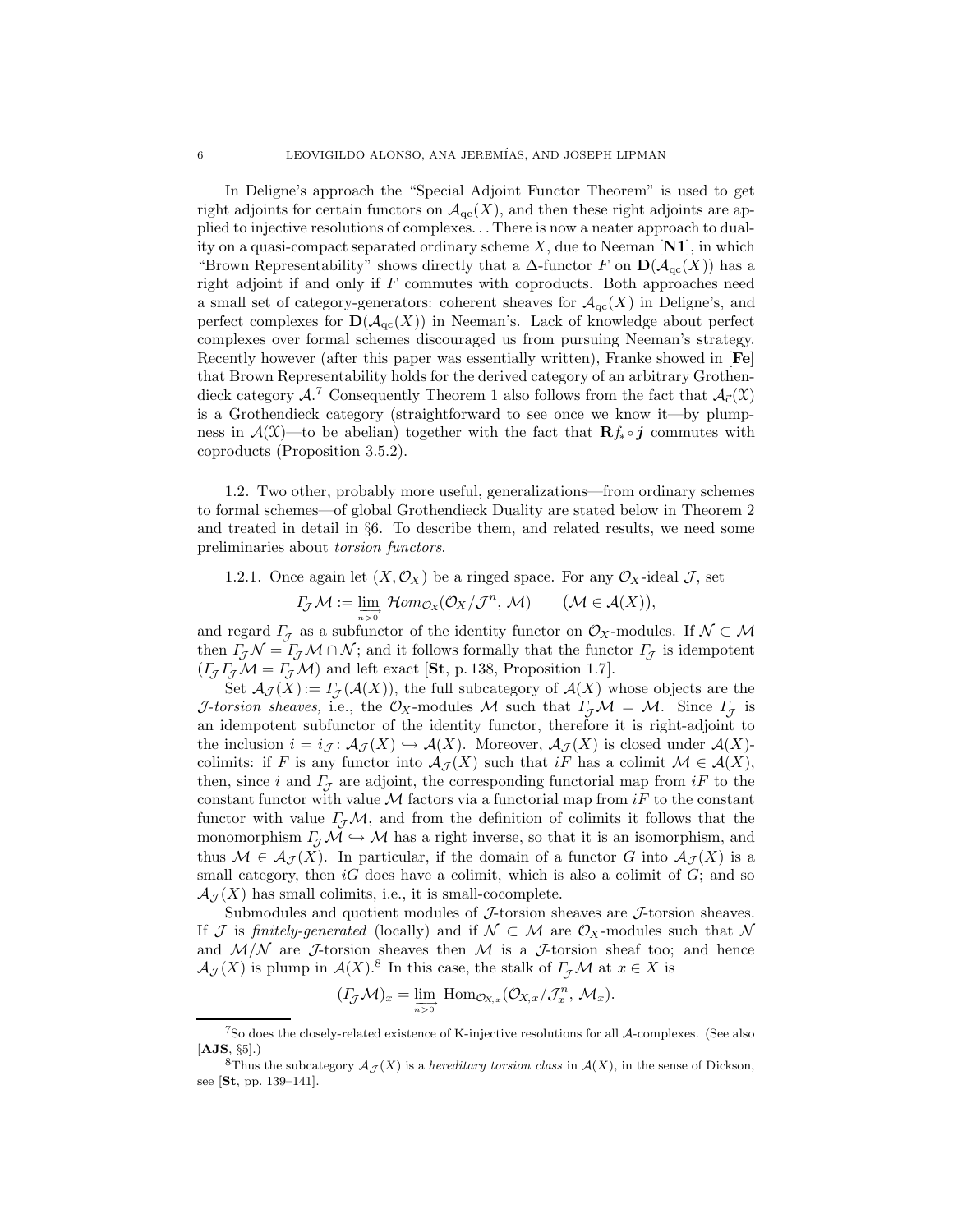Let X be a locally noetherian scheme and  $Z \subset X$  a closed subset, the support of  $\mathcal{O}_X/\mathcal{J}$  for some quasi-coherent  $\mathcal{O}_X$ -ideal  $\mathcal{J}$ . The functor  $\Gamma'_Z := \Gamma_{\mathcal{J}}$  does not depend on the quasi-coherent ideal  $\mathcal J$  determining  $Z$ . It is a subfunctor of the leftexact functor  $\Gamma$ <sub>Z</sub> which associates to each  $\mathcal{O}_X$ -module M its subsheaf of sections supported in Z. If M is quasi-coherent, then  $\Gamma''_Z(\mathcal{M}) = \Gamma_Z(\mathcal{M})$ .

More generally, for any complex  $\mathcal{E} \in \mathbf{D}_{\mathrm{qc}}(X)$ , the  $\mathbf{D}(X)$ -map  $\mathbf{R} \Gamma'_{Z} \mathcal{E} \to \mathbf{R} \Gamma_{Z} \mathcal{E}$ induced by the inclusion  $\Gamma'_{Z} \hookrightarrow \Gamma_{Z}$  is an isomorphism [**AJL**, p. 25, Corollary (3.2.4)]; so for such  $\mathcal{E}$  we usually identify  $\mathbf{R}\Gamma'_{Z}\mathcal{E}$  and  $\mathbf{R}\Gamma'_{Z}\mathcal{E}$ .

Set  $\mathcal{A}_Z(X) := \mathcal{A}_{\mathcal{J}}(X)$ , the plump subcategory of  $\mathcal{A}(X)$  whose objects are the Z-torsion sheaves, that is, the  $\mathcal{O}_X$ -modules M such that  $\Gamma_Z^{\prime} \mathcal{M} = \mathcal{M}$ ; and set  $\mathcal{A}_{\text{qc}}(X) := \mathcal{A}_{\text{qc}}(X) \cap \mathcal{A}_{Z}(X)$ , the plump subcategory of  $\mathcal{A}(X)$  whose objects are the quasi-coherent  $\mathcal{O}_X$ -modules supported in Z.

For a locally noetherian formal scheme  $\mathfrak X$  with ideal of definition  $\mathfrak J,$  set  $\varGamma'_{\mathfrak X}:=\varGamma_{\mathfrak J},$ a left-exact functor depending only on the sheaf of topological rings  $\mathcal{O}_\mathfrak{X}$ , not on the choice of  $\mathcal{J}$ —for  $\mathcal{M} \in \mathcal{A}(\mathcal{X})$ ,  $\Gamma'_\mathcal{X} \mathcal{M} \subset \mathcal{M}$  is the submodule whose sections are those of  $M$  annihilated locally by an open ideal. Say that  $M$  is a *torsion sheaf* if  $\Gamma''_{\mathfrak{X}}\mathcal{M}=\mathcal{M}$ . Let  $\mathcal{A}_t(\mathfrak{X}) := \mathcal{A}_{\mathfrak{X}}(\mathfrak{X})$  be the plump subcategory of  $\mathcal{A}(\mathfrak{X})$  whose objects are all the torsion sheaves; and set  $\mathcal{A}_{\text{qct}}(\mathfrak{X}) := \mathcal{A}_{\text{qc}}(\mathfrak{X}) \cap \mathcal{A}_{\text{t}}(\mathfrak{X})$ , the full (in fact plump, see Corollary 5.1.3) subcategory of  $\mathcal{A}(\mathcal{X})$  whose objects are the quasi-coherent torsion sheaves. It holds that  $\mathcal{A}_{\text{qct}}(\mathcal{X}) \subset \mathcal{A}_{\vec{c}}(\mathcal{X})$ , see Corollary 5.1.4. If X is an ordinary locally noetherian scheme (i.e.,  $\mathcal{J} = 0$ ), then  $\mathcal{A}_t(\mathcal{X}) = \mathcal{A}(\mathcal{X})$ and  $\mathcal{A}_{\text{qct}}(\mathfrak{X}) = \mathcal{A}_{\text{qc}}(\mathfrak{X}) = \mathcal{A}_{\vec{c}}(\mathfrak{X}).$ 

1.2.2. For any map  $f: \mathfrak{X} \to \mathfrak{Y}$  of locally noetherian formal schemes there are ideals of definition  $\mathcal{I} \subset \mathcal{O}_{\mathfrak{X}}$  and  $\mathcal{J} \subset \mathcal{O}_{\mathfrak{X}}$  such that  $\mathcal{I}\mathcal{O}_{\mathfrak{X}} \subset \mathcal{J}$  [GD, p. 416, (10.6.10)]; and correspondingly there is a map of ordinary schemes  $(=$  formal schemes having (0) as ideal of definition)  $(\mathfrak{X}, \mathcal{O}_{\mathfrak{X}}/\mathfrak{Z}) \rightarrow (\mathfrak{Y}, \mathcal{O}_{\mathfrak{Y}}/\mathfrak{I})$  [GD, p. 410, (10.5.6)]. We say that f is separated (resp. affine, resp. pseudo-proper, resp. pseudo-finite, resp. of pseudo-finite type) if for some—and hence any—such  $\mathcal{I}, \mathcal{J}$  the corresponding schememap is separated (resp. affine, resp. proper, resp. finite, resp. of finite type), see  $[GD, \S\S10.15-10.16, p. 444 ff.],$  keeping in mind  $[GD, p. 416, (10.6.10)(ii)].$ <sup>9</sup> Any affine map is separated. Any pseudo-proper map is separated and of pseudo-finite type. The map f is pseudo-finite  $\Leftrightarrow$  it is pseudo-proper and affine  $\Leftrightarrow$  it is pseudoproper and has finite fibers [EGA, p. 136, (4.4.2)].

We say that f is *adic* if for some—and hence any—ideal of definition  $\mathfrak{I} \subset \mathcal{O}_{\mathfrak{Y}}$ ,  $\mathcal{O}_{\mathcal{X}}$  is an ideal of definition of  $\mathcal{X}$  [GD, p. 436, (10.12.1)]. We say that f is proper (resp. finite, resp. of finite type) if f is pseudo-proper (resp. pseudo-finite, resp. of pseudo-finite type) and adic, see  $[\textbf{EGA}, p.119, (3.4.1)], [\textbf{EGA}, p.148, (4.8.11)]$ and  $[GD, p. 440, (10.13.3)].$ 

 $^{9}$ In [Y, Definition 1.14], pseudo-finite-type maps are called "maps of formally finite type." The proof of Prop. 1.4 in [Y] (with  $A' = A$ ) yields the following characterization of pseudo-finite-type maps of affine formal schemes (cf.  $[\mathbf{GD}, p. 439, \text{Prop.} (10.13.1)]$ ): The map  $f : Spf(B) \to Spf(A)$ corresponding to a continuous homomorphism  $h: A \rightarrow B$  of noetherian adic rings is of pseudofinite type  $\Leftrightarrow$  for any ideal of definition I of A, there exists an A-algebra of finite type A', and A'-ideal I'  $\supset I$  A', and an A-algebra homomorphism  $A' \to B$  inducing an adic surjective map  $\widehat{A'} \twoheadrightarrow B$  where  $\widehat{A'}$  is the I'-adic completion of  $\widehat{A'}$ .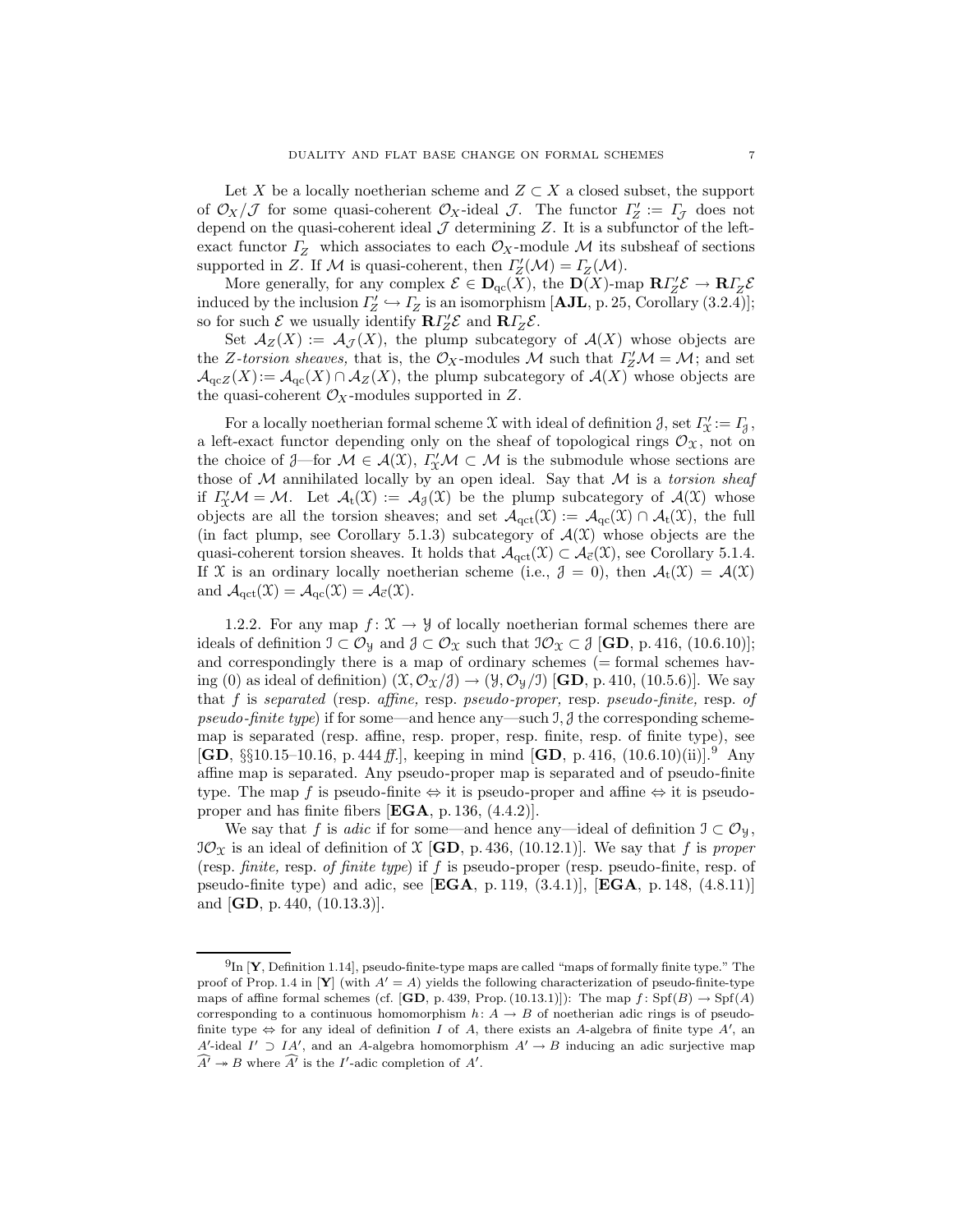1.2.3. Here is our second main result, Torsion Duality for formal schemes. (See Theorem 6.1 and Corollary 6.1.4 for more elaborate statements.) In the assertion,  $\widetilde{\mathbf{D}}_{\mathrm{qc}}(\mathfrak{X}):=\mathbf{R}\mathbf{\Gamma}_{\mathfrak{X}}'^{-1}(\mathbf{D}_{\mathrm{qct}}(\mathfrak{X}))$  is the least  $\Delta$ -subcategory of  $\mathbf{D}(\mathfrak{X})$  containing both  $\mathbf{D}_{\mathrm{qc}}(\mathfrak{X})$  and  $\mathbf{R} \Gamma_{\mathfrak{X}}^{\prime-1}(0)$  (Definition 5.2.9, Remarks 5.2.10, (1) and (2)). For example, when X is an ordinary scheme then  $D_{qc}(\mathfrak{X}) = D_{qc}(\mathfrak{X})$ .

THEOREM 2. Let  $f: \mathfrak{X} \to \mathfrak{Y}$  be a map of noetherian formal schemes. Assume either that  $f$  is separated or that  $X$  has finite Krull dimension, or else restrict to bounded-below complexes.

(a) The restriction of  $\mathbf{R}f_*\colon \mathbf{D}(\mathfrak{X}) \to \mathbf{D}(\mathfrak{Y})$  takes  $\mathbf{D}_{\text{qct}}(\mathfrak{X})$  to  $\mathbf{D}_{\text{qct}}(\mathfrak{Y})$ , and it has a right  $\Delta$ -adjoint  $f_t^{\times} : \mathbf{D}(\mathcal{Y}) \to \mathbf{D}_{\mathrm{qct}}(\mathcal{X})$ .

(b) The restriction of  $\mathbf{R} f_* \mathbf{R} \Gamma'_X$  takes  $\widetilde{\mathbf{D}}_{\text{qc}}(\mathfrak{X})$  to  $\mathbf{D}_{\text{qc}}(\mathfrak{Y}) \subset \widetilde{\mathbf{D}}_{\text{qc}}(\mathfrak{Y})$ , and it has a right  $\Delta$ -adjoint  $f^*$ :  $\mathbf{D}(\mathcal{Y}) \to \widetilde{\mathbf{D}}_{\mathrm{qc}}(\mathcal{X})$ .

Remarks 1.2.4. (1) The "homology localization" functor

$$
\boldsymbol{\Lambda}_{\mathcal{X}}(-)\!:=\mathbf{R}\mathcal{H}om^\bullet(\mathbf{R}\varGamma_{\!\mathcal{X}}'\mathcal{O}_\mathcal{X},-)
$$

is right-adjoint to  $\mathbb{R}\Gamma''_{\mathfrak{X}}$ , and  $\Lambda_{\mathfrak{X}}^{-1}(0) = \mathbb{R}\Gamma'^{-1}_{\mathfrak{X}}(0)$  (Remarks 6.3.1). The  $\Delta$ -functors  $f^*$  and  $f_t^*$  are connected thus (Corollaries 6.1.4 and 6.1.5(a)):

$$
f^{\#} = \mathbf{\Lambda}_{\mathfrak{X}} f_{\mathfrak{t}}^{\times}, \qquad f_{\mathfrak{t}}^{\times} = \mathbf{R} \Gamma_{\mathfrak{X}}' f^{\#}.
$$

(2) In the footnote on page 70 it is indicated that  $\mathbb{R} \Gamma_{\mathcal{X}}^{\prime -1}(0)$  admits a "Bousfield colocalization" in  $\mathbf{D}(\mathfrak{X})$ , with associated "cohomology colocalization" functor  $\mathbf{R}\Gamma'_{\mathfrak{X}}$ ; and in Remark 6.3.1(3), Theorem 2 is interpreted as duality with coefficients in the corresponding quotient  $\widetilde{\mathbf{D}}_{qc}(X)/\mathbf{R} I_X^{r-1}(0) \cong \mathbf{D}_{qc}(X)/(\mathbf{D}_{qc}(X) \cap \mathbf{R} I_X^{r-1}(0)).$ 

(3) The proof of Theorem 2 is similar to that of Theorem 1, at least when the formal scheme X is separated (i.e., the unique formal-scheme map  $\mathfrak{X} \to \text{Spec}(\mathbb{Z})$  is separated) or finite-dimensional, in which case there is an equivalence of categories  $\mathbf{D}(\mathcal{A}_{\text{qct}}(\mathfrak{X})) \to \mathbf{D}_{\text{qct}}(\mathfrak{X})$  (Proposition 5.3.1). (As mentioned before, we know the corresponding result with " $\vec{c}$ " in place of "qct" only for properly algebraic formal schemes.) In addition, replacing separatedness of  $\mathcal X$  by separatedness of f takes a technical pasting argument.

(4) For an ordinary scheme X (having (0) as ideal of definition),  $\varGamma_X'$  is just the identity functor of  $\mathcal{A}(X)$ , and  $\mathbf{D}_{\text{qct}}(X) = \mathbf{D}_{\text{qc}}(X)$ . In this case, Theorems 1 and 2 both reduce to the usual global (non-sheafified) version of Grothendieck Duality. In §2 we will describe how Theorem 2 generalizes and ties together various strands in the literature on local, formal, and global duality. In particular, the behavior of Theorem 2 vis- $\alpha$ -vis variable f gives compatibility of local and global duality, at least on an abstract level—i.e., without the involvement of differentials, residues, etc. (See Corollary 6.1.6.)

1.3. As in the classic paper  $|V|$  of Verdier, the **culminating results** devolve from flat-base-change isomorphisms, established here for the functors  $f_t^{\times}$  and  $f^*$  of Theorem 2, with f pseudo-proper—in which case we denote  $f_t^{\times}$  by  $f^!$ .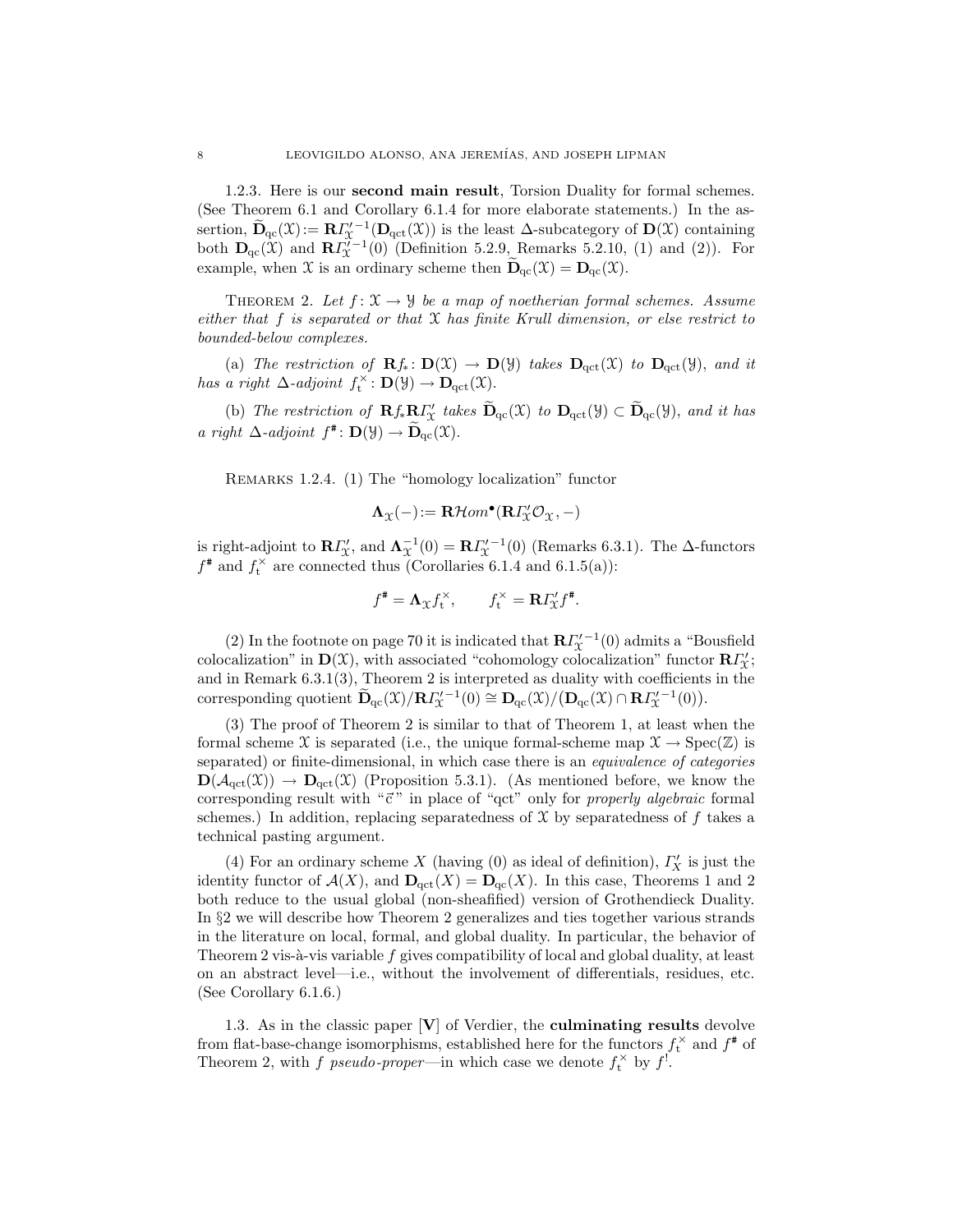THEOREM 3. Let  $\mathfrak{X}, \mathfrak{Y}$  and  $\mathfrak{U}$  be noetherian formal schemes, let  $f: \mathfrak{X} \to \mathfrak{Y}$  be a pseudo-proper map, and let  $u: \mathfrak{U} \to \mathfrak{Y}$  be flat, so that in the natural diagram



the formal scheme  $V$  is noetherian, g is pseudo-proper, and v is flat (Proposition 7.1).

Then for all  $\mathcal{F} \in \tilde{\mathbf{D}}_{\text{qc}}^+(\mathcal{Y}) := \tilde{\mathbf{D}}_{\text{qc}}(\mathcal{Y}) \cap \mathbf{D}^+(\mathcal{Y})$  the base-change map  $\beta_{\mathcal{F}}$  of Definition 7.3 is an isomorphism

$$
\beta_{\mathcal{F}} \colon \mathbf{R} \Gamma_{\mathcal{V}}' v^* f^! \mathcal{F} \; \xrightarrow{\sim} \; g^! \mathbf{R} \Gamma_{\mathcal{U}}' u^* \mathcal{F} \; \underset{6.1.5(b)}{\cong} \; g^! u^* \mathcal{F}.
$$

In particular, if u is adic then we have a functorial isomorphism  $v^*f^! \mathcal{F} \longrightarrow g^!u^*\mathcal{F}$ .

This theorem is proved in §7 (Theorem 7.4). The functor  $\mathbf{R}\Gamma'_{\mathcal{V}}$  has a right adjoint  $\Lambda_{\mathcal{V}}$ , see (15). Theorem 3 leads quickly to the corresponding result for  $f^*$ (see Theorem 8.1 and Corollary 8.3.3):

THEOREM 4. Under the preceding conditions, let

$$
\beta_{\mathcal{F}}^{\sharp}: v^* f^{\sharp} \mathcal{F} \to g^{\sharp} u^* \mathcal{F} \qquad (\mathcal{F} \in \widetilde{\mathbf{D}}_{\mathrm{qc}}^+(\mathcal{Y}))
$$

be the map adjoint to the natural composition

$$
\mathbf{R} g_* \mathbf{R} \Gamma_{\mathcal{V}}' v^* f^* \mathcal{F} \xrightarrow{\sim} \mathbf{R} g_* g^! u^* \mathcal{F} \to u^* \mathcal{F}.
$$

Then the map  $\Lambda_{\mathcal{V}}(\beta^{\sharp}_{\mathcal{F}})$  is an isomorphism

$$
\Lambda_{\mathcal{V}}(\beta_{\mathcal{F}}^{\#})\colon \Lambda_{\mathcal{V}}v^*f^{\#}\mathcal{F}\ \stackrel{\sim}{\longrightarrow}\ \Lambda_{\mathcal{V}}g^{\#}u^*\mathcal{F}\underset{6.1.5(a)}{\cong}g^{\#}u^*\mathcal{F}.
$$

Moreover, if u is an open immersion, or if  $\mathcal{F} \in \mathbf{D}_{c}^{+}(\mathcal{Y})$ , then  $\beta_{\mathcal{F}}^{*}$  itself is an isomorphism.

The special case of Theorems 3 and 4 when  $u$  is an open immersion is equivalent to what may be properly referred to as Grothendieck Duality (unqualified by the prefix "global"), namely the following sheafified version of Theorem 2 (see Theorem 8.2):

THEOREM 5. Let X and Y be noetherian formal schemes and let  $f: \mathfrak{X} \to \mathfrak{Y}$  be a pseudo-proper map. Then the following natural compositions are isomorphisms:

$$
\begin{aligned} &\mathbf{R}f_*\mathbf{R}\mathcal{H}om^{\bullet}_{\mathcal{X}}(\mathcal{G},f^{\sharp}\mathcal{F})\rightarrow\mathbf{R}\mathcal{H}om^{\bullet}_{\mathcal{Y}}(\mathbf{R}f_*\mathbf{R}\varGamma_{\mathcal{X}}^{\prime}\mathcal{G},\mathbf{R}f_*\mathbf{R}\varGamma_{\mathcal{X}}^{\prime}f^{\sharp}\mathcal{F})\\ &\rightarrow\mathbf{R}\mathcal{H}om^{\bullet}_{\mathcal{Y}}(\mathbf{R}f_*\mathbf{R}\varGamma_{\mathcal{X}}^{\prime}\mathcal{G},\mathcal{F})\quad (\mathcal{G}\in\widetilde{\mathbf{D}}_{qc}(\mathcal{X}),\ \mathcal{F}\in\widetilde{\mathbf{D}}_{qc}^{+}(\mathcal{Y}));\\ &\mathbf{R}f_*\mathbf{R}\mathcal{H}om^{\bullet}_{\mathcal{X}}(\mathcal{G},f^!\mathcal{F})\rightarrow\mathbf{R}\mathcal{H}om^{\bullet}_{\mathcal{Y}}(\mathbf{R}f_*\mathcal{G},\mathbf{R}f_*f^!\mathcal{F})\rightarrow\mathbf{R}\mathcal{H}om^{\bullet}_{\mathcal{Y}}(\mathbf{R}f_*\mathcal{G},\mathcal{F})\\ &\qquad\qquad (\mathcal{G}\in\mathbf{D}_{qc}(\mathcal{X}),\ \mathcal{F}\in\widetilde{\mathbf{D}}_{qc}^{+}(\mathcal{Y})).\end{aligned}
$$

Finally, if f is proper and  $\mathcal{F} \in D_c^+(\mathcal{Y})$ , then  $f^*: D_c^+(\mathcal{Y}) \to D_c^+(\mathcal{X})$  is rightadjoint to  $\mathbf{R}f_*\colon \mathbf{D}^+_c(\mathfrak{X}) \to \mathbf{D}^+_c(\mathfrak{Y})$ , and  $\mathbf{R}f''_*$  in Theorem 5 can be deleted, see Theorem 8.4.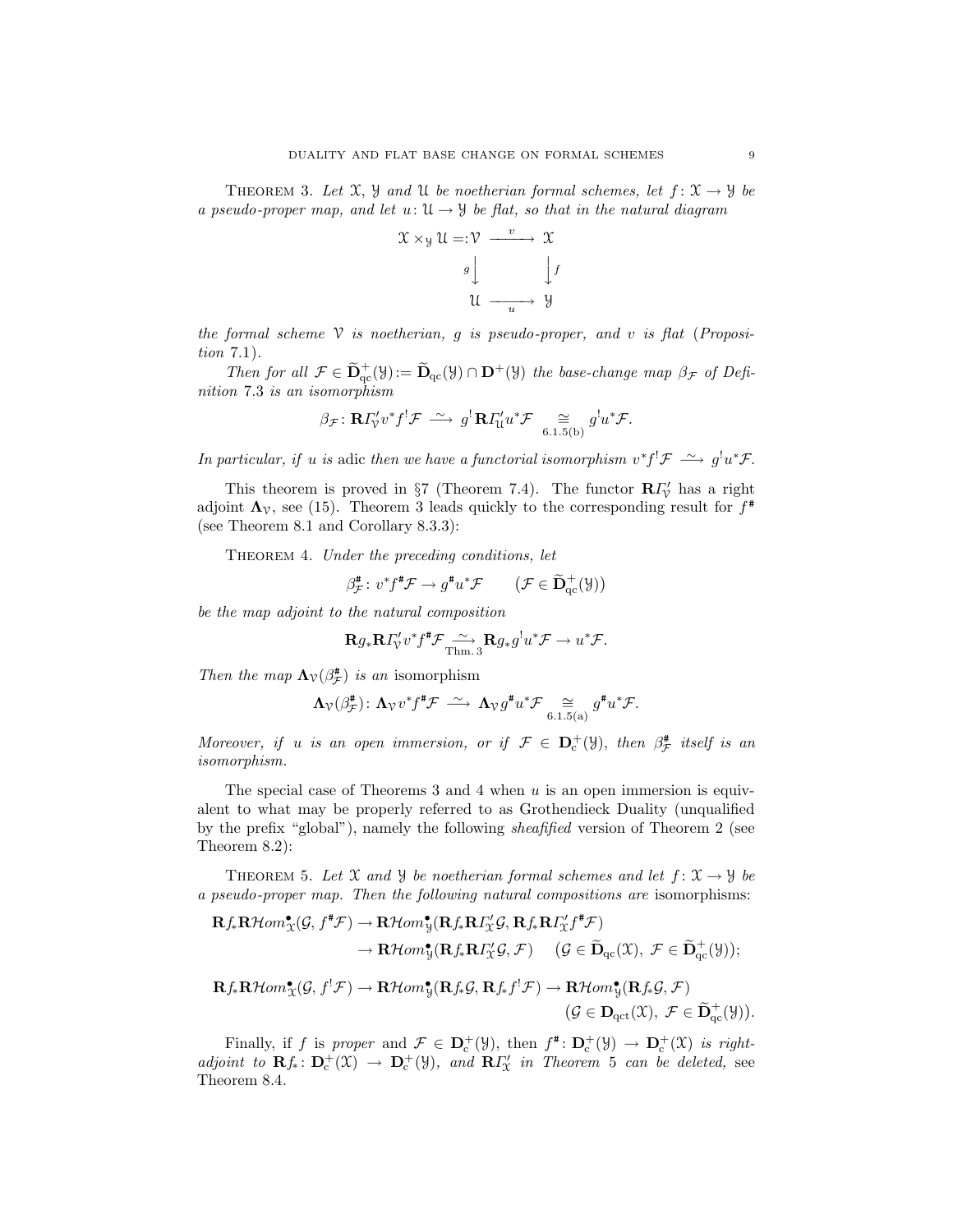In this—and several other results about complexes with coherent homology—an essential ingredient is Proposition 6.2.1, deduced here from Greenlees-May duality for ordinary affine schemes, see [AJL]:

Let X be a locally noetherian formal scheme, and let  $\mathcal{E} \in \mathbf{D}(\mathfrak{X})$ . Then for all  $\mathcal{F} \in \mathbf{D}_{c}(\mathfrak{X})$  the natural map  $\mathbf{R}\Gamma_{\mathfrak{X}}^{\prime} \mathcal{E} \to \mathcal{E}$  induces an isomorphism

 $\mathbf{R}\mathcal{H}om^{\bullet}(\mathcal{E},\mathcal{F}) \stackrel{\sim}{\longrightarrow} \mathbf{R}\mathcal{H}om^{\bullet}(\mathbf{R}\Gamma_{\mathbf{X}}^{\prime}\mathcal{E},\mathcal{F}).$ 

In closing this introductory section, we wish to express our appreciation for illuminating interchanges with Amnon Neeman and Amnon Yekutieli.

## 2. Applications and examples.

Again, Theorem 2 generalizes global Grothendieck Duality on ordinary schemes. This section illustrates further how Theorem 2 provides a common home for a number of different duality-related results (local duality, formal duality, residue theorems, dualizing complexes. . .). For a quick example, see Remark 2.3.8.

Section 2.1 reviews several forms of local duality. In section 2.2 we sheafify these results, and connect them to Theorem 2. In particular, Proposition 2.1.6 is an abstract version of the Local Duality theorem of  $[H\ddot{u}K, p. 73, Theorem 3.4];$ and Theorem 2.2.3 (Pseudo-finite Duality) globalizes it to formal schemes.

Section 2.3 relates Theorems 1 and 2 to the central "Residue Theorems" in [L1] and  $[H\ddot{u}S]$  (but does not subsume those results).

Section 2.4 indicates how both the Formal Duality theorem of  $[H2, p. 48, Propo$ sition  $(5.2)$  and the Local-Global Duality theorem in [L3, p. 188] can be deduced from Theorem 2.

Section 2.5, building on work of Yekutieli  $[Y, \S_5]$ , treats *dualizing complexes* on formal schemes, and their associated dualizing functors. For a pseudo-proper map f, the functor  $f^*$  of Theorem 2 lifts dualizing complexes to dualizing complexes (Proposition 2.5.11). For any map  $f: \mathfrak{X} \to \mathcal{Y}$  of noetherian formal schemes, there is natural isomorphism

$$
\mathbf{R}\mathcal{H}om_{\mathfrak{X}}^{\bullet}(\mathbf{L}f^{*}\mathcal{F}, f^{*}\mathcal{G}) \xrightarrow{\sim} f^{*}\mathbf{R}\mathcal{H}om_{\mathfrak{Y}}^{\bullet}(\mathcal{F}, \mathcal{G}) \qquad (\mathcal{F} \in \mathbf{D}_{c}^{-}(\mathcal{Y}), \ \mathcal{G} \in \mathbf{D}^{+}(\mathcal{Y})),
$$

(Proposition 2.5.13). For pseudo-proper f, if  $\mathcal Y$  has a dualizing complex  $\mathcal R$ , so that  $f^{\#}\mathcal{R}$  is a dualizing complex on X, and if  $\mathcal{D}^{\mathcal{Y}} := \mathbf{R}\mathcal{H}om^{\bullet}(-, \mathcal{R})$  and  $\mathcal{D}^{\mathcal{X}}$  are the corresponding dualizing functors, one deduces a natural isomorphism (well-known for ordinary schemes)

$$
f^{\#}\mathcal{E} \cong \mathcal{D}^{\mathfrak{X}} \mathbf{L} f^{\ast} \mathcal{D}^{\mathcal{Y}} \mathcal{E} \qquad (\mathcal{E} \in \mathbf{D}_{\mathrm{c}}^{+}(\mathcal{Y})),
$$

see Proposition 2.5.12.

There are corresponding results for  $f_t^{\times}$  as well.

2.1. (Local Duality.) All rings are commutative, unless otherwise specified.

Let  $\varphi: R \to S$  be a ring homomorphism with S noetherian, let J be an Sideal, and let  $\Gamma_J$  be the functor taking any S-module to its submodule of elements which are annihilated by some power of J. Let E and E' be complexes in  $\mathbf{D}(S)$ , the derived category of S-modules, and let  $F \in \mathbf{D}(R)$ . With  $\mathcal{Q}$  denoting derived tensor product in  $\mathbf{D}(S)$  (defined via K-flat resolutions  $[\mathbf{Sp}, p. 147,$  Proposition 6.5]), there is a natural isomorphism  $E \underset{\cong}{\otimes} \mathbf{R}\Gamma_J E' \longrightarrow \mathbf{R}\Gamma_J (E \underset{\cong}{\otimes} E'),$  see e.g., [AJL, p. 20,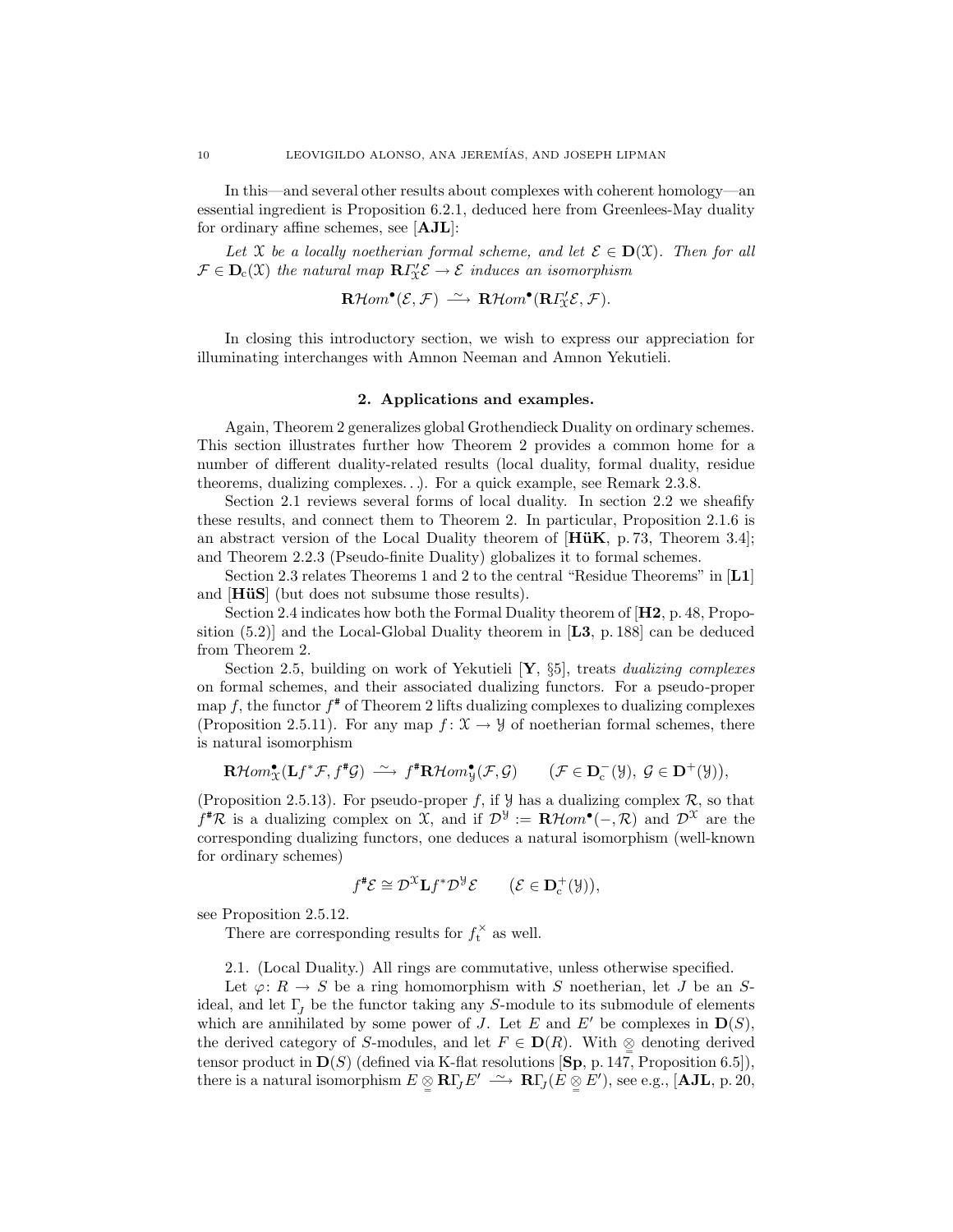Corollary(3.1.2)]. Also, viewing  $\mathbf{R}\text{Hom}_{R}^{\bullet}(E',F)$  as a functor from  $\mathbf{D}(S)^{\text{op}} \times \mathbf{D}(R)$ to  $\mathbf{D}(S)$ , one has a canonical  $\mathbf{D}(S)$ -isomorphism

$$
\mathbf{R}\mathrm{Hom}^\bullet_R(E \underset{\cong}{\otimes} E', F) \longrightarrow \mathbf{R}\mathrm{Hom}^\bullet_S(E, \mathbf{R}\mathrm{Hom}^\bullet_R(E', F)),
$$

see [Sp, p. 147; 6.6]. Thus, with  $\varphi_j^{\#} \colon \mathbf{D}(R) \to \mathbf{D}(S)$  the functor given by

$$
\varphi^{\#}_{J}(-):=\mathbf{R}\mathrm{Hom}^{\bullet}_{R}(\mathbf{R}\Gamma_{J}S,-)\cong\mathbf{R}\mathrm{Hom}^{\bullet}_{S}(\mathbf{R}\Gamma_{J}S,\mathbf{R}\mathrm{Hom}^{\bullet}_{R}(S,-)),
$$

there is a composed isomorphism

$$
\mathrm{\mathbf{R}Hom}^{\bullet}_{S}(E, \varphi^{\#}_{J}F) \ \stackrel{\sim}{\longrightarrow} \ \mathrm{\mathbf{R}Hom}^{\bullet}_{R}(E \underset{\cong}{\otimes} \mathrm{\mathbf{R} } \Gamma_{J}S, F) \ \stackrel{\sim}{\longrightarrow} \ \mathrm{\mathbf{R} Hom}^{\bullet}_{R}(\mathrm{\mathbf{R} } \Gamma_{J}E, F).
$$

Application of homology  $H^0$  yields the (rather trivial) local duality isomorphism

(2.1.1) 
$$
\text{Hom}_{\mathbf{D}(S)}(E,\varphi_J^*F) \xrightarrow{\sim} \text{Hom}_{\mathbf{D}(R)}(\mathbf{R}\Gamma_JE,F).
$$

"Non-trivial" versions of  $(2.1.1)$  include more information about  $\varphi_j^*$ . For example, Greenlees-May duality  $[AJL, p. 4, (0.3)_{aff}]$  gives a canonical isomorphism

(2.1.2) 
$$
\varphi_J^* F \cong \mathbf{L}\Lambda_J \mathbf{R} \text{Hom}_R^\bullet(S, F),
$$

where  $\Lambda_J$  is the *J-adic completion functor*, and **L** denotes "left-derived." In particular, if R is noetherian, S is a finite R-module, and  $F \in \mathbf{D}_{c}(R)$  (i.e., each homology module of F is finitely generated), then as in  $[AJL, p. 6, Proposition (0.4.1)],$ 

(2.1.3) 
$$
\varphi_J^* F = \mathbf{R} \text{Hom}_R^{\bullet}(S, F) \otimes_S \hat{S} \qquad (\hat{S} = J \text{-adic completion of } S).
$$

More particularly, for  $S = R$  and  $\varphi = id$  (the identity map) we get

$$
\mathrm{id}_J^* F = F \otimes_R \hat{R} \qquad (F \in \mathbf{D}_c(R)).
$$

Hence, *classical local duality*  $[H1, p. 278 \text{ (modulo Matlis dualization)}]$  is just  $(2.1.1)$ when R is local,  $\varphi = id$ , J is the maximal ideal of R, and F is a normalized dualizing complex—so that, as in Corollary 5.2.3, and by  $[H1, p. 276,$  Proposition 6.1],

$$
\operatorname{Hom}\nolimits_{{\mathbf D}(R)}({\mathbf R}\Gamma_J E, F) = \operatorname{Hom}\nolimits_{{\mathbf D}(R)}({\mathbf R}\Gamma_J E, {\mathbf R}\Gamma_J F) = \operatorname{Hom}\nolimits_{{\mathbf D}(R)}({\mathbf R}\Gamma_J E, I)
$$

where I is an R-injective hull of the residue field  $R/J$ . (See also Lemma 2.5.7.)

For another example, let  $S = R[[t]]$  where  $\mathbf{t} := (t_1, \ldots, t_d)$  is a sequence of variables, and set  $J := tS$ . The standard calculation (via Koszul complexes) gives an isomorphism  $\mathbb{R}\Gamma J S \cong \nu[-d]$  where  $\nu$  is the free R-submodule of the localization  $S_{t_1...t_d}$  generated by those monomials  $t_1^{n_1} \dots t_d^{n_d}$  with all exponents  $n_i < 0$ , the S-module structure being induced by that of  $S_{t_1...t_d}/S \supseteq \nu$ . The relative canonical module  $\omega_{R[[t]]/R} := \text{Hom}_R(\nu, R)$  is a free, rank one, S-module. There result, for finitely-generated  $R$ -modules  $F$ , functorial isomorphisms

$$
(2.1.4) \qquad \varphi_{\mathbf{t}R[[\mathbf{t}]]}^{\mathbf{t}}F \cong \text{Hom}_{R}(\nu[-d], F) \cong \omega_{R[[\mathbf{t}]]/R}[d] \otimes_{R} F \cong R[[\mathbf{t}]] \otimes_{R} F[d];
$$

and when R is noetherian, the usual way-out argument  $[H1, p. 69, (ii)]$  yields the same for any  $F \in \mathbf{D}_{\mathbf{c}}^{+}(R)$ .

Next, we give a commutative-algebra analogue of Theorem 2 in §1, in the form of a "torsion" variant of the duality isomorphism (2.1.1). Proposition 2.2.1 will clarify the relation between the algebraic and formal-scheme contexts.

With  $\varphi: R \to S$  and J an S-ideal as before, let  $\mathcal{A}_J(S)$  be the category of J-torsion S-modules, i.e., S-modules M such that

$$
M=\Gamma_{\!\!J}M:=\{\,m\in M\mid J^nm=0\text{ for some }n>0\,\}.
$$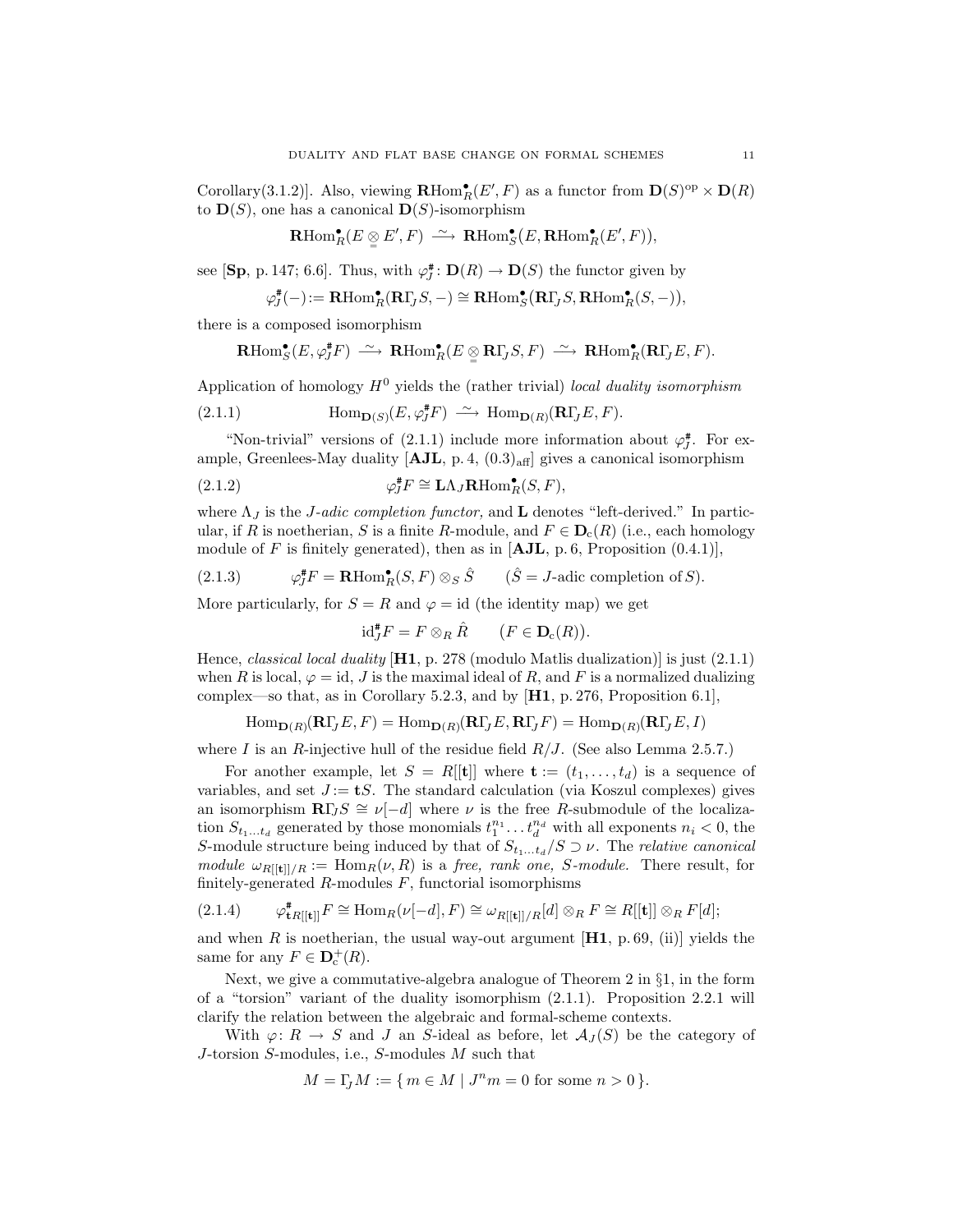The derived category of  $\mathcal{A}_J(S)$  is equivalent to the full subcategory  $D_J(S)$  of  $D(S)$ with objects those S-complexes E whose homology lies in  $\mathcal{A}_J(S)$ , (or equivalently, such that the natural map  $\mathbf{R}\Gamma_j E \to E$  is an isomorphism), and the functor  $\mathbf{R}\Gamma_j$  is right-adjoint to the inclusion  $\mathbf{D}_J(S) \hookrightarrow \mathbf{D}(S)$  (cf. Proposition 5.2.1 and its proof). Hence the functor  $\varphi_J^{\times} : \mathbf{D}(R) \to \mathbf{D}_J(S)$  defined by

$$
\varphi^{\times}_J(-) \mathbin{:=} {\mathbf{R}} \Gamma_J{\mathbf{R}} \mathrm{Hom}_R^{\bullet}(S,-) \cong {\mathbf{R}} \Gamma_J S \underset{\cong}{\otimes} {\mathbf{R}} \mathrm{Hom}_R^{\bullet}(S,-)
$$

is right-adjoint to the natural composition  $\mathbf{D}_J(S) \hookrightarrow \mathbf{D}(S) \to \mathbf{D}(R)$ : in fact, for  $E \in D_I(S)$  and  $F \in D(R)$  there are natural isomorphisms

$$
(2.1.5) \quad \mathbf{R}\text{Hom}_{S}^{\bullet}(E,\varphi_{J}^{\times}F) \ \xrightarrow{\sim} \ \mathbf{R}\text{Hom}_{S}^{\bullet}(E,\mathbf{R}\text{Hom}_{R}^{\bullet}(S,F)) \ \xrightarrow{\sim} \ \mathbf{R}\text{Hom}_{R}^{\bullet}(E,F).
$$

Here is another interpretation of  $\varphi_J^{\times} F$ . For S-modules A and R-modules B set

$$
\operatorname{Hom}_{R,J}(A,B):=\Gamma_J\operatorname{Hom}_R(A,B),
$$

the S-module of R-homomorphisms  $\alpha$  vanishing on  $J<sup>n</sup>A$  for some n (depending on  $\alpha$ ), i.e., *continuous* when A is J-adically topologized and B is discrete. If E is a K-flat S-complex and F is a K-injective R-complex, then  $\text{Hom}_R^{\bullet}(E, F)$  is a Kinjective S-complex; and it follows for all  $E \in \mathbf{D}(S)$  and  $F \in \mathbf{D}(R)$  that

$$
\mathbf{R}\mathrm{Hom}^\bullet_{R,J}(E,F) \cong \mathbf{R}\Gamma_J\mathbf{R}\mathrm{Hom}^\bullet_R(E,F).
$$

Thus,

$$
\varphi_J^\times F = \mathbf{R}\mathrm{Hom}^\bullet_{R,J}(S,F).
$$

A torsion version of local duality is the isomorphism, derived from (2.1.5):

$$
\operatorname{Hom}\nolimits_{{\mathbf D}_J(S)}(E,\operatorname{\bf RHom}\nolimits_{{\mathcal R}_J}^\bullet(S,F))\ \stackrel{\sim}{\longrightarrow}\ \operatorname{Hom}\nolimits_{{\mathbf D}(R)}(E,F)\quad \ (E\in {\mathbf D}_J(S),\ F\in {\mathbf D}(R)).
$$

Apropos of Remark 1.2.4(1), the functors  $\varphi_j^{\times}$  and  $\varphi_j^{\#}$  are related by

$$
\mathbf{L}\Lambda_J\mathbf{R}\mathrm{Hom}_R^\bullet(S, F) \underset{(2.1.2)}{\simeq} \varphi_J^\sharp F \cong \mathbf{L}\Lambda_J\varphi_J^\times F,
$$
  

$$
\mathbf{R}\Gamma_J\mathbf{R}\mathrm{Hom}_R^\bullet(S, F) = \varphi_J^\times F \cong \mathbf{R}\Gamma_J\varphi_J^\sharp F.
$$

The first relation is the case  $E = \mathbf{R} \Gamma I S$  of (2.1.5), followed by Greenlees-May duality. The second results, e.g., from the sequence of natural isomorphisms, holding for  $G \in \mathbf{D}_J(S)$ ,  $E \in \mathbf{D}(S)$ , and  $F \in \mathbf{D}(R)$ :

$$
\begin{align}\n\operatorname{Hom}_{\mathbf{D}(S)}(G, \mathbf{R}\Gamma_J\mathbf{R}\mathrm{Hom}_R^\bullet(E, F)) &\cong \operatorname{Hom}_{\mathbf{D}(S)}(G, \mathbf{R}\mathrm{Hom}_R^\bullet(E, F)) \\
&\cong \operatorname{Hom}_{\mathbf{D}(R)}(\mathbf{R}\Gamma_J S \underset{\cong}{\otimes}_S G \underset{\cong}{\otimes}_S E, F) \\
&\cong \operatorname{Hom}_{\mathbf{D}(S)}(G, \mathbf{R}\mathrm{Hom}_R^\bullet(\mathbf{R}\Gamma_J E, F)) \\
&\cong \operatorname{Hom}_{\mathbf{D}(S)}(G, \mathbf{R}\Gamma_J\mathbf{R}\mathrm{Hom}_R^\bullet(\mathbf{R}\Gamma_J E, F)),\n\end{align}
$$

which entail that the natural map is an isomorphism

$$
\mathbf{R}\Gamma_{\!J}\mathbf{R}\mathrm{Hom}_R^{\bullet}(E,F) \ \stackrel{\sim}{\longrightarrow}\ \mathbf{R}\Gamma_{\!J}\mathbf{R}\mathrm{Hom}_R^{\bullet}(\mathbf{R}\Gamma_{\!J}E,F).
$$

Local Duality theorems are often formulated, as in (c) of the following, in terms of modules and local cohomology  $(H_J^{\bullet} := H^{\bullet}R\Gamma_J)$  rather than derived categories.

PROPOSITION 2.1.6. Let  $\varphi : R \to S$  be a homomorphism of noetherian rings, let J be an S-ideal, and suppose that there exists a sequence  $\mathbf{u} = (u_1, \ldots, u_d)$  in J such that  $S/\mathbf{u}S$  is R-finite. Then for any R-finite module F:

(a)  $H^n \varphi_J^* F = 0$  for all  $n < -d$ , so that there is a natural  $D(S)$ -map

$$
h\colon(\mathrm{H}^{-d}\varphi_J^{\#}F)[d]\to\varphi_J^{\#}F.
$$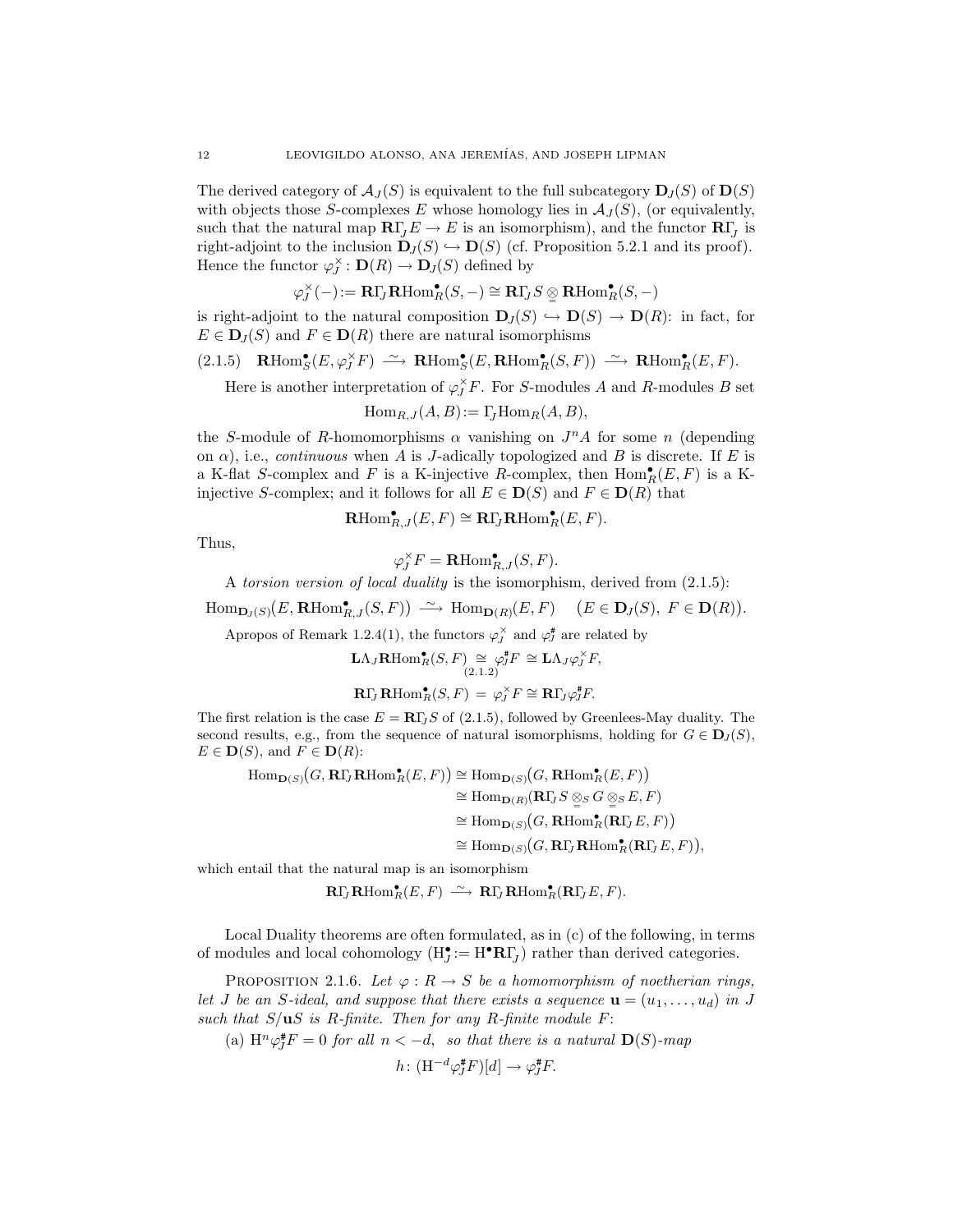(b) If  $\tau_F \colon \mathbf{R}\Gamma_J \varphi_J^* F \to F$  corresponds in (2.1.1) to the identity map of  $\varphi_J^* F$ ,  $^{10}$ and  $\int = \int_{\varphi, J}^d(F)$  is the composed map

$$
\mathbf{R}\Gamma_{\!J}(\mathrm{H}^{-d}\varphi_{\!J}^{\#}\mathrm{F})[d] \xrightarrow{\mathbf{R}\Gamma_{\!J}(h)} \mathbf{R}\Gamma_{\!J}\varphi_{\!J}^{\#}\mathrm{F} \xrightarrow{\tau_{F}} \mathrm{F},
$$

then  $(H^{-d}\varphi_J^{\#}F, \int)$  represents the functor  $\text{Hom}_{\mathbf{D}(R)}(\mathbf{R}\Gamma_J E[d], F)$  of S-modules E. (c) If  $J \subset \sqrt{\mathbf{u}S}$  then there is a bifunctorial isomorphism (with E, F as before):

 $\text{Hom}_S(E, \text{H}^{-d}\varphi_J^{\#}F) \longrightarrow \text{Hom}_R(\text{H}^d_JE, F).$ 

PROOF. If  $\hat{\varphi}$  is the obvious map from R to the **u**-adic completion  $\hat{S}$  of S, then in  $\mathbf{D}(S)$ ,  $\varphi_J^* F = \hat{\varphi}_J^* F$  since  $\mathbf{R} \Gamma_J S = \mathbf{R} \Gamma_J \hat{S}$ . In proving (a), therefore, we may assume that S is **u**-adically complete, so that  $\varphi$  factors as  $R \overset{\psi}{\rightarrow} R[[t]] \overset{\chi}{\rightarrow} S$  with  $\mathbf{t} = (t_1, \ldots, t_d)$  a sequence of indeterminates and S finite over R[[t]]. ( $\psi$  is the natural map, and  $\chi(t_i) = u_i$ .) In view of the easily-verified relation  $\varphi_J^* = \chi_J^* \circ \psi_{\mathbf{t}R[[\mathbf{t}]]}^*,$  $(2.1.3)$  and  $(2.1.4)$  yield  $(a)$ . Then  $(b)$  results from the natural isomorphisms

$$
\operatorname{Hom}_S(E, \operatorname{H}^{-d} \varphi_J^* F) \xrightarrow[\text{via } h]{} \operatorname{Hom}_{\mathbf{D}(S)}(E[d], \varphi_J^* F) \xrightarrow[\text{(2.1.1)}]{} \operatorname{Hom}_{\mathbf{D}(R)}(\mathbf{R}\Gamma_J E[d], F).
$$

Finally, (c) follows from (b) because  $H_j^i E = H_{\text{uS}}^i E = 0$  for all  $i > d$  (as one sees from the usual calculation of  $H_{\mathbf{u}S}^i E$  via Koszul complexes), so that the natural map is an isomorphism  $\text{Hom}_{\mathbf{D}(R)}(\mathbf{R}\overline{\Gamma}_J E[d], F) \longrightarrow \text{Hom}_R(\mathbf{H}_J^d E, F).$ 

2.1.7. Under the hypotheses of Proposition 2.1.6(c), the functor  $\text{Hom}_R(\text{H}^d_JE, R)$ of S-modules E is representable. Under suitable extra conditions (for example,  $\tilde{S}$  a generic local complete intersection over  $R[[t]]$ , Hübl and Kunz represent this functor by a canonical pair described explicitly via differential forms, residues, and certain trace maps [HüK, p. 73, Theorem 3.4]. For example, with  $S = R[[t]]$ ,  $J = tS$ , and  $\nu$  as in (2.1.4), the S-homomorphism from the module  $\hat{\Omega}^d_{S/R}$  of universally finite d-forms to the relative canonical module  $\omega_{R[[t]]/R} = \text{Hom}_{R}(\nu, R)$  sending the form  $dt_1 \dots dt_d$  to the R-homomorphism  $\nu \to R$  which takes the monomial  $t_1^{-1} \dots t_d^{-1}$  to 1 and all other monomials  $t_1^{n_1} \dots t_d^{n_d}$  to 0, is clearly an isomorphism; and the resulting isomorphism  $\widehat{\Omega}^d_{S/R}[d] \longrightarrow \varphi_J^*R$  does not depend on the d-element sequence t generating  $J$ —it corresponds under  $(2.1.1)$  to the residue map

$$
\mathbf{R}\Gamma_{\!J}\widehat{\Omega}^d_{S/R}[d] = \mathrm{H}^d_J\widehat{\Omega}^d_{S/R} \to R
$$

(see, e.g., [L2, §2.7]). Thus  $\text{Hom}_R(\text{H}^d_Z E, R)$  is represented by  $\hat{\Omega}^d_{S/R}$  together with the residue map. The general case reduces to this one via traces of differential forms.

2.2. (Formal sheafification of Local Duality). For  $f: \mathfrak{X} \to \mathcal{Y}$  as in Theorem 2 in §1, there is a right  $\Delta$ -adjoint  $f_t^{\times}$  for the functor  $\mathbf{R} f_* \colon \mathbf{D}_{\text{qct}}(\mathfrak{X}) \to \mathbf{D}_{\text{qct}}(\mathfrak{Y})$ . Furthermore, with  $\mathbf{j}: \mathbf{D}(\mathcal{A}_{\vec{c}}(\mathfrak{X})) \to \mathbf{D}_{\vec{c}}(\mathfrak{X})$  the canonical functor, we have

$$
\mathbf{R} f_*\mathbf{R} \varGamma_{\mathbb{X}}' j \mathbf{D}(\mathcal{A}_{\vec{c}}(\mathfrak{X})) \underset{(3.1.5)}{\subset} \mathbf{R} f_*\mathbf{R} \varGamma_{\mathbb{X}}' \mathbf{D}_{\mathrm{qc}}(\mathfrak{X}) \underset{(5.2.1)}{\subset} \mathbf{R} f_*\mathbf{D}_{\mathrm{qct}}(\mathfrak{X}) \underset{(5.2.6)}{\subset} \mathbf{D}_{\mathrm{qct}}(\mathcal{Y}) \underset{(3.1.7)}{\subset} \mathbf{D}_{\vec{c}}(\mathcal{Y}).
$$

It results from (15) and Proposition 3.2.3 that  $\mathbf{R} f_* \mathbf{R} \Gamma'_{\chi} j : \mathbf{D}(\mathcal{A}_{\vec{c}}(\mathfrak{X})) \to \mathbf{D}_{\vec{c}}(\mathfrak{Y})$  has the right  $\Delta$ -adjoint  $\mathbf{R} Q_{\mathfrak{X}} f^* := \mathbf{R} Q_{\mathfrak{X}} \mathbf{R} \mathcal{H} om^{\bullet}(\mathbf{R} \Gamma_{\mathfrak{X}}' \mathcal{O}_{\mathfrak{X}}, f_t^{\times}).$ 

 $^{10}\tau_F$  may be thought of as "evaluation at 1":  $\mathbf{R}\text{Hom}_{R,J}^{\bullet}(S,F) \to F.$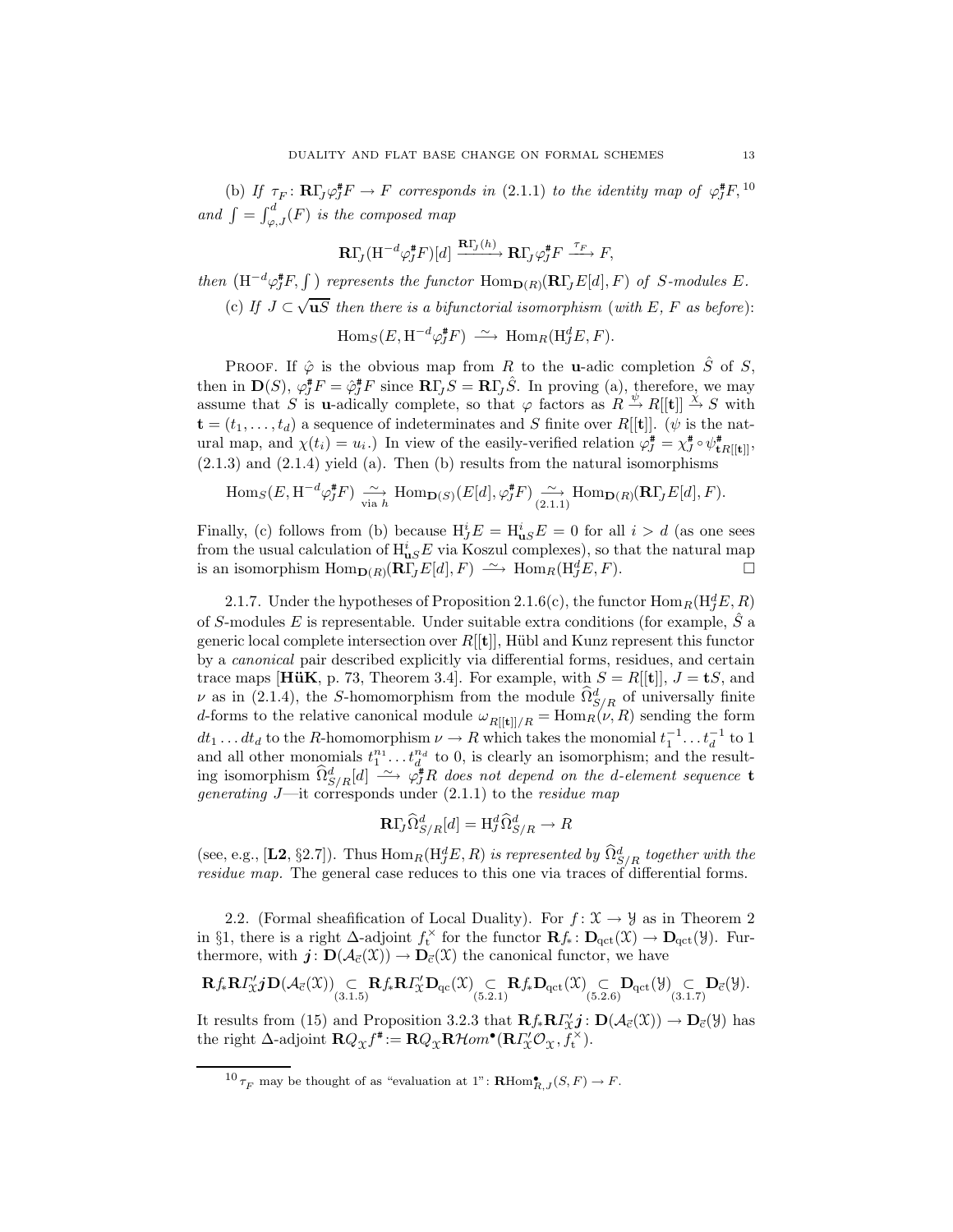If, moreover,  $\mathfrak X$  is properly algebraic (Definition 3.3.3)—in particular, if  $\mathfrak X$  is affine—then  $j$  is an equivalence of categories (Corollary 3.3.4), and so the functor  $\mathbf{R} f_* \mathbf{R} \Gamma'_{\mathcal{X}} \colon \mathbf{D}_{\vec{c}}(\mathcal{X}) \to \mathbf{D}_{\vec{c}}(\mathcal{Y})$  has a right  $\Delta$ -adjoint.

For *affine f*, these results are closely related to the Local Duality isomorphisms  $(2.1.5)$  and  $(2.1.1)$ . Recall that an *adic ring* is a pair  $(R, I)$  with R a ring and I an  $R$ -ideal such that with respect to the I-adic topology  $R$  is Hausdorff and complete. The topology on R having been specified, the corresponding affine formal scheme is denoted  $Spf(R)$ .

PROPOSITION 2.2.1. Let  $\varphi: (R, I) \to (S, J)$  be a continuous homomorphism of noetherian adic rings, and let  $\mathfrak{X} := \mathrm{Spf}(S) \stackrel{f'}{\to} \mathrm{Spf}(R) =: \mathcal{Y}$  be the corresponding (affine) formal-scheme map. Let  $\kappa_{\mathfrak{X}} \colon \mathfrak{X} \to X := \text{Spec}(S)$ ,  $\kappa_{\mathfrak{Y}} \colon \mathfrak{Y} \to Y := \text{Spec}(R)$ be the completion maps, and let  $\sim$  = ∼s denote the standard exact functor from S-modules to quasi-coherent  $\mathcal{O}_X$ -modules. Then:

(a) The restriction of  $\mathbf{R}f_{*}$  takes  $\mathbf{D}_{\text{qct}}(\mathfrak{X})$  to  $\mathbf{D}_{\text{qct}}(\mathfrak{Y})$ , and this restricted functor has a right adjoint  $f_t^{\times} \colon \mathbf{D}_{\text{qct}}(\mathfrak{Y}) \to \mathbf{D}_{\text{qct}}(\mathfrak{X})$  given by

$$
f_t^\times \mathcal{F}:=\kappa^\ast_X\big(\varphi_J^\times {\mathbf{R}}\Gamma(\mathcal{Y},\mathcal{F})\big)^\sim=\kappa^\ast_X\big({\mathbf{R}\mathrm{Hom}}_{R,J}^\bullet\big(S,{\mathbf{R}}\Gamma(\mathcal{Y},\mathcal{F})\big)\big)^\sim \qquad \big(\mathcal{F}\in \mathbf{D}_{\mathrm{qct}}(\mathcal{Y})\big).
$$

(b) The restriction of  $\mathbf{R} f_* \mathbf{R} \Gamma'_\chi$  takes  $\mathbf{D}_{\vec{c}}(\mathfrak{X})$  to  $\mathbf{D}_{\vec{c}}(\mathfrak{Y})$ , and this restricted functor has a right adjoint  $f_{\vec{c}}^{\#} \colon \mathbf{D}_{\vec{c}}(\mathcal{Y}) \to \mathbf{D}_{\vec{c}}(\mathcal{X})$  given by

$$
f_{\vec{c}}^{\#}\mathcal{F} := \kappa_X^* (\varphi_J^{\#} \mathbf{R} \Gamma(\mathcal{Y}, \mathcal{F}))^{\sim} = \kappa_X^* (\mathbf{R} \text{Hom}_R^{\bullet} (\mathbf{R} \Gamma_J S, \mathbf{R} \Gamma(\mathcal{Y}, \mathcal{F})))^{\sim} \qquad (\mathcal{F} \in \mathbf{D}_{\vec{c}}(\mathcal{Y})).
$$

(c) There are natural isomorphisms

$$
\begin{array}{ll}\n\mathbf{R}\Gamma(\mathfrak{X},f_{\mathbf{t}}^{\times}\mathcal{F}) \xrightarrow{\sim} \varphi_{J}^{\times}\mathbf{R}\Gamma(\mathfrak{Y},\mathcal{F}) & (\mathcal{F} \in \mathbf{D}_{\mathrm{qct}}(\mathfrak{Y})), \\
\mathbf{R}\Gamma(\mathfrak{X},f_{\mathbf{c}}^{\#}\mathcal{F}) \xrightarrow{\sim} \varphi_{J}^{\#}\mathbf{R}\Gamma(\mathfrak{Y},\mathcal{F}) & (\mathcal{F} \in \mathbf{D}_{\overline{c}}(\mathfrak{Y})).\n\end{array}
$$

PROOF. The functor  $\sim$  induces an equivalence of categories  $\mathbf{D}(S) \to \mathbf{D}_{\text{qc}}(X)$ , with quasi-inverse  $\mathbf{R}\Gamma_X := \mathbf{R}\Gamma(X, -)$  ([BN, p. 225, Thm. 5.1], [AJL, p. 12, Proposition (1.3)]); and Proposition 3.3.1 below implies that  $\kappa_{\mathcal{X}}^* : \mathbf{D}_{\mathbf{q}c}(X) \to \mathbf{D}_{\mathbf{c}}(\mathcal{X})$  is an equivalence, with quasi-inverse  $(\mathbf{R}\Gamma_X\kappa_{\chi_*})^{\sim} = (\mathbf{R}\Gamma_{\chi} - )^{\sim}$ .<sup>11</sup>

It follows that the functor taking  $G \in \mathbf{D}(S)$  to  $\kappa_X^* \tilde{G}$  is an equivalence, with quasi-inverse  $\mathbb{R}\Gamma_{\mathfrak{X}}\colon \mathbb{D}_{\mathfrak{C}}(\mathfrak{X})\to \mathbb{D}(S)$ , and similarly for  $\mathcal Y$  and R. Moreover, there is an induced equivalence between  $\mathbf{D}_J(S)$  and  $\mathbf{D}_{\text{qct}}(\mathfrak{X})$  (see Proposition 5.2.4). In particular, (c) follows from (a) and (b).

Corresponding to  $(2.1.5)$  and  $(2.1.1)$  there are then functorial isomorphisms

$$
\begin{array}{ll}\n\operatorname{Hom}\nolimits_{{\mathbf D}({\mathfrak X})}({\mathcal E},f_{\mathbf t}^{\times}{\mathcal F}) \xrightarrow{\sim} \operatorname{Hom}\nolimits_{{\mathbf D}({\mathcal Y})}(\kappa_{\mathcal Y}^*({\mathbf R}\Gamma_{\!{\mathfrak X}}{\mathcal E})^{\sim_R},{\mathcal F}) \qquad ({\mathcal E}\in {\mathbf D}_{\operatorname{qct}}({\mathfrak X}),\ {\mathcal F}\in {\mathbf D}_{\operatorname{qct}}({\mathcal Y})),\\ \operatorname{Hom}\nolimits_{{\mathbf D}({\mathfrak X})}({\mathcal E},f_{\vec {\mathbf c}}^{\#}{\mathcal F}) \xrightarrow{\sim} \operatorname{Hom}\nolimits_{{\mathbf D}({\mathcal Y})}(\kappa_{\mathcal Y}^*({\mathbf R}\Gamma_{\!J}{\mathbf R}\Gamma_{\!{\mathfrak X}}{\mathcal E})^{\sim_R},{\mathcal F}) \qquad ({\mathcal E}\in {\mathbf D}_{\vec {\mathbf c}}({\mathfrak X}),\ {\mathcal F}\in {\mathbf D}_{\vec {\mathbf c}}({\mathcal Y}));\n\end{array}
$$

and it remains to demonstrate functorial isomorphisms

$$
\kappa_{\mathcal{Y}}^*(\mathbf{R}\Gamma_{\mathcal{X}}\mathcal{E})^{\sim_R} \xrightarrow{\sim} \mathbf{R}f_*\mathcal{E} \qquad (\mathcal{E} \in \mathbf{D}_{\mathrm{qct}}(\mathcal{X})),
$$
  

$$
\kappa_{\mathcal{Y}}^*(\mathbf{R}\Gamma_J\mathbf{R}\Gamma_{\mathcal{X}}\mathcal{E})^{\sim_R} \xrightarrow{\sim} \mathbf{R}f_*\mathbf{R}I_{\mathcal{X}}'\mathcal{E} \qquad (\mathcal{E} \in \mathbf{D}_{\overline{c}}(\mathcal{X})),
$$

the first a special case of the second.

<sup>&</sup>lt;sup>11</sup>In checking this note that  $\kappa_{\mathfrak{X}*}$  has an exact left adjoint, hence preserves K-injectivity.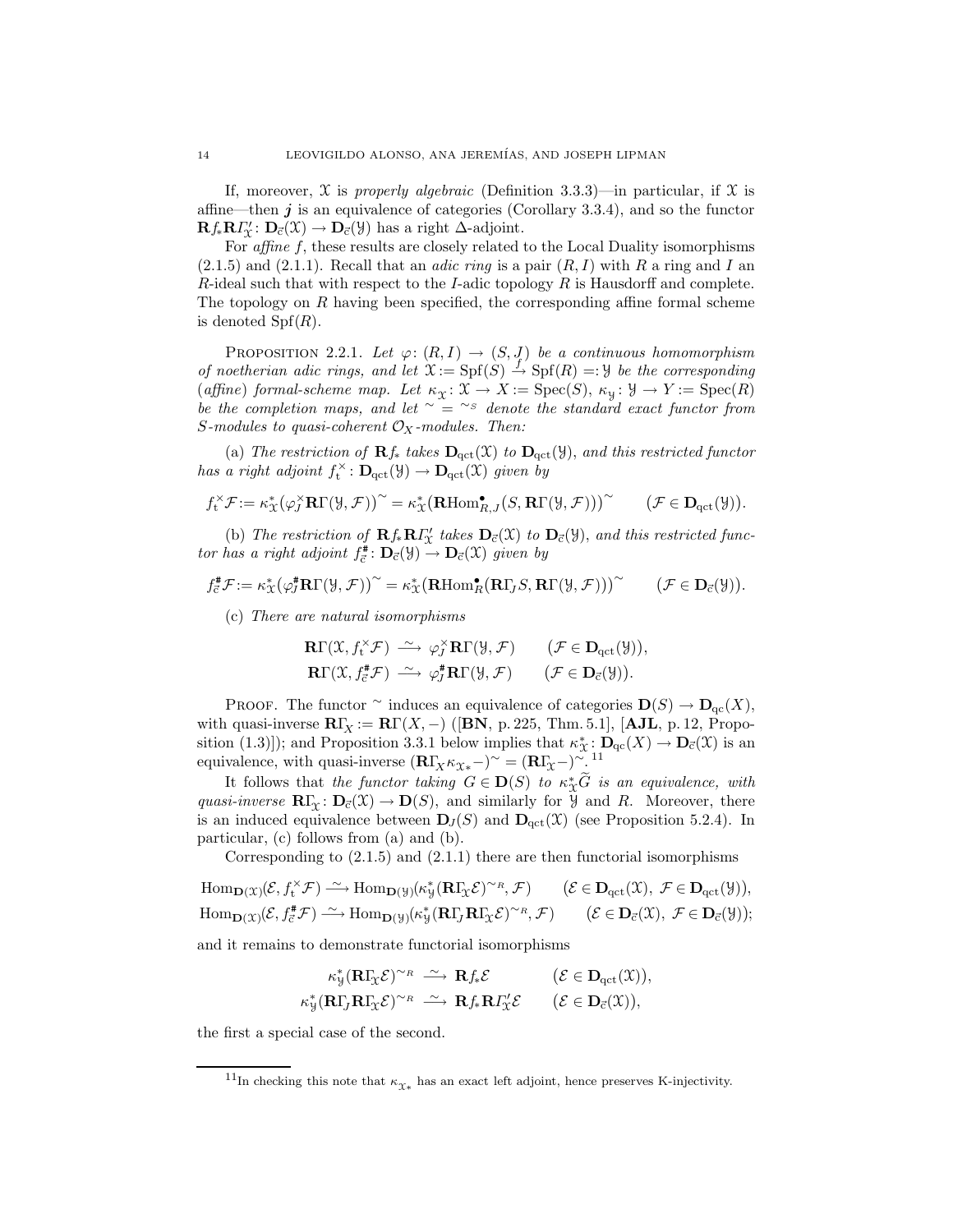To prove the second, let  $E := \mathbb{R}\Gamma_{\Gamma} \mathcal{E}$ , let  $Z := \text{Spec}(S/J) \subset X$ , and let  $f_0: X \to Y$  be the scheme-map corresponding to  $\varphi$ . The desired isomorphism comes from the sequence of natural isomorphisms

$$
\mathbf{R} f_* \mathbf{R} I'_X \mathcal{E} \cong \mathbf{R} f_* \mathbf{R} I'_X \kappa_X^* \widetilde{E}
$$
  
\n
$$
\cong \mathbf{R} f_* \kappa_X^* \mathbf{R} I_Z \widetilde{E}
$$
  
\n
$$
\cong \kappa_Y^* \mathbf{R} f_{0*} \mathbf{R} I_Z \widetilde{E}
$$
  
\n
$$
\cong \kappa_Y^* \mathbf{R} f_{0*} (\mathbf{R} I_J E)^\sim
$$
  
\n
$$
\cong \kappa_Y^* \mathbf{R} f_{0*} (\mathbf{R} I_J E)^\sim
$$
  
\n
$$
\cong \kappa_Y^* (\mathbf{R} I_J E)^\sim
$$
  
\n
$$
[(\mathbf{A} \mathbf{J} \mathbf{L}, \mathbf{p}, 9, (0.4.5)])
$$

(The last isomorphism—well-known for bounded-below  $E$ —can be checked via the equivalences  $\mathbf{R}\Gamma_X$  and  $\mathbf{R}\Gamma_Y$ , which satisfy  $\mathbf{R}\Gamma_Y\mathbf{R}f_{0*} \cong \mathbf{R}\Gamma_X$  (see [Sp, pp. 142–143, 5.15(b) and 5.17]).  $\square$ 

Theorem 2.2.3 below globalizes Proposition 2.1.6. But first some preparatory remarks are needed. Recall from 1.2.2 that a map  $f: \mathcal{X} \to \mathcal{Y}$  of noetherian formal schemes is *pseudo-finite* if it is pseudo-proper and has finite fibers, or equivalently, if f is pseudo-proper and *affine*. Such an f corresponds locally to a homomorphism  $\varphi: (R, I) \to (S, J)$  of noetherian adic rings such that  $\varphi(I) \subset J$  and  $S/J$  is a finite R-module. This  $\varphi$  can be extended to a homomorphism from a power series ring  $R[[t]] := R[[t_1, t_2, \ldots, t_e]]$  such that the images of the variables  $t_i$  together with  $\varphi(I)$ generate J, and thereby S becomes a finite  $R[[t]]$ -module. Pseudo-finiteness is preserved under arbitrary (noetherian) base change.

We say that a pseudo-finite map  $f: \mathfrak{X} \to \mathfrak{Y}$  of noetherian formal schemes has relative dimension  $\leq d$  if each  $y \in \mathcal{Y}$  has an affine neighborhood U such that the map  $\varphi_{\mathfrak{U}}: R \to S$  of adic rings corresponding to  $f^{-1}\mathfrak{U} \to \mathfrak{U}$  has a continuous extension  $R[[t_1, \ldots, t_d]] \to S$  making S into a finite  $R[[t_1, \ldots, t_d]]$ -module, or equivalently, there is a topologically nilpotent sequence  $\mathbf{u} = (u_1, \dots, u_d)$  in S (i.e.,  $\lim_{n\to\infty}u_i^n=0$   $(1\leq i\leq d)$  such that  $S/\mathbf{u}$  is finitely generated as an R-module. The *relative dimension* dim  $f$  is defined to be the least among the integers  $d$  such that f has relative dimension  $\leq d$ .

For any pseudo-proper map  $f: \mathfrak{X} \to \mathcal{Y}$  of noetherian formal schemes, we have the functor  $f^* \colon \mathbf{D}(\mathcal{Y}) \to \mathbf{D}(\mathcal{X})$  of Corollary 6.1.4, commuting with open base change on Y (Theorem 4). The next Lemma is a special case of Proposition 8.3.2.

LEMMA 2.2.2. For a pseudo-finite map  $f: \mathcal{X} \to \mathcal{Y}$  of noetherian formal schemes and for any  $\mathcal{F} \in \mathbf{D}_{c}^{+}(\mathcal{Y})$ , it holds that  $f^{\#}\mathcal{F} \in \mathbf{D}_{c}^{+}(\mathcal{X})$ .

PROOF. Since  $f^*$  commutes with open base change, the question is local, so we may assume that f corresponds to  $\varphi: (R, I) \to (S, J)$  as above. Moreover, the isomorphism  $(gf)^* \cong f^*g^*$  in Corollary 6.1.4 allows us to assume that *either*  $S = R[[t_1, \ldots, t_d]]$  and  $\varphi$  is the natural map or S is a finite R-module and  $J = IS$ . In either case f is obtained by completing a proper map  $f_0: X \to \text{Spec}(R)$  along a closed subscheme  $Z \subset f_0^{-1}Spec(R/I)$ . (In the first case, take X to be the projective space  $\mathbb{P}_R^d \supset \text{Spec}(R[t_1,\ldots,t_d]),$  and  $Z := \text{Spec}(R[t_1,\ldots,t_d]/(I,t_1,\ldots,t_d)).$  The conclusion is given then by Corollary 6.2.3.  $\Box$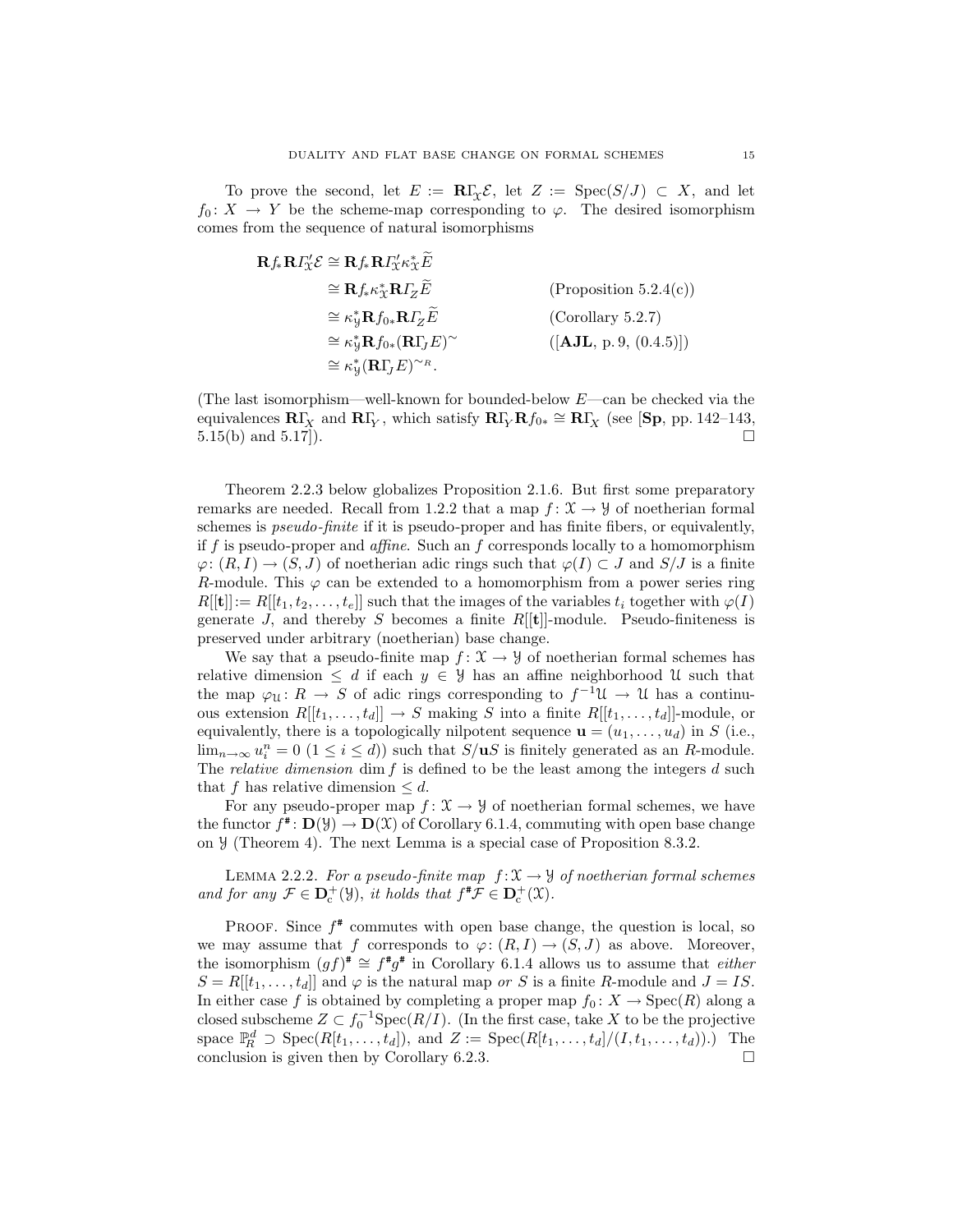THEOREM 2.2.3 (Pseudo-finite Duality). Let  $f: \mathfrak{X} \to \mathcal{Y}$  be a pseudo-finite map of noetherian formal schemes, and let  $\mathcal F$  be a coherent  $\mathcal O_Y$ -module. Then:

(a)  $H^n f^* \mathcal{F} = 0$  for all  $n < -\dim f$ .

(b) If dim  $f \leq d$  and  $\mathfrak X$  is covered by affine open subsets with d-generated defining ideals, then with  $f'_{\mathfrak{X}*} := f_* \Gamma'_{\mathfrak{X}}$  and, for  $i \in \mathbb{Z}$  and  $\mathfrak{Z}$  a defining ideal of  $\mathfrak{X}$ ,

$$
R^i f'_{\mathcal{X}*} := H^i \mathbf{R} f'_{\mathcal{X}*} = H^i \mathbf{R} f_* \mathbf{R} I'_{\mathcal{X}} = \varinjlim_{n} H^i \mathbf{R} f_* \mathbf{R} \mathcal{H} om^{\bullet}(\mathcal{O}_{\mathcal{X}}/J^n, -),^{12}
$$

there is, for quasi-coherent  $\mathcal{O}_{\mathfrak{X}}$ -modules  $\mathcal{E},$  a functorial isomorphism

 $f_*\mathcal{H}om_\mathfrak{X}(\mathcal{E}, H^{-d}f^*\mathcal{F}) \stackrel{\sim}{\longrightarrow} \mathcal{H}om_\mathfrak{Y}(R^d f'_{\mathfrak{X}*}\mathcal{E}, \mathcal{F}).$ 

(Here  $H^{-d} f^{\sharp} \mathcal{F}$  is coherent (Lemma 2.2.2), and by (a), vanishes unless  $d = \dim f$ .)

PROOF. Since  $f^*$  commutes with open base change we may assume that  $\mathcal{Y}$  is affine and that f corresponds to a map  $\varphi: (R, I) \to (S, J)$  as in Proposition 2.1.6. Then there is an isomorphism of functors

$$
j\mathbf{R}Q_{\mathfrak{X}}f^{\ast} \cong \kappa_{\mathfrak{X}}^*(\varphi_J^{\ast}\mathbf{R}\Gamma(\mathfrak{Y},-))^{\sim},
$$

both of these functors being right-adjoint to  $\mathbf{R} f_* \mathbf{R} I'_{\mathfrak{X}} : \mathbf{D}_{\vec{c}}(\mathfrak{X}) \to \mathbf{D}_{\vec{c}}(\mathfrak{Y})$  (Proposition 2.2.1(b) and remarks about right adjoints preceding it). Since  $f^{\#} \mathcal{F} \in D_c^+(\mathcal{X})$ (Lemma 2.2.2), therefore, by Corollary 3.3.4, the natural map is an isomorphism  $j\mathbf{R}Q_{\mathcal{X}}f^{\sharp}\mathcal{F} \longrightarrow f^{\sharp}\mathcal{F}$ ; and so, since  $\kappa_{\mathcal{X}}^{*}$  is exact, Proposition 2.1.6 gives (a).

Next, consider the presheaf map associating to each open  $\mathcal{U} \subset \mathcal{Y}$  the natural composition (with  $\mathcal{V} := f^{-1}\mathcal{U}$ ):

$$
\text{Hom}_{\mathcal{V}}(\mathcal{E}, H^{-d} f^{\#} \mathcal{F}) \xrightarrow[\text{by (a)}]{} \text{Hom}_{\mathbf{D}(\mathcal{V})}(\mathcal{E}[d], f^{\#} \mathcal{F}) \xrightarrow[\text{6.1.4}]{} \text{Hom}_{\mathbf{D}(\mathcal{U})}(\mathbf{R} f_{*} \mathbf{R} I_{\mathcal{X}}^{\prime} \mathcal{E}[d], \mathcal{F})
$$
\n
$$
\longrightarrow \text{Hom}_{\mathcal{U}}(R^{d} f_{\mathcal{X}*}^{\prime} \mathcal{E}, \mathcal{F}).
$$

To prove (b) by showing that the resulting sheaf map

 $f_*\mathcal{H}om_\mathcal{X}(\mathcal{E}, H^{-d}f^*\mathcal{F}) \to \mathcal{H}om_\mathcal{Y}(R^d f'_{\mathcal{X}*}\mathcal{E}, \mathcal{F})$ 

is an isomorphism, it suffices to show that  $R^i f'_{\mathfrak{X} *} \mathcal{E} = 0$  for all  $i > d$ , a local problem for which we can (and do) assume that f corresponds to  $\varphi: R \to S$  as above.

Now  $\mathbf{R} \Gamma_{X}^{\prime} \mathcal{E} \in \mathbf{D}_{\mathrm{qct}}(\mathfrak{X})$  (Proposition 5.2.1), so Proposition 5.2.4 for  $X := \mathrm{Spec}(S)$ and  $Z := \text{Spec}(S/J)$  gives  $\mathbb{R}I'_{X} \mathcal{E} \cong \kappa_{X}^{*} \mathcal{E}_{0}$  with  $\mathcal{E}_{0} := \kappa_{X*} \mathbb{R}I'_{X} \mathcal{E} \in \mathbb{D}_{\text{qc}}^{+}(X)$ . Since X has, locally, a d-generated defining ideal, we can represent  $\mathbb{R}\Gamma_{\mathcal{X}}^{\prime}\mathcal{E}$  locally by a  $\lim_{\longrightarrow}$  of Koszul complexes on d elements [AJL, p. 18, Lemma 3.1.1], whence  $H^i \mathbb{R} I''_{\mathcal{X}} \mathcal{E} = 0$ for all  $i > d$ , and so,  $\kappa_{\mathfrak{X}^*}$  being exact,  $H^i \mathcal{E}_0 = 0$ . Since the map  $f_0 := \text{Spec}(\varphi)$ is affine, it follows that  $H^{i} \mathbf{R} f_{0*} \mathcal{E}_0 = 0$ , whereupon,  $\kappa_y$  being flat, Corollary 5.2.7 yields

$$
R^i f'_{\mathcal{X}*} \mathcal{E} \cong H^i \mathbf{R} f_* \kappa_{\mathcal{X}}^* \mathcal{E}_0 \cong H^i \kappa_{\mathcal{Y}}^* \mathbf{R} f_{0*} \mathcal{E}_0 \cong \kappa_{\mathcal{Y}}^* H^i \mathbf{R} f_{0*} \mathcal{E}_0 = 0 \qquad (i > d),
$$

as desired. (Alternatively, use Lemmas 3.4.2 and 5.1.4.)  $\Box$ 

<sup>&</sup>lt;sup>12</sup>The equalities hold because X being noetherian, any lim of flasque sheaves (for example,  $\lim_{m \to \infty} \mathcal{H}om(\mathcal{O}_X/\mathcal{J}^n, \mathcal{E})$  with  $\mathcal E$  an injective  $\mathcal{O}_X$ -module) is  $f_*$ -acyclic, and  $\lim_{m \to \infty}$  commutes with  $f_*$ . (For an additive functor  $\phi: \mathcal{A}(\mathcal{X}) \to \mathcal{A}(\mathcal{Y})$ , an  $\mathcal{A}(\mathcal{X})$ -complex F is  $\phi$ -acyclic if the natural map  $\phi \mathcal{F} \to \mathbf{R} \phi \mathcal{F}$  is a  $\mathbf{D}(\mathcal{Y})$ -isomorphism. Using a standard spectral sequence, or otherwise (cf. [L4,  $(2.7.2))$ , one sees that any bounded-below complex of  $\phi$ -acyclic  $\mathcal{O}_X$ -modules is  $\phi$ -acyclic.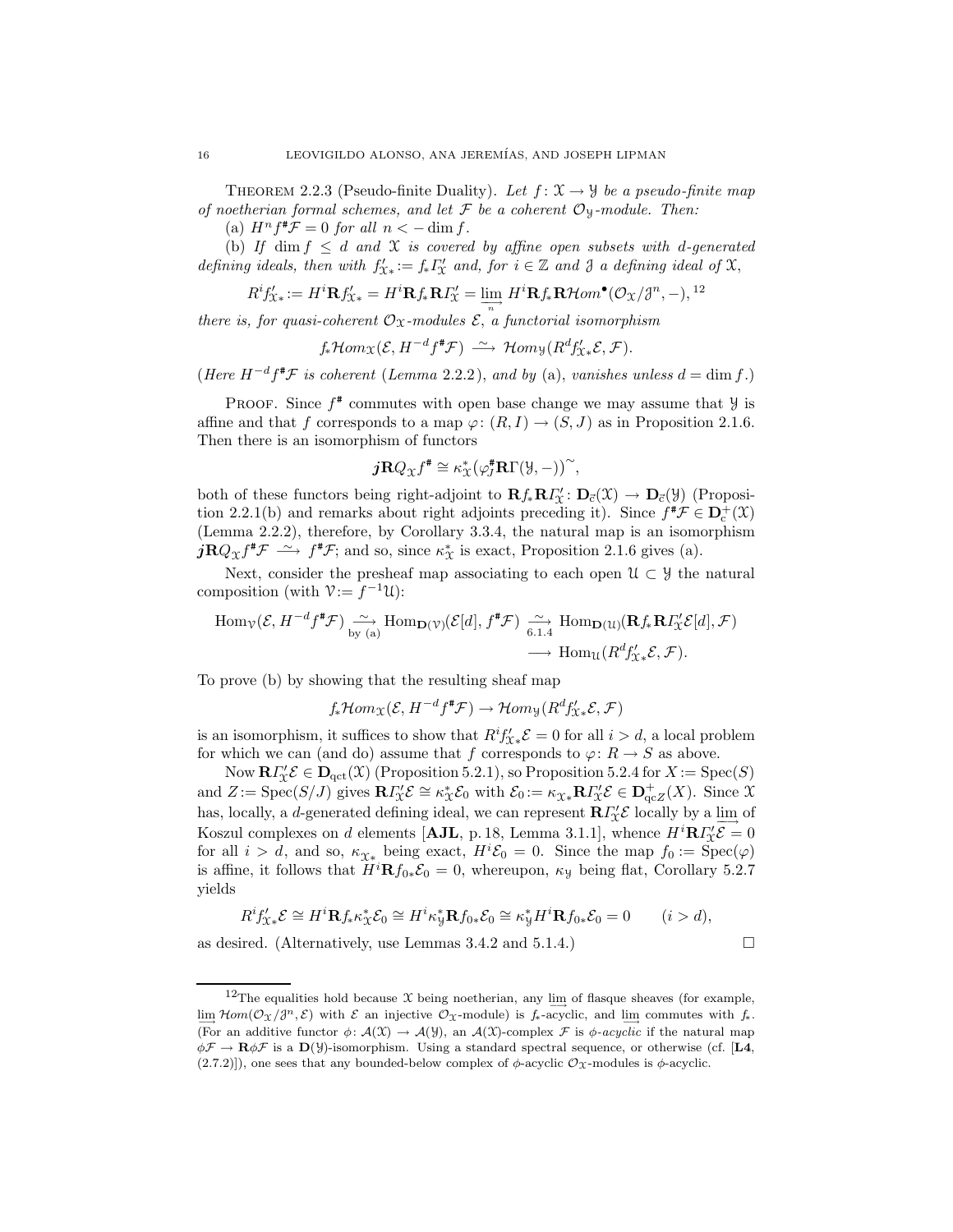2.3. Our results provide a framework for "Residue Theorems" such as those appearing in  $\left[ \text{L1, pp. 87–88} \right]$  and  $\left[ \text{HüS, pp. 750-752} \right]$  (central theorems in those papers): roughly speaking, Theorems 1 and 2 in section 1 include both local and global duality, and Corollary 6.1.6 expresses the compatibility between these dualities. But the dualizing objects we deal with are determined only up to isomorphism. The Residue Theorems run deeper in that they include a canonical realization of dualizing data, via differential forms. (See the above remarks on the Hübl-Kunz treatment of local duality.) This extra dimension belongs properly to a theory of the "Fundamental Class" of a morphism, a canonical map from relative differential forms to the relative dualizing complex, which will be pursued in a separate paper.

2.3.1. Let us be more explicit, starting with some remarks about "Grothendieck Duality with supports" for a map  $f: X \to Y$  of noetherian separated schemes with respective closed subschemes  $W \subset Y$  and  $Z \subset f^{-1}W$ . Via the natural equivalence of categories  $\mathbf{D}(\mathcal{A}_{\text{qc}}(X)) \to \mathbf{D}_{\text{qc}}(X)$  (see §3.3), we regard the functor  $f^{\times} \colon \mathbf{D}(Y) \to \mathbf{D}(\mathcal{A}_{\vec{c}}(X)) = \mathbf{D}(\mathcal{A}_{\text{qc}}(X))$  of Theorem 1 as being right-adjoint to  $\mathbf{R}f_*\colon \mathbf{D}_\mathrm{qc}(X) \to \mathbf{D}(Y).$ <sup>13</sup> The functor  $\mathbf{R}I_Z$  can be regarded as being right-adjoint to the inclusion  $\mathbf{D}_Z(X) \hookrightarrow \mathbf{D}(X)$  (cf. Proposition 5.2.1(c)); and its restriction to  $\mathbf{D}_{\mathrm{qc}}(X)$  agrees naturally with that of  $\mathbf{R} \Gamma_Z$ , both restrictions being right-adjoint to the inclusion  $\mathbf{D}_{\text{qc}Z}(X) \hookrightarrow \mathbf{D}_{\text{qc}}(X)$ . Similar statements hold for  $W \subset Y$ . Since  $\mathbf{R}f_{*}(\mathbf{D}_{\mathrm{qc}Z}(X)) \subset \mathbf{D}_W(Y)$  (cf. proof of Proposition 5.2.6), we find that the functors  $\mathbf{R} \Gamma_Z f^{\times}$  and  $\mathbf{R} \Gamma_Z f^{\times} \mathbf{R} \Gamma_W'$  are both right-adjoint to  $\mathbf{R} f_* \colon \mathbf{D}_{\text{qcZ}}(X) \to \mathbf{D}(Y)$ , so are isomorphic. We define the *local integral* (a generalized residue map, cf.  $[H\ddot{u}K, \S4]$ )

$$
\rho(\mathcal{G})\colon \mathbf{R}f_*\mathbf{R}I_Zf^{\times}\mathcal{G} \to \mathbf{R}I_W'\mathcal{G} \qquad (\mathcal{G} \in \mathbf{D}(Y))
$$

to be the natural composition

$$
\mathbf{R} f_*\mathbf{R} I_Zf^{\times}\mathcal{G} \ \stackrel{\sim}{\longrightarrow}\ \mathbf{R} f_*\mathbf{R} I_Zf^{\times}\mathbf{R} I_W'\mathcal{G} \to \mathbf{R} f_*f^{\times}\mathbf{R} I_W'\mathcal{G} \to \mathbf{R} I_W'\mathcal{G}.
$$

Noting that for  $\mathcal{F} \in \mathbf{D}_W(Y)$  there is a canonical isomorphism  $\mathbf{R} \Gamma'_W \mathcal{F} \longrightarrow \mathcal{F}$ (proof similar to that of Proposition  $5.2.1(a)$ ), we have then:

PROPOSITION 2.3.2 (Duality with supports). For  $\mathcal{E} \in \mathbf{D}_{\mathrm{qcZ}}(X)$ ,  $\mathcal{F} \in \mathbf{D}_W(Y)$ , the natural composition

$$
\text{Hom}_{\mathbf{D}_{\text{qc}Z}(X)}(\mathcal{E}, \mathbf{R}\Gamma_Z f^\times \mathcal{F}) \longrightarrow \text{Hom}_{\mathbf{D}_W(Y)}(\mathbf{R}f_*\mathcal{E}, \mathbf{R}f_*\mathbf{R}\Gamma_Z f^\times \mathcal{F})
$$

$$
\xrightarrow[\rho(\mathcal{F})]{} \text{Hom}_{\mathbf{D}_W(Y)}(\mathbf{R}f_*\mathcal{E}, \mathcal{F})
$$

is an isomorphism.

This follows from adjointness of  $\mathbb{R} f_*$  and  $f^{\times}$ , via the natural diagram

$$
\begin{array}{ccc}\n\mathbf{R} f_* \mathbf{R} T_Z f^{\times} \mathcal{G} & \longrightarrow & \mathbf{R} f_* f^{\times} \mathcal{G} \\
\downarrow & \downarrow & (\mathcal{G} \in \mathbf{D}(Y)), \\
\mathbf{R} T'_W \mathcal{G} & \longrightarrow & \mathcal{G}\n\end{array}
$$

whose commutativity is a cheap version of the Residue Theorem  $[H\ddot{u}S, pp. 750-$ 752].

Again, however, to be worthy of the name a Residue Theorem should involve canonical realizations of dualizing objects. For instance, when V is a proper

<sup>&</sup>lt;sup>13</sup>For ordinary schemes, this functor  $f^{\times}$  is well-known, and usually denoted  $f'$  when f is proper. When f is an open immersion, the functors  $f^{\times}$  and  $f^{!} (= f^*)$  need not agree.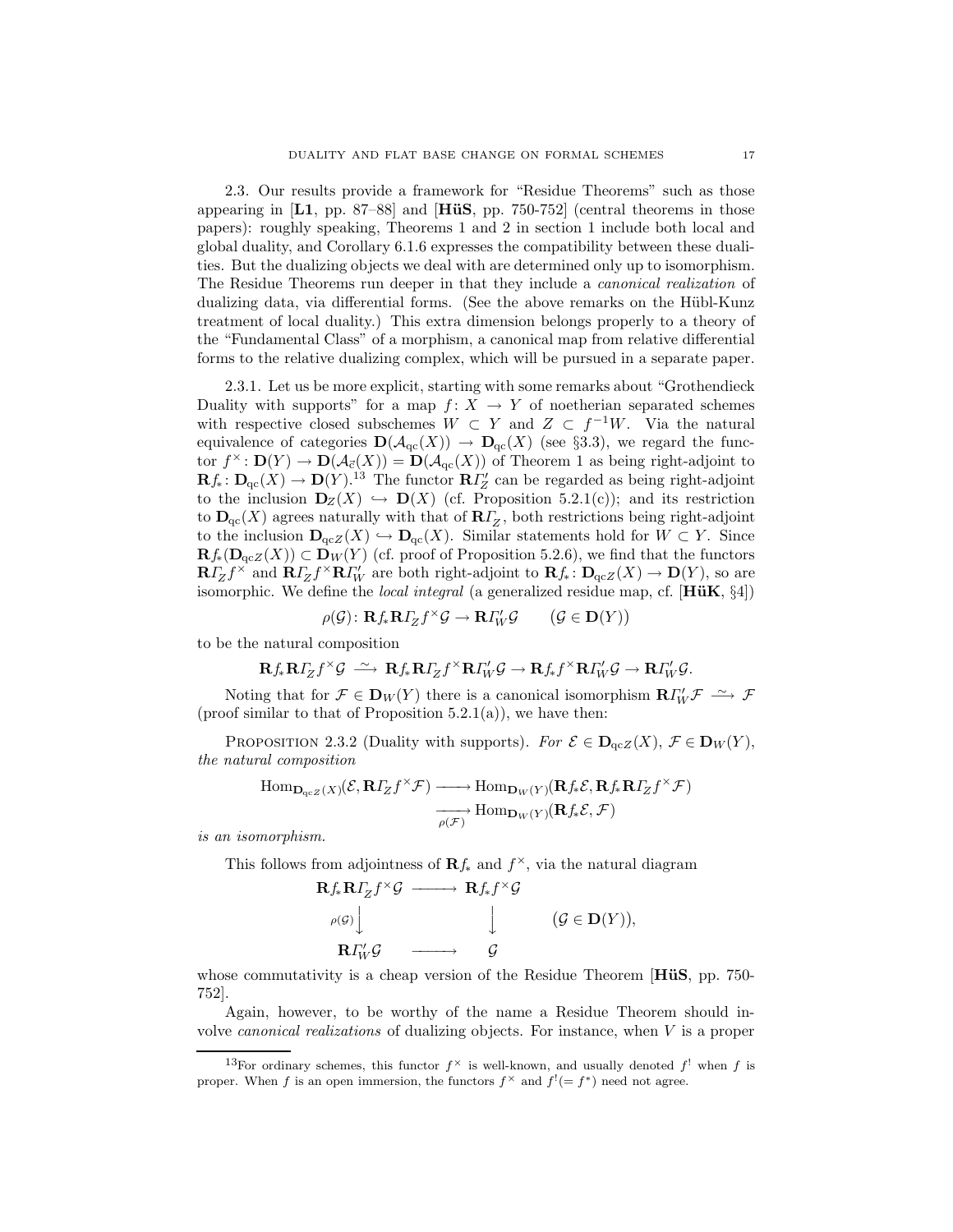d-dimensional variety over a field k and  $v \in V$  is a closed point, taking  $X = V$ ,  $Z = \{v\}, W = Y = \text{Spec}(k), \mathcal{G} = k$ , and setting  $\omega_V := H^{-d} f^{\times} k$ , we get an  $\mathcal{O}_{V, v}$ . module  $\omega_{V,v}$  (commonly called "canonical", though defined only up to isomorphism) together with the k-linear map induced by  $\rho(k)$ :

$$
H_v^d(\omega_{V,v}) \to k,
$$

a map whose truly-canonical realization via differentials and residues is indicated in [L1, p. 86,  $(9.5)$ ].

2.3.3. With preceding notation, consider the completion diagram

$$
X_{/Z} =: \mathcal{X} \xrightarrow{\kappa_{\mathcal{X}}} X
$$

$$
\hat{f} \downarrow \qquad \qquad \downarrow f
$$

$$
Y_{/W} =: \mathcal{Y} \xrightarrow{\kappa_{\mathcal{Y}}} Y
$$

Duality with supports can be regarded more intrinsically—via  $\hat{f}$  rather than  $f$  as a special case of the Torsion-Duality Theorem 6.1 ( $\cong$  Theorem 2 of §1) for  $\hat{f}$ :

First of all, the local integral  $\rho$  is completely determined by  $\kappa^*_{\mathcal{Y}}(\rho)$ : for  $\mathcal{G} \in \mathbf{D}(\mathcal{Y})$ , the natural map  $\mathbf{R}\Gamma'_{W}g \to \kappa_{y*}\kappa_{y}^{*}\mathbf{R}\Gamma'_{W}g$  is an isomorphism (Proposition 5.2.4); and the same holds for  $\mathbf{R} f_* \mathbf{R} \Gamma_Z \check{f}^\times \check{\mathcal{G}} \to \kappa_{\mathcal{Y}*} \kappa_{\mathcal{Y}}^* \mathbf{R} f_* \mathbf{R} \Gamma_Z f^\times \mathcal{G}$  since as above,

$$
\mathbf{R}f_*\mathbf{R}\Gamma_Zf^{\times}\mathcal{G} \in \mathbf{R}f_*(\mathbf{D}_{\mathrm{qc}Z}(X)) \subset \mathbf{D}_W(Y)
$$

—and so  $\rho = \kappa_{y*} \kappa_{y}^{*}(\rho)$ . Furthermore,  $\kappa_{y}^{*}(\rho)$  is determined by the "trace" map  $\tau_t: \mathbf{R} \hat{f}_t \hat{f}_t^{\times} \to \mathbf{1}$ , as per the following natural commutative diagram, whose rows are isomorphisms:

$$
\begin{array}{ccc}\n\kappa_{y}^{*} \mathbf{R} f_{*} \mathbf{R} I_{Z} f^{\times} \mathcal{G} & \xrightarrow[5.2.7]{\sim} & \mathbf{R} \hat{f}_{*} \kappa_{x}^{*} \mathbf{R} I_{Z} f^{\times} \kappa_{y} \cdot \kappa_{y}^{*} \mathcal{G} & \xrightarrow[6.1.6]{\sim} & \mathbf{R} \hat{f}_{*} \hat{f}_{t}^{\times} \kappa_{y}^{*} \mathcal{G} & \xrightarrow[6.1.5(b)]{\sim} & \mathbf{R} \hat{f}_{*} \hat{f}_{t}^{\times} \mathbf{R} I_{y}^{\prime} \kappa_{y}^{*} \mathcal{G} \\
\kappa_{y}^{*} \mathbf{R} I_{W}^{\prime} \mathcal{G} & & \xrightarrow[5.2.4]{\sim} & & \mathbf{R} \hat{f}_{*} \hat{f}_{t}^{\times} \kappa_{y}^{*} \mathcal{G} \\
\downarrow^{\tau_{t}} & & \downarrow^{\tau_{t}} & & \mathbf{R} \hat{f}_{y}^{\prime} \kappa_{y}^{*} \mathcal{G} \\
\end{array}
$$

(To see that the natural map  $\mathbf{R} \Gamma_Z f^{\times} \mathcal{G} \to \mathbf{R} \Gamma_Z f^{\times} \kappa_{\mathcal{Y}*} \kappa_{\mathcal{Y}}^* \mathcal{G}$  is an isomorphism, replace  $\mathbf{R} \Gamma_Z f^{\times}$  by the isomorphic functor  $\mathbf{R} \Gamma_Z f^{\times} \mathbf{R} \Gamma_W'$  and apply Proposition 5.2.4.)

Finally, we have isomorphisms (for  $\mathcal{E} \in \mathbf{D}_{\mathrm{qc}Z}(X)$ ,  $\mathcal{F} \in \mathbf{D}_W(Y)$ ),

$$
\text{Hom}_{\mathbf{D}(X)}(\mathcal{E}, \mathbf{R} I_Z f^\times \mathcal{F}) \xrightarrow{\sim} \text{Hom}_{\mathbf{D}(X)}(\kappa_X^* \mathcal{E}, \kappa_X^* \mathbf{R} I_Z f^\times \kappa_{y*} \kappa_y^* \mathcal{F}) \qquad (5.2.4)
$$
  

$$
\xrightarrow{\sim} \text{Hom}_{\mathbf{D}(X)}(\kappa_X^* \mathcal{E}, \hat{f}_t^\times \kappa_y^* \mathcal{F}) \qquad (6.1.6)
$$

$$
\stackrel{\sim}{\longrightarrow} \text{Hom}_{\mathbf{D}(\mathcal{Y})}(\mathbf{R}\hat{f}_*\kappa^*_{\mathcal{X}}\mathcal{E}, \kappa^*_{\mathcal{Y}}\mathcal{F})
$$
(6.1)

$$
\xrightarrow{\sim} \text{Hom}_{\mathbf{D}(\mathcal{Y})}(\kappa_{\mathcal{Y}}^* \mathbf{R} f_* \mathcal{E}, \kappa_{\mathcal{Y}}^* \mathcal{F}) \tag{5.2.7}
$$

$$
\xrightarrow{\sim} \text{Hom}_{\mathbf{D}(Y)}(\mathbf{R}f_*\mathcal{E}, \mathcal{F}) \tag{5.2.4},
$$

whose composition can be checked, via the preceding diagram, to be the same as the isomorphism of Proposition 2.3.2.

2.3.4. Proposition 2.3.6 expresses some homological consequences of the foregoing dualities, and furnishes a general context for  $\mathbf{L1}$ , pp. 87–88, Theorem (10.2). For any noetherian formal scheme  $\mathfrak{X}, \mathcal{E} \in \mathbf{D}(\mathfrak{X})$ , and  $n \in \mathbb{Z}$ , set

$$
H''_{\mathcal{X}}(\mathcal{E}) := H^{n} \mathbf{R} \Gamma(\mathcal{X}, \mathbf{R} \Gamma'_{\mathcal{X}} \mathcal{E}).
$$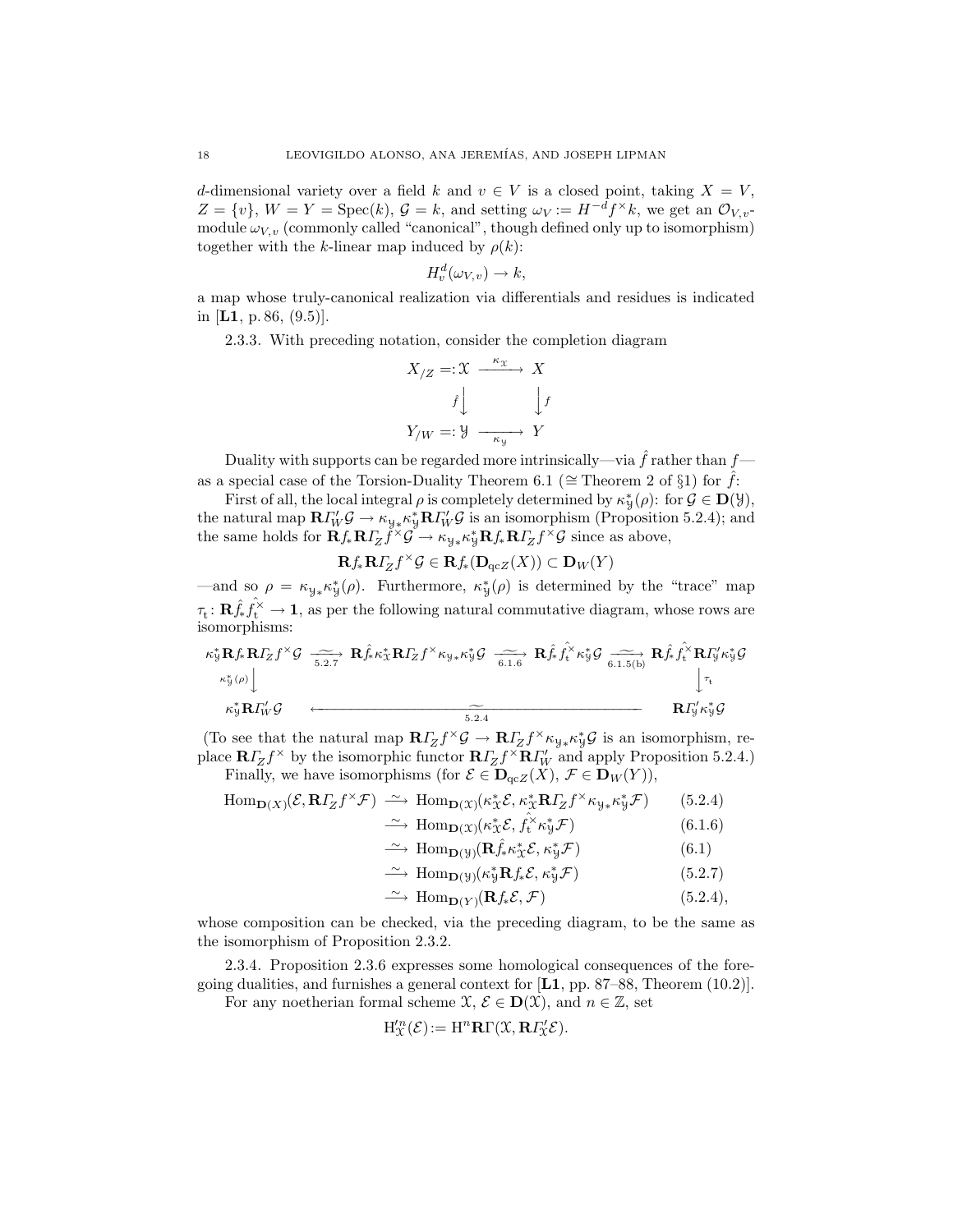For instance, if  $X = X_{/Z} \xrightarrow{\kappa} X$  is the completion of a noetherian scheme X along a closed  $Z \subset X$ , then for  $\mathcal{F} \in \mathbf{D}(X)$ , Proposition 5.2.4 yields natural isomorphisms

$$
\begin{aligned} \mathbf{R} \Gamma(\mathcal{X}, \mathbf{R} I_{\mathcal{X}}^{\prime} \kappa^* \mathcal{F}) & = \mathbf{R} \Gamma(X, \kappa_* \mathbf{R} I_{\mathcal{X}}^{\prime} \kappa^* \mathcal{F}) \\ & \cong \mathbf{R} \Gamma(X, \kappa_* \kappa^* \mathbf{R} I_{\mathcal{Z}}^{\prime} \mathcal{F}) \cong \mathbf{R} \Gamma(X, \mathbf{R} I_{\mathcal{Z}}^{\prime} \mathcal{F}), \end{aligned}
$$

and so if  $\mathcal{F} \in \mathbf{D}_{\mathrm{qc}}(X)$ , then with  $H_Z^{\bullet}$  the usual cohomology with supports in Z,

$$
\mathrm{H}^{\prime n}_\mathfrak{X}(\kappa^*\mathcal{F}) \cong \mathrm{H}^n_Z(\mathcal{F}).
$$

Let  $\mathcal{J} \subset \mathcal{O}_{\mathfrak{X}}$  be an ideal of definition. Writing  $\Gamma_{\mathfrak{X}}$  for the functor  $\Gamma(\mathfrak{X}, -)$ , we have a functorial map

$$
\gamma(\mathcal{E})\colon \mathbf{R}(\Gamma_{\mathfrak{X}}\circ \varGamma_{\mathfrak{X}}')\mathcal{E}\to \mathbf{R}\Gamma_{\mathfrak{X}}\circ \mathbf{R}\varGamma_{\mathfrak{X}}'\mathcal{E}\qquad (\mathcal{E}\in \mathbf{D}(\mathfrak{X})),
$$

which is an *isomorphism* when  $\mathcal E$  is bounded-below, since for any injective  $\mathcal O_{\mathcal X}$ module  $\mathcal{I}$ ,  $\underline{\lim}_{i}$  of the flasque modules  $\mathcal{H}om(\mathcal{O}_{\mathfrak{X}}/\mathfrak{J}^{i}, \mathcal{I})$  is  $\Gamma_{\mathfrak{X}}$ -acyclic. Whenever  $\gamma(\mathcal{E})$  is an isomorphism, the induced homology maps are isomorphisms

$$
\lim_{\longrightarrow} \mathrm{Ext}^n(\mathcal{O}_{\mathfrak{X}}/\mathfrak{F}^i, \mathcal{E}) \longrightarrow \mathrm{H}'^n_{\mathfrak{X}}(\mathcal{E}).
$$

If  $\mathcal{E} \in \mathbf{D}_{\mathrm{qc}}(\mathcal{X})$ , then  $\mathbb{R}I'_{\mathcal{X}}\mathcal{E} \in \mathbf{D}_{\mathrm{qc}t}(\mathcal{X})$  (Proposition 5.2.1). For any map  $g: \mathfrak{X} \to \mathcal{Y}$  satisfying the hypotheses of Theorem 6.1, for  $\mathcal{G} \in \mathbf{D}(\mathcal{Y})$ , and with  $R:=\mathrm{H}^{0}(\mathcal{Y},\mathcal{O}_{\mathcal{Y}}),$  there are natural maps

$$
\text{Hom}_{\mathbf{D}(\mathcal{X})}(\mathbf{R}I_{\mathcal{X}}^{\prime}\mathcal{E}, g_{t}^{\times}\mathcal{G}) \xrightarrow{\sim} \text{Hom}_{\mathbf{D}(\mathcal{X})}(\mathbf{R}I_{\mathcal{X}}^{\prime}\mathcal{E}, g_{t}^{\times}\mathbf{R}I_{\mathcal{Y}}^{\prime}\mathcal{G}) \tag{6.1.5(b)}
$$
\n
$$
\xrightarrow{\sim} \text{Hom}_{\mathbf{D}(\mathcal{Y})}(\mathbf{R}g_{*}\mathbf{R}I_{\mathcal{X}}^{\prime}\mathcal{E}, \mathbf{R}I_{\mathcal{Y}}^{\prime}\mathcal{G})
$$
\n
$$
\xrightarrow{\sim} \text{Hom}_{R}(\text{H}_{\mathcal{X}}^{\prime n}\mathcal{E}, \text{H}_{\mathcal{Y}}^{\prime n}\mathcal{G})
$$

where the last map arises via the functor  $\mathrm{H}^n\mathbf{R}\Gamma(\mathcal{Y},-)$   $(n \in \mathbb{Z})$ .

In particular, if  $g = \hat{f}$  in the completion situation of §2.3.3, and if  $\mathcal{E} := \kappa_{\mathcal{X}}^* \mathcal{E}_0$ ,  $\mathcal{G} = \kappa_{\mathcal{Y}}^*\mathcal{G}_0 \; (\mathcal{E}_0 \in \mathbf{D}_{\mathrm{qc}}(X), \; \mathcal{G}_0 \in \mathbf{D}_{\mathrm{qc}}(Y)),$  then preceding considerations show that this composed map operates via Duality with Supports for  $f$  (Proposition 2.3.2), i.e., it can be identified with the natural composition

$$
\text{Hom}_{\mathbf{D}(X)}(\mathbf{R}\Gamma_Z\mathcal{E}_0,\mathbf{R}\Gamma_Zf^{\times}\mathcal{G}_0)\xrightarrow[2.3.2]{\sim}\text{Hom}_{\mathbf{D}(Y)}(\mathbf{R}f_*\mathbf{R}\Gamma_Z\mathcal{E}_0,\mathbf{R}\Gamma_W\mathcal{G}_0)\longrightarrow\text{Hom}_{\text{H}^0(Y,\mathcal{O}_Y)}(\text{H}_Z^n\mathcal{E}_0,\text{H}_W^n\mathcal{G}_0).
$$

2.3.5. Next, let  $R$  be a complete noetherian local ring topologized as usual by its maximal ideal I, let  $(S, J)$  be a noetherian adic ring, let  $\varphi: (R, I) \to (S, J)$  be a continuous homomorphism, and let

$$
\mathcal{Y} := \mathrm{Spf}(S) \xrightarrow{f} \mathrm{Spf}(R) =: \mathcal{V}
$$

be the corresponding formal-scheme map. As before,  $g: \mathcal{X} \to \mathcal{Y}$  is a map as in Theorem 6.1, and we set  $h:=fg$ . Since the underlying space of  $\mathcal V$  is a single point, at which the stalk of  $\mathcal{O}_{\mathcal{V}}$  is just R, therefore the categories of  $\mathcal{O}_{\mathcal{V}}$ -modules and of R-modules are identical, and accordingly, for any  $\mathcal{E} \in \mathbf{D}(\mathcal{X})$  we can identify  $\mathbf{R}h_*\mathcal{E}$ with  $\mathbf{R}\Gamma(\mathfrak{X},\mathcal{E})\in \mathbf{D}(R)$ .

Let K be an injective R-module, and K the corresponding injective  $\mathcal{O}_v$ -module. There exist integers r, s such that  $H^{i}(f^{*}\mathcal{K}) = 0$  for all  $i < -r$  (resp.  $H^{i}(h^{*}\mathcal{K}) = 0$ for all  $i < -s$ ) (Corollary 6.1.4). Set  $\omega_{\mathcal{Y}} := H^{-r}(f^*\mathcal{K})$  (resp.  $\omega_{\mathcal{X}} := H^{-s}(h^*\mathcal{K})$ ).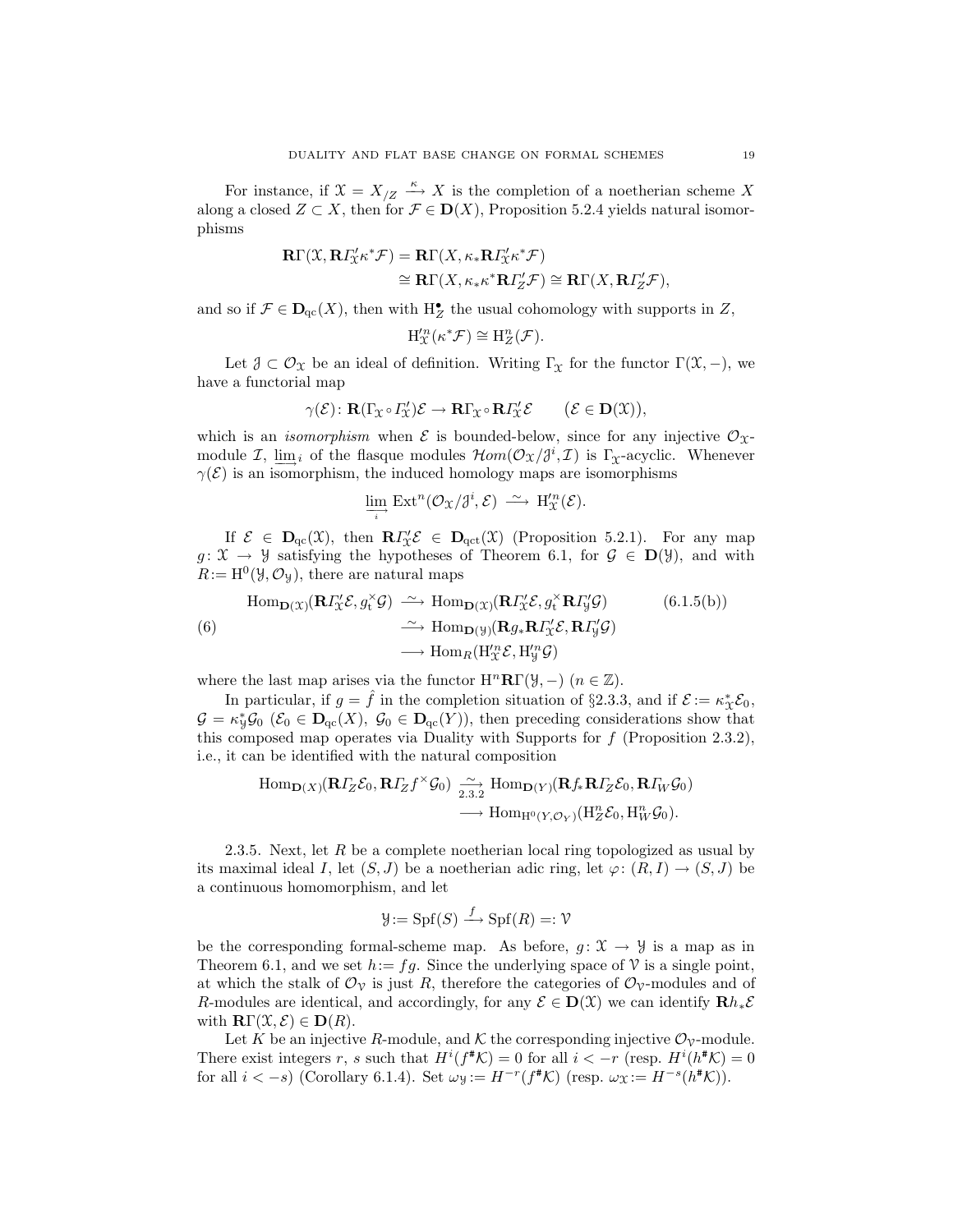PROPOSITION 2.3.6. In the preceding situation  $\omega_{\mathfrak{X}}$  represents—via (6)—the functor  $\text{Hom}_S(H^{ss}_{\mathfrak{X}}\mathcal{E}, H^{s_0}_{\mathfrak{Y}}(f^*\mathcal{K}))$  of quasi-coherent  $\mathcal{O}_{\mathfrak{X}}$ -modules  $\mathcal{E}$ . If  $\omega_{\mathfrak{Y}}$  is the only non-zero homology of  $\ddot{f}^*K$ , this functor is isomorphic to  $\text{Hom}_S(H^s_{\mathcal{X}}\mathcal{E}, H^r_{\mathcal{Y}}\omega_{\mathcal{Y}})$ .

Proof. There are natural maps

$$
H''_y(\omega_y) = H''_y(\omega_y[r]) \xrightarrow{h} H''_y(f^*K) \xrightarrow{\sim} \text{Hom}_{R,J}(S,K)
$$

where the last isomorphism results from Proposition  $2.2.1(a)$ , in view of the identity  $\mathbf{R} \Gamma_{\mathcal{Y}}' f^* = f_t^{\times}$  (Corollary 6.1.5(a)) and the natural isomorphisms

$$
\mathbf{R}\Gamma(\mathcal{Y},\kappa_{\mathcal{Y}}^*\widetilde{G}) \stackrel{\sim}{\longrightarrow} \mathbf{R}\Gamma(Y,\kappa_{\mathcal{Y}*}\kappa_{\mathcal{Y}}^*\widetilde{G}) \stackrel{\sim}{\longrightarrow} \mathbf{R}\Gamma(Y,\widetilde{G}) \stackrel{\sim}{\longrightarrow} G \qquad (G \in \mathbf{D}_J^+(S)),
$$

for  $G := \mathbf{R} \text{Hom}_{R,J}^{\bullet}(S, \mathbf{R}\Gamma(\mathcal{V}, \mathcal{K}))$ . (In fact  $\mathbf{R}\Gamma(\mathcal{Y}, \kappa_{\mathcal{Y}}^* \widetilde{G}) \cong G$  for any  $G \in \mathbf{D}(S)$ , see Corollary 3.3.2 and the beginning of §3.3.) In case  $\omega_y$  is the only non-vanishing homology of  $f^{\#}\mathcal{K}$ , then h is an isomorphism too.

The assertions follow from the (easily checked) commutativity, for any quasicoherent  $\mathcal{O}_\mathfrak{X}$ -module  $\mathcal{E}$ , of the diagram

$$
\text{Hom}_{\mathfrak{X}}(\mathcal{E}, \omega_{\mathfrak{X}}) = \text{Hom}_{\mathbf{D}(\mathfrak{X})}(\mathcal{E}[s], g^* f^* \mathcal{K}) \xrightarrow{\text{6.1.5(a)}} \text{Hom}_{\mathbf{D}(\mathfrak{X})}(\mathbf{R} \Gamma_{\mathfrak{X}}' \mathcal{E}[s], g_{\mathfrak{t}}' f^* \mathcal{K})
$$
\n
$$
\simeq \downarrow \qquad \qquad \downarrow (6)
$$
\n
$$
\text{Hom}_{\mathbf{D}(\mathcal{V})}(\mathbf{R} h_* \mathbf{R} \Gamma_{\mathfrak{X}}' \mathcal{E}[s], \mathcal{K}) \qquad \text{Hom}_{S}(\text{H}_{\mathfrak{X}}^{\prime 0}(\mathcal{E}[s]), \text{H}_{\mathfrak{Y}}^{\prime 0}(f^* \mathcal{K}))
$$
\n
$$
\parallel \qquad \qquad \downarrow \simeq
$$
\n
$$
\text{Hom}_{R}(\text{H}_{\mathfrak{X}}^{\prime s} \mathcal{E}, K) \qquad \longrightarrow \text{Hom}_{S}(\text{H}_{\mathfrak{X}}^{\prime s} \mathcal{E}, \text{Hom}_{R,J}(S, K))
$$

2.3.7. Now let us fit  $[L1, pp. 87–88, Theorem (10.2)]$  into the preceding setup.

The cited Theorem has both local and global components. The first deals with maps  $\varphi: R \to S$  of local domains essentially of finite type over a perfect field k, with residue fields finite over  $k$ . To each such ring  $T$  one associates the canonical module  $\omega_T$  of "regular" k-differentials of degree dim T. Under mild restrictions on  $\varphi$ , the assertion is that the functor

$$
\text{Hom}_{R}(\text{H}^{\dim S}_{m_{S}}G, \text{H}^{\dim R}_{m_{R}}\omega_{R}) \qquad (m := \text{maximal ideal})
$$

of  $\hat{S}$ -modules G is represented by the completion  $\widehat{\omega_S}$  together with a canonical map, the relative residue

$$
\rho_{\varphi}\colon \mathrm{H}^{\dim S}_{m_{\tilde{S}}}\widehat{\omega_S}=\mathrm{H}^{\dim S}_{m_S}\omega_S\to \mathrm{H}^{\dim R}_{m_R}\omega_R.
$$

This may be viewed as a consequence of *concrete* local duality over  $k$  (§2.1.7).

The global aspect concerns a proper map of irreducible k-varieties  $q: V \to W$ of respective dimensions  $s$  and  $r$  with all fibers over codimension 1 points of  $W$ having dimension  $s - r$ , a closed point  $w \in W$ , the fiber  $E := g^{-1}(w)$ , and the completion  $\hat{V} := V_{/E}$ . The assertion is that the functor

$$
\operatorname{Hom}_R(\mathrm{H}'^s_{\widehat{V}}\mathcal{G}, \mathrm{H}'_{m_R}\omega_R) \qquad (R := \mathcal{O}_{W,w})
$$

of coherent  $\mathcal{O}_{\hat{V}}$ -modules G is represented by the completion  $\widehat{\omega_V}$  along E of the canonical sheaf  $\omega_V$  of regular differentials, together with a canonical map

$$
\theta\colon \mathrm{H}'^s_{\widehat{V}}\widehat{\omega_V} = \mathrm{H}^s_E\omega_V \to \mathrm{H}^r_{m_R}\omega_R.
$$

Moreover, the local and global representations are compatible in the sense that if  $v \in E$  is any closed point and  $\varphi_v : R \to S := \mathcal{O}_{V,v}$  is the canonical map, then the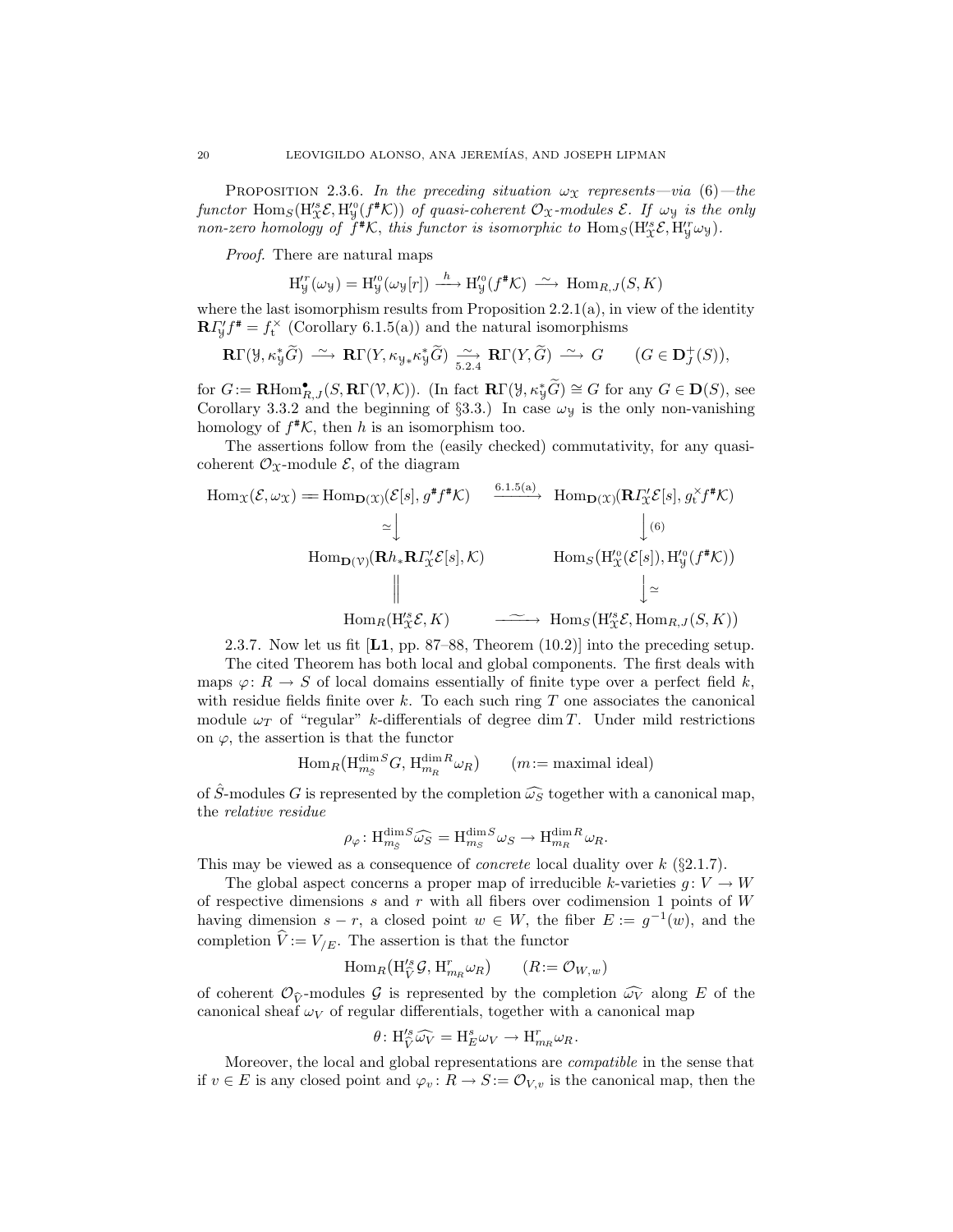residue  $\rho_v := \rho_{\varphi_v}$  factors as the natural map  $H_{ms}^s \omega_S \to H_E^s \omega_V$  followed by  $\theta$ . This compatibility determines  $\theta$  uniquely if the  $\rho_v$  ( $v \in E$ ) are given [L1, p. 95, (10.6)]; and of course conversely.

Basically, all this—without the explicit description of the  $\omega$ 's and the maps  $\rho_v$ via differentials and residues—is contained in Proposition 2.3.6, as follows.

In the completion situation of  $\S2.3.3$ , take X and Y to be finite-type separated schemes over an artinian local ring  $R$ , of respective pure dimensions s and  $r$ , let  $W = \{w\}$  with w a closed point of Y, write g in place of f, and assume that  $Z \subset g^{-1}W$  is proper over R (which is so, e.g., if g is proper and Z is closed). Let K be an injective hull of the residue field of  $R$ , and let K be the corresponding injective sheaf on  $Spec(R) = Spf(R)$ . With  $f: Y \to Spec(R)$  the canonical map, and  $h = fg$ , define the *dualizing sheaves* 

$$
\omega_X := H^{-s}h^!\mathcal{K}, \qquad \omega_Y := H^{-r}f^!\mathcal{K},
$$

where  $h^!$  is the Grothendieck duality functor (compatible with open immersions, and equal to  $h^{\times}$  when h is proper), and similarly for  $f^!$ . It is well-known (for example via a local factorization of h as smooth • finite) that  $h^{\dagger}K$  has coherent homology, vanishing in all degrees  $\langle -s;$  and similarly  $f^{\dagger} \mathcal{K}$  has coherent homology, vanishing in all degrees  $\langle -r$ .

Let

$$
\hat{f} \colon \mathcal{Y} := \operatorname{Spf}(\widehat{\mathcal{O}_{W,w}}) \to \operatorname{Spf}(R) =: \mathcal{V}
$$

be the completion of f. We may assume, after compactifying f and  $g$ —which does not affect  $\hat{f}$  or  $\hat{g}$  (see [Lü]), that f and g are proper maps. Then Corollary 6.2.3 shows that  $\hat{h}^{\#}\mathcal{K} = \kappa_{\mathcal{X}}^*h^{\dagger}\mathcal{K}$ , and so  $\kappa_{\mathcal{X}}$  being flat, we see that

$$
\kappa_X^* \omega_X = \omega_X
$$

where  $\omega_{\mathfrak{X}}$  is as in Proposition 2.3.6; and similarly  $\kappa_{\mathfrak{Y}}^* \omega_Y = \omega_{\mathfrak{Y}}$ .

Once again, some form of the theory of the Fundamental Class will enable us to represent  $\omega_X$  by means of regular differential forms; and then both the local and global components of the cited Theorem (10.2) become special cases of Proposition 2.3.6 (modulo some technicalities  $[L1, p. 89, Lemma (10.3)]$  which allow a weakening of the condition that  $\omega_y$  be the only non-vanishing homology of  $\hat{f}^{\#}\mathcal{K}$ .

As for the local-global compatibility, consider quite generally a pair of maps

$$
\mathfrak{X}_1\xrightarrow{q}\mathfrak{X}\xrightarrow{p}\mathfrak{Y}
$$

of noetherian formal schemes. In the above situation, for instance, we could take  $p$ to be  $\hat{g}$ ,  $\mathfrak{X}_1$  to be the completion of X at a closed point  $v \in Z$ , and q to be the natural map. Theorem 2 gives us the adjunction

$$
\mathbf{D}_{\operatorname{qct}}(\mathfrak{X}) \ \xrightarrow[\hbox{$p^{\times}_t$}]{\mathbf{R}p_*} \ \mathbf{D}_{\operatorname{qct}}(\mathfrak{Y})\cdot
$$

The natural isomorphism  $\mathbf{R}(pq)_* \longrightarrow \mathbf{R}p_*\mathbf{R}q_*$  gives rise then to an adjoint isomorphism  $q_t^{\times} p_t^{\times} \longrightarrow (pq)_t^{\times}$ ; and for  $\mathcal{E} \in \mathbf{D}_{\text{qct}}(\mathcal{Y})$  the natural map  $\mathbf{R}(pq)_*(pq)_t^{\times} \mathcal{E} \longrightarrow \mathcal{E}$ factors as

$$
\mathbf{R}(pq)_*(pq)_t^{\times} \mathcal{E} \longrightarrow \mathbf{R}p_*\mathbf{R}q_*q_t^{\times}p_t^{\times} \mathcal{E} \longrightarrow \mathbf{R}p_*p_t^{\times} \mathcal{E} \longrightarrow \mathcal{E}.
$$

This factorization contains the compatibility between the above maps  $\theta$  and  $\rho_v$ , as one sees by interpreting them as homological derivatives of maps of the type  $\mathbf{R} p_* p_t^{\times} \mathcal{E} \to \mathcal{E}$  (with  $\mathcal{E} := \mathbf{R} \Gamma'_y \hat{f}^{\#} \mathcal{K}$ ). Details are left to the reader.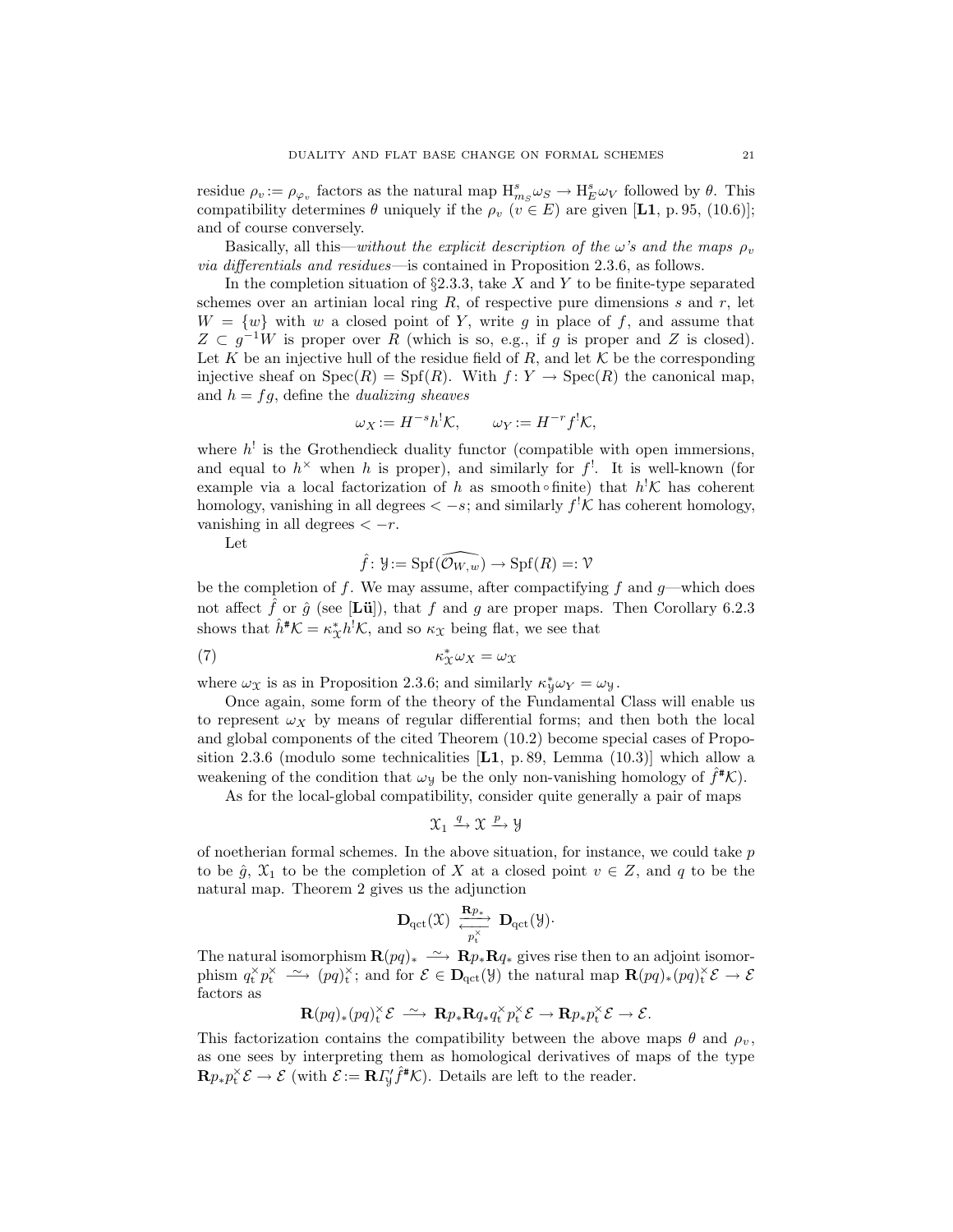REMARK 2.3.8. In the preceding situation, suppose further that  $Y = \text{Spec}(R)$ (with R artinian) and  $f =$  identity, so that  $h = g: X \to Y$  is a finite-type separated map, X being of pure dimension s, and  $\kappa_{\mathfrak{X}}: \mathfrak{X} \to X$  is the completion of X along a closed subset  $Z$  proper over  $Y$ . Again,  $K$  is an injective  $R$ -module,  $K$  is the corresponding  $\mathcal{O}_Y$ -module, and  $\omega_X := H^{-s} g^! \mathcal{K}$  is a "dualizing sheaf" on X. Now Proposition 2.3.6 is just the instance  $i = s$  of the canonical isomorphisms, for  $\mathcal{E} \in \mathbf{D}_{\mathrm{qc}}(\mathfrak{X}), i \in \mathbb{Z}$  (and with  $H'_{\mathfrak{X}} := H^{\bullet} \mathbf{R} \Gamma(\mathfrak{X}, \mathbf{R} I'_{\mathfrak{X}})$ , see §2.3.4, and  $\hat{g} := g \circ \kappa_{\mathfrak{X}}$ ):

 $\text{Hom}_{\mathbf{D}(\mathcal{X})}(\mathcal{E}[i], \hat{g}^{\#}\mathcal{K}) \longrightarrow \text{Hom}_{\mathbf{D}(\mathcal{Y})}(\mathbf{R}\hat{g}_{*}\mathbf{R}I_{\mathcal{X}}^{\prime}\mathcal{E}[i], \mathcal{K}) \longrightarrow \text{Hom}_{R}(\text{H}_{\mathcal{X}}^{\prime i}\mathcal{E}, K) =: (\text{H}_{\mathcal{X}}^{\prime i}\mathcal{E})^{\cdot}.$ 

If X is Cohen-Macaulay then all the homology of  $g^{\dagger}$ K other than  $\omega_X$  vanishes, so all the homology of  $\hat{g}^* \mathcal{K} \cong \kappa_X^* g^! \mathcal{K}$  other than  $\omega_X = \kappa_X^* \omega_X$  vanishes (see (7)), and the preceding composed isomorphism becomes

$$
\mathrm{Ext}^{s-i}_{\mathfrak{X}}(\mathcal{E},\omega_{\mathfrak{X}}) \stackrel{\sim}{\longrightarrow} (\mathrm{H}'^i_{\mathfrak{X}}\mathcal{E})^{\check{}}.
$$

In particular, when  $Z = X$  (so that  $\mathcal{X} = X$ ) this is the usual duality isomorphism

$$
\text{Ext}^{s-i}_X(\mathcal{E}, \omega_X) \stackrel{\sim}{\longrightarrow} \text{H}^i(X, \mathcal{E})^{\check{}}.
$$

If X is Gorenstein and F is a locally free  $\mathcal{O}_{\mathfrak{X}}$ -module of finite rank, then  $\omega_X$  is invertible; and taking  $\mathcal{E} := \mathcal{H}om_{\mathcal{X}}(\mathcal{F}, \omega_{\mathcal{X}}) = \check{\mathcal{F}} \otimes \omega_{\mathcal{X}}$  we get the isomorphism

 $\text{H}^{s-i}(\mathfrak{X}, \mathcal{F}) \longrightarrow (\text{H}'^i_{\mathfrak{X}}(\check{\mathcal{F}} \otimes \omega_{\mathfrak{X}}))$ <sup>\*</sup>,

which generalizes the Formal Duality theorem [**H2**, p. 48, Proposition  $(5.2)$ ].

2.4. Both [H2, p. 48; Proposition (5.2)] (Formal Duality) and the Theorem in [L3, p. 188] (Local-Global Duality) are contained in Proposition 2.4.1, see [AJL,  $\S5.3$ .

Let  $R$  be a noetherian ring, discretely topologized, and set

$$
Y := \operatorname{Spec}(R) = \operatorname{Spf}(R) =: \mathcal{Y}.
$$

Let  $g: X \to Y$  be a finite-type separated map, let  $Z \subset X$  be proper over Y, let  $\kappa: \mathfrak{X} = X_{\mathfrak{Z}} \to X$  be the completion of X along Z, and set  $\hat{g} := g \circ \kappa: \mathfrak{X} \to \mathcal{Y}$ .

Assume that R has a residual complex  $\mathcal{R}$  [H1, p. 304]. Then the corresponding quasi-coherent  $\mathcal{O}_Y$ -complex  $\mathcal{R}_Y := \mathcal{R}$  is a *dualizing complex*, and  $\mathcal{R}_X := g^! \mathcal{R}_Y$  is a dualizing complex on X [V, p. 396, Corollary 3]. For any  $\mathcal{F} \in \mathbf{D}_{c}(X)$  set

$$
\mathcal{F}' := \mathbf{R}\mathcal{H}om_{X}^{\bullet}(\mathcal{F}, \mathcal{R}_X) \in \mathbf{D}_c(X),
$$

so that  $\mathcal{F} \cong \mathcal{F}'' = \mathbf{R} \mathcal{H} om_{X}^{\bullet}(\mathcal{F}', \mathcal{R}_{X}).$ 

PROPOSITION 2.4.1. In the preceding situation, with  $\Gamma_Z(-) := \Gamma(X, \Gamma_Z(-))$ there is a functorial isomorphism

$$
\mathbf{R}\Gamma(\mathfrak{X},\kappa^*\mathcal{F})\cong\mathbf{R}\mathrm{Hom}_R^\bullet(\mathbf{R}\Gamma_Z\mathcal{F}',\mathcal{R})\qquad\big(\mathcal{F}\in\mathbf{D}_c(X)\big).
$$

PROOF. Replacing g by a compactification ([Lŭ]) doesn't affect  $\mathfrak{X}$  or  $\mathbb{R}\Gamma_Z$ , so assume that g is proper. Then Corollary 6.2.3 gives an isomorphism  $\kappa^* \mathcal{R}_X \cong \hat{g}^* \mathcal{R}_Y$ .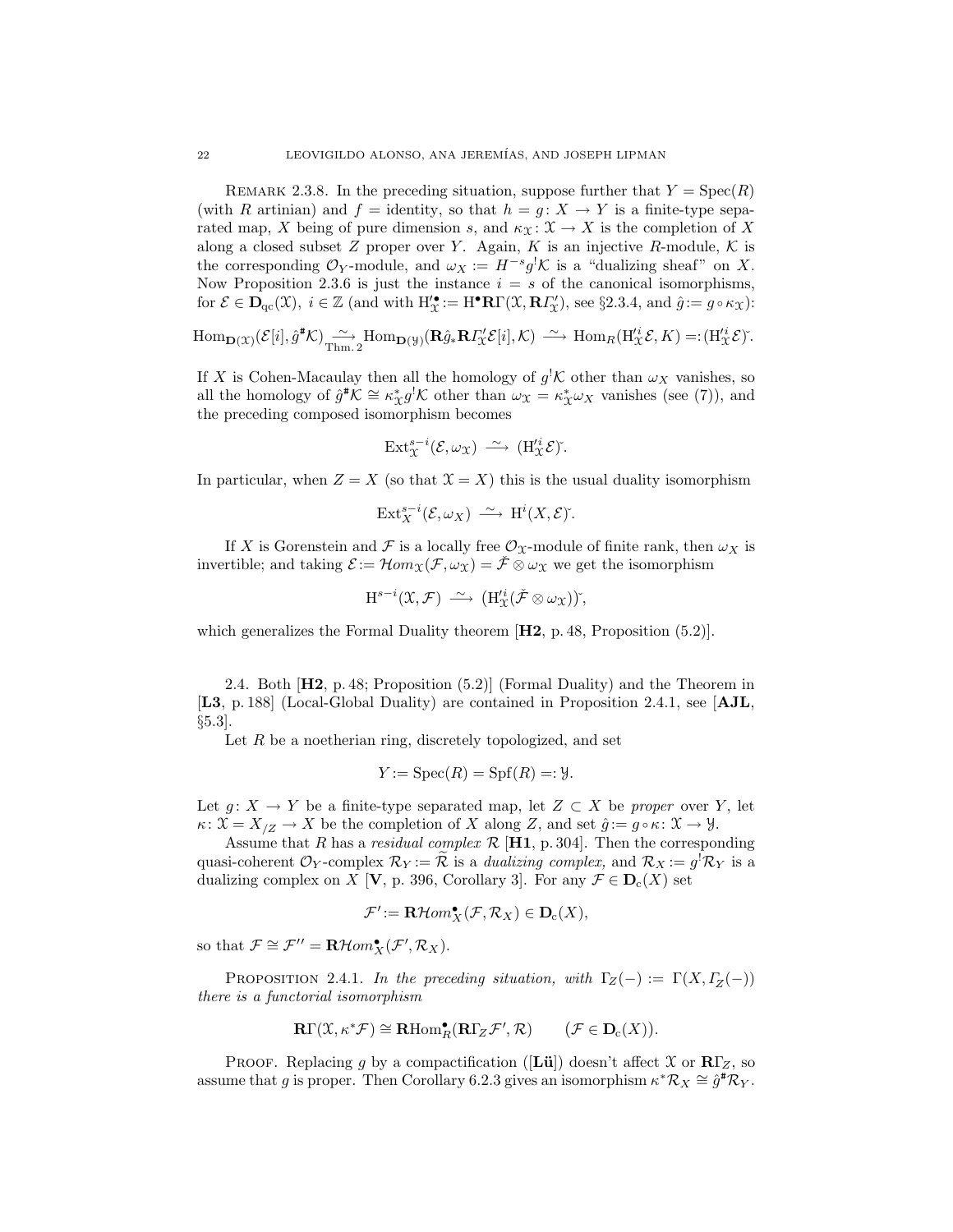Now just compose the chain of functorial isomorphisms

$$
\begin{aligned}\n\mathbf{R}\Gamma(\mathcal{X}, \kappa^* \mathcal{F}) &\cong \mathbf{R}\Gamma(\mathcal{X}, \kappa^* \mathbf{R} \mathcal{H}om_{\mathbf{X}}^{\bullet}(\mathcal{F}', \mathcal{R}_X)) & \text{(see above)} \\
&\cong \mathbf{R}\Gamma(\mathcal{X}, \mathbf{R} \mathcal{H}om_{\mathbf{X}}^{\bullet}(\kappa^* \mathcal{F}', \kappa^* \mathcal{R}_X)) & \text{(Lemma 2.4.2)} \\
&\cong \mathbf{R}\text{Hom}_{\mathbf{X}}^{\bullet}(\kappa^* \mathcal{F}', \hat{g}^* \mathcal{R}_Y)) & \text{(see above)} \\
&\cong \mathbf{R}\text{Hom}_{\mathbf{Y}}^{\bullet}(\mathbf{R}\hat{g}_* \mathbf{R} \Gamma_{\mathbf{X}}^{\prime} \kappa^* \mathcal{F}', \mathcal{R}_Y) & \text{(Theorem 2)} \\
&\cong \mathbf{R}\text{Hom}_{\mathbf{Y}}^{\bullet}(\mathbf{R}g_* \mathbf{R} \Gamma_Z \mathcal{F}', \mathcal{R}_Y) & \text{(Proposition 5.2.4)} \\
&\cong \mathbf{R}\text{Hom}_{\mathbf{Y}}^{\bullet}(\mathbf{R}\Gamma_Z \mathcal{F}', \mathcal{R}_Y) & \text{[AJL, footnote, §5.3]} \\
&\cong \mathbf{R}\text{Hom}_{\mathbf{R}}^{\bullet}(\mathbf{R}\Gamma_Z \mathcal{F}', \mathcal{R}) & \text{[AJL, p. 9, (0.4.4)].} \end{aligned}
$$

LEMMA 2.4.2. Let X be a locally noetherian scheme, and let  $\kappa: \mathfrak{X} \to X$  be its completion along some closed subset Z. Then for  $\mathcal{G} \in \mathbf{D}_{\mathrm{qc}}(X)$  of finite injective dimension and for  $\mathcal{F} \in \mathbf{D}_{c}(X)$ , the natural map is an isomorphism

$$
\kappa^*{\mathbf R}{\mathcal H}om_{X}^\bullet({\mathcal F},{\mathcal G})\ \stackrel{\sim}{\longrightarrow}\ {\mathbf R}{\mathcal H}om_{X}^\bullet(\kappa^*{\mathcal F},\kappa^*{\mathcal G}).
$$

PROOF. By [H1, p. 134, Proposition 7.20] we may assume that  $\mathcal G$  is a bounded complex of quasi-coherent injective  $\mathcal{O}_X$ -modules, vanishing, say, in all degrees  $> n$ .

When  $F$  is bounded-above the (well-known) assertion is proved by localizing to the affine case and applying [H1, p. 68, Proposition 7.1] to reduce to the trivial case  $\mathcal{F} = \mathcal{O}_X^m$   $(0 < m \in \mathbb{Z})$ . To do the same for unbounded  $\mathcal{F}$  we must first show, for fixed G, that the contravariant functor  $\mathbf{R}\mathcal{H}om_{\mathcal{X}}^{\bullet}(\kappa^*\mathcal{F},\kappa^*\mathcal{G})$  is bounded-above.

In fact we will show that if  $H^{i} \mathcal{F} = 0$  for all  $i < i_0$  then for all  $j > n - i_0$ ,

$$
H^j\mathbf{R}\mathcal{H}om_{\mathcal{X}}^{\bullet}(\kappa^*\mathcal{F},\kappa^*\mathcal{G})=H^j\kappa_*\mathbf{R}\mathcal{H}om_{\mathcal{X}}^{\bullet}(\kappa^*\mathcal{F},\kappa^*\mathcal{G})=H^j\mathbf{R}\mathcal{H}om_{\mathcal{X}}^{\bullet}(\mathcal{F},\kappa_*\kappa^*\mathcal{G})=0.
$$

The homology in question is the sheaf associated to the presheaf which assigns

$$
\mathrm{Hom}_{\mathbf{D}(U)}(\mathcal{F}|_U[-j],(\kappa_*\kappa^*\mathcal{G})|_U)=\mathrm{Hom}_{\mathbf{D}(U)}(\mathcal{F}|_U[-j],\mathbf{R}Q_U(\kappa_*\kappa^*\mathcal{G})|_U)
$$

to each affine open subset  $U = \text{Spec}(A)$  in X. (Here we abuse notation by omitting  $j_U$  in front of  $\mathbf{R}Q_U$ , see beginning of §3.3).

Let  $\mathcal{U} := \kappa^{-1} U$ , and  $\hat{A} := \Gamma(\mathcal{U}, \mathcal{O}_\mathcal{X})$ , so that  $\kappa|_{\mathcal{U}}$  factors naturally as

 $\mathcal{U} = \text{Spf}(\hat{A}) \xrightarrow{\kappa_1} U_1 := \text{Spec}(\hat{A}) \xrightarrow{k} \text{Spec}(A) = U.$ 

The functors  $\mathbf{R}Q_U k_*$  and  $k_* \mathbf{R}Q_{U_1}$ , both right-adjoint to the natural composition  $\mathbf{D}_{\mathrm{qc}}(U) \xrightarrow{k^*} \mathbf{D}_{\mathrm{qc}}(U_1) \hookrightarrow \mathbf{D}(U_1)$ , are isomorphic; so there are natural isomorphisms

$$
\mathbf{R}Q_{U}(\kappa_{*}\kappa^{*}\mathcal{G})|_{U} = \mathbf{R}Q_{U}k_{*}\kappa_{1*}\kappa_{1}^{*}k^{*}(\mathcal{G}|_{U}) \stackrel{\sim}{\longrightarrow} k_{*}\mathbf{R}Q_{U_{1}}\kappa_{1*}\kappa_{1}^{*}k^{*}(\mathcal{G}|_{U}) \stackrel{\sim}{\underset{3.3.1}{\longrightarrow}} k_{*}k^{*}(\mathcal{G}|_{U})
$$

and the presheaf becomes  $U \mapsto \text{Hom}_{\mathbf{D}(U)}(\mathcal{F}|_U[-j], k_*k^*(\mathcal{G}|_U)).$ 

The equivalence of categories  $\mathbf{D}_{qc}(U) \cong \mathbf{D}(\mathcal{A}_{qc}(U)) = \mathbf{D}(A)$  indicated at the beginning of §3.3 yields an isomorphism

$$
\operatorname{Hom}\nolimits_{{\mathbf D}(U)}({\mathcal F}|_U[-j],k_*k^*({\mathcal G}|_U))\ \stackrel{\sim}{\longrightarrow}\ \operatorname{Hom}\nolimits_{{\mathbf D}(A)}(F[-j],G\otimes_A \hat{A})
$$

where F is a complex of A-modules with  $H^iF = 0$  for  $i < i_0$ , and both G and  $G \otimes_A A^T$ are complexes of injective A-modules vanishing in all degrees  $>n$  (the latter since A is A-flat). Hence the presheaf vanishes, and the conclusion follows.  $\Box$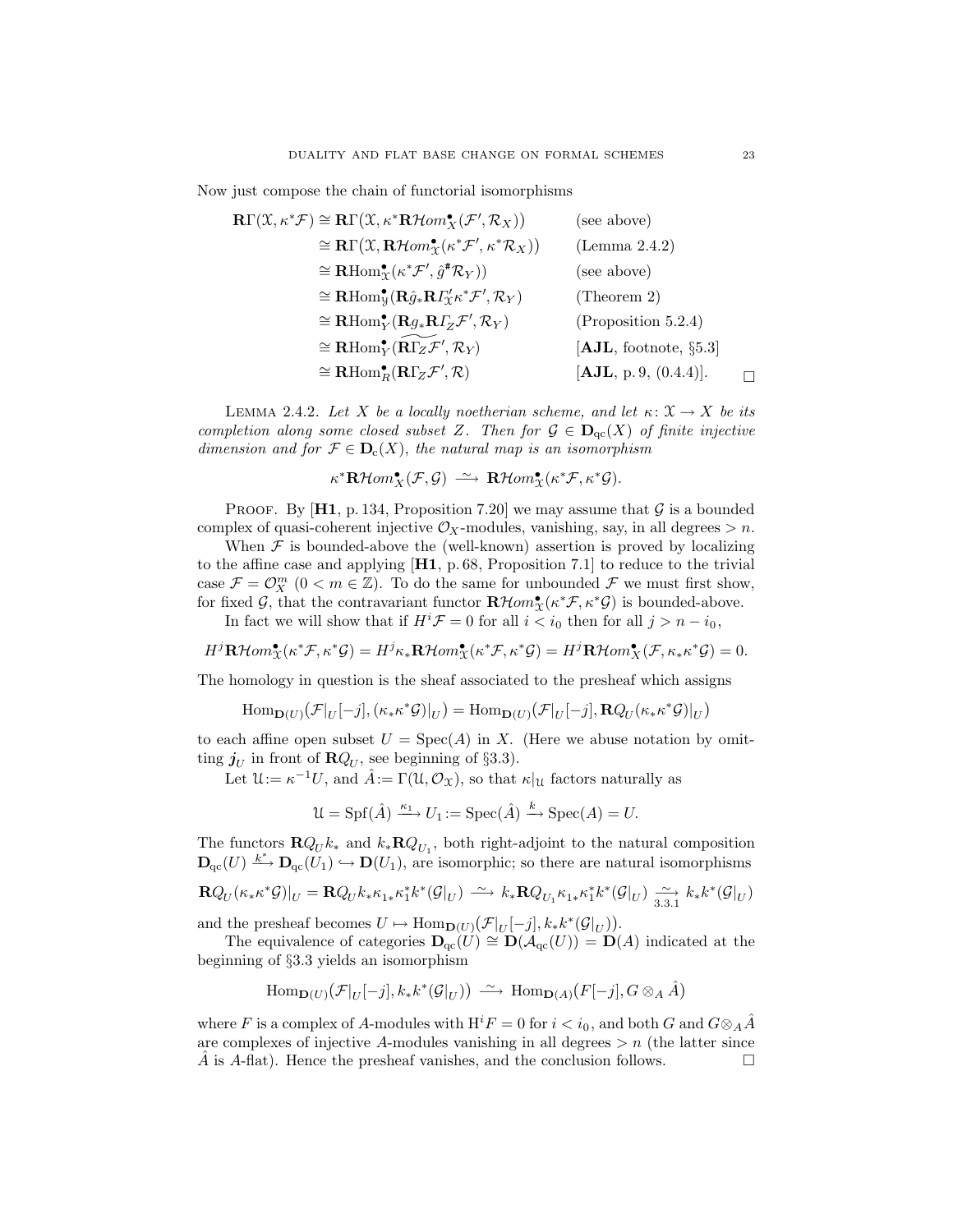2.5. (Dualizing complexes.) Let  $X$  be a noetherian formal scheme, and write **D** for  $\mathbf{D}(\mathcal{X})$ , etc. The derived functor  $\mathbf{\Gamma} := \mathbf{R}\mathbf{\Gamma}'_{\mathcal{X}} : \mathbf{D} \to \mathbf{D}$  (see Section 1.2.1) has a right adjoint  $\Lambda = \Lambda_{\mathfrak{X}} := \mathbf{R}\mathcal{H}om^{\bullet}(\mathbf{R}I_{\mathfrak{X}}^{\prime}\mathcal{O}_{\mathfrak{X}},-)$ . This adjunction is given by (15), a natural isomorphism of which we'll need the sheafified form, proved similarly:

(8) 
$$
\mathbf{R}\mathcal{H}om^{\bullet}(\mathcal{M}, \Lambda \mathcal{R}) \cong \mathbf{R}\mathcal{H}om^{\bullet}(\Gamma \mathcal{M}, \mathcal{R}).
$$

There are natural maps  $\Gamma \to 1 \to \Lambda$  inducing isomorphisms  $\Lambda \Gamma \stackrel{\sim}{\longrightarrow} \Lambda \stackrel{\sim}{\longrightarrow} \Lambda \Lambda$ ,  $\Gamma\Gamma \longrightarrow \Gamma \longrightarrow \Gamma\Lambda$  (Remark 6.3.1(1)). Proposition 6.2.1, a form of Greenlees-May duality, shows that  $\Lambda(D_c) \subset D_c$ . (Recall that the objects of the  $\Delta$ -subcategory  $D_c \subset D$  are the complexes whose homology sheaves are all coherent.)

Let  $\mathbf{D}_{c}^{*}$  be the essential image of  $\mathbf{\Gamma} |_{\mathbf{D}_{c}}$ , i.e., the full subcategory of  $\mathbf{D}$  such that  $\mathcal{E} \in \mathbb{D}_{c}^{*} \Leftrightarrow \mathcal{E} \cong \Gamma \mathcal{F}$  with  $\mathcal{F} \in \mathbb{D}_{c}$ . Proposition 5.2.1 shows that  $\mathbb{D}_{c}^{*} \subset \mathbb{D}_{qct}$ . It follows from the preceding paragraph that

$$
\mathcal{E} \in \mathbf{D}_{\mathrm{c}}^* \iff \Gamma \mathcal{E} \stackrel{\sim}{\longrightarrow} \mathcal{E} \text{ and } \Lambda \mathcal{E} \in \mathbf{D}_{\mathrm{c}},
$$
  

$$
\mathcal{F} \in \mathbf{D}_{\mathrm{c}} \iff \mathcal{F} \stackrel{\sim}{\longrightarrow} \Lambda \mathcal{F} \text{ and } \Gamma \mathcal{F} \in \mathbf{D}_{\mathrm{c}}^*.
$$

(In particular,  $\mathbf{D}_{\rm c}^*$  is a  $\Delta$ -subcategory of  $\mathbf{D}$ .) Moreover  $\boldsymbol{\varGamma}$  and  $\boldsymbol{\Lambda}$  are quasi-inverse equivalences between the categories  $D_c$  and  $D_c^*$ .

DEFINITION 2.5.1. A complex  $\mathcal R$  is a c-dualizing complex on  $\mathcal X$  if

- (i)  $\mathcal{R} \in \mathbf{D}_{c}^{+}(\mathfrak{X}).$
- (ii) The natural map is an isomorphism  $\mathcal{O}_{\mathfrak{X}} \longrightarrow \mathbf{R}\mathcal{H}om^{\bullet}(\mathcal{R}, \mathcal{R})$ .
- (iii) There is an integer b such that for every coherent torsion sheaf  $\mathcal M$  and for every  $i > b$ ,  $\mathcal{E}xt^{i}(\mathcal{M}, \mathcal{R}) := H^{i} \mathbf{R} \mathcal{H}om^{\bullet}(\mathcal{M}, \mathcal{R}) = 0.$

A complex  $\mathcal R$  is a *t*-dualizing complex on  $\mathfrak X$  if

- (i)  $\mathcal{R} \in \mathbf{D}_{t}^{+}(\mathfrak{X}).$
- (ii) The natural map is an isomorphism  $\mathcal{O}_{\mathfrak{X}} \longrightarrow \mathbf{R}\mathcal{H}om^{\bullet}(\mathcal{R}, \mathcal{R})$ .
- (iii) There is an integer b such that for every coherent torsion sheaf  $\mathcal M$  and for every  $i > b$ ,  $\mathcal{E}xt^{i}(\mathcal{M}, \mathcal{R}) := H^{i}\mathbf{R}\mathcal{H}om^{\bullet}(\mathcal{M}, \mathcal{R}) = 0.$
- (iv) For some ideal of definition  $\mathcal{J}$  of  $\mathcal{X}, \mathbf{R}\mathcal{H}om^{\bullet}(\mathcal{O}_{\mathcal{X}}/\mathcal{J}, \mathcal{R}) \in \mathbf{D}_{c}(\mathcal{X})$ . (Equivalently—by simple arguments— $\mathbf{R}\mathcal{H}$ om• $(\mathcal{M}, \mathcal{R}) \in \mathbf{D}_c(\mathfrak{X})$  for every coherent torsion sheaf  $M$ .)

Remarks. (1) On an ordinary scheme, (iii) signifies finite injective dimension  $[H1, p. 83, Definition, and p. 134, (iii)<sub>c</sub>],$  so both c-dualizing and t-dualizing mean the same as what is called "dualizing" in [H1, p. 258, Definition]. (For the extension to arbitrary noetherian formal schemes, see (4) below.)

(2) By (i) and (iv), Proposition 5.2.1(a), and Corollary 5.1.3, any t-dualizing complex R is in  $\mathbf{D}^{\dagger}_{\text{qct}}(\mathfrak{X})$ ; and then (iii) implies that R is isomorphic in D to a bounded complex of  $A_{\text{qct}}$ -injectives.

To see this, begin by imitating the proof of [H1, p. 80, (iii)⇒(i)], using [Y, Theorem 4.8] and Lemma 2.5.6 below, to reduce to showing that if  $\mathcal{N} \in \mathcal{A}_{\text{qct}}(\mathfrak{X})$ is such that  $\mathcal{E}xt^1(\mathcal{M},\mathcal{N})=0$  for every coherent torsion sheaf  $\mathcal M$  then  $\mathcal N$  is  $\mathcal A_{\text{qct}}$ injective.

For the last assertion, suppose first that  $\mathfrak X$  is affine. Lemma 5.1.4 implies that  $\mathcal{H}om(\mathcal{M}, \mathcal{N}) \in \mathcal{A}_{\vec{c}}(\mathfrak{X})$ ; and then  $\mathrm{Ext}^1(\mathcal{M}, \mathcal{N}) = 0$ , by the natural exact sequence

$$
0 \underset{(3.1.8)}{=} \mathrm{H}^{1}(\mathfrak{X},\mathcal{H}om(\mathcal{M},\mathcal{N})) \to \mathrm{Ext}^{1}(\mathcal{M},\mathcal{N}) \to \mathrm{H}^{0}(\mathfrak{X},\mathcal{E}xt^{1}(\mathcal{M},\mathcal{N})).
$$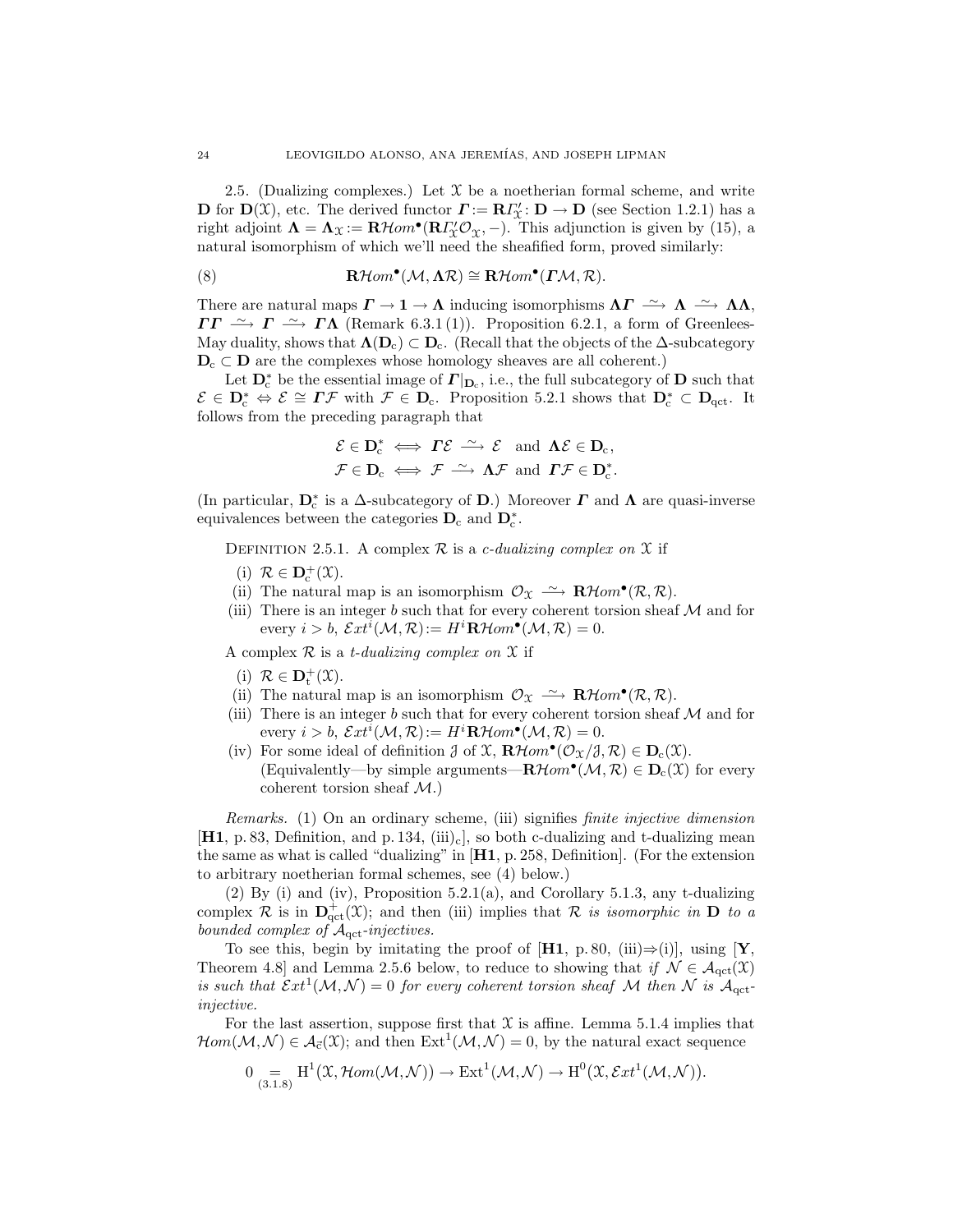Since coherent torsion sheaves generate  $\mathcal{A}_{\text{qct}}(\mathfrak{X})$  (Corollary 5.1.3, Lemma 5.1.4), a standard argument using Zorn's Lemma shows that  $\mathcal N$  is indeed  $\mathcal A_{\text{qct}}$ -injective.

In the general case, let  $\mathcal{U} \subset \mathcal{X}$  be any affine open subset. For any coherent torsion  $\mathcal{O}_U$ -module  $\mathcal{M}_0$ , Proposition 5.1.1 and Lemma 5.1.4 imply there is a coherent torsion  $\mathcal{O}_X$ -module M restricting on U to  $\mathcal{M}_0$ , whence  $\mathcal{E}xt^1_{\mathcal{U}}(\mathcal{M}_0,\mathcal{N}|_U)=0$ . By the affine case, then,  $\mathcal{N}|_{\mathcal{U}}$  is  $\mathcal{A}_{\text{qct}}(\mathcal{U})$ -injective, hence  $\mathcal{A}_{t}(\mathcal{U})$ -injective [**Y**, Proposition 4.2]. Finally, as in [H1, p. 131, Lemma 7.16], using [Y, Lemma 4.1],<sup>14</sup> one concludes that N is  $\mathcal{A}_t(\mathfrak{X})$ -injective, hence  $\mathcal{A}_{\text{qct}}(\mathfrak{X})$ -injective.

(3) With (2) in mind, one finds that what is called here "t-dualizing complex" is what Yekutieli calls in  $[Y, \S5]$  "dualizing complex."

(4) A c-dualizing complex  $R$  has finite injective dimension: there is an integer  $n_0$  such that for any  $i > n_0$  and any  $\mathcal{O}_\mathcal{X}$ -module  $\mathcal{E}$ , Hom $\mathbf{p}(\mathcal{E}, \mathcal{R}[i]) = 0$ . To see this, note first that

$$
\mathrm{Hom}_{\mathbf{D}}(\mathcal{E}, \mathcal{R}[i]) \cong \mathrm{Hom}_{\mathbf{D}}(\mathcal{E}, \mathbf{\Lambda} \mathbf{\Gamma} \mathcal{R}[i]) \cong \mathrm{Hom}_{\mathbf{D}}(\mathbf{\Gamma} \mathcal{E}, \mathbf{\Gamma} \mathcal{R}[i]).
$$

Lemma 2.5.3(b) below and (2) above show that  $\overline{IR}$  is isomorphic to a bounded complex of  $\mathcal{A}_{\text{qct}}$ -injectives. The complex  $\Gamma \mathcal{E}$ —obtained by applying the functor  $\Gamma'_{\mathcal{X}}$ to an injective resolution of  $\mathcal{E}-$ consists of torsion  $\mathcal{O}_{\mathfrak{X}}$ -modules, and so as in [Y, Corollary 4.3] (see also the proof of Lemma 2.5.6 below, with Proposition 5.1.2 in place of Proposition 3.1.1), the natural map

$$
H^{i}(\mathrm{Hom}^{\bullet}(\Gamma \mathcal{E}, \Gamma \mathcal{R})) \to H^{i}(\mathrm{RHom}^{\bullet}(\Gamma \mathcal{E}, \Gamma \mathcal{R})) = \mathrm{Hom}_{\mathbf{D}}(\Gamma \mathcal{E}, \Gamma \mathcal{R}[i])
$$

is an *isomorphism*. Since  $\Gamma \mathcal{E}$  vanishes in degrees  $< 0$ , the asserted result holds for any  $n_0$  such that  $H^i(\mathbf{I}^*\mathcal{R}) = 0$  for  $i > n_0$ .

(5) For a complex  $\mathcal{R} \in \mathbf{D}_{c}^{+} \cap \mathbf{D}_{c}^{-}$ , conditions (ii) and (iii) in Definition 2.5.1 hold iff they hold stalkwise for  $x \in \mathfrak{X}$ , with an integer b independent of x. (The idea is that such an R is locally resolvable by a bounded-above complex  $\mathcal F$  of finite-rank locally free  $\mathcal{O}_{\mathfrak{X}}$ -modules, as is  $\mathcal{M}$  in (iii), and  $\mathcal{H}om^{\bullet}(\mathcal{F}, \mathcal{R}) \cong \mathbf{R}\mathcal{H}om^{\bullet}(\mathcal{F}, \mathcal{R})...$ Proceeding as in the proofs of  $[H1]$ , Proposition 8.2, p. 288, and Corollary 7.2, p. 283, one concludes that  $\mathcal R$  is c-dualizing iff  $\mathcal X$  has finite Krull dimension and  $\mathcal{R}_x$  is a dualizing complex for the category of  $\mathcal{O}_{\mathfrak{X},x}$ -modules for every  $x \in \mathfrak{X}$ . (It is enough that the latter hold for all *closed* points  $x \in \mathcal{X}$ .)

EXAMPLES 2.5.2. (1) If R is c-(or t-)dualizing then so is  $\mathcal{R} \otimes \mathcal{L}[n]$  for any invertible  $\mathcal{O}_X$ -module and  $n \in \mathbb{Z}$ . The converse also holds, see Proposition 2.5.4.

(2) (Cf. [**Y**, Example 5.12].) If X is an ordinary scheme and  $\kappa: \mathfrak{X} \to X$  is its completion along some closed subscheme Z, then for any dualizing  $\mathcal{O}_X$ -complex  $\mathcal{R}$ ,  $\kappa^* \mathcal{R}$  is c-dualizing on X, and  $\Gamma \kappa^* \mathcal{R} \cong \kappa^* R I_Z \mathcal{R}$  (see Proposition 5.2.4(c)) is a t-dualizing complex lying in  $\mathbf{D}_{c}^{*}(\mathfrak{X})$ .

*Proof.* For  $\kappa^* \mathcal{R}$ , conditions (i) and (ii) in the definition of c-dualizing follow easily from the same for  $\mathcal R$  (because of Lemma 2.4.2). So does (iii), after we reduce to the case X affine, where Proposition 3.1.1 allows us to write  $\mathcal{M} = \kappa^* \mathcal{M}_0$  with  $\mathcal{M}_0 \in \mathcal{A}(X)$ . (Recall from remark (1) above that R has finite injective dimension.) The last assertion is given by Lemma 2.5.3(b).

(3) If  $\mathfrak{X} = \mathrm{Spf}(A)$  where A is a complete local noetherian ring topologized by its maximal ideal  $m$ —so that  $\mathcal{A}(\mathcal{X})$  is just the category of A-modules—then a c-dualizing  $\mathcal{O}_\mathcal{X}$ -complex is an A-dualizing complex in the usual sense; and by (2)

 $^{14}$  where one may assume that  $X$  and  $\mathfrak X$  have the same underlying space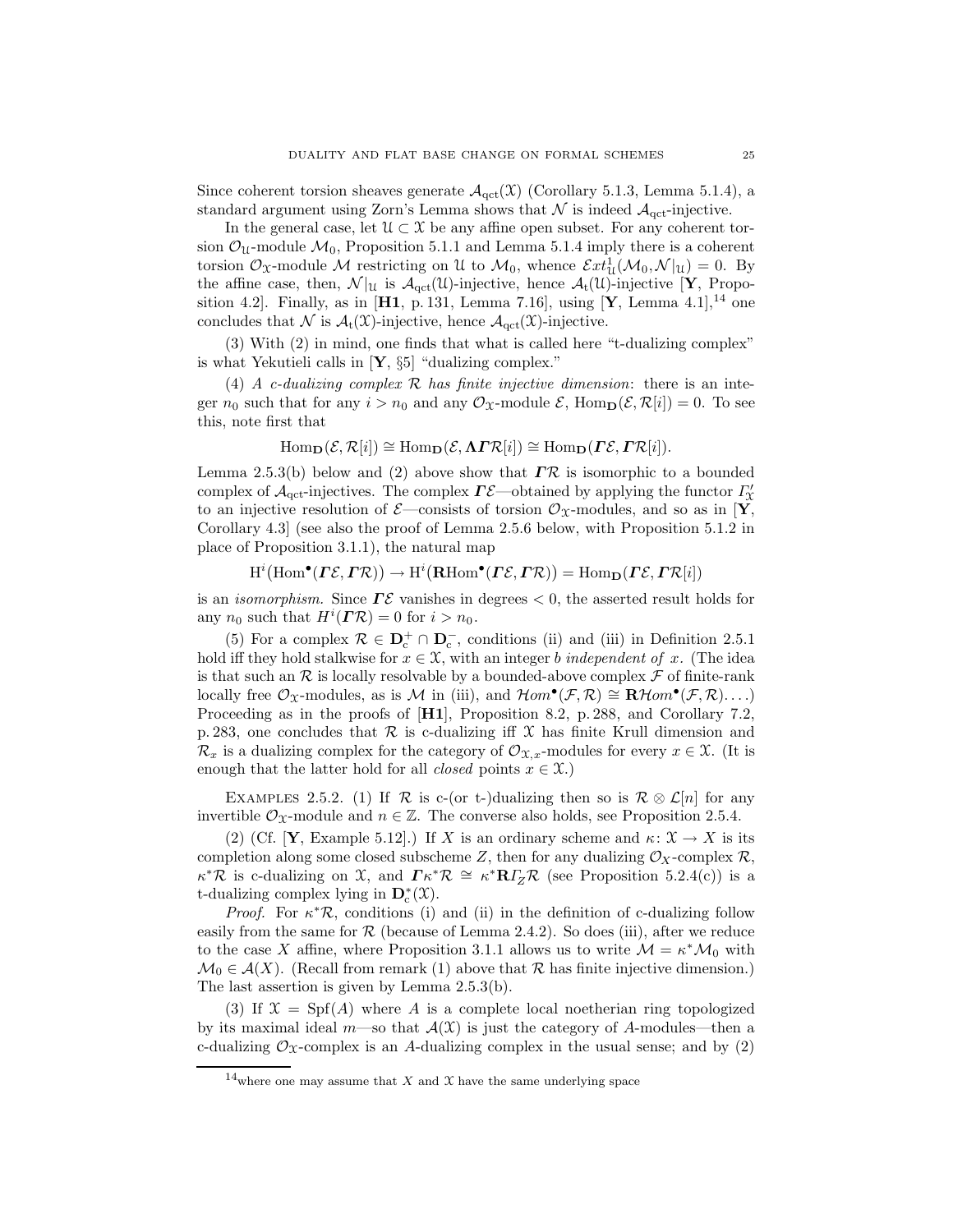(via  $[H1, p. 276, 6.1]$ ), or directly from Definition 2.5.1, the injective hull of  $A/m$ is a t-dualizing complex lying in  $\mathbf{D}_{c}^{*}(\mathfrak{X})$ .

(4) It is clear from Definition 2.5.1 and remark (4) above that  $\mathcal{O}_{\mathfrak{X}}$  is c-dualizing iff  $\mathcal{O}_{\mathfrak{X}}$  has finite injective dimension over itself. By remark (5),  $\mathcal{O}_{\mathfrak{X}}$  is c-dualizing iff X is finite dimensional and  $\mathcal{O}_{\mathfrak{X},x}$  is *Gorenstein* for all  $x \in \mathfrak{X}$  [H1, p. 295, Definition].

 $(5)$  For instance, if the finite-dimensional noetherian formal scheme  $\mathcal Y$  is regular (i.e., the local rings  $\mathcal{O}_{\mathcal{Y},y}$  ( $y \in \mathcal{Y}$ ) are all regular), and  $\mathcal{I}$  is a coherent  $\mathcal{O}_y$ -ideal, defining a closed formal subscheme  $i: \mathfrak{X} \hookrightarrow \mathcal{Y}$  [GD, p. 441,(10.14.2)], then by remark (3),  $\mathbf{R}\mathcal{H}om^{\bullet}(i_{*}\mathcal{O}_{\mathfrak{X}},\mathcal{O}_{\mathfrak{Y}})$  is c-dualizing on X. So Lemma 2.5.3 gives that

$$
\mathbf{R}\mathcal{H}om^{\bullet}(\mathcal{O}_{\mathcal{Y}}/\mathcal{I}, \mathbf{R}\mathit{I}_{\mathcal{Y}}^{\prime}\mathcal{O}_{\mathcal{Y}}) \underset{5.2.10(4)}{\cong} \mathbf{R}\mathit{I}_{\mathcal{X}}^{\prime}\mathbf{R}\mathcal{H}om^{\bullet}(i_{*}\mathcal{O}_{\mathcal{X}}, \mathcal{O}_{\mathcal{Y}}) \in \mathbf{D}_{c}^{*}(\mathcal{X})
$$

is t-dualizing on  $\mathfrak X$ . (This is also shown in [Y, Proposition 5.11, Theorem 5.14].)

LEMMA 2.5.3. (a) If  $\mathcal{R} \in \mathbf{D}_{c}^{*}$  is t-dualizing then  $\Lambda \mathcal{R}$  is c-dualizing. (b) If  $R$  is c-dualizing then  $\Gamma R$  is t-dualizing, and lies in  $D_c^*$ .

PROOF. (a) If  $\mathcal{R} \in \mathbf{D}_{c}^{*}$  then of course  $\Lambda \mathcal{R} \in \mathbf{D}_{c}$ . Also,  $\Lambda(\mathbf{D}^{+}) \subset \mathbf{D}^{+}$  because  $\mathbf{R} \Gamma_{\mathcal{X}}^{\prime} \mathcal{O}_{\mathcal{X}}$  is given locally by a finite complex  $\mathcal{K}_{\infty}^{\bullet}$ , see proof of Proposition 5.2.1(a).

For condition (ii), note that if  $\mathcal{R} \in \mathbf{D}^+_{\mathrm{qct}}(\mathcal{X})$  then  $\mathbf{I}\mathcal{R} \cong \mathcal{R}$  (Proposition 5.2.1), then use the natural isomorphisms (see (8):

$$
\mathbf{R}\mathcal{H}om^{\bullet}(\Lambda\mathcal{R},\Lambda\mathcal{R})\cong\mathbf{R}\mathcal{H}om^{\bullet}(\Gamma\Lambda\mathcal{R},\mathcal{R})\cong\mathbf{R}\mathcal{H}om^{\bullet}(\Gamma\mathcal{R},\mathcal{R})\cong\mathbf{R}\mathcal{H}om^{\bullet}(\mathcal{R},\mathcal{R}).
$$

For (iii) note that  $\Gamma \mathcal{M} \cong \mathcal{M}$  (Proposition 5.2.1), then use (8).

(b) Proposition 5.2.1 makes clear that if  $\mathcal{R} \in \mathbf{D}_{c}^{+}$  then  $\mathbf{\Gamma} \mathcal{R} \in \mathbf{D}_{\text{qct}}^{+} \cap \mathbf{D}_{c}^{*}$ .

For (ii) use the isomorphisms (the second holding because  $\mathcal{R} \in \mathbf{D}_c$ ):

$$
\mathbf{R}\mathcal{H}om^{\bullet}(\Gamma\mathcal{R},\Gamma\mathcal{R})\underset{5.2.3}{\cong}\mathbf{R}\mathcal{H}om^{\bullet}(\Gamma\mathcal{R},\mathcal{R})\underset{6.2.1}{\cong}\mathbf{R}\mathcal{H}om^{\bullet}(\mathcal{R},\mathcal{R}).
$$

For (iii) use the isomorphism  $\mathbf{R}\mathcal{H}om^{\bullet}(\mathcal{M},\Gamma\mathcal{R}) \cong \sum_{5.2.3} \mathbf{R}\mathcal{H}om^{\bullet}(\mathcal{M},\mathcal{R})$ . For (iv),

note that when  $\mathcal{M} = \mathcal{O}_{\mathfrak{X}}/\mathfrak{J}$  ( $\mathfrak{J}$  any ideal of definition) this isomorphism gives

$$
\mathbf{R}\mathcal{H}om^{\bullet}(\mathcal{O}_{\mathfrak{X}}/\mathfrak{J},\mathbf{\Gamma}\mathcal{R})\cong\mathbf{R}\mathcal{H}om^{\bullet}(\mathcal{O}_{\mathfrak{X}}/\mathfrak{J},\mathcal{R})\underset{3.2.4}{\in}\mathbf{D}_{c},\qquad\qquad\Box
$$

The essential *uniqueness* of t-(resp. c-)dualizing complexes is expressed by:

PROPOSITION 2.5.4. (a) (Yekutieli) If  $R$  is t-dualizing then a complex  $R'$  is tdualizing iff there is an invertible sheaf  $\mathcal L$  and an integer n such that  $\mathcal R' \cong \mathcal R \otimes \mathcal L[n]$ .

(b) If  $R$  is c-dualizing then a complex  $R'$  is c-dualizing iff there is an invertible sheaf  $\mathcal L$  and an integer n such that  $\mathcal R' \cong \mathcal R \otimes \mathcal L[n].$ 

PROOF. Part (a) is proved in  $[Y,$  Theorem 5.6.

Now for a fixed invertible sheaf  $\mathcal L$  there is a natural isomorphism of functors

(9) 
$$
\Lambda(\mathcal{F}\otimes\mathcal{L})\longrightarrow\Lambda\mathcal{F}\otimes\mathcal{L} \qquad (\mathcal{F}\in\mathbf{D}),
$$

as one deduces, e.g., from a readily-established natural isomorphism between the respective right adjoints

$$
\Gamma \mathcal{E} \otimes \mathcal{L}^{-1} \stackrel{\sim}{\longleftarrow} \Gamma(\mathcal{E} \otimes \mathcal{L}^{-1}) \qquad (\mathcal{E} \in \mathbf{D}).
$$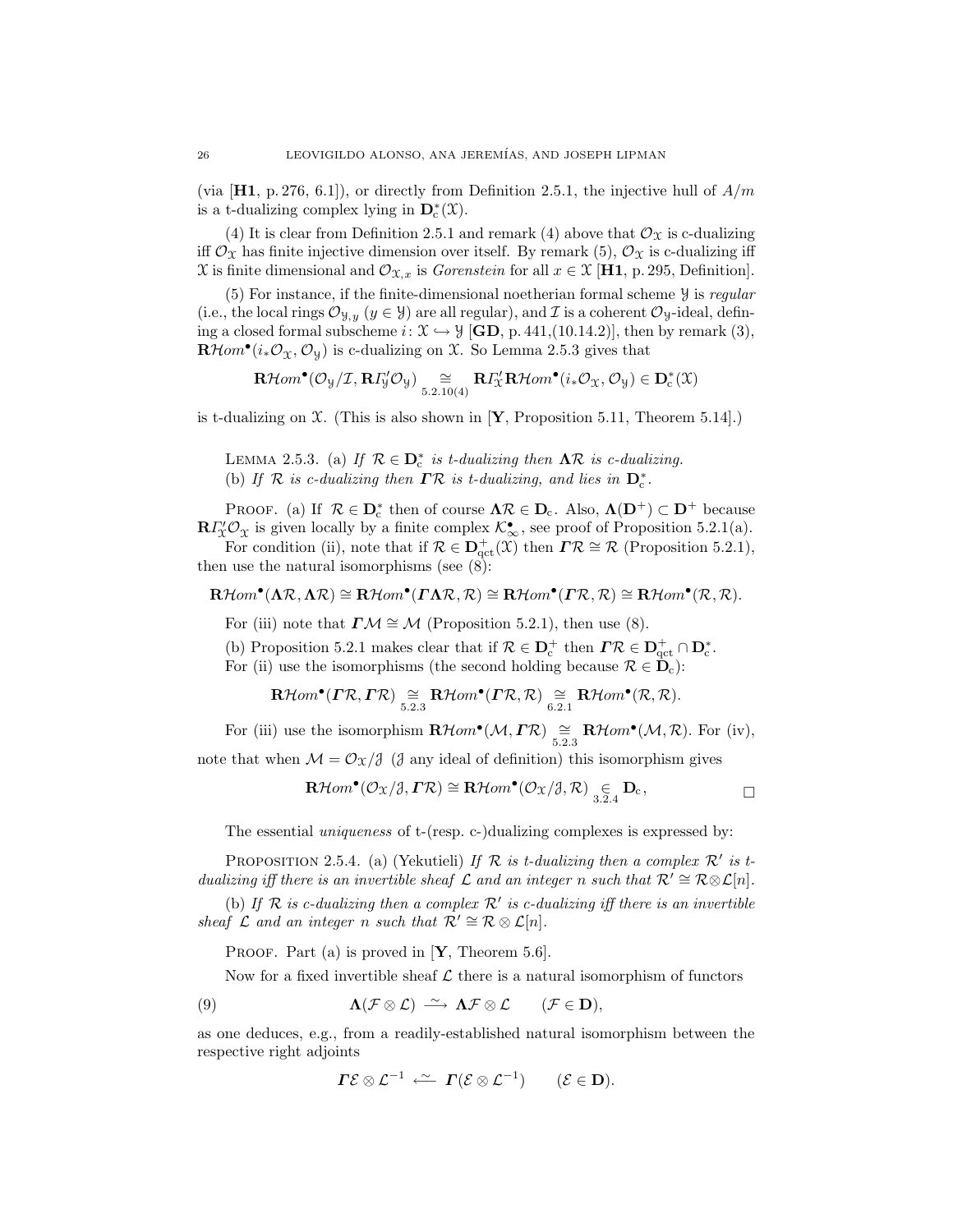Part (b) results, because  $\Gamma \mathcal{R}'$  and  $\Gamma \mathcal{R}$  are t-dualizing (Lemma 2.5.3), so that by (a) (and taking  $\mathcal{F} := \mathbb{R}[n]$  in (9)) we have isomorphisms

$$
\mathcal{R}' \cong \Lambda(\mathcal{I}\mathcal{R}') \cong \Lambda(\mathcal{I}\mathcal{R} \otimes \mathcal{L}[n]) \qquad (\mathcal{L} \text{ invertible}, n \in \mathbb{Z})
$$
  

$$
\cong (\Lambda\mathcal{I}\mathcal{R}) \otimes \mathcal{L}[n] \cong \mathcal{R} \otimes \mathcal{L}[n]. \qquad \Box
$$

COROLLARY 2.5.5. If  $X$  is locally embeddable in a regular finite-dimensional formal scheme then any t-dualizing complex on  $\mathfrak X$  lies in  $\mathbf D_{\mathfrak c}^*$ .

PROOF. Whether a t-dualizing complex  $\mathcal{R}$  satisfies  $\Lambda \mathcal{R} \in \mathbf{D}_c$  is a local question, so we may assume that  $\mathfrak X$  is a closed subscheme of a finite-dimensional regular formal scheme, and then Example 2.5.2(5) shows that *some*—hence by Proposition 2.5.4, any—t-dualizing complex lies in  $\mathbf{D}_{\mathrm{c}}^{*}$ .

LEMMA 2.5.6. Let  $X$  be a locally noetherian formal scheme, let  $\mathcal I$  be a bounded complex of  $\mathcal{A}_{\text{qct}}(\mathfrak{X})$ -injectives, say  $\mathcal{I}^i = 0$  for all  $i > n$ , and let  $\mathcal{F} \in \mathbf{D}^+(\mathfrak{X})$ , say  $H^{\ell}(\mathcal{F}) = 0$  for all  $\ell < -m$ . Suppose there exists an open cover  $(\mathfrak{X}_{\alpha})$  of  $\mathfrak X$  by completions of ordinary noetherian schemes  $X_{\alpha}$  along closed subsets, with completion maps  $\kappa_\alpha: \mathfrak{X}_\alpha \to X_\alpha$ , such that for each  $\alpha$  the restriction of  $\mathcal F$  to  $\mathfrak{X}_\alpha$  is **D**-isomorphic to  $\kappa_{\alpha}^* F_{\alpha}$  for some  $F_{\alpha} \in \mathbf{D}(X_{\alpha})$ . Then

 $\mathcal{E}xt^{i}(\mathcal{F},\mathcal{I}):=H^{i}\mathbf{R}\mathcal{H}om_{\mathcal{X}}^{\bullet}(\mathcal{F},\mathcal{I})=0 \text{ for all } i>m+n.$ 

Moreover, if  $X$  has finite Krull dimension d then

 $\text{Ext}^i(\mathcal{F}, \mathcal{I}) := H^i \mathbf{R} \text{Hom}^{\bullet}_{\mathcal{X}}(\mathcal{F}, \mathcal{I}) = 0 \quad \text{for all } i > m + n + d.$ 

Remarks. In the published version of this paper (Contemporary Math. 244) Lemma 2.5.6 stated: Let  $\mathcal{F} \in \mathbf{D}_{\vec{c}}$  and let  $\mathcal{I}$  be a bounded-below complex of  $\mathcal{A}_{\text{act}}$ injectives. Then the canonical map is a  $D$ -isomorphism

$$
\mathcal{H}om^{\bullet}(\mathcal{F},\mathcal{I}) \stackrel{\sim}{\longrightarrow} \mathbf{R}\mathcal{H}om^{\bullet}(\mathcal{F},\mathcal{I}).
$$

Suresh Nayak pointed out that the proof given applies only to  $A_{\vec{c}}$ -complexes, not, as asserted, to arbitrary  $\mathcal{F} \in \mathbf{D}_{\vec{c}}$ . (Cf. [**Y**, Corollary 4.3].) Lemma 2.5.6 is used four times in §2.5, so these four places need to be revisited. (There are no other references to Lemma 2.5.6 in the paper.)

First, in Remark (2) on p. 24, the reference to Lemma 2.5.6 is not necessary: the cited theorem 4.8 in  $Y$  (see also Proposition 5.3.1 below) shows that the t-dualizing complex  $\mathcal{R}$  is **D**-isomorphic to a bounded-below complex  $\mathcal{X}'^{\bullet}$  of  $\mathcal{A}_{\text{qct}}$ injectives; and then one can proceed as indicated to show that for some  $n$  the (bounded) truncation  $\sigma_{\leq n} \mathcal{X}'^{\bullet}$  is  $\mathcal{A}_{\text{qct}}$ -injective and **D**-isomorphic to  $\mathcal{X}'^{\bullet}$ . (To follow the details, it helps to keep in mind 5.1.3 and 5.1.4 below.)

Since, by Remark (2), any t-dualizing complex is D-isomorphic to a bounded complex of  $A<sub>qct</sub>$ -injectives, in view of Propositions 3.3.1 and 5.1.2 one finds that the remaining three references to Lemma 2.5.6 can be replaced by references to the present Lemma 2.5.6. For the reference in the proof of 2.5.7(b) this is clear. The same is true for Remark (4) on p. 25, but  $i > n_0$  at the end should be  $i > n_0 + d$ , where, by Remark  $(5)$ , the Krull dimension d of X is finite. Finally, for the reference in the proof of 2.5.12, one can note, via 5.1.4 and 5.1.2, that  $D_c^* \subset D_{\text{qct}} \subset D_{\vec{c}}$ .

PROOF OF 2.5.6. By the proof of [**Y**, Proposition 4.2],  $A_{\text{qct}}$ -injectives are just direct sums of sheaves of the form  $\mathcal{J}(x)$  ( $x \in \mathcal{X}$ ), where for any open  $\mathcal{U} \subset \mathcal{X}$ ,  $\Gamma(\mathfrak{U},\mathcal{J}(x))$  is a fixed injective hull of the residue field of  $\mathcal{O}_{\mathfrak{X},x}$  if  $x \in \mathfrak{U}$ , and vanishes otherwise. Hence the restriction of an  $\mathcal{A}_{\text{qct}}(\mathfrak{X})$ -injective to an open  $\mathcal{V} \subset \mathfrak{X}$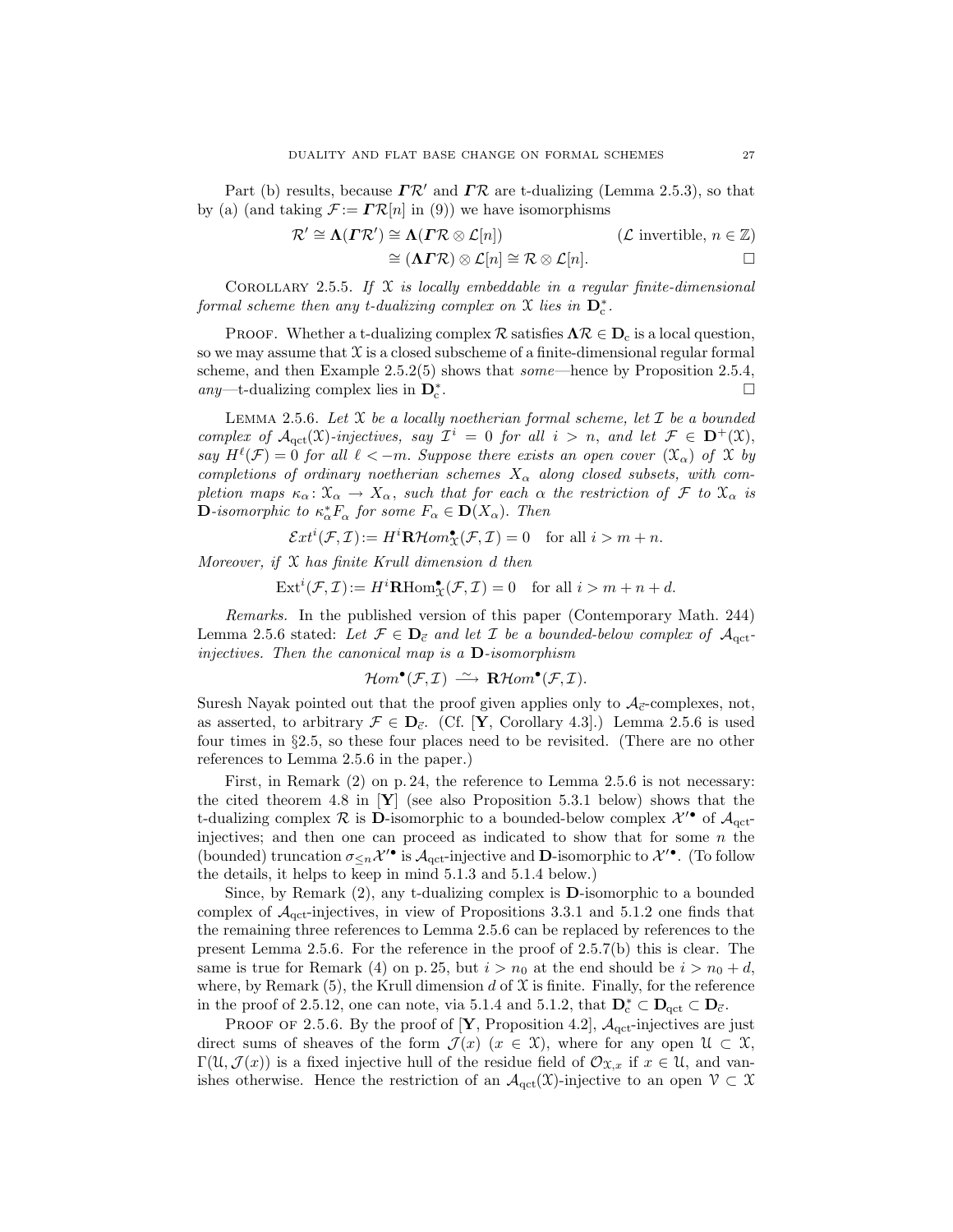is  $\mathcal{A}_{act}(\mathcal{V})$ -injective; and so the first assertion is local. Thus to prove it one may assume that X itself is a completion, with completion map  $\kappa: \mathfrak{X} \to X$ , and that in  $\mathbf{D}(\mathcal{X}), \mathcal{F} \cong \kappa^* F$  for some  $F \in \mathbf{D}(X)$ . As  $\kappa^*$ , being exact, commutes with the truncation functor  $\sigma_{>−m}$ , there are **D**-isomorphisms (the first as in [**H1**, p. 70]):

$$
\mathcal{F} \cong \sigma_{\geq -m} \mathcal{F} \cong \sigma_{\geq -m} \kappa^* F \cong \kappa^* \sigma_{\geq -m} F;
$$

so one can replace F by  $\sigma_{\geq -m} F$  and assume further that  $F^{\ell} = 0$  for all  $\ell < -m$ .

From the above description of  $\mathcal{A}_{\text{act}}$ -injectives, one sees that  $\kappa_* \mathcal{I}$  is a bounded complex of  $\mathcal{O}_X$ -injectives, vanishing in degree > n. Since  $\kappa_*$  is exact, therefore for all  $i > m + n$ ,

$$
\kappa_* H^i \mathbf{R} \mathcal{H}om_{\mathfrak{X}}^{\bullet}(\mathcal{F}, \mathcal{I}) \cong H^i \kappa_* \mathbf{R} \mathcal{H}om_{\mathfrak{X}}^{\bullet}(\kappa^* F, \mathcal{I})
$$
  
\n
$$
\cong H^i \mathbf{R} \mathcal{H}om_{\mathfrak{X}}^{\bullet}(F, \kappa_* \mathcal{I})
$$
  
\n
$$
\cong H^i \mathcal{H}om_{\mathfrak{X}}^{\bullet}(F, \kappa_* \mathcal{I}) = 0,
$$
  
\n
$$
(Sp, p. 147, 6.7(2))
$$

and hence  $H^i \mathbf{R} \mathcal{H} om_{\mathcal{X}}^{\bullet}(\mathcal{F}, \mathcal{I}) = 0.$ 

If X has Krull dimension d, and  $\Gamma := \Gamma(\mathfrak{X}, -)$  is the global-section functor, then by a well-known theorem of Grothendieck the restriction of the derived functor RΓ to the category of abelian sheaves has cohomological dimension  $\leq d$ ; and so since  $\mathbf{R}\text{Hom}_{\mathcal{X}}^{\bullet} \cong \mathbf{R}\Gamma\mathbf{R}\mathcal{H}om_{\mathcal{X}}^{\bullet}$  [L4, Exercise 2.5.10(b)], the second assertion follows from  $\boxed{\mathbf{L4}}$ , Remark 1.11.2(iv).

Proposition 2.5.8 below brings out the basic property of the *dualizing functors* associated with dualizing complexes. (For illustration, one might keep in mind the special case of Example 2.5.2(3).)

LEMMA 2.5.7. Let  $R$  be a c-dualizing complex on  $X$ , let  $R_t$  be the t-dualizing complex  $\mathcal{R}_t := \Gamma \mathcal{R}$ , and for any  $\mathcal{E} \in \mathbf{D}$  set

$$
\mathcal{D}\mathcal{E}:=\mathbf{R}\mathcal{H}om^{\bullet}(\mathcal{E},\mathcal{R}),\qquad \mathcal{D}_t\mathcal{E}:=\mathbf{R}\mathcal{H}om^{\bullet}(\mathcal{E},\mathcal{R}_t).
$$

(a) There are functorial isomorphisms

$$
\Lambda \mathcal{D}_t \cong \Lambda \mathcal{D} \cong \mathcal{D} \Lambda \cong \mathcal{D} \cong \mathcal{D} \Gamma \cong \mathcal{D}_t \Gamma.
$$

(b) For all  $\mathcal{F} \in \mathbf{D}_c$ ,  $\mathcal{D}\mathcal{F} \in \mathbf{D}_c$  and there is a natural isomorphism  $\mathcal{D}_t \mathcal{F} \cong \mathbf{\Gamma} \mathcal{D} \mathcal{F}$ .

PROOF. (a) For any  $\mathcal{E} \in \mathbf{D}$ , Proposition 6.2.1 gives the isomorphism

$$
\mathcal{D}\mathcal{E} = \mathbf{R}\mathcal{H}om^{\bullet}(\mathcal{E}, \mathcal{R}) \cong \mathbf{R}\mathcal{H}om^{\bullet}(\Gamma\mathcal{E}, \mathcal{R}) = \mathcal{D}\Gamma\mathcal{E}.
$$

In particular,  $\mathcal{D}\Lambda \mathcal{E} \cong \mathcal{D}\Gamma\Lambda \mathcal{E} \cong \mathcal{D}\Gamma \mathcal{E}$ . Thus  $\mathcal{D} \cong \mathcal{D}\Gamma \cong \mathcal{D}\Lambda$ .

Furthermore, using that the natural map  $\Gamma \mathcal{O}_\mathfrak{X} \subseteq \mathcal{E} \to \Gamma \mathcal{E}$  is an *isomorphism* (localize, and see  $[AJL, p. 20, Corollary (3.1.2)]$ ) we get natural isomorphisms

$$
\mathbf{R}\mathcal{H}om^{\bullet}(\mathbf{\Gamma}\mathcal{O}_{\mathfrak{X}},\mathcal{H}om^{\bullet}(\mathcal{E},\mathcal{R}))\stackrel{\sim}{\longrightarrow}\mathcal{H}om^{\bullet}(\mathbf{\Gamma}\mathcal{E},\mathcal{R})\underset{5.2.3}{\cong}\mathbf{R}\mathcal{H}om^{\bullet}(\mathbf{\Gamma}\mathcal{E},\mathbf{\Gamma}\mathcal{R})\newline \cong\mathbf{R}\mathcal{H}om^{\bullet}(\mathbf{\Gamma}\mathcal{O}_{\mathfrak{X}},\mathcal{H}om^{\bullet}(\mathcal{E},\mathbf{\Gamma}\mathcal{R})),
$$

giving  $\Lambda \mathcal{D} \cong \mathcal{D} \Gamma \cong \mathcal{D}_t \Gamma \cong \Lambda \mathcal{D}_t$ .

(b) Given remark (2) following Definition 2.5.1, Lemma 2.5.6 implies that the functor  $\mathcal{D}_t := \mathbf{R}\mathcal{H}om^{\bullet}(-, \mathcal{R}_t)$  is bounded on  $\mathbf{D}_{\vec{c}}$ . The same holds for  $\mathcal{D} = \mathcal{D}_t \mathbf{\Gamma}$ (see (a)), because  $\Gamma(\mathbf{D}_{\vec{c}}) \subset \mathbf{D}_{\vec{c}} \subset \mathbf{D}_{\vec{c}}$  (Lemma 5.1.4), and  $\Gamma$  is bounded. ( $\Gamma$  is given locally by tensoring with a bounded flat complex  $\mathcal{K}_{\infty}^{\bullet}$ , see proof of Proposition  $5.2.1(a)$ ).

Arguing as in Proposition 3.2.4, we see that  $\mathcal{D}_t \mathcal{F} := \mathbf{R} \mathcal{H} \text{om}^{\bullet}(\mathcal{F}, \mathcal{R}_t) \in \mathbf{D}_{\text{qct}}$ , so that  $\Gamma \mathcal{D}_t \mathcal{F} \longrightarrow \mathcal{D}_t \mathcal{F}$  (Proposition 5.2.1(a)); and similarly,  $\mathcal{D} \mathcal{F} \in \mathbf{D}_c$ . Furthermore, the argument in Remark 5.2.10(4) gives an isomorphism  $\Gamma \mathcal{D}_t \mathcal{F} \cong \Gamma \mathcal{D} \mathcal{F}$ .  $\Box$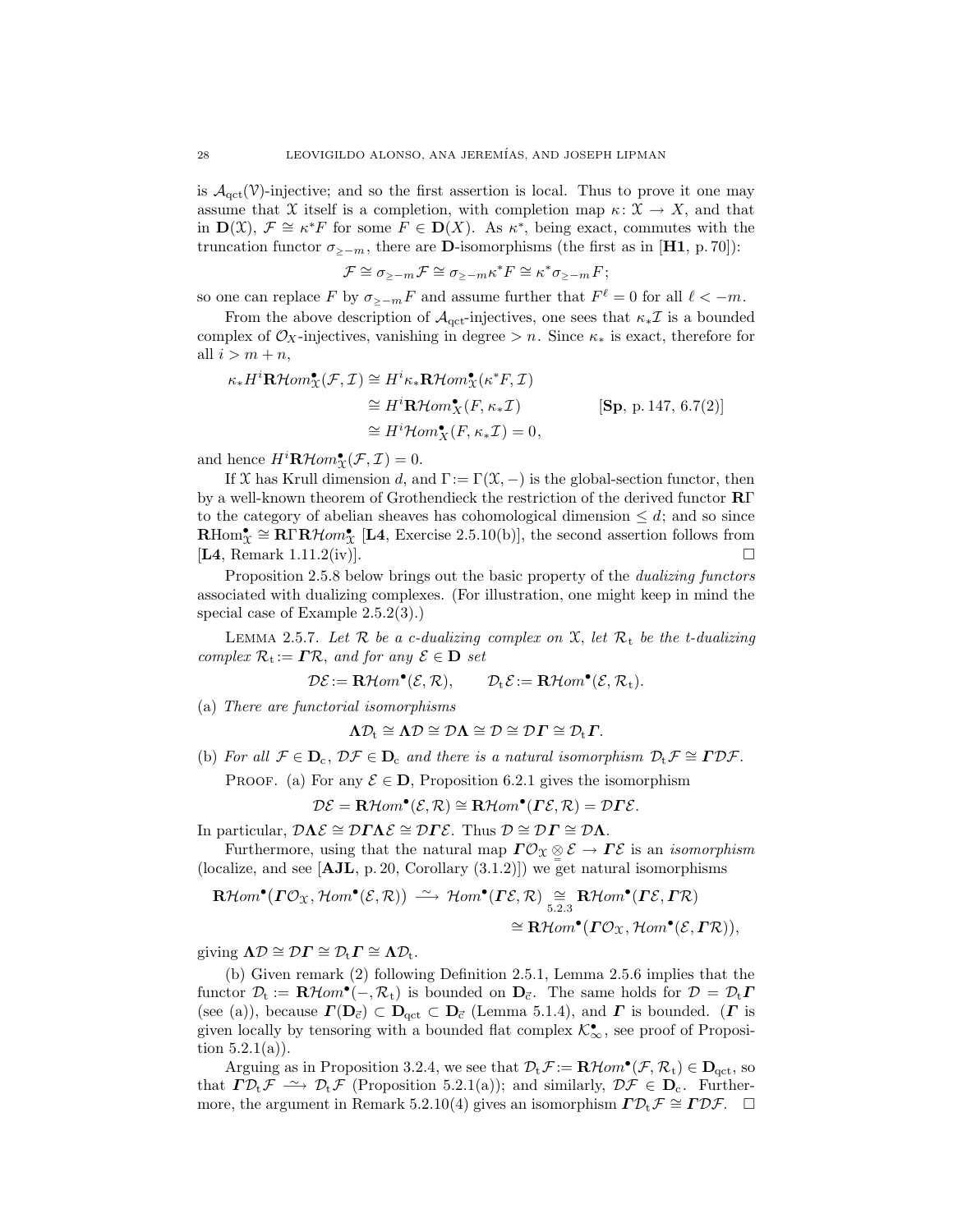PROPOSITION 2.5.8. With notation as in Lemma 2.5.7 we have, for  $\mathcal{E}, \mathcal{F} \in \mathbf{D}$ : (a)  $\mathcal{E} \in \mathbf{D}_{c}^{*} \iff \mathcal{D}_{t} \mathcal{E} \in \mathbf{D}_{c}$  and the natural map is an isomorphism  $\mathcal{E} \stackrel{\sim}{\longrightarrow} \mathcal{D}_{t} \mathcal{D}_{t} \mathcal{E}$ . (b)  $\mathcal{F} \in \mathbf{D}_c \iff \mathcal{DF} \in \mathbf{D}_c$  and the natural map is an isomorphism  $\mathcal{F} \xrightarrow{\sim} \mathcal{DDF}$ . (c)  $\mathcal{F} \in \mathbf{D}_{c} \iff \mathcal{D}_{t} \mathcal{F} \in \mathbf{D}_{c}^{*}$  and the natural map is an isomorphism  $\mathcal{F} \xrightarrow{\sim} \mathcal{D}_{t} \mathcal{D}_{t} \mathcal{F}$ .

Remark. The isomorphism  $\mathcal{F} \longrightarrow \mathcal{D}_t \mathcal{D}_t \mathcal{F}$  is a formal version of "Affine Duality," see [AJL, §5.2].

PROOF. For  $\mathcal{F} \in \mathbf{D}_c$ , Lemma 2.5.7(b) gives  $\mathcal{DF} \in \mathbf{D}_c$ , so  $\mathcal{D}_t \mathcal{F} \cong \mathbf{\Gamma} \mathcal{DF} \in \mathbf{D}_c^*$ . Moreover, from the isomorphism  $\mathcal{D}_t \Gamma \mathcal{F} \cong \mathcal{D} \mathcal{F}$  of Lemma 2.5.7(a) it follows that  $\mathcal{D}_t(\mathbf{D}_c^*) \subset \mathbf{D}_c$ . The  $\Leftarrow$  implications in (a), (b) and (c) result, as do the first parts of the  $\implies$  implications.

Establishing the isomorphisms  $\mathcal{D}D\mathcal{F} \xrightarrow{\sim} \mathcal{P}_t \mathcal{D}_t \mathcal{F}$  is a local problem, so we may assume X affine. Since the functors D and  $\mathcal{D}_t$  are bounded on  $\mathbf{D}_{\vec{c}}$  (see proof of Lemma 2.5.7(b)), and both take  $D_c$  into  $D_{\vec{c}}$ , therefore the functors  $\mathcal{DD}$  and  $\mathcal{D}_t\mathcal{D}_t$ are bounded on  $D_c$ , and so [H1, p. 68, 7.1] (dualized) reduces the problem to the tautological case  $\mathcal{F} = \mathcal{O}_{\mathcal{X}}$  (cf. [H1, p. 258, Proposition 2.1].)

For assertion (a) one may assume that  $\mathcal{E} = \Gamma \mathcal{F} (\mathcal{F} \in \mathbf{D}_c)$ , so that there is a composed isomorphism (which one checks to be the natural map):

$$
\mathcal{E} = \boldsymbol{\Gamma}\mathcal{F} \cong \boldsymbol{\Gamma} \mathcal{D} \mathcal{D} \mathcal{F} \underset{2.5.7(b)}{\cong} \mathcal{D}_{t} \mathcal{D} \mathcal{F} \underset{2.5.7(a)}{\cong} \mathcal{D}_{t} \mathcal{D}_{t} \boldsymbol{\Gamma} \mathcal{F} = \mathcal{D}_{t} \mathcal{D}_{t} \mathcal{E}.
$$

COROLLARY 2.5.9. With the preceding notation,

(a) The functor  $\mathcal D$  induces an involutive anti-equivalence of  $D_c$  with itself.

(b) The functor  $\mathcal{D}_t$  induces quasi-inverse anti-equivalences between  $D_c$  and  $D_c^*$ .

LEMMA 2.5.10. Let  $\delta$  be an ideal of definition of  $\mathfrak{X}$ . Then a complex  $\mathcal{R} \in \mathbf{D}_c$ (resp.  $\mathcal{R} \in \mathbf{D}_{\text{act}}$ ) is c-dualizing (resp. t-dualizing) iff for every  $n > 0$  the complex  $\mathbf{R}\mathcal{H} om^{\bullet}(\mathcal{O}_{\mathfrak{X}}/\mathfrak{J}^n,\mathcal{R})$  is dualizing on the scheme  $X_n:=(\mathfrak{X},\mathcal{O}_{\mathfrak{X}}/\mathfrak{J}^n)$ .

PROOF. Remark (1) after Definition 2.5.1 makes it straightforward to see that if R is either c- or t-dualizing on X then  $\mathbf{R}\mathcal{H}$ om<sup>•</sup> $(\mathcal{O}_X/\mathcal{J}^n, \mathcal{R})$  is dualizing on  $X_n$ . For the converse, to begin with, Corollary 5.2.3 gives

$$
\mathbf{R}\mathcal{H}om^{\bullet}(\mathcal{O}_{\mathfrak{X}}/\mathfrak{J}^n,\mathcal{R})=\mathbf{R}\mathcal{H}om^{\bullet}(\mathcal{O}_{\mathfrak{X}}/\mathfrak{J}^n,\mathbf{\Gamma}\mathcal{R}),
$$

and it follows from Lemma 2.5.3 that it suffices to consider the t-dualizing case. So suppose that  $\mathcal{R} \in \mathbf{D}_{\mathrm{qct}}$  and that for all n,  $\mathbf{R} \mathcal{H} om^{\bullet}(\mathcal{O}_{\mathfrak{X}}/\mathfrak{J}^n, \mathcal{R})$  is dualizing on  $X_n$ . Taking  $\tilde{\mathcal{R}} = \mathcal{R}$  in the proof of [**Y**, Theorem 5.6], one gets  $\mathcal{O}_{\mathcal{X}} \longrightarrow \mathbf{R} \mathcal{H} om^{\bullet}(\mathcal{R}, \mathcal{R})$ .

It remains to check condition (iii) in Definition 2.5.1. We may assume  $R$  to be K-injective, so that  $\mathcal{R}_n := \mathcal{H}om^{\bullet}(\mathcal{O}_{\mathfrak{X}}/J^n, \mathcal{R})$  is K-injective on  $X_n$  for all n. Then, since  $\Gamma''_{\mathfrak{X}} \mathcal{R} \cong \mathbf{R} \Gamma''_{\mathfrak{X}} \mathcal{R} \cong \mathcal{R}$  (Proposition 5.2.1(a)),

$$
H^i \mathcal{R} \cong H^i \Gamma_{\!\!X}^{\prime} \mathcal{R} \cong H^i \lim_{\substack{\longrightarrow \\ n}} \mathcal{R}_n \cong \lim_{\substack{\longrightarrow \\ n}} H^i \mathcal{R}_n \qquad (i \in \mathbb{Z}).
$$

For each  $n, \mathcal{R}_n$  is quasi-isomorphic to a *residual complex*, which is an injective  $\mathcal{O}_{X_n}$ -complex vanishing in degrees outside a certain finite interval  $I := [a, b]$  ([H1, pp. 304–306]). If  $m \leq n$ , the same holds—with the same I—for the complex  $\mathcal{R}_m \cong \mathcal{H}om_{X_n}(\mathcal{O}_{\mathfrak{X}}/\mathfrak{F}^m, \mathcal{R}_n)$ . It follows that  $H^i\mathcal{R} = 0$  for  $i \notin I$ . In particular,  $\mathcal{R} \in \mathbf{D}^+_{\mathrm{qct}}$  .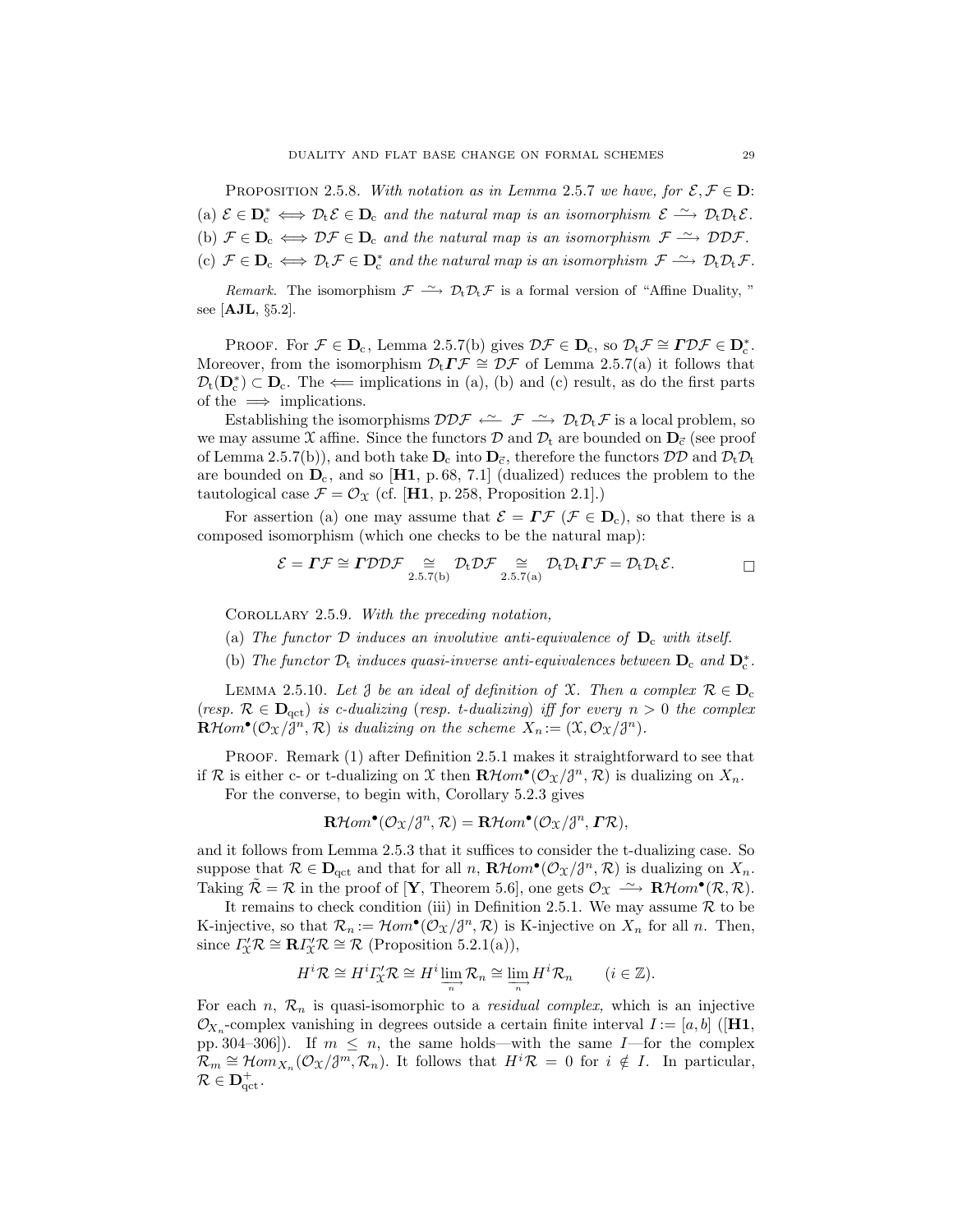So now we we may assume that  $\mathcal R$  is a bounded-below complex of  $\mathcal A_{\text{qct}}$ -injectives [Y, Theorem 4.8]. Then for any coherent torsion sheaf  $M$ , the homology of

 $\mathbf{R}\mathcal{H}om_{\mathfrak{X}}^{\bullet}(\mathcal{M},\mathcal{R})\cong \mathcal{H}om_{\mathfrak{X}}^{\bullet}(\mathcal{M},\mathcal{R})\cong \mathcal{H}om_{\mathfrak{X}}^{\bullet}(\mathcal{M},\varinjlim_{n}\mathcal{R}_{n})\cong \varinjlim_{n}\mathcal{H}om_{\mathfrak{X}}^{\bullet}(\mathcal{M},\mathcal{R}_{n})$ vanishes in all degrees  $> b$ , as required by (iii).

PROPOSITION 2.5.11. Let  $f: \mathfrak{X} \to \mathfrak{Y}$  be a pseudo-proper map of noetherian formal schemes.

(a) If  $\mathcal R$  is a t-dualizing complex on  $\mathcal Y$ , then  $f_t^{\times} \mathcal R$  is t-dualizing on  $\mathcal X$ .

(b) If  $R$  is a c-dualizing complex on  $\mathcal{Y}$ , then  $f^{\#}\mathcal{R}$  is c-dualizing on  $\mathcal{X}$ .

PROOF. (a) Let  $\mathcal J$  be a defining ideal of  $\mathcal X$ , and let  $\mathcal I$  be a defining ideal of  $\mathcal Y$  such that  $\mathcal{IO}_{\mathcal{X}} \subset \mathcal{J}$ . Let  $X_{\mathcal{J}} := (\mathcal{X}, \mathcal{O}_{\mathcal{X}}/\mathcal{J}) \stackrel{j}{\hookrightarrow} \mathcal{X}$  and  $Y_{\mathcal{I}} := (\mathcal{Y}, \mathcal{O}_{\mathcal{Y}}/\mathcal{I}) \stackrel{i}{\hookrightarrow} \mathcal{Y}$  be the resulting closed immersions. Example 6.1.3(4) shows that  $i_t^{\times} \mathcal{R} \cong \mathbf{R} \mathcal{H} om^{\bullet}(\mathcal{O}_{\mathcal{Y}}/J, \mathcal{R})$ , which is a dualizing complex on  $Y_1$ . Pseudo-properness of f means the map  $f_{\mathfrak{I}j}: X_{\mathfrak{I}} \to Y_{\mathfrak{I}}$ induced by  $f$  is proper, so as in [V, p. 396, Corollary 3] (hypotheses about finite Krull dimension being unnecessary here for the existence of  $f_t^{\times}$ , etc.),

$$
\mathbf{R}\mathcal{H}om^{\bullet}(\mathcal{O}_{\mathfrak{X}}/\mathfrak{Z},f_{\mathrm{t}}^{\times}\mathcal{R})\cong j_{\mathrm{t}}^{\times}f_{\mathrm{t}}^{\times}\mathcal{R}\cong (f_{\mathfrak{I}\mathfrak{Z}})_{\mathrm{t}}^{\times}i_{\mathrm{t}}^{\times}\mathcal{R}
$$

is a dualizing complex on  $X_{\mathcal{J}}$ . The assertion is given then by Lemma 2.5.10.

(b) By Proposition 8.3.2,  $f^{\#}\mathcal{R} \in \mathbf{D}_{c}(\mathcal{X})$ . By Corollary 6.1.5, Lemma 2.5.3(b), and the just-proved assertion (a),

$$
\mathbf{R}\varGamma_{\mathcal{X}}f^{\#}\mathcal{R}\cong f_{t}^{\times}\mathcal{R}\cong f_{t}^{\times}\mathbf{R}\varGamma_{\mathcal{Y}}'\mathcal{R},
$$

is t-dualizing on X. So by Lemma 2.5.3(a),  $f^{\#}\mathcal{R} \cong \Lambda_{\mathcal{X}}\mathbf{R}I'_{\mathcal{X}}f^{\#}\mathcal{R}$  is c-dualizing.  $\Box$ 

The following proposition generalizes [H1, p. 291, 8.5] (see also [H1, middle of p. 384] and [V, p. 396, Corollary 3]).

PROPOSITION 2.5.12. Let  $f: \mathfrak{X} \to \mathcal{Y}$  be a pseudo-proper map of noetherian formal schemes. Suppose that  $\mathcal{Y}$  has a c-dualizing complex  $\mathcal{R}_{c}$ , or equivalently (by Lemma 2.5.3), a t-dualizing complex  $\mathcal{R}_t \in \mathbf{D}_c^*(\mathcal{Y})$ , so that  $f^* \mathcal{R}_c$  is c-dualizing (resp.  $f_t^{\times} \mathcal{R}_t$  is t-dualizing) on X (Proposition 2.5.11). Define dualizing functors

$$
\mathcal{D}_{t}^{\mathcal{Y}}(-) := \mathbf{R}\mathcal{H}om_{\mathcal{Y}}^{\bullet}(-, \mathcal{R}_{t}), \qquad \qquad \mathcal{D}_{c}^{\mathcal{Y}}(-) := \mathbf{R}\mathcal{H}om_{\mathcal{Y}}^{\bullet}(-, \mathcal{R}_{c}), \n\mathcal{D}_{t}^{\mathcal{X}}(-) := \mathbf{R}\mathcal{H}om_{\mathcal{X}}^{\bullet}(-, f_{t}^{*}\mathcal{R}_{t}), \qquad \qquad \mathcal{D}_{c}^{\mathcal{X}}(-) := \mathbf{R}\mathcal{H}om_{\mathcal{X}}^{\bullet}(-, f^{*}\mathcal{R}_{c}).
$$

Then there are natural isomorphisms

$$
f_t^{\times} \mathcal{E} \cong \mathcal{D}_t^{\mathcal{X}} \mathbf{L} f^* \mathcal{D}_t^{\mathcal{Y}} \mathcal{E}, \qquad (\mathcal{E} \in \mathbf{D}_c^*(\mathcal{Y}) \cap \mathbf{D}^+(\mathcal{Y})),
$$
  

$$
f^* \mathcal{E} \cong \mathcal{D}_c^{\mathcal{X}} \mathbf{L} f^* \mathcal{D}_c^{\mathcal{Y}} \mathcal{E} \qquad (\mathcal{E} \in \mathbf{D}_c^+(\mathcal{Y})).
$$

PROOF. When  $\mathcal{E} \in \mathbf{D}_{c}^{*}(\mathcal{Y}) \cap \mathbf{D}^{+}(\mathcal{Y})$  (resp.  $\mathcal{E} \in \mathbf{D}_{c}^{+}(\mathcal{Y})$ ) set  $\mathcal{F} := \mathcal{D}_{t}^{\mathcal{Y}} \mathcal{E}$  (resp.  $\mathcal{F} := \mathcal{D}_{c}^{\mathcal{Y}} \mathcal{E}$ . In either case,  $\mathcal{F} \in \mathbf{D}_{c}(\mathcal{Y})$  (Proposition 2.5.8), and also  $\mathcal{F} \in \mathbf{D}^{-}(\mathcal{Y})$ in the first case by remark (2) following Definition 2.5.1 and Lemma 2.5.6, in the second case by remark (1) following Definition 2.5.1. So, by Proposition 2.5.8, we need to find natural isomorphisms

$$
f_t^{\times} \mathcal{D}_t^{\mathcal{Y}} \mathcal{F} \cong \mathcal{D}_t^{\mathcal{X}} \mathbf{L} f^* \mathcal{F},
$$
  

$$
f^* \mathcal{D}_c^{\mathcal{Y}} \mathcal{F} \cong \mathcal{D}_c^{\mathcal{X}} \mathbf{L} f^* \mathcal{F}.
$$

Such isomorphisms are given by the next result—a generalization of [H1, p. 194,  $8.8(7)$ —for  $\mathcal{G} := \mathcal{R}_t$  (resp.  $\mathcal{R}_c$ ).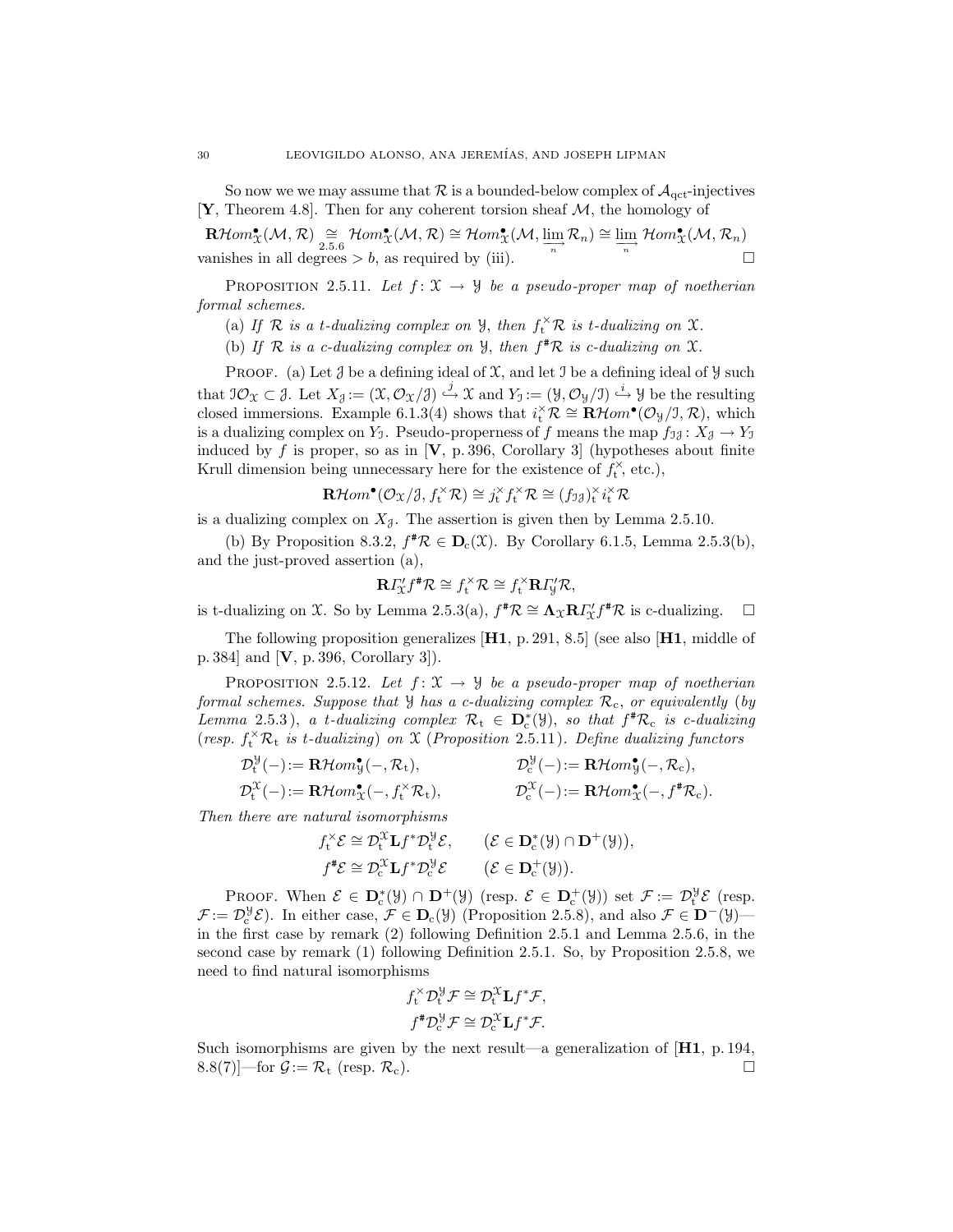PROPOSITION 2.5.13. Let  $f: \mathfrak{X} \to \mathfrak{Y}$  be a map of noetherian formal schemes. Then for  $\mathcal{F} \in \mathbf{D}_{c}^{-}(\mathcal{Y})$  and  $\mathcal{G} \in \mathbf{D}^{+}(\mathcal{Y})$  there are natural isomorphisms

$$
\mathbf{R}\mathcal{H}om_{\mathfrak{X}}^{\bullet}(\mathbf{L}f^{*}\mathcal{F},f_{t}^{\times}\mathcal{G}) \xrightarrow{\sim} f_{t}^{\times}\mathbf{R}\mathcal{H}om_{\mathfrak{Y}}^{\bullet}(\mathcal{F},\mathcal{G}),
$$
  

$$
\mathbf{R}\mathcal{H}om_{\mathfrak{X}}^{\bullet}(\mathbf{L}f^{*}\mathcal{F},f^{*}\mathcal{G}) \xrightarrow{\sim} f^{*}\mathbf{R}\mathcal{H}om_{\mathfrak{Y}}^{\bullet}(\mathcal{F},\mathcal{G}).
$$

PROOF. The second isomorphism follows from the first, since  $f^* = \Lambda f_t^{\times}$  and since there are natural isomorphisms

$$
\begin{aligned}\n\mathbf{AR}\mathcal{H}om_{\mathbf{x}}^{\bullet}(\mathbf{L}f^{*}\mathcal{F},f_{t}^{\times}\mathcal{G}) &= \mathbf{R}\mathcal{H}om_{\mathbf{x}}^{\bullet}(\mathbf{R}\Gamma_{\mathbf{x}}^{\prime}\mathcal{O}_{\mathbf{x}},\mathbf{R}\mathcal{H}om_{\mathbf{x}}^{\bullet}(\mathbf{L}f^{*}\mathcal{F},f_{t}^{\times}\mathcal{G})) \\
&\cong \mathbf{R}\mathcal{H}om_{\mathbf{x}}^{\bullet}(\mathbf{R}\Gamma_{\mathbf{x}}^{\prime}\mathcal{O}_{\mathbf{x}}\otimes\mathbf{L}f^{*}\mathcal{F},f_{t}^{\times}\mathcal{G})) \\
&\cong \mathbf{R}\mathcal{H}om_{\mathbf{x}}^{\bullet}(\mathbf{L}f^{*}\mathcal{F},\mathbf{R}\mathcal{H}om_{\mathbf{x}}^{\bullet}(\mathbf{R}\Gamma_{\mathbf{x}}^{\prime}\mathcal{O}_{\mathbf{x}},f_{t}^{\times}\mathcal{G})) \\
&= \mathbf{R}\mathcal{H}om_{\mathbf{x}}^{\bullet}(\mathbf{L}f^{*}\mathcal{F},f^{*}\mathcal{G}).\n\end{aligned}
$$

For fixed  $\mathcal F$  the source and target of the first isomorphism in Proposition 2.5.13 are functors from  $\mathbf{D}^+(\mathcal{Y})$  to  $\mathbf{D}_{\text{qct}}(\mathcal{X})$  (see Proposition 3.2.4), right adjoint, respectively, to the functors  $\mathbf{R} f_*(\mathcal{E} \underset{\cong}{\otimes} \mathbf{L} f^* \mathcal{F})$  and  $\mathbf{R} f_* \mathcal{E} \underset{\cong}{\otimes} \mathcal{F} (\mathcal{E} \in \mathbf{D}_{\text{qct}}(\mathfrak{X}))$ . The functorial "projection" map

$$
\mathbf{R} f_{*} \mathcal{E} \underset{=} {\otimes} \mathcal{F} \to \mathbf{R} f_{*} (\mathcal{E} \underset{=} {\otimes} \mathbf{L} f^{*} \mathcal{F}),
$$

is, by definition, adjoint to the natural composition

$$
\mathbf{L} f^{*} (\mathbf{R} f_{*} \mathcal{E} \underset{\cong}{\otimes} \mathcal{F}) \to \mathbf{L} f^{*} \mathbf{R} f_{*} \mathcal{E} \underset{\cong}{\otimes} \mathbf{L} f^{*} \mathcal{F} \to \mathcal{E} \underset{\cong}{\otimes} \mathbf{L} f^{*} \mathcal{F};
$$

and it will suffice to show that this projection map is an isomorphism.

For this, the standard strategy is to localize to where  $\mathcal{Y}$  is affine, then use boundedness of some functors, and compatibilities with direct sums, to reduce to the trivial case  $\mathcal{F} = \mathcal{O}_y$ . Details appear, e.g., in [L4, pp. 123-125, Proposition 3.9.4], modulo the following substitutions: use  $D_{\vec{c}}$  in place of  $D_{\text{qc}}$ , and for boundedness and direct sums use Lemma 5.1.4 and Propositions 3.4.3(b) and 3.5.2 below.  $\Box$ 

#### 3. Direct limits of coherent sheaves on formal schemes.

In this section we establish, for a locally noetherian formal scheme  $\mathfrak{X}$ , propertiesof  $\mathcal{A}_{\vec{c}}(\mathfrak{X})$  needed in §4 to adapt Deligne's proof of global Grothendieck Duality to the formal context. The basic result, Proposition 3.2.2, is that  $A_{\vec{c}}(\mathfrak{X})$  is plump (see opening remarks in §1), hence abelian, and so (being closed under  $\underline{\lim}_{\longrightarrow}$ ) cocomplete, i.e., it has arbitrary small colimits. This enables us to speak about  $\mathbf{D}(\mathcal{A}_{\vec{e}}(\mathcal{X}))$ , and to apply standard adjoint functor theorems to colimit-preserving functors on  $\mathcal{A}_{\vec{c}}(\mathcal{X})$ . (See e.g., Proposition 3.2.3, Grothendieck Duality for the identity map of  $\mathfrak{X}$ ).

The preliminary paragraph 3.1 sets up an equivalence of categories which allows us to reduce local questions about the (globally defined) category  $\mathcal{A}_{\vec{c}}(\mathfrak{X})$  to corresponding questions about quasi-coherent sheaves on ordinary noetherian schemes. Paragraph 3.3 extends this equivalence to derived categories. As one immediate application, Corollary 3.3.4 asserts that the natural functor  $\mathbf{D}(\mathcal{A}_{\vec{c}}(\mathcal{X})) \to \mathbf{D}_{\vec{c}}(\mathcal{X})$  is an equivalence of categories when  $\mathfrak X$  is properly algebraic, i.e., the J-adic completion of a proper B-scheme with B a noetherian ring and J a B-ideal. This will yield a stronger version of Grothendieck Duality on such formal schemes—for  $D_c(\mathcal{X})$  rather than  $\mathbf{D}(\mathcal{A}_{\vec{c}}(\mathcal{X}))$ , see Corollary 4.1.1. We do not know whether such global results hold over arbitrary noetherian formal schemes.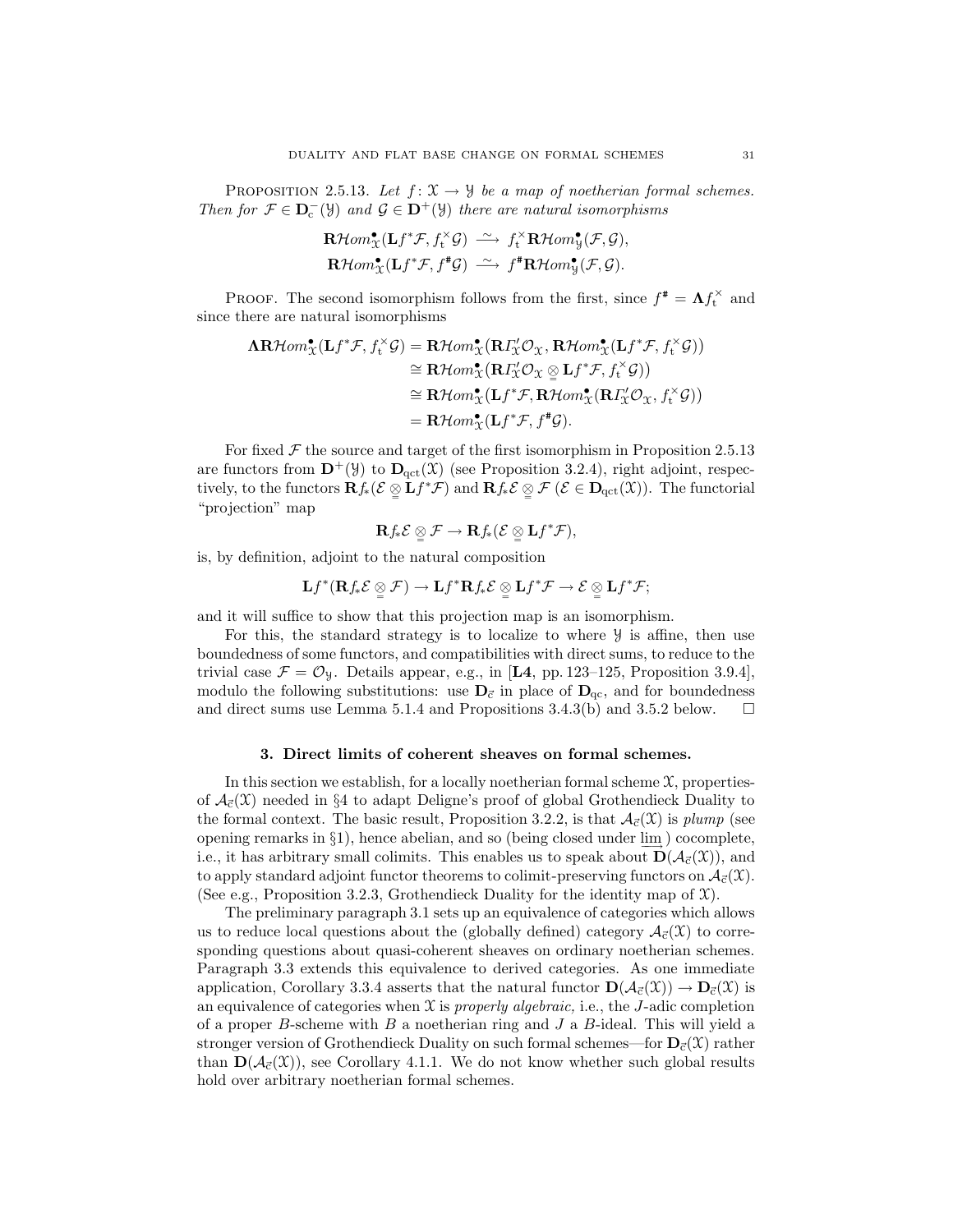Paragraph 3.4 establishes boundedness for some derived functors, a condition which allows us to apply them freely to unbounded complexes, as illustrated, e.g., in Paragraph 3.5.

3.1. For X a noetherian ordinary scheme,  $A_{\vec{c}}(X) = A_{\text{qc}}(X)$  [GD, p. 319, 6.9.9]. The inclusion  $j_X: \mathcal{A}_{\text{qc}}(X) \to \mathcal{A}(X)$  has a right adjoint  $Q_X: \mathcal{A}(X) \to \mathcal{A}_{\text{qc}}(X)$ , the "quasi-coherator," necessarily left exact [I, p. 187, Lemme 3.2]. (See Proposition 3.2.3 and Corollary 5.1.5 for generalizations to formal schemes.)

PROPOSITION 3.1.1. Let  $A$  be a noetherian adic ring with ideal of definition  $I$ , let  $f_0: X \to \text{Spec}(A)$  be a proper map, set  $Z := f_0^{-1} \text{Spec}(A/I)$ , and let

$$
\kappa\colon \mathfrak{X}=X_{/Z}\to X
$$

be the formal completion of X along Z. Let  $Q := Q_X$  be as above. Then  $\kappa^*$  induces equivalences of categories from  $\mathcal{A}_{qc}(X)$  to  $\mathcal{A}_{\vec{c}}(X)$  and from  $\mathcal{A}_c(X)$  to  $\mathcal{A}_c(X)$ , both with quasi-inverse  $Q\kappa_*$ .

PROOF. For any quasi-coherent  $\mathcal{O}_X$ -module G the canonical maps are *isomor*phisms

(3.1.2) 
$$
\mathrm{H}^i(X,\mathcal{G}) \xrightarrow{\sim} \mathrm{H}^i(X,\kappa_*\kappa^*\mathcal{G}) = \mathrm{H}^i(\mathfrak{X},\kappa^*\mathcal{G}) \qquad (i \geq 0).
$$

(The equality holds because  $\kappa_*$  transforms any flasque resolution of  $\kappa^* \mathcal{G}$  into one of  $\kappa_* \kappa^* \mathcal{G}$ .)

For, if  $(\mathcal{G}_{\lambda})$  is the family of coherent submodules of  $\mathcal{G}$ , ordered by inclusion, then X and X being noetherian, one checks that  $(3.1.2)$  is the composition of the sequence of natural isomorphisms

$$
H^{i}(X, \mathcal{G}) \xrightarrow{\sim} H^{i}(X, \varinjlim_{\lambda} \mathcal{G}_{\lambda})
$$
 [GD, p. 319, (6.9.9)]  
\n
$$
\xrightarrow{\sim} \varinjlim_{\lambda} H^{i}(X, \mathcal{G}_{\lambda})
$$
  
\n
$$
\xrightarrow{\sim} \varinjlim_{\lambda} H^{i}(\mathfrak{X}, \kappa^{*} \mathcal{G}_{\lambda})
$$
 [EGA, p. 125, (4.1.7)]  
\n
$$
\xrightarrow{\sim} H^{i}(X, \varinjlim_{\lambda} \kappa^{*} \mathcal{G}_{\lambda})
$$
  
\n
$$
\xrightarrow{\sim} H^{i}(\mathfrak{X}, \kappa^{*} \varinjlim_{\lambda} \mathcal{G}_{\lambda}) \xrightarrow{\sim} H^{i}(\mathfrak{X}, \kappa^{*} \mathcal{G}).
$$

Next, for any  $\mathcal G$  and  $\mathcal H$  in  $\mathcal A_{\mathrm{qc}}(X)$  the natural map is an *isomorphism* 

(3.1.3) Hom<sub>X</sub>( $\mathcal{G}, \mathcal{H}$ )  $\longrightarrow$  Hom<sub>X</sub>( $\kappa^* \mathcal{G}, \kappa^* \mathcal{H}$ )

For, with  $\mathcal{G}_{\lambda}$  as above, (3.1.3) factors as the sequence of natural isomorphisms

$$
\operatorname{Hom}_{X}(\mathcal{G}, \mathcal{H}) \xrightarrow{\sim} \varprojlim_{\lambda} \operatorname{Hom}_{X}(\mathcal{G}_{\lambda}, \mathcal{H})
$$
\n
$$
\xrightarrow{\sim} \varprojlim_{\lambda} \operatorname{H}^{0}(X, \mathcal{H}om_{X}(\mathcal{G}_{\lambda}, \mathcal{H}))
$$
\n
$$
\xrightarrow{\sim} \varprojlim_{\lambda} \operatorname{H}^{0}(\mathfrak{X}, \kappa^{*} \mathcal{H}om_{X}(\mathcal{G}_{\lambda}, \mathcal{H})) \quad \text{(see (3.1.2))}
$$
\n
$$
\xrightarrow{\sim} \varprojlim_{\lambda} \operatorname{H}^{0}(\mathfrak{X}, \mathcal{H}om_{X}(\kappa^{*} \mathcal{G}_{\lambda}, \kappa^{*} \mathcal{H}))
$$
\n
$$
\xrightarrow{\sim} \varprojlim_{\lambda} \operatorname{Hom}_{X}(\kappa^{*} \mathcal{G}_{\lambda}, \kappa^{*} \mathcal{H}) \xrightarrow{\sim} \operatorname{Hom}_{X}(\kappa^{*} \mathcal{G}, \kappa^{*} \mathcal{H}).
$$

Finally, we show the equivalence of the following conditions, for  $\mathcal{F} \in \mathcal{A}(\mathfrak{X})$ :

(1) The functorial map  $\alpha(\mathcal{F})$ :  $\kappa^* Q \kappa_* \mathcal{F} \to \mathcal{F}$  (adjoint to the canonical map  $Q\kappa_*\mathcal{F} \to \kappa_*\mathcal{F}$  is an isomorphism.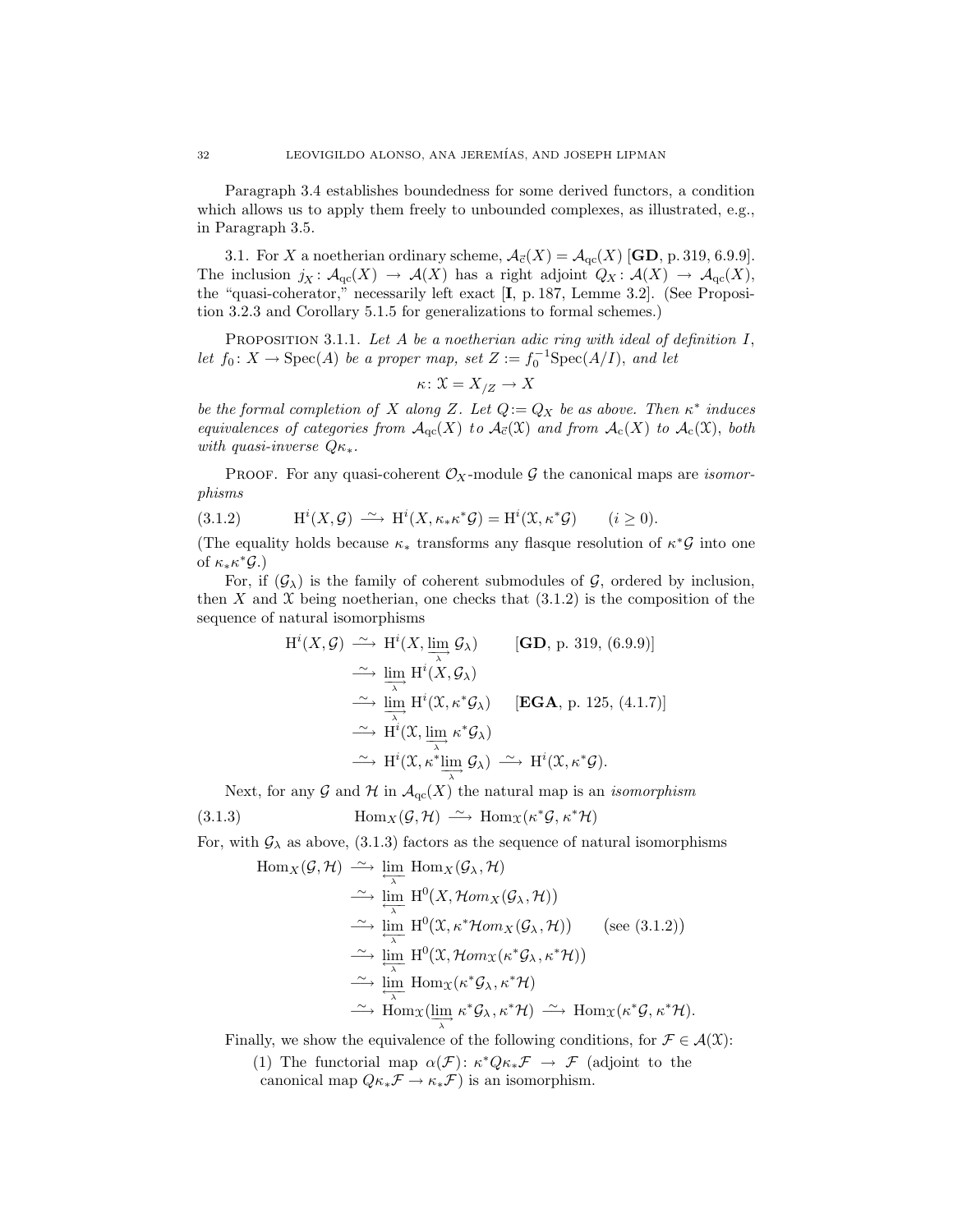(2) There exists an isomorphism  $\kappa^* \mathcal{G} \longrightarrow \mathcal{F}$  with  $\mathcal{G} \in \mathcal{A}_{\text{qc}}(X)$ . (3)  $\mathcal{F} \in \mathcal{A}_{\vec{c}}(\mathfrak{X}).$ 

Clearly (1)  $\Rightarrow$  (2); and (2)  $\Rightarrow$  (3) because  $\underline{\lim}_{\lambda} \kappa^* \mathcal{G}_{\lambda} \xrightarrow{\sim} \kappa^* \mathcal{G}$  ( $\mathcal{G}_{\lambda}$  as before). Since  $\kappa^*$  commutes with  $\underline{\lim}$  and induces an equivalence of categories from  $\mathcal{A}_{c}(X)$  to  $\mathcal{A}_{c}(X)$  [EGA, p. 150, (5.1.6)], we see that  $(3) \Rightarrow (2)$ .

For  $\mathcal{G} \in \mathcal{A}_{\text{qc}}(X)$ , let  $\beta(\mathcal{G}): \mathcal{G} \to Q\kappa_*\kappa^*\mathcal{G}$  be the canonical map (the unique one whose composition with  $Q\kappa_*\kappa^* \mathcal{G} \to \kappa_*\kappa^* \mathcal{G}$  is the canonical map  $\mathcal{G} \to \kappa_*\kappa^* \mathcal{G}$ . Then for any  $\mathcal{H} \in \mathcal{A}_{qc}(X)$  we have the natural commutative diagram

$$
\begin{array}{ccc}\n\text{Hom}(\mathcal{H}, \mathcal{G}) & \xrightarrow{\text{via } \beta} & \text{Hom}(\mathcal{H}, Q_{\kappa_* \kappa^* \mathcal{G}}) \\
\cong \Big\downarrow & \Big\downarrow \cong \\
\text{Hom}(\kappa^* \mathcal{H}, \kappa^* \mathcal{G}) & \xrightarrow{\sim} & \text{Hom}(\mathcal{H}, \kappa_* \kappa^* \mathcal{G})\n\end{array}
$$

where the left vertical arrow is an isomorphism by  $(3.1.3)$ , the right one is an isomorphism because Q is right-adjoint to  $\mathcal{A}_{qc}(X) \hookrightarrow \mathcal{A}(X)$ , and the bottom arrow is an isomorphism because  $\kappa_*$  is right-adjoint to  $\kappa^*$ ; so "via  $\beta$ " is an isomorphism for all H, whence  $\beta(\mathcal{G})$  is an isomorphism. The implication  $(2) \Rightarrow (1)$  follows now from the easily checked fact that  $\alpha(\kappa^*\mathcal{G}) \circ \kappa^*\beta(\mathcal{G})$  is the identity map of  $\kappa^*\mathcal{G}$ .

We see also that  $Q_{\kappa_*}(\mathcal{A}_{c}(\mathcal{X})) \subset \mathcal{A}_{c}(X)$ , since by [**EGA**, p. 150, (5.1.6)] every  $\mathcal{F} \in \mathcal{A}_{c}(\mathcal{X})$  is isomorphic to  $\kappa^* \mathcal{G}$  for some  $\mathcal{G} \in \mathcal{A}_{c}(X)$ , and  $\beta(\mathcal{G})$  is an isomorphism. Thus we have the functors  $\kappa^*: A_{\text{qc}}(X) \to A_{\vec{c}}(\mathfrak{X})$  and  $Q_{\kappa_*}: A_{\vec{c}}(\mathfrak{X}) \to A_{\text{qc}}(X)$ ,

both of which preserve coherence, and the functorial isomorphisms

$$
\alpha(\mathcal{F})\colon \kappa^* Q \kappa_* \mathcal{F} \xrightarrow{\sim} \mathcal{F} \ (\mathcal{F} \in \mathcal{A}_{\vec{c}}(\mathfrak{X})); \qquad \beta(\mathcal{G})\colon \mathcal{G} \xrightarrow{\sim} Q \kappa_* \kappa^* \mathcal{G} \ (\mathcal{G} \in \mathcal{A}_{qc}(X)).
$$
  
Proposition 3.1.1 results.

Since  $\kappa^*$  is right-exact, we deduce:

COROLLARY 3.1.4. For any affine noetherian formal scheme  $\mathfrak{X}, \mathcal{F} \in \mathcal{A}_{\vec{c}}(\mathfrak{X})$  iff F is a cokernel of a map of free  $\mathcal{O}_\mathfrak{X}$ -modules (i.e., direct sums of copies of  $\mathcal{O}_\mathfrak{X}$ ).

COROLLARY 3.1.5. For a locally noetherian formal scheme  $\mathfrak{X}, \mathcal{A}_{\vec{c}}(\mathfrak{X}) \subset \mathcal{A}_{qc}(\mathfrak{X}),$ *i.e.*, any  $\underline{\lim}$  of coherent  $\mathcal{O}_\mathfrak{X}$ -modules is quasi-coherent.

**PROOF.** Being local, the assertion follows from Corollary 3.1.4.  $\Box$ 

COROLLARY 3.1.6 (cf.  $[Y, 3.4, 3.5]$ ). For a locally noetherian formal scheme X let F and G be quasi-coherent  $\mathcal{O}_{\mathfrak{X}}$ -modules. Then:

(a) The kernel, cokernel, and image of any  $\mathcal{O}_X$ -homomorphism  $\mathcal{F} \to \mathcal{G}$  are quasi-coherent.

(b)  $\mathcal F$  is coherent iff  $\mathcal F$  is locally finitely generated.

(c) If  $\mathcal F$  is coherent and  $\mathcal G$  is a sub- or quotient module of  $\mathcal F$  then  $\mathcal G$  is coherent.

(d) If F is coherent then  $Hom(\mathcal{F}, \mathcal{G})$  is quasi-coherent; and if also  $\mathcal G$  is coherent then  $\mathcal{H}om(\mathcal{F}, \mathcal{G})$  is coherent. (For a generalization, see Proposition 3.2.4.)

**PROOF.** The questions being local, we may assume  $\mathcal{X} = \text{Spf}(A)$  (A noetherian adic), and, by Corollary 3.1.4, that  $\mathcal F$  and  $\mathcal G$  are in  $\mathcal A_{\vec c}(\mathfrak X)$ . Then,  $\kappa^*$  being exact, Proposition 3.1.1 with  $X := \text{Spec}(A)$  and  $f_0 :=$  identity reduces the problem to noting that the corresponding statements about coherent and quasi-coherent sheaves on X are true. (These statements are in  $\mathbf{[GD}, p. 217, \mathbf{Cor}, (2.2.2)$  and p. 228,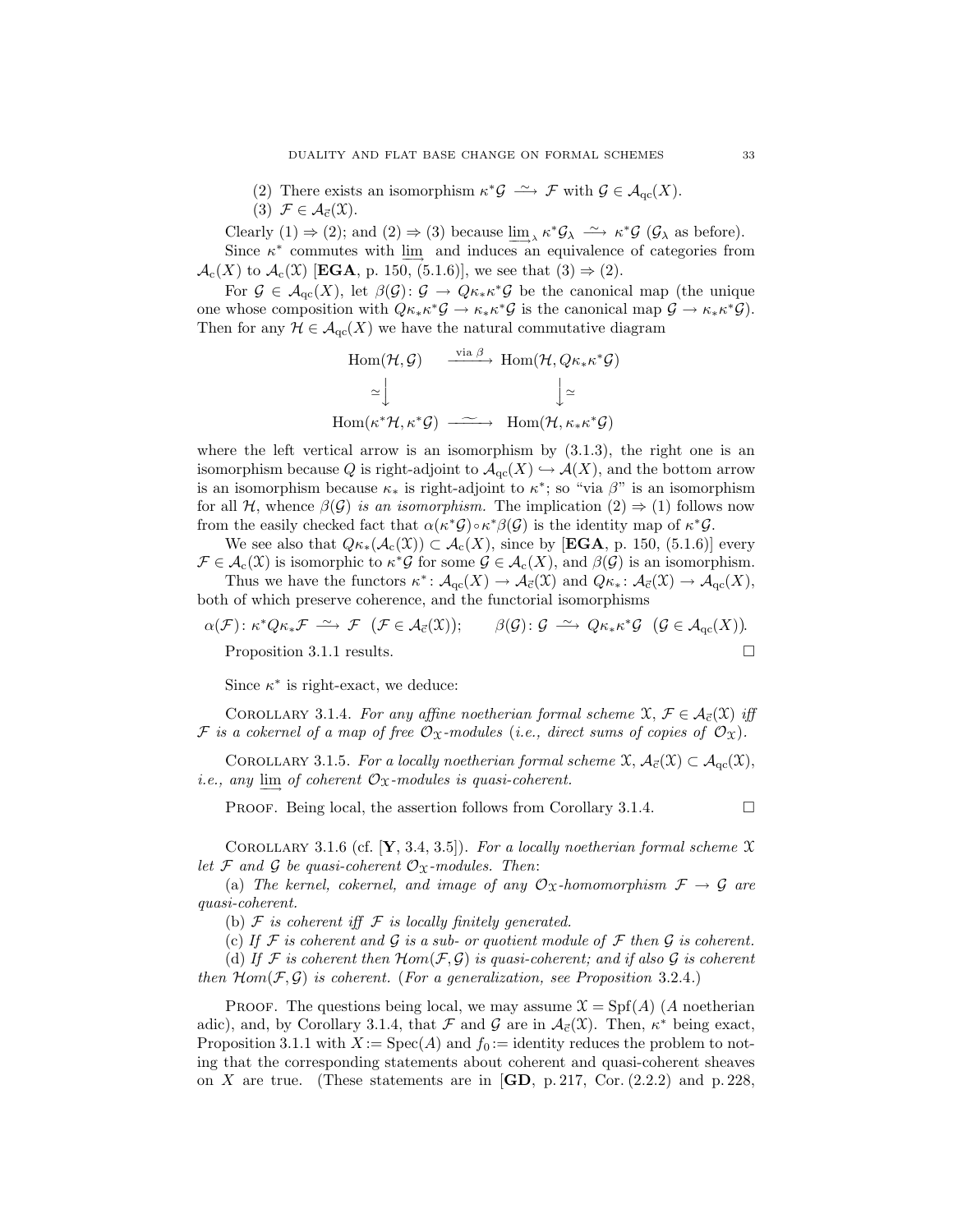§(2.7.1)]. Observe also that if F and G are  $\mathcal{O}_X$ -modules with F coherent then  $\mathcal{H}om_{X}(\kappa^*F, \kappa^*G) \cong \kappa^* \mathcal{H}om_X(F, G)$ .  $\mathcal{H}om_{\mathfrak{X}}(\kappa^*F, \kappa^*G) \cong \kappa^*\mathcal{H}om_{X}(F, G).$ 

COROLLARY 3.1.7. For a locally noetherian formal scheme  $\mathfrak{X}$ , any  $\mathcal{F} \in \mathcal{A}_{\vec{c}}(\mathfrak{X})$ is the  $\varinjlim$  of its coherent  $\mathcal{O}_\mathfrak{X}$ -submodules.

**PROOF.** Note that by Corollary  $3.1.6(a)$  and (b) the sum of any two coherent submodules of F is again coherent. By definition,  $\mathcal{F} = \lim_{\mu} \mathcal{F}_{\mu}$  with  $\mathcal{F}_{\mu}$  coherent, and from Corollary 3.1.6(a) and (b) it follows that the canonical image of  $\mathcal{F}_{\mu}$  is a coherent submodule of  $F$ , whence the conclusion.

COROLLARY 3.1.8. For any affine noetherian formal scheme X, any  $\mathcal{F} \in \mathcal{A}_{\vec{c}}(\mathfrak{X})$ and any  $i > 0$ ,

$$
H^i(\mathfrak{X}, \mathcal{F}) = 0.
$$

PROOF. Taking  $f_0$  in Proposition 3.1.1 to be the identity map, we have  $\mathcal{F} \cong \kappa^*\mathcal{G}$ with G quasi-coherent; and so by (3.1.2),  $H^i(\mathfrak{X}, \mathcal{F}) \cong H^i(\text{Spec}(A), \mathcal{G}) = 0.$ 

3.2. Proposition 3.1.1 will now be used to show, for locally noetherian formal schemes X, that  $\mathcal{A}_{\vec{c}}(\mathcal{X}) \subset \mathcal{A}(\mathcal{X})$  is plump, and that this inclusion has a right adjoint, extending to derived categories.

LEMMA 3.2.1. Let X be a noetherian formal scheme, let  $\mathcal{F} \in \mathcal{A}_c(\mathfrak{X})$ , and let  $(\mathcal{G}_{\alpha}, \gamma_{\alpha\beta} : \mathcal{G}_{\beta} \to \mathcal{G}_{\alpha})_{\alpha, \beta \in \Omega}$  be a directed system in  $\mathcal{A}_{c}(\mathfrak{X})$ . Then for every  $q \geq 0$  the natural map is an isomorphism

$$
\lim_{\alpha} \mathrm{Ext}^q(\mathcal{F}, \mathcal{G}_{\alpha}) \stackrel{\sim}{\longrightarrow} \mathrm{Ext}^q(\mathcal{F}, \lim_{\alpha} \mathcal{G}_{\alpha}).
$$

PROOF. For an  $\mathcal{O}_{\mathfrak{X}}$ -module M, let  $E(\mathcal{M})$  denote the usual spectral sequence

$$
\mathrm{E}_{2}^{pq}(\mathcal{M}) := \mathrm{H}^{p}(\mathfrak{X}, \mathcal{E}xt^{q}(\mathcal{F}, \mathcal{M})) \Rightarrow \mathrm{Ext}^{p+q}(\mathcal{F}, \mathcal{M}).
$$

It suffices that the natural map of spectral sequences be an isomorphism

$$
\varinjlim E(\mathcal{G}_{\alpha}) \xrightarrow{\sim} E(\varinjlim \mathcal{G}_{\alpha}) \qquad (\varinjlim := \varinjlim_{\alpha}),
$$

and for that we need only check out the  $E_2^{pq}$  terms, i.e., show that the natural maps

$$
\varinjlim \, \mathrm{H}^p\big(\mathfrak{X}, \mathcal{E}xt^q({\mathcal F},{\mathcal G}_\alpha)\big) \to \mathrm{H}^p\big(\mathfrak{X}, \varinjlim \, \mathcal{E}xt^q({\mathcal F},{\mathcal G}_\alpha)\big) \to \mathrm{H}^p\big(\mathfrak{X}, \mathcal{E}xt^q({\mathcal F}, \varinjlim {\mathcal G}_\alpha)\big)
$$

are isomorphisms. The first one is, because  $\mathfrak X$  is noetherian. So we need only show that the natural map is an isomorphism

$$
\varinjlim \mathcal{E}xt^q(\mathcal{F},\mathcal{G}_{\alpha}) \stackrel{\sim}{\longrightarrow} \mathcal{E}xt^q(\mathcal{F},\varinjlim \mathcal{G}_{\alpha}).
$$

For this localized question we may assume that  $\mathfrak{X} = Spf(A)$  with A a noetherian adic ring. By Proposition 3.1.1 (with  $f_0$  the identity map of  $X := \text{Spec}(A)$ ) there is a coherent  $\mathcal{O}_X$ -module F and a directed system  $(G_\alpha, g_{\alpha\beta}: G_\beta \to G_\alpha)_{\alpha,\beta \in \Omega}$  of coherent  $\mathcal{O}_X$ -modules such that  $\mathcal{F} = \kappa^* F$ ,  $\mathcal{G}_{\alpha} = \kappa^* G_{\alpha}$ , and  $\gamma_{\alpha,\beta} = \kappa^* g_{\alpha,\beta}$ . Then the well-known natural isomorphisms (see [EGA, (Chapter 0), p. 61, Prop.  $(12.3.5)$ ] or the proof of Corollary 3.3.2 below)

$$
\varinjlim_{\substack{\longrightarrow \\ \longrightarrow}} \mathcal{E}xt_{\mathcal{X}}^q(\mathcal{F}, \mathcal{G}_{\alpha}) \stackrel{\sim}{\longrightarrow} \varinjlim_{\substack{\longrightarrow \\ \longrightarrow}} \kappa^* \mathcal{E}xt_{\mathcal{X}}^q(F, G_{\alpha}) \stackrel{\sim}{\longrightarrow} \kappa^* \varinjlim_{\substack{\longrightarrow \\ \longrightarrow}} \mathcal{E}xt_{\mathcal{X}}^q(F, G_{\alpha})
$$
\n
$$
\stackrel{\sim}{\longrightarrow} \kappa^* \mathcal{E}xt_{\mathcal{X}}^q(F, \varinjlim_{\substack{\longrightarrow \\ \longrightarrow}} G_{\alpha}) \stackrel{\sim}{\longrightarrow} \mathcal{E}xt_{\mathcal{X}}^q(\mathcal{F}, \varinjlim_{\substack{\longrightarrow \\ \longrightarrow}} \mathcal{G}_{\alpha})
$$

give the desired conclusion.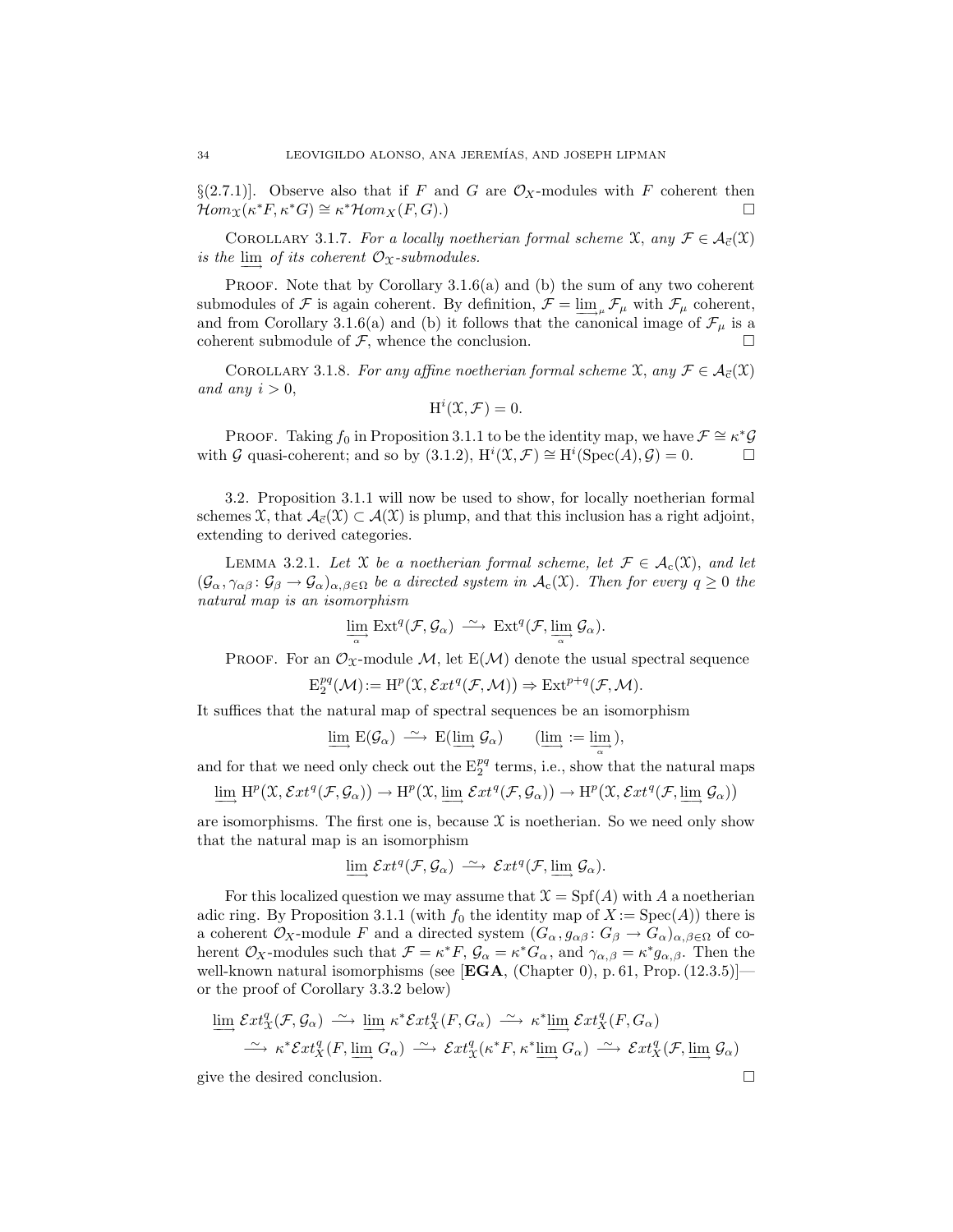PROPOSITION 3.2.2. Let  $\mathfrak X$  be a locally noetherian formal scheme. If

$$
\mathcal{F}_1 \to \mathcal{F}_2 \to \mathcal{F} \to \mathcal{F}_3 \to \mathcal{F}_4
$$

is an exact sequence of  $\mathcal{O}_{\mathfrak{X}}$ -modules and if  $\mathcal{F}_1$ ,  $\mathcal{F}_2$ ,  $\mathcal{F}_3$  and  $\mathcal{F}_4$  are all in  $\mathcal{A}_{qc}(\mathfrak{X})$ (resp.  $\mathcal{A}_{\vec{c}}(\mathfrak{X})$ ) then  $\mathcal{F} \in \mathcal{A}_{qc}(\mathfrak{X})$  (resp.  $\mathcal{A}_{\vec{c}}(\mathfrak{X})$ ). Thus  $\mathcal{A}_{qc}(\mathfrak{X})$  and  $\mathcal{A}_{\vec{c}}(\mathfrak{X})$  are plumphence abelian—subcategories of  $\mathcal{A}(\mathfrak{X})$ , and both  $\mathbf{D}_{\alpha}(\mathfrak{X})$  and its subcategory  $\mathbf{D}_{\vec{c}}(\mathfrak{X})$ are triangulated subcategories of  $\mathbf{D}(\mathfrak{X})$ . Furthermore,  $\mathcal{A}_{\vec{c}}(\mathfrak{X})$  is closed under arbitrary small  $\mathcal{A}(\mathfrak{X})$ -colimits.

PROOF. Part of the  $A_{qc}$  case is covered by Corollary 3.1.6(a), and all of it by [Y, Proposition 3.5]. At any rate, since every quasi-coherent  $\mathcal{O}_{\mathfrak{X}}$ -module is locally in  $A_{\vec{c}} \subset A_{\text{qc}}$  (see Corollaries 3.1.4 and 3.1.5), it suffices to treat the  $A_{\vec{c}}$  case.

Let us first show that the kernel  $K$  of an  $\mathcal{A}_{\vec{c}}$  map

$$
\psi: \underline{\lim}_{\beta} \mathcal{H}_{\beta} = \mathcal{H} \to \mathcal{G} = \underline{\lim}_{\alpha} \mathcal{G}_{\alpha} \qquad (\mathcal{G}_{\alpha}, \mathcal{H}_{\beta} \in \mathcal{A}_{c}(\mathfrak{X}))
$$

is itself in  $\mathcal{A}_{\vec{c}}(\mathfrak{X})$ . It will suffice to do so for the kernel  $\mathcal{K}_{\beta}$  of the composition

$$
\psi_{\beta} \colon \mathcal{H}_{\beta} \xrightarrow{\text{natural}} \mathcal{H} \xrightarrow{\psi} \mathcal{G},
$$

since  $\mathcal{K} = \lim_{\beta} \mathcal{K}_{\beta}$ .

By the case  $q = 0$  of Corollary 3.2.1, there is an  $\alpha$  such that  $\psi_{\beta}$  factors as

$$
\mathcal{H}_{\beta}\xrightarrow{\psi_{\beta\alpha}}\mathcal{G}_{\alpha}\xrightarrow{\text{natural}}\mathcal{G};
$$

and then with  $\mathcal{K}_{\beta\alpha'}$  ( $\alpha' > \alpha$ ) the (coherent) kernel of the composed map

$$
\mathcal{H}_{\beta} \xrightarrow{\psi_{\beta\alpha}} \mathcal{G}_{\alpha} \xrightarrow{\text{natural}} \mathcal{G}_{\alpha'}
$$

we have  $\mathcal{K}_{\beta} = \lim_{\alpha'} \mathcal{K}_{\beta\alpha'} \in \mathcal{A}_{\vec{c}}(\mathfrak{X}).$ 

Similarly, we find that coker( $\psi$ )  $\in$   $\mathcal{A}_{\vec{c}}(\mathcal{X})$ . Being closed under small direct sums, then,  $\mathcal{A}_{\vec{c}}(\mathcal{X})$  is closed under arbitrary small  $\mathcal{A}(\mathcal{X})$ -colimits [M1, Corollary 2, p. 109]. Consideration of the exact sequence

$$
0 \longrightarrow \mathrm{coker}(\mathcal{F}_1 \to \mathcal{F}_2) \longrightarrow \mathcal{F} \longrightarrow \mathrm{ker}(\mathcal{F}_3 \to \mathcal{F}_4) \longrightarrow 0
$$

now reduces the original question to where  $\mathcal{F}_1 = \mathcal{F}_4 = 0$ . Since  $\mathcal{F}_3$  is the limport its coherent submodules (Corollary 3.1.7) and  $\mathcal F$  is the lim<sub>→</sub> of the inverse images of those submodules, we need only show that each such inverse image is in  $\mathcal{A}_{\vec{c}}(\mathfrak{X})$ . Thus we may assume  $\mathcal{F}_3$  coherent (and  $\mathcal{F}_2 = \lim_{\alpha} \mathcal{G}_{\alpha}$  with  $\mathcal{G}_{\alpha}$  coherent).

The exact sequence  $0 \to \mathcal{F}_2 \to \mathcal{F} \to \mathcal{F}_3 \to 0$  represents an element

$$
\eta \in \text{Ext}^1(\mathcal{F}_3, \mathcal{F}_2) = \text{Ext}^1(\mathcal{F}_3, \underline{\lim}_{\alpha} \mathcal{G}_{\alpha});
$$

and by Corollary 3.2.1, there is an  $\alpha$  such that  $\eta$  is the natural image of an element  $\eta_{\alpha} \in \text{Ext}^1(\mathcal{F}_3, \mathcal{G}_{\alpha})$ , represented by an exact sequence  $0 \to \mathcal{G}_{\alpha} \to \mathcal{F}_{\alpha} \to \mathcal{F}_3 \to 0$ . Then  $\mathcal{F}_{\alpha}$  is coherent, and by [M2, p. 66, Lemma 1.4], we have an isomorphism

$$
\mathcal{F} \,\stackrel{\sim}{\longrightarrow}\, \mathcal{F}_2 \oplus_{\mathcal{G}_{\alpha}} \mathcal{F}_{\alpha}.
$$

Thus F is the cokernel of a map in  $\mathcal{A}_{\vec{c}}(\mathfrak{X})$ , and so as above,  $\mathcal{F} \in \mathcal{A}_{\vec{c}}(\mathfrak{X})$ .

PROPOSITION 3.2.3. On a locally noetherian formal scheme  $\mathfrak{X}$ , the inclusion functor  $j_{\mathfrak{X}}: \mathcal{A}_{\vec{c}}(\mathfrak{X}) \to \mathcal{A}(\mathfrak{X})$  has a right adjoint  $Q_{\mathfrak{X}}: \mathcal{A}(\mathfrak{X}) \to \mathcal{A}_{\vec{c}}(\mathfrak{X})$ ; and  $\mathbf{R} Q_{\mathfrak{X}}$  is right-adjoint to the natural functor  $\mathbf{D}(\mathcal{A}_{\vec{c}}(\mathfrak{X})) \to \mathbf{D}(\mathfrak{X})$ . In particular, if  $\kappa \colon \mathfrak{X} \to X$ is as in Proposition 3.1.1 then  $Q_{\mathfrak{X}} \cong \kappa^* Q_X \kappa_*$  and  $\mathbf{R} Q_{\mathfrak{X}} \cong \kappa^* \mathbf{R} Q_X \kappa_*$ .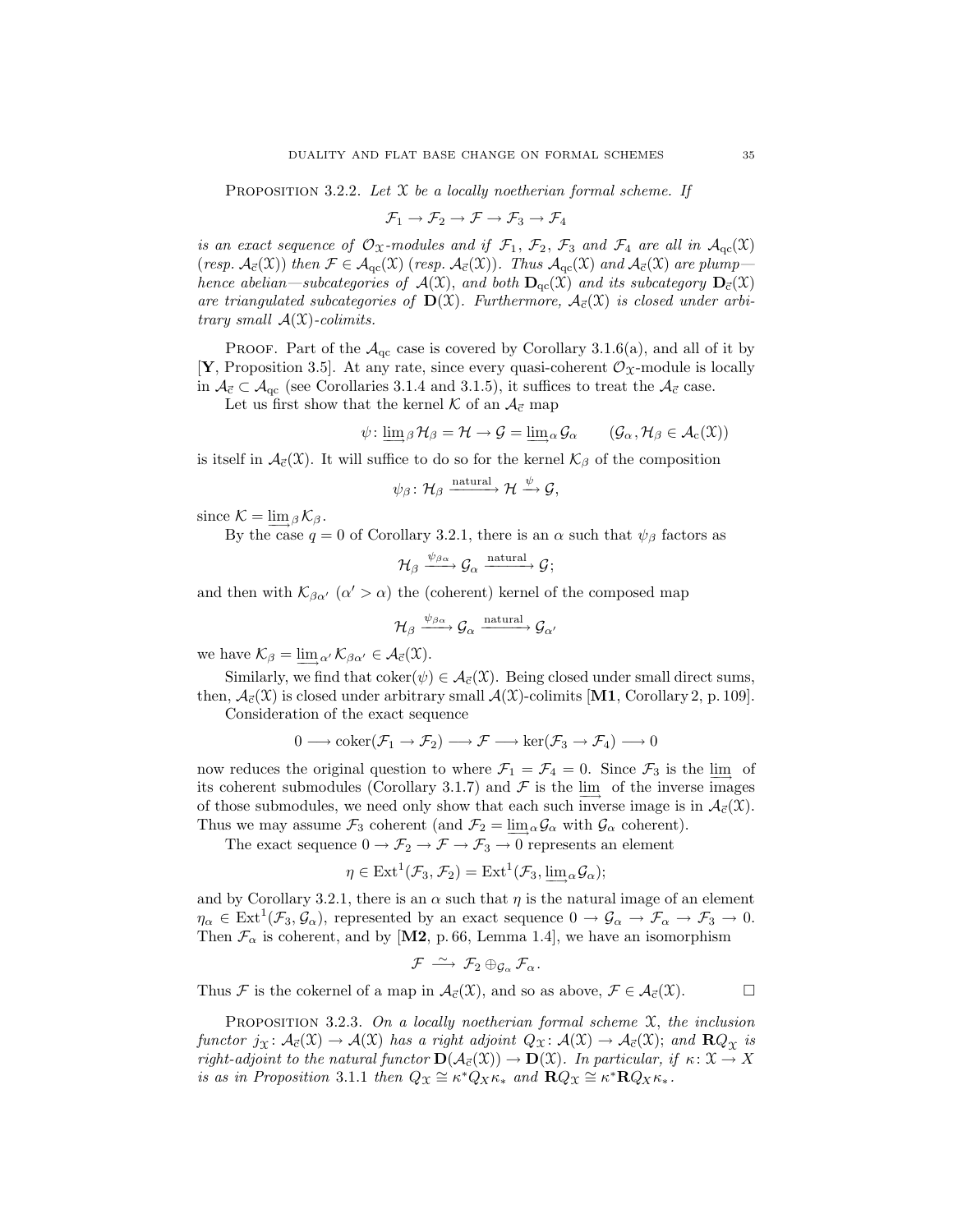**PROOF.** Since  $\mathcal{A}_{\vec{c}}(\mathcal{X})$  has a small family of (coherent) generators, and is closed under arbitrary small  $\mathcal{A}(\mathfrak{X})$ -colimits, the existence of  $Q_{\mathfrak{X}}$  follows from the Special Adjoint Functor Theorem ( $[F, p. 90]$  or  $[M1, p. 126, Corollary]$ ).<sup>15</sup>

In an abelian category  $A$ , a complex  $J$  is, by definition, K-injective if for each exact A-complex G, the complex  $\text{Hom}_{\mathcal{A}}^{\bullet}(G, J)$  is exact too. Since  $j_{\mathcal{X}}$  is exact, it follows that its right adjoint  $Q_{\mathfrak{X}}$  transforms K-injective  $\mathcal{A}(\mathfrak{X})$ -complexes into K-injective  $\mathcal{A}_{\vec{c}}(\mathfrak{X})$ -complexes, whence the derived functor  $\mathbf{R}Q_{\gamma}$  is right-adjoint to the natural functor  $\mathbf{D}(\mathcal{A}_{\vec{c}}(\mathcal{X})) \to \mathbf{D}(\mathcal{X})$  (see [Sp, p. 129, Proposition 1.5(b)]).

The next assertion is a corollary of Proposition 3.1.1: any  $\mathcal{M} \in \mathcal{A}_{\vec{c}}(\mathfrak{X})$  is isomorphic to  $\kappa^* \mathcal{G}$  for some  $\mathcal{G} \in \mathcal{A}_{\text{qc}}(X)$ , and then for any  $\mathcal{N} \in \mathcal{A}(\mathcal{X})$  there are natural isomorphisms

$$
\begin{aligned} \mathrm{Hom}_{\mathcal{X}}(j_{\mathcal{X}}\mathcal{M},\mathcal{N}) &\cong \mathrm{Hom}_{\mathcal{X}}(j_{\mathcal{X}}\kappa^*\mathcal{G},\mathcal{N}) \\ &\cong \mathrm{Hom}_{X}(j_{X}\mathcal{G},\kappa_*\mathcal{N}) \cong \mathrm{Hom}_{\mathcal{A}_{\mathrm{qc}}(X)}(\mathcal{G},Q_X\kappa_*\mathcal{N}) \\ &\cong \mathrm{Hom}_{\mathcal{A}_{\vec{c}}(\mathcal{X})}(\kappa^*\mathcal{G},\kappa^*\mathcal{Q}_X\kappa_*\mathcal{N}) \cong \mathrm{Hom}_{\mathcal{A}_{\vec{c}}(\mathcal{X})}(\mathcal{M},\kappa^*\mathcal{Q}_X\kappa_*\mathcal{N}). \end{aligned}
$$

Moreover, since  $\kappa_*$  has an exact left adjoint (viz.  $\kappa^*$ ), therefore, as above,  $\kappa_*$  transforms K-injective  $\mathcal{A}(X)$ -complexes into K-injective  $\mathcal{A}(X)$ -complexes, and it follows at once that  $\mathbf{R}Q_{\infty} \cong \kappa^* \mathbf{R}Q_{\infty}$ . at once that  $\mathbf{R}Q_{\mathfrak{X}} \cong \kappa^* \mathbf{R} Q_X \kappa_*$ .

Let  $X$  be a locally noetherian formal scheme. A property **P** of sheaves of modules is *local* if it is defined on  $\mathcal{A}(\mathcal{U})$  for arbitrary open subsets U of X, and is such that for any  $\mathcal{E} \in \mathcal{A}(\mathcal{U})$  and any open covering  $(\mathcal{U}_{\alpha})$  of  $\mathcal{U}, \mathbf{P}(\mathcal{E})$  holds iff  $\mathbf{P}(\mathcal{E}|_{\mathcal{U}_{\alpha}})$  holds for all  $\alpha$ .

For example, coherence and quasi-coherence are both local properties—to which by Proposition 3.2.2, the following Proposition applies.

PROPOSITION 3.2.4. Let X be a locally noetherian formal scheme, and let  $P$  be a local property of sheaves of modules. Suppose further that for all open  $\mathfrak{U} \subset \mathfrak{X}$  the full subcategory  $A_P(\mathfrak{U})$  of  $A(\mathfrak{U})$  whose objects are all the  $\mathcal{E} \in A(\mathfrak{U})$  for which  $P(\mathcal{E})$ holds is a plump subcategory of  $\mathcal{A}(\mathfrak{U})$ . Then for all  $\mathcal{F} \in \mathbf{D}_{c}^{-}(\mathfrak{X})$  and  $\mathcal{G} \in \mathbf{D}_{\mathbf{P}}^{+}(\mathfrak{X})$ , it holds that  $\mathbf{R}\mathcal{H}om^{\bullet}(\mathcal{F}, \mathcal{G}) \in \mathbf{D}_{\mathbf{P}}^{+}(\mathfrak{X})$ .

**PROOF.** Plumpness implies that  $\mathbf{D}_P(\mathcal{X})$  is a triangulated subcategory of  $D(\mathcal{X})$ , as is  $D_c(\mathcal{X})$ , so [H1, p. 68, Prop. 7.1] gives a "way-out" reduction to where  $\mathcal F$  and  $\mathcal G$ are  $\mathcal{O}_{\mathfrak{X}}$ -modules. The question being local on  $\mathfrak{X}$ , we may assume  $\mathfrak{X}$  affine and replace  $\mathcal F$  by a quasi-isomorphic bounded-above complex  $\mathcal F$ <sup>•</sup> of finite-rank free  $\mathcal{O}_{\mathfrak{X}}$ -modules, see [GD, p. 427, (10.10.2)]. Then  $\mathbf{R}\mathcal{H}om^{\bullet}(\mathcal{F}^{\bullet},\mathcal{G}) = \mathcal{H}om^{\bullet}(\mathcal{F}^{\bullet},\mathcal{G}),$ and the conclusion follows easily.  $\Box$ 

3.3. Proposition 3.2.3 applies in particular to any noetherian scheme X. When X is separated,  $j_X$  induces an equivalence of categories  $\mathbf{j}_X : \mathbf{D}(\mathcal{A}_{\mathrm{qc}}(X)) \cong \mathbf{D}_{\mathrm{qc}}(X)$ , with quasi-inverse  $RQ_X|_{\mathbf{D}_{\text{qc}}(X)}$ . (See [H1, p. 133, Corollary 7.19] for bounded-below complexes, and  $[BN, p. 230, Corollary 5.5]$  or  $[AJL, p. 12, Proposition (1.3)]$  for the general case.) We do not know if such an equivalence, with " $\vec{c}$ " in place of "qc," always holds for separated noetherian formal schemes. The next result will at least take care of the "properly algebraic" case, see Corollary 3.3.4.

<sup>&</sup>lt;sup>15</sup>It follows that  $A_{\vec{c}}(\mathfrak{X})$  is closed under all  $A(\mathfrak{X})$ -colimits (not necessarily small): if F is any functor into  $\mathcal{A}_{\vec{\epsilon}}(X)$  and  $\mathcal{F} \in \mathcal{A}(X)$  is a colimit of  $j_X \circ F$ , then  $Q_X \mathcal{F}$  is a colimit of F, and the natural map is an isomorphism  $\mathcal{F} \longrightarrow j_{\mathcal{X}}Q_{\mathcal{X}}\mathcal{F}$ . (Proof: exercise, given in dual form in [**F**, p. 80].)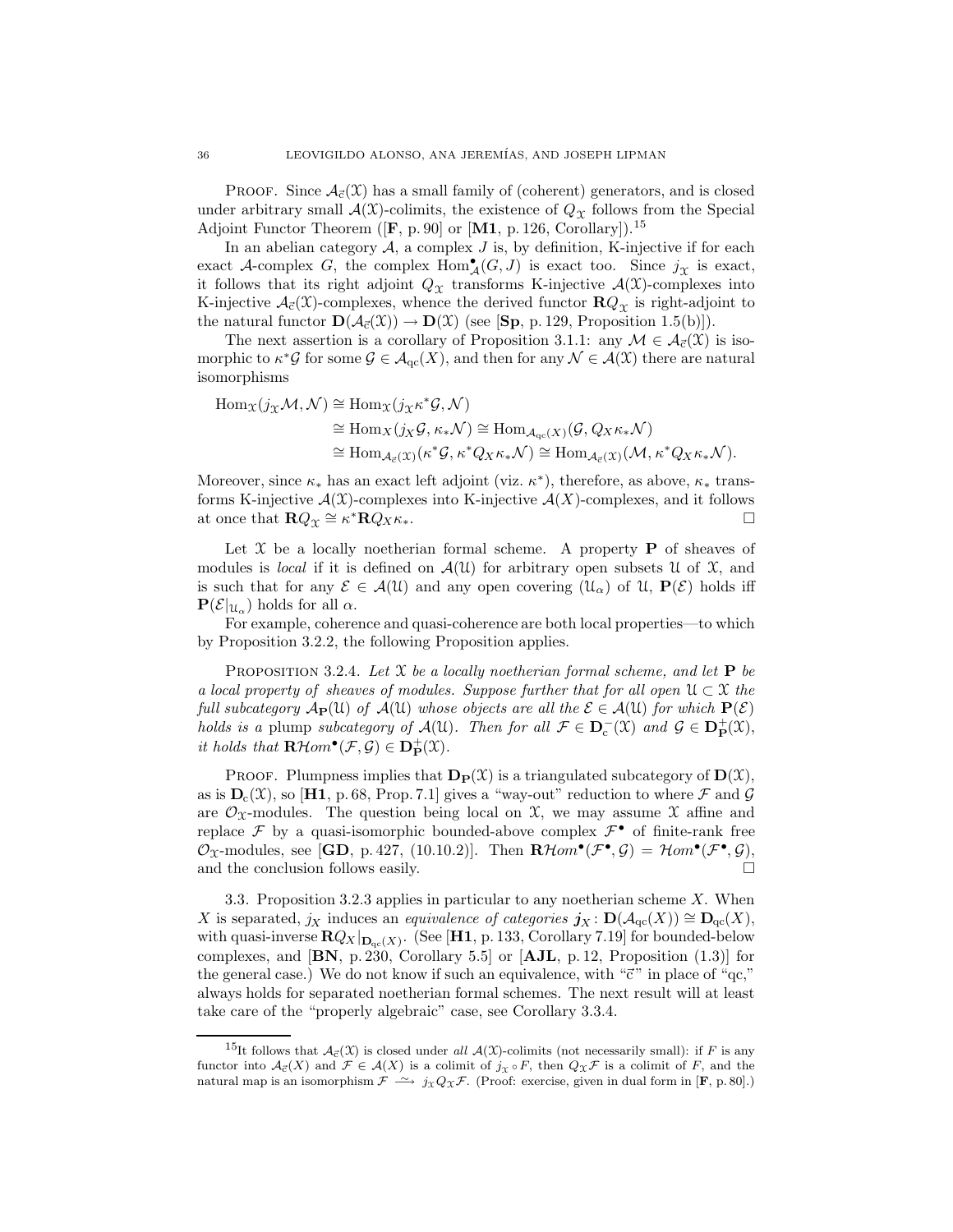PROPOSITION 3.3.1. In Proposition 3.1.1, the functor  $\kappa^* : \mathbf{D}(X) \to \mathbf{D}(\mathfrak{X})$  induces equivalences from  $D_{qc}(X)$  to  $D_{\bar{c}}(X)$  and from  $D_c(X)$  to  $D_c(X)$ , both with quasi-inverse  $\mathbf{R}Q\kappa_*$  (where  $\mathbf{R}Q$  stands for  $j_X \circ \mathbf{R}Q_X$ ).

PROOF. Since  $\kappa^*$  is exact, Proposition 3.1.1 implies that  $\kappa^*(\mathbf{D}_{\mathrm{qc}}(X)) \subset \mathbf{D}_{\bar{c}}(\mathfrak{X})$ and  $\kappa^*(\mathbf{D}_c(X)) \subset \mathbf{D}_c(X)$ . So it will be enough to show that:

(1) If  $\mathcal{F} \in \mathbf{D}_{\vec{c}}(\mathcal{X})$  then the functorial  $\mathbf{D}(\mathcal{X})$ -map  $\kappa^* \mathbf{R} Q \kappa_* \mathcal{F} \to \mathcal{F}$  adjoint to the natural map  $\mathbf{R}Q\kappa_*\mathcal{F} \to \kappa_*\mathcal{F}$  is an isomorphism.

(2) If  $\mathcal{G} \in \mathbf{D}_{\mathrm{qc}}(X)$  then the natural map  $\mathcal{G} \longrightarrow \mathbf{R} Q \kappa_* \kappa^* \mathcal{G}$  is an isomorphism.

(3) If  $\mathcal{F} \in \mathbf{D}_{c}(\mathfrak{X})$  then  $\mathbf{R} Q \kappa_* \mathcal{F} \in \mathbf{D}_{c}(X)$ .

Since  $\mathbf{D}_{\vec{c}}(\mathcal{X})$  is triangulated (Proposition 3.2.2), we can use way-out reasoning **[H1**, p. 68, Proposition 7.1 and p. 73, Proposition 7.3] to reduce to where  $\mathcal F$  or  $\mathcal G$  is a single sheaf. (For bounded-below complexes we just need the obvious facts that  $\kappa^*$  and the restriction of  $\mathbf{R} Q \kappa_*$  to  $\mathbf{D}_{\vec{c}}(\mathfrak{X})$  are both bounded-below (= way-out right) functors. For unbounded complexes, we need those functors to be bounded-above as well, which is clear for the exact functor  $\kappa^*$ , and will be shown for  $\mathbf{R}Q\kappa_*|_{\mathbf{D}_\epsilon(\mathcal{X})}$ in Proposition 3.4.4 below.)

Any  $\mathcal{F} \in \mathcal{A}_{\vec{c}}(\mathcal{X})$  is isomorphic to  $\kappa^* \mathcal{G}$  for some  $\mathcal{G} \in \mathcal{A}_{\text{qc}}(X)$ ; and one checks that the natural composed map  $\kappa^* \mathcal{G} \to \kappa^* \mathbf{R} Q \kappa_* \kappa^* \mathcal{G} \to \kappa^* \mathcal{G}$  is the identity, whence  $(2) \Rightarrow (1)$ . Moreover, if  $\mathcal{F} \in \mathcal{A}_{c}(\mathcal{X})$  then  $\mathcal{G} \cong Q_{\kappa_*} \mathcal{F} \in \mathcal{A}_{c}(X)$ , whence  $(2) \Rightarrow (3)$ .

- Now a map  $\varphi : \mathcal{G}_1 \to \mathcal{G}_2$  in  $\mathbf{D}^+_{\mathrm{qc}}(X)$  is an isomorphism iff
- (\*): the induced map  $\text{Hom}_{\mathbf{D}(X)}(\mathcal{E}[-n], \mathcal{G}_1) \rightarrow \text{Hom}_{\mathbf{D}(X)}(\mathcal{E}[-n], \mathcal{G}_2)$ is an

isomorphism for every  $\mathcal{E} \in \mathcal{A}_{c}(X)$  and every  $n \in \mathbb{Z}$ .

(For, if V is the vertex of a triangle with base  $\varphi$ , then  $(*)$  says that for all  $\mathcal{E}, n$ ,  $\text{Hom}_{\mathbf{D}(X)}(\mathcal{E}[-n], \mathcal{V}) = 0$ ; but if  $\varphi$  is not an isomorphism, i.e.,  $\mathcal V$  has non-vanishing homology, say  $H^n(\mathcal{V}) \neq 0$  and  $H^i(\mathcal{V}) = 0$  for all  $i < n$ , then the inclusion into  $H^n(\mathcal{V})$ of any coherent non-zero submodule  $\mathcal E$  gives a non-zero map  $\mathcal E[-n] \to \mathcal V$ .) So for (2) it's enough to check that the natural composition

$$
\text{Hom}_{\mathbf{D}(X)}(\mathcal{E}[-n],\mathcal{G}) \longrightarrow \text{Hom}_{\mathbf{D}(X)}(\mathcal{E}[-n],\mathbf{R}Q\kappa_{*}\kappa^{*}\mathcal{G})
$$
  

$$
\xrightarrow{\sim} \text{Hom}_{\mathbf{D}(X)}(\mathcal{E}[-n],\kappa_{*}\kappa^{*}\mathcal{G}) \xrightarrow{\sim} \text{Hom}_{\mathbf{D}(X)}(\kappa^{*}\mathcal{E}[-n],\kappa^{*}\mathcal{G})
$$

is the *isomorphism*  $\text{Ext}^n_X(\mathcal{E}, \mathcal{G}) \longrightarrow \text{Ext}^n_X(\kappa^*\mathcal{E}, \kappa^*\mathcal{G})$  in the following consequence of (3.1.2):

COROLLARY 3.3.2. With  $\kappa: \mathfrak{X} \to X$  as in Proposition 3.1.1 and  $\mathcal{L} \in \mathbf{D}_{\mathrm{qc}}(X)$ , the natural map  $\mathbf{R}\Gamma(X,\mathcal{L}) \to \mathbf{R}\Gamma(\mathcal{X},\kappa^*\mathcal{L})$  is an isomorphism. In particular, for  $\mathcal{E} \in \mathbf{D}_{\mathbf{c}}^-(X)$  and  $\mathcal{G} \in \mathbf{D}_{\mathbf{qc}}^+(X)$  the natural map  $\mathrm{Ext}^n_X(\mathcal{E}, \mathcal{G}) \to \mathrm{Ext}^n_X(\kappa^*\mathcal{E}, \kappa^*\mathcal{G})$  is an isomorphism.

*Proof.* After "way-out" reduction to the case where  $\mathcal{L} \in \mathcal{A}_{qc}(X)$  (the RΓ's are bounded, by Corollary 3.4.3(a) below), the first assertion is given by (3.1.2). To get the second assertion, take  $\mathcal{L} := \mathbf{R}\mathcal{H}om_X^{\bullet}(\mathcal{E}, \mathcal{G})$  (which is in  $\mathbf{D}^+_{\mathrm{qc}}(X)$ , [H1, p. 92, Proposition 3.3]), so that  $\kappa^*\mathcal{L} \cong \mathbf{R}\mathcal{H}om_{\mathfrak{X}}^*(\kappa^*\mathcal{E},\kappa^*\mathcal{G})$  (as one sees easily after way-out reduction to where  $\mathcal E$  and  $\mathcal G$  are  $\mathcal O_X$ -modules, and further reduction to where X is affine, so that  $\mathcal E$  has a resolution by finite-rank free modules...). where X is affine, so that  $\mathcal E$  has a resolution by finite-rank free modules...).

DEFINITION 3.3.3. A formal scheme  $\mathfrak X$  is said to be *properly algebraic* if there exist a noetherian ring  $B$ , a  $B$ -ideal  $J$ , a proper  $B$ -scheme  $X$ , and an isomorphism from  $X$  to the J-adic completion of X.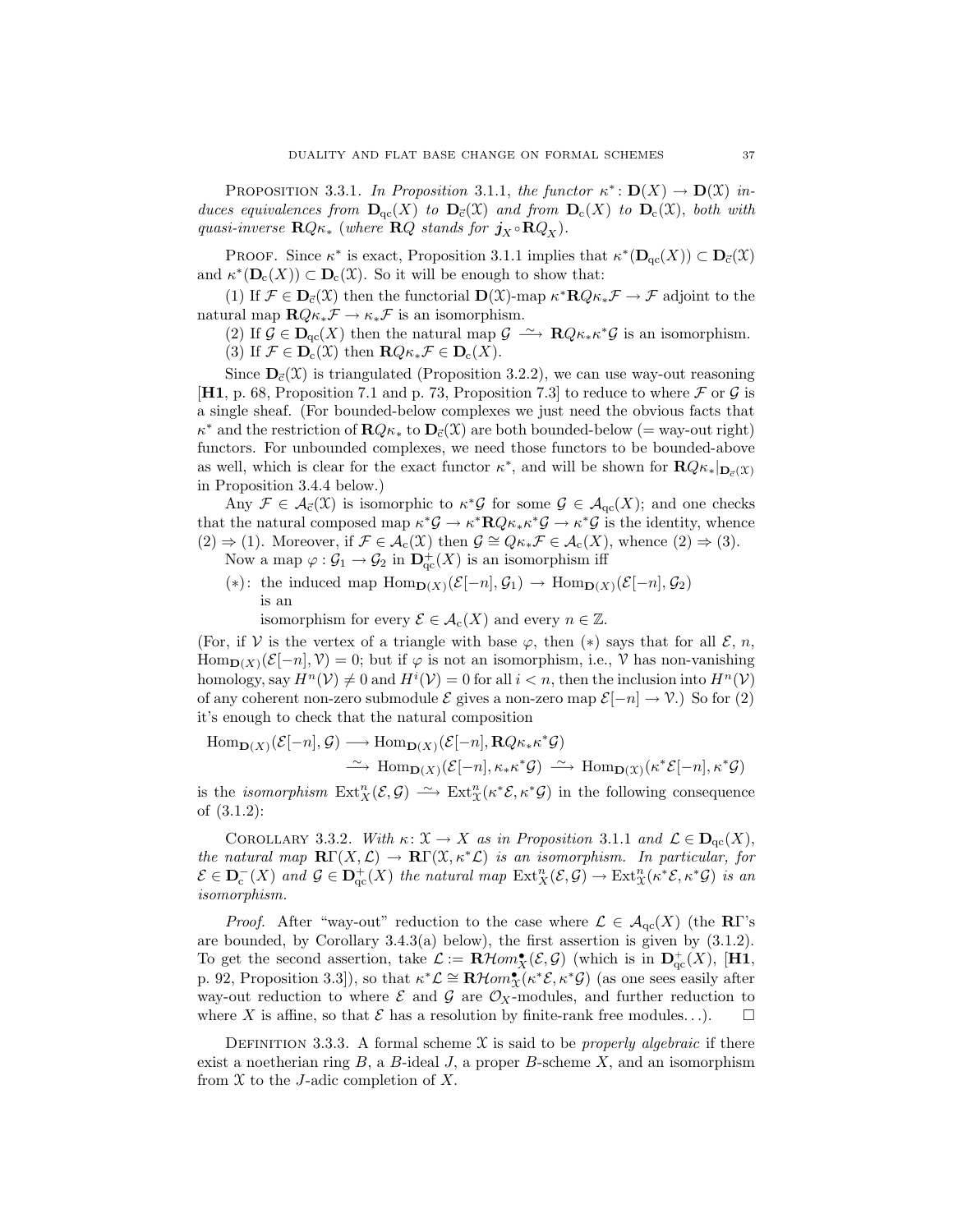COROLLARY 3.3.4. On a properly algebraic formal scheme  $\mathfrak X$  the natural functor  $j_{\mathfrak{X}}\colon\mathbf{D}(\mathcal{A}_{\vec{c}}(\mathfrak{X}))\to\mathbf{D}_{\vec{c}}(\mathfrak{X})$  is an equivalence of categories with quasi-inverse  $\mathbf{R}Q_{\gamma}$ ; and therefore  $j_{\chi} \circ \mathbf{R} Q_{\chi}$  is right-adjoint to the inclusion  $\mathbf{D}_{\vec{c}}(\mathfrak{X}) \hookrightarrow \mathbf{D}(\mathfrak{X})$ .

PROOF. If X is properly algebraic, then with  $A:=J$ -adic completion of B and  $I := JA$ , it holds that X is the I-adic completion of  $X \otimes_B A$ , and so we may assume the hypotheses and conclusions of Proposition 3.1.1. We have also, as above, the equivalence of categories  $j_X : \mathbf{D}(\mathcal{A}_{\mathrm{qc}}(X)) \to \mathbf{D}_{\mathrm{qc}}(X)$ ; and so the assertion follows from Propositions 3.3.1 and 3.2.3. from Propositions 3.3.1 and 3.2.3.

PROPOSITION 3.3.5. For a map  $g: \mathcal{Z} \to \mathcal{X}$  of locally noetherian formal schemes,

$$
\mathbf{L} g^*(\mathbf{D}_{\vec{c}}(\mathfrak{X})) \subset \mathbf{D}_{qc}(\mathfrak{Z}).
$$

If  $X$  is properly algebraic, then

$$
\mathbf{L} g^*(\mathbf{D}_{\vec{c}}(\mathfrak{X})) \subset \mathbf{D}_{\vec{c}}(\mathfrak{X}).
$$

PROOF. The first assertion, being local on  $\mathfrak{X}$ , follows from the second. Assuming  $\mathfrak X$  properly algebraic we may, as in the proof of Corollary 3.3.4, place ourselves in the situation of Proposition 3.1.1, so that any  $\mathcal{G} \in \mathbf{D}_{\vec{c}}(\mathcal{X})$  is, by Corollary 3.3.4 and Proposition 3.1.1, isomorphic to  $\kappa^* \mathcal{E}$  for some  $\mathcal{E} \in \mathbf{D}_{\mathrm{qc}}(X)$ . By [AJL, p. 10, Proposition (1.1)]),  $\mathcal{E}$  is isomorphic to a lim of bounded-above quasi-coherent flat complexes (see the very end of the proof of *ibid.*); and therefore  $\mathcal{G} \cong \kappa^* \mathcal{E}$  is isomorphic to a K-flat complex of  $\mathcal{A}_{\vec{c}}(\mathfrak{X})$ -objects. Since  $\mathbf{L}g^*$  agrees with  $g^*$  on K-flat complexes, and  $g^*(A_{\vec{c}}(\mathfrak{X})) \subset A_{\vec{c}}(\mathfrak{X})$ , we are done.

REMARKS 3.3.6. (1) Let  $\mathfrak X$  be a properly algebraic formal scheme (necessarily noetherian) with ideal of definition J, and set  $I := H^0(\mathfrak{X}, \mathfrak{I}) \subset A := H^0(\mathfrak{X}, \mathcal{O}_{\mathfrak{X}})$ . Then A is a noetherian I-adic ring, and X is  $\text{Spf}(A)$ -isomorphic to the I-adic completion of a proper A-scheme. Hence X is proper over  $\text{Spf}(A)$ , via the canonical map given by [GD, p. 407, (10.4.6)].

Indeed, with B, J and X as in Definition 3.3.3,  $[EGA, p. 125, Theorem (4.1.7)]$ implies that the topological ring

$$
A=\varprojlim_{n>0}\, \mathrm{H}^{0}(\mathfrak{X}, \mathcal{O}_{\mathfrak{X}}/J^{n}\mathcal{O}_{\mathfrak{X}})=\varprojlim_{n>0}\, \mathrm{H}^{0}(X, \mathcal{O}_{X}/I^{n}\mathcal{O}_{X})
$$

is the J-adic completion of the noetherian B-algebra  $A_0 := H^0(X, \mathcal{O}_X)$ , and that the J-adic and I-adic topologies on A are the same; and then  $\mathfrak X$  is the I-adic completion of  $X \otimes_{A_0} A$ .

(2) It follows that a quasi-compact formal scheme  $\mathfrak X$  is properly algebraic iff so is each of its connected components.

(3) While (1) provides a less relaxed characterization of properly algebraic formal schemes than Definition 3.3.3, Corollary 3.3.8 below provides a more relaxed one.

LEMMA 3.3.7. Let X be a locally noetherian scheme,  $\mathcal{I}_1 \subset \mathcal{I}_2$  quasi-coherent  $\mathcal{O}_X$ -ideals,  $Z_i$  the support of  $\mathcal{O}_X/\mathcal{I}_i$ , and  $\mathcal{X}_i$  the completion  $X_{Z_i}$   $(i = 1, 2)$ . Suppose that  $I_1 \mathcal{O}_{\mathfrak{X}_2}$  is an ideal of definition of  $\mathfrak{X}_2$ . Then  $\mathfrak{X}_2$  is a union of connected components of  $\mathfrak{X}_1$  (with the induced formal-subscheme structure).

PROOF. We need only show that  $Z_2$  is open in  $Z_1$ . Locally we have a noetherian ring A and A-ideals  $I \subset J$  equal to their own radicals such that with  $\hat{A}$ the J-adic completion,  $J^n \hat{A} \subset I \hat{A}$  for some  $n > 0$ ; and we want the natural map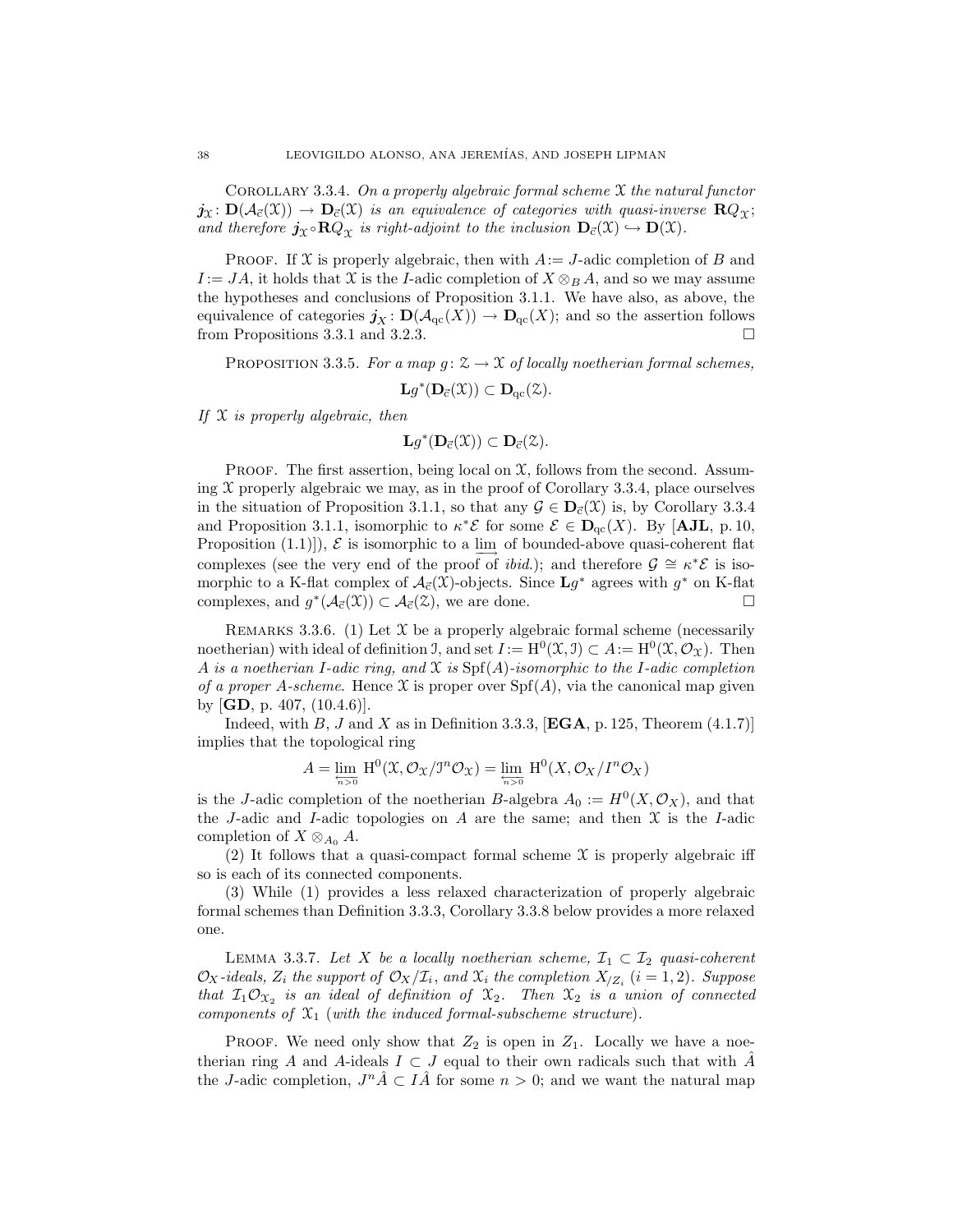$A/I \twoheadrightarrow A/J$  to be flat. (For then with  $L := J/I$ ,  $L/L^2 = \text{Tor}_1^{A/I}(A/J, A/J) = 0$ , whence  $(1 - \ell)L = (0)$  for some  $\ell \in L$ , whence  $\ell = \ell^2$  and  $L = \ell(A/I)$ , so that  $A/I \cong L \times (A/J)$  and  $Spec(A/J) \hookrightarrow Spec(A/I)$  is open.)

So it suffices that the localization  $(A/I)_{1+J} \to (A/J)_{1+J} = A/J$  by the multiplicatively closed set  $1 + J$  be an isomorphism, i.e., that its kernel  $J(A/I)_{1+J}$  be nilpotent (hence  $(0)$ , since  $A/I$  is reduced.) But this is so because the natural map  $A_{1+J} \to \hat{A}$  is faithfully flat, and therefore  $J^n A_{1+J} \subset IA_{1+J}$ .

Corollary 3.3.8. Let A be a noetherian ring, let I be an A-ideal, and let A be the I-adic completion of A. Let  $f_0: X \to \text{Spec}(A)$  be a separated finite-type scheme-map, let Z be a closed subscheme of  $f_0^{-1}(\text{Spec}(A/I))$ , let  $\mathfrak{X} = X_{/Z}$  be the completion of X along Z, and let  $f: \mathfrak{X} \to \mathrm{Spf}(\hat{A})$  be the formal-scheme map induced by  $f_0$ :

$$
\begin{array}{ccc}\n\mathfrak{X} := X_{/Z} & \longrightarrow & X \\
f \downarrow & & \downarrow f_0 \\
\text{Spf}(\hat{A}) & \longrightarrow & \text{Spec}(A)\n\end{array}
$$

If f is proper (see  $\S 1.2.2$ ) then X is properly algebraic.

**PROOF.** Consider a compactification of  $f_0$  (see [**Lü**, Theorem 3.2]):

$$
X \leftrightarrow \overline{X} \xrightarrow[\text{proper}]{\bar{f}_0} \text{Spec}(A).
$$

Since f is proper, therefore Z is proper over  $Spec(A)$ , hence closed in  $\overline{X}$ . Thus we may replace  $f_0$  by  $\bar{f}_0$ , i.e., we may assume  $f_0$  proper. Since f, being proper, is adic, Lemma 3.3.7, with  $Z_2 := Z$  and  $Z_1 := f_0^{-1}(\text{Spec}(A/I))$ , shows that X is a union of connected components of the properly algebraic formal scheme  $X_{Z_1}$ . Conclude by Remark 3.3.6(2).

3.4. To deal with unbounded complexes we need the following boundedness results on certain derived functors. (See, e.g., Propositions 3.5.1 and 3.5.3 below.)

3.4.1. Refer to §1.2.2 for the definitions of separated, resp. affine, maps.

A formal scheme X is separated if the natural map  $f_{\mathfrak{X}} : \mathfrak{X} \to \text{Spec}(\mathbb{Z})$  is separated, i.e., for some—hence any—ideal of definition  $\mathcal{J}$ , the scheme  $(\mathcal{X}, \mathcal{O}_{\mathcal{X}}/\mathcal{J})$  is separated. For example, any locally noetherian affine formal scheme is separated.

A locally noetherian formal scheme  $\mathfrak X$  is affine if and only if the map  $f\mathfrak X$  is affine, i.e., for some—hence any—ideal of definition  $\partial$ , the scheme  $(\mathfrak{X}, \mathcal{O}_{\mathfrak{X}}/\partial)$  is affine. Hence the intersection  $V \cap V'$  of any two affine open subsets of a separated locally noetherian formal scheme Y is again affine. In other words, the inclusion  $\mathcal{V} \hookrightarrow \mathcal{Y}$  is an affine map. More generally, if  $f : \mathcal{X} \to \mathcal{Y}$  is a map of locally noetherian formal schemes, if  $\mathcal Y$  is separated, and if  $\mathcal V$  and  $\mathcal V'$  are affine open subsets of  $\mathcal Y$  and  $\mathcal X$ respectively, then  $f^{-1}\mathcal{V} \cap \mathcal{V}'$  is affine [**GD**, p. 282, (5.8.10)].

LEMMA 3.4.2. If  $g: \mathfrak{X} \to \mathcal{Y}$  is an affine map of locally noetherian formal schemes, then every  $M \in \mathcal{A}_{\vec{c}}(\mathcal{X})$  is  $g_*$ -acyclic, i.e.,  $R^i g_* M = 0$  for all  $i > 0$ . More generally, if  $\mathcal{G} \in \mathbf{D}_{\mathcal{C}}(\mathcal{X})$  and  $e \in \mathbb{Z}$  are such that  $H^i(\mathcal{G}) = 0$  for all  $i \geq e$ , then  $H^i(\mathbf{R}g_*\mathcal{G})=0$  for all  $i \geq e$ .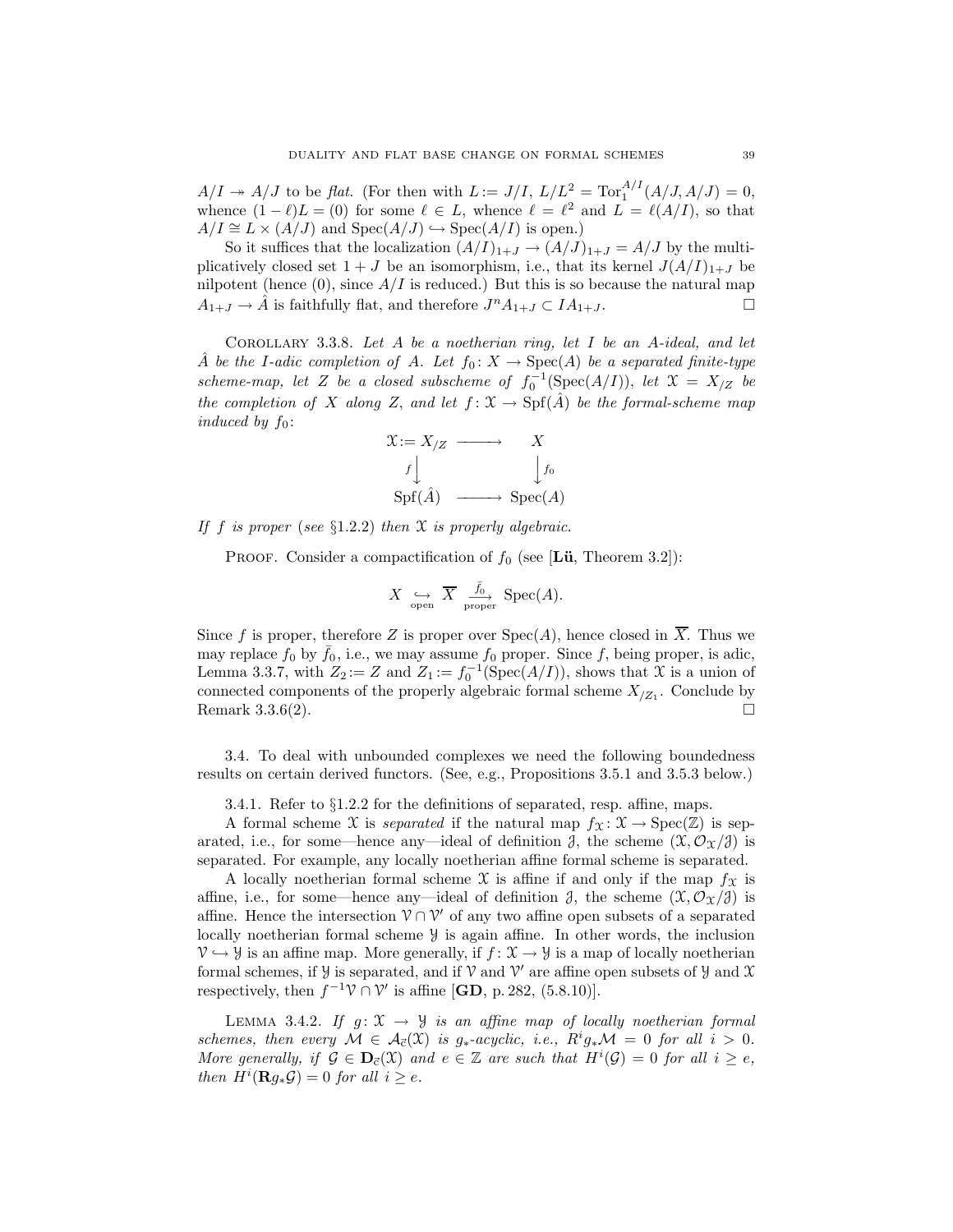PROOF.  $R^i g_* \mathcal{M}$  is the sheaf associated to the presheaf  $\mathcal{U} \mapsto H^i(g^{-1}(\mathcal{U}), \mathcal{M})$ , (U open in y) [**EGA**, Chap. 0, (12.2.1)]. If U is affine then so is  $g^{-1}(U) \subset \mathcal{X}$ , and Corollary 3.1.8 gives  $H^{i}(g^{-1}(\mathcal{U}), \mathcal{M}) = 0$  for all  $i > 0$ .

Now consider in  $K(\mathfrak{X})$  a quasi-isomorphism  $\mathcal{G} \to I$  where I is a "special" inverse limit of injective resolutions  $I_{-e}$  of the truncations  $\mathcal{G}^{\geq e}$  (see (13)), so that  $H^i(\mathbf{R}g_*\mathcal{G})$  is the sheaf associated to the presheaf  $\mathcal{U} \mapsto H^i(\Gamma(g^{-1}\mathcal{U},I)),$  see [Sp, p. 134, 3.13]. If  $C_{-e}$  is the kernel of the split surjection  $I_{-e} \rightarrow I_{1-e}$  then  $C_{-e}[e]$ is an injective resolution of  $H^e(G) \in \mathcal{A}_{\vec{c}}(\mathfrak{X})$ , and so for any affine open  $\mathfrak{U} \subset \mathcal{Y}$ and  $i > e$ ,  $\mathrm{H}^i(\Gamma(g^{-1}\mathfrak{U}, C_{-e})) = 0$ . Applying [Sp, p. 126, Lemma], one finds then that for  $i \geq e$  the natural map  $\mathrm{H}^i(\Gamma(g^{-1}\mathfrak{U}, I)) \to \mathrm{H}^i(\Gamma(g^{-1}\mathfrak{U}, I_{-e}))$  is an isomorphism. Consequently if  $H^i(\mathcal{G}) = 0$  for all  $i \geq e$  (whence  $I_{-e} \cong \mathcal{G}^{\geq e} = 0$  in  $\mathbf{D}(\mathfrak{X})$ ) then  $\mathrm{H}^i(\Gamma(g^{-1}\mathfrak{U},I))=0.$ 

PROPOSITION 3.4.3. Let  $\mathfrak X$  be a noetherian formal scheme. Then:

(a) The functor  $\mathbb{R}\Gamma(\mathfrak{X},-)$  is bounded-above on  $\mathbb{D}_{\vec{c}}(\mathfrak{X})$ . In other words, there is an integer  $e \geq 0$  such that if  $\mathcal{G} \in \mathbf{D}_{\vec{c}}(\mathfrak{X})$  and  $H^i(\mathcal{G}) = 0$  for all  $i \geq i_0$  then  $H^i(\mathbf{R}\Gamma(\mathfrak{X},-))=0$  for all  $i\geq i_0+e$ .

(b) For any formal-scheme map  $f: \mathfrak{X} \to \mathfrak{Y}$  with  $\mathfrak{Y}$  quasi-compact, the functor  $\mathbf{R}f_*$  is bounded-above on  $\mathbf{D}_{\vec{c}}(\mathfrak{X})$ , i.e., there is an integer  $e \geq 0$  such that if  $\mathcal{G} \in \mathbf{D}_{\bar{c}}(\mathcal{X})$  and  $H^i(\mathcal{G}) = 0$  for all  $i \geq i_0$  then  $H^i(\mathbf{R} f_* \mathcal{G}) = 0$  for all  $i \geq i_0 + e$ .

PROOF. Let us prove (b). (The proof of (a) is the same, mutatis mutandis.) Suppose first that  $\mathfrak X$  is separated, see §3.4.1. Since  $\mathcal Y$  has a finite affine open cover and  $\mathbf{R}f_*$  commutes with open base change, we may assume that  $\mathcal{Y}$  itself is affine. Let  $n(\mathfrak{X})$  be the least positive integer n such that there exists a finite affine open cover  $\mathfrak{X} = \bigcup_{i=1}^n \mathfrak{X}_i$ , and let us show by induction on  $n(\mathfrak{X})$  that  $e := n(\mathfrak{X}) - 1$  will do.

The case  $n(\mathfrak{X}) = 1$  is covered by Lemma 3.4.2. So assume that  $n := n(\mathfrak{X}) \geq 2$ , let  $\mathcal{X} = \bigcup_{i=1}^n \mathcal{X}_i$  be an affine open cover, and let  $u_1: \mathcal{X}_1 \hookrightarrow \mathcal{X}, u_2: \bigcup_{i=2}^n \mathcal{X}_i \hookrightarrow \mathcal{X},$  $u_3: \cup_{i=2}^n (\mathfrak{X}_1 \cap \mathfrak{X}_i) \hookrightarrow \mathfrak{X}$  be the respective inclusion maps. Note that  $\mathfrak{X}_1 \cap \mathfrak{X}_i$  is affine because  $\mathfrak X$  is separated. So by the inductive hypothesis, the assertion holds for the maps  $f_i := f \circ u_i$   $(i = 1, 2, 3)$ .

Now apply the  $\Delta$ -functor  $\mathbf{R}f_*$  to the "Mayer-Vietoris" triangle

$$
\mathcal{G} \longrightarrow \mathbf{R}u_{1*}u_1^*\mathcal{G} \oplus \mathbf{R}u_{2*}u_2^*\mathcal{G} \longrightarrow \mathbf{R}u_{3*}u_3^*\mathcal{G} \stackrel{+1}{\longrightarrow}
$$

(derived from the standard exact sequence

$$
0\to \mathcal{E}\to u_{1*}u_1^*\mathcal{E}\oplus u_{2*}u_2^*\mathcal{E}\to u_{3*}u_3^*\mathcal{E}\to 0
$$

where  $\mathcal{G} \to \mathcal{E}$  is a K-injective resolution) to get the  $\mathbf{D}(\mathcal{Y})$ -triangle

$$
\mathbf{R} f_*\mathcal{G} \longrightarrow \mathbf{R} f_{1*}u_1^*\mathcal{G} \oplus \mathbf{R} f_{2*}u_2^*\mathcal{G} \longrightarrow \mathbf{R} f_{3*}u_3^*\mathcal{G} \stackrel{+1}{\longrightarrow}
$$

whose associated long exact homology sequence yields the assertion for  $f$ .

The general case can now be disposed of with a similar Mayer-Vietorisinduction on the least number of *separated* open subsets needed to cover  $\mathfrak{X}$ .

PROPOSITION 3.4.4. Let X be a separated noetherian scheme, let  $Z \subset X$  be a closed subscheme, and let  $\kappa_{\Upsilon} \colon \mathfrak{X} = X_{Z} \to X$  be the completion map. Then the functor  $\mathbf{R} Q_X \kappa_*$  is bounded-above on  $\mathbf{D}_{\vec{c}}(\mathfrak{X})$ .

PROOF. Set  $\kappa := \kappa_{\Upsilon}$ . Let  $n(X)$  be the least number of affine open subschemes needed to cover X. When X is affine,  $Q_X$  is the sheafification of the global section functor, and since  $\kappa_*$  is exact and, being right adjoint to the *exact* functor  $\kappa^*$ ,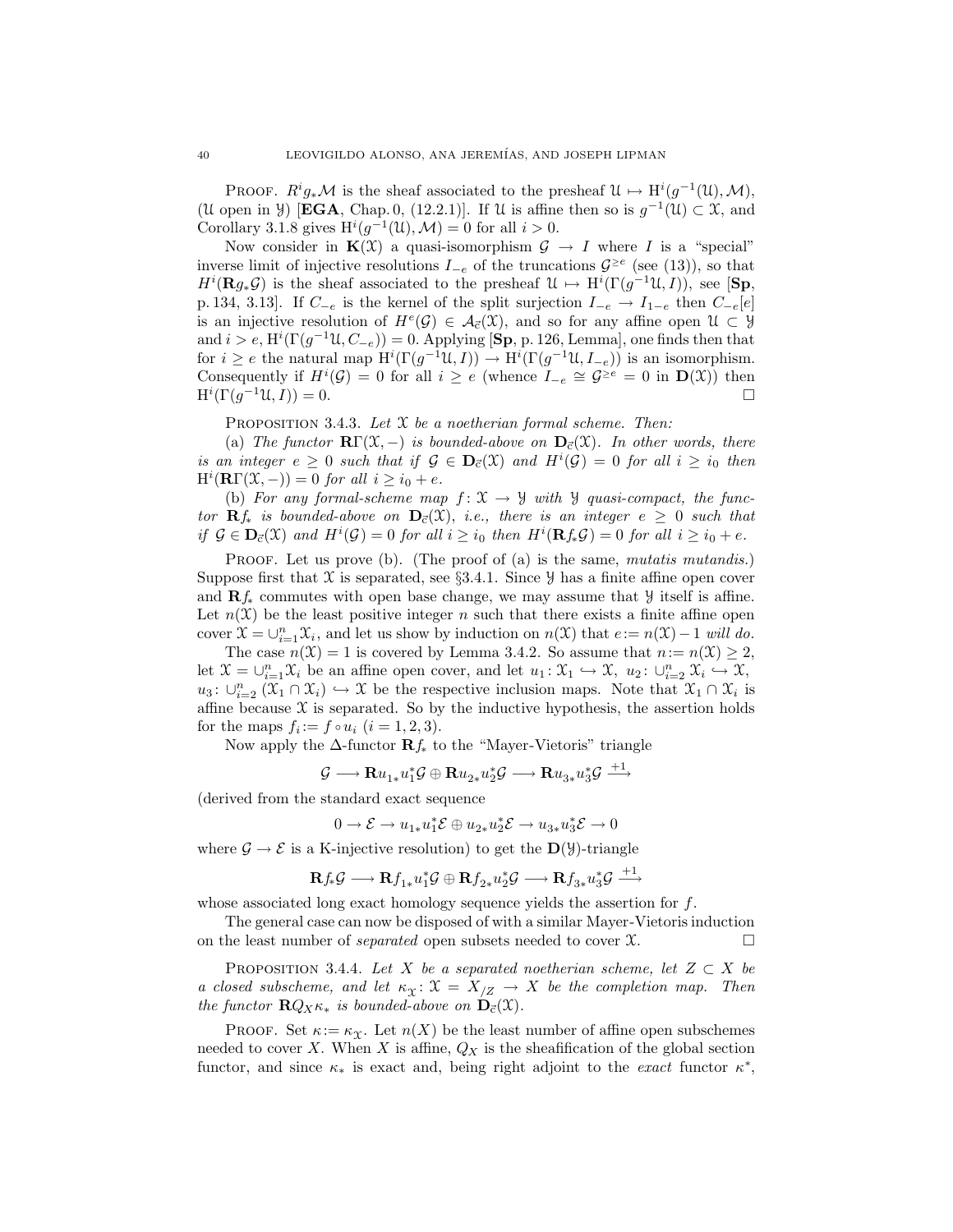preserves K-injectivity, we find that for any  $\mathcal{F} \in \mathbf{D}(\mathcal{X})$ ,  $\mathbf{R} Q_x \kappa_x \mathcal{F}$  is the sheafification of the complex  $\mathbf{R}\Gamma(X,\kappa_*\mathcal{F}) = \mathbf{R}\Gamma(\mathcal{X},\mathcal{F})$ . Thus Proposition 3.4.3(a) yields the desired result for  $n(X) = 1$ .

Proceed by induction when  $n(X) > 1$ , using a "Mayer-Vietoris" argument as in the proof of Proposition 3.4.3. The enabling points are that if  $v: V \hookrightarrow X$  is an open immersion with  $n(V) < n(X)$ , giving rise to the natural commutative diagram

$$
V_{Z\cap V} =: \mathcal{V} \xrightarrow{\kappa_{\mathcal{V}}} V
$$

$$
\hat{v} \downarrow \qquad \qquad \downarrow v
$$

$$
\mathcal{X} \xrightarrow{\kappa_{\mathcal{X}}} X
$$

then there are natural isomorphisms, for  $\mathcal{F} \in \mathbf{D}_{\vec{c}}(\mathcal{X})$  and  $v_*^{\text{qc}} \colon \mathcal{A}_{\text{qc}}(V) \to \mathcal{A}_{\text{qc}}(X)$ the restriction of  $v_*$ :

$$
\mathbf{R} Q_X \kappa_{\chi_*} \mathbf{R} \hat{v}_* \hat{v}^* \mathcal{F} \cong \mathbf{R} Q_X \mathbf{R} v_* \kappa_{\gamma *} \hat{v}^* \mathcal{F} \cong \mathbf{R} v^{\text{qc}}_* \mathbf{R} Q_V \kappa_{\gamma *} \hat{v}^* \mathcal{F},
$$

and the functor  $\mathbf{R}Q_V \kappa_{V*} \hat{v}^*$  is bounded-above, by the inductive hypothesis on  $n(V) < n(X)$ , as is  $\mathbf{R}v_*^{\text{qc}}$ , by the proof of [AJL, p. 12, Proposition (1.3)].

3.5. Here are some examples of how boundedness is used.

PROPOSITION 3.5.1. Let  $f: \mathfrak{X} \to \mathcal{Y}$  be a proper map of noetherian formal schemes. Then

$$
\mathbf{R} f_* \mathbf{D}_c(\mathfrak{X}) \subset \mathbf{D}_c(\mathfrak{Y}) \quad \text{and} \quad \mathbf{R} f_* \mathbf{D}_{\vec{c}}(\mathfrak{X}) \subset \mathbf{D}_{\vec{c}}(\mathfrak{Y}).
$$

PROOF. For a coherent  $\mathcal{O}_{\mathfrak{X}}$ -module  $\mathcal{M}, \mathbf{R} f_* \mathcal{M} \in \mathbf{D}_c(\mathcal{Y})$  [EGA, p. 119, (3.4.2)]. Since X is noetherian, the homology functors  $H^{i}Rf_{*}$  commute with  $\lim_{n \to \infty}$  on  $\mathcal{O}_{\mathfrak{X}}$ modules, whence  $\mathbf{R} f_* \mathcal{N} \in \mathbf{D}_{\vec{c}}(\mathcal{Y})$  for all  $\mathcal{N} \in \mathcal{A}_{\vec{c}}(\mathcal{X})$ .  $\mathbf{R} f_*$  being bounded on  $\mathbf{D}_{\vec{c}}(\mathcal{X})$ (Proposition 3.4.3(b)), way-out reasoning [H1, p. 74, (iii)] completes the proof.  $\Box$ 

PROPOSITION 3.5.2. Let  $f: \mathfrak{X} \to \mathfrak{Y}$  be a map of quasi-compact formal schemes, with X noetherian. Then the functor  $\mathbf{R}f_*|_{\mathbf{D}_{\vec{c}}(\mathfrak{X})}$  commutes with small direct sums, i.e., for any small family  $(\mathcal{E}_{\alpha})$  in  $\mathbf{D}_{\vec{c}}(\mathfrak{X})$  the natural map

$$
\oplus_{\alpha}(\mathbf{R}f_*\mathcal{E}_{\alpha}) \to \mathbf{R}f_* (\oplus_{\alpha}\mathcal{E}_{\alpha})
$$

is a  $\mathbf{D}(\mathcal{Y})$ -isomorphism.

PROOF. It suffices to look at the induced homology maps in each degree, i.e., setting  $R^i f_* := H^i \mathbf{R} f_*$   $(i \in \mathbb{Z})$ , we need to show that the natural map

$$
\oplus_{\alpha} (R^i f_* \mathcal{E}_{\alpha}) \ \stackrel{\sim}{\longrightarrow} \ R^i f_* (\oplus_{\alpha} \mathcal{E}_{\alpha}).
$$

is an isomorphism.

For any  $\mathcal{F} \in \mathbf{D}_{\vec{c}}(\mathcal{X})$  and any integer  $e \geq 0$ , the vertex  $\mathcal{G}$  of a triangle based on the natural map  $t_{i-e}$  from  $\mathcal F$  to the truncation  $\mathcal F^{\geq i-e}$  (see (13)) satisfies  $H^j(\mathcal G)=0$ for all  $j \geq i - e - 1$ ; so if e is the integer in Proposition 3.4.3(b), then  $R^{i-1} f_* \mathcal{G} =$  $R^i f_* \mathcal{G} = 0$ , and the map induced by  $t_{i-e}$  is an *isomorphism* 

$$
R^i f_* \mathcal{F} \stackrel{\sim}{\longrightarrow} R^i f_* \mathcal{F}^{\geq i-e}.
$$

We can therefore replace each  $\mathcal{E}_{\alpha}$  by  $\mathcal{E}_{\alpha}^{\geq i-e}$ , i.e., we may assume that the  $\mathcal{E}_{\alpha}$  are uniformly bounded below.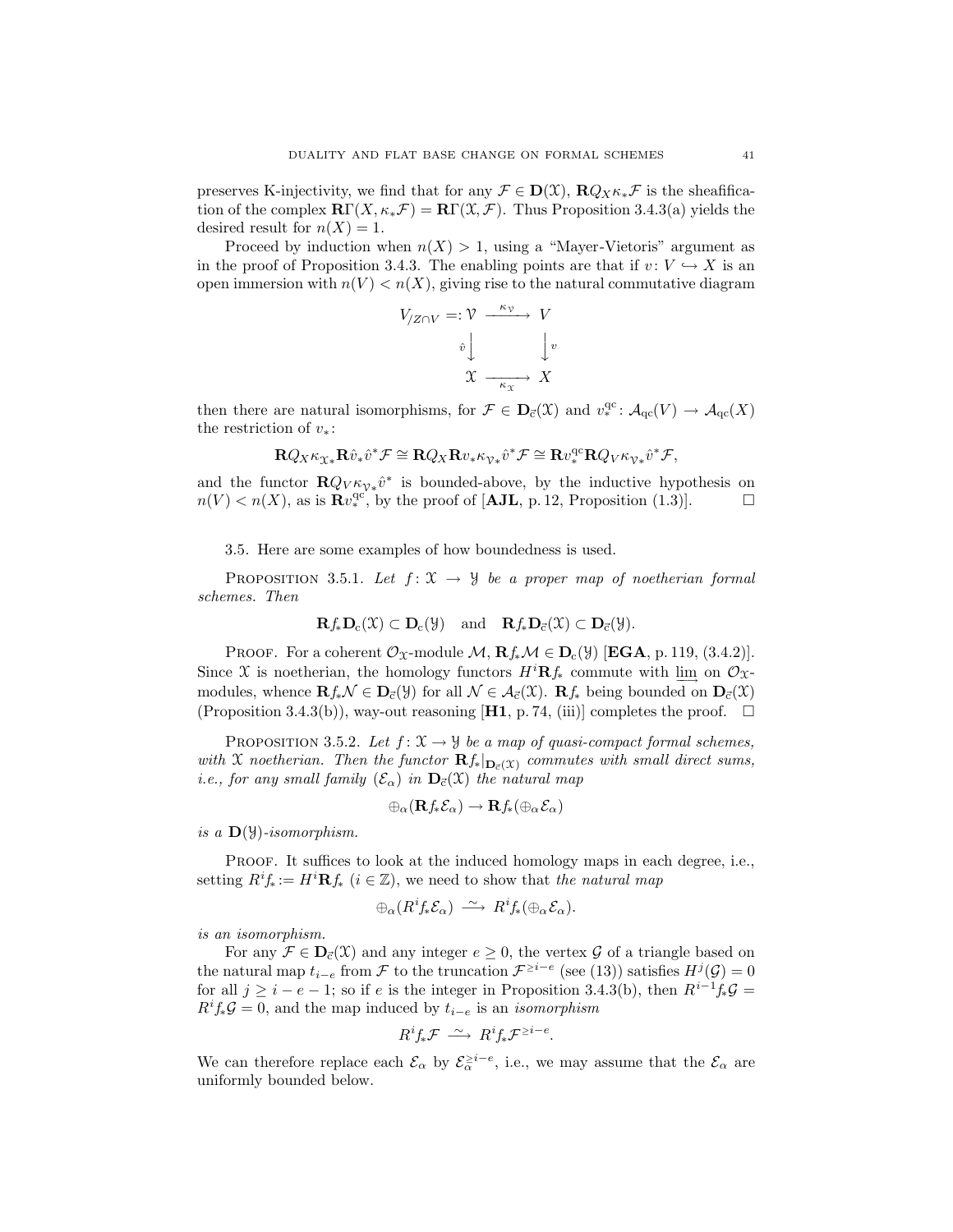We may assume further that each complex  $\mathcal{E}_{\alpha}$  is injective, hence  $f_*$ -acyclic (i.e., the canonical map is an *isomorphism*  $f_*\mathcal{E}_{\alpha} \longrightarrow \mathbf{R} f_*\mathcal{E}_{\alpha}$ . Since X is noetherian,  $R^i f_*$  commutes with direct sums; and so each component of  $\bigoplus_{\alpha} \mathcal{E}_{\alpha}$  is an  $f_*$ -acyclic  $\mathcal{O}_\mathfrak{X}$ -module. This implies that the bounded-below complex  $\oplus_\alpha \mathcal{E}_\alpha$  is itself  $f_*$ -acyclic. Thus in the natural commutative diagram

$$
\begin{array}{ccc}\n\oplus_{\alpha}(f_*\mathcal{E}_{\alpha}) & \xrightarrow{\sim} & f_*(\oplus_{\alpha}\mathcal{E}_{\alpha}) \\
\cong & & \downarrow{\simeq} \\
\oplus_{\alpha}(\mathbf{R}f_*\mathcal{E}_{\alpha}) & \xrightarrow{\qquad} & \mathbf{R}f_*(\oplus_{\alpha}\mathcal{E}_{\alpha})\n\end{array}
$$

the top and both sides are isomorphisms, whence so is the bottom.

The following Proposition generalizes  $[EGA, p. 92, Theorem (4.1.5)].$ 

PROPOSITION 3.5.3. Let  $f_0: X \to Y$  be a proper map of locally noetherian schemes, let  $W \subset Y$  be a closed subset, let  $Z := f_0^{-1}W$ , let  $\kappa_y : Y = Y_{/W} \to Y$ and  $\kappa_X \colon \mathfrak{X} = X_{\mathfrak{Z}} \to X$  be the respective (flat) completion maps, and let  $f \colon \mathfrak{X} \to \mathfrak{Y}$ be the map induced by  $f_0$ . Then for  $\mathcal{E} \in \mathbf{D}_{qc}(X)$  the map  $\theta_{\mathcal{E}}$  adjoint to the natural composition

$$
\mathbf{R} f_{0*} \mathcal{E} \longrightarrow \mathbf{R} f_{0*} \kappa_{\mathfrak{X}*} \kappa_{\mathfrak{X}}^* \mathcal{E} \stackrel{\sim}{\longrightarrow} \kappa_{\mathcal{Y}*} \mathbf{R} f_* \kappa_{\mathfrak{X}}^* \mathcal{E}
$$

is an isomorphism

$$
\theta_{\mathcal{E}}\colon \kappa_{\mathcal{Y}}^*{\mathbf{R}} f_{0*}\mathcal{E} \ \stackrel{\sim}{\longrightarrow}\ {\mathbf{R}} f_* \kappa_{\mathcal{X}}^* \mathcal{E}.
$$

PROOF. We may assume Y affine, say  $Y = \text{Spec}(A)$ , and then  $W = \text{Spec}(A/I)$ for some A-ideal I. Let  $\tilde{A}$  be the I-adic completion of A, so that there is a natural cartesian diagram

$$
X \otimes_A \hat{A} =: X_1 \xrightarrow{k_X} X
$$

$$
f_1 \downarrow \qquad \qquad \downarrow f_0
$$

$$
Spec(\hat{A}) =: Y_1 \xrightarrow[k_X]{} Y
$$

Here  $k_Y$  is flat, and the natural map is an isomorphism  $k_Y^* \mathbf{R} f_{0*} \mathcal{E} \simeq \mathbf{R} f_{1*} k_X^* \mathcal{E}$ : since  $\mathbf{R} f_{0*}$  (resp.  $\mathbf{R} f_{1*}$ ) is bounded-above on  $\mathbf{D}_{\mathrm{qc}}(X)$  (resp.  $\mathbf{D}_{\mathrm{qc}}(X_1)$ ), see Proposition 3.4.3(b), way-out reasoning reduces this assertion to the well-known case where  $\mathcal E$  is a single quasi-coherent  $\mathcal O_X$ -module. Simple considerations show then that we can replace  $f_0$  by  $f_1$  and  $\mathcal E$  by  $k_X^*\mathcal E$ ; in other words, we can assume  $A = \hat A$ .

From Proposition 3.5.1 it follows that  $\mathbf{R} f_{0*} \mathcal{E} \in \mathbf{D}_{\mathrm{qc}}(Y)$  and  $\mathbf{R} f_{*} \kappa_{\mathcal{X}}^{*} \mathcal{E} \in \mathbf{D}_{\mathrm{c}}(\mathcal{Y})$ . Recalling the equivalences in Proposition 3.3.1, we see that any  $\mathcal{F} \in D_{\vec{c}}(\mathcal{Y})$  is isomorphic to  $\kappa_{\mathcal{Y}}^* \mathcal{F}_0$  for some  $\mathcal{F}_0 \in D_{\text{qc}}(Y)$  (so that  $\mathbf{L} f_0^* \mathcal{F}_0 \in D_{\text{qc}}(X)$ ), and that there is a sequence of natural isomorphisms

$$
\begin{array}{rcl}\n\operatorname{Hom}_{\mathcal{Y}}(\mathcal{F},\kappa_{\mathcal{Y}}^{*}\mathbf{R}f_{0*}\mathcal{E}) & \xrightarrow{\sim} \operatorname{Hom}_{Y}(\mathcal{F}_{0},\mathbf{R}f_{0*}\mathcal{E}) \\
& \xrightarrow{\sim} \operatorname{Hom}_{X}(\mathbf{L}f_{0}^{*}\mathcal{F}_{0},\mathcal{E}) \\
& \xrightarrow{\sim} \operatorname{Hom}_{X}(\kappa_{X}^{*}\mathbf{L}f_{0}^{*}\mathcal{F}_{0},\kappa_{X}^{*}\mathcal{E}) \\
& \xrightarrow{\sim} \operatorname{Hom}_{X}(\mathbf{L}f^{*}\kappa_{\mathcal{Y}}^{*}\mathcal{F}_{0},\kappa_{X}^{*}\mathcal{E}) & \xrightarrow{\sim} \operatorname{Hom}_{\mathcal{Y}}(\mathcal{F},\mathbf{R}f_{*}\kappa_{X}^{*}\mathcal{E}).\n\end{array}
$$

The conclusion follows.  $\Box$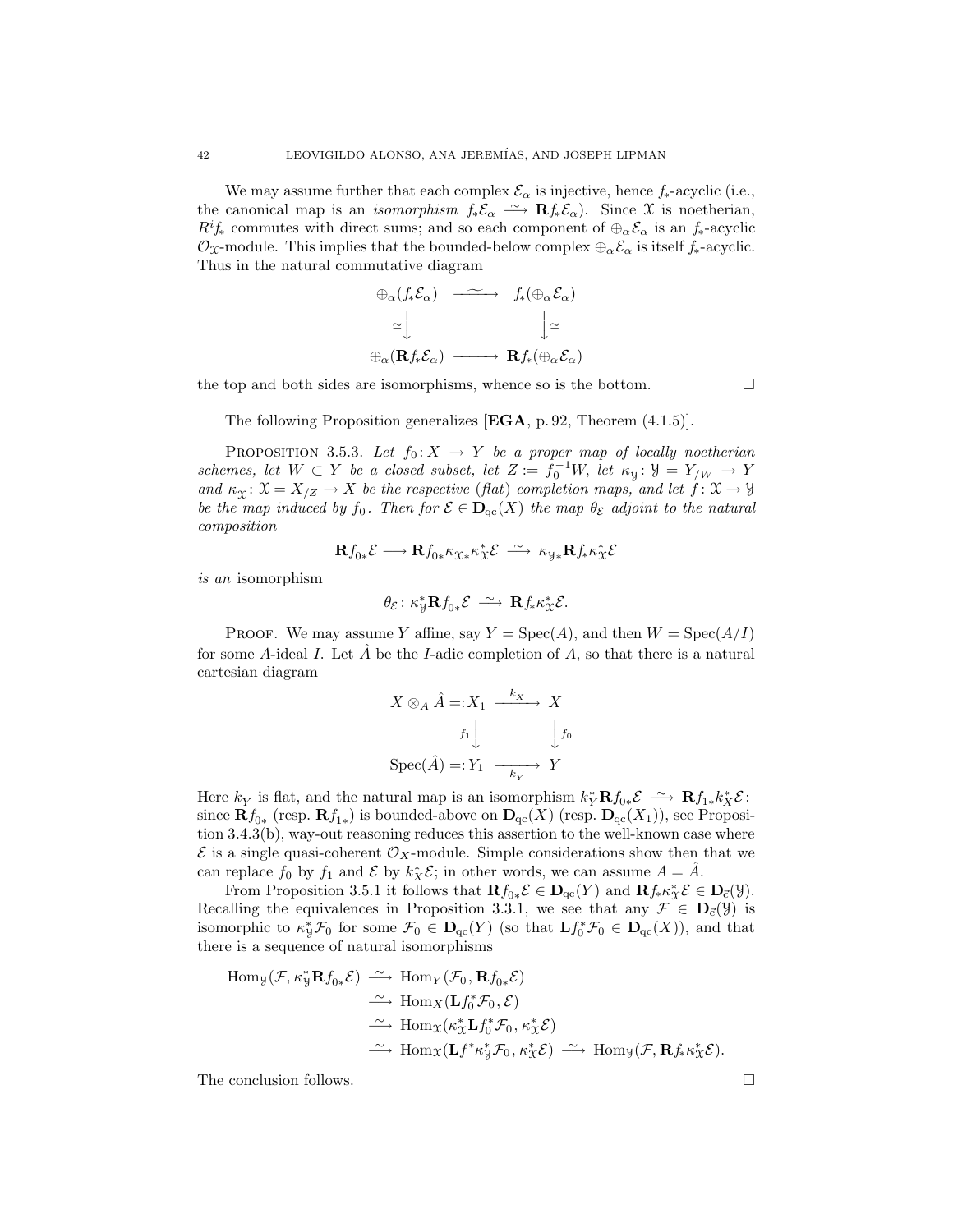## 4. Global Grothendieck Duality.

THEOREM 4.1. Let  $f: \mathfrak{X} \to \mathfrak{Y}$  be a map of quasi-compact formal schemes, with X noetherian, and let  $j: D(\mathcal{A}_{\vec{c}}(\mathcal{X})) \to D(\mathcal{X})$  be the natural functor. Then the  $\Delta$ -functor  $\mathbf{R}f_*\circ j$  has a right  $\Delta$ -adjoint. In fact there is a bounded-below  $\Delta$ -functor  $f^{\times} \colon \mathbf{D}(\mathcal{Y}) \to \mathbf{D}(\mathcal{A}_{\vec{c}}(\mathcal{X}))$  and a map of  $\Delta$ -functors  $\tau \colon \mathbf{R} f_* \mathbf{j} f^{\times} \to \mathbf{1}$  such that for all  $\mathcal{G} \in \mathbf{D}(\mathcal{A}_{\vec{c}}(\mathcal{X}))$  and  $\mathcal{F} \in \mathbf{D}(\mathcal{Y})$ , the composed map (in the derived category of abelian groups)

$$
\mathbf{R}\mathrm{Hom}^{\bullet}_{\mathcal{A}_{\vec{c}}(\mathfrak{X})}(\mathcal{G},f^{\times}\mathcal{F}) \xrightarrow{\text{natural}} \mathbf{R}\mathrm{Hom}^{\bullet}_{\mathcal{A}(\mathcal{Y})}(\mathbf{R}f_*\boldsymbol{j}\mathcal{G},\mathbf{R}f_*\boldsymbol{j}f^{\times}\mathcal{F})
$$
  

$$
\xrightarrow{\text{via }\tau} \mathbf{R}\mathrm{Hom}^{\bullet}_{\mathcal{A}(\mathcal{Y})}(\mathbf{R}f_*\boldsymbol{j}\mathcal{G},\mathcal{F})
$$

is an isomorphism.

With Corollary 3.3.4 this gives:

COROLLARY 4.1.1. If X is properly algebraic, the restriction of  $\mathbf{R} f_*$  to  $\mathbf{D}_{\vec{c}}(\mathcal{X})$ has a right  $\Delta$ -adjoint (also to be denoted  $f^{\times}$  when no confusion results).

Remarks. 1. Recall that over any abelian category  $A$  in which each complex  $\mathcal F$  has a K-injective resolution  $\rho(\mathcal{F})$ , we can set

$$
\mathrm{\mathbf{R}Hom}^{\bullet}_{\mathcal{A}}(\mathcal{G},\mathcal{F}) := \mathrm{Hom}^{\bullet}_{\mathcal{A}}(\mathcal{G},\rho(\mathcal{F})) \qquad \text{$(\mathcal{G},\mathcal{F}\in\mathbf{D}(\mathcal{A}))$};
$$

and there are natural isomorphisms

$$
\mathrm{H}^i\mathbf{R}\mathrm{Hom}^\bullet_\mathcal{A}(\mathcal{G},\mathcal{F})\cong \mathrm{Hom}_{\mathbf{D}(\mathcal{A})}(\mathcal{G},\mathcal{F}[i])\qquad(i\in\mathbb{Z}).
$$

2. Application of homology to the second assertion in the Theorem reveals that it is equivalent to the first one.

3. We do not know in general (when  $X$  is not properly algebraic) that the functor j is fully faithful—j has a right adjoint (identity)<sup>×</sup>  $\cong \mathbb{R}Q_{\Upsilon}$  (see Proposition 3.2.3), but it may be that for some  $\mathcal{E} \in \mathcal{A}_{\vec{c}}(\mathfrak{X})$  the natural map  $\mathcal{E} \to \mathbf{R} Q_{\gamma} j\mathcal{E}$ is not an isomorphism.

4. For a proper map  $f_0: X \to Y$  of ordinary schemes it is customary to write  $f_0^!$  instead of  $f_0^{\times}$ . (Our extension of this notation to maps of formal schemes introduced immediately after Definition 7.3—is not what would be expected here.)

5. Theorem 4.1 includes the case when  $X$  and  $Y$  are ordinary noetherian schemes. (In fact the proof below applies with minor changes to arbitrary maps of quasicompact, quasi-separated schemes, cf. [L4, Chapter 4].) The next Corollary relates the formal situation to the ordinary one.

COROLLARY 4.1.2. Let  $A$  be a noetherian adic ring with ideal of definition  $I$ , set  $Y := \text{Spec}(A)$  and  $W := \text{Spec}(A/I) \subset Y$ . Let  $f_0: X \to Y$  be a proper map and set  $Z := f_0^{-1}W$ , so that there is a commutative diagram

$$
\mathfrak{X} := X_{/Z} \xrightarrow{\kappa_{\mathfrak{X}}} X
$$

$$
f \downarrow \qquad \qquad f_0
$$

$$
\mathfrak{Y} := \mathrm{Spf}(A) \xrightarrow{\kappa_{\mathfrak{Y}}} Y
$$

with  $\kappa_X$  and  $\kappa_Y$  the respective (flat) completion maps, and f the (proper) map induced by  $f_0$ .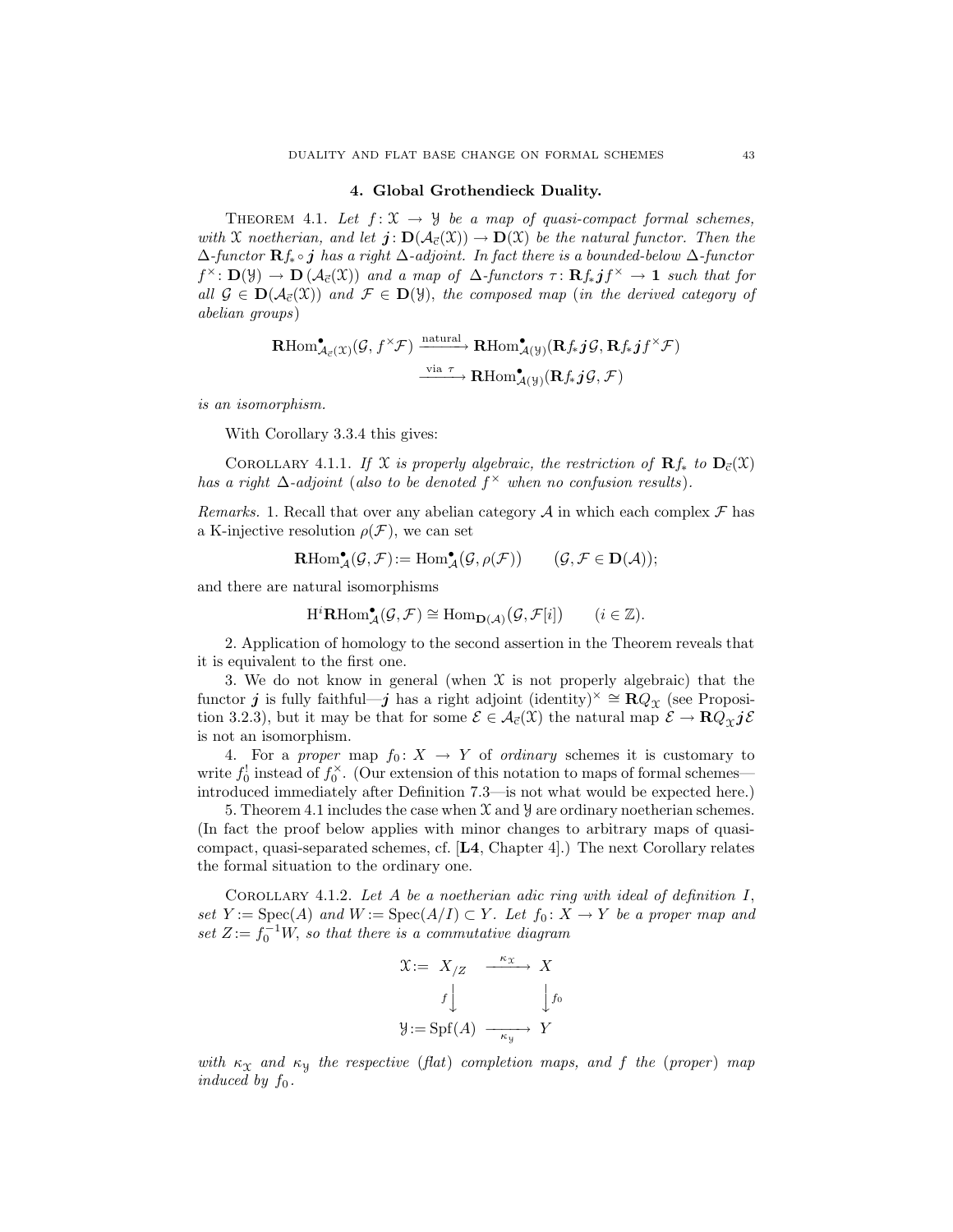Then the map adjoint to the natural composition

$$
\mathbf{R} f_{*} \kappa_{\mathfrak{X}}^{*} f_{0}^{\dagger} \kappa_{\mathfrak{Y}*} \xrightarrow{3.5.3} \kappa_{\mathfrak{Y}}^{*} \mathbf{R} f_{0*} f_{0}^{\dagger} \kappa_{\mathfrak{Y}*} \longrightarrow \kappa_{\mathfrak{Y}}^{*} \kappa_{\mathfrak{Y}*} \longrightarrow \mathbf{1}
$$

is an isomorphism of functors—from  $\mathbf{D}(\mathcal{Y})$  to  $\mathbf{D}_{\vec{c}}(\mathcal{X})$ , see Corollary 4.1.1—

 $\kappa_{\mathfrak{X}}^* f_0^! \kappa_{\mathfrak{Y}*} \xrightarrow{\sim} f^\times.$ 

PROOF. For any  $\mathcal{E} \in \mathbf{D}_{\vec{c}}(\mathcal{X})$  set  $\mathcal{E}_0 := \mathbf{j}_X \mathbf{R} Q_X \kappa_{\mathcal{X} *} \mathcal{E} \in \mathbf{D}_{\text{qc}}(X)$  (see Section 3.3). Using Proposition 3.3.1 we have then for any  $\mathcal{F} \in \mathbf{D}(\mathcal{Y})$  the natural isomorphisms

Hom<sub>D(X)</sub>(
$$
\mathcal{E}, \kappa_X^* f_0^! \kappa_{y*} \mathcal{F}) \xrightarrow{\sim} \text{Hom}_{D(X)}(\mathcal{E}_0, f_0^! \kappa_{y*} \mathcal{F})
$$
  
\n $\xrightarrow{\sim} \text{Hom}_{D(Y)}(\mathbf{R} f_0, \mathcal{E}_0, \kappa_{y*} \mathcal{F})$   
\n $\xrightarrow{\sim} \text{Hom}_{D(y)}(\kappa_y^* \mathbf{R} f_0, \mathcal{E}_0, \mathcal{F})$   
\n $\xrightarrow{\sim} \text{Hom}_{D(y)}(\mathbf{R} f_* \kappa_X^* \mathcal{E}_0, \mathcal{F}) \xrightarrow{\sim} \text{Hom}_{D(y)}(\mathbf{R} f_* \mathcal{E}, \mathcal{F}).$ 

Thus  $\kappa^*_{\mathcal{X}} f_0^! \kappa_{\mathcal{Y}*}$  is right-adjoint to  $\mathbf{R} f_*|_{\mathbf{D}_{\vec{c}}(\mathcal{X})}$ , whence the conclusion.

PROOF OF THEOREM 4.1. 1. Following Deligne  $[H1, p. 417, top]$ , we begin by considering for  $\mathcal{M} \in \mathcal{A}(\mathfrak{X})$  the functorial flasque Godement resolution

$$
0 \to \mathcal{M} \to G^0(\mathcal{M}) \to G^1(\mathcal{M}) \to \cdots.
$$

Here, with  $G^{-2}(\mathcal{M}) := 0$ ,  $G^{-1}(\mathcal{M}) := \mathcal{M}$ , and for  $i \geq 0$ ,  $K^{i}(\mathcal{M})$  the cokernel of  $G^{i-2}(\mathcal{M}) \to G^{i-1}(\mathcal{M})$ , the sheaf  $G^i(\mathcal{M})$  is specified inductively by

$$
G^{i}(\mathcal{M})(\mathfrak{U}) := \prod_{x \in \mathfrak{U}} K^{i}(\mathcal{M})_{x} \qquad (\mathfrak{U} \text{ open in } \mathfrak{X}).
$$

One shows by induction on i that all the functors  $G^i$  and  $K^i$  (from  $\mathcal{A}(\mathcal{X})$  to itself) are exact. Moreover, for  $i \geq 0$ ,  $G^{i}(\mathcal{M})$ , being flasque, is  $f_{*}$ -acyclic, i.e.,

$$
R^jf_*G^i(\mathcal{M})=0 \text{ for all } j>0.
$$

The category  $\mathcal{A}_{\vec{c}}(\mathfrak{X})$  has small colimits (Proposition 3.2.2), and is generated by its coherent members, of which there exists a small set containing representatives of every isomorphism class. The Special Adjoint Functor Theorem ([F, p. 90] or [M1, p. 126, Corollary]) guarantees then that a right-exact functor F from  $A_{\vec{c}}$ into an abelian category  $\mathcal{A}'$  has a right adjoint iff F is *continuous* in the sense that it commutes with filtered direct limits, i.e., for any small directed system  $(\mathcal{M}_{\alpha}, \varphi_{\alpha\beta} : \mathcal{M}_{\beta} \to \mathcal{M}_{\alpha})$  in  $\mathcal{A}_{\vec{\alpha}}$ , with  $\lim_{\alpha \to \infty} \mathcal{M}_{\alpha} = (\mathcal{M}, \varphi_{\alpha} : \mathcal{M}_{\alpha} \to \mathcal{M})$  it holds that

$$
(F(\mathcal{M}), F(\varphi_{\alpha})) = \varinjlim_{\alpha} (F(\mathcal{M}_{\alpha}), F(\varphi_{\alpha\beta})).
$$

Accordingly, for constructing right adjoints we need to replace the restrictions of  $G<sup>i</sup>$ and  $K^i$  to  $\mathcal{A}_{\vec{c}}(\mathfrak{X})$  by continuous functors.

LEMMA 4.1.3. Let  $X$  be a locally noetherian formal scheme and let  $G$  be a functor from  $\mathcal{A}_c(\mathfrak{X})$  to a category  $\mathcal{A}'$  in which direct limits exist for all small directed systems. Let  $j: \mathcal{A}_{c}(\mathfrak{X}) \hookrightarrow \mathcal{A}_{\vec{c}}(\mathfrak{X})$  be the inclusion functor. Then:

(a) There exists a continuous functor  $G_{\vec{c}}: A_{\vec{c}}(\mathfrak{X}) \to A'$  and an isomorphism of functors  $\varepsilon: G \longrightarrow G_{\vec{c}} \circ j$  such that for any map of functors  $\psi: G \to F \circ j$  with F continuous, there is a unique map of functors  $\psi_{\vec{c}}: G_{\vec{c}} \to F$  such that  $\psi$  factors as

$$
G \xrightarrow{\varepsilon} G_{\vec{c}} \circ j \xrightarrow{\text{via } \psi_{\vec{c}}} F \circ j.
$$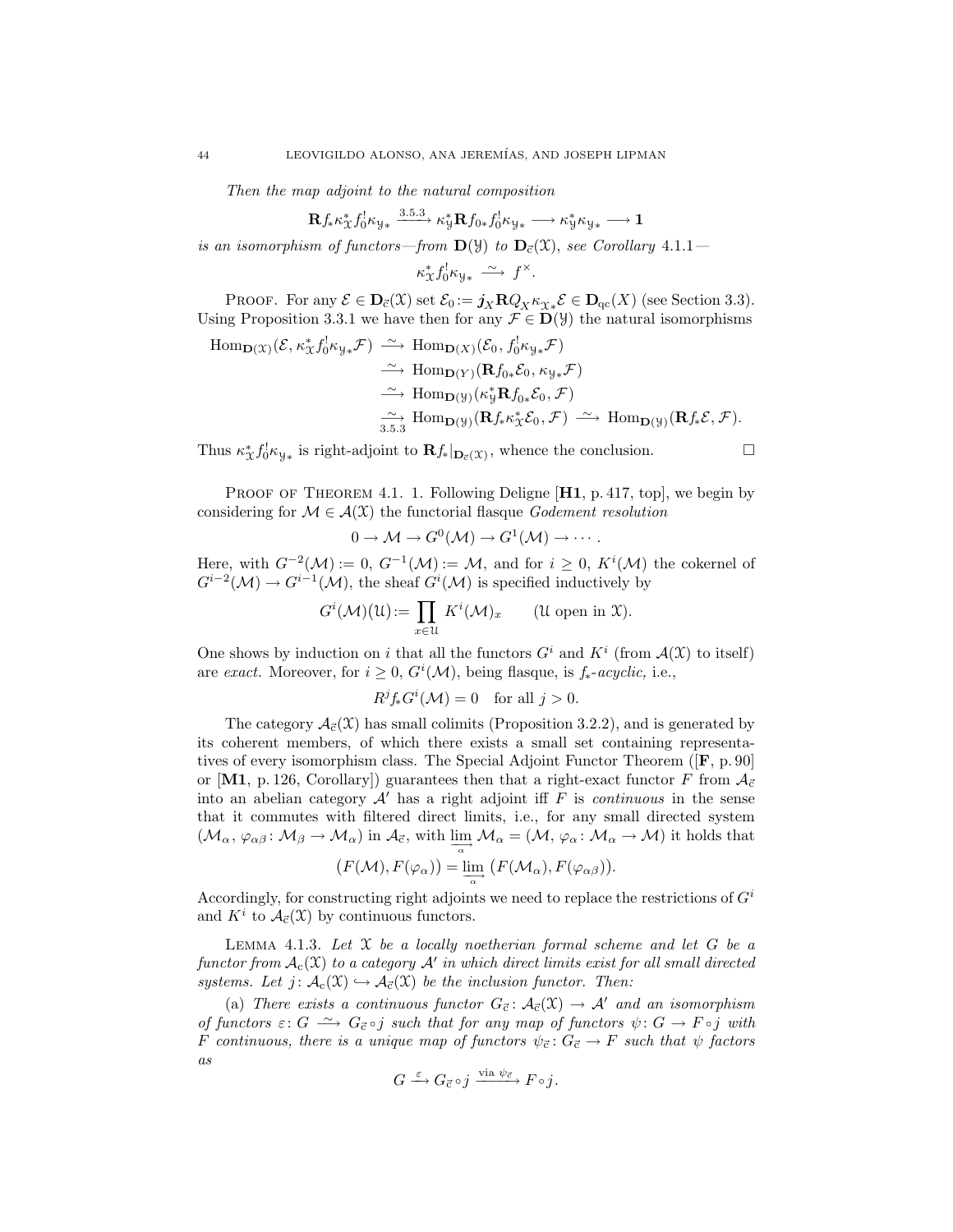(b) Assume that  $A'$  is abelian, and has exact filtered direct limits (i.e., satisfies Grothendieck's axiom AB5). Then if G is exact, so is  $G_{\vec{c}}$ .

PROOF. (a) For  $M \in \mathcal{A}_{\vec{c}}(\mathfrak{X})$ , let  $(\mathcal{M}_{\alpha})$  be the directed system of coherent  $\mathcal{O}_X$ -submodules of  $\mathcal{M}$ , and set

$$
G_{\vec{c}}(\mathcal{M})\!:=\varinjlim_\alpha G(\mathcal{M}_\alpha).
$$

For any  $\mathcal{A}_{\vec{c}}(\mathfrak{X})$ -map  $\nu \colon \mathcal{M} \to \mathcal{N}$  and any  $\alpha$ , there exists a coherent submodule  $\mathcal{N}_{\beta} \subset$  $\mathcal N$  such that  $\nu|_{\mathcal M_{\alpha}}$  factors as  $\mathcal M_{\alpha} \to \mathcal N_{\beta} \hookrightarrow \mathcal N$  (Corollary 3.1.7 and Lemma 3.2.1, with  $q = 0$ ; and the resulting composition

$$
\nu'_{\alpha} \colon G(\mathcal{M}_{\alpha}) \to G(\mathcal{N}_{\beta}) \to G_{\vec{c}}(\mathcal{N})
$$

does not depend on the choice of  $\mathcal{N}_{\beta}$ . We define the map

$$
G_{\vec{c}}(\nu): G_{\vec{c}}(\mathcal{M}) = \varinjlim_{\alpha} G(\mathcal{M}_{\alpha}) \to G_{\vec{c}}(\mathcal{N})
$$

to be the unique one whose composition with  $G(M_\alpha) \to G_{\vec{c}}(\mathcal{M})$  is  $\nu'_\alpha$  for all  $\alpha$ . Verification of the rest of assertion (a) is straightforward.

(b) Let  $0 \to \mathcal{M} \to \mathcal{N} \stackrel{\pi}{\to} \mathcal{Q} \to 0$  be an exact sequence in  $\mathcal{A}_{\vec{c}}(\mathcal{X})$ . Let  $(\mathcal{N}_{\beta})$ be the filtered system of coherent submodules of  $\mathcal{N}$ , so that  $\mathcal{N} = \lim_{n \to \infty} \mathcal{N}_{\beta}$  (Corollary 3.1.7). Then  $(M \cap \mathcal{N}_\beta)$  is a filtered system of coherent  $\mathcal{O}_X$ -modules whose lim is M, and  $(\pi \mathcal{N}_{\beta})$  is a filtered system of coherent  $\mathcal{O}_{\mathfrak{X}}$ -modules whose  $\varinjlim$  is  $\mathcal{Q}$  (see Corollary 3.1.6). The exactness of  $G_{\vec{c}}$  is then made apparent by application of lim<sub>β</sub> to the system of exact sequences

$$
0 \to G(\mathcal{M} \cap \mathcal{N}_{\beta}) \to G(\mathcal{N}_{\beta}) \to G(\pi \mathcal{N}_{\beta}) \to 0.
$$

Now for  $\mathcal{M} \in \mathcal{A}_{\vec{c}}(\mathcal{X})$ , the  $\varinjlim$  of the system of Godement resolutions of all the coherent submodules  $\mathcal{M}_{\alpha} \subset \mathcal{M}$  is a functorial resolution

$$
0 \to \mathcal{M} \to G^0_{\vec{c}}(\mathcal{M}) \to G^1_{\vec{c}}(\mathcal{M}) \to \cdots;
$$

and the cokernel of  $G_{\vec{c}}^{i-2}(\mathcal{M}) \to G_{\vec{c}}^{i-1}(\mathcal{M})$  is  $K_{\vec{c}}^{i}(\mathcal{M}) := \underline{\lim}_{\longrightarrow} K^{i}(\mathcal{M}_{\alpha})$ . By (b) above (applied to the exact functors  $G^i$  and  $K^i$ ), the continuous functors  $G^i_{\vec{c}}$  and  $K^i_{\vec{c}}$ are exact; and  $G^i_{\vec{c}}(\mathcal{M}) = \varinjlim_{\alpha} G^i(\mathcal{M}_{\alpha})$  is  $f_*$ -acyclic since  $G^i(\mathcal{M}_{\alpha})$  is, and—X being noetherian—the functors  $R^jf_*$  commute with  $\underline{\lim}$ . Proposition 3.4.3(b) implies then that there is an integer  $e \geq 0$  such that for all  $\mathcal{M} \in \mathcal{A}_{\vec{c}}(\mathcal{X}), K^e_{\vec{c}}(\mathcal{M})$  is  $f_*$ -acyclic.

So if we define the exact functors  $\mathcal{D}^i$ :  $\mathcal{A}_{\vec{c}}(\mathcal{X}) \to \mathcal{A}(\mathcal{X})$  by

$$
\mathcal{D}^i(\mathcal{M}) = \begin{cases} G^i_{\vec{c}}(\mathcal{M}) & (0 \le i < e) \\ K^e_{\vec{c}}(\mathcal{M}) & (i = e) \\ 0 & (i > e) \end{cases}
$$

then for  $\mathcal{M} \in \mathcal{A}_{\vec{c}}(\mathcal{X})$ , each  $\mathcal{D}^i(\mathcal{M})$  is  $f_*$ -acyclic and the natural sequence

$$
0 \longrightarrow \mathcal{M} \xrightarrow{\delta(\mathcal{M})} \mathcal{D}^0(\mathcal{M}) \xrightarrow{\delta^0(\mathcal{M})} \mathcal{D}^1(\mathcal{M}) \xrightarrow{\delta^1(\mathcal{M})} \mathcal{D}^2(\mathcal{M}) \longrightarrow \cdots \longrightarrow \mathcal{D}^e(\mathcal{M}) \longrightarrow 0
$$

is exact. In short, the sequence  $\mathcal{D}^0 \to \mathcal{D}^1 \to \mathcal{D}^2 \to \cdots \to \mathcal{D}^e \to 0$  is an exact, continuous,  $f_*$ -acyclic, finite resolution of the inclusion functor  $\mathcal{A}_{\vec{c}}(\mathfrak{X}) \hookrightarrow \mathcal{A}(\mathfrak{X})$ .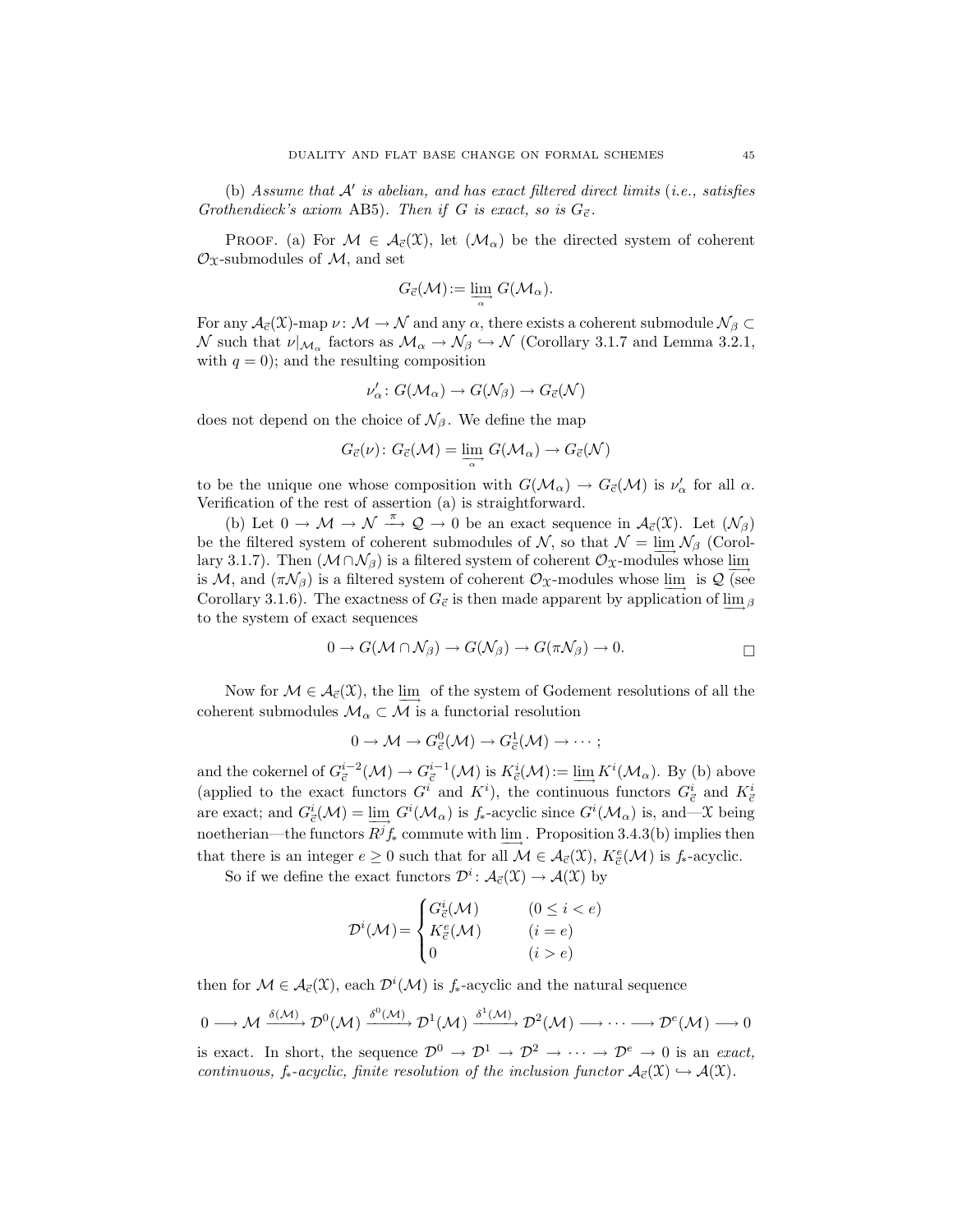2. We have then a  $\Delta$ -functor  $(\mathcal{D}^{\bullet},Id): \mathbf{K}(\mathcal{A}_{\vec{c}}(\mathfrak{X})) \to \mathbf{K}(\mathfrak{X})$  which assigns an  $f_*$ -acyclic resolution to each  $\mathcal{A}_{\vec{c}}(\mathcal{X})$ -complex  $\mathcal{G} = (\mathcal{G}^p)_{p \in \mathbb{Z}}$ :

$$
(\mathcal{D}^{\bullet}\mathcal{G})^m := \bigoplus_{p+q=m} \mathcal{D}^q(\mathcal{G}^p) \qquad (m \in \mathbb{Z}, \ 0 \le q \le e),
$$

the differential  $(\mathcal{D}^{\bullet}\mathcal{G})^m \to (\mathcal{D}^{\bullet}\mathcal{G})^{m+1}$  being defined on  $\mathcal{D}^q(\mathcal{G}^p)$   $(p+q=m)$  to be  $d' + (-1)^{p}d''$  where  $d' : \mathcal{D}^{q}(\mathcal{G}^{p}) \to \mathcal{D}^{q}(\mathcal{G}^{p+1})$  comes from the differential in  $\mathcal{G}$  and  $d'' = \delta^q(\mathcal{G}^p) : \mathcal{D}^q(\mathcal{G}^p) \to \mathcal{D}^{q+1}(\mathcal{G}^p).$ 

It is elementary to check that the natural map  $\delta(\mathcal{G})$ :  $\mathcal{G} \to \mathcal{D}^{\bullet} \mathcal{G}$  is a quasi*isomorphism.* The canonical maps are  $\mathbf{D}(\mathcal{Y})$ -isomorphisms

(12) 
$$
f_* \mathcal{D}^{\bullet}(\mathcal{G}) \stackrel{\sim}{\longrightarrow} \mathbf{R} f_* \mathcal{D}^{\bullet}(\mathcal{G}) \underset{\mathbf{R} f_* \delta(\mathcal{G})}{\longleftarrow} \mathbf{R} f_* \mathcal{G},
$$

i.e., the natural map  $\alpha^i$ :  $H^i(f_*\mathcal{D}^{\bullet}(\mathcal{G})) \to H^i(\mathbf{R}f_*\mathcal{D}^{\bullet}(\mathcal{G}))$  is an isomorphism for all  $i \in \mathbb{Z}$ : this holds for bounded-below G because  $\mathcal{D}^{\bullet}(\mathcal{G})$  is a complex of  $f_*$ -acyclic objects; and for arbitrary  $\mathcal G$  since for any  $n \in \mathbb Z$ , with  $\mathcal G^{\geq n}$  denoting the truncation

(13) 
$$
\cdots \to 0 \to 0 \to \mathrm{coker}(\mathcal{G}^{n-1} \to \mathcal{G}^n) \to \mathcal{G}^{n+1} \to \mathcal{G}^{n+2} \to \cdots
$$

there is a natural commutative diagram

$$
H^{i}(f_{*}\mathcal{D}^{\bullet}(\mathcal{G})) \xrightarrow{\alpha^{i}} H^{i}(\mathbf{R}f_{*}\mathcal{D}^{\bullet}(\mathcal{G}))
$$

$$
\beta_{n}^{i} \downarrow \qquad \qquad \downarrow \gamma_{n}^{i}
$$

$$
H^{i}(f_{*}\mathcal{D}^{\bullet}(\mathcal{G}^{\geq n})) \xrightarrow{\alpha_{n}^{i}} H^{i}(\mathbf{R}f_{*}\mathcal{D}^{\bullet}(\mathcal{G}^{\geq n}))
$$

in which, when  $n \ll i$ ,  $\beta_n^i$  is an isomorphism (since G and  $\mathcal{G}^{\geq n}$  are identical in all degrees > n),  $\gamma_n^i$  is an isomorphism (by Proposition 3.4.3(b) applied to the mapping cone of the natural composition  $\mathcal{D}^{\bullet}(\mathcal{G}) \longrightarrow \mathcal{G} \longrightarrow \mathcal{G}^{\geq n} \longrightarrow \mathcal{D}^{\bullet}(\mathcal{G}^{\geq n})$ , and  $\alpha_n^i$  is an isomorphism (since  $\mathcal{G}^{\geq n}$  is bounded below).

Thus we have realized  $\mathbf{R} f_* \circ j$  at the homotopy level, via the functor  $\mathcal{C}^{\bullet} := f_* \mathcal{D}^{\bullet}$ ; and our task is now to find a right adjoint at this level.

3. Each functor  $\mathcal{C}^p = f_*\mathcal{D}^p$ :  $\mathcal{A}_{\vec{c}}(\mathfrak{X}) \to \mathcal{A}(\mathfrak{Y})$  is exact, since  $R^1f_*(\mathcal{D}^p(\mathcal{M})) = 0$ for all  $\mathcal{M} \in \mathcal{A}_{\vec{c}}(\mathcal{X})$ .  $\mathcal{C}^p$  is continuous, since  $\mathcal{D}^p$  is and, X being noetherian,  $f_*$ commutes with lim−→ . As before, the Special Adjoint Functor Theorem yields that  $\mathcal{C}^p$  has a right adjoint  $\mathcal{C}_p : \mathcal{A}(\mathcal{Y}) \to \mathcal{A}_{\vec{c}}(\mathcal{X})$ .

For each  $\mathcal{A}(\mathcal{Y})$ -complex  $\mathcal{F} = (\mathcal{F}^p)_{p \in \mathbb{Z}}$  let  $\mathcal{C}_{\bullet} \mathcal{F}$  be the  $\mathcal{A}_{\vec{c}}(\mathcal{X})$ -complex with

$$
(\mathcal{C}_{\bullet}\mathcal{F})^m := \prod_{p-q=m} \mathcal{C}_q \mathcal{F}^p \qquad (m \in \mathbb{Z}, 0 \le q \le e),
$$

and with differential  $(C_{\bullet}\mathcal{F})^m \to (C_{\bullet}\mathcal{F})^{m+1}$  the unique map making the following diagram commute for all r, s with  $r - s = m + 1$ :

$$
\begin{array}{ccc}\n\prod_{p-q=m} C_q \mathcal{F}^p & \xrightarrow{\hspace{1cm}} & \prod_{p-q=m+1} C_q \mathcal{F}^p \\
\downarrow & & \downarrow \\
\mathcal{C}_s \mathcal{F}^{r-1} \oplus \mathcal{C}_{s+1} \mathcal{F}^r & \xrightarrow[d_r + (-1)^r d_{rr}] & \mathcal{C}_s \mathcal{F}^r\n\end{array}
$$

where:

(i) the vertical arrows come from projections,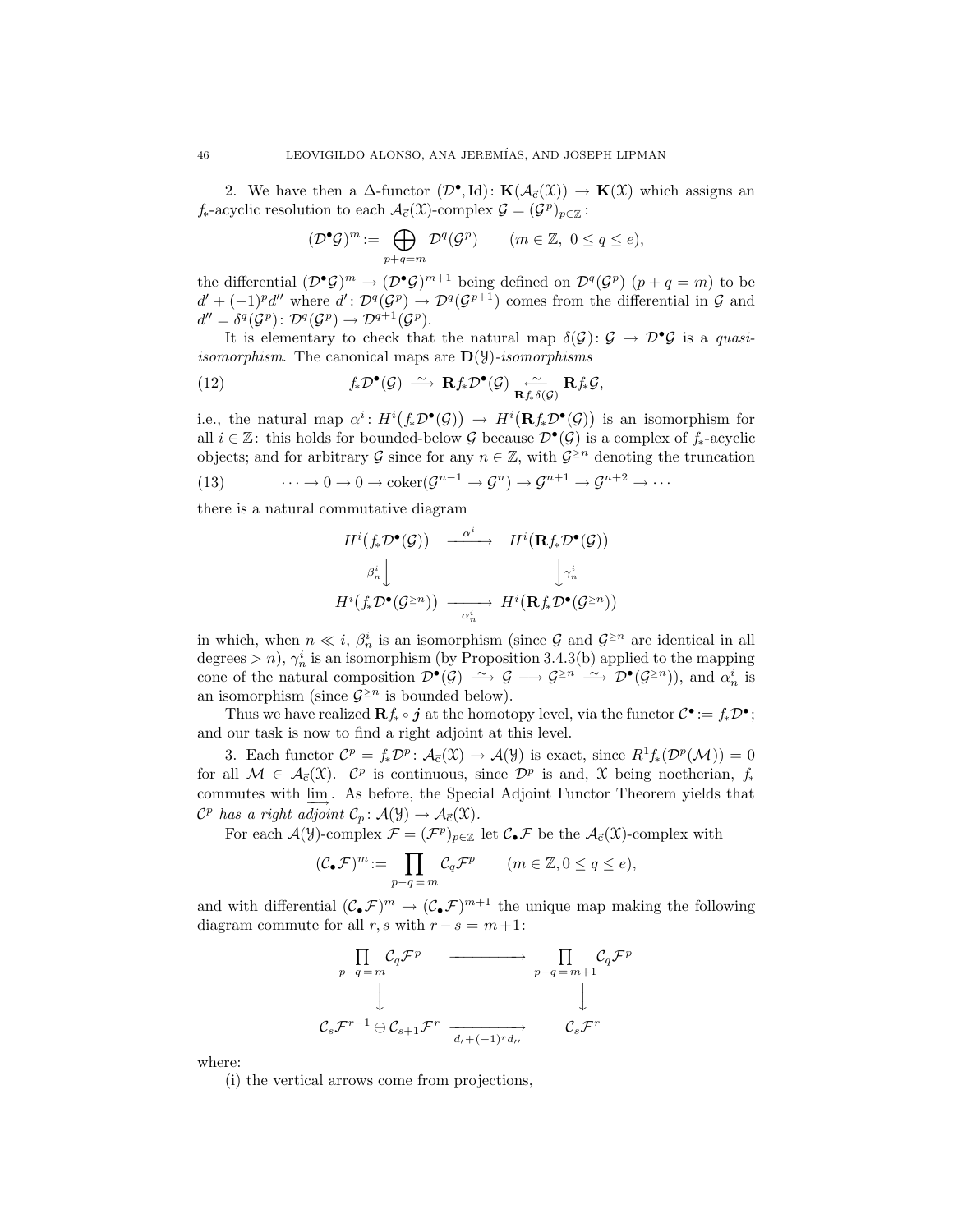(ii)  $d_t: C_s\mathcal{F}^{r-1} \to C_s\mathcal{F}^r$  corresponds to the differential in  $\mathcal{F}$ , and

(iii) with  $\delta_s \colon C_{s+1} \to C_s$  corresponding by adjunction to  $f_*(\delta^s) \colon C^s \to C^{s+1}$ ,

$$
d_{tt} := (-1)^s \delta_s(\mathcal{F}^r) \colon \mathcal{C}_{s+1} \mathcal{F}^r \to \mathcal{C}_s \mathcal{F}^r.
$$

This construction leads naturally to a  $\Delta$ -functor  $(\mathcal{C}_{\bullet},Id): \mathbf{K}(\mathcal{Y}) \to \mathbf{K}(\mathcal{A}_{\vec{c}}(\mathcal{X}))$ . The adjunction isomorphism

$$
\mathrm{Hom}_{\mathcal{A}_{\vec{c}}(\mathfrak{X})}(\mathcal{M},\mathcal{C}_p\mathcal{N})\;\stackrel{\sim}{\longrightarrow}\; \mathrm{Hom}_{\mathcal{A}(\mathcal{Y})}(\mathcal{C}^p\mathcal{M},\mathcal{N}) \qquad \big(\mathcal{M}\in\mathcal{A}_{\vec{c}}(\mathfrak{X}),\;\mathcal{N}\in\mathcal{A}(\mathcal{Y})\big)
$$

applied componentwise produces an isomorphism of complexes of abelian groups

(14) 
$$
\text{Hom}^{\bullet}_{\mathcal{A}_{\vec{c}}(\mathcal{X})}(\mathcal{G}, \mathcal{C}_{\bullet} \mathcal{F}) \xrightarrow{\sim} \text{Hom}^{\bullet}_{\mathcal{A}(\mathcal{Y})}(\mathcal{C}^{\bullet} \mathcal{G}, \mathcal{F})
$$

for all  $\mathcal{A}_{\vec{c}}(\mathfrak{X})$ -complexes  $\mathcal G$  and  $\mathcal{A}(\mathcal{Y})$ -complexes  $\mathcal F$ .

4. The isomorphism (14) suggests that we use  $\mathcal{C}_{\bullet}$  to construct  $f^{\times}$ , as follows. Recall that a complex  $\mathcal{J} \in \mathbf{K}(\mathcal{A}_{\vec{c}}(\mathcal{X}))$  is K-injective iff for each exact complex  $\mathcal{G} \in \mathbf{K}(\mathcal{A}_{\vec{c}}(\mathfrak{X}))$ , the complex  $\text{Hom}^{\bullet}_{\mathcal{A}_{\vec{c}}(\mathfrak{X})}(\mathcal{G}, \mathcal{J})$  is exact too. By (12),  $\mathcal{C}^{\bullet}\mathcal{G}$  is exact if G is; so it follows from (14) that if F is K-injective in  $\mathbf{K}(\mathcal{Y})$  then  $\mathcal{C}_\bullet\mathcal{F}$  is K-injective in  $\mathbf{K}(\mathcal{A}_{\vec{c}}(\mathcal{X}))$ . Thus if  $\mathbf{K}_{\mathbf{I}}(-) \subset \mathbf{K}(-)$  is the full subcategory of all K-injective complexes, then we have a  $\Delta$ -functor  $(\mathcal{C}_{\bullet},Id): \mathbf{K}_{\mathbf{I}}(\mathcal{Y}) \to \mathbf{K}_{\mathbf{I}}(\mathcal{A}_{\vec{c}}(\mathcal{X})).$ Associating a K-injective resolution to each complex in  $\mathcal{A}(\mathcal{Y})$  leads to a  $\Delta$ -functor  $(\rho, \Theta) \colon \mathbf{D}(\mathcal{Y}) \to \mathbf{K}_{\mathbf{I}}(\mathcal{Y})$ .<sup>16</sup> This  $\rho$  is bounded below: an  $\mathcal{A}(\mathcal{Y})$ -complex  $\mathcal{E}$  such that  $H^i(\mathcal{E}) = 0$  for all  $i < n$  is quasi-isomorphic to its truncation  $\mathcal{E}^{\geq n}$  (see (13)), which is quasi-isomorphic to an injective complex  $\mathcal F$  which vanishes in all degrees below n. (Such an  $\mathcal F$  is K-injective.)

Finally, one can define  $f^{\times}$  to be the composition of the functors

$$
\mathbf{D}(\mathcal{Y}) \xrightarrow{\rho} \mathbf{K}_{\mathbf{I}}(\mathcal{Y}) \xrightarrow{\mathcal{C}_{\bullet}} \mathbf{K}_{\mathbf{I}}(\mathcal{A}_{\vec{c}}(\mathcal{X})) \xrightarrow{\text{natural}} \mathbf{D}(\mathcal{A}_{\vec{c}}(\mathcal{X})),
$$

and check, via (12) and (14) that Theorem 4.1 is satisfied. (This involves some tedium with respect to  $\Delta$ -details.)

## 5. Torsion sheaves.

Refer to §1.2 for notation and first sorites regarding torsion sheaves.

Paragraphs 5.1 and 5.2 develop properties of quasi-coherent torsion sheaves and their derived categories on locally noetherian formal schemes—see e.g., Propositions 5.2.1, 5.2.4, 5.2.6, and Corollary 5.2.11. (There is some overlap here with  $\S4$  in  $[Y]$ .) Such properties will be needed throughout the rest of the paper. For instance, Paragraph 5.3 establishes for a noetherian formal scheme  $\mathfrak{X}$ , either separated or finite-dimensional, an equivalence of categories  $\mathbf{D}(\mathcal{A}_{\text{qct}}(\mathfrak{X})) \stackrel{\approx}{\longrightarrow} \mathbf{D}_{\text{qct}}(\mathfrak{X}),$ thereby enabling the use of  $\mathbf{D}_{\text{qct}}(\mathfrak{X})$ —rather than  $\mathbf{D}(\mathcal{A}_{\text{qct}}(\mathfrak{X}))$ —in Theorem 6.1  $($  ≃ Theorem 2 of Section 1). Also, Lemma 5.4.1, identifying the derived functor  $\mathbf{R}\Gamma_{\mathcal{J}}(-)$  (for any  $\mathcal{O}_X$ -ideal  $\mathcal{J}$ , where X is a ringed space) with the homotopy colimit of the functors  $\mathbf{R}\mathcal{H}om^{\bullet}(\mathcal{O}_X/\mathcal{J}^n,-)$ , plays a key role in the proof of the Base Change Theorem 7.4 ( $\cong$  Theorem 3).

<sup>&</sup>lt;sup>16</sup>In fact ( $\rho$ ,  $\Theta$ ) is an equivalence of  $\Delta$ -categories, see [**L4**, §1.7]. But note that  $\Theta$  need not be the identity morphism, i.e., one may not be able to find a complete family of K-injective resolutions commuting with translation. For example, we do not know that every periodic complex has a periodic K-injective resolution.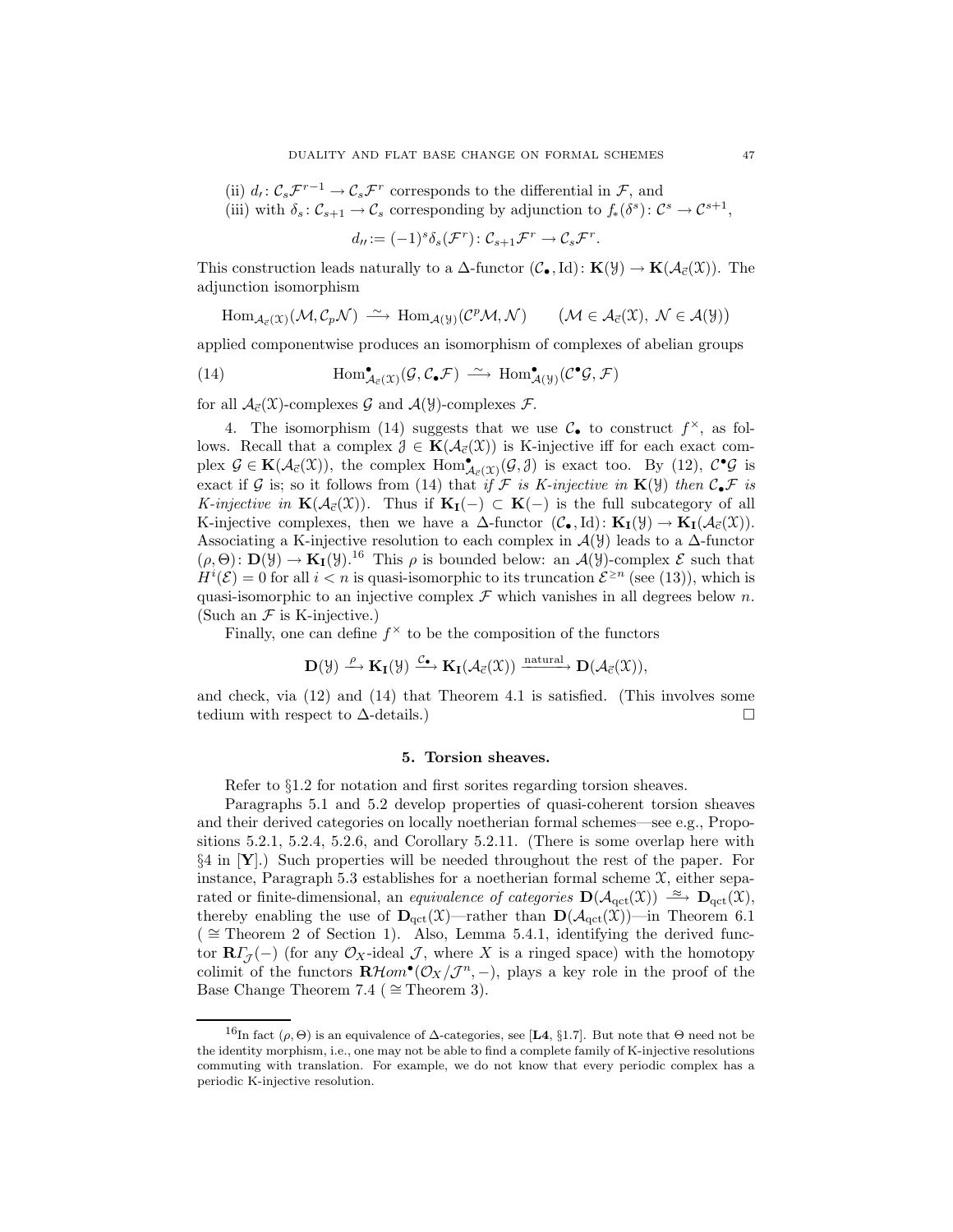5.1. This paragraph deals with categories of quasi-coherent torsion sheaves on locally noetherian formal schemes.

PROPOSITION 5.1.1. Let  $f: \mathfrak{X} \to \mathcal{Y}$  be a map of noetherian formal schemes, and let  $\mathcal{M} \in \mathcal{A}_{\text{qct}}(\mathfrak{X})$ . Then  $f_*\mathcal{M} \in \mathcal{A}_{\text{qct}}(\mathfrak{Y})$ . Moreover, if f is pseudo-proper (see §1.2.2) and M is coherent then  $f_*\mathcal{M}$  is coherent.

PROOF. Let  $\mathcal{J} \subset \mathcal{O}_{\mathfrak{X}}$  and  $\mathcal{I} \subset \mathcal{O}_{\mathfrak{Y}}$  be ideals of definition such that  $\mathcal{I}\mathcal{O}_{\mathfrak{X}} \subset \mathcal{J}$ , and let

$$
X_n := (\mathfrak{X}, \mathcal{O}_{\mathfrak{X}}/\mathfrak{J}^n) \xrightarrow{f_n} (\mathfrak{Y}, \mathcal{O}_{\mathfrak{Y}}/\mathfrak{I}^n) =: Y_n \qquad (n > 0)
$$

be the scheme-maps induced by  $f$ , so that if  $j_n$  and  $i_n$  are the canonical closed immersions then  $f_{j_n} = i_n f_n$ . Let  $\mathcal{M}_n := \mathcal{H}om(\mathcal{O}_X/\mathcal{J}^n, \mathcal{M})$ , so that

$$
\mathcal{M} = \Gamma_{\mathcal{X}}' \mathcal{M} = \varinjlim_{n} \mathcal{M}_{n} = \varinjlim_{n} j_{n*} j_{n}^{*} \mathcal{M}_{n}.
$$

Since  $\mathcal{J}^n$  is a coherent  $\mathcal{O}_\mathcal{X}$ -ideal [**GD**, p. 427], therefore  $\mathcal{M}_n$  is quasi-coherent (Corollary 3.1.6(d)), and it is straightforward to check that  $i_{n*} f_{n*} j_n^* \mathcal{M}_n \in \mathcal{A}_{\text{qct}}(\mathcal{Y})$ . Thus,  $X$  being noetherian, and by Corollary 5.1.3 below,

$$
f_*\mathcal{M}=f_*\varinjlim_{n}\mathcal{M}_n\cong\varinjlim_{n}f_*j_{n*}j_n^*\mathcal{M}_n=\varinjlim_{n}i_{n*}f_{n*}j_n^*\mathcal{M}_n\in\mathcal{A}_{\text{qct}}(\mathcal{Y}).
$$

When f is pseudo-proper every  $f_n$  is proper; and if  $\mathcal{M} \in \mathcal{A}_{\text{qct}}(\mathcal{X})$  is coherent then so is  $f_*\mathcal{M}$ , because for some  $n, f_*\mathcal{M} = f_*j_{n*}j_n^*\mathcal{M}_n = i_{n*}f_{n*}j_n^*\mathcal{M}_n.$ 

PROPOSITION 5.1.2. Let  $Z$  be a closed subset of a locally noetherian scheme  $X$ , and let  $\kappa: \mathfrak{X} \to X$  be the completion of X along Z. Then the functors  $\kappa^*$  and  $\kappa_*$ restrict to inverse isomorphisms between the categories  $A_Z(X)$  and  $A_t(X)$ , and between the categories  $\mathcal{A}_{qcZ}(X)$  and  $\mathcal{A}_{qct}(\mathfrak{X})$ ; and if  $\mathcal{M} \in \mathcal{A}_{qct}(\mathfrak{X})$  is coherent, then so is  $\kappa_* \mathcal{M}$ .

PROOF. Let  $\mathcal J$  be a quasi-coherent  $\mathcal O_X$ -ideal such that the support of  $\mathcal O_X/\mathcal J$ is Z. Applying  $\lim_{n\to\infty}$  to the natural isomorphisms

$$
\kappa^* \mathcal{H}om_X(\mathcal{O}_X/\mathcal{J}^n,\mathcal{N}) \xrightarrow{\sim} \mathcal{H}om_X(\mathcal{O}_X/\mathcal{J}^n\mathcal{O}_X,\kappa^*\mathcal{N}) \qquad (\mathcal{N} \in \mathcal{A}(X),\ n > 0)
$$

we get a functorial isomorphism  $\kappa^* I_Z^{\prime} \longrightarrow \Gamma_{\!\!X}^{\prime} \kappa^*$ , and hence  $\kappa^*({\mathcal A}_Z(X)) \subset {\mathcal A}_t({\mathfrak X})$ . Applying  $\lim_{n\to\infty}$  to the natural isomorphisms

$$
\mathcal{H}om_X(\mathcal{O}_X/\mathcal{J}^n, \kappa_*\mathcal{M}) \stackrel{\sim}{\longrightarrow} \kappa_*\mathcal{H}om_X(\mathcal{O}_X/\mathcal{J}^n\mathcal{O}_X, \mathcal{M}) \qquad (\mathcal{M} \in \mathcal{A}(\mathfrak{X}), n > 0)
$$

we get a functorial isomorphism  $\Gamma'_{Z}\kappa_* \longrightarrow \kappa_*\Gamma'_{X}$ , and hence  $\kappa_*(\mathcal{A}_t(\mathfrak{X})) \subset \mathcal{A}_Z(X)$ .

As  $\kappa$  is a pseudo-proper map of locally noetherian formal schemes ((0) being an ideal of definition of  $X$ ), we see as in the proof of Proposition 5.1.1 that for  $M \in \mathcal{A}_{\text{qct}}(\mathfrak{X}), \ \kappa_* \mathcal{M}$  is a  $\underline{\lim}_{\longrightarrow}$  of quasi-coherent  $\mathcal{O}_X$ -modules, so is itself quasicoherent, and  $\kappa_* \mathcal{M}$  is coherent whenever  $\mathcal{M}$  is.<sup>17</sup>

Finally, examining stalks (see  $\S1.2$ ) we find that the natural transformations  $1 \to \kappa_* \kappa^*$  and  $\kappa^* \kappa_* \to 1$  induce isomorphisms

$$
\begin{aligned}\n\varGamma_Z' \mathcal{N} &\xrightarrow{\sim} \kappa_* \kappa^* \varGamma_Z' \mathcal{N} \qquad (\mathcal{N} \in \mathcal{A}(X)), \\
\kappa^* \kappa_* \varGamma_{\mathcal{X}}' \mathcal{M} &\xrightarrow{\sim} \varGamma_{\mathcal{X}}' \mathcal{M} \qquad (\mathcal{M} \in \mathcal{A}(\mathcal{X})).\n\end{aligned} \qquad \qquad \Box
$$

<sup>&</sup>lt;sup>17</sup>The noetherian assumption in Lemma 5.1.1 is needed only for commutativity of  $f_*$  with lim, a condition clearly satisfied by  $f = \kappa$  in the present situation.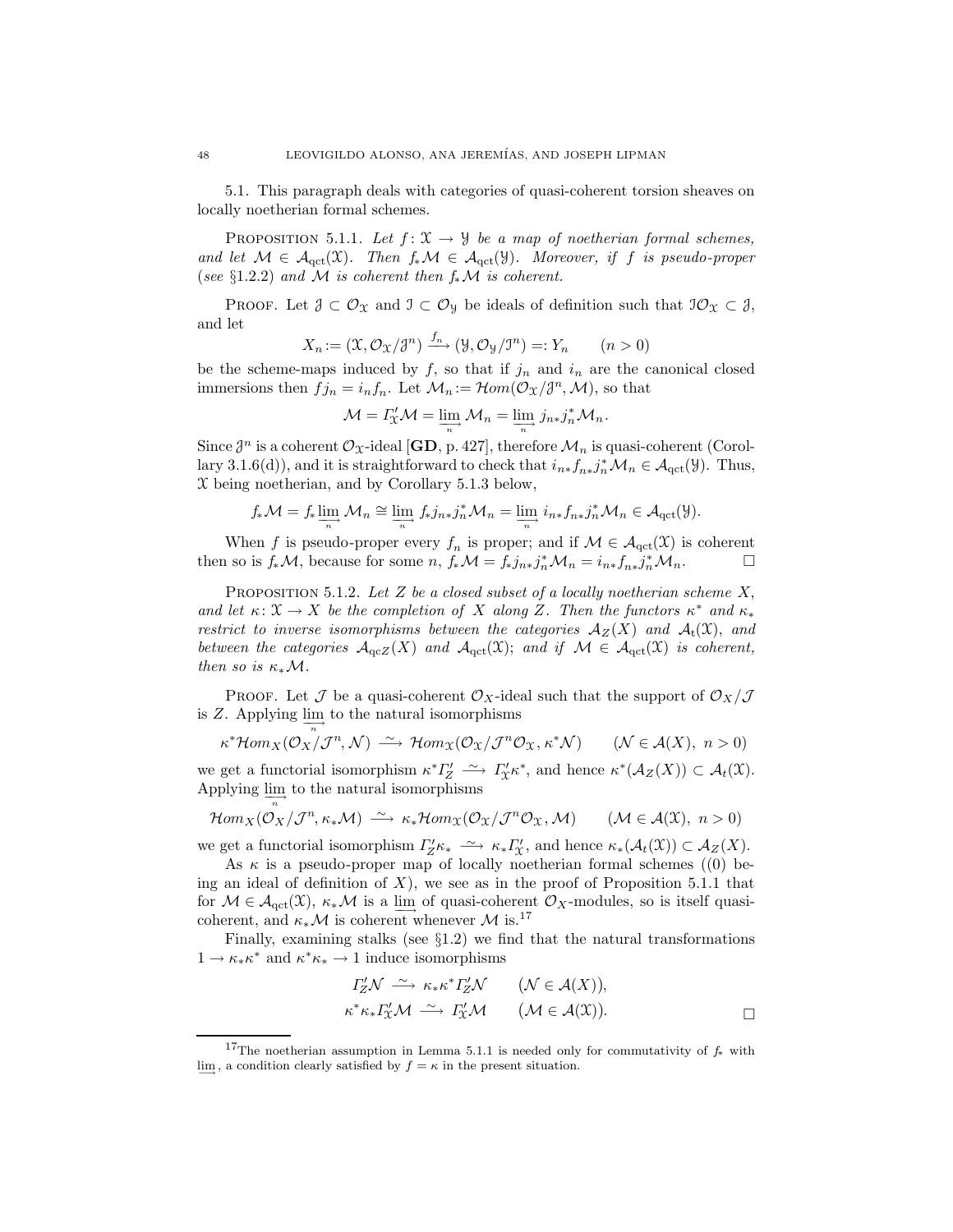COROLLARY 5.1.3. If X is a locally noetherian formal scheme then  $\mathcal{A}_{\text{act}}(\mathcal{X})$  is plump in  $A(\mathfrak{X})$  and closed under small  $A(\mathfrak{X})$ -colimits.

**PROOF.** The assertions are local, and so, since  $\mathcal{A}_t(\mathcal{X})$  is plump (§1.2.1), Proposition 5.1.2 (where  $\kappa^*$  commutes with  $\lim_{n \to \infty}$ ) enables reduction to well-known facts about  $\mathcal{A}_{\alpha\in Z}(X) \subset \mathcal{A}(X)$  with X an affine noetherian (ordinary) scheme.

LEMMA 5.1.4. Let  $\mathfrak X$  be a locally noetherian formal scheme. If  $\mathcal M$  is a quasicoherent  $\mathcal{O}_\mathfrak{X}$ -module then  $\Gamma'_\mathfrak{X}\mathcal{M} \in \mathcal{A}_{\text{qct}}(\mathfrak{X})$  is the  $\underline{\lim}_{\longrightarrow}$  of its coherent submodules. In particular,  $\mathcal{A}_{\text{qct}}(\mathfrak{X}) \subset \mathcal{A}_{\vec{c}}(\mathfrak{X})$ .

**PROOF.** Let  $\mathcal{J}$  be an ideal of definition of  $\mathcal{X}$ . For any positive integer n, let  $X_n$ be the scheme  $(\mathfrak{X}, \mathcal{O}_{\mathfrak{X}}/\mathfrak{F}^n)$ , let  $j_n : X_n \to \mathfrak{X}$  be the canonical closed immersion, and let  $\mathcal{M}_n := \mathcal{H}om(\mathcal{O}_{\mathfrak{X}}/ \mathfrak{J}^n, \mathcal{M}) \subset \Gamma'_{\mathfrak{X}}(\mathcal{M}),$  so that  $\mathcal{M}_n \in \mathcal{A}_{\text{qct}}(\mathfrak{X})$  (Corollary 3.1.6(d)). Then the quasi-coherent  $\mathcal{O}_{X_n}$ -module  $j_n^*\mathcal{M}_n$  is the  $\lim_{n\to\infty}$  of its coherent submodules [GD, p. 319, (6.9.9)], hence so is  $\mathcal{M}_n = j_{n*} j_n^* \mathcal{M}_n$  (since  $j_n^*$  and  $j_{n*}$  preserve both  $\lim_{n \to \infty}$  and coherence  $[\mathbf{GD}, p. 115, (5.3.13)$  and  $(5.3.15)]$ , and therefore so is  $\Gamma''_{\mathfrak{X}}\mathcal{M} = \lim_{\substack{\longrightarrow \\ n}} \mathcal{M}_n$ . That  $\lim_{\substack{\longrightarrow \\ n}} \mathcal{M}_n \in \mathcal{A}_{\text{qct}}(\mathfrak{X})$  results from Corollary 5.1.3.

COROLLARY 5.1.5. For a locally noetherian formal scheme  $\mathfrak{X}$ , the inclusion functor  $j^{\text{t}}_{\mathfrak{X}}: \mathcal{A}_{\text{qct}}(\mathfrak{X}) \hookrightarrow \mathcal{A}(\mathfrak{X})$  has a right adjoint  $Q_{\mathfrak{X}}^{\text{t}}$ . If moreover  $\mathfrak{X}$  is noetherian then  $Q^t_{\mathfrak{X}}$  commutes with  $\underline{\lim}$ .

PROOF. To show that  $j_{\chi}^{\rm t}$  has a right adjoint one can, in view of Corollary 5.1.3 and Lemma 5.1.4, simply apply the Special Adjoint Functor theorem.

More specifically, since  $\Gamma_{\mathcal{X}}'$  is right-adjoint to the inclusion  $\mathcal{A}_t(\mathcal{X}) \hookrightarrow \mathcal{A}(\mathcal{X})$ , and  $\mathcal{A}_{\vec{c}}(\mathcal{X}) \subset \mathcal{A}_{\text{qc}}(\mathcal{X})$  (Corollary 3.1.5), it follows from Lemma 5.1.4 that the restriction of  $\Gamma'_{\mathfrak{X}}$  to  $\mathcal{A}_{\vec{c}}(\mathfrak{X})$  is right-adjoint to  $\mathcal{A}_{\text{qct}}(\mathfrak{X}) \hookrightarrow \mathcal{A}_{\vec{c}}(\mathfrak{X})$ ; and by Proposition 3.2.3,  $\mathcal{A}_{\vec{c}}(\mathfrak{X}) \hookrightarrow \mathcal{A}(\mathfrak{X})$  has a right adjoint  $Q_{\mathfrak{X}}$ ; so  $Q_{\mathfrak{X}}^{\mathbf{t}} := \varGamma_{\mathfrak{X}}' \circ Q_{\mathfrak{X}}$  is right-adjoint to  $j_{\mathfrak{X}}^{\mathbf{t}}$ . (Similarly,  $Q_{\mathfrak{X}} \circ I_{\mathfrak{X}}'$  is right-adjoint to  $j_{\mathfrak{X}}^{\operatorname{t}}$ .)

Commutativity with  $\lim_{n \to \infty}$  means that for any small directed system  $(\mathcal{G}_{\alpha})$  in  $\mathcal{A}(\mathcal{X})$ and any  $\mathcal{M} \in \mathcal{A}_{\text{act}}(\mathfrak{X})$ , the natural map

$$
\phi\colon \text{Hom}(\mathcal{M}, \varinjlim_{\alpha} Q_{\mathfrak{X}}^{\mathbf{t}} \mathcal{G}_{\alpha}) \to \text{Hom}(\mathcal{M}, Q_{\mathfrak{X}}^{\mathbf{t}} \varinjlim_{\alpha} \mathcal{G}_{\alpha})
$$

is an isomorphism. This follows from Lemma 5.1.4, which allows us to assume that M is coherent, in which case  $\phi$  is isomorphic to the natural composed isomorphism

$$
\varinjlim_{\alpha} \text{Hom}(\mathcal{M}, Q_{\mathcal{X}}^{\mathbf{t}} \mathcal{G}_{\alpha}) \stackrel{\sim}{\longrightarrow} \varinjlim_{\alpha} \text{Hom}(\mathcal{M}, \mathcal{G}_{\alpha}) \stackrel{\sim}{\longrightarrow} \text{Hom}(\mathcal{M}, \varinjlim_{\alpha} \mathcal{G}_{\alpha}).
$$

Remark. For an ordinary noetherian scheme X we have  $Q_X^{\text{t}} = Q_X$  (see §3.1). More generally, if  $\kappa \colon \mathfrak{X} \to X$  is as in Proposition 5.1.2, then  $Q^{\mathbf{t}}_{\mathfrak{X}} = \kappa^* I_Z Q_X \kappa_*$ . Hence Proposition 5.1.1 (applied to open immersions  $\mathfrak{X} \hookrightarrow \mathfrak{Y}$  with X affine) lets us construct the functor  $Q_y^{\rm t}$  for any noetherian formal scheme  $\mathcal Y$  by mimicking the construction for ordinary schemes (cf. [I, p. 187, Lemme 3.2].)

5.2. The preceding results carry over to derived categories.

From Corollary 5.1.3 it follows that on a locally noetherian formal scheme  $\mathfrak{X}$ ,  $\mathbf{D}_{\mathrm{qct}}(\mathfrak{X})$  is a triangulated subcategory of  $\mathbf{D}(\mathfrak{X})$ , closed under direct sums.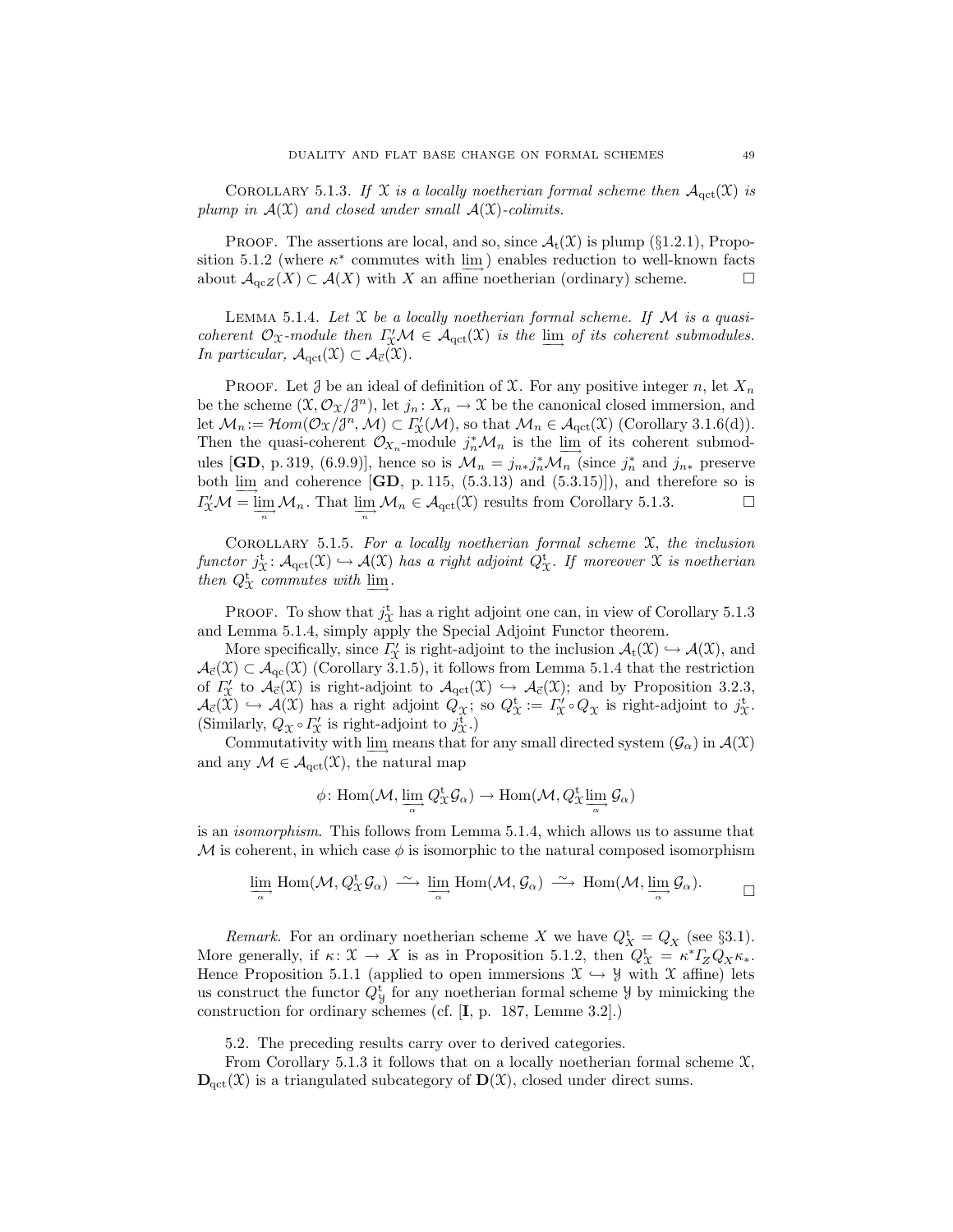PROPOSITION 5.2.1. For a locally noetherian formal scheme  $\mathfrak{X}$ , set  $\mathcal{A}_t := \mathcal{A}_t(\mathfrak{X})$ , the category of torsion  $\mathcal{O}_X$ -modules, and let  $i: D(\mathcal{A}_t) \to D(\mathcal{X})$  be the natural functor. Then:

(a) An  $\mathcal{O}_{\mathfrak{X}}$ -complex  $\mathcal E$  is in  $\mathbf{D}_t(\mathfrak{X})$  iff the natural map  $i\mathbf{R}\Gamma'_{\mathfrak{X}}\mathcal{E} \to \mathcal E$  is a  $\mathbf{D}(\mathfrak{X})$ isomorphism.

(b) If  $\mathcal{E} \in \mathbf{D}_{qc}(\mathfrak{X})$  then  $\mathbf{R} \Gamma'_{\mathfrak{X}} \mathcal{E} \in \mathbf{D}_{qc}(\mathcal{A}_t)$ .

(c) The functor **i** and its right adjoint  $\mathbb{R} \Gamma_{\mathcal{X}}'$  induce quasi-inverse equivalences between  $\mathbf{D}(\mathcal{A}_{t})$  and  $\mathbf{D}_{t}(\mathcal{X})$  and between  $\mathbf{D}_{qc}(\mathcal{A}_{t})$  and  $\mathbf{D}_{qct}(\mathcal{X})$ .<sup>18</sup>

PROOF. (a) For  $\mathcal{F} \in \mathbf{D}(\mathcal{A}_{t})$  (e.g.,  $\mathcal{F} := \mathbf{R} \Gamma'_{\mathcal{X}} \mathcal{E}$ ), any complex isomorphic to  $i\mathcal{F}$ is clearly in  $\mathbf{D}_t(\mathfrak{X})$ .

Suppose conversely that  $\mathcal{E} \in \mathbf{D}_t(\mathfrak{X})$ . The assertion that  $i\mathbf{R} \Gamma'_\mathfrak{X} \mathcal{E} \cong \mathcal{E}$  is local, so we may assume that  $\mathfrak{X} = Spf(A)$  where  $A = \Gamma(\mathfrak{X}, \mathcal{O}_{\mathfrak{X}})$  is a noetherian adic ring, so that any defining ideal  $\partial$  of  $\mathfrak X$  is generated by a finite sequence in A. Then  $i\mathbf{R}\Gamma'_{\mathcal{X}}\mathcal{E} \cong \mathcal{K}_{\infty}^{\bullet}\otimes \mathcal{E}$ , where  $\mathcal{K}_{\infty}^{\bullet}$  is a bounded flat complex—a  $\underline{\lim}_{\longrightarrow}$  of Koszul complexes on powers of the generators of  $\beta$ —see [AJL, p. 18, Lemma 3.1.1].

So  $i\mathbf{R} \Gamma_{\chi}^{\prime}$  is a bounded functor, and the usual way-out argument reduces the question to where  $\mathcal E$  is a single torsion sheaf. But then it is immediate from the construction of  $\mathcal{K}_{\infty}^{\bullet}$  that  $\mathcal{K}_{\infty}^{\bullet} \otimes \mathcal{E} = \mathcal{E}$ .

(b) Again, we can assume that  $\mathfrak{X} = \mathrm{Spf}(A)$  and  $\mathbb{R} \Gamma'_{\mathfrak{X}}$  is bounded, and since  $\mathcal{A}_{\text{qc}}(\mathfrak{X})$  is plump in  $\mathcal{A}(\mathfrak{X})$  (Proposition 3.2.2) we can reduce to where  $\mathcal E$  is a single quasi-coherent  $\mathcal{O}_{\mathfrak{X}}$ -module, though it is better to assume only that  $\mathcal{E} \in \mathbf{D}^+_{\mathrm{qc}}(\mathfrak{X})$ , for then we may also assume  $\mathcal E$  injective, so that

$$
\mathbf{R}\varGamma_{\!\mathcal{X}}'\mathcal{E}\cong\varGamma_{\!\mathcal{X}}'\mathcal{E}=\lim_{n>o}\mathcal{H}om(\mathcal{O}/\mathcal{J}^n,\mathcal{E}).
$$

From Corollary 3.1.6(d) it follows that  $Hom(\mathcal{O}/\mathcal{J}^n, \mathcal{E}) \in \mathbf{D}_{\text{qct}}(\mathcal{X})$ —for this assertion another way-out argument reduces us again to where  $\mathcal E$  is a single quasi-coherent  $\mathcal{O}_X$ -module—and since homology commutes with lim<sub>→</sub> and  $\mathcal{A}_{\text{qct}}$  is closed under lim (Corollary 5.1.3), therefore  $\mathbb{R} \Gamma_{\mathcal{X}}' \mathcal{E}$  has quasi-coherent homology.

Assertion (c) results now from the following simple lemma.  $\Box$ 

LEMMA 5.2.2. Let A be an abelian category, let  $j: A_{\mathfrak{b}} \to A$  be the inclusion of a plump subcategory such that j has a right adjoint  $\Gamma$ , and let  $\mathbf{j} : \mathbf{D}(\mathcal{A}_{\flat}) \to \mathbf{D}(\mathcal{A})$ be the derived-category extension of j. Suppose that every A-complex has a Kinjective resolution, so that the derived functor  $\mathbf{R}\Gamma\colon \mathbf{D}(\mathcal{A}) \to \mathbf{D}(\mathcal{A}_b)$  exists. Then RΓ is right-adjoint to j. Furthermore, the following conditions are equivalent.

- (1) j induces an equivalence of categories from  $\mathbf{D}(\mathcal{A}_{\mathfrak{b}})$  to  $\mathbf{D}_{\mathfrak{b}}(\mathcal{A})$ , with quasiinverse  $\mathbf{R}_{\flat}\Gamma := \mathbf{R}\Gamma|_{\mathbf{D}_{\flat}(\mathcal{A})}.$
- (2) For every  $\mathcal{E} \in \mathbf{D}_{\flat}(\mathcal{A})$  the natural map  $j\mathbf{R}\Gamma\mathcal{E} \to \mathcal{E}$  is an isomorphism.
- (3) The functor  $\mathbf{R}_{\flat}\Gamma$  is bounded, and for  $\mathcal{E}_0 \in \mathcal{A}_{\flat}$  the natural map  $j\mathbf{R}\Gamma\mathcal{E}_0 \to$  $\mathcal{E}_0$  is a  $\mathbf{D}(\mathcal{A})$ -isomorphism.

When these conditions hold, every  $A_{\flat}$ -complex has a K-injective resolution.

PROOF. Since  $\Gamma$  has an exact left adjoint, it takes K-injective  $\mathcal{A}$ -complexes to K-injective  $\mathcal{A}_{\flat}$ -complexes, whence there is a bifunctorial isomorphism in the derived

<sup>&</sup>lt;sup>18</sup>We may therefore sometimes abuse notation and write  $\mathbb{R} \Gamma_{\chi}^{\prime}$  instead of  $i \mathbb{R} \Gamma_{\chi}^{\prime}$ ; but the meaning should be clear from the context.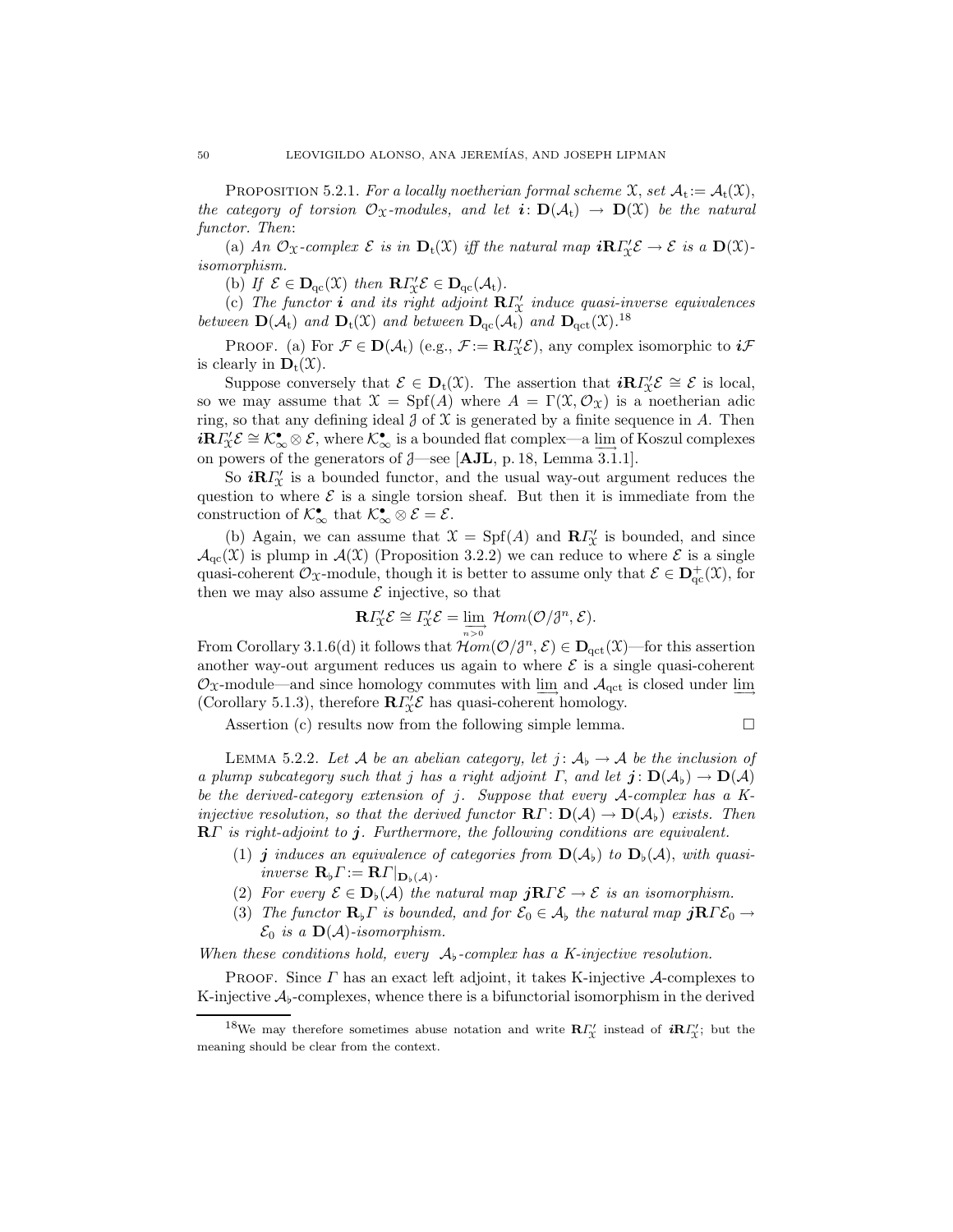category of abelian groups

$$
\mathrm{\mathbf{R}Hom}^\bullet_{\mathcal{A}}(j{\mathcal G},{\mathcal E}) \ \stackrel{\sim}{\longrightarrow} \ \mathrm{\mathbf{R}Hom}^\bullet_{\mathcal{A}_\flat}({\mathcal G},\mathbf{R}\varGamma {\mathcal E}) \qquad ({\mathcal G}\in {\mathbf D}({\mathcal A}_\flat), \ {\mathcal E}\in {\mathbf D}({\mathcal A})).
$$

(To see this, one can assume  $\mathcal E$  to be K-injective, and then drop the  $\mathbb R$ 's...) Apply homology H<sup>0</sup> to this isomorphism to get adjointness of  $j$  and RT.

The implications  $(1) \Rightarrow (3) \Rightarrow (2)$  are straightforward. For  $(2) \Rightarrow (1)$ , one needs that for  $\mathcal{G} \in \mathbf{D}(\mathcal{A}_b)$  the natural map  $\mathcal{G} \to \mathbf{R} \Gamma j \mathcal{G}$  is an isomorphism, or equivalently (look at homology), that the corresponding map  $j\mathcal{G} \rightarrow j\mathbf{R} \Gamma j\mathcal{G}$  is an isomorphism. But the composition of this last map with the isomorphism  $j\mathbf{R}\Gamma j\mathcal{G} \longrightarrow j\mathcal{G}$  (given by (2)) is the identity, whence the conclusion.

Finally, if G is an  $A_b$ -complex and  $j\mathcal{G} \to \mathcal{J}$  is a K-injective A-resolution, then as before  $\Gamma \mathcal{J}$  is a K-injective  $\mathcal{A}_{\flat}$ -complex; and (1) implies that the natural composition

$$
\mathcal{G} \to \Gamma j \mathcal{G} \to \Gamma \mathcal{J} \ (\cong \mathbf{R} \Gamma j \mathcal{G})
$$

is a  $\mathbf{D}(\mathcal{A}_{\flat})$ -isomorphism, hence an  $\mathcal{A}_{\flat}$ -K-injective resolution.

COROLLARY 5.2.3. For any complexes  $\mathcal{E} \in \mathbf{D}_t(\mathcal{X})$  and  $\mathcal{F} \in \mathbf{D}(\mathcal{X})$  the natural  $map \ \mathbf{R} \Gamma'_{\mathcal{X}} \mathcal{F} \to \mathcal{F}$  induces an isomorphism

$$
\mathbf{R}\mathcal{H}om^{\bullet}(\mathcal{E},\mathbf{R}\Gamma'_{\mathcal{X}}\mathcal{F})\ \stackrel{\sim}{\longrightarrow}\ \mathbf{R}\mathcal{H}om^{\bullet}(\mathcal{E},\mathcal{F}).
$$

PROOF. Consideration of homology presheaves shows it sufficient that for each affine open  $\mathcal{U} \subset \mathcal{X}$ , the natural map

$$
\mathrm{Hom}_{\mathbf{D}(\mathcal{U})}(\mathcal{E}|_{\mathcal{U}}, (\mathbf{R} \Gamma_{\!\mathcal{X}}^{\prime} \mathcal{F})|_{\mathcal{U}}) \to \mathrm{Hom}_{\mathbf{D}(\mathcal{U})}(\mathcal{E}|_{\mathcal{U}}, \mathcal{F}|_{\mathcal{U}})
$$

be an isomorphism. But since  $\mathbb{R}\Gamma_{\mathcal{X}}'$  commutes with restriction to U, that is a direct consequence of Proposition 5.2.1(c) (with  $\mathfrak X$  replaced by  $\mathfrak U$ ).

Parts (b) and (c) of the following Proposition will be generalized in parts (d) and (b), respectively, of Proposition 5.2.8.

PROPOSITION 5.2.4. Let Z be a closed subset of a locally noetherian scheme  $X$ , and let  $\kappa: \mathfrak{X} \to X$  be the completion of X along Z. Then:

(a) The exact functors  $\kappa^*$  and  $\kappa_*$  restrict to inverse isomorphisms between the categories  $\mathbf{D}_Z(X)$  and  $\mathbf{D}_t(X)$ , and between the categories  $\mathbf{D}_{qcZ}(X)$  and  $\mathbf{D}_{qct}(X)$ ; and if  $\mathcal{M} \in \mathbf{D}_{\mathrm{act}}(\mathfrak{X})$  has coherent homology, then so does  $\kappa_* \mathcal{M}$ .

(b) There is a unique derived-category isomorphism

$$
\mathbf{R}\Gamma'_{Z}\kappa_*\mathcal{E}\ \stackrel{\sim}{\longrightarrow}\ \kappa_*\mathbf{R}\Gamma'_{\mathcal{X}}\mathcal{E}\qquad \ \ (\mathcal{E}\in\mathbf{D}(\mathcal{X}))
$$

whose composition with the natural map  $\kappa_* \mathbf{R} \Gamma_{\mathcal{X}}^{\prime} \mathcal{E} \to \kappa_* \mathcal{E}$  is just the natural map  $\mathbf{R} \Gamma Z^{\prime} \kappa_* \mathcal{E} \to \kappa_* \mathcal{E}.$ 

(c) There is a unique derived-category isomorphism

$$
\kappa^* \mathbf{R} \Gamma_Z' \mathcal{F} \stackrel{\sim}{\longrightarrow} \mathbf{R} \Gamma_X' \kappa^* \mathcal{F} \qquad \big( \mathcal{F} \in \mathbf{D}(X) \big)
$$

whose composition with the natural map  $\mathbb{R} \Gamma'_X \kappa^* \mathcal{F} \to \kappa^* \mathcal{F}$  is just the natural map  $\kappa^* \mathbf{R} \Gamma Z' \mathcal{F} \to \kappa^* \mathcal{F}.$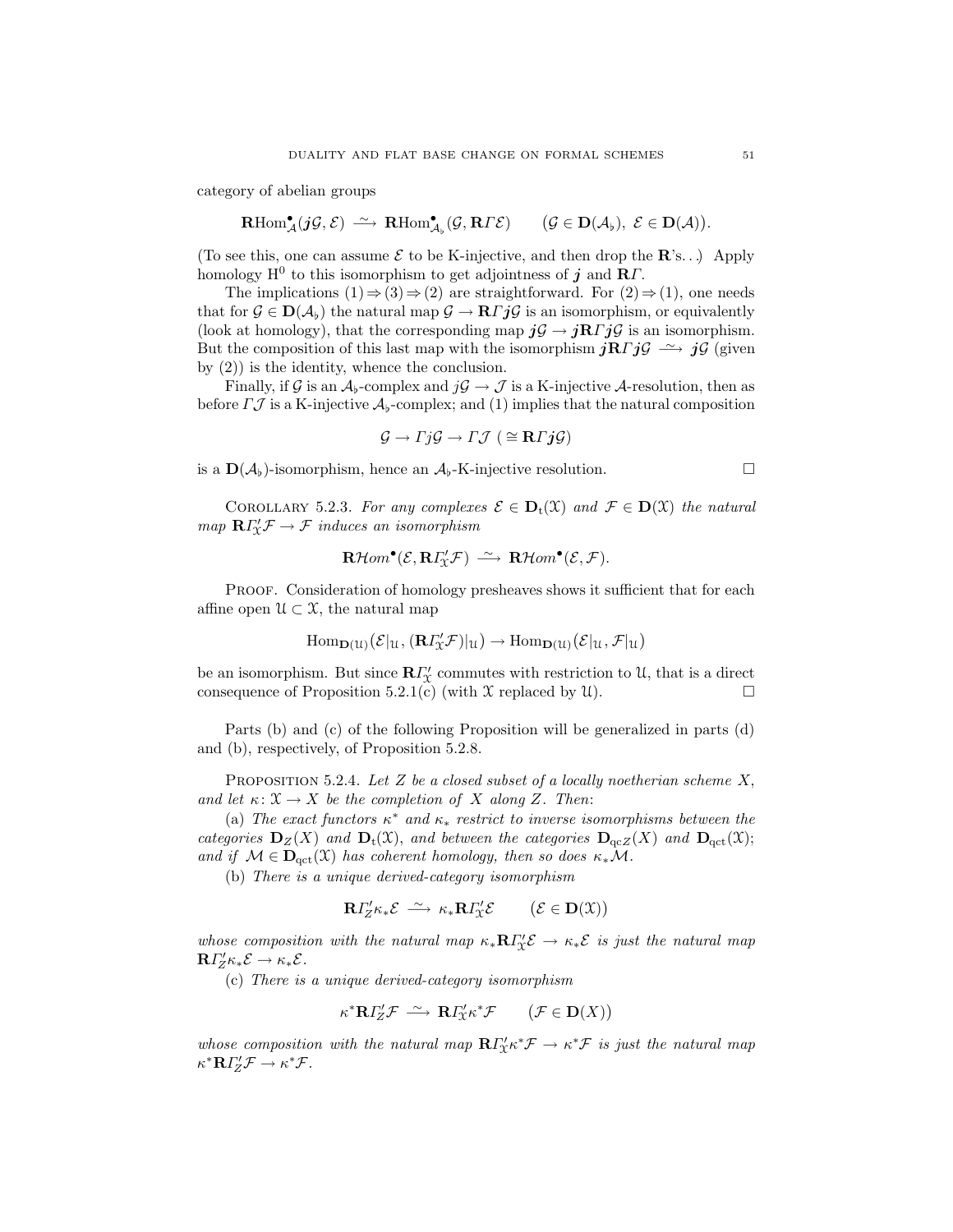PROOF. The assertions in (a) follow at once from Proposition 5.1.2.

(b) Since  $\kappa_*$  has an exact left adjoint (namely  $\kappa^*$ ), therefore  $\kappa_*$  transforms K-injective  $\mathcal{A}(\mathcal{X})$ -complexes into K-injective  $\mathcal{A}(X)$ -complexes, and consequently the isomorphism in (b) results from the isomorphism  $\Gamma'_{Z}\kappa_{*} \longrightarrow \kappa_{*}\Gamma'_{X}$  in the proof of Proposition 5.1.2. That the composition in (b) is as asserted comes down then to the elementary fact that the natural composition

$$
\mathcal{H}om_{X}(\mathcal{O}_{X}/\mathcal{J}^{n},\kappa_{*}\mathcal{M})\;\stackrel{\sim}{\longrightarrow}\;\kappa_{*}\mathcal{H}om_{X}(\mathcal{O}_{X}/\mathcal{J}^{n}\mathcal{O}_{X},\mathcal{M})\longrightarrow\kappa_{*}\mathcal{M}
$$

(see proof of Proposition 5.1.2) is just the obvious map. Since  $\kappa_* \mathbf{R} \Gamma_{\mathcal{X}}^{\prime} \mathcal{E} \in \mathbf{D}_{Z}(X)$ (by (a) and Proposition  $5.2.1(a)$ ), the uniqueness assertion (for the inverse isomorphism) results from adjointness of  $\mathbb{R}I''_Z$  and the inclusion  $\mathbb{D}_Z(X) \hookrightarrow \mathbb{D}(X)$ . (The proof is similar to that of Proposition  $5.2.1(c)$ .

(c) Using (b), we have the natural composed map

$$
\kappa^* {\mathbf R} \Gamma_Z' {\mathcal F} \to \kappa^* {\mathbf R} \Gamma_Z' \kappa_* \kappa^* {\mathcal F} \ \stackrel{\sim}{\longrightarrow} \ \kappa^* \kappa_* {\mathbf R} \Gamma_X' \kappa^* {\mathcal F} \to {\mathbf R} \Gamma_X' \kappa^* {\mathcal F}.
$$

Showing this to be an isomorphism is a local problem, so assume  $X = \text{Spec}(A)$ with A a noetherian adic ring. Let  $K^{\bullet}_{\infty}$  be the usual lim of Koszul complexes on powers of a finite system of generators of an ideal of definition of  $A$  ([AJL, §3.1]); and let  $K_{\infty}^{\bullet}$  be the corresponding quasi-coherent complex on  $Spec(A)$ , so that the complex  $\mathcal{K}_{\infty}^{\bullet}$  in the proof of Proposition 5.2.1(a) is just  $\kappa^* \tilde{K}_{\infty}^{\bullet}$ . Then one checks via [AJL, p. 18, Lemma (3.1.1)] that the map in question is isomorphic to the natural isomorphism of complexes

$$
\kappa^*(\widetilde{K}^{\bullet}_{\infty} \otimes_{\mathcal{O}_X} \mathcal{F}) \stackrel{\sim}{\longrightarrow} \kappa^* \widetilde{K}^{\bullet}_{\infty} \otimes_{\mathcal{O}_X} \kappa^* \mathcal{F}.
$$

That the composition in (c) is as asserted results from the following natural commutative diagram, whose bottom row composes to the identity:

$$
\kappa^* \mathbf{R} \Gamma_Z^{\prime} \mathcal{F} \longrightarrow \kappa^* \mathbf{R} \Gamma_Z^{\prime} \kappa_* \kappa^* \mathcal{F} \longrightarrow \kappa^* \kappa_* \mathbf{R} \Gamma_X^{\prime} \kappa^* \mathcal{F} \longrightarrow \mathbf{R} \Gamma_X^{\prime} \kappa^* \mathcal{F}
$$
\n
$$
\downarrow \qquad \qquad \downarrow \qquad \qquad \downarrow \qquad \qquad \downarrow
$$
\n
$$
\kappa^* \mathcal{F} \longrightarrow \kappa^* \kappa_* \kappa^* \mathcal{F} \longrightarrow \kappa^* \mathcal{F} \longrightarrow \kappa^* \mathcal{F}
$$
\nUniqueness is shown as in (b).

\n
$$
\Box
$$

COROLLARY  $5.2.5$ . The natural maps are isomorphisms

 $\text{Hom}_X(\mathcal{E}, \mathcal{F}) \cong \text{Hom}_X(\mathcal{E}, \kappa_* \kappa^* \mathcal{F}) \cong \text{Hom}_X(\kappa^* \mathcal{E}, \kappa^* \mathcal{F}) \quad (\mathcal{E} \in \mathbf{D}_Z(X), \, \mathcal{F} \in \mathbf{D}(X)),$  $\text{Hom}_X(\mathcal{E}, \mathcal{F}) \cong \text{Hom}_X(\mathcal{E}, \kappa_* \kappa^* \mathcal{F}) \cong \text{Hom}_X(\kappa^* \mathcal{E}, \kappa^* \mathcal{F}) \quad (\mathcal{E} \in \mathbf{D}(X), \, \mathcal{F} \in \mathbf{D}_Z(X)),$  $\text{Hom}_{\mathfrak{X}}(\mathcal{G}, \mathcal{H}) \cong \text{Hom}_{\mathfrak{X}}(\kappa^*\kappa_*\mathcal{G}, \mathcal{H}) \cong \text{Hom}_X(\kappa_*\mathcal{G}, \kappa_*\mathcal{H}) \quad (\mathcal{G} \in \mathbf{D}_t(\mathfrak{X}), \mathcal{H} \in \mathbf{D}(\mathfrak{X})).$ 

**PROOF.** For the first line, use Proposition 5.2.1 and its analogue for  $D_Z(X)$ , Lemma 5.2.2, and Proposition 5.2.4 to get the equivalent sequence of natural isomorphisms

$$
\text{Hom}_X(\mathcal{E}, \mathcal{F}) \cong \text{Hom}_X(\mathcal{E}, \mathbf{R}I'_Z \mathcal{F})
$$
\n
$$
\cong \text{Hom}_X(\kappa^* \mathcal{E}, \kappa^* \mathbf{R}I'_Z \mathcal{F})
$$
\n
$$
\cong \text{Hom}_X(\kappa^* \mathcal{E}, \mathbf{R}I'_X \kappa^* \mathcal{F})
$$
\n
$$
\cong \text{Hom}_X(\kappa^* \mathcal{E}, \kappa^* \mathcal{F})
$$
\n
$$
\cong \text{Hom}_X(\mathcal{E}, \kappa_* \kappa^* \mathcal{F}).
$$

The rest is immediate from Proposition 5.2.4(a).  $\Box$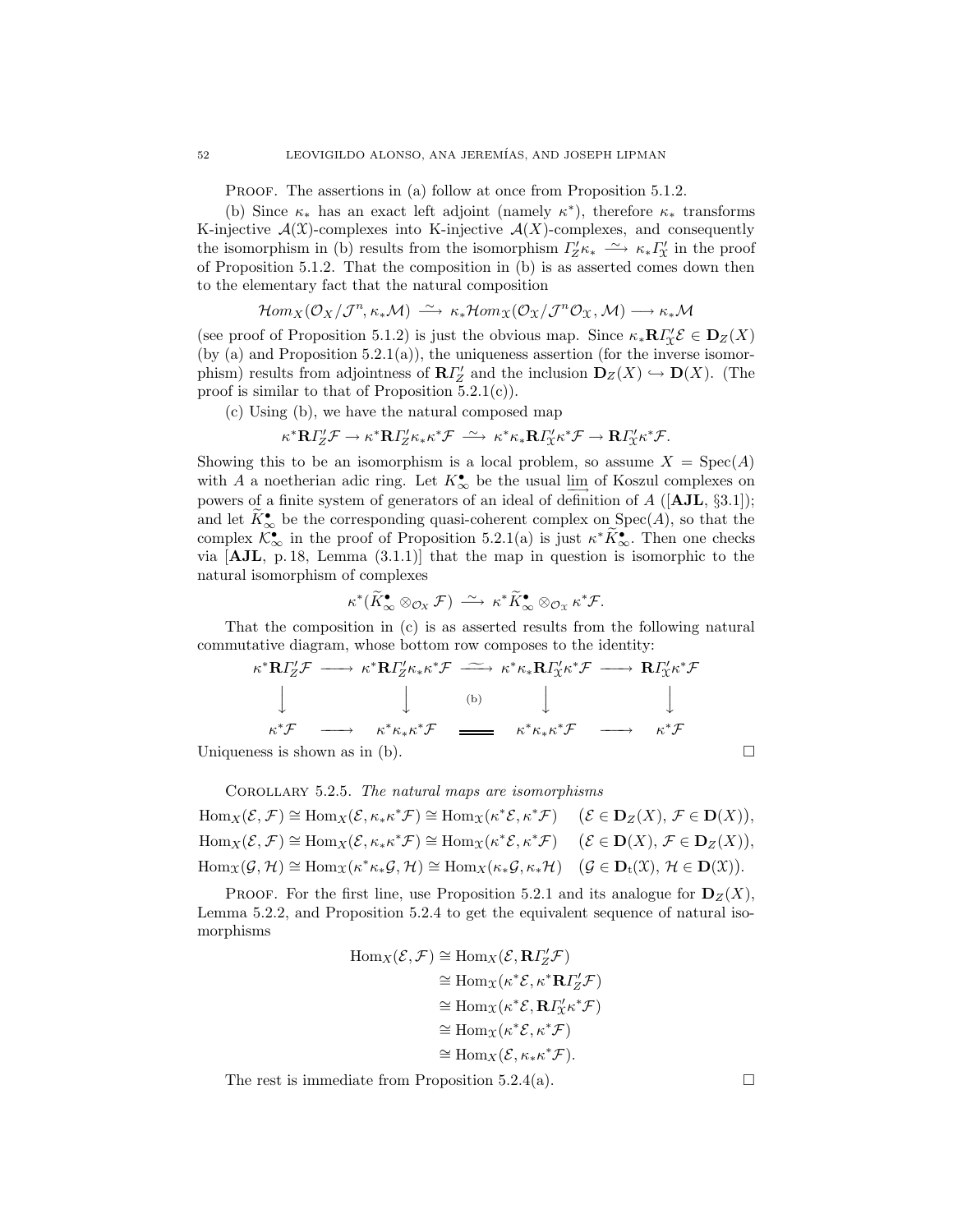The next series of results concerns the behavior of  $D_{\text{act}}$  with respect to maps of formal schemes.

PROPOSITION 5.2.6. Let  $f: \mathfrak{X} \to \mathfrak{Y}$  be a map of noetherian formal schemes. Then  $\mathbf{R} f_*|_{\mathbf{D}_{\text{qct}}(\mathfrak{X})}$  is bounded, and

$$
\mathbf{R}f_{*}(\mathbf{D}_{\mathrm{qct}}(\mathfrak{X})) \subset \mathbf{D}_{\mathrm{qct}}(\mathfrak{Y}).
$$

Moreover, if f is pseudo-proper and  $\mathcal{F} \in \mathbf{D}_t(\mathfrak{X})$  has coherent homology, then so does  $\mathbf{R} f_* \mathcal{F} \in \mathbf{D}_t(\mathcal{Y}).$ 

PROOF. Since  $D_{\text{qct}}(\mathfrak{X}) \subset D_{\vec{c}}(\mathfrak{X})$  (Lemma 5.1.4), the boundedness assertion is given by Proposition 3.4.3(b). (Clearly,  $\mathbf{R}f_*$  is bounded-below.) It suffices then for the next assertion (by the usual way-out arguments [H1, p. 73, Proposition 7.3]) to show for any  $\mathcal{M} \in \mathcal{A}_{\text{qct}}(\mathfrak{X})$  that  $\mathbf{R} f_* \mathcal{M} \in \mathbf{D}_{\text{qct}}(\mathfrak{Y})$ .

Let  $\mathcal E$  be an injective resolution of  $\mathcal M$ , let  $\mathcal J$  be an ideal of definition of  $\mathfrak X$ , and let  $\mathcal{E}_n$  be the flasque complex  $\mathcal{E}_n := \mathcal{H}om(\mathcal{O}/\mathcal{J}^n, \mathcal{E})$ . Then by Proposition 5.2.1(a),  $\mathcal{M} \cong \mathbf{R} \Gamma_{\mathcal{X}}' \mathcal{M} \cong \underline{\lim}_{n} \mathcal{E}_{n}$ . Since X is noetherian,  $\underline{\lim}_{n}$ 's of flasque sheaves are  $f_{*}$ -acyclic and  $\varinjlim$  commutes with  $f_*$ ; so with notation as in the proof of Proposition 5.1.1,

$$
\mathbf{R} f_*\mathcal{M} \cong \mathbf{R} f_*\mathbf{R} I_{\mathbb{X}}'\mathcal{M} \cong f_*\varinjlim_n \mathcal{E}_n \cong \varinjlim_n f_*j_{n*}j_n^*\mathcal{E}_n \cong \varinjlim_n i_{n*}f_{n*}j_n^*\mathcal{E}_n.
$$

Since  $\mathcal{E} \in \mathbf{D}^+_{\mathrm{qc}}(\mathfrak{X})$ , therefore

$$
j_{n*}j_n^*\mathcal{E}_n = \mathcal{H}om(\mathcal{O}/\mathcal{J}^n, \mathcal{E}) \in \mathbf{D}_{\mathrm{qc}}(\mathfrak{X}),
$$

as we see by way-out reduction to where  $\mathcal E$  is a single quasi-coherent sheaf and then by Corollary 3.1.6(d); and hence  $j_n^* \mathcal{E}_n \in \mathbf{D}_{\mathrm{qc}}(X_n)$  (see [**GD**, p. 115, (5.3.15)]). Now  $j_n^* \mathcal{E}_n$  is a flasque bounded-below  $\mathcal{O}_{X_n}$ -complex, so by way-out reduction to (for example)  $[\text{Ke}, p. 643, corollary 11],$ 

$$
f_{n*}j_n^*\mathcal{E}_n \cong \mathbf{R} f_{n*}j_n^*\mathcal{E}_n \in \mathbf{D}_\mathrm{qc}(Y_n);
$$

and finally, in view of Corollary 5.1.3,

$$
\mathbf{R} f_* \mathcal{M} \cong i_{n*} \lim_{n \to \infty} f_{n*} j_n^* \mathcal{E}_n \in \mathbf{D}_{\text{qct}}(\mathcal{Y}).
$$

For the last assertion, we reduce as before to showing for each coherent torsion  $\mathcal{O}_{\mathfrak{X}}$ -module M and each  $p \geq 0$  that  $R^p f_* \mathcal{M} := H^p \mathbf{R} f_* \mathcal{M}$  is a coherent  $\mathcal{O}_{\mathfrak{Y}}$ -module. With notation remaining as in Proposition 5.1.1, the maps  $i_n$  and  $j_n$  are exact, and for some  $n, \mathcal{M} = j_{n*}j_n^* \mathcal{M}_n$ . So

$$
R^p f_* \mathcal{M} = R^p f_* j_{n*} j_n^* \mathcal{M}_n = i_{n*} R^p f_{n*} j_n^* \mathcal{M}_n,
$$

which is coherent since  $j_n^* \mathcal{M}_n$  is a coherent  $\mathcal{O}_{X_n}$ -module and  $f_n: X_n \to Y_n$  is a proper scheme-map.

COROLLARY 5.2.7 (cf. Corollary 3.5.3). Let  $f_0: X \to Y$  be a map of locally noetherian schemes, let  $W \subset Y$  and  $Z \subset f_0^{-1}W$  be closed subsets, with associated (flat) completion maps  $\kappa_y: \mathcal{Y} = Y_{/W} \to Y$ ,  $\kappa_x: \mathcal{X} = X_{/Z} \to X$ , and let  $f: \mathcal{X} \to \mathcal{Y}$ be the map induced by  $f_0$ . For  $\mathcal{E} \in \mathbf{D}(X)$  let

$$
\theta_{\mathcal{E}}\colon \kappa_{\mathcal{Y}}^*{\mathbf{R}} f_{0*}\mathcal{E} \to {\mathbf{R}} f_* \kappa_{\mathcal{X}}^* \mathcal{E}
$$

be the map adjoint to the natural composition

$$
\mathbf{R} f_{0*} \mathcal{E} \longrightarrow \mathbf{R} f_{0*} \kappa_{\mathfrak{X}*} \kappa_{\mathfrak{X}}^{*} \mathcal{E} \stackrel{\sim}{\longrightarrow} \kappa_{\mathcal{Y}*} \mathbf{R} f_{*} \kappa_{\mathfrak{X}}^{*} \mathcal{E}.
$$

Then  $\theta_{\mathcal{E}}$  is an isomorphism for all  $\mathcal{E} \in \mathbf{D}_{\mathrm{qc}Z}(X)$ .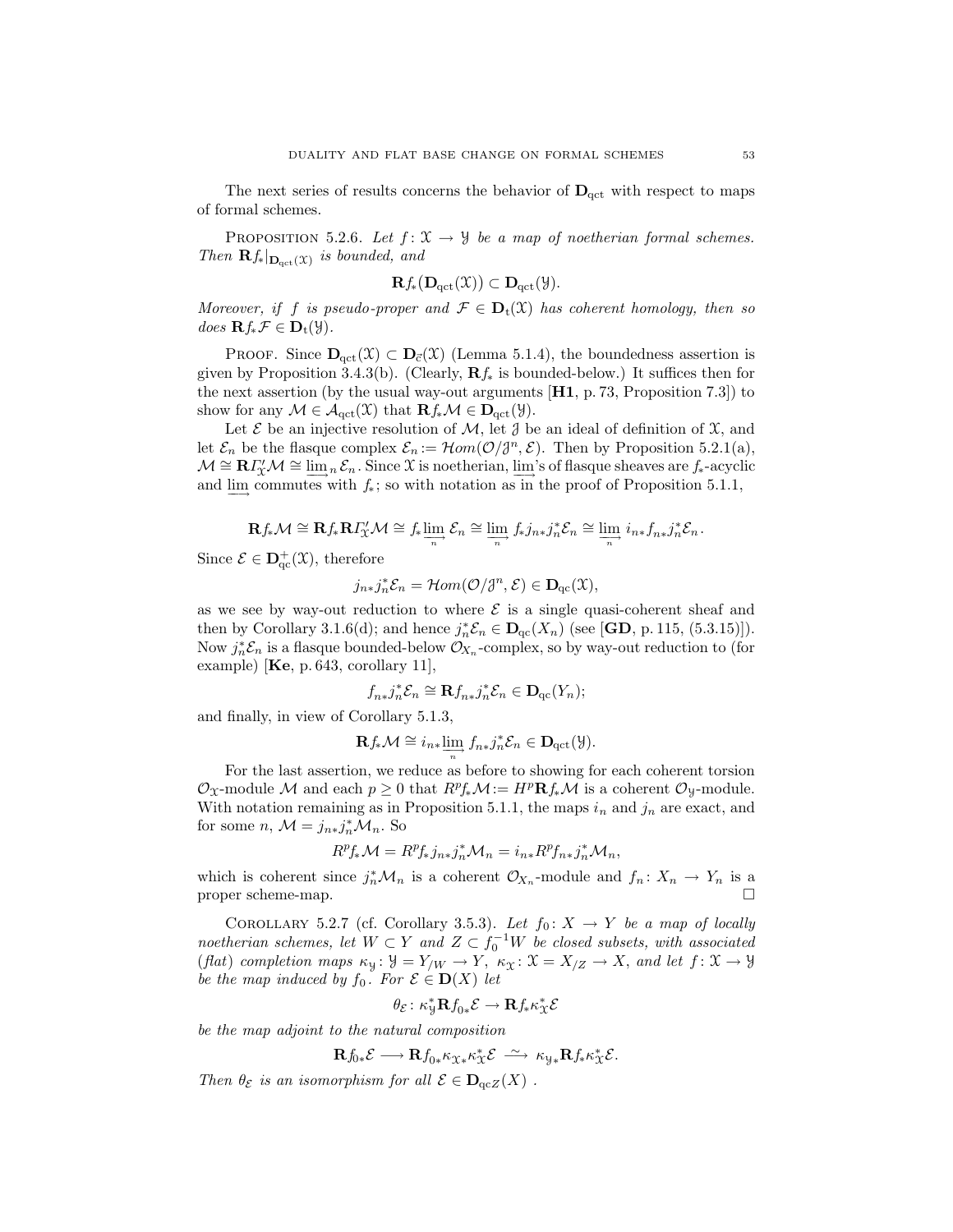PROOF.  $\theta_{\mathcal{E}}$  is the composition of the natural maps

$$
\kappa_{\mathcal{Y}}^* \mathbf{R} f_{0*} \mathcal{E} \rightarrow \kappa_{\mathcal{Y}}^* \mathbf{R} f_{0*} \kappa_{\mathcal{X}*}\kappa_{\mathcal{X}}^* \mathcal{E} \; \xrightarrow{\sim} \; \kappa_{\mathcal{Y}}^* \kappa_{\mathcal{Y}*}\mathbf{R} f_* \kappa_{\mathcal{X}}^* \mathcal{E} \rightarrow \mathbf{R} f_* \kappa_{\mathcal{X}}^* \mathcal{E}.
$$

By Proposition 5.2.4, the first map and (in view of Proposition 5.2.6) the third map are both isomorphisms.  $\Box$ 

PROPOSITION 5.2.8. Let  $f: \mathfrak{X} \to \mathcal{Y}$  be a map of locally noetherian formal schemes. Let I be a coherent  $\mathcal{O}_y$ -ideal, and let  $\mathbf{D}_y(\mathcal{Y})$  be the triangulated subcategory of  $\mathbf{D}(\mathcal{Y})$  whose objects are the complexes  $\mathcal F$  with I-torsion homology (i.e.,  $\Gamma_1 H^i \mathcal{F} = H^i \mathcal{F}$  for all  $i \in \mathbb{Z}$ —see §§1 and 1.2.1). Then:

- (a)  $\mathbf{L}f^*(\mathbf{D}_{\mathfrak{I}}(\mathcal{Y})) \subset \mathbf{D}_{\mathfrak{I}\mathcal{O}_{\mathfrak{X}}}(\mathfrak{X}).$
- (b) There is a unique functorial isomorphism

$$
\xi(\mathcal{E})\colon\mathbf{L}f^*\mathbf{R}\varGamma_{\!\!\jmath}\,\mathcal{E}\;\stackrel{\sim}{\longrightarrow}\;\mathbf{R}\varGamma_{\!\!\jmath\,\mathcal{O}_{\mathfrak{X}}}\mathbf{L}f^*\mathcal{E}\qquad\; \big(\mathcal{E}\in\mathbf{D}(\mathfrak{Y})\big)
$$

whose composition with the natural map  $R_{J_{{\mathcal{O}}X}}Lf^*{\mathcal{E}} \to Lf^*{\mathcal{E}}$  is the natural map  $\mathbf{L} f^* \mathbf{R} \Gamma_{\!\! \rm J} \, {\mathcal E} \to \mathbf{L} f^* {\mathcal E}.$ 

(c) The natural map is an isomorphism

$$
\mathbf{R} \varGamma_{\mathcal{X}}' \mathbf{L} f^* \mathbf{R} \varGamma_{\mathcal{Y}}' \mathcal{E} \stackrel{\sim}{\longrightarrow} \mathbf{R} \varGamma_{\mathcal{X}}' \mathbf{L} f^* \mathcal{E} \qquad (\mathcal{E} \in \mathbf{D}(\mathcal{Y})).
$$

(d) If  $\mathfrak X$  is noetherian, there is a unique functorial isomorphism

$$
\mathbf{R} \cdot \mathbf{I}_{\mathcal{J}} \mathbf{R} \cdot \mathbf{I}_{\ast} \mathcal{G} \xrightarrow{\sim} \mathbf{R} \cdot \mathbf{I}_{\ast} \mathbf{R} \cdot \mathbf{I}_{\mathcal{J} \mathcal{O}_{\mathcal{X}}} \mathcal{G} \qquad (\mathcal{G} \in \mathbf{D}^{+}(\mathcal{X}))
$$

whose composition with the natural map  $\mathbf{R} f_* \mathbf{R} I_{\mathcal{I}\mathcal{O}_X} \mathcal{G} \to \mathbf{R} f_* \mathcal{G}$  is the natural map  $\mathbf{R}\Gamma_1\mathbf{R}f_*\mathcal{G}\to\mathbf{R}f_*\mathcal{G}.$ 

PROOF. (a) Let  $\mathcal{F} \in \mathbf{D}_{\mathcal{I}}(\mathcal{Y})$ . To show that  $\mathbf{L} f^* \mathcal{F} \in \mathbf{D}_{\mathcal{I}\mathcal{O}_{\mathcal{X}}}(\mathcal{X})$  we may assume that F is K-injective. Let  $x \in \mathcal{X}$ , set  $y := f(x)$ , and let  $P_x^{\bullet}$  be a flat resolution of the  $\mathcal{O}_{\mathfrak{Y},y}$ -module  $\mathcal{O}_{\mathfrak{X},x}$ . Then, as in the proof of Proposition 5.2.1(a), there is a canonical  $\mathbf{D}(\mathcal{Y})$ -isomorphism

$$
\lim_{\longrightarrow} \mathcal{H}om^{\bullet}(\mathcal{O}_{\mathcal{Y}}/J^{n}, \mathcal{F}) = I_{\mathcal{I}}\mathcal{F} = \mathbf{R}I_{\mathcal{I}}\mathcal{F} \stackrel{\sim}{\longrightarrow} \mathcal{F},
$$

and it follows that for any i the stalk at x of the homology  $H^{i}Lf^{\ast}\mathcal{F}$  is

$$
\mathrm{H}^i(P_x^{\bullet} \otimes_{\mathcal{O}_{\mathfrak{Y},y}} \mathcal{F}_y) = \lim_{\substack{\longrightarrow \\ n}} \mathrm{H}^i(P_x^{\bullet} \otimes_{\mathcal{O}_{\mathfrak{Y},y}} \mathrm{Hom}^{\bullet}_{\mathcal{O}_{\mathfrak{Y},y}}(\mathcal{O}_{\mathfrak{Y},y}/\mathfrak{I}_y^n, \mathcal{F}_y)).
$$

Hence each element of the stalk is annihilated by a power of  $\mathcal{O}_{\mathfrak{X},x}$ , and (a) results.

(b) The existence and uniqueness of a functorial map  $\xi(\mathcal{E})$  satisfying everything except the isomorphism property result from (a) and the fact that  $\mathbf{R} \Gamma_{\mathcal{I} \mathcal{O}_{\mathfrak{X}}}$  is rightadjoint to the inclusion  $\mathbf{D}_{\mathcal{I}\mathcal{O}_{\Upsilon}}(\mathfrak{X}) \hookrightarrow \mathbf{D}(\mathfrak{X}).$ 

To show that  $\xi(\mathcal{E})$  is an isomorphism we may assume that  $\mathcal Y$  is affine and that  $\mathcal E$ is K-flat, and then proceed as in the proof of (the special case) Proposition  $5.2.4(c)$ , via the bounded flat complex  $K^{\bullet}_{\infty}$ .

(c) Let J,  $\mathcal{J}$  be defining ideals of  $\mathcal{Y}$  and X respectively, so that  $\mathcal{K} := \mathcal{I}\mathcal{O}\mathcal{X} \subset \mathcal{J}$ . The natural map  $\mathbf{R} \Gamma'_X \mathbf{R} \Gamma'_\mathcal{K} := \mathbf{R} \Gamma_{\!\!\beta} \, \mathbf{R} \Gamma'_\mathcal{K} \to \mathbf{R} \Gamma'_{\!\!\beta} =: \mathbf{R} \Gamma'_X$  is an *isomorphism*, as one checks locally via [AJL, p. 20, Corollary (3.1.3)]. So for any  $\mathcal{E} \in D(\mathcal{Y})$ , (b) gives

$$
\mathbf{R}\Gamma''_{\mathcal{X}}\mathbf{L}f^*\mathcal{E}\cong \mathbf{R}\Gamma''_{\mathcal{X}}\mathbf{R}\Gamma_{\mathcal{K}}\mathbf{L}f^*\mathcal{E}\cong \mathbf{R}\Gamma''_{\mathcal{X}}\mathbf{L}f^*\mathbf{R}\Gamma''_{\mathcal{Y}}\mathcal{E}.
$$

(d)  $\mathcal G$  may be assumed bounded-below and injective, so that

$$
\mathcal{G}_n := \mathcal{H}om^{\bullet}(\mathcal{O}_{\mathfrak{X}}/\mathfrak{I}^n\mathcal{O}_{\mathfrak{X}}, \mathcal{G})
$$

is flasque.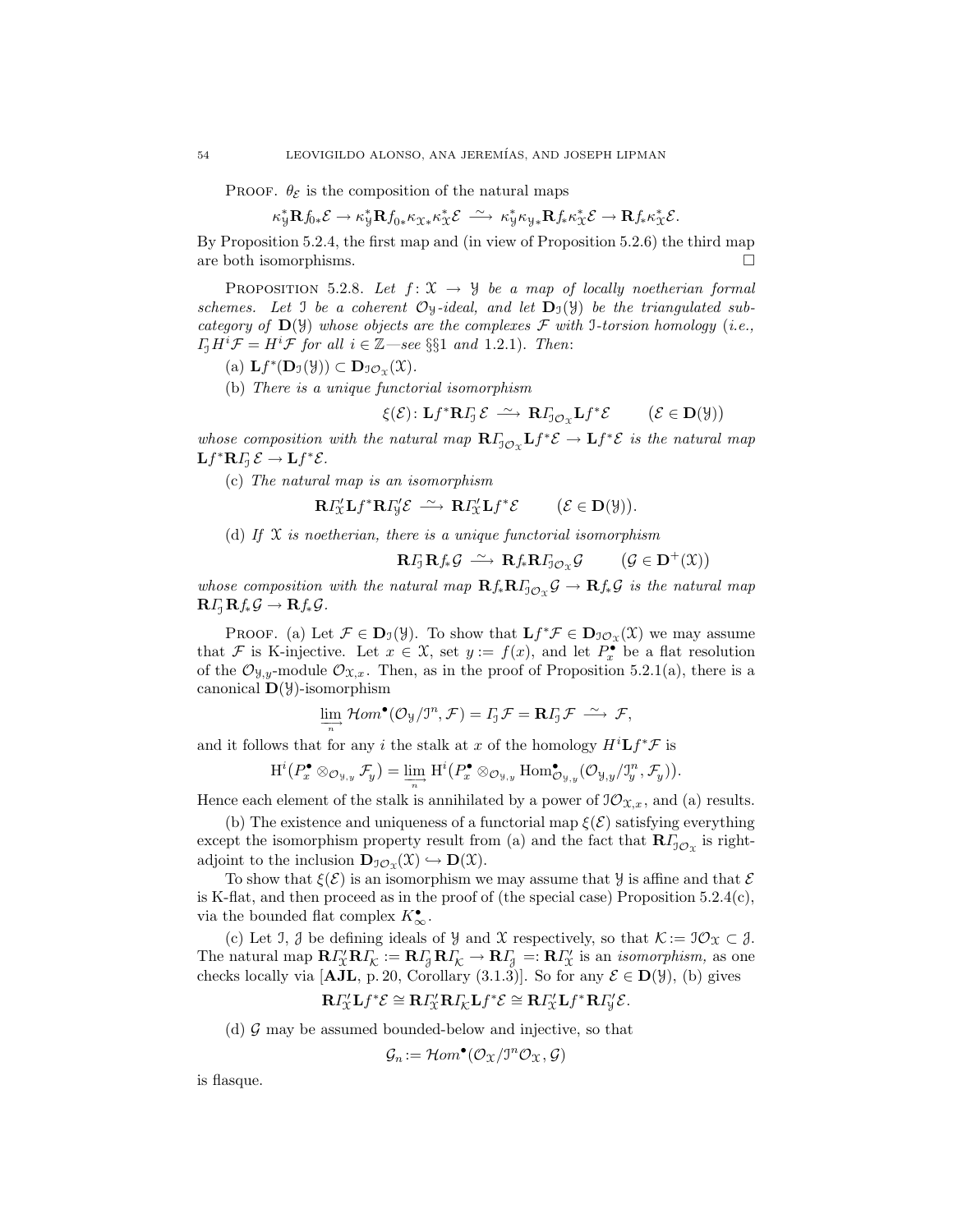Then, since X is noetherian,  $\Gamma_{\!\!1\mathcal{O}_X}\mathcal{G} = \underline{\lim}_n \mathcal{G}_n$  is flasque too, and

$$
\mathbf{R} f_* \mathbf{R} I_{\mathcal{J}\mathcal{O}_X} \mathcal{G} \cong \mathbf{R} f_* I_{\mathcal{J}\mathcal{O}_X} \mathcal{G} \cong f_* \varinjlim_n \mathcal{G}_n \cong \varinjlim_n f_* \mathcal{G}_n \in \mathbf{D}_{\mathcal{I}}(\mathcal{Y}).
$$

By Lemma 5.2.2,  $\mathbf{R}\Gamma_1$  (resp.  $\mathbf{R}\Gamma_{J\mathcal{O}_X}$ ) is right-adjoint to the inclusion  $\mathbf{D}_\mathfrak{I}(\mathcal{Y}) \hookrightarrow \mathbf{D}(\mathcal{Y})$ (resp.  $\mathbf{D}_{\mathcal{IO}_{\Upsilon}}(\mathfrak{X}) \hookrightarrow \mathbf{D}(\mathfrak{X})$ ), whence, in particular, the uniqueness in (d). Moreover, in view of (a), for any  $\mathcal{E} \in D_{\mathcal{I}}(\mathcal{Y})$  the natural maps are isomorphisms

$$
\text{Hom}_{\mathcal{Y}}(\mathcal{E}, \mathbf{R} \Gamma_{\!\!J} \mathbf{R} f_* \mathcal{G}) \xrightarrow{\sim} \text{Hom}_{\mathcal{Y}}(\mathcal{E}, \mathbf{R} f_* \mathcal{G}) \xrightarrow{\sim} \text{Hom}_{\mathcal{X}}(\mathbf{L} f^* \mathcal{E}, \mathcal{G})
$$

$$
\xrightarrow{\sim} \text{Hom}_{\mathcal{X}}(\mathbf{L} f^* \mathcal{E}, \mathbf{R} \Gamma_{\!\!J \mathcal{O}_{\mathcal{X}}} \mathcal{G}) \xrightarrow{\sim} \text{Hom}_{\mathcal{Y}}(\mathcal{E}, \mathbf{R} f_* \mathbf{R} \Gamma_{\!\!J \mathcal{O}_{\mathcal{X}}} \mathcal{G}).
$$

It follows formally that the image under this composed isomorphism of the identity map of  $\mathbf{R}\mathbf{I}_J^T\mathbf{R}\mathbf{f}_*^T\mathbf{G}$  is an isomorphism as asserted. (In fact this isomorphism is adjoint<br>to the composition  $\mathbf{L}f^* \mathbf{R} \mathbf{I}_I^T\mathbf{R} \mathbf{f}_*^T\mathbf{G} \longrightarrow \mathbf{R}\mathbf{I}_{I^c}^T\mathbf{G}$   $\mathbf{L}f^* \mathbf{R} \$ to the composition  $\mathbf{L} f^* \mathbf{R} I_J \mathbf{R} f_* \mathcal{G} \xrightarrow[\xi(\mathbf{R} f_* \mathcal{G})]{} \mathbf{R} I_{J\mathcal{O}_X} \mathbf{L} f^* \mathbf{R} f_* \mathcal{G} \xrightarrow[\text{nat}']]{} \mathbf{R} I_{J\mathcal{O}_X} \mathcal{G}.) \square$ 

DEFINITION 5.2.9. For a locally noetherian formal scheme  $\mathfrak{X}$ ,

$$
\widetilde{\mathbf{D}}_{\mathrm{qc}}(\mathfrak{X})\! := \mathbf{R} \Gamma_{\!\mathfrak{X}}^{\prime -1}(\mathbf{D}_{\mathrm{qc}}(\mathfrak{X}))
$$

is the  $\Delta$ -subcategory of  $\mathbf{D}(\mathcal{X})$  whose objects are those complexes  $\mathcal F$  such that  $\mathbf{R} \Gamma'_{\mathcal{X}} \mathcal{F} \in \mathbf{D}_{\mathrm{qc}}(\mathcal{X})$ —or equivalently,  $\mathbf{R} \Gamma'_{\mathcal{X}} \mathcal{F} \in \mathbf{D}_{\mathrm{qct}}(\mathcal{X})$ .

REMARKS 5.2.10. (1) By Proposition 5.2.1(b),  $D_{qc}(\mathfrak{X}) \subset \widetilde{D}_{qc}(\mathfrak{X})$ . Hence

$$
\mathbf{R}\varGamma_{\!\mathfrak{X}}'(\widetilde{\mathbf{D}}_{\mathrm{qc}}(\mathfrak{X}))\subset \widetilde{\mathbf{D}}_{\mathrm{qc}}(\mathfrak{X}).
$$

(2) Since  $\mathbb{R}I_{\mathcal{X}}^{\prime}$  is idempotent (see Proposition 5.2.1), the vertex of any triangle based on the canonical map  $\mathbb{R}I'_{\chi}\mathcal{E} \to \mathcal{E} \ (\mathcal{E} \in \mathbf{D}(\mathfrak{X}))$  is annihilated by  $\mathbb{R}I''_{\chi}$ . It follows that  $\widetilde{\mathbf{D}}_{qc}(\mathfrak{X})$  is the smallest  $\Delta$ -subcategory of  $\mathbf{D}(\mathfrak{X})$  containing  $\mathbf{D}_{qct}(\mathfrak{X})$  and all complexes  $\mathcal F$  such that  $\mathbf{R}\Gamma'_{\mathcal X}\mathcal F=0$ .

(3) The functor  $\mathbf{R}\Gamma'_{\mathcal{X}}\colon \mathbf{D}(\mathcal{X}) \to \mathbf{D}(\mathcal{X})$  has a right adjoint

$$
\Lambda_{\mathfrak{X}}(-) := \mathbf{R}\mathcal{H}om^{\bullet}(\mathbf{R}\varGamma_{\mathfrak{X}}^{\prime}\mathcal{O}_{\mathfrak{X}}, -).
$$

Indeed, there are natural functorial isomorphisms for  $\mathcal{E}, \mathcal{F} \in \mathbf{D}(\mathfrak{X}),$ 

(15) 
$$
\text{Hom}_{\mathbf{D}(\mathcal{X})}(\mathbf{R}I_{\mathcal{X}}^{\prime}\mathcal{E}, \mathcal{F}) \xrightarrow{\sim} \text{Hom}_{\mathbf{D}(\mathcal{X})}(\mathcal{E} \underset{\simeq}{\otimes} \mathbf{R}I_{\mathcal{X}}^{\prime}\mathcal{O}_{\mathcal{X}}, \mathcal{F})
$$

$$
\xrightarrow{\sim} \text{Hom}_{\mathbf{D}(\mathcal{X})}(\mathcal{E}, \mathbf{R}\mathcal{H}om^{\bullet}(\mathbf{R}I_{\mathcal{X}}^{\prime}\mathcal{O}_{\mathcal{X}}, \mathcal{F})).
$$

(Whether the natural map  $\mathcal{E} \subseteq \mathbb{R} \Gamma''_{\mathcal{X}} \mathcal{O}_{\mathcal{X}} \longrightarrow \mathbb{R} \Gamma''_{\mathcal{X}} \mathcal{E}$  is an isomorphism is a local question, dealt with e.g., in [AJL, p. 20, Corollary (3.1.2)]. The second isomorphism is given, e.g., by  $[\mathbf{Sp}, p. 147, \text{Proposition 6.6 (1)}]$ .

There is a natural isomorphism  $\mathbb{R}I''_{\mathfrak{X}} \longrightarrow \mathbb{R}I''_{\mathfrak{X}}\Lambda_{\mathfrak{X}}$  (see (d) in Remark 6.3.1 below), and consequently

$$
\mathbf{\Lambda}_{\mathfrak{X}}(\widetilde{\mathbf{D}}_{\mathrm{qc}}(\mathfrak{X})) \subset \widetilde{\mathbf{D}}_{\mathrm{qc}}(\mathfrak{X}).
$$

(4) If  $\mathcal{E} \in \mathbf{D}_{c}^{-}(\mathfrak{X})$  and  $\mathcal{F} \in \widetilde{\mathbf{D}}_{qc}(\mathfrak{X})$  then  $\mathbf{R}\mathcal{H}om^{\bullet}(\mathcal{E}, \mathcal{F}) \in \widetilde{\mathbf{D}}_{qc}(\mathfrak{X})$ , and hence  $\mathbf{R}\mathcal{H}om^{\bullet}(\mathbf{R}\Gamma'_{\mathcal{X}}\mathcal{E},\mathcal{F})\in\widetilde{\mathbf{D}}_{\mathrm{qc}}(\mathcal{X}).$  Indeed, the natural map

$$
\mathbf{R} \varGamma_{\mathbb{X}}' \mathbf{R}\mathcal{H}om^{\bullet}(\mathcal{E},\mathbf{R}\varGamma_{\mathbb{X}}'\mathcal{F}) \to \mathbf{R} \varGamma_{\mathbb{X}}' \mathbf{R}\mathcal{H}om^{\bullet}(\mathcal{E},\mathcal{F})
$$

is an *isomorphism*, since for any  $\mathcal{G}$  in  $\mathbf{D}_t(\mathcal{X}), \mathcal{G} \subseteq \mathcal{E} \in \mathbf{D}_t(X)$  (an assertion which can be checked locally, using Proposition 5.2.1(a) and the complex  $\mathcal{K}_{\infty}^{\bullet}$  in its proof),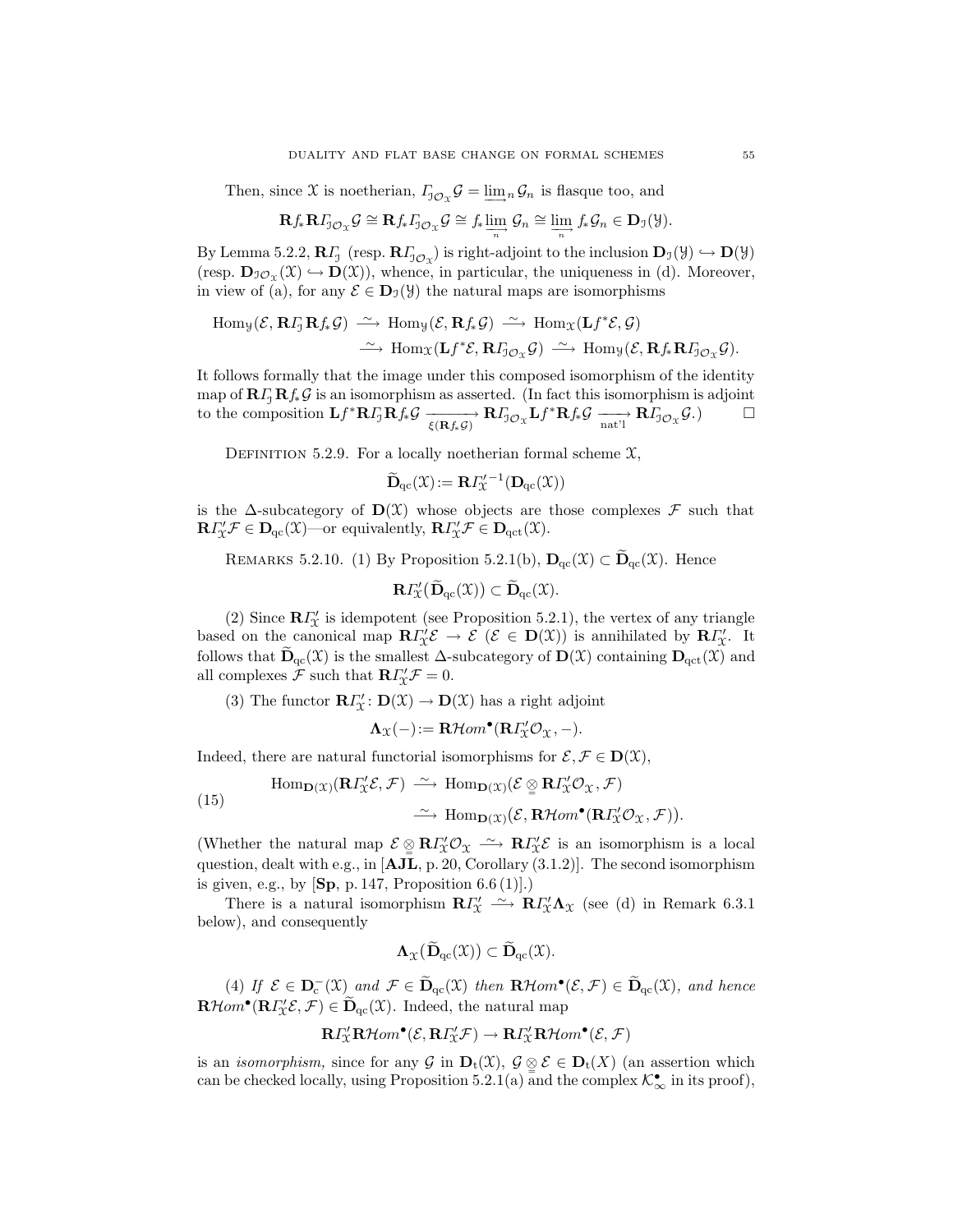so that there is a sequence of natural isomorphisms (see Proposition  $5.2.1(c)$ ):

$$
\begin{array}{rcl}\n\operatorname{Hom}(\mathcal{G}, \mathbf{R} \Gamma_{\mathcal{X}}' \mathbf{R} \mathcal{H}om^{\bullet}(\mathcal{E}, \mathbf{R} \Gamma_{\mathcal{X}}' \mathcal{F})) & \xrightarrow{\sim} \operatorname{Hom}(\mathcal{G}, \mathbf{R} \mathcal{H}om^{\bullet}(\mathcal{E}, \mathbf{R} \Gamma_{\mathcal{X}}' \mathcal{F})) \\
& \xrightarrow{\sim} \operatorname{Hom}(\mathcal{G} \underset{\cong}{\otimes} \mathcal{E}, \mathbf{R} \Gamma_{\mathcal{X}}' \mathcal{F}) \\
& \xrightarrow{\sim} \operatorname{Hom}(\mathcal{G} \underset{\cong}{\otimes} \mathcal{E}, \mathcal{F}) \\
& \xrightarrow{\sim} \operatorname{Hom}(\mathcal{G}, \mathbf{R} \mathcal{H}om^{\bullet}(\mathcal{E}, \mathcal{F})) \\
& \xrightarrow{\sim} \operatorname{Hom}(\mathcal{G}, \mathbf{R} \Gamma_{\mathcal{X}}' \mathbf{R} \mathcal{H}om^{\bullet}(\mathcal{E}, \mathcal{F})).\n\end{array}
$$

Since  $\mathcal{A}_{\text{act}}(\mathfrak{X})$  is plump in  $\mathcal{A}(\mathfrak{X})$  (Corollary 5.1.3), Proposition 3.2.4 shows that  $\mathbf{R}\Gamma'_{\mathcal{X}}\mathbf{R}\mathcal{H}om^{\bullet}(\mathcal{E},\mathbf{R}\Gamma'_{\mathcal{X}}\mathcal{F})\in \mathbf{D}_{\mathrm{qct}}(\mathcal{X}),$  whence  $\mathbf{R}\mathcal{H}om^{\bullet}(\mathcal{E},\mathcal{F})\in \widetilde{\mathbf{D}}_{\mathrm{qc}}(\mathcal{X}).$ 

From (3) and the natural isomorphisms

$$
\mathbf{R}\mathcal{H}om^{\bullet}(\mathbf{R}\varGamma_{\mathcal{X}}^{\prime}\mathcal{E},\mathcal{F})\cong\mathbf{R}\mathcal{H}om^{\bullet}(\mathbf{R}\varGamma_{\mathcal{X}}^{\prime}\mathcal{O}_{\mathcal{X}}\underset{\cong}{\otimes}\mathcal{E},\mathcal{F})\cong\Lambda_{\mathcal{X}}\mathbf{R}\mathcal{H}om^{\bullet}(\mathcal{E},\mathcal{F})
$$

we see then that

$$
\mathbf{R}\mathcal{H}om^{\bullet}(\mathbf{R}\Gamma'_{\mathfrak{X}}\mathcal{E},\mathcal{F})\in\widetilde{\mathbf{D}}_{\mathrm{qc}}(\mathfrak{X}).
$$

(5) For  $\mathcal{F} \in \mathbf{D}(\mathfrak{X})$  it holds that

$$
\mathcal{F} \in \widetilde{\mathbf{D}}_{\mathrm{qc}}(\mathfrak{X}) \iff \mathbf{R}\mathcal{H}om^{\bullet}(\mathcal{O}_{\mathfrak{X}}/\mathfrak{Z}, \mathcal{F}) \in \mathbf{D}_{\mathrm{qct}}(\mathfrak{X}) \text{ for all defining ideals } \mathfrak{Z} \text{ of } \mathfrak{X}.
$$

The implication  $\implies$  is given, in view of Corollary 5.2.3, by Proposition 3.2.4; and the converse is given by Lemma 5.4.1, since Corollary 5.1.3 implies that  $\mathbf{D}_{\text{qct}}(\mathcal{X})$  is a  $\Delta$ -subcategory of  $\mathbf{D}(\mathcal{X})$  closed under direct sums.

(6) Let  $f: \mathfrak{X} \to \mathfrak{Y}$  be a map of locally noetherian formal schemes. For any  $\mathcal{F} \in \widetilde{\mathbf{D}}_{\mathrm{qc}}(\mathcal{Y})$ , Lemma 5.1.4 and Proposition 3.3.5 give

$$
\mathbf{L} f^* \mathbf{R} \Gamma'_{\mathcal{Y}} \mathcal{F} \in \mathbf{L} f^*(\mathbf{D}_{\mathrm{qct}}(\mathcal{Y})) \subset \mathbf{L} f^*(\mathbf{D}_{\overline{c}}(\mathcal{Y})) \subset \mathbf{D}_{\mathrm{qc}}(\mathfrak{X}) \subset \widetilde{\mathbf{D}}_{\mathrm{qc}}(\mathfrak{X}),
$$

and so  $\mathbf{R} \Gamma_{\mathcal{X}}^{\prime} \mathbf{L} f^* \mathcal{F} \cong \underset{5.2.8(c)}{\simeq} \mathbf{R} \Gamma_{\mathcal{X}}^{\prime} \mathbf{L} f^* \mathbf{R} \Gamma_{\mathcal{Y}}^{\prime} \mathcal{F} \in \mathbf{D}_{\text{qct}}(\mathcal{X})$ . Thus

$$
\mathbf{L}f^*(\widetilde{\mathbf{D}}_{\mathrm{qc}}(\mathcal{Y})) \subset \widetilde{\mathbf{D}}_{\mathrm{qc}}(\mathcal{X}).
$$

COROLLARY 5.2.11. Let  $f: \mathfrak{X} \to \mathfrak{Y}$  be an adic map of locally noetherian formal schemes. Then:

(a)  $\mathbf{L}f^*(\mathbf{D}_t(\mathcal{Y})) \subset \mathbf{D}_t(\mathcal{X})$ .

(b) 
$$
\mathbf{L}f^*(\mathbf{D}_{\mathrm{qct}}(\mathcal{Y})) \subset \mathbf{D}_{\mathrm{qct}}(\mathcal{X}).
$$

(c) There is a unique functorial isomorphism

$$
\mathbf{L} f^* \mathbf{R} \Gamma'_{\mathcal{Y}} \mathcal{E} \stackrel{\sim}{\longrightarrow} \mathbf{R} \Gamma'_{\mathcal{X}} \mathbf{L} f^* \mathcal{E} \qquad (\mathcal{E} \in \mathbf{D}(\mathcal{Y}))
$$

whose composition with the natural map  $R\Gamma''_{\mathcal{X}}Lf^*\mathcal{E} \to Lf^*\mathcal{E}$  is the natural map  $\mathbf{L} f^* \mathbf{R} I'_\mathtt{J} \mathcal{E} \to \mathbf{L} f^* \mathcal{E}$ . There results a conjugate isomorphism of right-adjoint functors

$$
\mathbf{R}f_*\mathbf{\Lambda}_{\mathfrak{X}}\mathcal{G}\ \stackrel{\sim}{\longrightarrow}\ \mathbf{\Lambda}_{\mathfrak{Y}}\mathbf{R}f_*\mathcal{G}\qquad \big(\mathcal{G}\in\mathbf{D}(\mathfrak{X})\big).
$$

whose composition with the natural map  $Rf_*\mathcal{G} \to Rf_*\Lambda_{\mathfrak{X}}\mathcal{G}$  is the natural map  $\mathbf{R}f_*\mathcal{G} \to \mathbf{\Lambda}_\mathcal{Y}\mathbf{R}f_*\mathcal{G}.$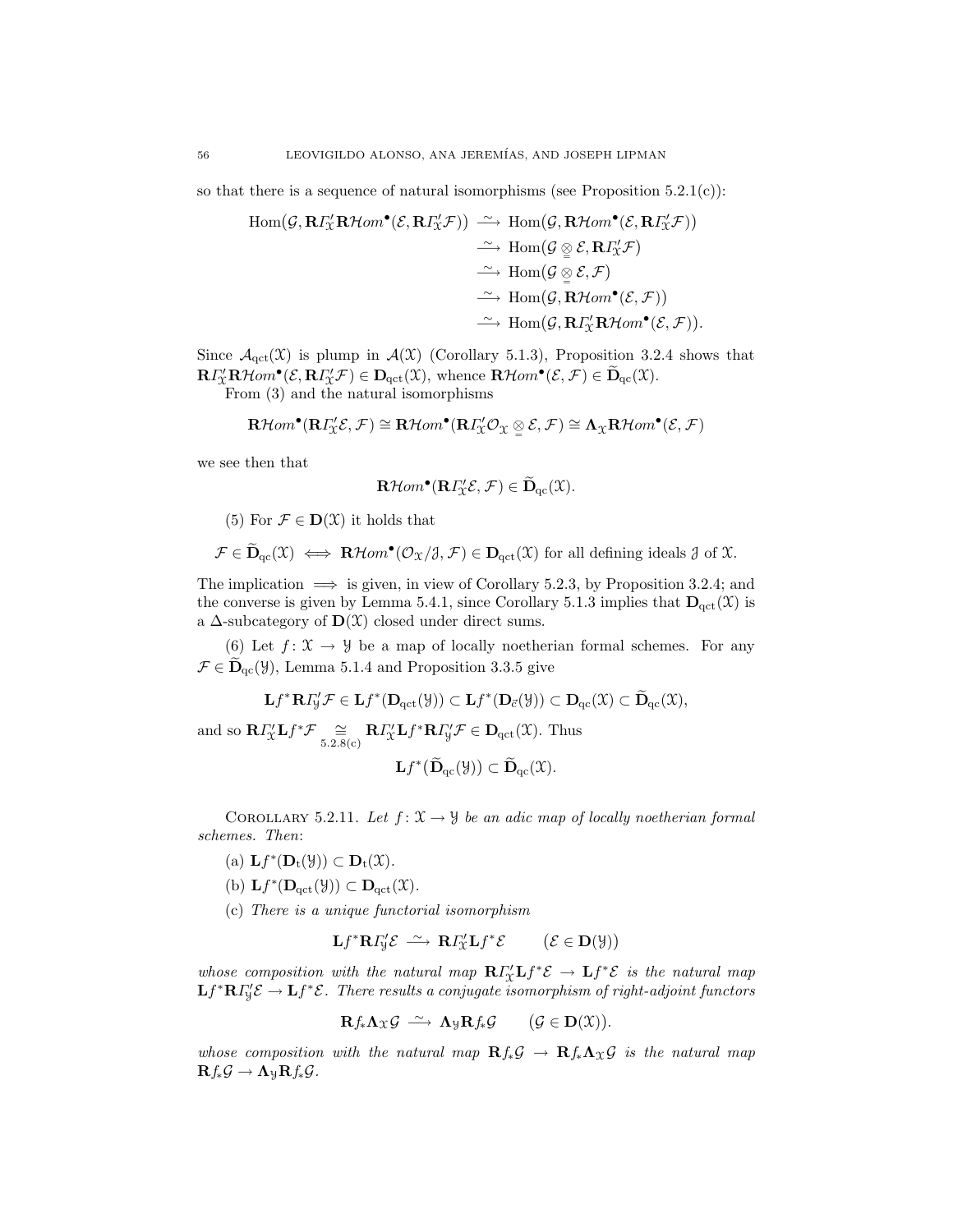(d) If  $\mathfrak X$  is noetherian then there is a unique functorial isomorphism

$$
\mathbf{R}\Gamma_{\mathcal{Y}}'\mathbf{R}f_*\mathcal{G} \stackrel{\sim}{\longrightarrow} \mathbf{R}f_*\mathbf{R}\Gamma_{\mathcal{X}}'\mathcal{G} \qquad (\mathcal{G} \in \mathbf{D}^+(\mathcal{X}) \text{ or } \mathcal{G} \in \widetilde{\mathbf{D}}_{qc}(\mathcal{X}))
$$

whose composition with the natural map  $\mathbf{R} f_* \mathbf{R} \Gamma'_x \mathcal{G} \to \mathbf{R} f_* \mathcal{G}$  is the natural map  $\mathbf{R} \Gamma'_{\mathcal{Y}} \mathbf{R} f_* \mathcal{G} \to \mathbf{R} f_* \mathcal{G}.$ 

(e) If X is noetherian then  $\mathbf{R} f_*(\widetilde{\mathbf{D}}_{ac}(\mathfrak{X})) \subset \widetilde{\mathbf{D}}_{ac}(\mathfrak{Y}).$ 

PROOF. To get (a) and (c) take J in Proposition 5.2.8 to be an ideal of definition of *Y*. (The second assertion in (c) is left to the reader.) As  $D_{\text{act}}(\mathcal{Y}) = D_{\vec{c}}(\mathcal{Y}) \cap D_{t}(\mathcal{Y})$ (Corollary 3.1.5 and Lemma 5.1.4), (b) follows from (a) and Proposition 3.3.5. The same choice of J gives (d) for  $\mathcal{G} \in \mathbf{D}^+(\mathfrak{X})$ —and the argument also works for  $\mathcal{G} \in \mathbf{D}_{qc}(\mathfrak{X})$  once one notes that

$$
\mathbf{R} f_*\mathbf{R} \varGamma_{\!\mathfrak{X}}' \big( \widetilde{\mathbf{D}}_{qc}(\mathfrak{X}) \big) \subset \mathbf{R} f_* \big( \mathbf{D}_{qct}(\mathfrak{X}) \big) \underset{5.2.6}{\subset} \mathbf{D}_{qct}(\mathfrak{Y}) \subset \mathbf{D}_t(\mathfrak{Y}).
$$

The isomorphism in (d) gives (e) via Proposition 5.2.6.

$$
\Box
$$

COROLLARY 5.2.12. In Corollary 5.2.7, if X is noetherian and  $Z = f_0^{-1}W$ then for all  $\mathcal{F} \in \mathbf{D}_{\mathrm{qc}}(X)$  the map  $\theta'_{\mathcal{F}} := \mathbf{R} \Gamma'_{\mathcal{Y}}(\theta_{\mathcal{F}})$  is an isomorphism

$$
\theta_{\mathcal{F}}': \mathbf{R} \Gamma_{\mathsf{Y}}' \kappa_{\mathsf{Y}}^* \mathbf{R} f_{0*} \mathcal{F} \; \xrightarrow{\sim} \; \mathbf{R} \Gamma_{\mathsf{Y}}' \mathbf{R} f_* \kappa_{\mathcal{X}}^* \mathcal{F}.
$$

PROOF. Arguing as in Proposition 5.2.1, we find that  $R\Gamma_Z\mathcal{F} \in D_{qcZ}(X)$ , so that we have the isomorphism  $\theta_{\mathbf{R}\Gamma_z\mathcal{F}}$  of Corollary 5.2.7.

Imitating the proof of Corollary 5.2.11, we get an isomorphism

$$
\alpha_{\mathcal{F}} \colon \mathbf{R} f_{0 *} \mathbf{R} I_Z^{\prime} \mathcal{F} \stackrel{\sim}{\longrightarrow} \mathbf{R} I_W^{\prime} \mathbf{R} f_{0 *}^{\prime} \mathcal{F}
$$

whose composition with the natural map  $\mathbf{R}\Gamma_W\mathbf{R}f_{0*}\mathcal{F} \to \mathbf{R}f_{0*}\mathcal{F}$  is the natural map  $\mathbf{R}f_{0*}\mathbf{R}f_{Z}\mathcal{F} \to \mathbf{R}f_{0*}\mathcal{F}.$ 

Consider then the diagram

$$
\kappa_{\mathcal{Y}}^* \mathbf{R} f_{0*} \mathbf{R} I_Z \mathcal{F} \xrightarrow[\kappa_{\mathcal{Y}}^* \mathbf{R} ]_Q \mathcal{F} \xrightarrow[\kappa_{\mathcal{Y}}^* \mathbf{R} ]_Q \mathcal{F} \xrightarrow[\kappa_{\mathcal{Y}}^* \mathbf{R} ]_Q \mathcal{F} \xrightarrow[\kappa_{\mathcal{Y}}^* \mathbf{R} ]_Q \mathcal{F} \xrightarrow[\kappa_{\mathcal{Y}}^* \mathbf{R} ]_Q \mathcal{F} \xrightarrow[\kappa_{\mathcal{Y}}^* \mathbf{R} ]_Q \mathcal{F} \xrightarrow[\kappa_{\mathcal{Y}}^* \mathbf{R} ]_Q \mathcal{F} \xrightarrow[\kappa_{\mathcal{Y}}^* \mathbf{R} ]_Q \mathcal{F} \xrightarrow[\kappa_{\mathcal{Y}}^* \mathbf{R} ]_Q \mathcal{F} \xrightarrow[\kappa_{\mathcal{Y}}^* \mathbf{R} ]_Q \mathcal{F} \xrightarrow[\kappa_{\mathcal{Y}}^* \mathbf{R} ]_Q \mathcal{F} \xrightarrow[\kappa_{\mathcal{Y}}^* \mathbf{R} ]_Q \mathcal{F} \xrightarrow[\kappa_{\mathcal{Y}}^* \mathbf{R} ]_Q \mathcal{F} \xrightarrow[\kappa_{\mathcal{Y}}^* \mathbf{R} ]_Q \mathcal{F} \xrightarrow[\kappa_{\mathcal{Y}}^* \mathbf{R} ]_Q \mathcal{F} \xrightarrow[\kappa_{\mathcal{Y}}^* \mathbf{R} ]_Q \mathcal{F} \xrightarrow[\kappa_{\mathcal{Y}}^* \mathbf{R} ]_Q \mathcal{F} \xrightarrow[\kappa_{\mathcal{Y}}^* \mathbf{R} ]_Q \mathcal{F} \xrightarrow[\kappa_{\mathcal{Y}}^* \mathbf{R} ]_Q \mathcal{F} \xrightarrow[\kappa_{\mathcal{Y}}^* \mathbf{R} ]_Q \mathcal{F} \xrightarrow[\kappa_{\mathcal{Y}}^* \mathbf{R} ]_Q \mathcal{F} \xrightarrow[\kappa_{\mathcal{Y}}^* \mathbf{R} ]_Q \mathcal{F} \xrightarrow[\kappa_{\mathcal{Y}}^* \mathbf{R} ]_Q \mathcal{F} \xrightarrow[\kappa_{\mathcal{Y}}^* \mathbf{R} ]_Q \mathcal{F} \xrightarrow
$$

It suffices to show that subdiagram (1) commutes; and since  $\mathbb{R}\Gamma'_{\mathcal{Y}}$  is right-adjoint to the inclusion  $\mathbf{D}_t(\mathcal{Y}) \hookrightarrow \mathbf{D}(\mathcal{Y})$  it follows that it's enough to show that the outer border of the diagram commutes. But it is straightforward to check that the top and bottom rows compose to the maps induced by the natural map  $R\Gamma\!\!{Z} \to {\bf 1},$ whence the conclusion.

5.3. From the following key Proposition 5.3.1—generalizing the noetherian case of  $$ coherent torsion homology, a stronger version of the Duality Theorem 4.1, see Section 6.

Recall what it means for a noetherian formal scheme  $\mathfrak X$  to be *separated* (§3.4.1). Recall also from Corollary 5.1.5 that the inclusion functor  $j^{\text{t}}_X : \mathcal{A}_{\text{qct}}(\mathcal{X}) \hookrightarrow \mathcal{A}(\mathcal{X})$  has a right adjoint  $Q_{\mathfrak{X}}^{\mathbf{t}}$ .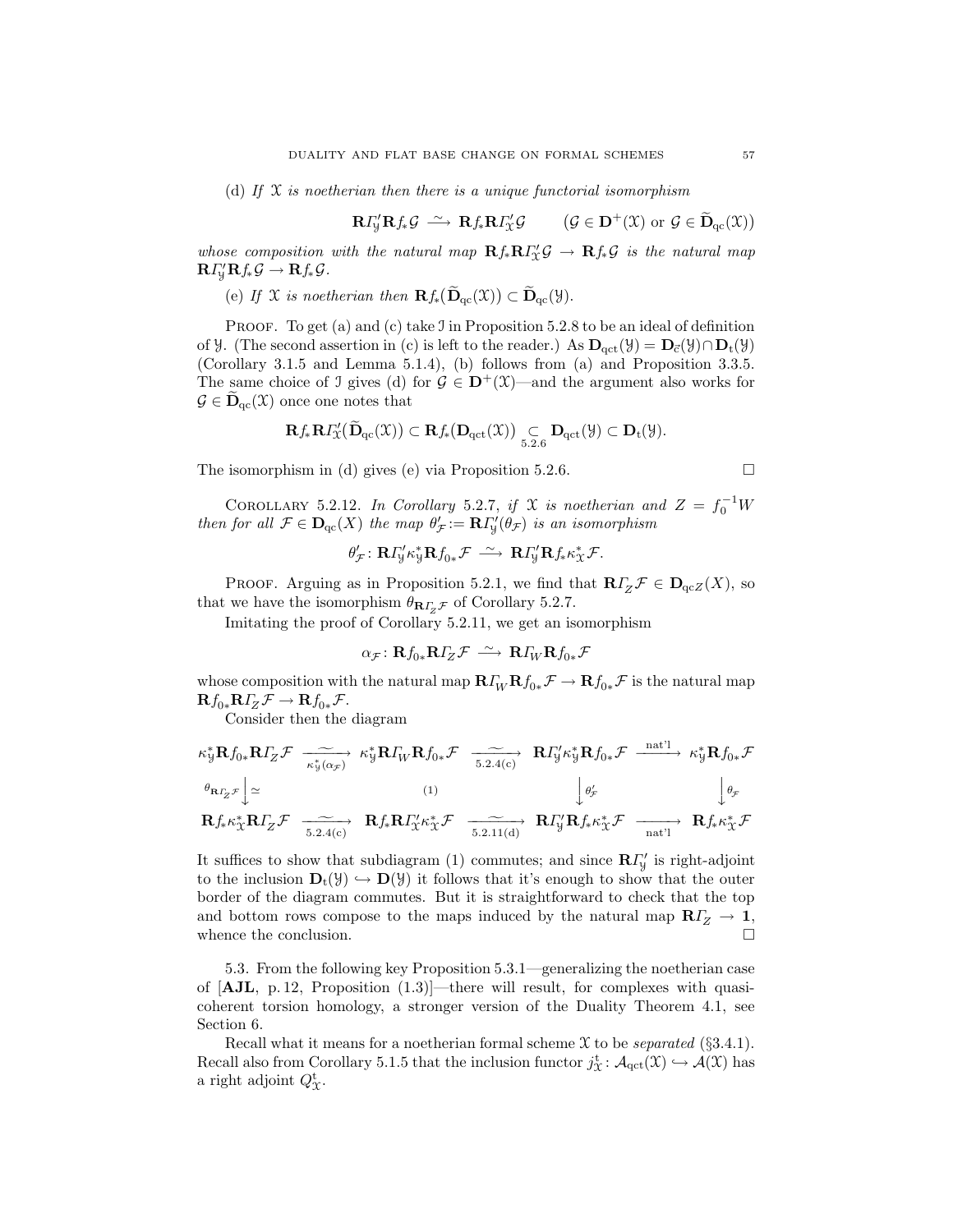PROPOSITION 5.3.1. Let  $X$  be a noetherian formal scheme.

(a) The extension of  $j^{\text{t}}_{\mathcal{X}}$  induces an equivalence of categories

$$
\boldsymbol{j}^{\mathrm{t}}_{\mathfrak{X}}\colon \mathbf{D}^+(\mathcal{A}_{\mathrm{qct}}(\mathfrak{X})) \ \stackrel{\approx}{\longrightarrow} \ \mathbf{D}^+_{\mathrm{qct}}(\mathfrak{X}),
$$

with bounded quasi-inverse  $\mathbf{R} Q_{\mathfrak{X}}^{\mathbf{t}}|_{\mathbf{D}_{\mathrm{qct}}^{+}(\mathfrak{X})}$ .

(b) If X is separated, or of finite Krull dimension, then the extension of  $j^{\text{t}}_{\text{X}}$ induces an equivalence of categories

$$
j_{\mathfrak{X}}^t\colon \mathbf{D}(\mathcal{A}_{\mathrm{qct}}(\mathfrak{X})) \; \xrightarrow{\; \approx \;} \mathbf{D}_{\mathrm{qct}}(\mathfrak{X}),
$$

with bounded quasi-inverse  $\mathbf{R} Q_{\mathfrak{X}}^{\mathbf{t}}|_{\mathbf{D}_{\mathrm{qct}}(\mathfrak{X})}$ .

**PROOF.** (a) The asserted equivalence is given by  $[Y,$  Theorem 4.8. The idea is that  $\mathcal{A}_{\text{act}}(\mathcal{X})$  contains enough  $\mathcal{A}_{t}(\mathcal{X})$ -injectives [Y, Proposition 4.2], so by [H1, p. 47, Proposition 4.8,  $\mathbf{D}^+(\mathcal{A}_{\text{qct}}(\mathfrak{X}))$  is equivalent to  $\mathbf{D}^+(\mathcal{A}_{\text{t}}(\mathfrak{X}))$ , which is equivalent to  $\mathbf{D}^+_{\mathrm{qct}}(\mathfrak{X})$  (Proposition 5.2.1(c)).

Since  $\mathbf{R} Q_{\mathfrak{X}}^{\mathbf{t}}$  is right-adjoint to  $j_{\mathfrak{X}}^{\mathbf{t}}$  (Lemma 5.2.2), its restriction to  $\mathbf{D}_{\mathrm{qct}}^{+}(\mathfrak{X})$  is quasi-inverse to  $j_{\mathcal{X}}^{\mathbf{t}}|_{\mathbf{D}^+(\mathcal{A}_{\mathrm{qct}}(\mathcal{X}))}$ . From the resulting isomorphism

$$
\iota_{\mathcal{E}} \colon j_{\mathfrak{X}}^{\rm t} \mathbf{R} Q_{\mathfrak{X}}^{\rm t} \mathcal{E} \; \stackrel{\sim}{\longrightarrow} \; \mathcal{E} \qquad \, (\mathcal{E} \in \mathbf{D}^+_{\mathrm{qct}}(\mathfrak{X}))
$$

we see that if  $H^i \mathcal{E} = 0$  then  $H^i \mathbf{R} Q^{\mathsf{t}}_{\mathcal{X}} \mathcal{E} = 0$ , so that  $\mathbf{R} Q^{\mathsf{t}}_{\mathcal{X}} |_{\mathbf{D}_{\mathsf{qct}}^{\mathsf{t}}(\mathcal{X})}$  is bounded.

(b) By Lemma 5.2.2, and having the isomorphism  $\iota_{\mathcal{E}}$ , we need only show that  $\mathbf{R} Q_{\mathcal{X}}^{\mathrm{t}}$  is bounded on  $\mathbf{D}_{\mathrm{qct}}(\mathcal{X})$ .

Suppose that  $X$  is the completion of a separated ordinary noetherian scheme X along some closed subscheme, and let  $\kappa: \mathfrak{X} \to X$  be the completion map, so that  $Q_{\mathcal{X}}^{\mathbf{t}} = \kappa^* I_Z^T Q_X \kappa_*$  (see remark following Corollary 5.1.5). The exact functor  $\kappa_*$ preserves K-injectivity, since it has an exact left adjoint, namely  $\kappa^*$ . Similarly  $Q_X$  transforms K-injective  $\mathcal{A}(X)$ -complexes into K-injective  $\mathcal{A}_{\text{qc}}(X)$ -complexes. Hence  $\mathbf{R}Q_{\mathfrak{X}}^{\mathfrak{t}} \cong \kappa^*\mathbf{R}I_Z^{\mathsf{qc}}\mathbf{R}Q_X\kappa_*,$  where  $I_Z^{\mathsf{qc}}: \mathcal{A}_{\mathsf{qc}}(X) \to \mathcal{A}_{\mathsf{qc}}(X)$  is the restriction of  $\Gamma_Z$ . Now by the proof of [AJL, p. 12, Proposition (1.3)],  $\mathbf{R}Q_X$  is bounded on  $\mathbf{D}_{\mathrm{qc}}(X) \supset \kappa_* \mathbf{D}_{\mathrm{qct}}(\mathfrak{X})$  (Proposition 5.2.4). Also, by [AJL, p. 24, Lemma (3.2.3)],  $\mathbb{R} \Gamma_Z$  is bounded; and hence by [AJL, p. 26, Proposition (3.2.6)], so is  $\Gamma_Z^{\text{qc}}$ . Thus  $\mathbf{R} Q_{\mathcal{X}}^{\mathrm{t}}$  is bounded on  $\mathbf{D}_{\mathrm{qct}}(\mathcal{X})$ .

In the general separated case, one proceeds by induction on the least number of affine open subsets covering  $\mathfrak{X}$ , as in the proof of [AJL, p. 12, Proposition (1.3)] (which is Proposition 5.3.1 for  $\mathfrak X$  an ordinary scheme), mutatis mutandis—namely, substitute " $\mathfrak{X}$ " for " $X$ ", "qct" for "qc," " $Q^{\mathfrak{t}''}$  for " $Q$ ", and recall for a map  $v: \mathcal{V} \to \mathcal{X}$ of noetherian formal schemes that  $v_*(\mathcal{A}_{\text{qct}}(\mathcal{V})) \subset \mathcal{A}_{\text{qct}}(\mathcal{X})$  (Proposition 5.1.1), and furthermore that if v is affine then  $v_*|_{\mathcal{A}_{\text{qct}}(\mathcal{V})}$  is exact (Lemmas 5.1.4 and 3.4.2).

A similar procedure works when the Krull dimension dim  $\mathfrak X$  is finite, but now the induction is on  $n(\mathfrak{X}) =$  least n such that X has an open covering  $\mathfrak{X} = \bigcup_{i=1}^n \mathfrak{U}_i$ where for each i there is a separated ordinary noetherian scheme  $U_i$  such that  $\mathcal{U}_i$  is isomorphic to the completion of  $U_i$  along one of its closed subschemes. (This property of  $\mathcal{U}_i$  is inherited by any of its open subsets).

The case  $n(\mathfrak{X}) = 1$  has just been done. Consider, for any open immersion  $v: \mathcal{V} \hookrightarrow \mathcal{X}$ , the functor  $v^{\text{qct}}_* := v_*|_{\mathcal{A}_{\text{qct}}(\mathcal{V})}$ . To complete the induction as in the proof of  $[AJL, p. 12, Proposition (1.3)],$  one needs to show that the derived functor  $\mathbf{R}v^{\text{qct}}_* : \mathbf{D}(\mathcal{A}_{\text{qct}}(\mathcal{V})) \to \mathbf{D}(\mathcal{X})$  is bounded above.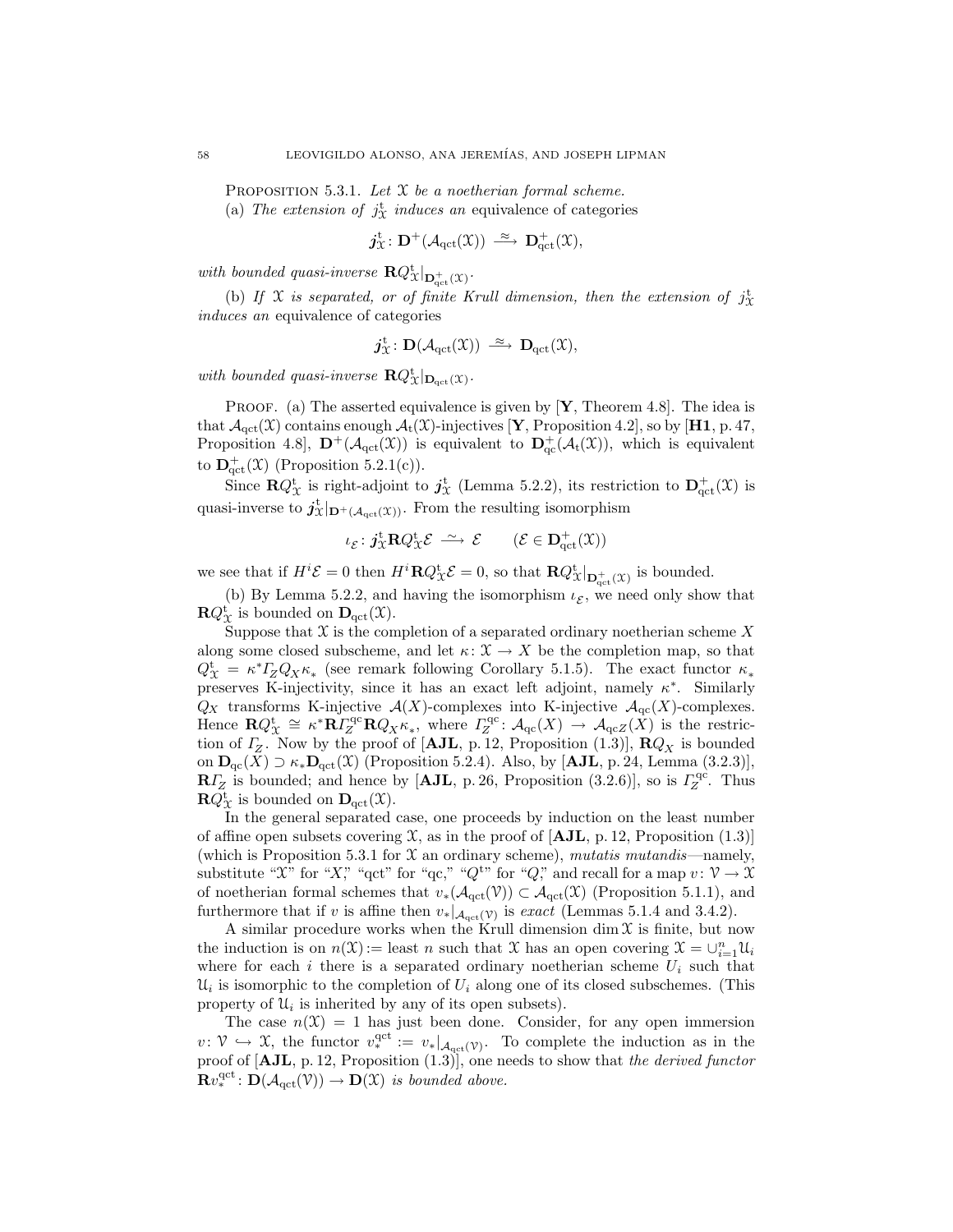For  $\mathcal{N} \in \mathcal{A}_{\text{qct}}(\mathcal{V})$ , let  $\mathcal{N} \to \mathcal{J}^{\bullet}$  be an  $\mathcal{A}_{\text{qct}}$ -injective—hence flasque—resolution [**Y**, Proposition 4.2]. Now  $H^i \mathbf{R} v_*^{\text{qct}}(\mathcal{N})$  is the sheafification of the presheaf sending an open  $W \subset \mathfrak{X}$  to  $H^i\Gamma(\mathcal{W} \cap \mathcal{V}, \mathcal{J}^{\bullet}) = H^i(\mathcal{W} \cap \mathcal{V}, \mathcal{N})$ , which vanishes when  $i > \dim \mathfrak{X}$ , whence the conclusion ([L4, Proposition (2.7.5)]).

5.4. Let  $(X, \mathcal{O}_X)$  be a ringed space, and let  $\mathcal J$  be an  $\mathcal O_X$ -ideal. The next Lemma, expressing  $\mathbf{R}\Gamma_{\mathcal{J}}$  as a "homotopy colimit," lifts back to  $\mathbf{D}(X)$  the wellknown relation

$$
H^i \mathbf{R} \Gamma_{\mathcal{J}} \mathcal{G} = \varinjlim_{n} \mathcal{E}xt_{\mathcal{O}_X}^i(\mathcal{O}_X/\mathcal{J}^n, \mathcal{G}) \qquad (\mathcal{G} \in \mathbf{D}(X)).
$$

Define  $h_n: D(X) \to D(X)$  by

$$
\mathbf{h}_n(\mathcal{G}) := \mathbf{R}\mathcal{H}om^{\bullet}(\mathcal{O}_X/\mathcal{J}^n, \mathcal{G}) \qquad (n \geq 1, \ \mathcal{G} \in \mathbf{D}(X)).
$$

There are natural functorial maps  $s_n: \mathbf{h}_n \to \mathbf{h}_{n+1}$  and  $\varepsilon_n: \mathbf{h}_n \to \mathbf{R} I_{\mathcal{J}}$ , satisfying  $\varepsilon_{n+1} s_n = \varepsilon_n$ . The family

$$
(1, -s_m) \colon \mathbf{h}_m \to \mathbf{h}_m \oplus \mathbf{h}_{m+1} \subset \oplus_{n \geq 1} \mathbf{h}_n \qquad (m \geq 1)
$$

defines a natural map  $s: \bigoplus_{n\geq 1} h_n \to \bigoplus_{n\geq 1} h_n$ . There results, for each  $\mathcal{G} \in \mathbf{D}(X)$ , a map of triangles

$$
\oplus_{n\geq 1} h_n \mathcal{G} \xrightarrow{s} \oplus_{n\geq 1} h_n \mathcal{G} \xrightarrow{\qquad} ?? \xrightarrow{+}
$$
  

$$
\downarrow \qquad \qquad \downarrow \Sigma^{\varepsilon_n} \qquad \qquad \downarrow \overline{\varepsilon}
$$
  

$$
0 \qquad \longrightarrow \qquad \mathbf{R} \Gamma_{\mathcal{J}} \mathcal{G} \xrightarrow{\qquad} \mathbf{R} \Gamma_{\mathcal{J}} \mathcal{G} \xrightarrow{\qquad +}
$$

LEMMA 5.4.1. The map  $\overline{\epsilon}$  is a  $\mathbf{D}(X)$ -isomorphism, and so we have a triangle

$$
\oplus_{n\geq 1} \boldsymbol{h}_n \mathcal{G} \stackrel{s}{\xrightarrow{\hspace*{1cm}}} \oplus_{n\geq 1} \boldsymbol{h}_n \mathcal{G} \stackrel{\sum \varepsilon_n}{\xrightarrow{\hspace*{1cm}}} \mathbf{R} \boldsymbol{\varGamma}_{\!\mathcal{J}} \mathcal{G} \stackrel{+}{\xrightarrow{\hspace*{1cm}}} \rightarrow
$$

PROOF. In the exact homology sequence

$$
\cdots \to H^{i}(\oplus_{n\geq 1} h_n \mathcal{G}) \xrightarrow{\sigma^i} H^{i}(\oplus_{n\geq 1} h_n \mathcal{G}) \longrightarrow H^{i}(??) \longrightarrow H^{i+1}(\oplus_{n\geq 1} h_n \mathcal{G}) \longrightarrow \cdots
$$

the map  $\sigma^i$  is injective, as can be verified stalkwise at each  $x \in X$ . Assuming, as one may, that  $\mathcal G$  is K-injective, one deduces that

$$
H^{i}(??) = \lim_{\substack{\longrightarrow \\ n}} H^{i}(\mathbf{h}_{n}\mathcal{G}) = H^{i}\lim_{\substack{\longrightarrow \\ n}} (\mathbf{h}_{n}\mathcal{G}) = H^{i}\lim_{\substack{\longrightarrow \\ n}} \mathcal{H}om^{\bullet}(\mathcal{O}_{X}/\mathcal{J}^{n}, \mathcal{G}) = H^{i}(\mathbf{R}\mathbf{\Gamma}_{\mathcal{J}}\mathcal{G}),
$$
  
whence the assertion.

hence the assertic

## 6. Duality for torsion sheaves.

Paragraph 6.1 contains the proof of Theorem 2 (section 1), that is, of two essentially equivalent forms of Torsion Duality on formal schemes—Theorem 6.1 and Corollary 6.1.4. The rest of the paragraph deals with numerous relations among the functors which have been introduced, and with compatibilities among dualizing functors occurring before and after completion of maps of ordinary schemes.

More can be said for complexes with coherent homology, thanks to Greenlees-May duality. This is done in paragraph 6.2.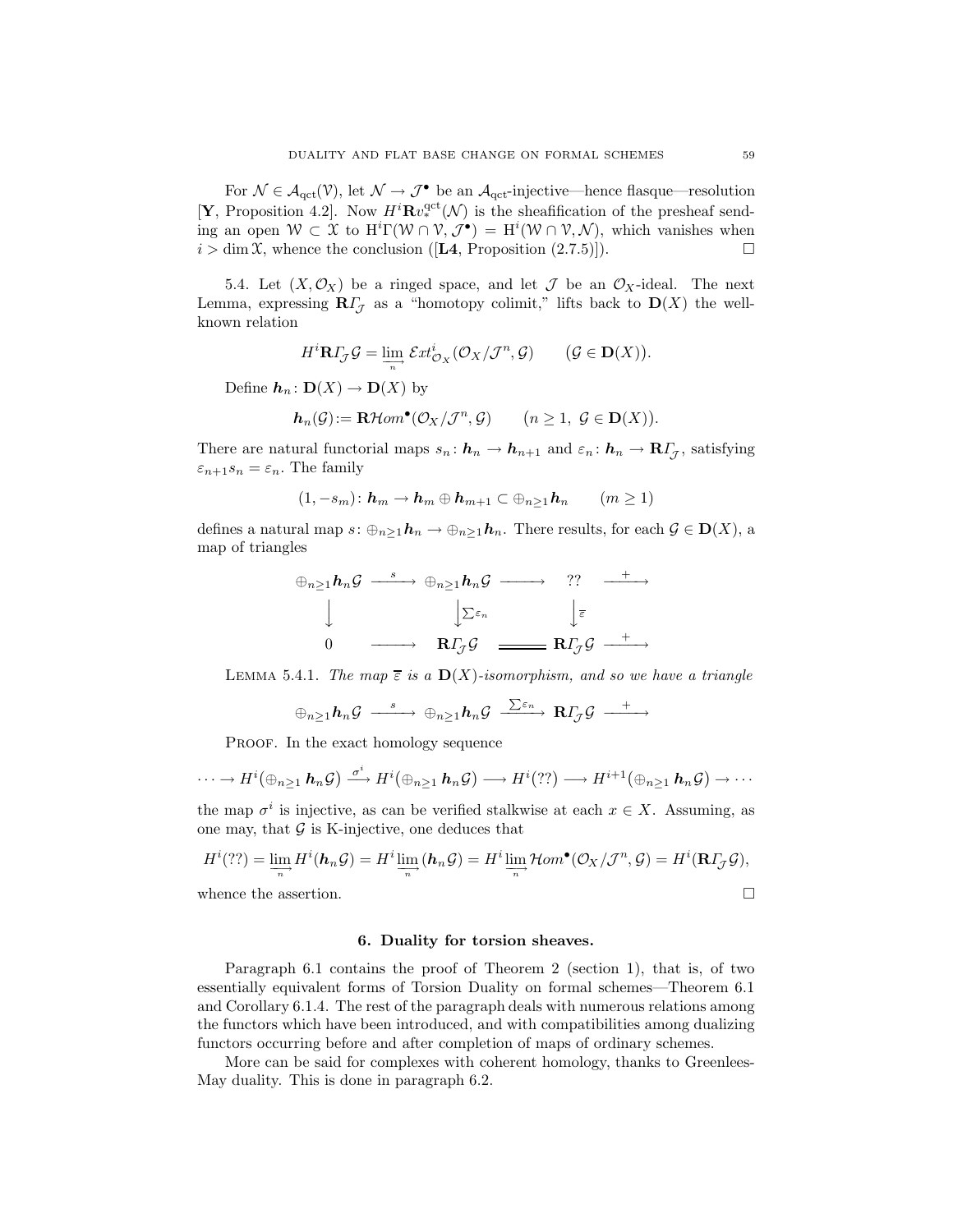Paragraph 6.3 discusses additional relations involving  $\mathbf{R} \Gamma''_X : \mathbf{D}(\mathfrak{X}) \to \mathbf{D}(\mathfrak{X})$  and its right adjoint  $\mathbf{R}\mathcal{H}om^{\bullet}(\mathbf{R}I_{\chi}'\mathcal{O}_{\chi},-)$  on a locally noetherian formal scheme  $\chi$ .

THEOREM 6.1. (a) Let  $f: \mathfrak{X} \to \mathcal{Y}$  be a map of noetherian formal schemes. Assume that f is separated, or X has finite Krull dimension, or else restrict to bounded-below complexes. Then the  $\Delta$ -functor  $\mathbf{R} f_* : \mathbf{D}_{\text{qct}}(\mathfrak{X}) \xrightarrow{5.2.6} \mathbf{D}_{\text{qct}}(\mathfrak{Y}) \hookrightarrow \mathbf{D}(\mathfrak{Y})$ has a right  $\Delta$ -adjoint.

In fact there is a bounded-below  $\Delta$ -functor  $f_t^{\times} \colon \mathbf{D}(\mathcal{Y}) \to \mathbf{D}_{\text{qct}}(\mathcal{X})$  and a map of  $\Delta$ -functors  $\tau_t: \mathbf{R} f_* f_t^{\times} \to \mathbf{1}$  such that for all  $\mathcal{G} \in \mathbf{D}_{\mathrm{qct}}(\mathfrak{X})$  and  $\mathcal{F} \in \mathbf{D}(\mathcal{Y})$ , the composed map (in the derived category of abelian groups)

$$
\mathbf{R}\mathrm{Hom}^{\bullet}_{\mathfrak{X}}(\mathcal{G}, f_{\mathrm{t}}^{\times}\mathcal{F}) \xrightarrow{\mathrm{natural}} \mathbf{R}\mathrm{Hom}^{\bullet}_{\mathcal{Y}}(\mathbf{R}f_{\ast}\mathcal{G}, \mathbf{R}f_{\ast}f_{\mathrm{t}}^{\times}\mathcal{F})
$$

$$
\xrightarrow{\mathrm{via}\ \tau_{\mathrm{t}}} \mathbf{R}\mathrm{Hom}^{\bullet}_{\mathcal{Y}}(\mathbf{R}f_{\ast}\mathcal{G}, \mathcal{F})
$$

is an isomorphism.

(b) If  $q: \mathcal{Y} \to \mathcal{Z}$  is another such map then there is a natural isomorphism

$$
(gf)^{\times}_{t} \longrightarrow f^{\times}_{t} g^{\times}_{t}.
$$

*Proof.* Assertion (b) follows from (a), which easily implies that  $(gf)_{t}^{\times}$  and  $f_{t}^{\times}g_{t}^{\times}$ are both right-adjoint to the restriction of  $\mathbf{R}(gf)_* = \mathbf{R}g_*\mathbf{R}f_*$  to  $\mathbf{D}_{\text{qct}}(\mathfrak{X})$ .

As for (a), assuming first that  $X$  is separated or finite-dimensional, or that only bounded-below complexes are considered, we can replace  $\mathbf{D}_{\text{act}}(\mathcal{X})$  by the *equivalent* category  $\mathbf{D}(\mathcal{A}_{\text{act}}(\mathfrak{X}))$  (Proposition 5.3.1). The inclusion  $k: \mathcal{A}_{\text{act}}(\mathfrak{X}) \hookrightarrow \mathcal{A}_{\vec{c}}(\mathfrak{X})$  has the right adjoint  $\Gamma'_{\mathfrak{X}}$ .  $(\Gamma'_{\mathfrak{X}}(\mathcal{A}_{\vec{c}}(\mathfrak{X})) \subset \mathcal{A}_{\text{qct}}(\mathfrak{X}),$  by Lemma 5.1.4 and Corollary 3.1.5.) So for all  $\mathcal{A}_{\text{qct}}(\mathfrak{X})$ -complexes  $\mathcal{G}'$  and  $\mathcal{A}_{\vec{c}}(\mathfrak{X})$ -complexes  $\mathcal{F}'$  there is a natural isomorphism of abelian-group complexes

$$
\text{Hom}^{\bullet}_{\mathcal{A}_{\text{qct}}}(\mathcal{G}', \varGamma_{\!\!X}' \mathcal{F}') \; \xrightarrow{\sim} \; \text{Hom}^{\bullet}_{\mathcal{A}_{\vec{c}}}(k\mathcal{G}', \mathcal{F}').
$$

Note that if  $\mathcal{F}'$  is K-injective over  $\mathcal{A}_{\vec{c}}(\mathfrak{X})$  then  $\Gamma'_\mathfrak{X}\mathcal{F}'$  is K-injective over  $\mathcal{A}_{\text{qct}}(\mathfrak{X})$ , because  $\Gamma_{\!\chi}^\prime$  has an exact left adjoint. Combining this isomorphism with the isomorphism (14) in the proof of Theorem 4.1, we can conclude just as in part 4 at the end of that proof, with the functor  $f_t^{\times}$  defined to be the composition

$$
\mathbf{D}(\mathcal{Y}) \xrightarrow{\rho} \mathbf{K}_{\mathbf{I}}(\mathcal{Y}) \xrightarrow{\mathcal{C}_{\bullet}} \mathbf{K}_{\mathbf{I}}(\mathcal{A}_{\vec{c}}(\mathcal{X})) \xrightarrow{I'_{\mathcal{X}}} \mathbf{K}_{\mathbf{I}}(\mathcal{A}_{\mathrm{qct}}(\mathcal{X})) \xrightarrow{\text{natural}} \mathbf{D}(\mathcal{A}_{\mathrm{qct}}(\mathcal{X})).
$$

(We have in mind here simply that the natural functor  $\mathbf{D}(\mathcal{A}_{\text{qct}}(\mathfrak{X})) \to \mathbf{D}(\mathcal{A}_{\vec{c}}(\mathfrak{X}))$ has a right adjoint. That is easily seen to be true once one knows the existence of K-injective resolutions in  $\mathbf{D}(\mathcal{A}_{\vec{c}}(\mathcal{X}))$ ; but we don't know how to prove the latter other than by quoting the generalization to arbitrary Grothendieck categories [Fe, Theorem 2], [AJS, Theorem 5.4]. The preceding argument avoids this issue. One could also apply Brown Representability directly, as in the proof of Theorem 1 described in the Introduction.)

Now suppose only that the map f is separated. If  $\mathcal{Y}$  is separated then so is  $\mathcal{X}$ , and the preceding argument holds. For arbitrary noetherian Y the existence of a bounded-below right adjoint for  $\mathbf{R}f_* : \mathbf{D}_{\text{act}}(\mathcal{X}) \to \mathbf{D}(\mathcal{Y})$  results then from the following Mayer-Vietoris pasting argument, by induction on the least number of separated open subsets needed to cover Y. Finally, to dispose of the assertion about the **RHom<sup>•</sup>**'s apply homology to reduce it to  $f_t^{\times}$  being a right adjoint.

To reduce clutter, we will abuse notation—but only in the rest of the proof of Theorem 6.1—by writing " $f^{\times}$ " in place of " $f_t^{\times}$ ."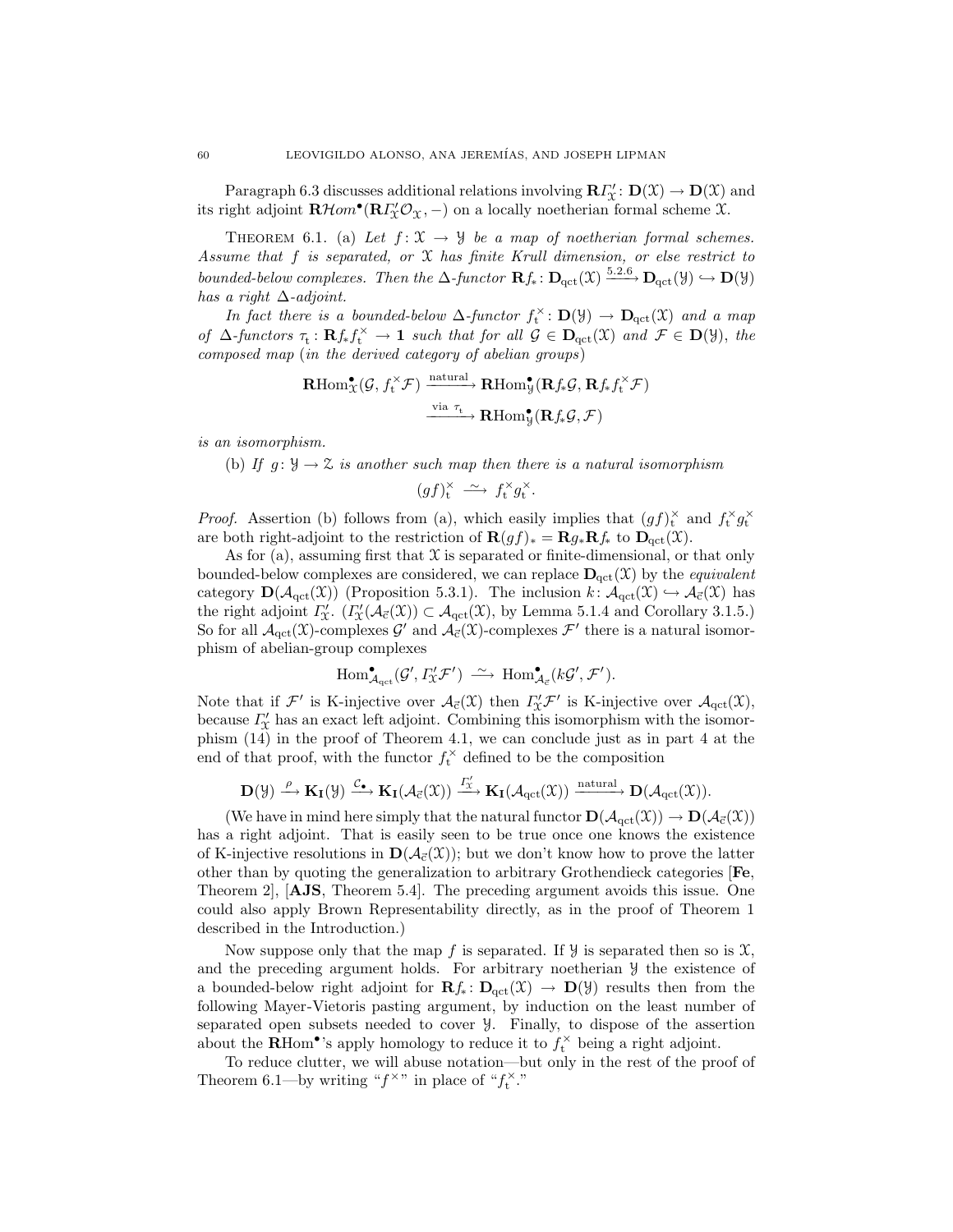LEMMA 6.1.1. Let  $f: \mathfrak{X} \to \mathcal{Y} = \mathcal{Y}_1 \cup \mathcal{Y}_2$  ( $\mathcal{Y}_i$  open in  $\mathcal{Y}$ ) be a map of formal schemes, with  $X$  noetherian. Consider the commutative diagrams

$$
\mathcal{X}_{12} := \mathcal{X}_1 \cap \mathcal{X}_2 \xrightarrow{q_i} \mathcal{X}_i \xrightarrow{x_i} \mathcal{X}
$$
\n
$$
f_{12} \downarrow \qquad f_i \downarrow \qquad \qquad f \downarrow \qquad (i = 1, 2)
$$
\n
$$
\mathcal{Y}_{12} := \mathcal{Y}_1 \cap \mathcal{Y}_2 \xrightarrow{p_i} \mathcal{Y}_i \xrightarrow{y_i} \mathcal{Y}
$$

where  $\mathfrak{X}_i := f^{-1} \mathfrak{Y}_i$  and all the horizontal arrows represent inclusions. Suppose that for  $i = 1, 2, 12$ , the functor  $\mathbf{R} f_{i*} : \mathbf{D}_{\text{qct}}(\mathfrak{X}_i) \to \mathbf{D}(\mathfrak{Y}_i)$  has a right adjoint  $f_i^{\times}$ . Then  $\mathbf{R} f_* \colon \mathbf{D}_{\text{qct}}(\mathfrak{X}) \to \mathbf{D}(\mathfrak{Y})$  has a right adjoint  $f^{\times}$ ; and with the inclusions  $y_{12} := y_i \circ p_i$ ,  $x_{12} := x_i \circ q_i$ , there is for each  $\mathcal{F} \in \mathbf{D}(\mathcal{Y})$  a natural  $\mathbf{D}(\mathcal{X})$ -triangle

$$
f^{\times}\mathcal{F} \to \mathbf{R}x_{1*}f_1^{\times}y_1^*\mathcal{F} \oplus \mathbf{R}x_{2*}f_2^{\times}y_2^*\mathcal{F} \xrightarrow{\lambda_{\mathcal{F}}} \mathbf{R}x_{12*}f_{12}^{\times}y_{12}^*\mathcal{F} \to (f^{\times}\mathcal{F})[1].
$$

Remark. If we expect  $f^{\times}$  to exist, and the natural maps  $x_i^* f^{\times} \to f_i^{\times} y_i^*$  to be isomorphisms, then there should be such a triangle—the Mayer-Vietoris triangle of  $f^{\times} \mathcal{F}$ . This suggests we first define  $\lambda_{\mathcal{F}}$ , then let  $f^{\times} \mathcal{F}$  be the vertex of a triangle based on  $\lambda_{\mathcal{F}}$ , and verify ...

PROOF. There are natural maps

$$
\tau_1\colon {\mathbf R f_{1*}}{f_{1}^{\times}}\to {\mathbf 1}, \qquad \tau_2\colon {\mathbf R f_{2*}}{f_{2}^{\times}}\to {\mathbf 1}, \qquad \tau_{12}\colon {\mathbf R f_{12*}}{f_{12}^{\times}}\to {\mathbf 1}.
$$

For  $i = 1, 2$ , define the "base-change" map  $\beta_i: q_i^* f_i^* \to f_{12}^* p_i^*$  to be adjoint under Theorem 6.1 to the map of functors

$$
\mathbf{R} f_{12*} q_i^* f_i^{\times} \xrightarrow[\text{natural}]{\sim} p_i^* \mathbf{R} f_{i*} f_i^{\times} \xrightarrow{\tau_i} p_i^*.
$$

This  $\beta_i$  corresponds to a functorial map  $\beta'_i: f_i^{\times} \to \mathbf{R} q_{i*} f_{12}^{\times} p_i^*$ , from which we obtain a functorial map

$$
\mathbf{R} x_{i*} f_i^{\times} y_i^* \longrightarrow \mathbf{R} x_{i*} \mathbf{R} q_{i*} f_{12}^{\times} p_i^* y_i^* \stackrel{\sim}{\longrightarrow} \mathbf{R} x_{12*} f_{12}^{\times} y_{12}^*,
$$

and hence a natural map, for any  $\mathcal{F} \in \mathbf{D}(\mathcal{Y})$ :

$$
\check{D}^0(\mathcal{F}) := \mathbf{R} x_{1*} f_1^{\times} y_1^* \mathcal{F} \oplus \mathbf{R} x_{2*} f_2^{\times} y_2^* \mathcal{F} \xrightarrow{\lambda_{\mathcal{F}}} \mathbf{R} x_{12*} f_{12}^{\times} y_{12}^* \mathcal{F} =: \check{D}^1(\mathcal{F}).
$$

Embed this map in a triangle  $\check{D}(\mathcal{F})$ , and denote the third vertex by  $f^{\times}(\mathcal{F})$ :

$$
\check{D}(\mathcal{F})\colon f^{\times}\mathcal{F}\to \check{D}^0(\mathcal{F})\xrightarrow{\lambda_{\mathcal{F}}}\check{D}^1(\mathcal{F})\to (f^{\times}\mathcal{F})[1].
$$

Since  $\check{D}^0(\mathcal{F})$  and  $\check{D}^1(\mathcal{F})$  are in  $\mathbf{D}_{\text{qct}}(\mathfrak{X})$  (see Proposition 5.2.6), therefore so is  $f^{\times}\mathcal{F}$ (Corollary 5.1.3).

This is the triangle in Lemma 6.1.1. Of course we must still show that this  $f^{\times}$ is functorial, and right-adjoint to  $\mathbf{R} f_*$ . (Then by uniqueness of adjoints such a triangle will exist no matter which right adjoint  $f^{\times}$  is used.)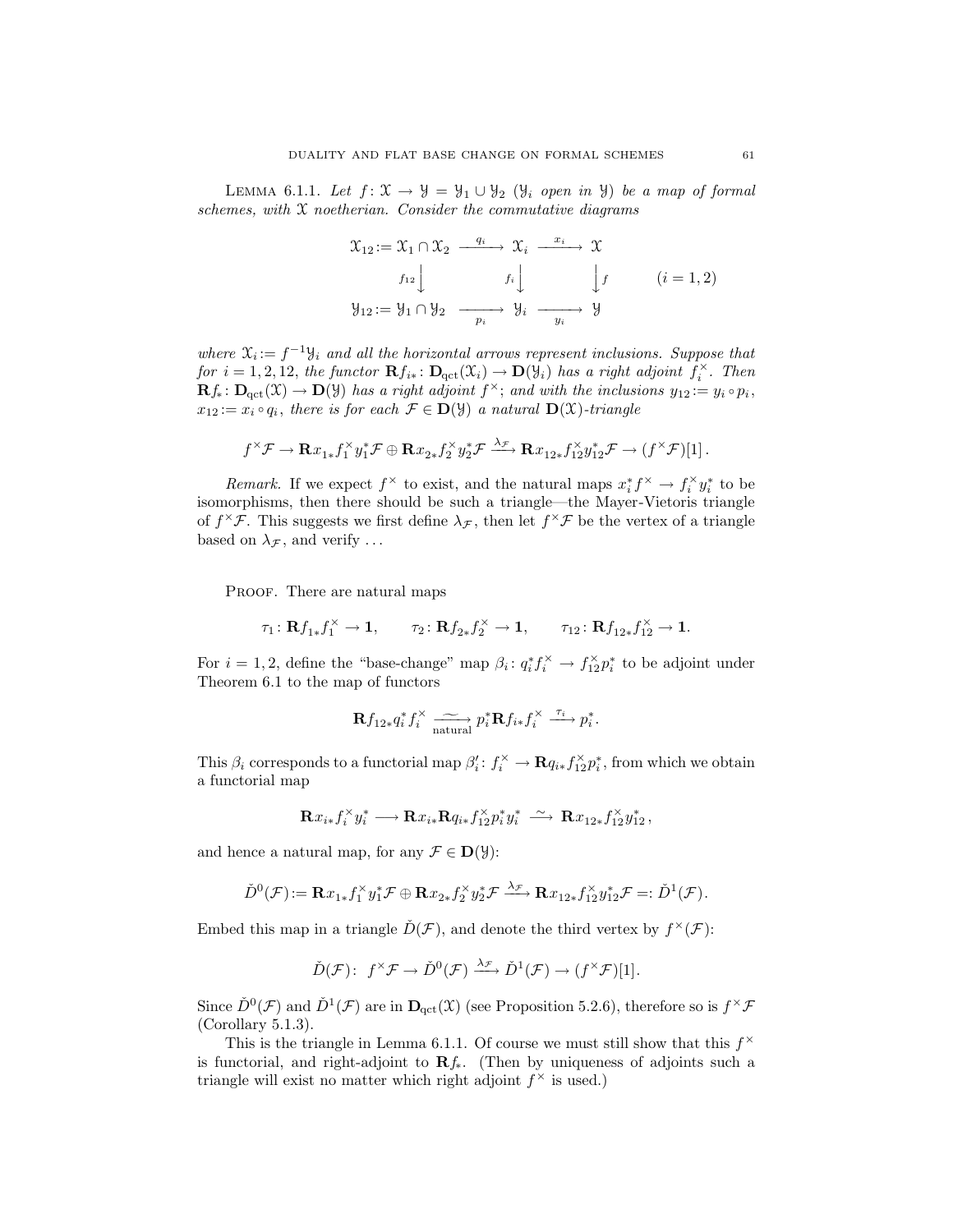Let us next construct a map  $\tau_{\mathcal{F}} \colon \mathbf{R} f_* f^{\times} \mathcal{F} \to \mathcal{F} (\mathcal{F} \in \mathbf{D}(\mathcal{Y}))$ . Set

$$
\check{C}^0(\mathcal{F}) := \mathbf{R} y_{1*} y_1^* \mathcal{F} \oplus \mathbf{R} y_{2*} y_2^* \mathcal{F}, \qquad \check{C}^1(\mathcal{F}) := \mathbf{R} y_{12*} y_{12}^* \mathcal{F}.
$$

We have then the Mayer-Vietoris  $\mathbf{D}(\mathcal{Y})$ -triangle

$$
\check{C}(\mathcal{F})\colon\; \mathcal{F}\to \check{C}^0(\mathcal{F})\xrightarrow{\mu_{\mathcal{F}}} \check{C}^1(\mathcal{F})\to \mathcal{F}[1],
$$

arising from the usual exact sequence ( $\text{Čech resolution}$ )

$$
0 \to \mathcal{F} \to y_{1*} y_1^* \mathcal{F} \oplus y_{2*} y_2^* \mathcal{F} \to y_{12*} y_{12}^* \mathcal{F} \to 0,
$$

where  $\mathcal F$  may be taken to be K-injective. Checking commutativity of the following natural diagram is a purely category-theoretic exercise (cf. [L4, Lemma (4.8.1.2)] :



This commutative diagram extends to a map  $\check{\tau}_{\mathcal{F}}$  of triangles:

Rf∗f <sup>×</sup><sup>F</sup> −−−−→ <sup>R</sup>f∗D<sup>ˇ</sup> <sup>0</sup> (<sup>F</sup> ) −−−−→ <sup>R</sup>f∗D<sup>ˇ</sup> <sup>1</sup> (F ) −−−−→ Rf∗f <sup>×</sup>F[1] τF y y y y<sup>τ</sup><sup>F</sup> [1] <sup>F</sup> −−−−→ <sup>C</sup>ˇ<sup>0</sup> (<sup>F</sup> ) −−−−→ <sup>C</sup>ˇ<sup>1</sup> (F ) −−−−→ F [1]

The map  $\tau_{\mathcal{F}}$  is not necessarily unique. But the next Lemma will show, for fixed  $\mathcal{F}$ , that the pair  $(f^{\times}\mathcal{F}, \tau_{\mathcal{F}})$  represents the functor

$$
\mathrm{Hom}_{\mathbf{D}(\mathcal{Y})}(\mathbf{R}f_*\mathcal{E},\mathcal{F}) \qquad (\mathcal{E} \in \mathbf{D}_{\mathrm{qct}}(\mathfrak{X})).
$$

It follows formally that one can make  $f^{\times}$  into a functor and  $\tau: \mathbf{R} f_* f^{\times} \to \mathbf{1}$  into a morphism of functors in such a way that the pair  $(f^{\times}, \tau)$  is a right adjoint for  $\mathbf{R}f_*\colon \mathbf{D}_{\mathrm{qct}}(\mathfrak{X}) \to \mathbf{D}(\mathfrak{Y})$  (cf. [M1, p. 83, Corollary 2]); and that there is a unique isomorphism of functors  $\Theta: f^{\times}T_2 \longrightarrow T_1f^{\times}$  (where  $T_1$  and  $T_2$  are the respective translations on  $\mathbf{D}_{\text{qct}}(\mathfrak{X})$  and  $\mathbf{D}(\mathcal{Y})$  such that  $(f^{\times}, \Theta)$  is a  $\Delta$ -functor  $\Delta$ -adjoint to  $\mathbf{R}f_*$  (cf. [L4, Proposition (3.3.8)]). That will complete the proof of Lemma 6.1.1.  $\Box$ 

LEMMA 6.1.2. For  $\mathcal{E} \in \mathbf{D}_{\text{qct}}(\mathfrak{X})$ , and with  $f^{\times}\mathcal{F}$ ,  $\tau_{\mathcal{F}}$  as above, the composition  $\mathrm{Hom}_{\mathbf{D}_{\mathrm{qct}}(\mathcal{X})}(\mathcal{E},f^{\times}\mathcal{F}) \xrightarrow{\mathrm{natural}} \mathrm{Hom}_{\mathbf{D}(\mathcal{Y})}(\mathbf{R}f_{*}\mathcal{E},\mathbf{R}f_{*}f^{\times}\mathcal{F}) \xrightarrow{\mathrm{via}\,\tau_{\mathcal{F}}} \mathrm{Hom}_{\mathbf{D}(\mathcal{Y})}(\mathbf{R}f_{*}\mathcal{E},\mathcal{F})$ is an isomorphism.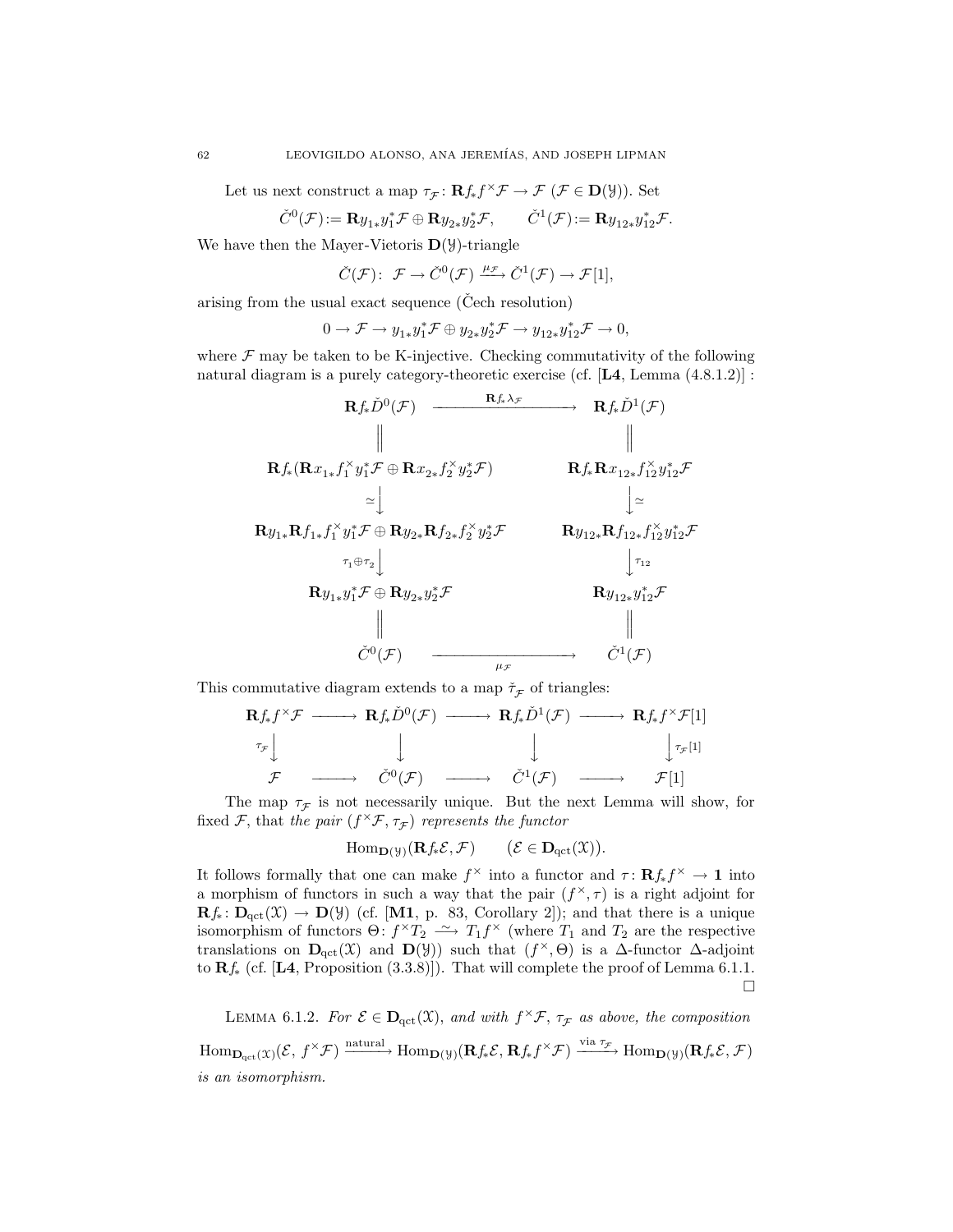PROOF. In the following diagram, to save space we write  $H_{\mathfrak{X}}$  for  $\text{Hom}_{\textbf{D}_{\text{qct}}(\mathfrak{X})}$ ,  $H_{\mathcal{Y}}$  for  $\text{Hom}_{\mathbf{D}(\mathcal{Y})}$ , and  $f_*$  for  $\mathbf{R}f_*$ :

$$
H_{\mathcal{X}}(\mathcal{E}, (\check{D}^{0}\mathcal{F})[-1]) \longrightarrow H_{\mathcal{Y}}(f_{*}\mathcal{E}, f_{*}((\check{D}^{0}\mathcal{F})[-1])) \longrightarrow H_{\mathcal{Y}}(f_{*}\mathcal{E}, (\check{C}^{0}\mathcal{F})[-1])
$$
\n
$$
\downarrow \qquad \qquad \downarrow \qquad \qquad \downarrow
$$
\n
$$
H_{\mathcal{X}}(\mathcal{E}, (\check{D}^{1}\mathcal{F})[-1]) \longrightarrow H_{\mathcal{Y}}(f_{*}\mathcal{E}, f_{*}((\check{D}^{1}\mathcal{F})[-1])) \longrightarrow H_{\mathcal{Y}}(f_{*}\mathcal{E}, (\check{C}^{1}\mathcal{F})[-1])
$$
\n
$$
\downarrow \qquad \qquad \downarrow \qquad \qquad \downarrow
$$
\n
$$
H_{\mathcal{X}}(\mathcal{E}, f^{*}\mathcal{F}) \longrightarrow H_{\mathcal{Y}}(f_{*}\mathcal{E}, f_{*}f^{*}\mathcal{F}) \longrightarrow H_{\mathcal{Y}}(f_{*}\mathcal{E}, \mathcal{F})
$$
\n
$$
\downarrow \qquad \qquad \downarrow
$$
\n
$$
H_{\mathcal{X}}(\mathcal{E}, \check{D}^{0}\mathcal{F}) \longrightarrow H_{\mathcal{Y}}(f_{*}\mathcal{E}, f_{*}\check{D}^{0}\mathcal{F}) \longrightarrow H_{\mathcal{Y}}(f_{*}\mathcal{E}, \check{C}^{0}\mathcal{F})
$$
\n
$$
\downarrow \qquad \qquad \downarrow
$$
\n
$$
H_{\mathcal{X}}(\mathcal{E}, \check{D}^{1}\mathcal{F}) \longrightarrow H_{\mathcal{Y}}(f_{*}\mathcal{E}, f_{*}\check{D}^{1}\mathcal{F}) \longrightarrow H_{\mathcal{Y}}(f_{*}\mathcal{E}, \check{C}^{1}\mathcal{F})
$$

The first column maps to the second via functoriality of  $f_*$ , and the second to the third via the above triangle map  $\check{\tau}_{\mathcal{F}}$ ; so the diagram commutes. The columns are exact  $[H1, p. 23, Prop. 1.1 b]$ , and thus if each of the first two and last two rows is shown to compose to an isomorphism, then the same holds for the middle row, proving Lemma 6.1.2.

Let's look at the fourth row. With notation as in Lemma 6.1.1 (and again, with all the appropriate  $\mathbb{R}$ 's omitted), we want the left column in the following natural diagram to compose to an isomorphism:

$$
H_{\mathcal{X}}(\mathcal{E}, x_{i*} f_{i}^{\times} y_{i}^{*} \mathcal{F}) \longrightarrow H_{\mathcal{X}_{i}}(x_{i}^{*} \mathcal{E}, f_{i}^{\times} y_{i}^{*} \mathcal{F})
$$
\n
$$
\downarrow \qquad \qquad \downarrow
$$
\n
$$
H_{\mathcal{Y}}(f_{*} \mathcal{E}, f_{*} x_{i*} f_{i}^{\times} y_{i}^{*} \mathcal{F}) \longrightarrow H_{\mathcal{Y}_{i}}(f_{i*} x_{i}^{*} \mathcal{E}, f_{i*} f_{i}^{\times} y_{i}^{*} \mathcal{F})
$$
\n
$$
\simeq \downarrow \qquad \qquad \downarrow \simeq
$$
\n
$$
H_{\mathcal{Y}}(f_{*} \mathcal{E}, y_{i*} f_{i*} f_{i}^{\times} y_{i}^{*} \mathcal{F}) \longrightarrow H_{\mathcal{Y}_{i}}(y_{i}^{*} f_{*} \mathcal{E}, f_{i*} f_{i}^{\times} y_{i}^{*} \mathcal{F})
$$
\n
$$
\text{via } \tau_{i} \downarrow \qquad \qquad \downarrow \text{via } \tau_{i}
$$
\n
$$
H_{\mathcal{Y}}(f_{*} \mathcal{E}, y_{i*} y_{i}^{*} \mathcal{F}) \longrightarrow H_{\mathcal{Y}_{i}}(y_{i}^{*} f_{*} \mathcal{E}, y_{i}^{*} \mathcal{F})
$$

Here the horizontal arrows represent adjunction isomorphisms. Checking that the diagram commutes is a straightforward category-theoretic exercise. By hypothesis, the right column composes to an isomorphism. Hence so does the left one.

The argument for the fifth row is similar. Using the (easily checked) fact that the morphism  $f_*\check{D}^0 \to \check{C}^0$  is  $\Delta$ -functorial, we find that the first row is, up to isomorphism, the same as the fourth row with  $\mathcal{F}[-1]$  in place of  $\mathcal{F}$ , so it too composes to an isomorphism. Similarly, isomorphism for the second row follows from that for the fifth.  $\Box$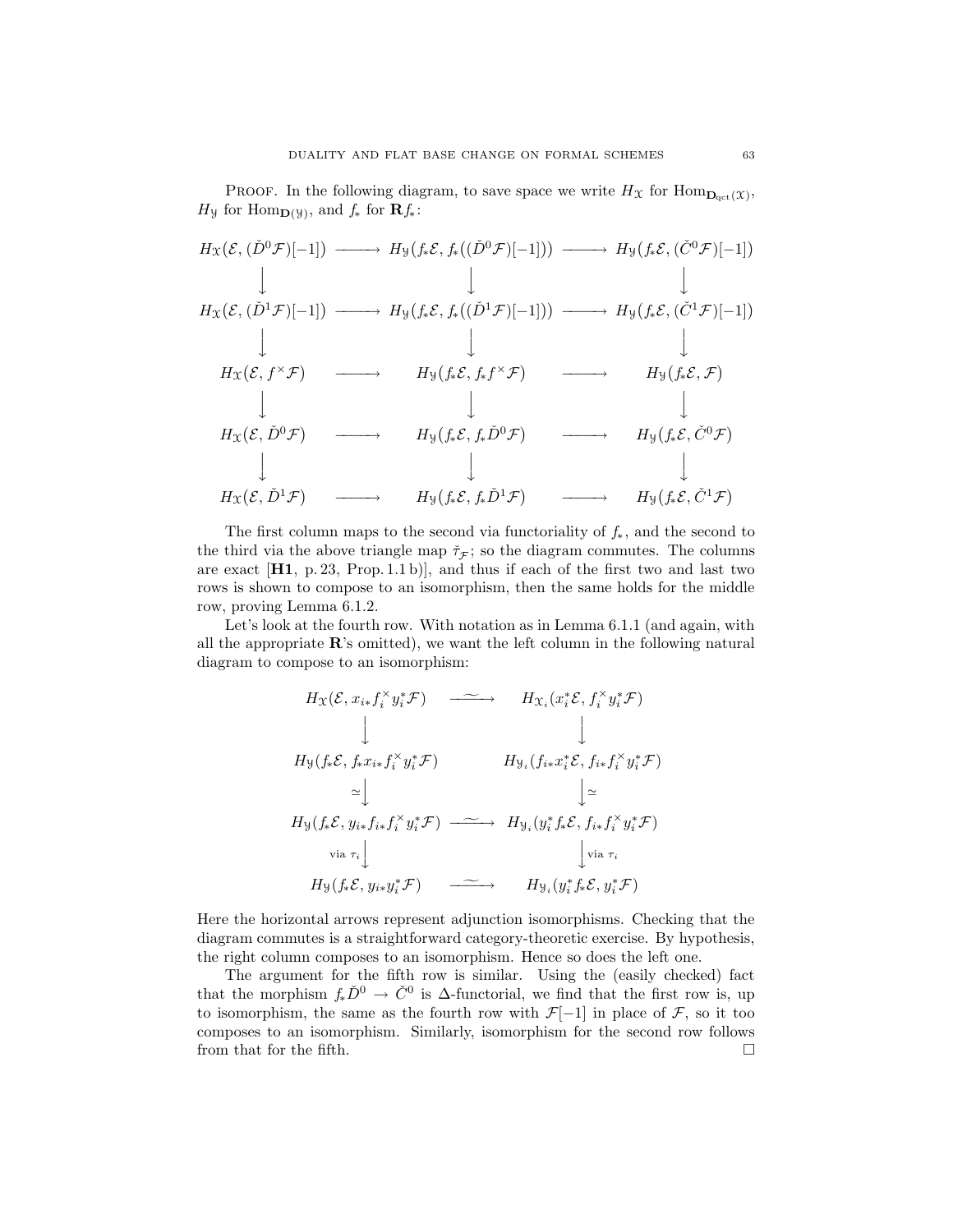EXAMPLES 6.1.3. (1) Let  $f: \mathcal{X} \to \mathcal{Y}$  be a map of quasi-compact formal schemes with X properly algebraic, and let  $f^{\times}$  be the right adjoint given by Corollary 4.1.1. Using Proposition 5.2.1 we find then that  $f_t^{\times} := \mathbf{R} I_{\mathcal{X}}^{\prime} \circ f^{\times}$  is a right adjoint for the restriction of  $\mathbf{R}f_*$  to  $\mathbf{D}_{\text{qct}}(\mathfrak{X})$ .

(2) For a noetherian formal scheme  $\mathfrak{X}$ , Theorem 6.1 gives a right adjoint  $\mathbf{1}^! := \mathbf{1}_t^{\times}$ to the inclusion  $\mathbf{D}_{\text{qct}}(\mathfrak{X}) \hookrightarrow \mathbf{D}(\mathfrak{X})$ . If  $\mathcal{G} \in \widetilde{\mathbf{D}}_{\text{qc}}(\mathfrak{X})$  (i.e.,  $\mathbf{R} \Gamma'_{\mathfrak{X}} \mathcal{G} \in \mathbf{D}_{\text{qct}}(\mathfrak{X})$ , see Definition 5.2.9), then the natural  $\mathbf{D}_{\text{qct}}(\mathcal{X})$ -map  $\mathbf{R} \Gamma_{\mathcal{X}}' \mathcal{G} \to \mathbf{1}^{\mathsf{I}} \mathcal{G}$  (corresponding to the natural  $\mathbf{D}(\mathfrak{X})$ -map  $\mathbf{R}I'_{\mathfrak{X}}\mathcal{G} \to \mathcal{G}$  is an *isomorphism*, see Proposition 5.2.1.

(3) If  $X$  is *separated* or if  $X$  is *finite-dimensional*, then we have the equivalence  $j_{\mathfrak{X}}^{\mathfrak{t}} \colon \mathbf{D}(\mathcal{A}_{\mathrm{qct}}(\mathfrak{X})) \stackrel{\approx}{\longrightarrow} \mathbf{D}_{\mathrm{qct}}(\mathfrak{X})$  of Proposition 5.3.1, and we can take  $\mathbf{1}^! := j_{\mathfrak{X}}^{\mathfrak{t}} \circ \mathbf{R} Q_{\mathfrak{X}}^{\mathfrak{t}}$ , see Corollary 5.1.5 and Lemma 5.2.2.

(4) Let  $f: \mathfrak{X} \to \mathcal{Y}$  be a closed immersion of noetherian formal schemes (see  $[\mathbf{GD}, \, \mathrm{p. 442}]$ . The functor  $f_* : \mathcal{A}(\mathfrak{X}) \to \mathcal{A}(\mathfrak{Y})$  is exact, so  $\mathbf{R} f_* = f_*$ . Let J be the kernel of the surjective map  $\mathcal{O}_y \rightarrow f_*\mathcal{O}_x$  and let  $\overline{y}$  be the ringed space  $(\overline{y}, \mathcal{O}_y/\overline{y})$ , so that f factors naturally as  $\mathfrak{X} \stackrel{\bar{f}}{\rightarrow} \overline{\mathfrak{Y}} \stackrel{i}{\rightarrow} \mathfrak{Y}$ , the map  $\bar{f}$  being flat. The inverse isomorphisms  $\mathcal{A}(\mathfrak{X}) \xrightarrow[\overline{f^*}]{\overline{f^*}} \mathcal{A}(\mathcal{Y})$  extend to inverse isomorphisms  $\mathbf{D}(\mathfrak{X}) \xrightarrow[\overline{f^*}]{\overline{f^*}} \mathbf{D}(\mathcal{Y})$ 

The functor  $\mathcal{H}_1: \mathcal{A}(\mathcal{Y}) \to \mathcal{A}(\overline{\mathcal{Y}})$  defined by  $\mathcal{H}_1(F) := \mathcal{H}om(\mathcal{O}_{\mathcal{Y}}/J, F)$  has an exact left adjoint, namely  $i_* : \mathcal{A}(\overline{Y}) \to \mathcal{A}(Y)$ , so  $\mathcal{H}_I$  preserves K-injectivity and  $\mathbb{R}\mathcal{H}_{\mathcal{I}}$  is right-adjoint to  $i_*\colon \mathbb{D}(\overline{\mathcal{Y}}) \to \mathbb{D}(\mathcal{Y})$  (see proof of Lemma 5.2.2). Hence the functor  $f^{\natural} \colon \mathbf{D}(\mathcal{Y}) \to \mathbf{D}(\overline{\mathcal{Y}})$  defined by

(16) 
$$
f^{\sharp}(\mathcal{F}) := \bar{f}^* \mathbf{R} \mathcal{H}_\mathfrak{I}(\mathcal{F}) = \bar{f}^* \mathbf{R} \mathcal{H}om^{\bullet}(\mathcal{O}_\mathfrak{Y}/\mathfrak{I}, \mathcal{F}) \qquad (\mathcal{F} \in \mathbf{D}(\mathfrak{Y}))
$$

is right-adjoint to  $f_* = i_* \bar{f}_*$ , and  $f_* : \mathbf{D}_{\text{qct}}(\mathfrak{X}) \to \mathbf{D}(\mathcal{Y})$  has the right adjoint

$$
f_t^\times := f^! := \mathbf{1}^! \circ f^\natural.
$$

We recall that  $\mathcal{G} \in \mathcal{A}(\mathfrak{X})$  is quasi-coherent iff  $\bar{f}_* \mathcal{G} \in \mathcal{A}_{\mathrm{qc}}(\overline{\mathcal{Y}})$  iff  $f_* \mathcal{G} \in \mathcal{A}_{\mathrm{qc}}(\mathcal{Y})$ , see  $[GD, p. 115, (5.3.15), (5.3.13)]$ . Also, by looking at stalks (see §1.2.1) we find that  $f_*\mathcal{G} \in \mathcal{A}_t(\mathcal{Y}) \Rightarrow \mathcal{G} \in \mathcal{A}_t(\mathcal{X})$ . Hence Remark 5.2.10(4) together with the isomorphism  $\mathbf{R} f_* \mathbf{R} I'_{\mathcal{X}} \cong \mathbf{R} I'_{\mathcal{Y}} \mathbf{R} f_*$  of Corollary 5.2.11(d) yields that  $f^{\sharp} \widetilde{\mathbf{D}}_{\mathrm{qc}}^{\dagger}(\mathcal{Y}) \subset \widetilde{\mathbf{D}}_{\mathrm{qc}}^{\dagger}(\mathcal{X});$ and given Corollary 5.1.3, Proposition 3.2.4 yields  $f^{\dagger} \mathbf{D}_{\mathrm{qct}}^{+}(\mathcal{Y}) \subset \mathbf{D}_{\mathrm{qct}}^{+}(\mathcal{X})$ . Thus if  $\mathcal{F} \in \widetilde{\mathbf{D}}_{\mathrm{qc}}^{+}(\mathcal{Y})$  then by (2) above,  $f^{!}\mathcal{F} \cong \mathbf{R}I_{\mathcal{X}}^{\prime}f^{\sharp}\mathcal{F}$ ; and if  $\mathcal{F} \in \mathbf{D}_{\mathrm{qc}^{+}}^{+}(\mathcal{Y})$  then  $f^{!}\mathcal{F} \cong f^{\sharp}\mathcal{F}$ .

(5) Let  $f: \mathfrak{X} \to \mathcal{Y}$  be any map satisfying the hypotheses of Theorem 6.1. Let  $\mathcal{J} \subset \mathcal{O}_\mathfrak{X}$  and  $\mathcal{I} \subset \mathcal{O}_\mathfrak{Y}$  be ideals of definition such that  $\mathcal{I}\mathcal{O}_\mathfrak{X} \subset \mathcal{J}$ , and let

$$
X_n := (\mathfrak{X}, \mathcal{O}_{\mathfrak{X}}/\mathfrak{Z}^n) \xrightarrow{f_n} (\mathfrak{Y}, \mathcal{O}_{\mathfrak{Y}}/\mathfrak{Y}^n) =: Y_n \qquad (n > 0)
$$

be the scheme-maps induced by  $f$ , so that each  $f_n$  also satisfies the hypotheses of Theorem 6.1. As the target of the functor  $(f_n)_t^{\times}$  is  $D_{\text{qct}}(X_n) = D_{\text{qc}}(X_n)$ , we write  $f_n^{\times}$  for  $(f_n)_t^{\times}$  (see (1) above). If  $j_n: X_n \longrightarrow \mathfrak{X}$  and  $i_n: Y_n \hookrightarrow \mathcal{Y}$  are the canonical closed immersions then  $f_{j_n} = i_n f_n$ , and so  $j_n^{\dagger} f_{\mathbf{t}}^{\times} = f_n^{\times} i_n^{\dagger}$ .

The functor  $j_n^{\natural}$ :  $\mathbf{D}(\mathcal{X}) \to \mathbf{D}(X_n)$  being as in (16), we have, using (4),

$$
\mathbf{h}_n \mathcal{G} := \mathbf{R} \mathcal{H}om^{\bullet}(\mathcal{O}_X/\mathcal{J}^n, \mathcal{G}) = j_{n*} j_n^{\dagger} \mathcal{G} \cong j_{n*} j_n^{\dagger} \mathcal{G} \qquad (\mathcal{G} \in \widetilde{\mathbf{D}}_{\mathrm{qc}}^+(\mathfrak{X})).
$$

Hence for  $\mathcal{G} := f_t^{\times} \mathcal{F} (\mathcal{F} \in \mathbf{D}^+(\mathcal{Y}))$ , Lemma 5.4.1 gives a "homotopy colimit" triangle

$$
\oplus_{n\geq 1} j_{n*} f_n^{\times} i_n^! \mathcal{F} \longrightarrow \oplus_{n\geq 1} j_{n*} f_n^{\times} i_n^! \mathcal{F} \longrightarrow f_t^{\times} \mathcal{F} \longrightarrow
$$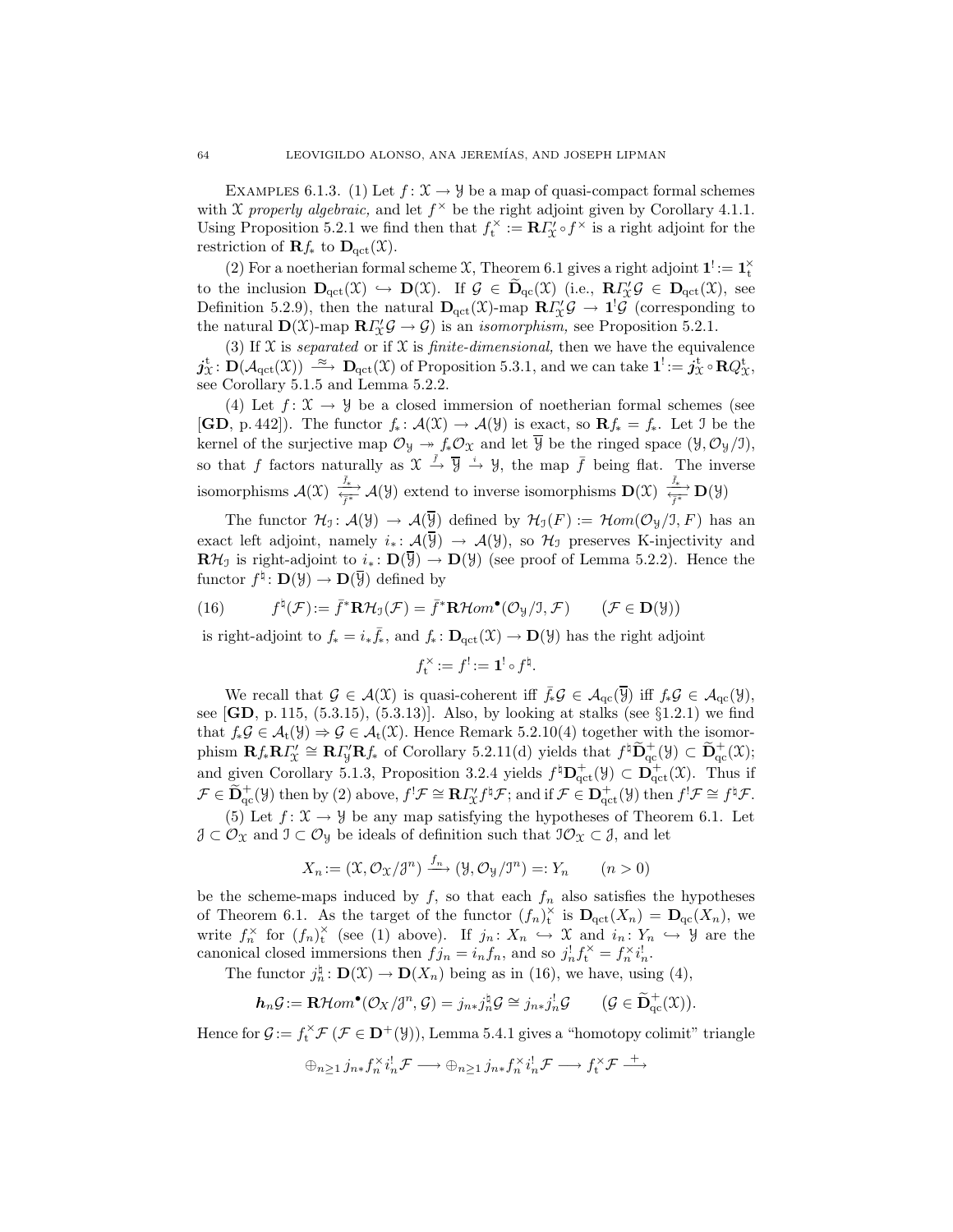Once again,  $\widetilde{\mathbf{D}}_{\text{qc}}(\mathfrak{X}):=(\mathbf{R}\mathbf{\Gamma}_{\mathfrak{X}}')^{-1}\mathbf{D}_{\text{qct}}(\mathfrak{X})$  (Definition 5.2.9).

COROLLARY 6.1.4. (a) Let  $f: \mathfrak{X} \to \mathcal{Y}$  be a map of noetherian formal schemes. Suppose that f is separated or that  $X$  has finite Krull dimension, or else restrict to bounded-below complexes. Let  $\Lambda_{\mathfrak{X}} : D(\mathfrak{X}) \to D(\mathfrak{X})$  be the bounded-below  $\Delta$ -functor

$$
\Lambda_{\mathfrak{X}}(-) := \mathbf{R}\mathcal{H}om^{\bullet}(\mathbf{R}\varGamma_{\mathfrak{X}}^{\prime}\mathcal{O}_{\mathfrak{X}}, -),
$$

and let  $f^*$ :  $\mathbf{D}(\mathcal{Y}) \to \widetilde{\mathbf{D}}_{\text{qc}}(\mathcal{X})$  be the  $\Delta$ -functor  $f^* := \Lambda_{\mathcal{X}} f_t^{\times}$  (see Example 5.2.10(3)). The functor  $f^*$  is bounded-below, and is right-adjoint to

$$
\mathbf{R} f_* \mathbf{R} \Gamma'_{\mathfrak{X}} \colon \widetilde{\mathbf{D}}_{\mathrm{qc}}(\mathfrak{X}) \xrightarrow{5.2.6} \mathbf{D}_{\mathrm{qct}}(\mathfrak{Y}) \hookrightarrow \mathbf{D}(\mathfrak{Y}).
$$

(In particular with  $j: D(\mathcal{A}_{\vec{c}}(\mathfrak{X})) \to D(\mathfrak{X})$  the natural functor, the functor

$$
\mathbf{R} f_{*}\mathbf{R} I^{\prime}_{\mathfrak{X}}\boldsymbol{j} \colon \mathbf{D}(\mathcal{A}_{\vec{c}}(\mathfrak{X})) \to \mathbf{D}(\mathcal{Y})
$$

has the bounded-below right adjoint  $\mathbf{R} Q_{\mathfrak{X}} f^*$ —see Proposition 3.2.3.) In fact there is a map of  $\Delta$ -functors

$$
\tau^{\texttt{\#}}\colon \mathbf{R} f_{\ast} \mathbf{R} \varGamma_{\!\mathcal{X}}' f^{\texttt{\#}} \to \mathbf{1}
$$

such that for all  $\mathcal{G} \in \widetilde{\mathbf{D}}_{\mathrm{qc}}(\mathfrak{X})$  and  $\mathcal{F} \in \mathbf{D}(\mathcal{Y})$ , the composed map

$$
\mathbf{R}\mathrm{Hom}^{\bullet}_{\mathcal{X}}(\mathcal{G},f^{\#}\mathcal{F}) \xrightarrow{\text{natural}} \mathbf{R}\mathrm{Hom}^{\bullet}_{\mathcal{Y}}(\mathbf{R}f_{*}\mathbf{R}I_{\mathcal{X}}^{\prime}\mathcal{G},\mathbf{R}f_{*}\mathbf{R}I_{\mathcal{X}}^{\prime}f^{\#}\mathcal{F})
$$
\n
$$
\xrightarrow{\text{via }\tau^{\#}} \mathbf{R}\mathrm{Hom}^{\bullet}_{\mathcal{Y}}(\mathbf{R}f_{*}\mathbf{R}I_{\mathcal{X}}^{\prime}\mathcal{G},\mathcal{F})
$$

is an isomorphism.

(b) If  $g: \mathcal{Y} \to \mathcal{Z}$  is another such map then there is a natural isomorphism

$$
(gf)^{\#} \stackrel{\sim}{\longrightarrow} f^{\#}g^{\#}.
$$

PROOF. (a) The functor  $\Lambda_{\mathfrak{X}}$  is bounded below because  $\mathbf{R} \Gamma'_{\mathfrak{X}} \mathcal{O}_{\mathfrak{X}}$  is locally isomorphic to the bounded complex  $\mathcal{K}_{\infty}^{\bullet}$  in the proof of Proposition 5.2.1(a), hence homologically bounded-above. Since  $\Lambda_{\mathfrak{X}}$  is right-adjoint to  $\mathbb{R}I_{\mathfrak{X}}'$  (see (15)), (a) follows directly from Theorem 6.1.

(b) Propositions 5.2.6 and 5.2.1(a) show that for any  $\mathcal{G} \in \mathbf{D}_{\text{qct}}(\mathcal{X})$  we have  $\mathbf{R} \Gamma'_{\mathcal{Y}} \mathbf{R} f_* \mathcal{G} \cong \mathbf{R} f_* \mathcal{G}$ , and hence the functors  $f_t^{\times} \Lambda_{\mathcal{Y}}$  and  $f_t^{\times}$  are both right-adjoint to  $\mathbf{R} f_*|_{\mathbf{D}_{\text{qct}}(\mathfrak{X})}$ , so they are isomorphic. Then Theorem 6.1(b) yields functorial isomorphisms

$$
(gf)^{\#} = \mathbf{\Lambda}_{\mathfrak{X}}(gf)^{\times}_{\mathfrak{t}} \xrightarrow{\sim} \mathbf{\Lambda}_{\mathfrak{X}} f_{\mathfrak{t}}^{\times} g_{\mathfrak{t}}^{\times} \xrightarrow{\sim} \mathbf{\Lambda}_{\mathfrak{X}} f_{\mathfrak{t}}^{\times} \mathbf{\Lambda}_{\mathfrak{Y}} g_{\mathfrak{t}}^{\times} = f^{\#} g^{\#}.
$$

Here are some "identities" involving the dualizing functors  $f^{\times}$  (Theorem 4.1),  $f_t^{\times}$  (Theorem 6.1), and  $f^{\#} := \Lambda_{\mathcal{X}} f_t^{\times}$  (Corollary 6.1.4).

Note that  $\Lambda_{\mathfrak{X}}$  is right-adjoint to  $\mathbb{R}I'_{\mathfrak{X}}$ , see (15). Simple arguments show that the natural maps are isomorphisms  $\Lambda_{\mathfrak{X}} \longrightarrow \Lambda_{\mathfrak{X}} \Lambda_{\mathfrak{X}}$ ,  $\mathbf{R} \Gamma'_{\mathfrak{X}} \longrightarrow \mathbf{R} \Gamma'_{\mathfrak{X}} \Lambda_{\mathfrak{X}}$ , see (b) and (d) in Remark 6.3.1(1).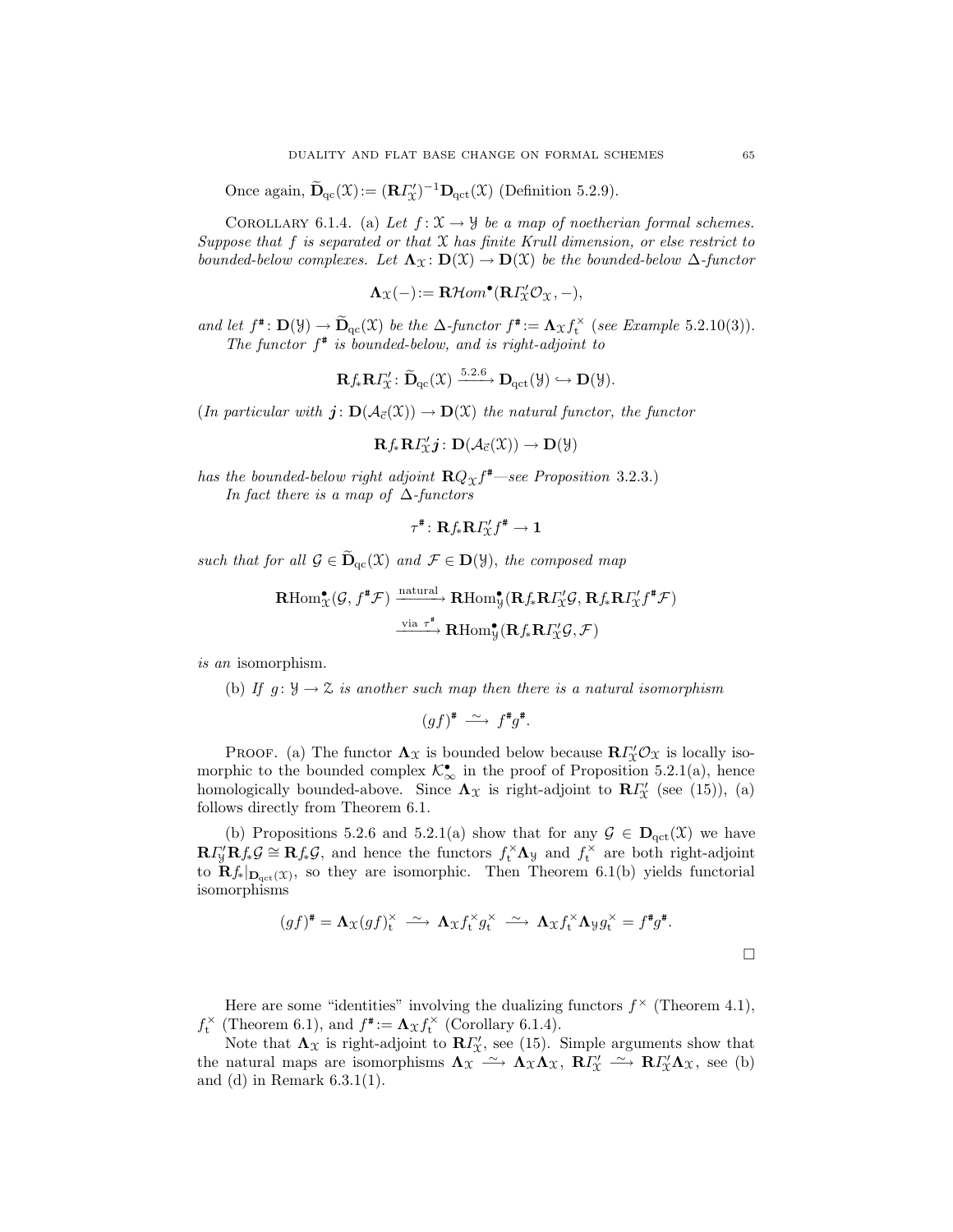COROLLARY 6.1.5. With the notation of Corollary 6.1.4,

(a) There are natural isomorphisms

$$
\mathbf{R} \Gamma_{\mathcal{X}}^{\prime} f^{\ast} \xrightarrow{\sim} f_{t}^{\times}, \qquad f^{\ast} \xrightarrow{\sim} \mathbf{\Lambda}_{\mathcal{X}} f_{t}^{\times}, \mathbf{R} \Gamma_{\mathcal{X}}^{\prime} f_{t}^{\times} \xrightarrow{\sim} f_{t}^{\times}, \qquad f^{\ast} \xrightarrow{\sim} \mathbf{\Lambda}_{\mathcal{X}} f^{\ast}.
$$

(b) The natural functorial maps  $\mathbf{R} \Gamma'_{y} \to \mathbf{1} \to \mathbf{\Lambda}_{y}$  induce isomorphisms

$$
f_t^{\times} \mathbf{R} I_y' \xrightarrow{\sim} f_t^{\times} \xrightarrow{\sim} f_t^{\times} \Lambda_y,
$$
  

$$
f^{\#} \mathbf{R} I_y' \xrightarrow{\sim} f^{\#} \xrightarrow{\sim} f^{\#} \Lambda_y.
$$

(c) There are natural pairs of maps

$$
f_t^* \xrightarrow{\alpha_1} \mathbf{R} I_x' j f^\times \xrightarrow{\alpha_2} f_t^\times,
$$
  

$$
f^* \xrightarrow{\beta_1} \Lambda_x j f^\times \xrightarrow{\beta_2} f^*,
$$

each of which composes to an identity map. If  $\mathfrak X$  is properly algebraic then all of these maps are isomorphisms.

(d) If f is adic then the isomorphism  $\mathbf{R} f_* \mathbf{R} \Gamma''_{\mathbf{X}} \mathbf{j} \leftarrow \mathbf{R} \Gamma''_{\mathbf{Y}} \mathbf{R} f_* \mathbf{j}$  in 5.2.11(d) induces an isomorphism of the right adjoints (see Theorem 4.1, Proposition 3.2.3)

$$
f^{\times} \Lambda_{\mathcal{Y}} \stackrel{\sim}{\longrightarrow} \mathbf{R} Q_{\mathcal{X}} f^{\sharp}.
$$

PROOF. (a) The second isomorphism (first row) is the identity map. Proposition 5.2.1 yields the third. The first is the composition

$$
\mathbf{R}\Gamma_{\mathcal{X}}'f^* = \mathbf{R}\Gamma_{\mathcal{X}}'\mathbf{\Lambda}_{\mathcal{X}}f_t^{\times} \stackrel{\sim}{\longrightarrow} \mathbf{R}\Gamma_{\mathcal{X}}'f_t^{\times} \stackrel{\sim}{\longrightarrow} f_t^{\times}.
$$

The fourth is the composition

$$
f^{\#} = \mathbf{\Lambda}_{\mathfrak{X}} f_{\mathfrak{t}}^{\times} \stackrel{\sim}{\longrightarrow} \mathbf{\Lambda}_{\mathfrak{X}} \mathbf{\Lambda}_{\mathfrak{X}} f_{\mathfrak{t}}^{\times} \stackrel{\sim}{\longrightarrow} \mathbf{\Lambda}_{\mathfrak{X}} f^{\#}.
$$

(b) The first isomorphism results from  $\mathbb{R}I_{\mathcal{Y}}^{\prime}$  being right adjoint to the inclusion  $\mathbf{D}_t(\mathcal{Y}) \hookrightarrow \mathbf{D}(\mathcal{Y})$  (see Proposition 5.2.1(c)). For the second, check that  $f_t^{\times}$ and  $f_t^{\times} \Lambda_y$  are both right-adjoint to  $\mathbf{R} f_*|_{\mathbf{D}_{\text{qct}}(\mathcal{X})}$ ... (Or, consider the composition  $f_t^{\times} \longrightarrow f_t^{\times} \mathbf{R} I_y' \longrightarrow f_t^{\times} \mathbf{R} I_y' \Lambda_y \longrightarrow f_t^{\times} \Lambda_y.$  Then apply  $\Lambda_x$  to the first row to get the second row.

(c) With  $\mathbf{k} \colon \mathbf{D}(\mathcal{A}_{\mathrm{qct}}(\mathfrak{X})) \to \mathbf{D}(\mathcal{A}_{\vec{c}}(\mathfrak{X}))$  the natural functor, let

$$
\alpha\colon \mathbf{k}\mathbf{R}Q_{\mathfrak{X}}^{\mathbf{t}}f_{\mathbf{t}}^{\times}\to f^{\times}
$$

be adjoint to  $\mathbf{R} f_* j \mathbf{k} \mathbf{R} Q_X^{\mathrm{t}} f_{\mathrm{t}}^{\times} \stackrel{5.3.1}{=} \mathbf{R} f_* f_{\mathrm{t}}^{\times} \stackrel{\tau_{\mathrm{t}}}{\longrightarrow} \mathbf{1}$ . By Corollary 5.2.3,  $\boldsymbol{j}(\alpha) \colon f_{\mathrm{t}}^{\times} \to \boldsymbol{j} f^{\times}$ factors naturally as

$$
f_{\mathrm{t}}^{\times} \stackrel{\alpha_1}{\longrightarrow} \mathbf{R} \varGamma_{\!\mathrm{x}}' j f^{\times} \to j f^{\times}.
$$

Let  $\alpha_2$  be the map adjoint to the natural composition  $\mathbf{R} f_* \mathbf{R} \Gamma_x' j f^\times \to \mathbf{R} f_* j f^\times \to \mathbf{1}$ . One checks that  $\tau_t \circ \mathbf{R} f_*(\alpha_2 \alpha_1) = \tau_t (\tau_t \text{ as in Theorem 6.1}), \text{ whence } \alpha_2 \alpha_1 = \text{identity.}$ 

The pair  $\beta_1, \beta_2$  is obtained from  $\alpha_1, \alpha_2$  by application of the functor  $\Lambda_{\mathfrak{X}}$  see Corollary 5.2.3. (Symmetrically, the pair  $\alpha_1, \alpha_2$  is obtained from  $\beta_1, \beta_2$  by application of the functor  $\mathbf{R}\Gamma'_{\mathcal{X}}$ .)

When  $\mathfrak X$  is properly algebraic, the functor  $j$  is fully faithful (Corollary 3.3.4); and it follows that  $\mathbf{R} \Gamma'_{\mathcal{X}} j f^{\times}$  and  $f_t^{\times}$  are both right-adjoint to  $\mathbf{R} f_*|_{\mathbf{D}_{\text{qct}}(\mathcal{X})}$ .

(d) Straightforward.

$$
\Box
$$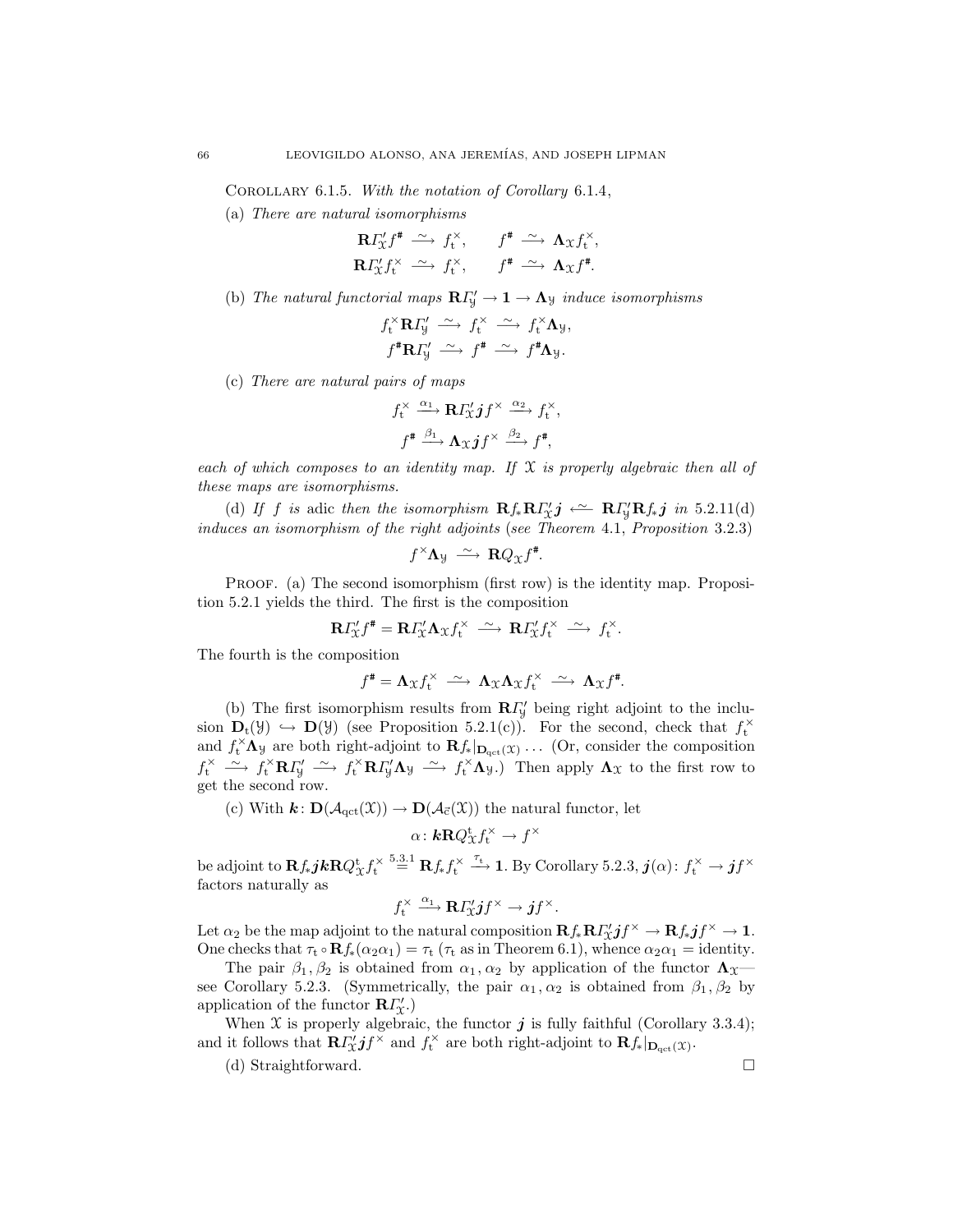The next three corollaries deal with compatibilities between formal (local) and ordinary (global) Grothendieck duality.

COROLLARY 6.1.6. Let  $f_0: X \to Y$  be a map of noetherian ordinary schemes. Suppose either that  $f_0$  is separated or that  $X$  is finite-dimensional, or else restrict to bounded-below complexes. Let  $W \subset Y$  and  $Z \subset f_0^{-1}W$  be closed subsets,  $\kappa_y : Y =$  $Y_{/W} \to Y$  and  $\kappa_X \colon \mathfrak{X} = X_{/Z} \to X$  the respective completion maps, and  $f \colon \mathfrak{X} \to \mathcal{Y}$ the map induced by  $f_0$ .

$$
\mathcal{X} := X_{/Z} \xrightarrow{\kappa_{\mathcal{X}}} X
$$

$$
f \downarrow \qquad \qquad f_{0}
$$

$$
\mathcal{Y} := Y_{/W} \xrightarrow{\kappa_{\mathcal{Y}}} Y
$$

With  $f_0^{\times} := (f_0)_t^{\times}$  right-adjoint to  $\mathbf{R} f_* \colon \mathbf{D}_{\mathrm{qc}}(X) \to \mathbf{D}(Y)$ , let  $\tau'_t$  be the composition  ${\bf R} f_{*} \kappa_{\mathfrak{X}}^{*} {\bf R} I_{Z} f_{0}^{\times} \kappa_{\mathfrak{Y}*} \xrightarrow{\sim} \kappa_{\mathfrak{Y}}^{*} {\bf R} f_{0*} f_{0}^{\times} \kappa_{\mathfrak{Y}*} \longrightarrow \kappa_{\mathfrak{Y}}^{*} {\bf R} f_{0*} f_{0}^{\times} \kappa_{\mathfrak{Y}*} \longrightarrow \kappa_{\mathfrak{Y}}^{*} \kappa_{\mathfrak{Y}*} \longrightarrow 1.$ 

Then for all  $\mathcal{E} \in \mathbf{D}_{\mathrm{qct}}(\mathfrak{X})$  and  $\mathcal{F} \in \mathbf{D}(\mathfrak{Y})$ , the composed map ∗

$$
\alpha(\mathcal{E}, \mathcal{F}) : \text{Hom}_{\mathbf{D}(\mathfrak{X})}(\mathcal{E}, \kappa_{\mathfrak{X}}^* \mathbf{R} I_Z f_0^{\times} \kappa_{\mathfrak{Y}*} \mathcal{F}) \longrightarrow \text{Hom}_{\mathbf{D}(\mathfrak{Y})}(\mathbf{R} f_* \mathcal{E}, \mathbf{R} f_* \kappa_{\mathfrak{X}}^* \mathbf{R} I_Z f_0^{\times} \kappa_{\mathfrak{Y}*} \mathcal{F})
$$
  

$$
\longrightarrow_{\text{via } \tau_t'} \text{Hom}_{\mathbf{D}(\mathfrak{Y})}(\mathbf{R} f_* \mathcal{E}, \mathcal{F})
$$

is an isomorphism. Hence the map adjoint to  $\tau_t'$  is an isomorphism of functors

$$
\kappa_{\mathfrak{X}}^* \mathbf{R} \Gamma_Z f_0^\times \kappa_{\mathfrak{Y}*} \xrightarrow{\sim} f_t^\times.
$$

PROOF. For any  $\mathcal{E} \in \mathbf{D}_{\text{qct}}(\mathcal{X})$ , set  $\mathcal{E}_0 := \kappa_{\mathcal{X}*} \mathcal{E} \in \mathbf{D}_{\text{qcz}}(X)$  (Proposition 5.2.4). Proposition 5.2.4 and [AJL, p. 7, Lemma (0.4.2)] give natural isomorphisms

$$
\text{Hom}_{\mathbf{D}(X)}(\mathcal{E}, \kappa_X^* \mathbf{R} I_Z^* \mathcal{G}) \xrightarrow{\sim} \text{Hom}_{\mathbf{D}(X)}(\mathcal{E}_0, \mathbf{R} I_Z^* \mathcal{G}) \xrightarrow{\sim} \text{Hom}_{\mathbf{D}(X)}(\mathcal{E}_0, \mathcal{G})
$$

$$
(\mathcal{G} \in \mathbf{D}_{\text{qc}}(X)).
$$

(In other words,  $\kappa_{\mathfrak{X}}^* \mathbf{R} I_Z \mathcal{G} = (\kappa_{\mathfrak{X}})_t^{\times} \mathcal{G}$ .) One checks then that the map  $\alpha(\mathcal{E}, \mathcal{F})$ factors as the sequence of natural isomorphisms

Hom<sub>**D**</sub>(
$$
\mathbf{x}
$$
) $(\mathcal{E}, \kappa_{\mathbf{X}}^* \mathbf{R} I_Z f_0^{\times} \kappa_{\mathbf{y}_{*}} \mathcal{F}) \xrightarrow{\sim} \text{Hom}_{\mathbf{D}(X)}(\mathcal{E}_0, f_0^{\times} \kappa_{\mathbf{y}_{*}} \mathcal{F})$   
\n $\xrightarrow{\sim} \text{Hom}_{\mathbf{D}(Y)}(\mathbf{R} f_{0*} \mathcal{E}_0, \kappa_{\mathbf{y}_{*}} \mathcal{F})$   
\n $\xrightarrow{\sim} \text{Hom}_{\mathbf{D}(Y)}(\kappa_{\mathbf{y}}^* \mathbf{R} f_{0*} \mathcal{E}_0, \mathcal{F})$   
\n $\xrightarrow{\sim} \text{Hom}_{\mathbf{D}(Y)}(\mathbf{R} f_{*} \kappa_{\mathbf{X}}^* \mathcal{E}_0, \mathcal{F})$  (Corollary 5.2.7)  
\n $\xrightarrow{\sim} \text{Hom}_{\mathbf{D}(Y)}(\mathbf{R} f_{*} \mathcal{E}, \mathcal{F}).$ 

Corollary 6.1.7. With hypotheses as in Corollary 6.1.6: (a) There are natural isomorphisms

$$
\mathbf{R} \Gamma_{\mathcal{X}}^{\prime} \kappa_{\mathcal{X}}^{*} f_{0}^{\times} \kappa_{\mathcal{Y}*} = (\kappa_{\mathcal{X}})_{t}^{\times} f_{0}^{\times} \kappa_{\mathcal{Y}*} \xrightarrow{\sim} f_{t}^{\times},
$$

$$
\mathbf{\Lambda}_{\mathcal{X}} \kappa_{\mathcal{X}}^{*} f_{0}^{\times} \kappa_{\mathcal{Y}*} = \kappa_{\mathcal{X}}^{*} f_{0}^{\times} \kappa_{\mathcal{Y}*} \xrightarrow{\sim} f^{\#};
$$

and if  $f_0$  is proper,  $Y = \text{Spec}(A)$  (A adic),  $Z = f_0^{-1}W$ , then with  $f^{\times}$  as in Corollary 4.1.1:  $\kappa_{\mathfrak{X}}^* f_0^\times \kappa_{\mathfrak{Y}*} \longrightarrow f^\times.$ 

(b) The functor  $f_{0,Z}^{\times} := \mathbf{R} \Gamma_Z f_0^{\times} : \mathbf{D}(Y) \to \mathbf{D}_{\text{qc}Z}(X)$  is right-adjoint to the functor  $\mathbf{R} f_*|_{\mathbf{D}_{\mathrm{qc}Z}(X)}$ ; and there is an isomorphism

$$
\kappa^*_\mathfrak{X} f_{0,Z}^\times \kappa_{\mathfrak{Y}*} \xrightarrow{\sim} f_t^\times.
$$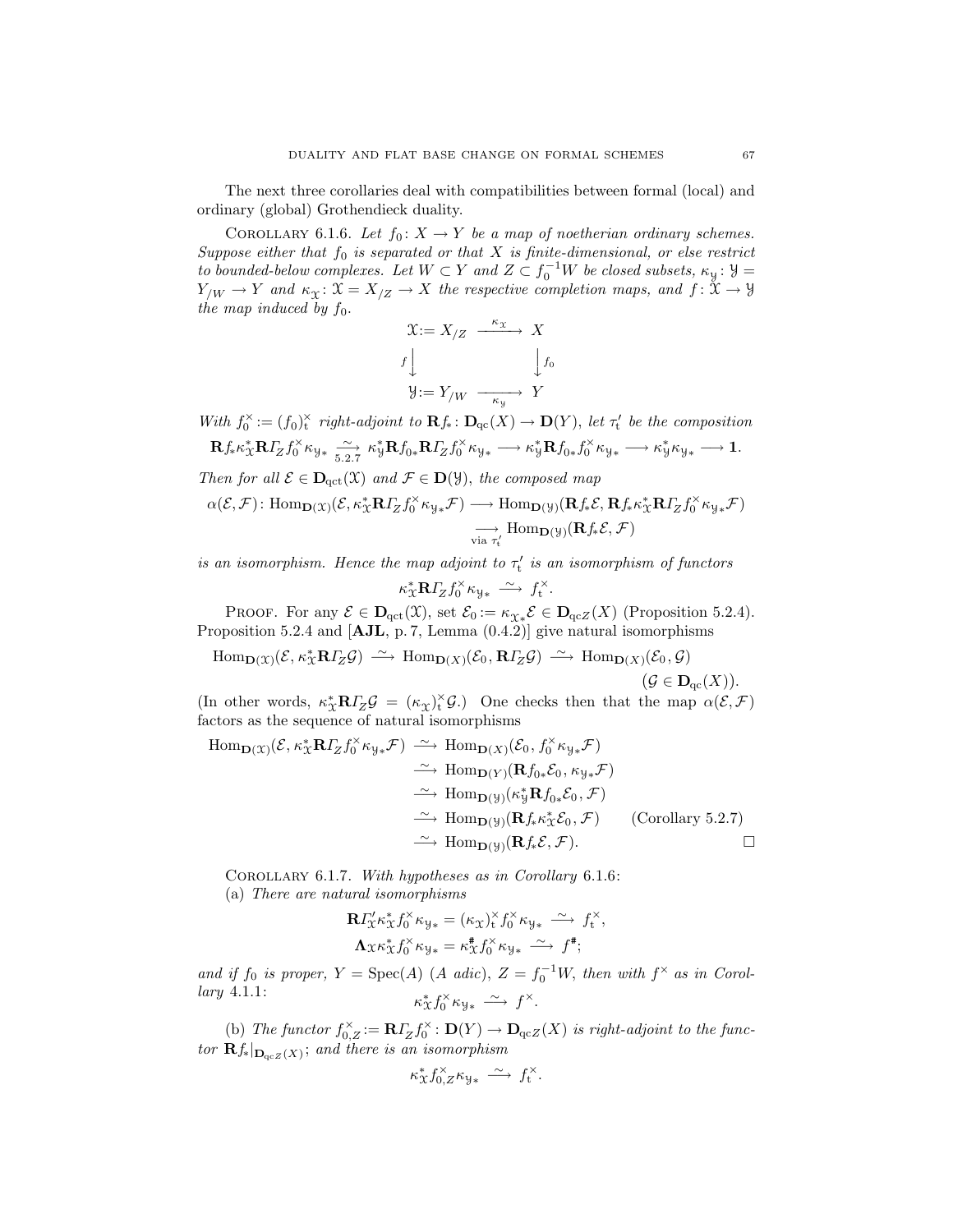(c) If  $X$  is separated then, with notation as in Section 3.3, the functor

$$
f_{0,Z}^{\#}:=\boldsymbol{j}_X\mathbf{R} Q_X\mathbf{R}\mathcal{H}om_{X}^{\bullet}(\mathbf{R}\boldsymbol{\varGamma}_{\!\!Z}\mathcal{O}_X,f_0^\times-)\colon \mathbf{D}(Y)\to \mathbf{D}_\mathrm{qc}(X)
$$

is right-adjoint to  $\mathbf{R} f_{0*} \mathbf{R} I_Z^-|_{\mathbf{D}_{\mathrm{qc}}(X)}$ ; and if X is properly algebraic, so that we have the equivalence  $\mathbf{j}_{\mathfrak{X}} \colon \mathbf{D}(\mathcal{A}_{\vec{c}}(\mathfrak{X})) \to \mathbf{D}_{\vec{c}}(\mathfrak{X})$  (Corollary 3.3.4), there is an isomorphism  $\kappa_{\mathfrak{X}}^* f_{0,Z}^* \kappa_{\mathfrak{Y}*} \stackrel{\sim}{\longrightarrow} j_{\mathfrak{X}} \mathbf{R} Q_{\mathfrak{X}} f^*.$ 

PROOF. (a) The first isomorphism combines Corollary 6.1.6 (in proving which we noted that  $\kappa_X^* \mathbf{R} I_Z \mathcal{G} = (\kappa_X)^* \mathcal{G}$  for  $\mathcal{G} \in \mathbf{D}_{\mathrm{qc}}(X)$  and Proposition 5.2.4. The second follows from  $f^* = \Lambda_{\mathcal{X}} f_t^{\times}$ . The third is Corollary 4.1.2.

(b) The first assertion is easily checked; and the isomorphism is given by Corollary 6.1.6.

(c) When X is separated,  $j_X$  is an equivalence [AJL, p. 12, Proposition (1.3)], and then the first assertion is easily checked.

From Corollary 6.1.6 and Proposition 5.2.4 we get an isomorphism

$$
\mathbf{R} \Gamma_Z f_0^{\times} \kappa_{\mathcal{Y}*} \xrightarrow{\sim} \kappa_{\mathcal{X}*} f_t^{\times}.
$$

As in Corollary 5.2.3, the natural map is an isomorphism

$$
\mathbf{R}\mathcal{H}om_{X}^{\bullet}(\mathbf{R}\Gamma_{Z}\mathcal{O}_{X},\mathcal{G})\ \stackrel{\sim}{\longrightarrow}\ \mathbf{R}\mathcal{H}om_{X}^{\bullet}(\mathbf{R}\Gamma_{Z}\mathcal{O}_{X},\mathbf{R}\Gamma_{Z}\mathcal{G})\qquad(\mathcal{G}\in\mathbf{D}_{\mathrm{qc}}(X)).
$$

When X is properly algebraic,  $j_x \mathbf{R} Q_x \cong \kappa_x^* j_x \mathbf{R} Q_x \kappa_{x*}$  (Proposition 3.2.3). So then we have a sequence of natural isomorphisms

$$
\kappa_X^* f_{0,Z}^* \kappa_{y*} \nightharpoonup \kappa_X^* j_X \mathbf{R} Q_X \mathbf{R} \mathcal{H} \text{om}_X^{\bullet}(\mathbf{R} \Gamma_Z \mathcal{O}_X, f_0^{\times} \kappa_{y*})
$$
\n
$$
\xrightarrow{\sim} \kappa_X^* j_X \mathbf{R} Q_X \mathbf{R} \mathcal{H} \text{om}_X^{\bullet}(\mathbf{R} \Gamma_Z \mathcal{O}_X, \mathbf{R} \Gamma_Z f_0^{\times} \kappa_{y*})
$$
\n
$$
\xrightarrow{\sim} \kappa_X^* j_X \mathbf{R} Q_X \mathbf{R} \mathcal{H} \text{om}_X^{\bullet}(\mathbf{R} \Gamma_Z \mathcal{O}_X, \kappa_{X*} f_0^{\times})
$$
\n
$$
\xrightarrow{\sim} \kappa_X^* j_X \mathbf{R} Q_X \kappa_{X*} \mathbf{R} \mathcal{H} \text{om}_X^{\bullet}(\kappa_X^* \mathbf{R} \Gamma_Z \mathcal{O}_X, f_0^{\times})
$$
\n
$$
\xrightarrow{\sim} j_X \mathbf{R} Q_X \mathbf{R} \mathcal{H} \text{om}_X^{\bullet}(\mathbf{R} \Gamma_X^{\prime} \mathcal{O}_X, f_0^{\times})
$$
\n
$$
\xrightarrow{\longrightarrow} j_X \mathbf{R} Q_X f^*.
$$

The following instance of "flat base change" will be needed in the proof of the general base-change Theorem 3.

COROLLARY 6.1.8. In Corollary 6.1.6, assume further that  $Z = f_0^{-1}W$ . Then the natural map is an isomorphism

$$
\mathbf{R}\Gamma_Z f_0^{\times} \mathcal{F} \stackrel{\sim}{\longrightarrow} \mathbf{R}\Gamma_Z f_0^{\times} \kappa_{\mathcal{Y}*} \kappa_{\mathcal{Y}}^* \mathcal{F} \qquad (\mathcal{F} \in \mathbf{D}(Y)),
$$

and so there is a composed isomorphism

$$
\zeta \colon \mathbf{R} \Gamma_{\mathfrak{X}}' \kappa_{\mathfrak{X}}^* f_0^\times \mathcal{F} \xrightarrow[5.2.4(c)} \kappa_{\mathfrak{X}}^* \mathbf{R} \Gamma_Z f_0^\times \mathcal{F} \xrightarrow{\sim} \kappa_{\mathfrak{X}}^* \mathbf{R} \Gamma_Z f_0^\times \kappa_{\mathcal{Y}} \kappa_{\mathfrak{Y}}^* \mathcal{F} \xrightarrow[6.1.7(b)} f_t^\times \kappa_{\mathfrak{Y}}^* \mathcal{F}.
$$

PROOF. First,  $\mathbf{R} f_{0*}(\mathbf{D}_{\mathrm{qc}Z}(X)) \subset \mathbf{D}_{\mathrm{qc}W}(Y)$ . For, by [L4, Proposition (3.9.2)],  $\mathbf{R} f_{0*}(\mathbf{D}_{\mathrm{qc}}(X)) \subset \mathbf{D}_{\mathrm{qc}}(Y)$ ; and then the assertion follows from the natural isomorphism of functors (from  $D_{\text{qc}}(X)$  to  $D_{\text{qc}}(Y)$ )  $R\Gamma_W^{\mathbf{R}}f_{0*} \cong Rf_{0*}R\Gamma_{f^{-1}W}^{\mathbf{R}},$  because  $G \in \mathbf{D}_{\mathrm{qc}Z}(X)$  (resp.  $\mathcal{H} \in \mathbf{D}_{\mathrm{qc}W}(Y)$ ) iff  $\mathbf{R}\Gamma_Z\mathcal{G} \cong \mathcal{G}$  (resp.  $\mathbf{R}\Gamma_W\mathcal{H} \cong \mathcal{H}$ ), cf. Proposition 5.2.1(a) and its proof. (The said functorial isomorphism arises from the corresponding one without the R's, since  $Rf_{0*}$  preserves K-flabbiness, see [Sp, 5.12, 5.15(b), 6.4, 6.7].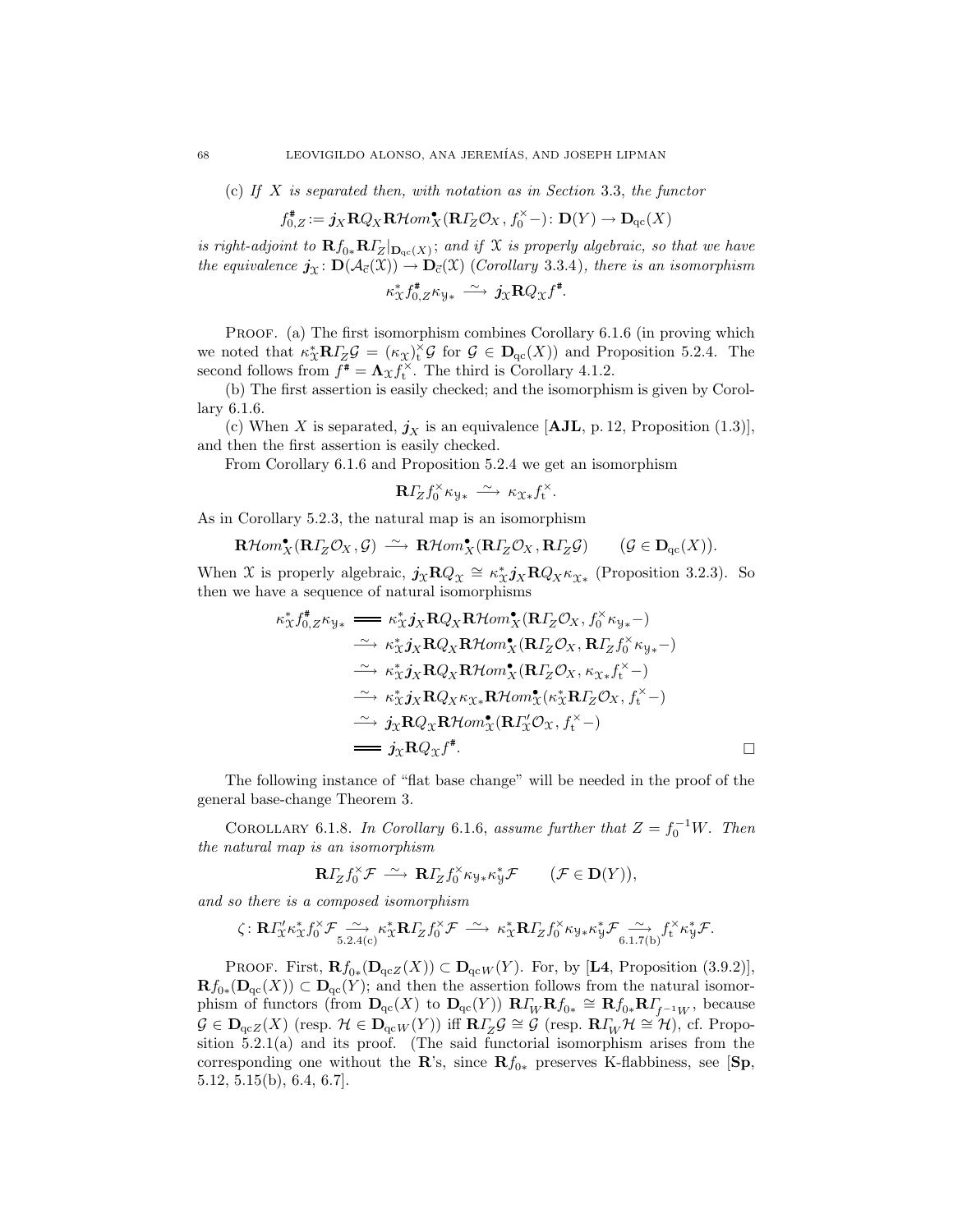Now Corollary 5.2.5 gives that the natural map is an isomorphism

$$
\mathrm{Hom}_{\mathbf{D}(Y)}(\mathbf{R} f_{0*} \mathcal{E}, \mathcal{F}) \xrightarrow{\sim} \mathrm{Hom}_{\mathbf{D}(Y)}(\mathbf{R} f_{0*} \mathcal{E}, \kappa_{\mathcal{Y}*} \kappa_{\mathcal{Y}}^{*} \mathcal{F}) \qquad (\mathcal{E} \in \mathbf{D}_{\mathrm{qcZ}}(X)),
$$

and the conclusion follows from the adjunction in Corollary 6.1.7(b).  $\Box$ 

6.2. The next Proposition is a special case of Greenlees-May Duality for formal schemes (see  $[AJL', Proposition 0.3.1]$ ). It is the key to many statements in this paper concerning complexes with coherent homology.

**PROPOSITION** 6.2.1. Let X be a locally noetherian formal scheme,  $\mathcal{E} \in D(\mathcal{X})$ . Then for all  $\mathcal{F} \in \mathbf{D}_{c}(\mathfrak{X})$  the natural map  $\mathbf{R}\Gamma'_{\mathfrak{X}}\mathcal{E} \to \mathcal{E}$  induces an isomorphism

$$
\mathbf{R}\mathcal{H}om^{\bullet}(\mathcal{E},\mathcal{F})\ \stackrel{\sim}{\longrightarrow}\ \mathbf{R}\mathcal{H}om^{\bullet}(\mathbf{R}\varGamma_{\!\!X}^{\prime}\mathcal{E},\mathcal{F}).
$$

PROOF. The canonical isomorphism (cf.  $(15)$ )

$$
\mathbf{R}\mathcal{H}om^{\bullet}(\mathbf{R}\Gamma_{\mathcal{X}}'\mathcal{E},\mathcal{F})\ \stackrel{\sim}{\longrightarrow}\ \mathbf{R}\mathcal{H}om^{\bullet}(\mathcal{E},\mathbf{R}\mathcal{H}om^{\bullet}(\mathbf{R}\Gamma_{\mathcal{X}}'\mathcal{O}_{\mathcal{X}},\mathcal{F}))
$$

reduces the question to where  $\mathcal{E} = \mathcal{O}_{\mathfrak{X}}$ . It suffices then—as in the proof of Corollary 5.2.3—that for affine  $\mathfrak{X} = \mathrm{Spf}(A)$ , the natural map be an isomorphism

 $\text{Hom}_{\mathbf{D}(\mathfrak{X})}(\mathcal{O}_{\mathfrak{X}}, \mathcal{F}) \longrightarrow \text{Hom}_{\mathbf{D}(\mathfrak{X})}(\mathbf{R} \Gamma'_{\mathfrak{X}} \mathcal{O}_{\mathfrak{X}}, \mathcal{F}) \qquad (\mathcal{F} \in \mathbf{D}_{c}(\mathfrak{X})).$ 

Let I be an ideal of definition of the adic ring A, set  $Z := \text{Supp}(A/I)$ , and let  $\kappa: \mathfrak{X} \to X := \text{Spec}(A)$  be the completion map. The categorical equivalences in Proposition 3.3.1 and the isomorphism  $\kappa^* \mathbb{R} I''_Z \mathcal{O}_X \xrightarrow{\sim} \mathbb{R} I''_X \mathcal{O}_X$  in Proposition 5.2.4 make the problem whether for all  $F \in \mathbf{D}_{c}(X)$  (e.g.,  $F = \mathbf{R}Q\kappa_*\mathcal{F} := \mathbf{j}_X\mathbf{R}Q_X\kappa_*\mathcal{F}$ ) the natural map is an isomorphism

$$
\operatorname{Hom}\nolimits_{{\mathbf D}(X)}({\mathcal O}_X,F)\ \stackrel{\sim}{\longrightarrow}\ \operatorname{Hom}\nolimits_{{\mathbf D}(X)}({\mathbf R}\varGamma_Z{\mathcal O}_X,F).
$$

Now, the canonical functor  $\mathbf{j}_X : \mathbf{D}(\mathcal{A}_{\mathrm{qc}}(X)) \to \mathbf{D}(X)$  induces an equivalence of categories  $\mathbf{D}(\mathcal{A}_{\mathrm{qc}}(X)) \stackrel{\approx}{\longrightarrow} \mathbf{D}_{\mathrm{qc}}(X)$  (see beginning of §3.3), and so we may assume that F is a K-flat quasi-coherent complex. Lemma 5.2.2 shows that  $j_X \mathbf{R} Q_X$  is right-adjoint to the inclusion  $\mathbf{D}_{\mathrm{qc}}(X) \hookrightarrow \mathbf{D}(X)$ . The natural map

$$
\mathbf{R}\mathcal{H}om^{\bullet}(\mathcal{O}_X,F)\rightarrow\mathbf{R}\mathcal{H}om^{\bullet}(\mathbf{R}\varGamma_Z\mathcal{O}_X,F)
$$

factors then as

(17)  
\n
$$
\mathbf{R}\mathcal{H}om^{\bullet}(\mathcal{O}_X, F) = F \xrightarrow[3.3.1]{\sim} \mathbf{J}_X \mathbf{R} Q_X \kappa_* \kappa^* F
$$
\n
$$
\xrightarrow[\sim]{\sim} \kappa_* \kappa^* F
$$
\n
$$
\xrightarrow[\sim]{\sim} \lim_{n} F/(I\mathcal{O}_X)^n F \xrightarrow[\sim]{\sim} \mathbf{R}\mathcal{H}om^{\bullet}(\mathbf{R}I_Z \mathcal{O}_X, F),
$$

where the map  $\lambda$ , obtained by applying  $\kappa_*$  to the natural map from  $\kappa^* F$  to the completion  $F_{/Z}$ , is a  $\mathbf{D}(X)$ -isomorphism by [AJL, p. 6, Proposition (0.4.1)]; and  $\Phi$  is the isomorphism  $\Phi(F, \mathcal{O}_X)$  of [AJL, §2]. (The fact that  $\Phi$  is an isomorphism is essentially the main result in  $[AJL]$ .) Also, by adjointness, the natural map is an isomorphism

$$
\mathrm{Hom}_{\mathbf{D}(X)}(\mathcal{O}_X, \mathbf{j}_X \mathbf{R} Q_X \kappa_* \kappa^* F) \xrightarrow{\sim} \mathrm{Hom}_{\mathbf{D}(X)}(\mathcal{O}_X, \kappa_* \kappa^* F).
$$

Conclude now by applying the functor  $\mathrm{H}^0\mathbf{R}\Gamma(X, -)$  to (17).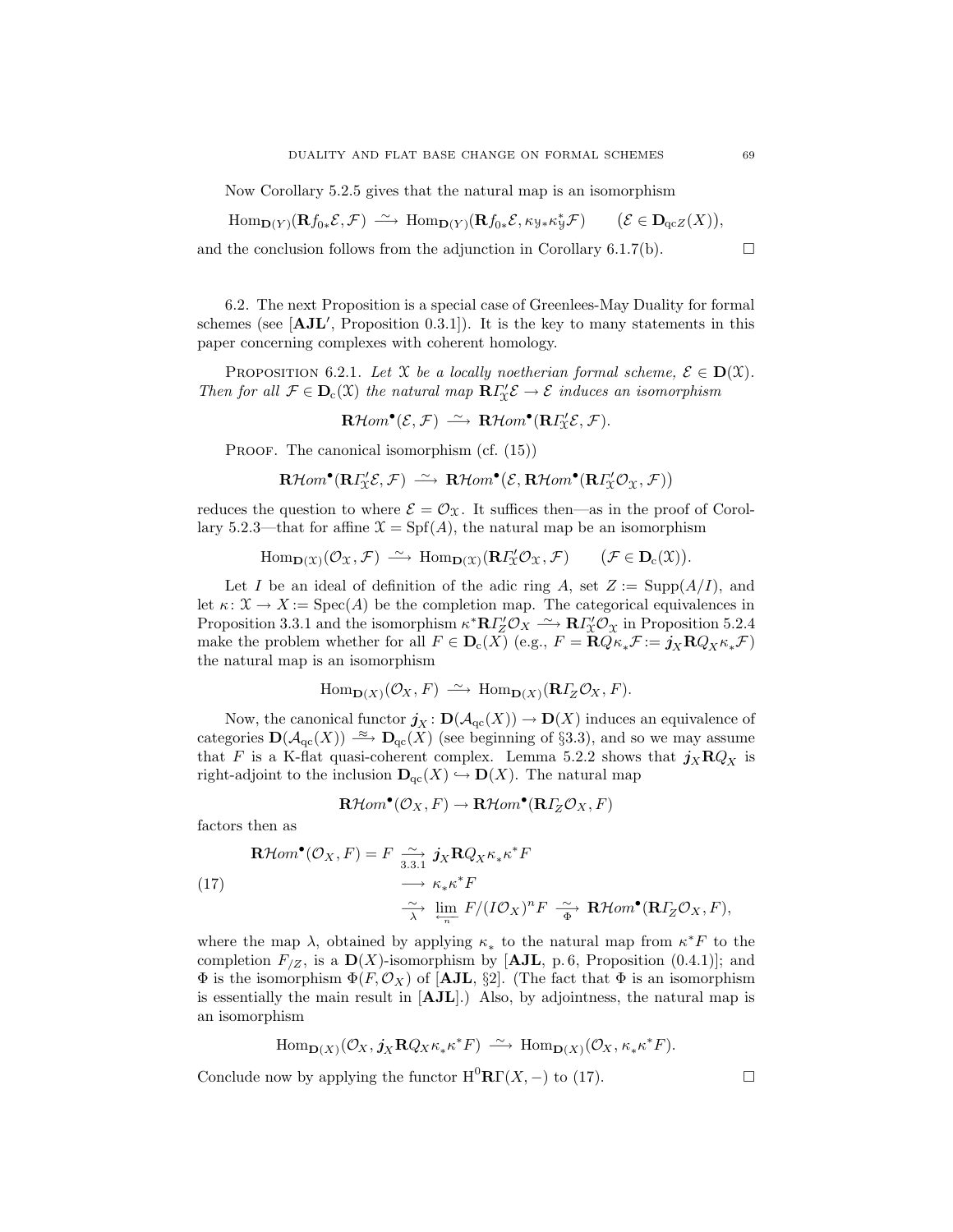COROLLARY 6.2.2. Let  $f: \mathfrak{X} \to \mathfrak{Y}$  be as in Corollary 6.1.4, and assume further that f is adic. Then for all  $\mathcal{F} \in \mathbf{D}_{c}(\mathcal{Y})$  the map corresponding to the natural composition  $\mathbf{R} f_* \mathbf{R} \Gamma'_x j f^\times \mathcal{F} \to \mathbf{R} f_* j f^\times \mathcal{F} \to \mathcal{F}$  (see Theorem 4.1) is an isomorphism

 $f^{\times} \mathcal{F} \stackrel{\sim}{\longrightarrow} \mathbf{R} Q_{\mathfrak{X}} f^{\sharp} \mathcal{F}.$ 

PROOF. By Proposition 6.2.1,  $\mathcal{F} \cong \Lambda_{\mathcal{Y}} \mathcal{F} := \mathbf{R} \mathcal{H}om^{\bullet}(\mathbf{R} \Gamma_{\mathcal{Y}}' \mathcal{O}_{\mathcal{Y}}, \mathcal{F});$  so this Corollary is a special case of Corollary 6.1.5(d).  $\square$ 

COROLLARY 6.2.3. In Corollary 6.1.6, suppose  $Y = \text{Spec}(A)$  (A adic) and that the the map  $f_0$  is proper. Then with the customary notation  $f_0^!$  for  $f_0^{\times}$  we have, for any  $\mathcal{F} \in \mathbf{D}_{c}^{+}(\mathcal{Y})$ , a natural isomorphism

$$
\kappa^*_{\mathfrak{X}} f_0^! \kappa_{\mathfrak{Y}*} \mathcal{F} \stackrel{\sim}{\longrightarrow} f^* \mathcal{F} \in \mathbf{D}_{\mathbf{c}}^+(\mathfrak{X}).
$$

PROOF. The natural map  $f_0^! j_Y \mathbf{R} Q_Y \kappa_{y*} \to f_0^! \kappa_{y*}$  is an isomorphism of functors from  $\mathbf{D}(\mathcal{Y})$  to  $\mathbf{D}_{\text{qc}}(X)$ , both being right-adjoint to  $\kappa_{\mathcal{Y}}^* \mathbf{R} f_{0*}$ . Proposition 3.3.1 gives  $j_Y \mathbf{R} Q_Y \kappa_{y*} \mathcal{F} \in \mathbf{D}_{\mathrm{c}}^+(Y)$ ; so by [V, p. 396, Lemma 1],  $f_0^{\dagger} \kappa_{y*} \mathcal{F} \in \mathbf{D}_{\mathrm{c}}^+(X)$ .<sup>19</sup> Hence Proposition 6.2.1 and Corollary 6.1.7(a) yield isomorphisms

$$
\kappa^*_{\mathfrak{X}} f_0^! \kappa_{\mathfrak{Y}*} \mathcal{F} \stackrel{\sim}{\longrightarrow} \mathbf{R}\mathcal{H}om^{\bullet}(\mathbf{R} \Gamma_{\mathfrak{X}}' \mathcal{O}_{\mathfrak{X}}, \kappa^*_{\mathfrak{X}} f_0^! \kappa_{\mathfrak{Y}*} \mathcal{F}) =: \Lambda_{\mathfrak{X}} \kappa^*_{\mathfrak{X}} f_0^! \kappa_{\mathfrak{Y}*} \mathcal{F} \stackrel{\sim}{\longrightarrow} f^* \mathcal{F}. \quad \Box
$$

6.3. More relations, involving the functors  $\mathbf{R}\Gamma'_{\mathcal{X}}$  and  $\mathbf{\Lambda}_{\mathcal{X}} := \mathbf{R}\mathcal{H}om^{\bullet}(\mathbf{R}\Gamma'_{\mathcal{X}}\mathcal{O}_{\mathcal{X}}, -)$ on a locally noetherian formal scheme  $\mathfrak{X}$ , will now be summarized.

REMARKS 6.3.1. Let  $X$  be a locally noetherian formal scheme.

(1) The functor  $\mathbf{\Gamma} := \mathbf{R} \Gamma'_{\mathcal{X}} : \mathbf{D}(\mathcal{X}) \to \mathbf{D}(\mathcal{X})$  admits a natural map  $\mathbf{\Gamma} \xrightarrow{\gamma} \mathbf{1}$ , which induces a functorial isomorphism

(A) 
$$
\text{Hom}(\Gamma \mathcal{E}, \Gamma \mathcal{F}) \xrightarrow{\sim} \text{Hom}(\Gamma \mathcal{E}, \mathcal{F}) \qquad (\mathcal{E}, \mathcal{F} \in \mathbf{D}(\mathfrak{X})),
$$

see Proposition 5.2.1(c). Moreover  $\Gamma$  has a right adjoint, viz.  $\Lambda := \Lambda_{\mathfrak{X}}$  (see (15)).

The rest of (1) consists of (well-known) formal consequences of these properties.

Since  $\gamma$  is functorial, it holds that  $\gamma(F) \circ \gamma(F\mathcal{F}) = \gamma(\mathcal{F}) \circ \Gamma(\gamma(\mathcal{F})) : \Gamma \Gamma \mathcal{F} \to \mathcal{F}$ , so injectivity of the map in (A) (with  $\mathcal{E} = \Gamma \mathcal{F}$ ) yields  $\gamma(\Gamma \mathcal{F}) = \Gamma(\gamma(\mathcal{F}))$ :  $\Gamma \Gamma \mathcal{F} \to \Gamma \mathcal{F}$ ; and one finds after setting  $\mathcal{F} = \Gamma \mathcal{G}$  in (A) that this functorial map is an *isomorphism* 

(a) 
$$
\gamma(\Gamma) = \Gamma(\gamma) : \Gamma \Gamma \stackrel{\sim}{\longrightarrow} \Gamma.
$$

Conversely, given  $(a)$  one can deduce that the map in  $(A)$  is an isomorphism, whose inverse takes  $\alpha\colon \Gamma\mathcal{E} \to \mathcal{F}$  to the composition  $\Gamma\mathcal{E} \stackrel{\sim}{\longrightarrow} \Gamma\Gamma\mathcal{E} \stackrel{\Gamma\alpha}{\longrightarrow} \Gamma\mathcal{F}$ <sup>20</sup> The composed functorial map  $\lambda: \mathbf{1} \to \Lambda \Gamma \xrightarrow{\Lambda(\gamma)} \Lambda$  induces an isomorphism

(B) 
$$
\text{Hom}(\Lambda \mathcal{E}, \Lambda \mathcal{F}) \xrightarrow{\sim} \text{Hom}(\mathcal{E}, \Lambda \mathcal{F}) \qquad (\mathcal{E}, \mathcal{F} \in \mathbf{D}(\mathfrak{X})),
$$

<sup>19</sup>For  $\mathcal{G} \in \mathbf{D}_{c}^{+}(Y)$  one has  $f_0^{\dagger} \mathcal{G} \in \mathbf{D}_{c}^{+}(X)$ : The question being local on X one reduces to where either X is a projective space  $\mathbf{P}_{Y}^{n}$  and  $f_{0}$  is projection, so that  $f_{0}^{1}G = f_{0}^{*}G \otimes \Omega_{X/Y}^{n}[n] \in \mathbf{D}_{c}^{+}(X)$ , or  $f_0$  is a closed immersion and  $f_{0*}f_0^!G = \mathbf{R}\mathcal{H}om_{Y}^{\bullet}(f_{0*}\mathcal{O}_X,\mathcal{F}) \in \mathbf{D}_{c}^+(Y)$  [H1, p. 92, Proposition 3.3] whence, again,  $f_0^! \mathcal{G} \in \mathbf{D}_{c}^{+}(X)$  [**GD**, p. 115, (5.3.13)].

<sup>20</sup>The *idempotence* of  $\Gamma$ , expressed by (a) or (A), can be interpreted as follows.

Set  $\mathbf{D} := \mathbf{D}(\mathfrak{X}), \mathbf{S} := \{ \mathcal{E} \in \mathbf{D} \mid \mathbf{\Gamma}(\mathcal{E}) = 0 \},$  so that  $\mathbf{\Gamma}$  factors uniquely as  $\mathbf{D} \stackrel{q}{\rightarrow} \mathbf{D}/\mathbf{S} \stackrel{\overline{\mathbf{\Gamma}}}{\rightarrow} \mathbf{D}$ where q is the "Verdier quotient" functor. Then  $\overline{\Gamma}$  is left-adjoint to q, so that  $S \subset D$  admits a "Bousfield colocalization." It follows from (c) and (d) below that  $S = \{ \mathcal{E} \in D \mid \Lambda(\mathcal{E}) = 0 \}$ , and (b) below means that the functor  $\bar{\mathbf{\Lambda}}$ :  $\mathbf{D}/\mathbf{S} \to \mathbf{D}$  defined by  $\mathbf{\Lambda} = \bar{\mathbf{\Lambda}} \circ q$  is right-adjoint to q; thus  $S \subset D$  also admits a "Bousfield localization." And  $D/S$  is equivalent, via  $\overline{\Gamma}$  and  $\overline{\Lambda}$  respectively, to the categories  $D_t \subset D$  and  $D \subset D$  introduced below—categories denoted by  $S^{\perp}$  and  $^{\perp}S$ in [N2, Chapter 8].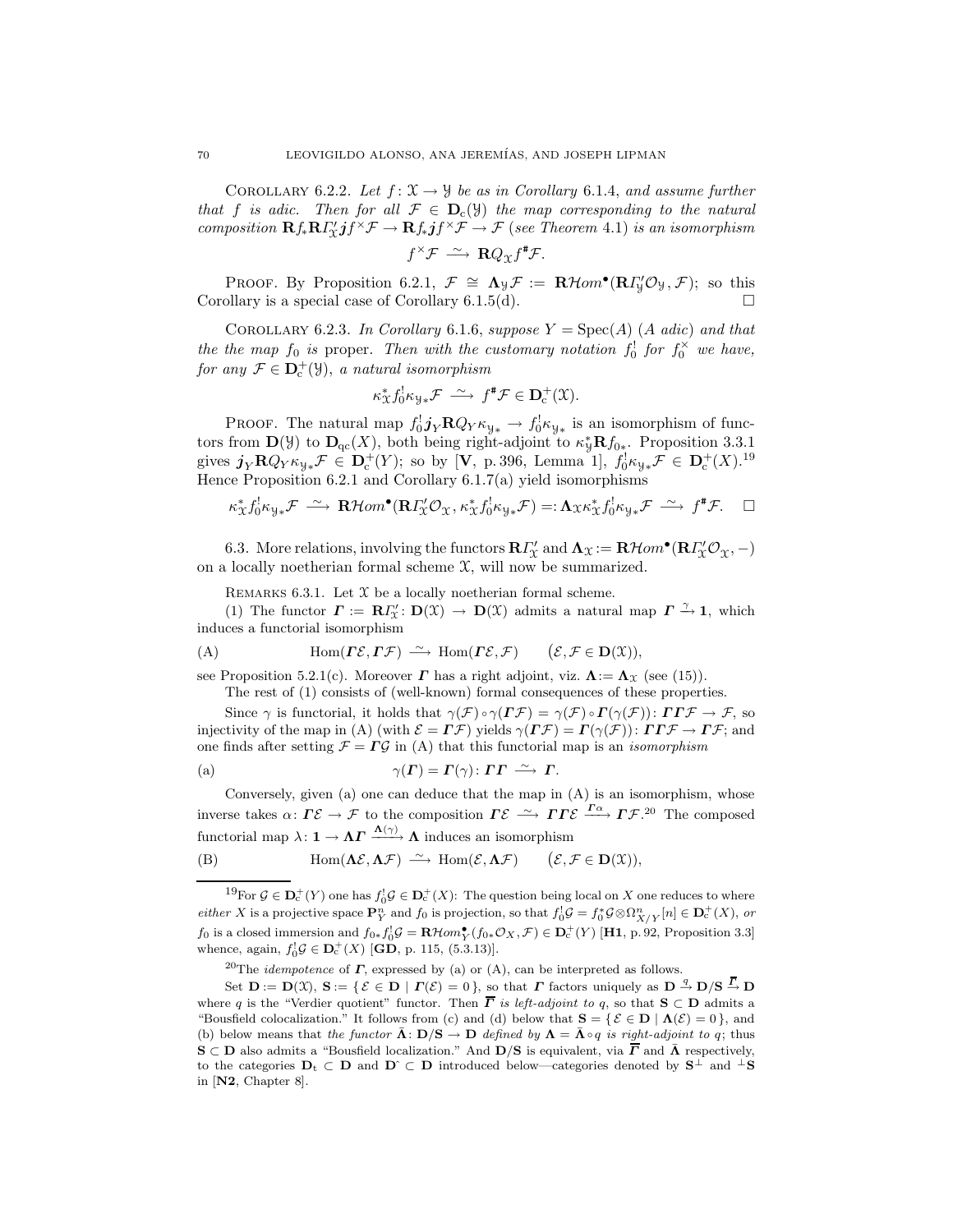or equivalently (as above),  $\lambda$  induces an isomorphism

(b) 
$$
\lambda(\Lambda) = \Lambda(\lambda) : \Lambda \xrightarrow{\sim} \Lambda \Lambda.
$$

Moreover, the isomorphism (A) transforms via adjointness to an isomorphism

$$
\operatorname{Hom}(\mathcal{E},\mathbf{\Lambda}\boldsymbol{\varGamma}\mathcal{F})\ \stackrel{\sim}{\longrightarrow}\ \operatorname{Hom}(\mathcal{E},\mathbf{\Lambda}\mathcal{F})\qquad\big(\mathcal{E},\mathcal{F}\in\mathbf{D}(\mathfrak{X})\big),
$$

whose meaning is that  $\gamma$  induces an isomorphism

(c) 
$$
\Lambda \Gamma \stackrel{\sim}{\longrightarrow} \Lambda
$$
.

Similarly, (B) means that  $\lambda$  induces the conjugate isomorphism

(d) 
$$
\Gamma \Lambda \stackrel{\sim}{\longleftarrow} \Gamma.
$$

Similarly, that  $\Lambda(\lambda(\mathcal{F}))$ —or  $\gamma(\Gamma(\mathcal{E}))$ —is an isomorphism (respectively that  $\lambda(\Lambda(\mathcal{F}))$  or  $\Gamma(\gamma(\mathcal{E}))$ —is an isomorphism) is equivalent to the first (respectively the second) of the following maps (induced by  $\lambda$  and  $\gamma$  respectively) being an isomorphism:

$$
(AB) \tHom(\Gamma \mathcal{E}, \mathcal{F}) \xrightarrow{\sim} \text{Hom}(\Gamma \mathcal{E}, \Lambda \mathcal{F}) \xleftarrow{\sim} \text{Hom}(\mathcal{E}, \Lambda \mathcal{F}).
$$

That (c) is an isomorphism also means that the functor  $\Lambda$  factors, via  $\Gamma$ , through the essential image  $\mathbf{D}_t(\mathcal{X})$  of  $\Gamma$  (i.e., the full subcategory  $\mathbf{D}_t(\mathcal{X})$  whose objects are isomorphic to Γε for some  $\mathcal{E}$ ); and similarly (d) being an isomorphism means that Γ factors, via  $\Lambda$ , through the essential image  $\mathbf{D}^{\gamma}(\mathcal{X})$  of  $\Lambda$ ; and the isomorphisms  $\Gamma \Lambda \Gamma \cong \Gamma$  and  $\Lambda \Gamma \Lambda \cong \Lambda$ deduced from (a)–(d) signify that  $\Lambda$  and  $\Gamma$  induce quasi-inverse equivalences between the categories  $\mathbf{D}_t(\mathfrak{X})$  and  $\mathbf{D}(\mathfrak{X})$ .

(2) If X is properly algebraic, the natural functor  $j: D(\mathcal{A}_{\vec{c}}(\mathcal{X})) \to D_{\vec{c}}(\mathcal{X})$  is an *equiva*lence, and the inclusion  $D_{\vec{c}}(\mathcal{X}) \hookrightarrow D(\mathcal{X})$  has a right adjoint  $\mathbf{Q} := j\mathbf{R}Q_{\mathcal{X}}$  (Corollary 3.3.4.) Then (easily checked, given Corollary 3.1.5 and Proposition 5.2.1) all of (1) holds with **D**,  $\mathbf{D}_{t}$ , and  $\mathbf{\Lambda}$  replaced by  $\mathbf{D}_{\vec{c}}$ ,  $\mathbf{D}_{\text{qct}}$ , and  $\mathbf{\Lambda}^{\vec{c}} := \mathbf{Q}\mathbf{\Lambda}$ , respectively.

(3) As in (1),  $\Lambda$  induces an equivalence from  $\mathbf{D}_{\text{qct}}(\mathcal{X})$  to  $\mathbf{D}_{\text{qc}}^{\sim}(\mathcal{X})$ , the essential image of  $\Lambda|_{\mathbf{D}_{\mathrm{qct}}(\mathfrak{X})}$ —or, since  $\Lambda \cong \Lambda \Gamma$ , of  $\Lambda|_{\mathbf{D}_{\mathrm{qct}}(\mathfrak{X})}$  (Proposition 5.2.1). So for any  $f: \mathfrak{X} \to \mathcal{Y}$  as in Corollary 6.1.5, the functor

$$
\Lambda_{\mathcal{Y}}\mathbf{R}f_{*}\mathbf{R}\varGamma_{\mathcal{X}}'\colon\mathbf{D}^{\hat{}}_{qc}(\mathcal{X})\to\mathbf{D}^{\hat{}}_{qc}(\mathcal{Y})
$$

has the right adjoint  $\Lambda_{\mathfrak{X}} f_{\mathbf{t}}^{\times} \mathbf{R} \Gamma_{\mathbf{y}}' = \Lambda_{\mathfrak{X}} f_{\mathbf{t}}^{\times} = f^*$ . There result two "parallel" adjoint pseudofunctors  $[L4, (3.6.7)(d)]$  (where "3.6.6" should be "3.6.2"):

$$
(\mathbf{R} f_*, f_{{\mathbf{t}}}^{\times}) \text{ (on } \mathbf{D}_{{\mathrm{qct}}}) \quad \text{and} \quad (\mathbf{\Lambda}_{{\mathcal{Y}}} \mathbf{R} f_* \mathbf{R} I_{{\mathcal{X}}}^{\prime}, f^*) \text{ (on } \mathbf{D}_{{\mathrm{qc}}}^{\wedge}).
$$

Both of these correspond to the same adjoint pseudofunctor on the quotient  $D_{qc}/(S \cap D_{qc})$ , see footnote under (1).

If f is adic then  $\mathbb{R}f_*\Lambda_{\mathfrak{X}} \cong \Lambda_{\mathfrak{Y}}\mathbb{R}f_*$  (Corollary 5.2.11(c)), and so Proposition 5.2.6 gives that  $\mathbf{R}f_*(\mathbf{D}_{\mathrm{qc}}(X)) \subset \mathbf{D}_{\mathrm{qc}}(Y)$ . Moreover, there are functorial isomorphisms

$$
\Lambda_{\mathcal{Y}}\mathbf{R}f_*\mathbf{R}\Gamma''_{\mathcal{X}}\Lambda_{\mathcal{X}}\cong \mathbf{R}f_*\mathbf{\Lambda}_{\mathcal{X}}\mathbf{R}\Gamma''_{\mathcal{X}}\mathbf{\Lambda}_{\mathcal{X}}\cong \mathbf{R}f_*\mathbf{\Lambda}_{\mathcal{X}}.
$$

Thus for adic f,  $\mathbf{\Lambda}_{\mathcal{Y}} \mathbf{R} f_* \mathbf{R} F'_x$  can be replaced above by  $\mathbf{R} f_*$ .

When  $f$  is *proper* more can be said, see Theorem 8.4.

## 7. Flat base change.

A fiber square of adic formal schemes is a commutative diagram

$$
\begin{array}{ccc}\n\mathcal{V} & \xrightarrow{v} & \mathcal{X} \\
g & & \downarrow f \\
\mathcal{U} & \xrightarrow{u} & \mathcal{Y}\n\end{array}
$$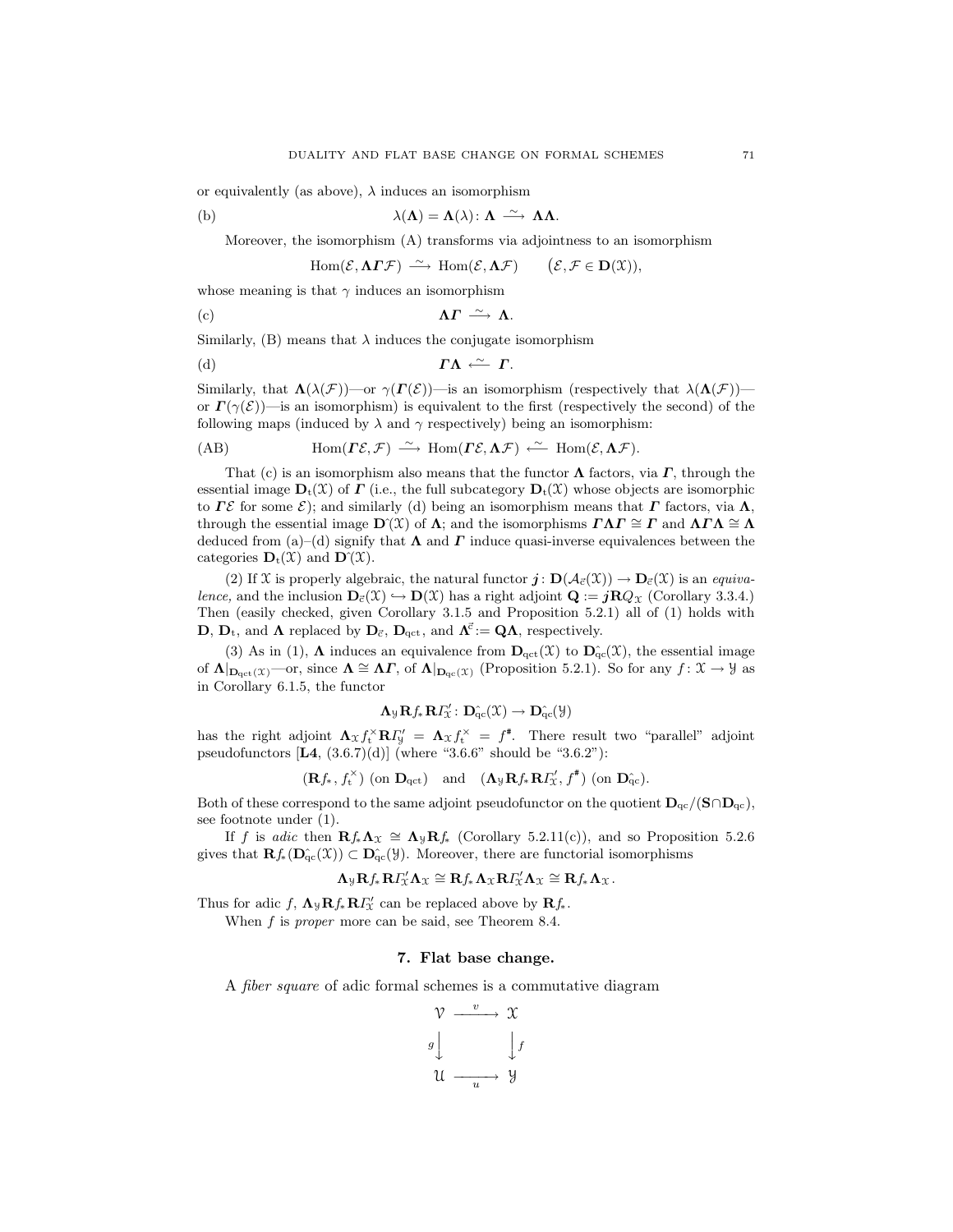such that the natural map is an *isomorphism*  $\mathcal{V} \longrightarrow \mathcal{X} \times_{\mathcal{Y}} \mathcal{U}$ . If J, J, K are ideals of definition of  $\mathcal{Y}, \mathcal{X}, \mathcal{U}$  respectively, then  $\mathcal{L}:=\mathcal{J}\mathcal{O}_{\mathcal{V}}+\mathcal{K}\mathcal{O}_{\mathcal{V}}$  is an ideal of definition of V, and the scheme  $V := (\mathcal{V}, \mathcal{O}_{\mathcal{V}}/\mathcal{L})$  is the fiber product of the  $(\mathcal{Y}, \mathcal{O}_{\mathcal{Y}}/J)$ -schemes  $(\mathfrak{X}, \mathcal{O}_{\mathfrak{X}}/3)$  and  $(\mathfrak{U}, \mathcal{O}_{\mathfrak{U}}/\mathfrak{X})$ , see [GD, p. 417, Proposition (10.7.3)]. By [GD, p. 414, Corollaire (10.6.4)], if V is locally noetherian and the  $\mathcal{O}_V$ -module  $\mathcal{L}/\mathcal{L}^2$  is of finite type then  $\mathcal V$  is locally noetherian. That happens whenever  $\mathcal X$ ,  $\mathcal Y$  and  $\mathcal U$  are locally noetherian and either  $u$  or  $f$  is of pseudo-finite type.

Our goal is to prove Theorem 7.4 ( $=$  Theorem 3 of the Introduction). That is, given a fiber square as above, with  $\mathfrak{X}, \mathfrak{Y}, \mathfrak{U}$  and  $\mathfrak{V}$  noetherian, f pseudo-proper, and  $u$  *flat*, we want to establish a functorial isomorphism

$$
\beta_{\mathcal{F}}: \mathbf{R} \Gamma_{\mathcal{V}}' v^* f_t^{\times} \mathcal{F} \stackrel{\sim}{\longrightarrow} g_t^{\times} \mathbf{R} \Gamma_{\mathcal{U}}' u^* \mathcal{F} \ (\cong g_t^{\times} u^* \mathcal{F}) \qquad (\mathcal{F} \in \widetilde{\mathbf{D}}_{qc}^+(\mathcal{Y})).
$$

Some consequences of this theorem will be given in Section 8.

In order to define  $\beta_{\mathcal{F}}$  (Definition 7.3) we first need to set up a canonical isomorphism  $\mathbf{R} \Gamma'_u u^* \mathbf{R} f_* \longrightarrow \mathbf{R} \Gamma'_u \mathbf{R} g_* v^*$ . This is done in Proposition 7.2. (When u is  $adic$  as well as flat,  ${\bf R}\varGamma'_\mathfrak{U}$  can be omitted.)

Our proof of Theorem 7.4 has the weakness that it *assumes* the case when  $f$  is a proper map of noetherian ordinary schemes. As far as we know, the published proofs of this latter result make use of finite-dimensionality hypotheses on the schemes involved (see  $[V, p. 392, Thm. 2], [H1, p. 383, Cor. 3.4]$ ), or projectivity hypotheses on  $f$  [H1, p. 191, 5]). There is however an outline of a proof for the general case, even without noetherian hypotheses, in  $[L5]$ —see Corollary 4.3 there.<sup>21</sup>

To begin with, here are several properties of formal-scheme maps (see  $\S1.2.2$ ) which propagate across fiber squares.

PROPOSITION 7.1. (a) Let  $f: \mathfrak{X} \to \mathcal{Y}$  and  $u: \mathfrak{U} \to \mathcal{Y}$  be maps of locally noetherian formal schemes, such that the fiber product  $\mathfrak{X} \times_{\mathfrak{Y}} \mathfrak{U}$  is locally noetherian (a condition which holds, e.g., if either f or u is of pseudo-finite type, see  $\mathbf{G}\mathbf{D}$ , p. 414, Corollaire  $(10.6.4)$ . If f is separated (resp. affine, resp. pseudo-proper, resp. pseudo-finite, resp. of pseudo-finite type, resp. adic) then so is the projection  $\mathfrak{X} \times_{\mathfrak{Y}} \mathfrak{U} \to \mathfrak{U}.$ 

(b) With  $f: \mathfrak{X} \to \mathfrak{Y}$  and  $u: \mathfrak{U} \to \mathfrak{Y}$  as in (a), assume either that u is adic or that f is of pseudo-finite type. If u is flat then so is the projection  $\mathfrak{X} \times \mathfrak{Y} \mathfrak{U} \to \mathfrak{X}$ .

(c) Let  $f: \mathfrak{X} \to \mathfrak{Y}$ ,  $u: \mathfrak{U} \to \mathfrak{Y}$  be maps of locally noetherian formal schemes, with u flat and locally over Y the completion of a finite-type map of ordinary schemes. Then  $\mathfrak{X} \times_{\mathfrak{Y}} \mathfrak{U}$  is locally noetherian, and the projection  $\mathfrak{X} \times_{\mathfrak{Y}} \mathfrak{U} \to \mathfrak{X}$  is flat.

PROOF. (a) The adicity assertion is obvious, and the rest follows from corresponding assertions for the ordinary schemes obtained by factoring out defining ideals.

(b) It's enough to treat the case when  $\mathcal{Y}, \mathcal{X},$  and  $\mathcal{U}$  are the formal spectra, respectively, of noetherian adic rings  $(A, I), (B, J)$  and  $(C, K)$  such that B and C are A-algebras with  $J \supset IB$  and  $K \supset IC$ , and such that  $B \widehat{\otimes}_A C$  is noetherian (since  $\mathfrak{X} \times_{\mathfrak{Y}} \mathfrak{U}$  is locally noetherian, see [GD, p. 414, Corollaire (10.6.5)]). By the following Lemma 7.1.1, the problem is to show that if C is A-flat and *either*  $K = IC$ (u adic), or  $B/J$  is a finitely-generated A-algebra (f of pseudo-finite type), then  $B \widehat{\otimes}_A C$  is B-flat.

<sup>&</sup>lt;sup>21</sup>Details may eventually appear in  $[L4]$ . It is quite possible that the argument can be adapted to give a direct proof for formal schemes too.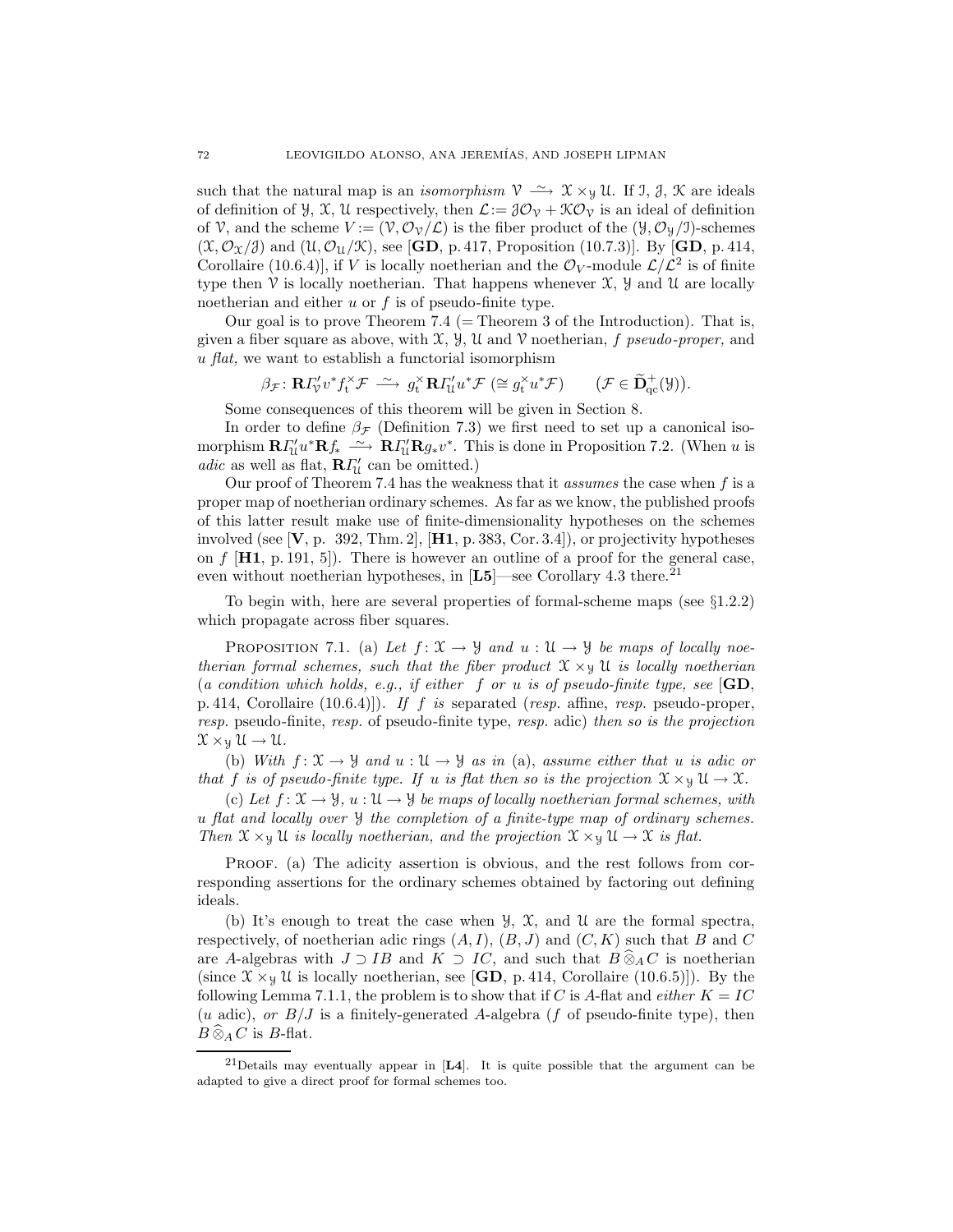The local criterion of flatness  $[B, p. 98, \S 5.2, Thm. 1 and p. 101, \S 5.4, Prop. 2]$ reduces the problem further to showing that for all  $n > 0$ ,  $(B \widehat{\otimes}_A C)/J^n(B \widehat{\otimes}_A C)$  is  $(B/J^n)$ -flat, i.e., that  $(B/J^n) \widehat{\otimes}_A C$  is  $(B/J^n)$ -flat. But, C being A-flat, if  $K = IC$ then  $(B/J^n) \widehat{\otimes}_A C = (B/J^n) \otimes_{A/I^n} (C/I^nC)$  is clearly  $B/J^n$ -flat; while if  $B/J$  is a finitely-generated A-algebra, then  $(B/J^n) \otimes_A C$  is noetherian and  $(B/J^n)$ -flat, whence so is its K-adic completion  $(B/J^n) \widehat{\otimes}_A C$ .

(c) Proceeding as in the proof of (b), we may assume  $C$  to be the  $K'$ -adic completion of a finite-type A-algebra  $C'$  (K' a  $C'$ -ideal). If C is A-flat then by  $[\mathbf{B},]$ §5.4, Proposition 4, the localization  $C'' := C'[(1+K')^{-1}]$  is A-flat, so the noetherian B-algebra  $B \otimes_A C''$  is B-flat, as is its (noetherian) completion  $B \hat{\otimes}_A C$ .

LEMMA 7.1.1. Let  $\varphi: A \to C$  be a continuous homomorphism of noetherian adic rings. Then C is A-flat iff the corresponding map  $\text{Spf}(\varphi)$ :  $\text{Spf}(C) \to \text{Spf}(A)$ is flat, i.e., iff for each open prime  $q \subset C$ ,  $C_{\{q\}}$  is  $A_{\{\varphi^{-1}q\}}$ -flat.

PROOF. Recall that if K is an ideal of definition of C and  $q \supset K$  is an open prime ideal in C, then with  $C \setminus q$  ordered by divisibility,

$$
C_{\{q\}} := \mathcal{O}_{\mathrm{Spf}(C), q} = \varinjlim_{f \in C \setminus q} C_{\{f\}}
$$

where  $C_{\{f\}}$  is the K-adic completion of the localization  $C_f$ .

Now for each  $f \notin q$  and  $n > 0$  the canonical map  $C_f / K^n C_f \to C_{\{f\}} / K^n C_{\{f\}}$  is bijective, so the  $\underline{\lim}$  of these maps is an isomorphism  $C_q/K^nC_q \longrightarrow C_{\{q\}}/K^nC_{\{q\}}$ , whence so is the K-adic completion  $\widehat{C_q} \stackrel{\sim}{\longrightarrow} \widehat{C_{\{q\}}}$  of the canonical map  $C_q \to C_{\{q\}}$ . We can therefore apply [**B**, §5.4, Proposition 4] twice to get that  $C_q$  is  $A_{\varphi^{-1}q}$ -flat iff  $C_{\{q\}}$  is  $A_{\{\varphi^{-1}q\}}$ -flat. So if C is A-flat then Spf( $\varphi$ ) is flat; and the converse holds because C is A-flat iff  $C_m$  is  $A_{\varphi^{-1}m}$ -flat for every maximal ideal m in C, and every such  $m$  is open since  $C$  is complete.

PROPOSITION 7.2. (a) Consider a fiber square of noetherian formal schemes

$$
\begin{array}{ccc}\n\mathcal{V} & \xrightarrow{v} & \mathcal{X} \\
g & & \downarrow f \\
\mathcal{U} & \xrightarrow{u} & \mathcal{Y}\n\end{array}
$$

with u and v flat. Let

$$
\psi_{\mathcal{G}} \colon \mathbf{R} g_* \mathbf{R} \Gamma_{\mathcal{V}}' v^* \mathcal{G} \to \mathbf{R} \Gamma_{\mathcal{U}}' \mathbf{R} g_* v^* \mathcal{G} \qquad (\mathcal{G} \in \mathbf{D}_{\mathrm{qc}}(\mathfrak{X}))
$$

be the unique map whose composition with the natural map  $R\Gamma'_\text{U}R g_* v^*\mathcal{G} \to R g_* v^*\mathcal{G}$ is the natural map  $\mathbf{R}g_*\mathbf{R} \Gamma'_v v^* \mathcal{G} \to \mathbf{R}g_*v^* \mathcal{G}$ . (The existence of  $\psi_{\mathcal{G}}$  is given by Propositions 5.2.1 and 5.2.6.) Then for all  $\mathcal{E} \in \mathbf{D}_{\text{act}}(\mathfrak{X}), \psi_{\mathcal{E}}$  is an isomorphism.

In particular, if u (hence v) is adic then  $\psi_{\mathcal{E}}$  can be identified with the identity map of  $\mathbf{R}g_*v^*\mathcal{E}$ .

(b) Let  $\mathfrak{X}, \mathfrak{Y}, \mathfrak{U}$  be noetherian formal schemes, let  $f : \mathfrak{X} \to \mathfrak{Y}$  and  $u : \mathfrak{U} \to \mathfrak{Y}$  be maps, with u flat, and assume further that one of the following holds:

- (i) u is adic, and  $\mathcal{V}:=\mathcal{X}\times_{\mathcal{Y}}\mathcal{U}$  is noetherian,
- (ii)  $f$  is of pseudo-finite type,

(iii)  $u$  is locally the completion of a finite-type map of ordinary schemes; so that by Proposition 7.1 we have a fiber square as in (a). Let

$$
\theta_{\mathcal{G}}\colon u^*\mathbf{R} f_*\mathcal{G} \to \mathbf{R} g_* v^*\mathcal{G} \qquad \big(\mathcal{G} \in \mathbf{D}(\mathfrak{X})\big)
$$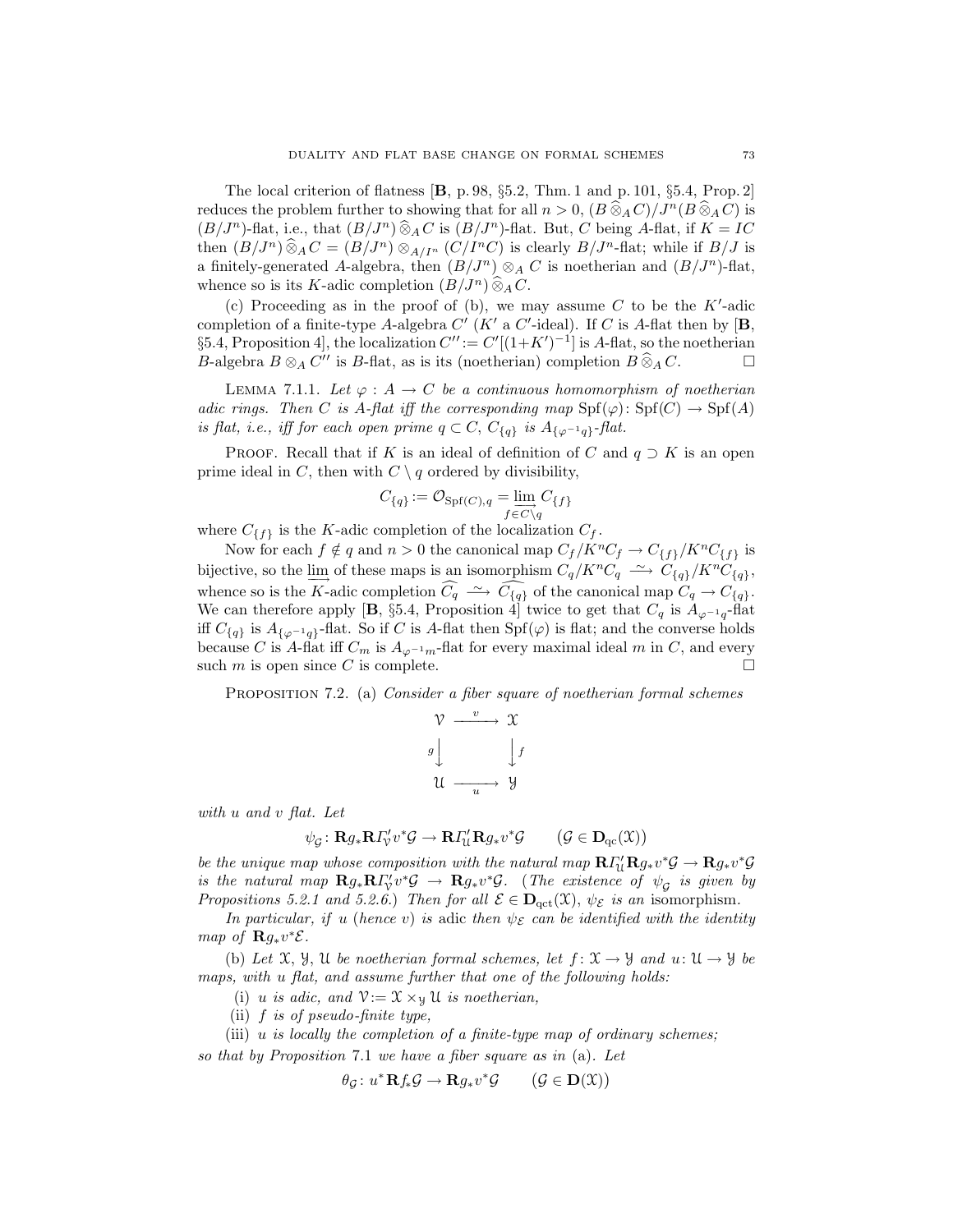be adjoint to the canonical map  $\mathbf{R} f_* \mathcal{G} \to \mathbf{R} f_* \mathbf{R} v_* v^* \mathcal{G} = \mathbf{R} u_* \mathbf{R} g_* v^* \mathcal{G}$ .

Then for all  $\mathcal{E} \in \mathbf{D}_{\text{qct}}(\mathcal{X})$ , the map  $\theta'_{\mathcal{E}} := \mathbf{R} \Gamma'_{\mathcal{U}}(\theta_{\mathcal{E}})$  is an isomorphism

$$
\theta_{\mathcal{E}}': \mathbf{R}\Gamma_{\mathcal{U}}^{\prime}u^*\mathbf{R}f_*\mathcal{E} \stackrel{\sim}{\longrightarrow} \mathbf{R}\Gamma_{\mathcal{U}}^{\prime}\mathbf{R}g_*v^*\mathcal{E}.
$$

In particular, if u (hence v) is adic then  $\theta_{\mathcal{E}}$  itself is an isomorphism.

(c) Under the hypotheses of (a) resp. (b), if f (hence g) is adic then  $\psi_{\mathcal{E}}$  resp.  $\theta_{\mathcal{E}}'$ is an isomorphism for all  $\mathcal{E} \in \widetilde{\mathbf{D}}_{\text{cc}}(\mathfrak{X})$  (see Definition 5.2.9).

PROOF. (a) Let  $\mathcal J$  be an ideal of definition of  $\mathfrak X$ , and  $\mathcal K$  of  $\mathfrak U$ , so that  $\mathcal J\mathcal O_\mathcal V+\mathcal K\mathcal O_\mathcal V$ is an ideal of definition of V. The obvious equality  $\Gamma_{\beta\mathcal{O}_V+\mathcal{KO}_V} = \Gamma_{\mathcal{KO}_V}\Gamma_{\beta\mathcal{O}_V}$ , applied to K-injective  $\mathcal{O}_{\mathcal{V}}$ -complexes, leads to a natural functorial map

$$
\mathbf{R}\varGamma_{\mathcal{V}}'\stackrel{\mathrm{def}}{=} \mathbf{R}\varGamma_{\mathcal{J}\mathcal{O}_{\mathcal{V}}+\mathcal{K}\mathcal{O}_{\mathcal{V}}}\longrightarrow \mathbf{R}\varGamma_{\mathcal{K}\mathcal{O}_{\mathcal{V}}}\mathbf{R}\varGamma_{\mathcal{J}\mathcal{O}_{\mathcal{V}}}
$$

which is an *isomorphism*, as one checks locally via  $[AJL, p. 20, Corollary (3.1.3)].$ Also, there are natural isomorphisms

$$
\mathbf{R}\Gamma_{\!\!\beta\mathcal{O}_\mathcal{V}}v^*\mathcal{E}\underset{5.2.8(b)}{\sim}v^*\mathbf{R}\Gamma_{\!\mathcal{X}}'\mathcal{E}=v^*\mathbf{R}\Gamma_{\!\!\beta}\mathcal{E}\underset{5.2.1(a)}{\sim}v^*\mathcal{E}\qquad (\mathcal{E}\in\mathbf{D}_{\operatorname{qct}}(\mathfrak{X})).
$$

Thus the natural map  $\mathbf{R} \Gamma'_{\mathcal{V}} \to \mathbf{R} \Gamma'_{\mathcal{KO}_{\mathcal{V}}}$  induces an *isomorphism*—the composition

 ${\mathbf R} g_* {\mathbf R} \varGamma'_\mathsf{V} v^* {\mathcal E} \ \stackrel{\sim}{\longrightarrow}\ {\mathbf R} g_* {\mathbf R} \varGamma_{\mathsf{K} \mathcal{O}_\mathsf{V}} {\mathbf R} \varGamma_{\mathsf{J} \mathcal{O}_\mathsf{V}} v^* {\mathcal E} \stackrel{\sim}{\longrightarrow}\ {\mathbf R} g_* {\mathbf R} \varGamma_{\mathsf{K} \mathcal{O}_\mathsf{V}} v^* {\mathcal E}.$ 

Since (\*):  $\mathbf{R}g_*\mathbf{R}I_{\mathcal{KO}_\mathcal{V}}^*v^*\mathcal{E} \cong \mathbf{R}g_*\mathbf{R}I_{\mathcal{V}}^*v^*\mathcal{E} \in \mathbf{D}_t(\mathcal{U})$  (Propositions 5.2.1 and 5.2.6) therefore we can imitate the proof of Proposition  $5.2.8(d)$ —without the boundedness imposed there on  $\mathcal{G}$ , since that would be needed only to get  $(*)$ —to see that the map  $\mathbf{R}g_*\mathbf{R}I_{\mathcal{KO}_\mathcal{V}}v^*\mathcal{E} \to \mathbf{R}g_*v^*\mathcal{E}$  induced by  $\mathbf{R}I_{\mathcal{KO}_\mathcal{V}} \to 1$  factors uniquely as

$$
\mathbf{R} g_* \mathbf{R} \Gamma_{\! \mathcal{K} \mathcal{O}_\mathcal{V}} v^* \mathcal{E} \xrightarrow{\sim} \mathbf{R} \Gamma'_{\mathcal{U}} \mathbf{R} g_* v^* \mathcal{E} \longrightarrow \mathbf{R} g_* v^* \mathcal{E},
$$

with the first map an isomorphism. It follows that  $\psi_{\mathcal{E}}$  is the composed isomorphism

$$
\mathbf{R} g_* \mathbf{R} I'_\mathcal{V} v^* \mathcal{E} \ \stackrel{\sim}{\longrightarrow}\ \mathbf{R} g_* \mathbf{R} I_{\mathcal{KO}_\mathcal{V}} \mathbf{R} I_{\mathcal{J}\mathcal{O}_\mathcal{V}} v^* \mathcal{E} \ \stackrel{\sim}{\longrightarrow}\ \mathbf{R} g_* \mathbf{R} I_{\mathcal{KO}_\mathcal{V}} v^* \mathcal{E} \ \stackrel{\sim}{\longrightarrow}\ \mathbf{R} I'_{\mathfrak{U}} \mathbf{R} g_* v^* \mathcal{E}.
$$

The last statement in (a) (for adic u) results then from Corollary 5.2.11(b) and Propositions 5.2.6 and 5.2.1(a).

(b) Once  $\theta_{\mathcal{E}}'$  is shown to be an isomorphism, the last statement in (b) (for adic  $u$ ) follows from Corollary 5.2.11(b), and Propositions 5.2.6 and 5.2.1(a).

To show that  $\theta_{\mathcal{E}}'$  is an isomorphism, it suffices to show that the composition

$$
\psi_{\mathcal{E}}^{-1}\theta_{\mathcal{E}}':\mathbf{R}\Gamma_{\mathcal{U}}^{\prime}u^*\mathbf{R}f_*\mathcal{E}\to\mathbf{R}g_*\mathbf{R}\Gamma_{\mathcal{V}}^{\prime}v^*\mathcal{E}\qquad\big(\mathcal{E}\in\mathbf{D}_{\mathrm{qct}}(\mathfrak{X})\big).
$$

is an isomorphism. We use Lemma 5.4.1 to reduce the problem, as follows.

First, the functors  $u^*$ ,  $v^*$ ,  $\mathbf{R}\Gamma'_{\mathcal{U}}$  and  $\mathbf{R}\Gamma'_{\mathcal{V}}$  are bounded, and commute with direct sums: for  $u^*$  and  $v^*$  that is clear, and for  $\mathbb{R}\Gamma'_{\mathcal{U}}$  and  $\mathbb{R}\Gamma'_{\mathcal{V}}$  it holds because they can be realized locally by tensoring with a bounded flat complex (see proof of Proposition 5.2.1). Furthermore, Lemma 5.1.4, Proposition 5.2.1, and Proposition 3.3.5 show that  $\mathbb{R} \Gamma_{\mathcal{V}}' v^* \mathbb{D}_{\mathrm{qct}}(\mathfrak{X}) \subset \mathbb{D}_{\mathrm{qct}}(\mathfrak{V})$ ; and the functor  $\mathbb{R} \mathfrak{g}_*$  (resp.  $\mathbb{R} \mathfrak{f}_*$ ) is bounded on, and commutes with direct sums in,  $\mathbf{D}_{\text{qct}}(\mathcal{V})$  (resp.  $\mathbf{D}_{\text{qct}}(\mathcal{X})$ ), see Propositions 5.1.4, 3.4.3 and 3.5.2. Hence, standard way-out reasoning allows us to assume that  $\mathcal{E} \in \mathbf{D}^+_{\mathrm{qct}}(\mathfrak{X})$ .

Next, let  $\mathcal J$  be an ideal of definition of  $\mathfrak X$ ,  $X_n$   $(n > 0)$  the scheme  $(\mathfrak X, \mathcal O_{\mathfrak X}/\mathfrak Z^n)$ , and  $j_n: X_n \hookrightarrow \mathfrak{X}$  the associated closed immersion. The functor  $j_{n*}: \mathcal{A}(X_n) \to \mathcal{A}(\mathfrak{X})$  is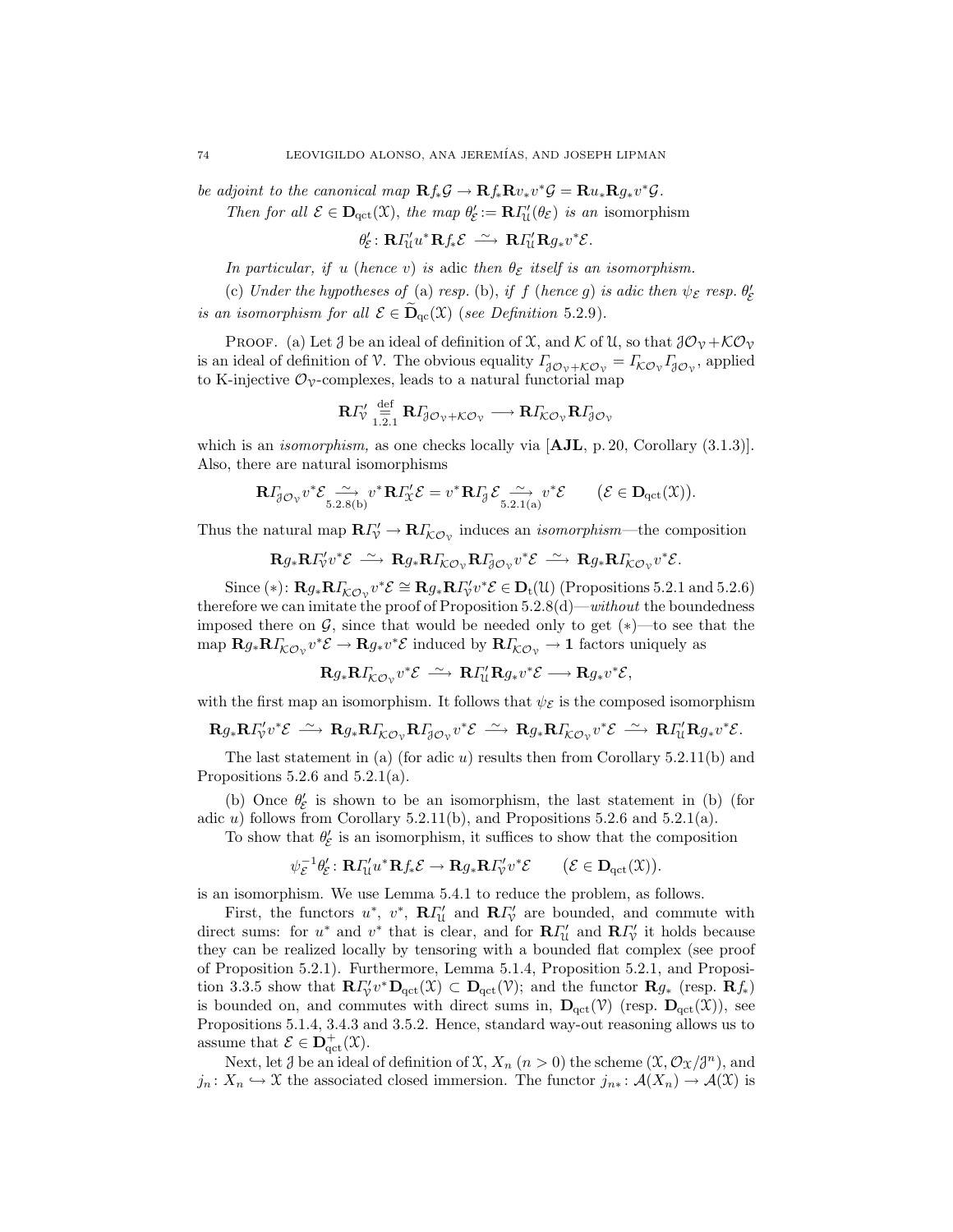exact, so it extends to a functor  $\mathbf{D}(X_n) \to \mathbf{D}(\mathcal{X})$ . The functor  $j_n^{\dagger} : \mathbf{D}(\mathcal{X}) \to \mathbf{D}(X_n)$ being defined as in (16), we have

$$
\mathbf{h}_n(\mathcal{G}) := \mathbf{R}\mathcal{H}om^{\bullet}(\mathcal{O}_{\mathfrak{X}}/\mathcal{J}^n, \mathcal{G}) = j_{n*}j_n^{\natural}\mathcal{G} \qquad (\mathcal{G} \in \mathbf{D}(\mathfrak{X})).
$$

If  $\mathcal{E} \in \mathbf{D}_{\mathrm{qct}}^{+}(\mathfrak{X})$  then  $\mathcal{E} = \mathbf{R} I_{\mathfrak{F}} \mathcal{E}$  (Proposition 5.2.1(a)), and, as noted just after (16),  $j_n^{\sharp} \mathcal{E} \in \mathbf{D}_{\mathrm{qc}}(X_n)$ . Hence, from the triangle in Lemma 5.4.1 (with  $\mathcal{G}$  replaced by an  $\mathcal{E} \in \mathbf{D}^+_{\mathrm{qct}}(\mathfrak{X})$  we derive a diagram of triangles

$$
\begin{array}{ccccccc}\n\mathbf{R}\Gamma_{\mathcal{U}}^{\prime}u^{*}\mathbf{R}f_{*}(\oplus_{n\geq 1}h_{n}\mathcal{E}) & \longrightarrow & \mathbf{R}\Gamma_{\mathcal{U}}^{\prime}u^{*}\mathbf{R}f_{*}(\oplus_{n\geq 1}h_{n}\mathcal{E}) & \longrightarrow & \mathbf{R}\Gamma_{\mathcal{U}}^{\prime}u^{*}\mathbf{R}f_{*}(\mathbf{R}\Gamma_{\mathcal{J}}\mathcal{E}) & \stackrel{+}{\longrightarrow} \\
& \simeq \bigcup_{\mathfrak{B}_{n\geq 1}}\mathbf{R}\Gamma_{\mathcal{U}}^{\prime}u^{*}\mathbf{R}f_{*}h_{n}\mathcal{E} & \longrightarrow & \oplus_{n\geq 1}\mathbf{R}\Gamma_{\mathcal{U}}^{\prime}u^{*}\mathbf{R}f_{*}h_{n}\mathcal{E} & \longrightarrow & \mathbf{R}\Gamma_{\mathcal{U}}^{\prime}u^{*}\mathbf{R}f_{*}\mathcal{E} & \stackrel{+}{\longrightarrow} \\
& & \oplus \bigg\downarrow \psi_{n}^{-1}\varepsilon\theta_{n}^{\prime}\varepsilon & \oplus \bigg\downarrow \psi_{n}^{-1}\varepsilon\theta_{n}^{\prime}\varepsilon & \bigg\downarrow \psi_{\varepsilon}^{-1}\theta_{\varepsilon}^{\prime} & \bigg\downarrow \psi_{\varepsilon}^{-1}\theta_{\varepsilon}^{\prime} \\
& & \oplus_{n\geq 1}\mathbf{R}g_{*}\mathbf{R}\Gamma_{\mathcal{V}}^{\prime}v^{*}h_{n}\mathcal{E} & \longrightarrow & \oplus_{n\geq 1}\mathbf{R}g_{*}\mathbf{R}\Gamma_{\mathcal{V}}^{\prime}v^{*}h_{n}\mathcal{E} & \longrightarrow & \mathbf{R}g_{*}\mathbf{R}\Gamma_{\mathcal{V}}^{\prime}v^{*}\mathcal{E} & \stackrel{+}{\longrightarrow} \\
& & \simeq \bigcup_{\mathfrak{B}_{n}\mathbf{R}\Gamma_{\mathcal{V}}^{\prime}v^{*}(\oplus_{n\geq 1}h_{n}\mathcal{E}) & \longrightarrow & \mathbf{R}g_{*}\mathbf{R}\Gamma_{\mathcal{V}}^{\prime}v^{*}(\mathbf{R}\Gamma_{\mathcal{J}}\mathcal{E}) & \stackrel{+}{\longrightarrow} \\
& &
$$

From this diagram we see that if each  $\psi_{h_n \mathcal{E}}^{-1} \theta'_{h_n \mathcal{E}}$  is an isomorphism, then so is  $\psi_{\mathcal{E}}^{-1} \theta'_{\mathcal{E}}$ . So we need only prove (b) when  $\mathcal{E} = j_{n*}\mathcal{F}$  with  $\mathcal{F} := j_n^{\natural}\mathcal{E} \in \mathbf{D}_{\mathrm{qc}}(X_n)$ . Let us show that in fact for any  $n > 0$  and any  $\mathcal{F} \in \mathbf{D}_{\mathrm{qc}}(X_n)$ ,  $\theta'_{j_{n\ast}\mathcal{F}}$  is an isomorphism.

The assertion (b) is local both on  $\mathcal Y$  and on  $\mathcal U$ . Indeed, for (b) to hold it suffices, for every diagram of fiber squares

$$
\begin{array}{ccc}\n\mathcal{V} & \xrightarrow{j'} & \mathcal{V}' & \xrightarrow{v'} & \mathcal{X}' & \xrightarrow{j} & \mathcal{X} \\
g \downarrow & & g' \downarrow & & \downarrow f' & & \downarrow f \\
\mathcal{U} & \xleftarrow{i'} & \mathcal{U}' & \xrightarrow{u'} & \mathcal{Y}' & \xrightarrow{i} & \mathcal{Y}\n\end{array}
$$

where  $\mathcal{Y}'$  ranges over a base of open subsets of  $\mathcal{Y}$ ,  $\mathcal{U}'$  ranges over a base of open subsets of  $u^{-1}\mathcal{Y}'$ , u' is induced by u, and i, i' are the inclusions, that  $i'^*\theta'_{\mathcal{E}}$   $(=\theta'_{\mathcal{E}}|_{\mathcal{U}'})$ be an isomorphism. Now when u is an open immersion,  $\theta_{\mathcal{G}}$  is an isomorphism for all  $\mathcal{G} \in \mathbf{D}(\mathcal{X})$ . (One may assume  $\mathcal{G}$  to be K-injective and note that  $v^*$ , having the exact left adjoint "extension by zero," preserves K-injectivity, so that  $\theta_{\mathcal{G}}$  becomes the usual isomorphism  $u^*f_*\mathcal{G} \longrightarrow g_*v^*\mathcal{G}$ . Thus there are functorial isomorphisms  $i'^* \mathbf{R} g_* \longrightarrow \mathbf{R} g'_* j'^*$  and  $i^* \mathbf{R} f_* \longrightarrow \mathbf{R} f'_* j^*$ ; and similarly there is an isomorphism  $i'^*{\bf R} \Gamma'_{\mathfrak{l}} \longrightarrow {\bf R} \Gamma'_{\mathfrak{l}} i'^*$ . So it suffices that the composition

$$
i^{\prime *}\mathbf{R} \Gamma'_\mathcal{U} u^*\mathbf{R} f_* \mathcal{E} \xrightarrow{i^{\prime *}\theta'_{\mathcal{E}}} i^{\prime *}\mathbf{R} \Gamma'_\mathcal{U} \mathbf{R} g_* v^* \mathcal{E} \xrightarrow{\sim} \mathbf{R} \Gamma'_\mathcal{U'} i^{\prime *}\mathbf{R} g_* v^* \mathcal{E} \xrightarrow{\sim} \mathbf{R} \Gamma'_\mathcal{U'} \mathbf{R} g'_* j^{\prime *} v^* \mathcal{E}
$$

be an isomorphism; and with a bit of patience one identifies this composition with

$$
\mathbf{R} \varGamma'_{\mathcal{U}'} u'^* i^* \mathbf{R} f_* \mathcal{E} \ \stackrel{\sim}{\longrightarrow} \ \mathbf{R} \varGamma'_{\mathcal{U}'} u'^* \mathbf{R} f'_* j^* \mathcal{E} \ \stackrel{\theta'_{j^* \mathcal{E}}}{\longrightarrow} \mathbf{R} \varGamma'_{\mathcal{U}'} \mathbf{R} g'_* v'^* j^* \mathcal{E},
$$

thereby reducing to showing that  $\theta'_{j^*\mathcal{E}}$  is an isomorphism. Thus one may assume that both  $\mathcal Y$  and  $\mathcal U$  are affine, say  $\mathcal Y = \mathrm{Spf}(A)$  and  $\mathcal U = \mathrm{Spf}(C)$  with  $C$  a flat A-algebra (Lemma 7.1.1).

Suppose next that X and Y are ordinary schemes, so that  $\mathcal{Y} = \text{Spec}(A)$ . In cases (i) and (ii) of (b), set  $C'' := C$ , and in case (iii) let  $C''$  be as in the proof of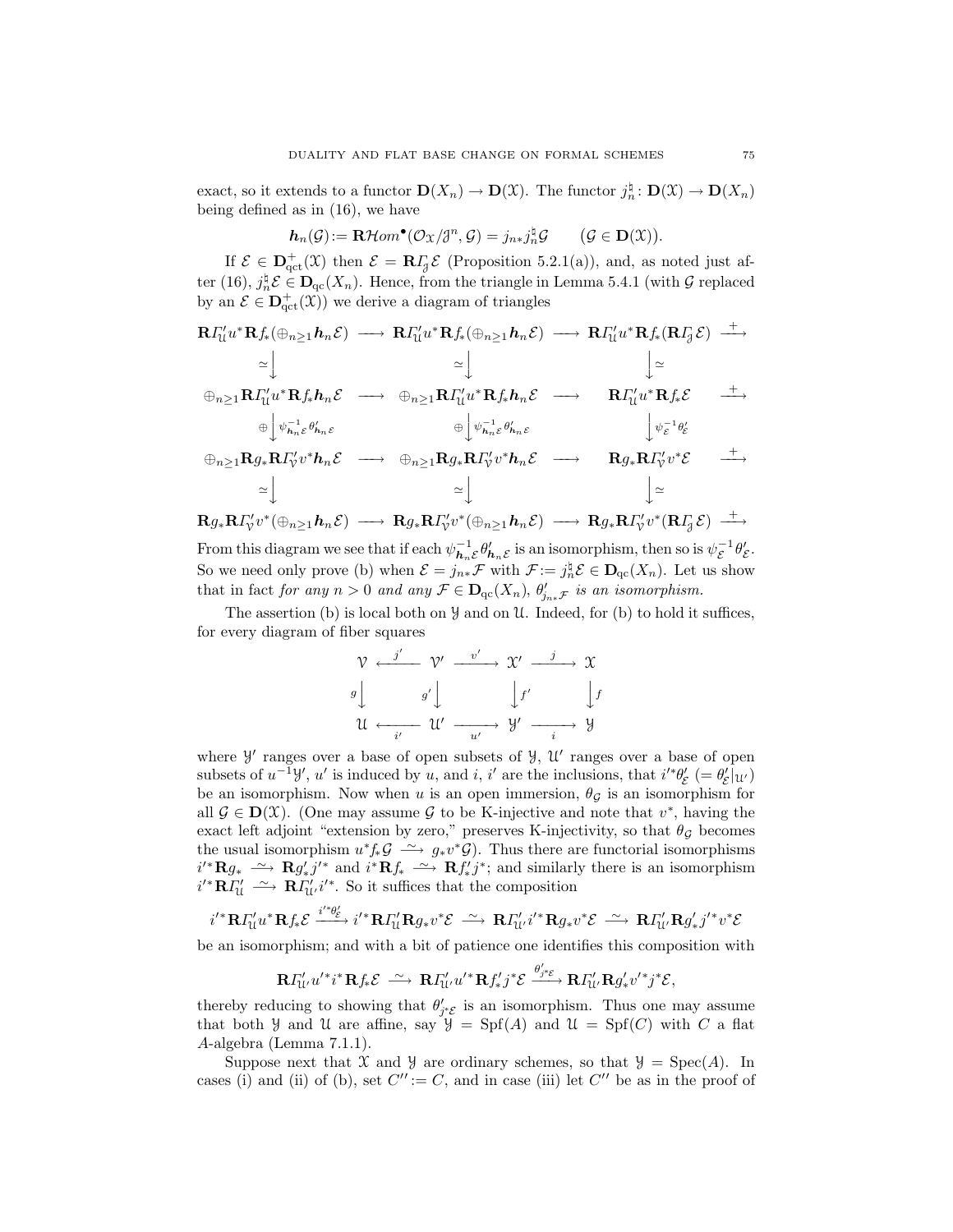part (c) of Proposition 7.1. In any case,  $C''$  is A-flat, C is the K-adic completion of C'' for some C''-ideal K,  $\mathfrak{X} \times \mathfrak{Y} Spf(C)$  is the K-adic completion of  $\mathfrak{X} \times \mathfrak{Y} Spec(C'')$ , and we have a natural commutative diagram

$$
\mathcal{X} \times \mathcal{Y} \text{ Spf}(C) \xrightarrow{v_2} \mathcal{X} \times \mathcal{Y} \text{Spec}(C'') \xrightarrow{v_1} \mathcal{X}
$$

$$
g \downarrow \qquad g_1 \downarrow \qquad \qquad \downarrow f
$$

$$
\text{Spf}(C) \xrightarrow{u_2} \text{Spec}(C'') \xrightarrow{u_1} \mathcal{Y}
$$

With  $\Gamma'$  denoting  $\Gamma'_{\text{Spf}(C)}$ ,  $\theta'_{\mathcal{E}} = \theta'(\mathcal{E}, f, u)$  factors naturally as the composition

$$
\mathbf{R} \varGamma' u_2^* u_1^* \mathbf{R} f_* \mathcal{E} \xrightarrow{\mathbf{R} \varGamma' u_2^* (\theta(\mathcal{E},f,u_1))} \mathbf{R} \varGamma' u_2^* \mathbf{R} g_{1*} v_1^* \mathcal{E} \xrightarrow{\theta' (v_1^* \mathcal{E}, g_1, u_2)} \mathbf{R} \varGamma' v_2^* \mathbf{R} g_* v_2^* v_1^* \mathcal{E}.
$$

Here  $\theta(\mathcal{E}, f, u_1)$  is an isomorphism because all the schemes involved are ordinary schemes. (One argues as in  $[H1, p. 111, Prop. 5.12]$ , using  $[AHK, p. 35, (6.7)]$ ; for a fussier treatment see [L4, Prop. (3.9.5)].) Also,  $\theta'(v_1^* \mathcal{E}, g_1, u_2)$  is an isomorphism, in case (i) of (b) since then  $u_2$  and  $v_2$  are identity maps, and in cases (ii) and (iii) by Corollary 5.2.12 since then  $\mathfrak{X} \times_{\mathcal{Y}} \text{Spec}(C'')$  is noetherian. Thus:

LEMMA 7.2.1. Proposition 7.2 holds when  $\mathfrak X$  and  $\mathfrak Y$  are both ordinary schemes.

We will also need the following special case of Proposition 7.2:

LEMMA 7.2.2. Let J be an ideal of definition of  $\mathcal{Y}, Y_n$  the scheme  $(\mathcal{Y}, \mathcal{O}_{\mathcal{Y}}/J^n)$ , and  $i_n: Y_n \hookrightarrow \mathcal{Y}$  the canonical closed immersion. Let  $u_n: Y_n \times_{\mathcal{Y}} \mathcal{U} \to Y_n$  and  $p_n\colon Y_n\times_{\mathfrak{P}}\mathfrak{U}\to\mathfrak{U}$  be the projections (so that  $u_n$  is flat and  $p_n$  is a closed immersion, see  $[\mathbf{GD}, p.442, (10.14.5)(ii)]$ . Then the natural map is an isomorphism

$$
u^*i_{n*}\mathcal{G} \stackrel{\sim}{\longrightarrow} p_{n*}u_n^*\mathcal{G} \qquad (\mathcal{G} \in \mathbf{D}_{\mathrm{qc}}(Y_n)).
$$

PROOF. Since the functors  $u^*, i_{n*}, p_{n*}$ , and  $u_n^*$  are all exact, we may assume that G is a quasi-coherent  $\mathcal{O}_{Y_n}$ -module; and since those functors commute with  $\varinjlim$ we may further assume G coherent, and then refer to  $[\mathbf{GD}, \mathbf{p}, 443, (10.14.6)].$ 

Finally, for general noetherian formal schemes  $\mathfrak X$  and  $\mathfrak Y$ , and  $\mathfrak I$  and  $Y_n$  as above, let  $\mathcal{J} \supset \mathcal{I} \mathcal{O}_\mathfrak{X}$  be an ideal of definition of  $\mathfrak{X}$ , let  $X_n$  be the scheme  $(\mathfrak{X}, \mathcal{O}_\mathfrak{X}/\mathfrak{Z}^n)$ , and let  $f_n: X_n \to Y_n$  be the map induced by f. Then for any  $\mathcal{F} \in \mathbf{D}_{\mathrm{qc}}(X_n)$ , it holds that  $\mathbf{R}f_{n*}\mathcal{F} \in \mathbf{D}_{\mathrm{qc}}(Y_n)$ . (See Proposition 5.2.6—though the simpler case  $\mathcal{F} \in \mathbf{D}_{\mathrm{qc}}^+(X_n)$ would do for proving Proposition 7.2.) Associated to the natural diagram

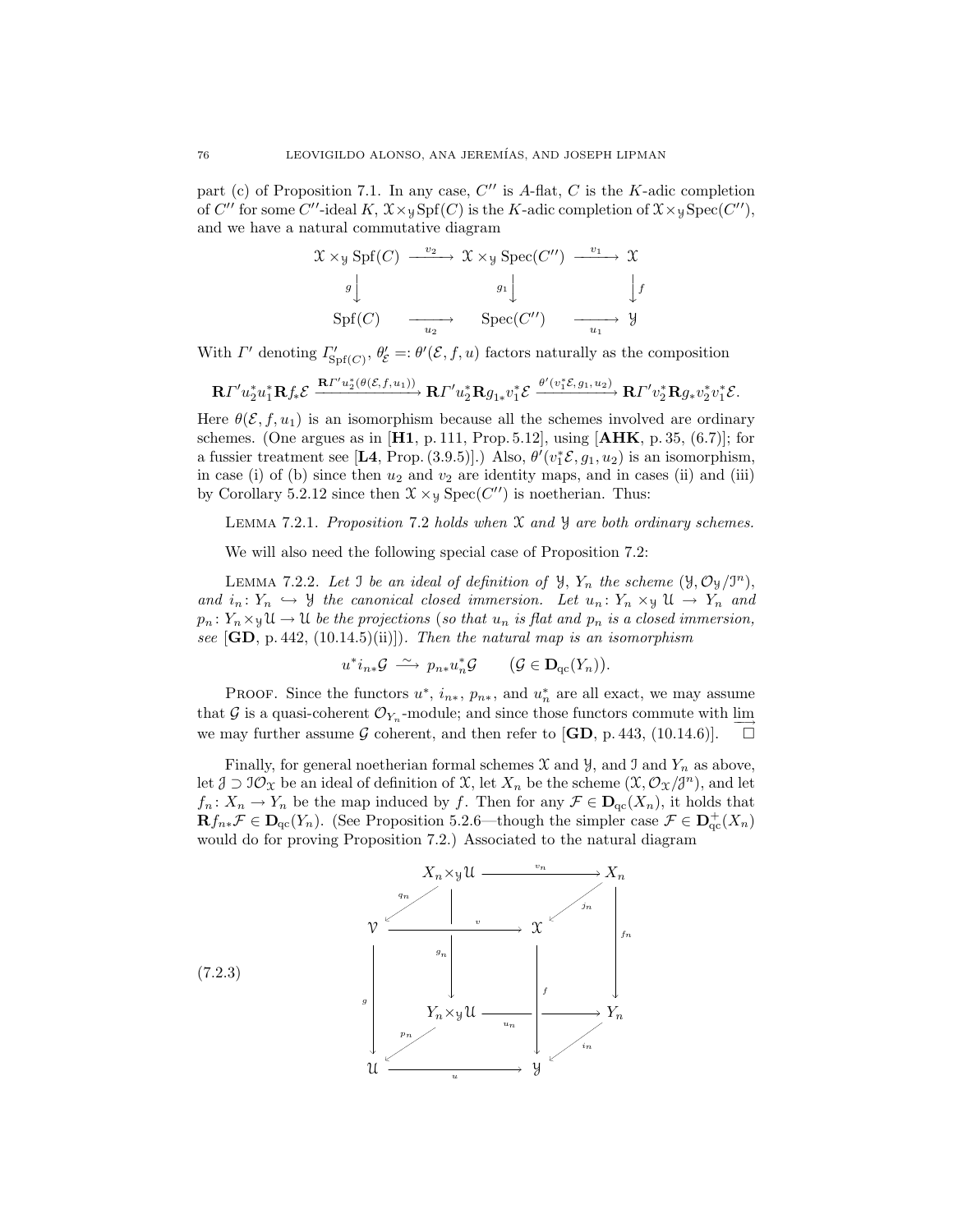there is a composed isomorphism

$$
\begin{array}{ccc}\n\mathbf{R}\Gamma_{\mathcal{U}}^{\prime}u^{*}\mathbf{R}f_{*}j_{n*}\mathcal{F} & \xrightarrow{\sim} \mathbf{R}\Gamma_{\mathcal{U}}^{\prime}u^{*}i_{n*}\mathbf{R}f_{n*}\mathcal{F} & (\mathcal{F}\in\mathbf{D}_{\mathrm{qc}}(X_{n})) \\
\xrightarrow{\sim} \mathbf{R}\Gamma_{\mathcal{U}}^{\prime}p_{n*}u_{n}^{*}\mathbf{R}f_{n*}\mathcal{F} & \text{(Lemma 7.2.2)} \\
\xrightarrow{\sim} \mathbf{R}\Gamma_{\mathcal{U}}^{\prime}p_{n*}\mathbf{R}g_{n*}v_{n}^{*}\mathcal{F} & \text{(Lemma 7.2.1)} \\
\xrightarrow{\sim} \mathbf{R}\Gamma_{\mathcal{U}}^{\prime}\mathbf{R}g_{*}q_{n*}v_{n}^{*}\mathcal{F} & \text{(Lemma 7.2.2)} \\
\xrightarrow{\sim} \mathbf{R}\Gamma_{\mathcal{U}}^{\prime}\mathbf{R}g_{*}v^{*}j_{n*}\mathcal{F} & \text{(Lemma 7.2.2)},\n\end{array}
$$

which—the conscientious reader will verify—is just  $\theta'_{j_{n*}}\mathcal{F}$ .

Thus  $\theta'_{j_{n\ast}\mathcal{F}}$  is indeed an isomorphism.

(c) By definition  $\mathbf{R} \Gamma'_{\mathcal{X}}(\mathbf{D}_{\mathrm{qc}}(\mathcal{X})) \subset \mathbf{D}_{\mathrm{qct}}(\mathcal{X})$ , and so by (a) and (b) it's enough to see, as follows, that the natural map  $\mathbb{R}I'_{\mathcal{X}}\mathcal{E} \to \mathcal{E}$  induces isomorphisms of the source and target of both  $\psi_{\mathcal{E}}$  and  $\theta'_{\mathcal{E}}$ .

Proposition 5.2.8(c) gives the isomorphism  $\mathbf{R}g_*\mathbf{R} \Gamma'_{\mathcal{V}} v^* \mathbf{R} \Gamma'_{\mathcal{X}} \mathcal{E} \longrightarrow \mathbf{R}g_*\mathbf{R} \Gamma'_{\mathcal{V}} v^* \mathcal{E},$ as well as the second of the following isomorphisms, the first and third of which follow from Corollary 5.2.11(d):

$$
\mathbf{R} \varGamma_{\mathcal{U}}^{\prime} \mathbf{R} g_{*} v^{*} \mathbf{R} \varGamma_{\mathcal{X}}^{\prime} \mathcal{E} \cong \mathbf{R} g_{*} \mathbf{R} \varGamma_{\mathcal{V}}^{\prime} v^{*} \mathbf{R} \varGamma_{\mathcal{X}}^{\prime} \mathcal{E} \cong \mathbf{R} g_{*} \mathbf{R} \varGamma_{\mathcal{V}}^{\prime} v^{*} \mathcal{E} \cong \mathbf{R} \varGamma_{\mathcal{U}}^{\prime} \mathbf{R} g_{*} v^{*} \mathcal{E}.
$$

Likewise, there are natural isomorphisms

$$
\mathbf{R} \varGamma_{\mathcal{U}}^{\prime} u^{*} \mathbf{R} f_{*} \mathbf{R} \varGamma_{\mathcal{X}}^{\prime} \mathcal{E} \cong \mathbf{R} \varGamma_{\mathcal{U}}^{\prime} u^{*} \mathbf{R} \varGamma_{\mathcal{Y}}^{\prime} \mathbf{R} f_{*} \mathcal{E} \cong \mathbf{R} \varGamma_{\mathcal{U}}^{\prime} u^{*} \mathbf{R} f_{*} \mathcal{E}.
$$

Notation and assumptions stay as in Proposition 7.2(a). Assume that  $f$  and  $g$ satisfy the hypotheses of Theorem 6.1, so that the functor  $\mathbf{R}f_* \colon \mathbf{D}_{\text{qct}}(\mathfrak{X}) \to \mathbf{D}(\mathfrak{Y})$ has a right adjoint  $f_t^{\times}$ , and similarly for g. Recall from Corollary 6.1.5(b) that there is a natural isomorphism  $g_t^{\times} \mathbf{R} I_{\mathcal{U}}' \longrightarrow g_t^{\times}$ .

DEFINITION 7.3. With conditions as in Proposition 7.2(b), the base-change map

$$
\beta_{\mathcal{F}} \colon \mathbf{R} \Gamma_{\mathcal{V}}' v^* f_t^{\times} \mathcal{F} \to g_t^{\times} \mathbf{R} \Gamma_{\mathcal{U}}' u^* \mathcal{F} \qquad (\mathcal{F} \in \mathbf{D}(\mathcal{Y}))
$$

is defined to be the map adjoint to the natural composition

$$
\mathbf{R} g_* \mathbf{R} I_{\mathcal{V}}' v^* f_{\mathbf{t}}^{\times} \mathcal{F} \xrightarrow[\psi]{\sim} \mathbf{R} I_{\mathcal{U}}' \mathbf{R} g_* v^* f_{\mathbf{t}}^{\times} \mathcal{F} \xrightarrow[\psi'-1]{\sim} \mathbf{R} I_{\mathcal{U}}' u^* \mathbf{R} f_* f_{\mathbf{t}}^{\times} \mathcal{F} \to \mathbf{R} I_{\mathcal{U}}' u^* \mathcal{F}
$$

where  $\psi := \psi_{f_t^{\times} \mathcal{F}}$  and  $\theta' := \theta'_{f}$  $\int_{t_1^{\times} \mathcal{F}}^{\prime}$ . In particular, if u (hence v) is *adic* then

$$
\beta_{\mathcal{F}}\colon v^*f^\times_\mathbf{t}\mathcal{F}\to g^\times_\mathbf{t}u^*\mathcal{F}
$$

is the map adjoint to the natural composition

$$
\mathbf{R} g_* v^* f_t^{\times} \mathcal{F} \xrightarrow[\theta^{-1}]{\sim} u^* \mathbf{R} f_* f_t^{\times} \mathcal{F} \to u^* \mathcal{F}
$$

where  $\theta := \theta_{f_t^{\times} \mathcal{F}}$ .

*Notation.* For a pseudo-proper (hence separated) map  $f$  (see §1.2.2), we write  $f'$ instead of  $f_t^{\times}$ .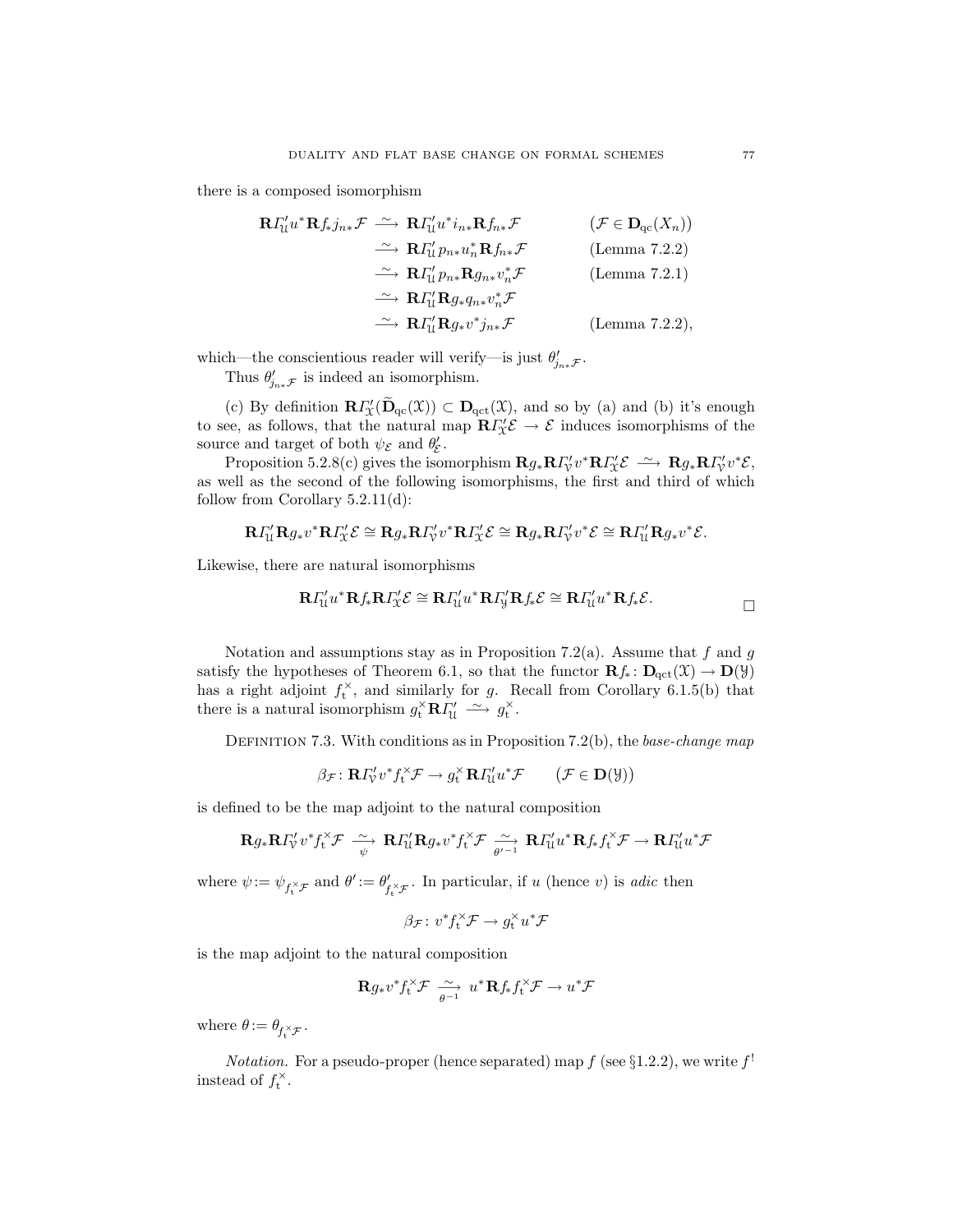THEOREM 7.4. Let X, Y and U be noetherian formal schemes, let  $f: \mathfrak{X} \to \mathcal{Y}$ be a pseudo-proper map, and let  $u: \mathfrak{U} \to \mathfrak{Y}$  be flat, so that in any fiber square



the formal scheme  $\mathcal V$  is noetherian, g is pseudo-proper, and v is flat (Proposition 7.1). Then for all  $\mathcal{F} \in \widetilde{\mathbf{D}}_{qc}^+(\mathcal{Y}):= \widetilde{\mathbf{D}}_{qc}(\mathcal{Y}) \cap \mathbf{D}^+(\mathcal{Y})$  the base-change map  $\beta_{\mathcal{F}}$  is an isomorphism

$$
\beta_{\mathcal{F}}: \mathbf{R} \Gamma'_{\mathcal{V}} v^* f^! \mathcal{F} \stackrel{\sim}{\longrightarrow} g^! \mathbf{R} \Gamma'_{\mathcal{U}} u^* \mathcal{F} \ (\cong g^! u^* \mathcal{F}).
$$

*Remark.* In  $[N1, p. 233, Example 6.5]$  Neeman gives an example where f is a finite map of ordinary schemes, u is an open immersion,  $\mathcal{F} \in \mathbf{D}_{c}^{-}(\mathcal{Y})$ , and  $\beta_{\mathcal{F}}$  is not an isomorphism.

PROOF. Recall diagram (7.2.3), in which, J and  $\mathcal{J} \supset \mathcal{O}_{\mathcal{X}}$  being defining ideals of *y* and *X* respectively,  $Y_n$  is the scheme  $(\mathcal{Y}, \mathcal{O}_{\mathcal{Y}}/\mathcal{I}^n)$  and  $X_n$  is the scheme  $(\mathfrak{X}, \mathcal{O}_{\mathfrak{X}}/\mathfrak{F}^n)$ . Let  $\mathcal{K} \supset \mathfrak{I} \mathcal{O}_{\mathfrak{U}}$  be a defining ideal of  $\mathfrak{U}$ , let  $\mathcal{L} := \mathfrak{J} \mathcal{O}_{\mathfrak{V}} + \mathcal{K} \mathcal{O}_{\mathfrak{V}}$ , a defining ideal of V, let  $V_n$   $(n > 0)$  be the scheme  $(\mathcal{V}, \mathcal{O}_\mathcal{V}/\mathcal{L}^n)$ , and let  $l_n: V_n \hookrightarrow \mathcal{V}$  be the canonical closed immersion. Then by Example 6.1.3(4),

$$
l_{n*}l_n^!\mathcal{G}=l_{n*}l_n^{\sharp}\mathcal{G}=\mathbf{R}\mathcal{H}om(\mathcal{O}_{\mathcal{V}}/\mathcal{L}^n,\mathcal{G})=: \mathbf{h}_n(\mathcal{G}) \qquad (\mathcal{G}\in \mathbf{D}^+_{\mathrm{qct}}(\mathcal{V})).
$$

So in view of the natural isomorphism  $\mathbf{R} \Gamma'_{\mathcal{V}} g^! u^* \mathcal{F} \longrightarrow g^! u^* \mathcal{F}$  (Proposition 5.2.1(a)), Lemma 5.4.1 shows it sufficient to prove that the maps

$$
\mathbf{h}_n(\beta_{\mathcal{F}}): l_{n*}l_n^!\mathbf{R} \Gamma'_v v^* f^! \mathcal{F} \to l_{n*}l_n^! g^! u^* \mathcal{F} \qquad (n>0)
$$

are all isomorphisms.

Moreover, the closed immersion  $l_n$  factors uniquely as

$$
V_n \xrightarrow{r_n} X_n \times_{\mathcal{Y}} \mathcal{U} \xrightarrow{q_n} \mathcal{V},
$$

so we can replace  $l_n^!$  by  $r_n^! q_n^!$  (Theorem 6.1(b)). Thus it will suffice to prove that the maps

$$
q_n^!(\beta_{\mathcal{F}}): q_n^!\mathbf{R} \Gamma'_v v^* f^! \mathcal{F} \to q_n^! g^! u^* \mathcal{F} \qquad (n>0)
$$

are all isomorphisms.

In the cube (7.2.3), the front, top, rear, and bottom faces are fiber squares, denoted, respectively, by  $\Box$ ,  $\Box_t$ ,  $\Box_r$  and  $\Box_b$ ; and we have the "composed" fiber square  $\square_c$ :

$$
X_n \times y \mathcal{U} \xrightarrow{v_n} X_n
$$
  
\n
$$
p_n g_n \Bigg\downarrow = g q_n \qquad i_n f_n \Bigg\downarrow = f j_n
$$
  
\n
$$
\mathcal{U} \xrightarrow{u} \mathcal{Y}
$$

The proper map  $f_n$  and the closed immersions  $i_n$  and  $j_n$  are all of pseudo-finite type. Also, it follows from Proposition 7.1(b) that in addition to u, the maps  $u, u_n$ , v and  $v_n$  are all flat. So corresponding to the fibre squares  $\Box_{\bullet}$  we have base-change maps  $\beta_{\bullet}$ .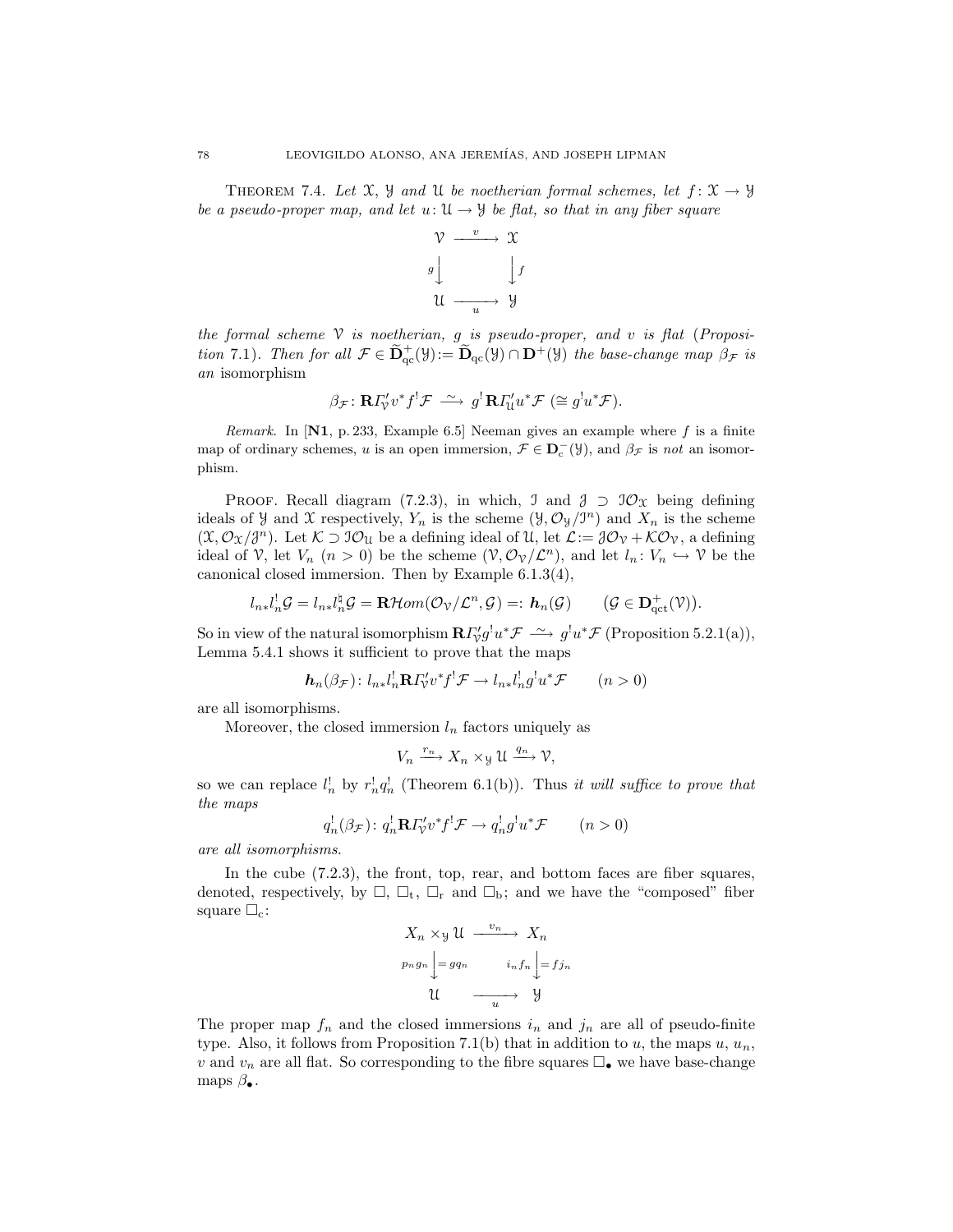Consider the following diagram of functorial maps where, to save space, we set  $\blacktriangle := X_n \times y$  U and  $\nabla := Y_n \times y$  U.

$$
q_n^!\mathbf{R} \Gamma_v' v^* f^! \xleftarrow{\beta_\mathrm{t}} \mathbf{R} \Gamma'_\mathbf{L} v_n^* j_n^! f^! \xleftarrow{\sim} \mathbf{R} \Gamma'_\mathbf{L} v_n^* (f j_n)^! \longrightarrow \mathbf{R} \Gamma'_\mathbf{L} v_n^* (i_n f_n)^! \longrightarrow \mathbf{R} \Gamma'_\mathbf{L} v_n^* f_n^! i_n^!
$$
  
\n
$$
q_n^!(\beta) \Big\downarrow
$$
  
\n
$$
q_n^! g^! u^* \longrightarrow (g q_n)^! u^* \longrightarrow (g n g_n)^! u^* \longrightarrow (g n g_n)^! u^* \longrightarrow g_n^! p_n^! u^* \longrightarrow g_n^! \overline{\mathbf{R}} \Gamma'_\mathbf{L} u_n^* i_n^!
$$

As above, we want to see that  $q_n^{\dagger}(\beta)$  is an isomorphism (in the category of functors from  $\widetilde{\mathbf{D}}_{\text{qc}}^+(\mathcal{Y})$  to  $\mathbf{D}(X_n \times \mathcal{Y}(\mathcal{U}))$ . For that the following assertions clearly suffice:

- (a) The preceding diagram commutes.
- (b) The base-change maps  $\beta_t$  and  $\beta_b$  are isomorphisms.
- (c) The base-change map  $\beta_r$  is an isomorphism.

Assertion (a) results from part (b) of the transitivity lemma 7.5.2 below. Since  $i_n$ and  $j_n$  are closed immersions, assertion (b) results from Lemma 7.6.1, which is just Theorem 7.4 for the case when  $f$  is a closed immersion. Since  $f$  is pseudo-proper therefore  $f_n$  is proper, and assertion (c) is essentially the case of Theorem 7.4 established in Lemma 7.7.1—when  $X$  and  $Y$  are ordinary schemes.

Thus these three Lemmas will complete the proof of Theorem 7.4.

7.5. We will need some "transitivity" properties of the maps  $\theta_{\mathcal{E}}'$  and  $\beta_{\mathcal{F}}$  relative to horizontal and vertical composition of fiber squares of noetherian formal schemes, i.e., diagrams of the form

(7.5.0a)  
\n
$$
\begin{array}{ccc}\n\mathcal{V} & \xrightarrow{v_2} & \mathcal{V}_1 & \xrightarrow{v_1} & \mathcal{X} \\
g \downarrow & & g_1 \downarrow & & \downarrow f \\
\mathcal{U} & \xrightarrow{u_2} & \mathcal{U}_1 & \xrightarrow{u_1} & \mathcal{Y}\n\end{array}
$$

(7.5.0b)  
\n
$$
\begin{array}{c}\n\mathcal{V} \xrightarrow{v} \mathcal{X} \\
g_2 \downarrow \qquad \qquad \downarrow f_2 \\
\mathcal{W} \xrightarrow{w} \mathcal{Z} \\
g_1 \downarrow \qquad \qquad \downarrow f_1 \\
\mathcal{U} \xrightarrow{u} \mathcal{Y}\n\end{array}
$$

where all squares are fiber squares, and the maps  $u, u_i, v, v_i$ , and  $w$  are all flat.

As we will be dealing with several fiber squares simultaneously we will indicate the square with which, for instance, the map  $\theta_{\mathcal{G}}$  in Proposition 7.2 is associated, by writing  $\theta_{f,u}(\mathcal{G})$  instead.

The transitivity properties begin with: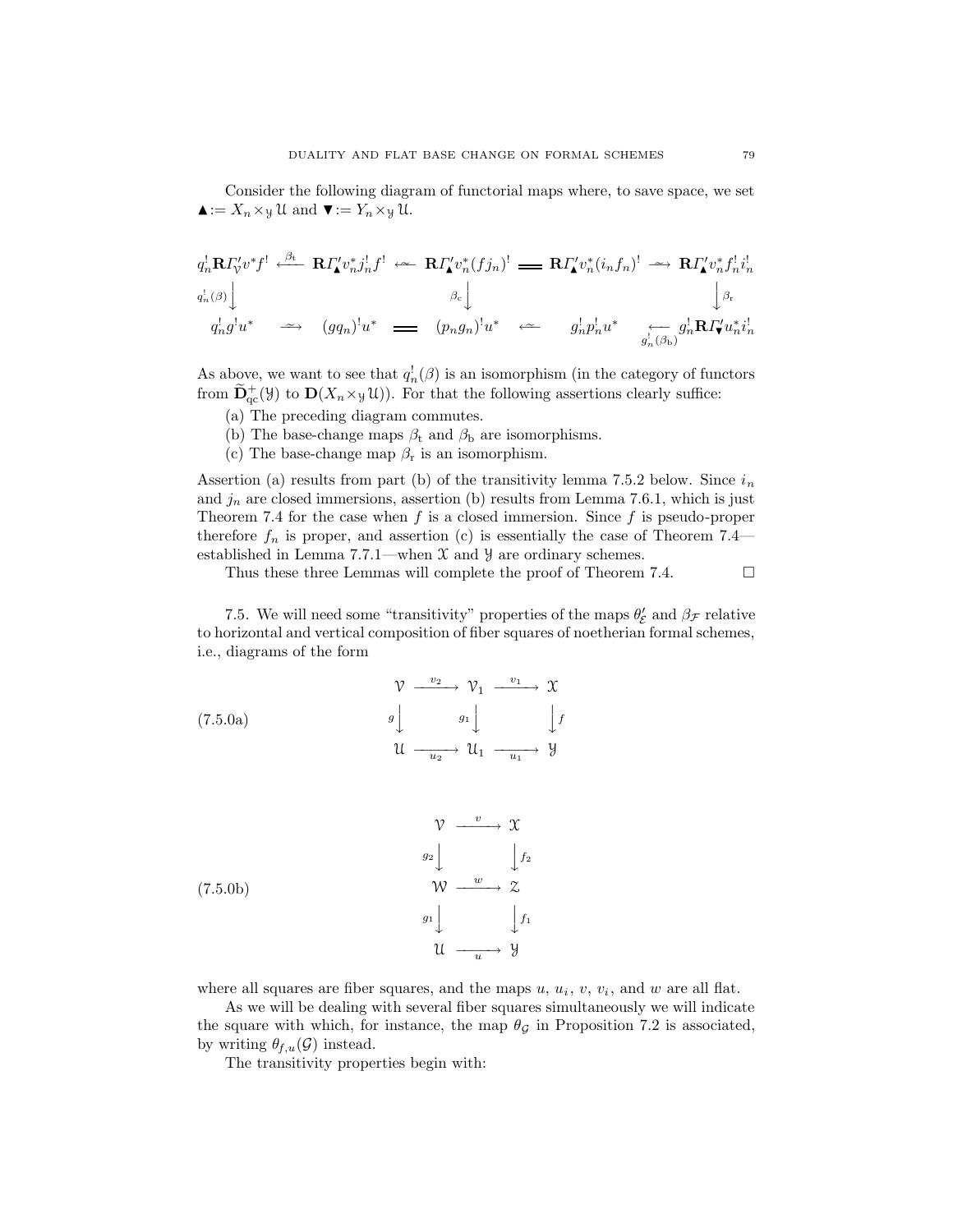Lemma 7.5.1. Coming out of the fiber square diagrams (7.5.0a) and (7.5.0b), the following natural diagrams commute for all  $\mathcal{G} \in \mathbf{D}(\mathcal{X})$ :

$$
(u_1u_2)^* \mathbf{R} f_* \mathcal{G} \xrightarrow{\theta_{f,u_1u_2}(\mathcal{G})} \mathbf{R} g_*(v_1v_2)^* \mathcal{G}
$$
  
\n
$$
\simeq \downarrow \qquad \qquad \downarrow \simeq
$$
  
\n
$$
u_2^* u_1^* \mathbf{R} f_* \mathcal{G} \xrightarrow{\phantom{xx} u_2^* (\theta_{f,u_1}(\mathcal{G}))} u_2^* \mathbf{R} g_{1*} v_1^* \mathcal{G} \xrightarrow{\phantom{xx} \theta_{g_1,u_2}(v_1^* \mathcal{G})} \mathbf{R} g_* v_2^* v_1^* \mathcal{G}
$$

$$
u^* \mathbf{R}(f_1 f_2)_* \mathcal{G} \xrightarrow{\theta_{f_1 f_2, u}(\mathcal{G})} \mathbf{R}(g_1 g_2)_* v^* \mathcal{G}
$$
  
\n
$$
\simeq \bigcup_{u^* \mathbf{R} f_{1*} \mathbf{R} f_{2*} \mathcal{G} \xrightarrow{\theta_{f_1, u}(\mathbf{R} f_{2*} \mathcal{G})} \mathbf{R} g_{1*} w^* \mathbf{R} f_{2*} \mathcal{G} \xrightarrow{\mathbf{R} g_{1*}(\theta_{f_2, w}(\mathcal{G}))} \mathbf{R} g_{1*} \mathbf{R} g_{2*} v^* \mathcal{G}
$$

PROOF. This is a formal exercise, based on adjointness of  $u^*$  and  $\mathbf{R}u_*,$  etc. Details are left to the reader.  $\hfill \square$ 

LEMMA 7.5.2. (a) In the fiber square diagram  $(7.5.0a)$  (with  $u_1, v_1, u_2$  and  $v_2$  $f(at)$ , let  $\mathcal{F} \in \mathbf{D}(\mathcal{Y})$  be such that the maps  $\theta'_1 := \theta'_{f,u_1}(f_t^{\times} \mathcal{F}), \theta'_2 := \theta'_{g_1,u_2}((g_1)_t^{\times} u_1^* \mathcal{F})$ and  $\theta''_2 := \theta'_{g_1, u_2} (\mathbf{R} \Gamma'_{\mathcal{V}_1} v_1^* f_t^* \mathcal{F})$  of Proposition 7.2 are isomorphisms. Then the map  $\theta':=\theta'_{f,u_1u_2}(f_{\mathbf{t}}^{\times} \mathcal{F})$  is an isomorphism, so the base-change maps  $\beta_1:=\beta_{f,u_1}(\mathcal{F}),$  $\beta_2 := \beta_{g_1, u_2}(u_1^* \mathcal{F})$  and  $\beta := \beta_{f, u_1 u_2}(\mathcal{F})$  can all be defined as in Definition 7.3; and the following natural diagram, all of whose uparrows are isomorphisms, commutes:

$$
\begin{array}{ccc}\n\mathbf{R}\Gamma_{\mathcal{V}}'(v_1v_2)^*f_t^{\times}\mathcal{F} & \xrightarrow{\beta} & g_t^{\times}\mathbf{R}\Gamma_{\mathcal{U}}'(u_1u_2)^*\mathcal{F} \\
&\simeq \uparrow & \uparrow & \uparrow \\
\mathbf{R}\Gamma_{\mathcal{V}}'v_2^*v_1^*f_t^{\times}\mathcal{F} & \mathbf{R}\Gamma_{\mathcal{V}}'v_2^*(g_1)_t^{\times}u_1^*\mathcal{F} & \xrightarrow{\beta_2} & g_t^{\times}\mathbf{R}\Gamma_{\mathcal{U}}'u_2^*u_1^*\mathcal{F} \\
&\simeq \uparrow 5.2.8(c) & \simeq \uparrow 6.1.5(b) & 5.2.8(c) \uparrow \simeq \\
\mathbf{R}\Gamma_{\mathcal{V}}'v_2^*\mathbf{R}\Gamma_{\mathcal{V}_1}v_1^*f_t^{\times}\mathcal{F} & \xrightarrow{\mathbf{R}\Gamma_{\mathcal{V}}'v_2^*(g_1)} \mathbf{R}\Gamma_{\mathcal{V}}'v_2^*(g_1)_t^{\times}\mathbf{R}\Gamma_{\mathcal{U}_1}u_1^*\mathcal{F} & \xrightarrow{\beta_2} & g_t^{\times}\mathbf{R}\Gamma_{\mathcal{U}}'u_2^*\mathbf{R}\Gamma_{\mathcal{U}_1}u_1^*\mathcal{F}\n\end{array}
$$

(b) In the fiber square diagram  $(7.5.0b)$ —where u, v and w are assumed flat set  $f := f_1 f_2$  and  $g := g_1 g_2$ . Let  $\mathcal{F} \in \mathbf{D}(\mathcal{Y})$  be such that the maps  $\theta'_1 := \theta'_{f_1,u}((f_1)_t^{\times} \mathcal{F})$ ,  $\theta_2' := \theta_{f_2,w}'(f_t^{\times} \mathcal{F})$  and  $\theta' := \theta_{f,u}'(f_t^{\times} \mathcal{F})$  of Proposition 7.2 are isomorphisms, so that the base-change maps  $\beta_1 := \beta_{f_1,u}(\mathcal{F}), \ \beta_2 := \beta_{f_2,w}((f_1)_t^{\times}\mathcal{F})$  and  $\beta := \beta_{f,u}(\mathcal{F})$  are all defined. Then the following diagram, whose two uparrows are isomorphisms, commutes:

$$
\mathbf{R}\Gamma_{\mathcal{V}}^{\prime}v^{*}f_{\mathbf{t}}^{\times}\mathcal{F} \longrightarrow g_{\mathbf{t}}^{\times}\mathbf{R}\Gamma_{\mathcal{U}}^{\prime}u^{*}\mathcal{F}
$$
  
\n
$$
\simeq \uparrow \qquad \qquad \uparrow \qquad \qquad \uparrow
$$
  
\n
$$
\mathbf{R}\Gamma_{\mathcal{V}}^{\prime}v^{*}(f_{2})_{\mathbf{t}}^{\times}(f_{1})_{\mathbf{t}}^{\times}\mathcal{F} \longrightarrow (g_{2})_{\mathbf{t}}^{\times}\mathbf{R}\Gamma_{\mathcal{W}}^{\prime}w^{*}(f_{1})_{\mathbf{t}}^{\times}\mathcal{F} \longrightarrow (g_{2})_{\mathbf{t}}^{\times}(g_{1})_{\mathbf{t}}^{\times}\mathbf{R}\Gamma_{\mathcal{U}}^{\prime}u^{*}\mathcal{F}
$$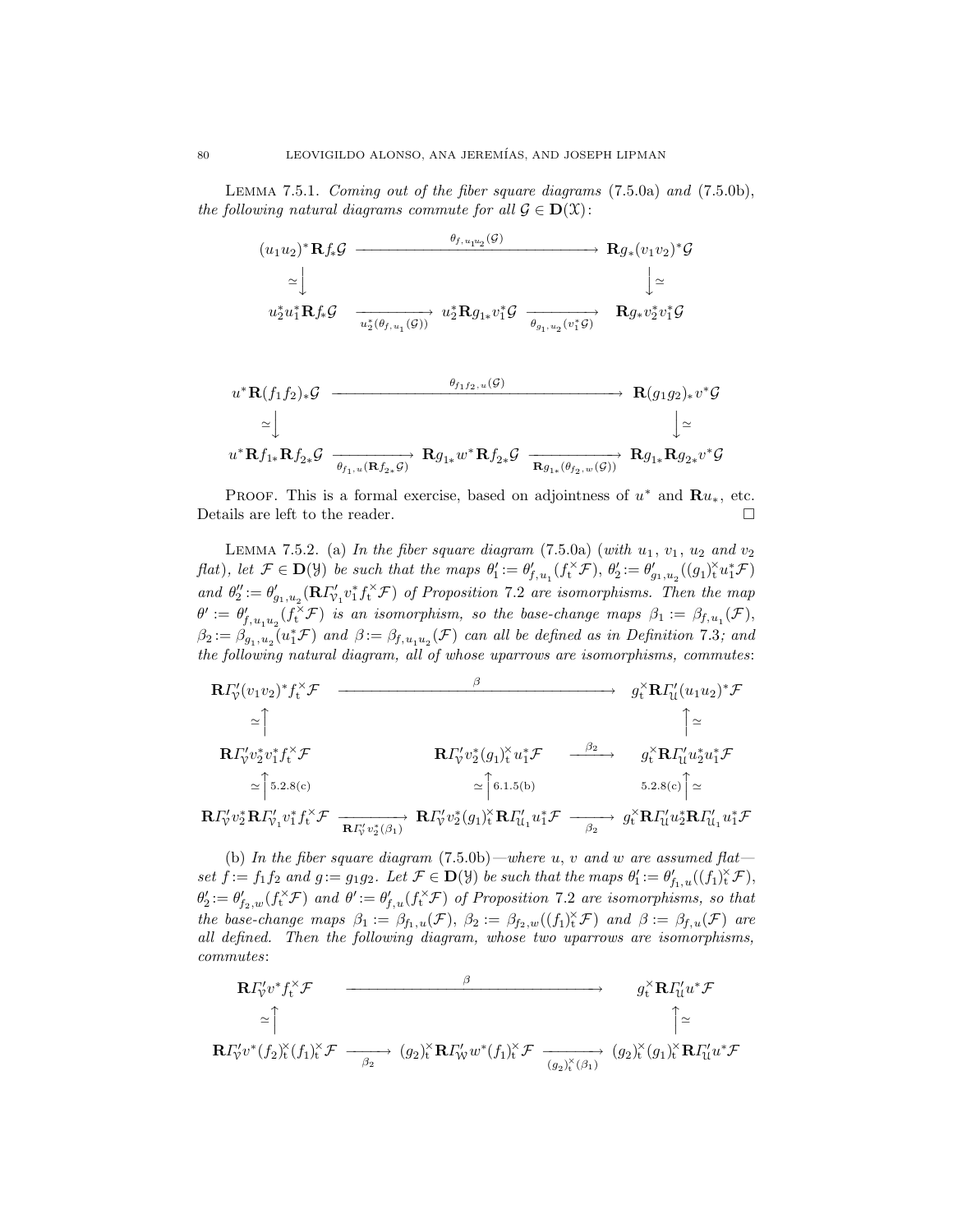PROOF. (a) The map

$$
\gamma\!:=\mathbf{R} \varGamma_{\mathbf{U}}' u_2^*(\theta_{f,u_1}(f_t^{\times}\mathcal{F}))\colon \mathbf{R}\varGamma_{\mathbf{U}}' u_2^*u_1^*\mathbf{R} f_*f_t^{\times}\mathcal{F}\longrightarrow \mathbf{R}\varGamma_{\mathbf{U}}' u_2^*\mathbf{R} g_{1*}v_1^*f_t^{\times}\mathcal{F}
$$

is isomorphic, by Proposition  $5.2.8(c)$ , to

$$
\mathbf{R} \Gamma'_\mathcal{U} u_2^*(\theta'_1): \mathbf{R} \Gamma'_\mathcal{U} u_2^* \mathbf{R} \Gamma'_\mathcal{U_1} u_1^* \mathbf{R} f_* f^{\times}_t \mathcal{F} \longrightarrow \mathbf{R} \Gamma'_\mathcal{U} u_2^* \mathbf{R} \Gamma'_\mathcal{U_1} \mathbf{R} g_{1*} v_1^* f^{\times}_t \mathcal{F},
$$

and so is an isomorphism (since  $\theta_1'$  is).

The map

$$
\theta'_{g_1, u_2} (v_1^* f_t^\times \mathcal F) \colon \mathbf{R} \varGamma'_\mathrm{U} u_2^* \mathbf{R} g_{1*} v_1^* f_t^\times \mathcal F \to \mathbf{R} \varGamma'_\mathrm{U} \mathbf{R} g_* v_2^* v_1^* f_t^\times \mathcal F
$$

is also an isomorphism, as it is isomorphic to

$$
\theta_2''\colon\mathbf{R} \varGamma_{\mathcal{U}}' u_2^*\mathbf{R} g_{1*}\mathbf{R} \varGamma_{\mathcal{V}_1}' v_1^* f_t^{\times}\mathcal{F}\to \mathbf{R} \varGamma_{\mathcal{U}}' \mathbf{R} g_* v_2^*\mathbf{R} \varGamma_{\mathcal{V}_1}' v_1^* f_t^{\times}\mathcal{F},
$$

because the natural map  $\mathbf{R} \Gamma'_{\mathcal{U}} u_2^* \mathbf{R} g_{1*} \mathbf{R} \Gamma'_{\mathcal{V}_1} v_1^* f_1^* \mathcal{F} \to \mathbf{R} \Gamma'_{\mathcal{U}} u_2^* \mathbf{R} g_{1*} v_1^* f_1^* \mathcal{F}$  is the composed isomorphism

$$
\mathbf{R} \Gamma'_\mathcal{U} u_2^* \mathbf{R} g_{1*} \mathbf{R} \Gamma'_{\mathcal{V}_1} v_1^* f_t^{\times} \mathcal{F} \xrightarrow[\mathbf{R} \Gamma'_\mathcal{U} u_2^* \mathbf{R} \mathcal{F}'_\mathcal{U} u_2^* \mathbf{R} \Gamma'_\mathcal{U} u_2^* \mathbf{R} \mathcal{F}]} \mathbf{R} \Gamma'_\mathcal{U} u_2^* \mathbf{R} \mathcal{F}' \xrightarrow[\mathbf{5}, \mathbf{2}, \mathbf{8}(\mathbf{c})]{} \mathbf{R} \Gamma'_\mathcal{U} u_2^* \mathbf{R} g_{1*} v_1^* f_t^{\times} \mathcal{F}
$$

(see Proposition 7.2(a)); and because  $\mathbf{R} \Gamma'_{\mathcal{U}} \mathbf{R} g_* v_2^* \mathbf{R} \Gamma'_{\mathcal{V}_1} v_1^* f_t^* \mathcal{F} \to \mathbf{R} \Gamma'_{\mathcal{U}} \mathbf{R} g_* v_2^* v_1^* f_t^* \mathcal{F}$ is one of the maps in the commutative diagram (B) below, all of whose other maps are isomorphisms.

Thus in the next diagram, whose commutativity results easily from that of the first diagram in Lemma 7.5.1, all the maps other than  $\theta'$  are isomorphisms, whence so is  $\theta'$ .

$$
\mathbf{R}\Gamma_{\mathcal{U}}^{\prime}\mathbf{R}g_{*}(v_{1}v_{2})^{*}f_{t}^{\times}\mathcal{F} \longleftarrow \theta^{\prime} \qquad \mathbf{R}\Gamma_{\mathcal{U}}^{\prime}u_{2}^{*}u_{1}^{*}\mathbf{R}f_{*}f_{t}^{\times}\mathcal{F}
$$
\n
$$
\simeq \int_{\mathbf{R}}^{\cdot} \mathbf{R}\Gamma_{\mathcal{U}}^{\prime}\mathbf{R}g_{*}v_{2}^{*}v_{1}^{*}f_{t}^{\times}\mathcal{F} \longleftarrow (\mathbf{A}) \qquad \simeq \int_{\theta}^{\prime} \int_{\theta}^{\prime} \mathbf{R}\Gamma_{\mathcal{U}}^{\prime}u_{2}^{*}\mathbf{R}g_{1*}v_{1}^{*}f_{t}^{\times}\mathcal{F}
$$

Now it suffices to show that the diagram which is *adjoint* to the diagram in (a) without its southeast (bottom right) corner, commutes. That adjoint diagram is the outer border of the following one, where, to reduce clutter, we omit all occurrences of the symbols **R** and  $\mathcal{F}$ , write  $f^{\times}$  for  $f_t^{\times}$ , etc., and leave some obvious maps unlabeled:

$$
g_{*}\Gamma_{\mathcal{V}}'(v_{1}v_{2})^{*}f^{\times} \xrightarrow{\psi} \Gamma_{\mathcal{U}}'g_{*}(v_{1}v_{2})^{*}f^{\times} \xrightarrow{\theta'^{-1}} \Gamma_{\mathcal{U}}'u_{2}^{*}u_{1}^{*}f_{*}f^{\times} \longrightarrow \Gamma_{\mathcal{U}}'u_{2}^{*}u_{1}^{*}
$$
  
\n
$$
\uparrow \qquad (A) \qquad \uparrow \gamma^{-1}
$$
  
\n
$$
g_{*}\Gamma_{\mathcal{V}}'v_{2}^{*}v_{1}^{*}f^{\times} \xrightarrow{\sim} (B) \qquad \Gamma_{\mathcal{U}}'g_{*}v_{2}^{*}v_{1}^{*}f^{\times} \xrightarrow{\theta'_{g_{1},u_{2}}(v_{1}^{*}f^{\times})} \Gamma_{\mathcal{U}}'u_{2}^{*}g_{1*}v_{1}^{*}f^{\times}
$$
  
\n
$$
\simeq \uparrow 5.2.8(c) \qquad \uparrow \qquad \uparrow \qquad (C)
$$
  
\n
$$
g_{*}\Gamma_{\mathcal{V}}'v_{2}^{*}\Gamma_{\mathcal{V}_{1}}'v_{1}^{*}f^{\times} \xrightarrow{\psi} \Gamma_{\mathcal{U}}'g_{*}v_{2}^{*}\Gamma_{\mathcal{V}_{1}}'v_{1}^{*}f^{\times} \xrightarrow{\theta_{g_{1}^{\prime}-1}^{*}} \Gamma_{\mathcal{U}}'u_{2}^{*}g_{1*}\Gamma_{\mathcal{V}_{1}}'v_{1}^{*}f^{\times}
$$
  
\n
$$
\beta_{1} \qquad \qquad \beta_{1} \qquad \qquad \beta_{1} \qquad \qquad \downarrow \beta_{1} \qquad \qquad \downarrow \beta_{1}
$$
  
\n
$$
g_{*}\Gamma_{\mathcal{V}}'v_{2}^{*}g_{1}^{*}u_{1}^{*} \xrightarrow{\psi} \qquad \Gamma_{\mathcal{U}}'g_{*}v_{2}^{*}g_{1}^{*}u_{1}^{*} \xrightarrow{\theta_{g_{1}^{\prime}-1}^{*}} \qquad \qquad \Gamma_{\mathcal{U}}'u_{2}^{*}g_{1*}g_{1}^{*}u_{1}^{*} \xrightarrow{\cdots} \Gamma_{\mathcal{U}}'u_{
$$

It suffices then that each one of the subrectangles commute.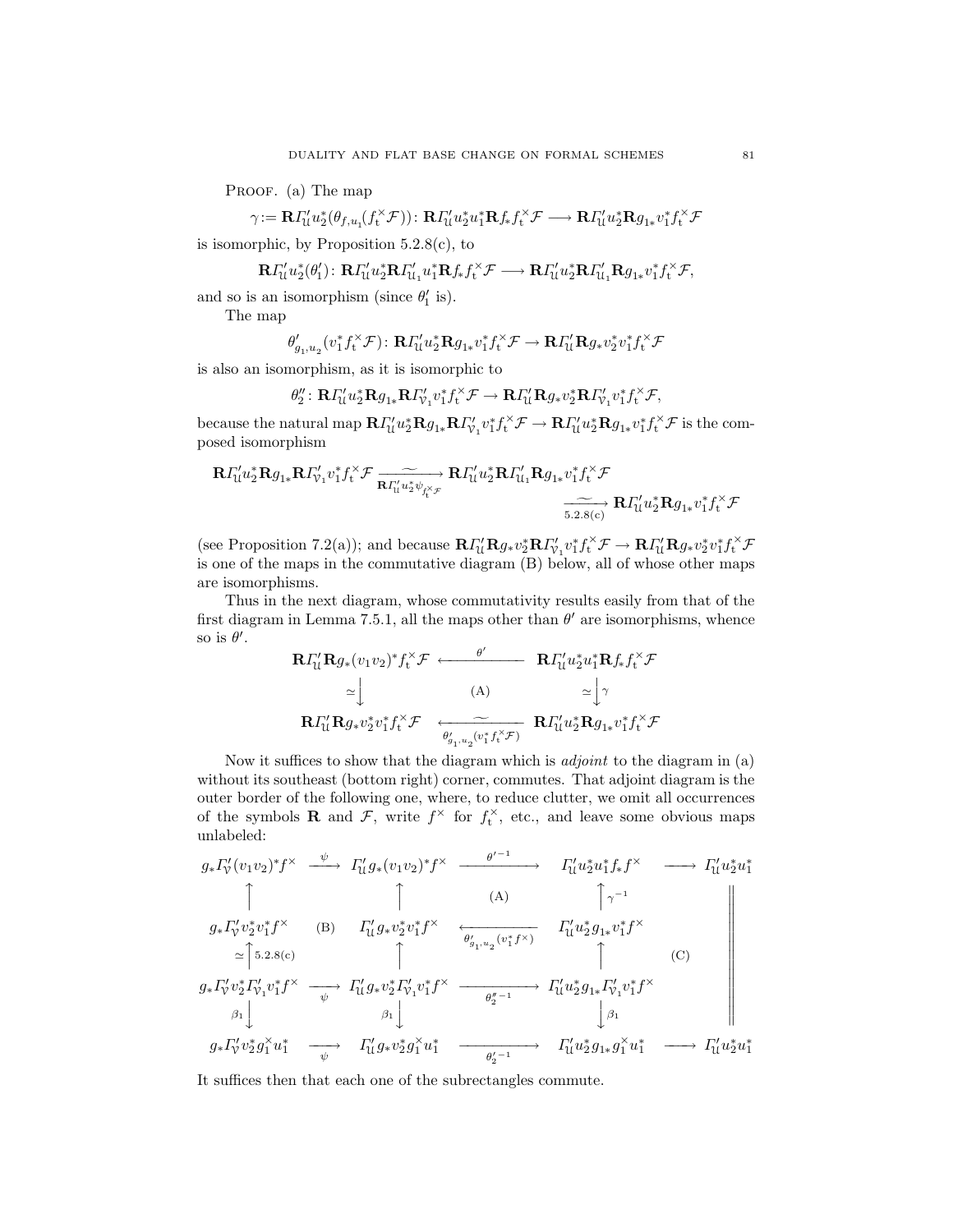For the three unlabeled subrectangles commutativity is clear.

As before, commutativity of subrectangle (A) follows from that of the first diagram in Lemma 7.5.1.

Commutativity of (B) is easily checked after composition with the natural map  $\Gamma'_{\mathfrak{U}} g_*(v_1v_2)^* f^\times \to g_*(v_1v_2)^* f^\times$ . (See the characterization of  $\psi$  in Proposition 7.2(a).) Commutativity of (C) results from that of the following diagram:

$$
g_{1*}v_1^*f^\times \longrightarrow g_{1*}v_1^*f^\times \xrightarrow{\theta_{f,u_1}} u_1^*f_*f^\times \longrightarrow u_1^*
$$
  
\n(D) 
$$
\uparrow \qquad \qquad \uparrow \qquad \qquad \uparrow \qquad \qquad \uparrow
$$
  
\n
$$
g_{1*} \Gamma'_{v_1}v_1^*f^\times \longrightarrow \Gamma'_{u_1}g_{1*}v_1^*f^\times \longrightarrow \qquad \qquad \uparrow
$$
  
\n(E) 
$$
g_{1*}g_1^\times u_1^* \longrightarrow u_1^*
$$

Here subrectangle (D) commutes by the characterization of  $\psi$  in Proposition 7.2(a); and (E) commutes by the very definition of the base-change map  $\beta_1$ .

(b) As in (a), we consider the adjoint diagram, essentially the outer border of the following diagram (7.5.2.1).

(Note: The map  $\psi: g_{1*}\Gamma'_{W}w^{*}f_{2*}f_{2}^{*}f_{1}^{*} \rightarrow \Gamma'_{U}g_{1*}w^{*}f_{2*}f_{2}^{*}f_{1}^{*}$  in the middle of diagram 7.5.2.1 is defined because  $f_{2*} f_2^{\times} f_1^{\times} := \mathbf{R} f_{2*} (f_2)_t^{\times} (f_1)_t^{\times} \mathcal{F} \in \mathbf{D}_{\mathrm{qc}}(\mathcal{Z})$ , by Proposition 5.2.6.)

For diagram 7.5.2.1, commutativity of subrectangle (B) (resp. (D)) is given by the definition of  $\beta_2$  (resp.  $\beta_1$ .) Commutativity of (C) follows from that of the second diagram in Lemma 7.5.1. Commutativity of (A) is left as an exercise. (It is helpful to compose with the natural map  $\Gamma'_\n\mathcal{U} g_{1*} g_{2*} v^* f_2^* f_1^* \to g_{1*} g_{2*} v^* f_2^* f_1^*$  and to use the characterization of  $\psi$  in Proposition 7.2(a).) The rest is straightforward.  $\square$ 

$$
g_{*}\Gamma_{\mathbf{y}}'v^{*}f_{2}^{\times}f_{1}^{\times}
$$
\n
$$
\simeq \downarrow \qquad g_{1*}g_{2*}\Gamma_{\mathbf{y}}'v^{*}f_{2}^{\times}f_{1}^{\times}
$$
\n
$$
\simeq \downarrow \qquad \qquad g_{1*}\Gamma_{\mathbf{y}}'g_{2*}v^{*}f_{2}^{\times}f_{1}^{\times}
$$
\n
$$
\simeq \downarrow \qquad g_{1*}\Gamma_{\mathbf{y}}'g_{2*}v^{*}f_{2}^{\times}f_{1}^{\times}
$$
\n
$$
\downarrow \qquad \qquad g_{1*}\Gamma_{\mathbf{y}}'g_{2*}v^{*}f_{2}^{\times}f_{1}^{\times}
$$
\n
$$
\simeq \downarrow g_{1*}\Gamma_{\mathbf{y}}'w^{*}f_{2*}f_{2}^{\times}f_{1}^{\times}
$$
\n
$$
\simeq \downarrow \qquad \qquad g_{1*}\Gamma_{\mathbf{y}}'w^{*}f_{2*}f_{2}^{\times}f_{1}^{\times}
$$
\n
$$
\simeq \downarrow \qquad \qquad \downarrow \qquad \qquad g_{1*}\Gamma_{\mathbf{y}}'w^{*}f_{2*}f_{2}^{\times}f_{1}^{\times}
$$
\n
$$
\simeq \downarrow \qquad \qquad \downarrow \qquad \qquad \downarrow \qquad \qquad \downarrow
$$
\n
$$
\Gamma_{\mathbf{U}}'g_{1*}g_{2*}v^{*}f_{2}^{\times}f_{1}^{\times} \xleftarrow{\text{via }\theta_{f_{2},w}(f^{\times})} \Gamma_{\mathbf{U}}'g_{1*}w^{*}f_{2*}f_{2}^{\times}f_{1}^{\times} \longrightarrow \Gamma_{\mathbf{U}}'g_{1*}w^{*}f_{1}^{\times} \xleftarrow{\psi} \qquad g_{1*}\Gamma_{\mathbf{y}}'w^{*}f_{1}^{\times}
$$
\n
$$
\simeq \qquad \qquad \downarrow \qquad \qquad \downarrow \qquad \qquad \downarrow
$$
\n
$$
\simeq \qquad \qquad \downarrow \qquad \qquad \downarrow \qquad \qquad \downarrow
$$
\n
$$
\simeq \q
$$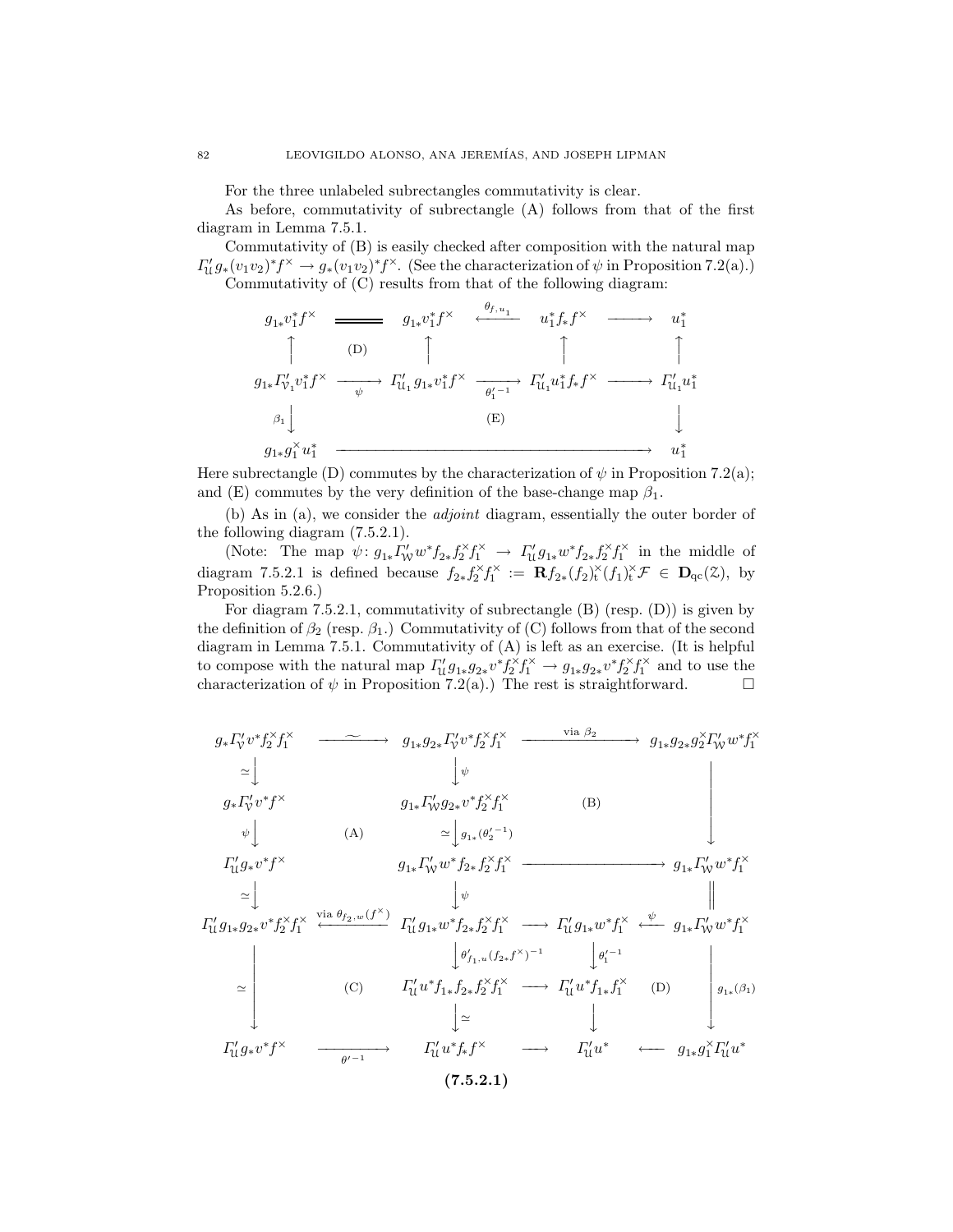7.6. This subsection, proving Lemma 7.6.1, is independent of the preceding one.

Lemma 7.6.1. Theorem 7.4 holds when f is a closed immersion.

PROOF. The natural isomorphisms 
$$
\mathbf{R} \Gamma'_v v^* f^! \mathbf{R} \Gamma'_y \mathcal{F} \xrightarrow{\sim} \mathbf{R} \Gamma'_v v^* f^! \mathcal{F}
$$
 and  
\n $g^! u^* \mathbf{R} \Gamma'_y \mathcal{F} \xrightarrow{\sim} g^! \mathbf{R} \Gamma'_u u^* \mathbf{R} \Gamma'_y \mathcal{F} \xrightarrow{\sim} g^! \mathbf{R} \Gamma'_u u^* \mathcal{F} \xrightarrow{\sim} g^! u^* \mathcal{F}$ 

(see Corollary 6.1.5(b)) let us replace  $\mathcal{F}$  by  $\mathbf{R} \Gamma'_{y} \mathcal{F}$ , i.e., we may assume  $\mathcal{F} \in \mathbf{D}^+_{\text{qct}}(\mathcal{Y})$ .

Recall from Example 6.1.3(4) that  $\mathbf{R}f_* = f_* : \mathbf{D}(\mathfrak{X}) \to \mathbf{D}(\mathfrak{Y})$  has a right adjoint  $f^{\natural}$  such that  $f^{\natural}(\mathbf{D}^+_{\text{qct}}(\mathcal{Y})) \subset \mathbf{D}^+_{\text{qct}}(\mathcal{X})$ ; and that there is a natural isomorphism

$$
j_{\mathcal{G}}^{\mathcal{X}}\colon \mathbf{R} I_{\mathcal{X}}^{\prime} f^{\dagger} \mathcal{G} \stackrel{\sim}{\longrightarrow} \mathbf{1}^{!} f^{\dagger} \mathcal{G} \cong f^{!} \mathcal{G} \qquad (\mathcal{G} \in \mathbf{D}_{\mathrm{qc}}^{+}(\mathcal{Y})).
$$

The canonical map  $f_* f^! \to \mathbf{1}$  is the natural composition

$$
f_*f^!\mathop{\longrightarrow}\limits_{(j^{\mathfrak{X}})^{-1}}f_*\mathbf{R}I_{\mathfrak{X}}'f^{\natural}\rightarrow f_*f^{\natural}\rightarrow 1.
$$

Similar remarks hold for g—also a closed immersion  $[\mathbf{GD}, p. 442, (10.14.5)(ii)].$ 

As in the proof of Lemma 7.2.2, the map  $\theta_{\mathcal{E}}: u^*f_*\mathcal{E} \longrightarrow g_*v^*\mathcal{E}$  of Proposition 7.2 is an isomorphism for all  $\mathcal{E} \in \mathbf{D}_{\text{qct}}(\mathfrak{X})$ . (Recall Lemma 3.1.5.) This being so, the base-change map  $\beta_{\mathcal{F}}$  is easily seen to factor naturally as

$$
\mathbf{R}\Gamma_{\mathcal{V}}'v^*f^!\mathcal{F}\to g^!g_*\mathbf{R}\Gamma_{\mathcal{V}}'v^*f^!\mathcal{F}\to g^!g_*v^*f^!\mathcal{F}\xrightarrow[\theta^{-1}]{\sim}g^!u^*f_*f^!\mathcal{F}\to g^!u^*\mathcal{F}.
$$

Also, we can define the functorial map  $\beta_c^{\dagger}$  to be the natural composition

$$
v^*f^{\natural}\mathcal{C}\to g^{\natural}g_*v^*f^{\natural}\mathcal{C}\;\overset{\sim}{\underset{\theta^{-1}}{\longrightarrow}}\;g^{\natural}u^*f_*f^{\natural}\mathcal{C}\to g^{\natural}u^*\mathcal{C}\qquad \big(\mathcal{C}\in \mathbf{D}_{\mathrm{qc}}(\mathcal{Y})\big).
$$

The maps  $\beta_{\mathcal{F}}^{\natural}$  and  $\beta_{\mathcal{F}}$  are related by commutativity of the following diagram, in which  $\mathcal J$  is an ideal of definition of  $\mathcal Y$  (so that  $\mathcal J\mathcal O_\mathfrak{X}$  is an ideal of definition of  $\mathfrak X)$ :

$$
\mathbf{R}\Gamma_{\mathcal{V}}^{\prime}v^{*}\mathbf{R}\Gamma_{\mathcal{X}}^{\prime}f^{\sharp}\xrightarrow[5.2.8(b)]{}\mathbf{R}\Gamma_{\mathcal{V}}^{\prime}\mathbf{R}\Gamma_{\mathcal{J}\mathcal{O}_{\mathcal{V}}}v^{*}f^{\sharp}\xrightarrow[\alpha]{\sim}\mathbf{R}\Gamma_{\mathcal{V}}^{\prime}v^{*}f^{\sharp}\xrightarrow[\alpha]{\sim}\mathbf{R}\Gamma_{\mathcal{V}}^{\prime}v^{*}g^{\sharp}u^{*}\xrightarrow[\alpha]{\sim}\mathbf{R}\Gamma_{\mathcal{V}}^{\prime}v^{*}f^{\sharp}\xrightarrow[\alpha]{\sim}\mathbf{R}\Gamma_{\mathcal{V}}^{\prime}v^{*}f^{\sharp}\xrightarrow[\beta]{\sim}\mathbf{R}\Gamma_{\mathcal{V}}^{\prime}v^{*}f^{\sharp}\xrightarrow[\beta]{\sim}\mathbf{R}\Gamma_{\mathcal{V}}^{\prime}v^{*}f^{\sharp}\xrightarrow[\beta]{\sim}\mathbf{R}\Gamma_{\mathcal{V}}^{\prime}v^{*}f^{\sharp}\xrightarrow[\beta]{\sim}\mathbf{R}\Gamma_{\mathcal{V}}^{\prime}v^{*}f^{\sharp}\xrightarrow[\beta]{\sim}\mathbf{R}\Gamma_{\mathcal{V}}^{\prime}v^{*}f^{\sharp}\xrightarrow[\beta]{\sim}\mathbf{R}\Gamma_{\mathcal{V}}^{\prime}v^{*}f^{\sharp}\xrightarrow[\beta]{\sim}\mathbf{R}\Gamma_{\mathcal{V}}^{\prime}v^{*}f^{\sharp}\xrightarrow[\beta]{\sim}\mathbf{R}\Gamma_{\mathcal{V}}^{\prime}v^{*}f^{\sharp}\xrightarrow[\beta]{\sim}\mathbf{R}\Gamma_{\mathcal{V}}^{\prime}v^{*}f^{\sharp}\xrightarrow[\beta]{\sim}\mathbf{R}\Gamma_{\mathcal{V}}^{\prime}v^{*}f^{\sharp}\xrightarrow[\beta]{\sim}\mathbf{R}\Gamma_{\mathcal{V}}^{\prime}v^{*}f^{\sharp}\xrightarrow[\beta]{\sim}\mathbf{R}\Gamma_{\mathcal{V}}^{\prime}v^{*}f^{\sharp}\xrightarrow[\beta]{\sim}\mathbf{R}\Gamma_{\mathcal{V}}^{\prime}v^{*}f^{\sharp}\xrightarrow[\beta]{\sim}\mathbf{R}\Gamma_{\mathcal{V}}^{\prime}v^{*}f^{\sharp}\xrightarrow[\beta]{\sim}\mathbf{R}\Gamma_{\mathcal{V}}^{\prime}v^{*}f^{\sharp}\xrightarrow[\beta]{
$$

(For the unlabeled isomorphism, see the beginning of the proof of Proposition 7.2.) Since  $\mathbf{R} \Gamma'_{\mathcal{V}}$  is right-adjoint to the inclusion  $\mathbf{D}_{\mathrm{qct}}(\mathcal{V}) \hookrightarrow \mathbf{D}(\mathcal{V})$  (Proposition 5.2.1), we can verify this commutativity after composing with  $g' u^* \longrightarrow \mathbb{R} \Gamma_v^{\prime} g^{\sharp} u^* \to g^{\sharp} u^*$ , at which point the verification is straightforward.

Thus to prove Lemma 7.6.1 we need only show that  $\beta_{\mathcal{F}}^{\natural}$  is an isomorphism, i.e. (since g is a closed immersion), that  $g_*(\beta_{\mathcal{F}}^{\natural})$  is an isomorphism.

For that purpose, consider the unique functorial map

 $\sigma = \sigma(\mathcal{E}, \mathcal{G}) : u^* \mathbf{R} \mathcal{H} om_{\mathcal{Y}}^{\bullet}(\mathcal{E}, \mathcal{G}) \to \mathbf{R} \mathcal{H} om_{\mathcal{U}}^{\bullet}(u^* \mathcal{E}, u^* \mathcal{G}) \quad (\mathcal{E} \in \mathbf{D}_{\mathcal{C}}^-(\mathcal{Y}), \ \mathcal{G} \in \mathbf{D}^+(\mathcal{Y}))$ which for bounded-below injective complexes  $G$  is the natural composition

 $u^*{\bf R}\mathcal{H}om_{\mathcal{Y}}^{\bullet}(\mathcal{E}, \mathcal{G}) \cong u^*\mathcal{H}om_{\mathcal{Y}}^{\bullet}(\mathcal{E}, \mathcal{G}) \to \mathcal{H}om_{\mathcal{U}}^{\bullet}(u^*\mathcal{E}, u^*\mathcal{G}) \to {\bf R}\mathcal{H}om_{\mathcal{U}}^{\bullet}(u^*\mathcal{E}, u^*\mathcal{G}).$ 

This map is an isomorphism. Indeed, it commutes with localization, so we need only check for affine  $\mathcal{Y}$ , and then, since every coherent  $\mathcal{O}_y$ -module is a homomorphic image of a finite-rank free one  $(|GD, p. 427, (10.10.2))$ , a standard way-out argument reduces the problem to the trivial case  $\mathcal{E} = \mathcal{O}_{\mathcal{Y}}$ .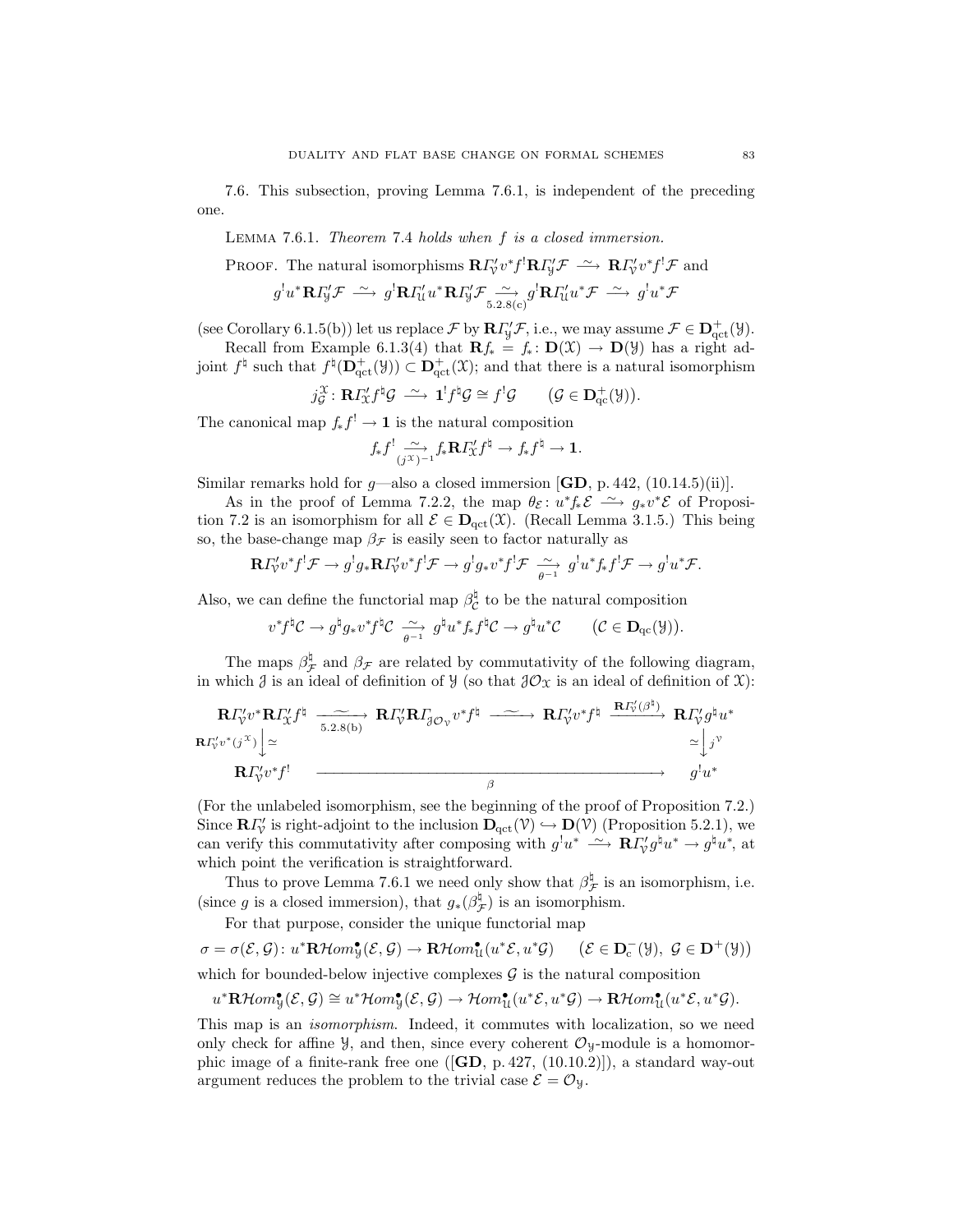Take  $\mathcal{E} := f_* \mathcal{O}_{\mathfrak{X}} = (\text{say}) \mathcal{O}_{\mathfrak{Y}}/J$ . The source and target of  $\sigma(\mathcal{O}_{\mathfrak{Y}}/J, \mathcal{F})$  are

$$
u^* \mathbf{R} \mathcal{H}om^{\bullet}(\mathcal{O}_\mathcal{Y}/\mathcal{I}, \mathcal{F}) = u^* f_* f^{\sharp} \mathcal{F} \cong g_* v^* f^{\sharp} \mathcal{F},
$$

$$
\mathbf{R} \mathcal{H}om^{\bullet}(u^*(\mathcal{O}_\mathcal{Y}/\mathcal{I}), u^* \mathcal{F}) = g_* g^{\sharp} u^* \mathcal{F}.
$$

Let K be a K-injective  $\mathcal{O}_u$ -complex quasi-isomorphic to  $u^*\mathcal{F}$ . Since the complexes  $u^* \mathcal{H}om_{\mathcal{Y}}^{\bullet}(\mathcal{O}_{\mathcal{Y}}/J, \mathcal{F})$  and  $\mathcal{H}om_{\mathcal{U}}^{\bullet}(u^*\mathcal{O}_{\mathcal{Y}}/J, \mathcal{K}) \cong \mathbf{R}\mathcal{H}om_{\mathcal{U}}^{\bullet}(u^*\mathcal{O}_{\mathcal{Y}}/J, u^*\mathcal{F})$  are both annihilated by  $\mathcal{O}_{\mathcal{U}}$ , we see that the isomorphism  $\sigma(\mathcal{O}_{\mathcal{Y}}/J, \mathcal{F})$  is isomorphic to a map of the form  $g_*(\varsigma)$  where  $\varsigma: v^* f^{\sharp} \mathcal{F} \to g^{\sharp} u^* \mathcal{F}$  is a map in  $\mathbf{D}(\mathcal{V})$ . It suffices then to show that  $\varsigma = \beta_{\mathcal{F}}^{\sharp}$ , i.e. (by definition of  $\beta_{\mathcal{F}}^{\sharp}$ ), that the natural composition

$$
u^*f_*f^{\natural}\mathcal{F} \stackrel{\sim}{\longrightarrow} g_*v^*f^{\natural}\mathcal{F} \xrightarrow{g_*(\varsigma)} g_*g^{\natural}u^*\mathcal{F} \xrightarrow{\tau_u^{\natural}\mathcal{F}} u^*\mathcal{F}
$$

is induced by the natural map

$$
\tau_{\mathcal{F}}^{\natural}: f_* f^{\natural} \mathcal{F} = \mathbf{R} \mathcal{H}om^{\bullet}(\mathcal{O}_{\mathcal{Y}}/J, \mathcal{F}) \to \mathbf{R} \mathcal{H}om^{\bullet}(\mathcal{O}_{\mathcal{Y}}, \mathcal{F}) = \mathcal{F}.
$$

From Example 6.1.3(4) one sees, for injective  $\mathcal{F}$ , that  $\tau_{\mathcal{F}}^{\sharp}$  takes any homomorphism  $\varphi: \mathcal{O}_{\mathcal{Y}}/\mathcal{I} \to \mathcal{F}$  over an open subset of  $\mathcal{Y}$  to  $\varphi(1)$ ; and similarly for  $\tau_{u^*\mathcal{F}}^{\mathfrak{h}}$ . The conclusion follows from the above definition of  $\sigma(\mathcal{O}_{\mathcal{Y}}/\mathcal{I}, \mathcal{F}) = g_*(\varsigma)$ .

7.7. In this subsection we prove Theorem 7.4 in case  $f: \mathcal{X} \to \mathcal{Y}$  is a proper map of ordinary noetherian schemes, by reduction to the case where  $\mathfrak{X}, \mathfrak{Y}, \mathfrak{U}$  and  $\mathfrak{V}$ are all ordinary schemes—a case which we take for granted (see the introductory remarks for section 7). Of course when  $u$  is *adic* then  $\mathcal U$  is already an ordinary scheme, and no reduction is needed at all.

LEMMA 7.7.1. Let  $f: \mathfrak{X} \to \mathfrak{Y}$  be a proper map of ordinary noetherian schemes. For Theorem 7.4 to hold with this  $f$  it suffices that it hold whenever  $\mathfrak U$  and  $\mathfrak V$  are ordinary schemes as well.

PROOF. Without yet assuming that  $\mathcal X$  and  $\mathcal Y$  are ordinary schemes, we can reduce Theorem 7.4 to the special case where the formal scheme  $\mathcal U$  is affine and  $u(\mathfrak{U})$  is contained in an affine open subset of  $\mathcal{Y}$ . Indeed, for the base-change map  $\beta_{\mathcal{F}} = \beta_{f,u}(\mathcal{F})$  of Theorem 7.4 to be an isomorphism, it clearly suffices that for any composition of fiber squares

$$
\begin{array}{ccc}\n\mathcal{V}_0 & \xrightarrow{v_0} & \mathcal{V} & \xrightarrow{v} & \mathcal{X} \\
g_0 & & & g \downarrow & & \downarrow f \\
\mathcal{U}_0 & \xrightarrow{u_0} & \mathcal{U} & \xrightarrow{u} & \mathcal{Y}\n\end{array}
$$

with  $u_0$  the inclusion of an affine open  $\mathcal{U}_0 \subset \mathcal{U}$  such that  $u(\mathcal{U}_0)$  is contained in an affine open subset of Y, the map

$$
v_0^*(\beta_{\mathcal{F}}): v_0^* \mathbf{R} \Gamma_v' v^* f^! \mathcal{F} \to v_0^* g^! u^* \mathcal{F}
$$

be an isomorphism. Remark 5.2.10(6) yields that  $\mathcal{F} \in \widetilde{\mathbf{D}}_{\text{qc}}^+(\mathcal{Y}) \Rightarrow u^*\mathcal{F} \in \widetilde{\mathbf{D}}_{\text{qc}}^+(\mathcal{U})$ . So if we assume the above-specified special case, then  $\beta_{f,uu_0}(\mathcal{F})$  and  $\beta_{g,u_0}(u^*\mathcal{F})$  are both isomorphisms. From Proposition  $5.2.1(a)$  we have a natural isomorphism

$$
v_0^*(\beta_{\mathcal{F}}) \cong \mathbf{R} \Gamma'_{v_0} v_0^*(\beta_{f,u}(\mathcal{F})),
$$

so Lemma 7.5.2(a) shows that  $v_0^*(\beta_{\mathcal{F}})$  is in fact an isomorphism.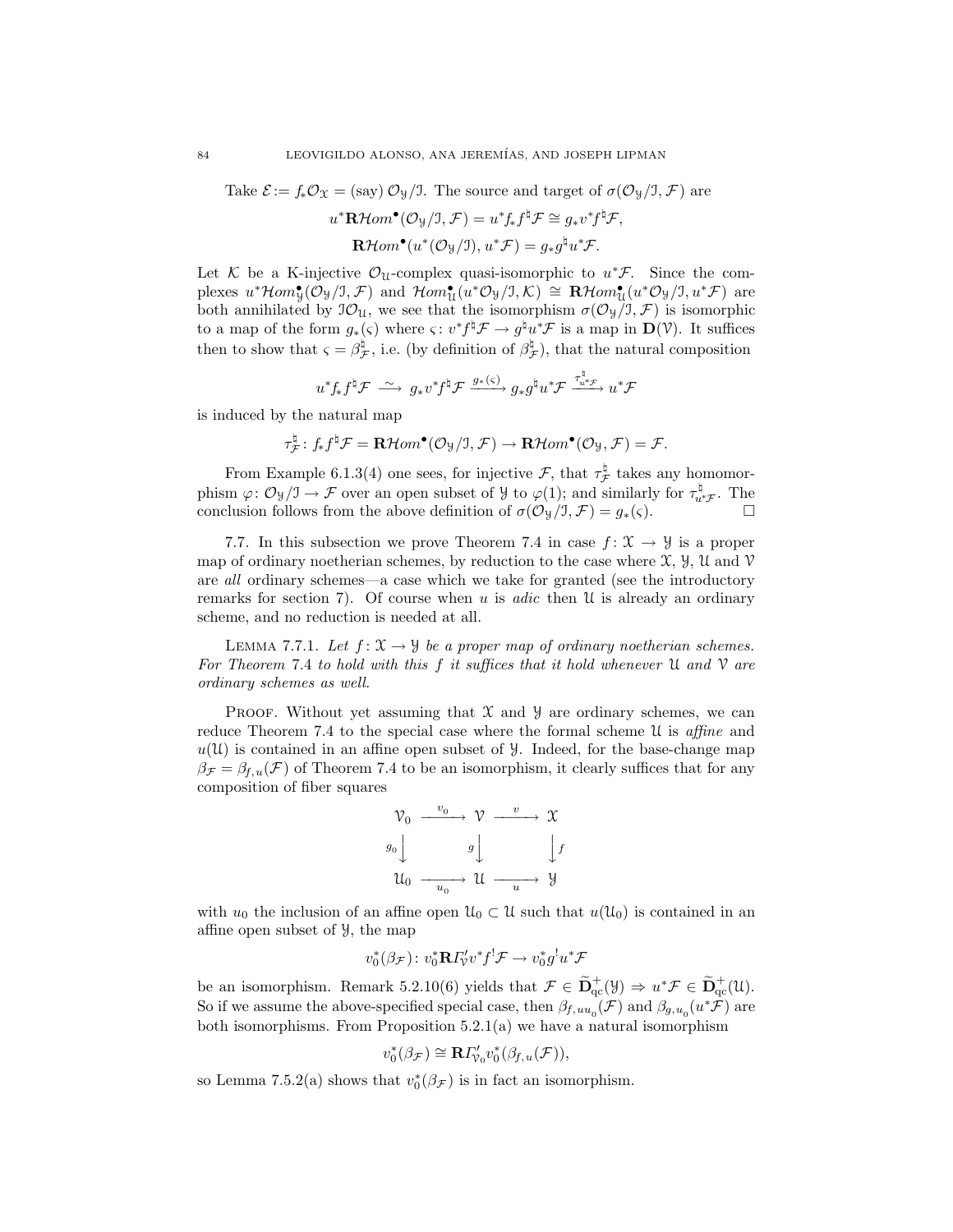With reference to the remarks just preceding Section 7.5, (a) and (b) having already been proved, only (c) remains, i.e., we need only prove Theorem 7.4 for the rear face of diagram (7.2.3).

In other words, with the notation of diagram (7.2.3), we may assume in proving Theorem 7.4 that  $f = f_n$  (a proper map of ordinary schemes), and that  $u = u_n$ . Moreover  $Y_n$  is a closed subscheme of  $\mathcal{Y}$ , and so if  $\mathcal{U}$  is affine and  $u(\mathcal{U})$  is contained in an affine open subset of  $\mathcal{Y}$ , then  $Y_n \times_{\mathcal{Y}} \mathcal{U}$  is affine and  $u_n(Y_n \times_{\mathcal{Y}} \mathcal{U})$  is contained in an affine open subset of  $Y_n$ . It follows that  $Y_n \times_{\mathcal{Y}} \mathcal{U}$  is the completion of an ordinary affine  $Y_n$ -scheme. (That can be seen via the one-one correspondence from maps between affine formal schemes to continuous homomorphisms between their associated rings  $[\mathbf{GD}, p.407, (10.4.6)]$ . Theorem 7.4 is thus reduced to the case depicted in the following diagram, where  $f: \mathcal{X} \to \mathcal{Y}$  is now a proper map of ordinary noetherian schemes, U is an ordinary affine  $\mathcal{Y}$ -scheme,  $\kappa: \mathcal{U} \to U$  is a completion map, and  $u: \mathcal{U} \to \mathcal{Y}$  factors as shown.

$$
\begin{array}{ccc}\n\mathfrak{X} \times_{\mathcal{Y}} \mathfrak{U} & \xrightarrow{\hspace{0.5cm}} & \mathfrak{X} \times_{\mathcal{Y}} U & \xrightarrow{\hspace{0.5cm}} & \mathfrak{X} \\
g \downarrow & & & \downarrow & & (2) & \downarrow f \\
\mathfrak{U} & \xrightarrow{\hspace{0.5cm}} & U & \xrightarrow{\hspace{0.5cm}} & \mathcal{Y}\n\end{array}
$$

We will show that Theorem 7.4 holds for subdiagram (1) by identifying the base-change map associated to  $\kappa$  with the *isomorphism*  $\zeta$  in Corollary 6.1.8. As subdiagram (2) is a fiber square of ordinary schemes, Lemma 7.7.1 will then result from the preceding reduction and the transitivity Lemma 7.5.2(a).

It is convenient to re-represent subdiagram  $(1)$  in the notation of Corollary 6.1.8. Consider then a diagram

$$
\mathcal{X} := X_{/Z} \xrightarrow{\kappa_{\mathcal{X}}} X
$$

$$
f \downarrow \qquad \qquad f_0
$$

$$
\mathcal{Y} := Y_{/W} \xrightarrow{\kappa_{\mathcal{Y}}} Y
$$

as in Corollary 6.1.6, with  $Z = f_0^{-1}W$ . That  $\zeta$  is the base-change map means that  $\zeta$  is adjoint to the natural composition

$$
\mathbf{R} f_*\mathbf{R} I_{X}^{\prime\prime}\kappa_{X}^*f_{0}^{\times} \xrightarrow[\psi]{\sim} \mathbf{R} I_{Y}^{\prime}\mathbf{R} f_*\kappa_{X}^*f_{0}^{\times} \xrightarrow[\psi-1]{\sim} \mathbf{R} I_{Y}^{\prime\prime}\kappa_{Y}^* \mathbf{R} f_{0*}f_{0}^{\times} \longrightarrow \mathbf{R} I_{Y}^{\prime\prime}\kappa_{Y}^* \longrightarrow \kappa_{Y}^*.
$$

But by definition,  $\zeta$  is adjoint to the natural composition

$$
\mathbf{R} f_*\mathbf{R} \mathbf{\Gamma}_X' \kappa_X^* f_0^{\times} \xrightarrow[5.2.4(c)} \mathbf{R} f_* \kappa_X^* \mathbf{R} \mathbf{\Gamma}_Z f_0^{\times} \longrightarrow \mathbf{R} f_* \kappa_X^* \mathbf{R} \mathbf{\Gamma}_Z f_0^{\times} \kappa_{\mathcal{Y}^*} \kappa_{\mathcal{Y}}^* \xrightarrow[\tau_t'(\kappa_{\mathcal{Y}}^*)} \kappa_{\mathcal{Y}}^*
$$

with  $\tau'_{\text{t}}$  as in Corollary 6.1.6—so that  $\tau'_{\text{t}}(\kappa^*_{\text{y}})$  factors naturally as

$$
\mathbf{R} f_{*} \kappa_{\mathcal{X}}^{*} \mathbf{R} I_{Z} f_{0}^{\times} \kappa_{y} \underset{5.2.7}{\longrightarrow} \kappa_{y}^{*} \mathbf{R} f_{0*} \mathbf{R} I_{Z} f_{0}^{\times} \kappa_{y} \kappa_{y}^{*}
$$

$$
\longrightarrow \kappa_{y}^{*} \mathbf{R} f_{0*} f_{0}^{\times} \kappa_{y} \kappa_{y}^{*}
$$

$$
\longrightarrow \kappa_{y}^{*} \kappa_{y} \kappa_{y}^{*}
$$

$$
\longrightarrow \kappa_{y}^{*}.
$$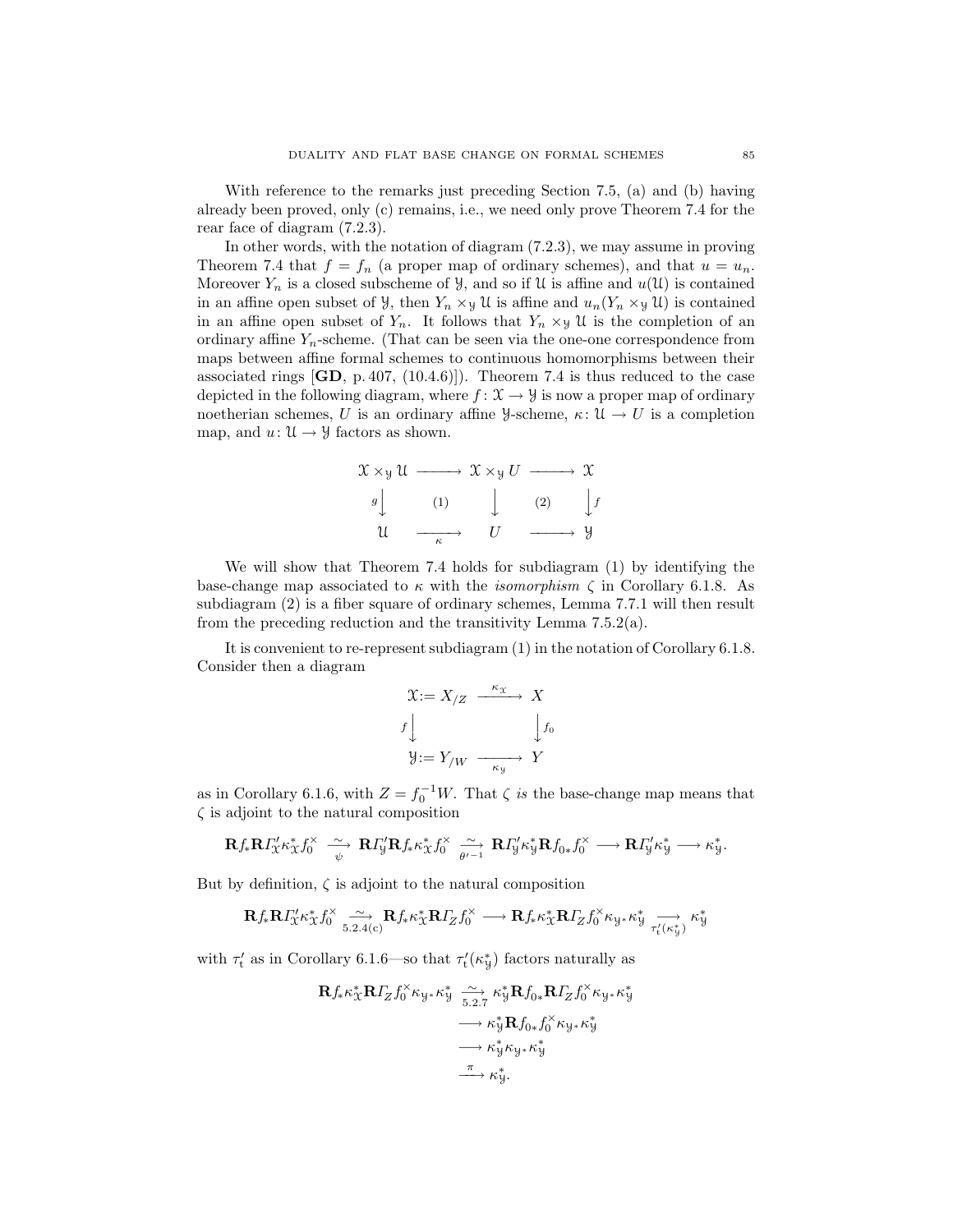It will suffice then to verify that the following natural diagram commutes (where, again, we omit all occurrences of **):** 

$$
f_{*}\Gamma_{X}^{\prime}\kappa_{X}^{*}f_{0}^{\times} \xrightarrow{\psi} \Gamma_{Y}^{\prime}f_{*}\kappa_{X}^{*}f_{0}^{\times} \xrightarrow{\theta^{\prime-1}} \Gamma_{Y}^{\prime}\kappa_{Y}^{*}f_{0*}f_{0}^{\times} \longrightarrow \Gamma_{Y}^{\prime}\kappa_{Y}^{*}
$$
\n
$$
5.2.4(c) \downarrow \qquad (A) \downarrow \qquad \qquad \downarrow
$$
\n
$$
f_{*}\kappa_{X}^{*}\Gamma_{Z}f_{0}^{\times} \xrightarrow{\sim} \kappa_{Y}^{*}f_{0*}\Gamma_{Z}f_{0}^{\times} \longrightarrow \kappa_{Y}^{*}f_{0*}f_{0}^{\times} \longrightarrow \kappa_{Y}^{*}
$$
\n
$$
\downarrow \qquad \qquad \downarrow \qquad \qquad \downarrow \qquad \qquad \uparrow \uparrow \downarrow
$$
\n
$$
f_{*}\kappa_{X}^{*}\Gamma_{Z}f_{0}^{\times}\kappa_{Y}^{*}f_{\frac{\sim}{2}}\longrightarrow \kappa_{Y}^{*}f_{0*}\Gamma_{Z}f_{0}^{\times}\kappa_{Y}^{*}\kappa_{Y}^* \longrightarrow \kappa_{Y}^{*}f_{0*}f_{0}^{\times}\kappa_{Y}^{*}\kappa_{Y}^{*} \longrightarrow \kappa_{Y}^{*}\kappa_{Y}^{*}\kappa_{Y}^{*}
$$

Given that  $\pi \iota = 1$ , the verification of commutativity is straightforward, except for subrectangle (A).

Now there is a functorial isomorphism  $\alpha: \mathbf{R}f_{0*}\mathbf{R}f_{Z} \longrightarrow \mathbf{R}f_{W}\mathbf{R}f_{0*}$  which arises in the obvious way, via "K-flabby" resolutions, from the equality  $f_{0*} \Gamma_Z = \Gamma_W f_{0*}$ (see the last paragraph in the Remark following (3.2.5) in [AJL, p. 25]), and whose composition with the natural map  $\mathbf{R} \cdot \mathbf{R} f_{0*} \to \mathbf{R} f_{0*}$  is the natural map  $\mathbf{R} f_{0*} \mathbf{R} I_Z \to \mathbf{R} f_{0*}$ . And, again, we have the isomorphism  $\mathbf{R} I_y' \kappa_y^* \stackrel{\sim}{\longrightarrow} \kappa_y^* \mathbf{R} I_W$  of Proposition 5.2.4(c), whose composition with the natural map  $\kappa_y^* \mathbf{R} I_W \to \kappa_y^*$  is the natural map  $\mathbf{R} \Gamma'_y \kappa^*_y \to \kappa^*_y$ . Hence commutativity of (A) follows from that of the outer border—consisting entirely of isomorphisms—of the following diagram:



Since  $\mathbf{R}I_{\mathcal{Y}}'$  is right-adjoint to the inclusion  $\mathbf{D}_{t}(\mathcal{Y}) \hookrightarrow \mathbf{D}(\mathcal{Y})$  (Proposition 5.2.1), we can check commutativity *after* composing the outer border with the natural map  $\mathbf{R} \Gamma_{\mathcal{Y}}' f_* \kappa_{\mathcal{X}}^* \to f_* \kappa_{\mathcal{X}}^*$ , so that it suffices to check commutativity of all the subdiagrams of the preceding one. This is easy to do, as, with  $\mathcal{E} := f_0^{\times} \mathcal{F}$ , the maps denoted by  $\theta_{\mathcal{E}}$  (=  $\theta_{f_0, \kappa_y}(\mathcal{E})$ ) in Corollary 5.2.7 and in Proposition 7.2 are the same.

This completes the proof of Lemma 7.7.1, and of Theorem 7.4.

$$
\Box
$$

## 8. Consequences of the flat base change isomorphism.

We begin with a flat-base-change theorem for the functor  $f^* = \Lambda_{\mathfrak{X}} f^!$  associated to a pseudo-proper map  $f: \mathfrak{X} \to Y$  of noetherian formal schemes. (As before,  $f^! := f_t^{\times}$ , and  $f^*$  is right-adjoint to the functor  $\mathbf{R} f_* \mathbf{R} F'_{\mathcal{X}} \colon \widetilde{\mathbf{D}}_{\text{qc}}(\mathcal{X}) \to \mathbf{D}(\mathcal{Y})$ , where  $\widetilde{\mathbf{D}}_{\text{qc}}(\mathfrak{X})$  is the (full)  $\Delta$ -subcategory of  $\mathbf{D}(\mathfrak{X})$  such that

$$
\mathcal{F} \in \widetilde{\mathbf{D}}_{\mathrm{qc}}(\mathfrak{X}) \Leftrightarrow \mathbf{R} \varGamma_{\!\mathfrak{X}}' \mathcal{F} \in \mathbf{D}_{\mathrm{qct}}(\mathfrak{X}),
$$

see Corollary 6.1.4.)

We deduce a sheafified version Theorem 8.2 of Theorem 2 of the Introduction  $($  = Theorem 6.1 + Corollary 6.1.4). This is readily seen equivalent to the case of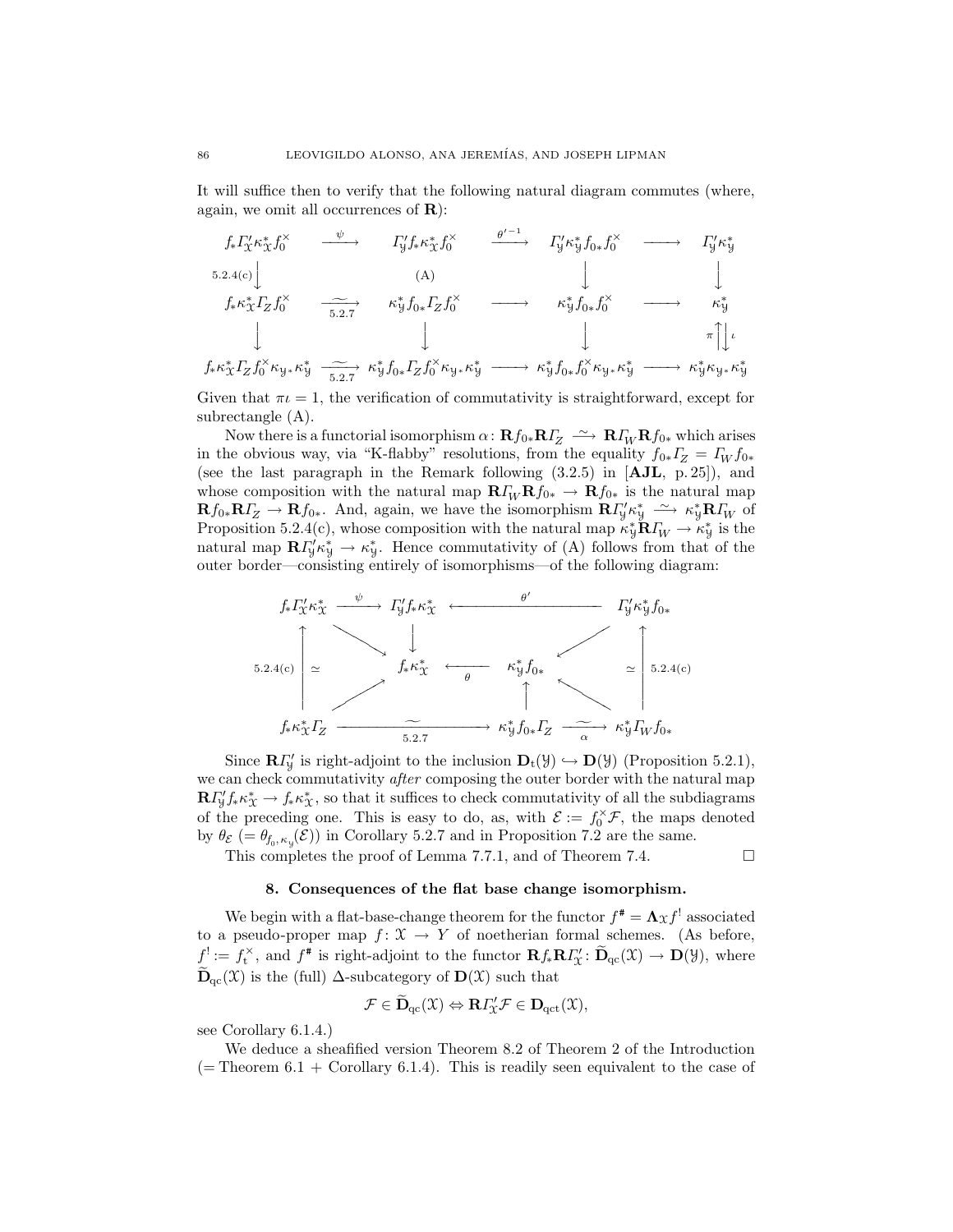flat base change where  $u: \mathfrak{U} \to \mathcal{Y}$  is an open immersion; in other words, it expresses the local nature, over  $\mathcal{Y}$ , of  $f'$  and  $f^*$ .

Section 8.3 establishes the local nature of  $f^!$  and  $f^*$  over X. From this we obtain that  $f^*(\mathbf{D}_c^+(\mathcal{Y})) \subset \mathbf{D}_c^+(\mathcal{X})$  (Proposition 8.3.2). This leads further to an improved base-change theorem for bounded-below complexes with coherent homology, and to Theorem 8.4, a duality theorem for such complexes under proper maps.

We consider as in Theorem 7.4 a fiber square of noetherian formal schemes

$$
\begin{array}{ccc}\n\mathcal{V} & \xrightarrow{v} & \mathcal{X} \\
\downarrow^g & & \downarrow^f \\
\mathcal{U} & \xrightarrow{u} & \mathcal{Y}\n\end{array}
$$

with  $f$  and  $g$  pseudo-proper,  $u$  and  $v$  flat.

For any  $\mathcal{F} \in \tilde{\mathbf{D}}_{\text{qc}}^+(\mathcal{Y})$  we have the composed isomorphism

g

$$
\vartheta\colon \mathbf{R}\Gamma_{\mathcal{V}}'v^*f^{\#}\mathcal{F}\xrightarrow[5.2.8(c)]{}\mathbf{R}\Gamma_{\mathcal{V}}'v^*\mathbf{R}\Gamma_{\mathcal{X}}'f^{\#}\mathcal{F}\xrightarrow[6.1.5(a)]{}_{\mathbf{R}}\mathbf{R}\Gamma_{\mathcal{V}}'v^*f^!\mathcal{F}\xrightarrow[7.4]{}g^!u^*\mathcal{F}.
$$

In particular,  $v^* f^* \mathcal{F} \in \widetilde{\mathbf{D}}_{\mathrm{qc}}(\mathcal{V})$ .

THEOREM 8.1. Under the preceding conditions, let

$$
\beta_{\mathcal{F}}^{\#} \colon v^* f^{\#} \mathcal{F} \to g^{\#} u^* \mathcal{F} \qquad \left( \mathcal{F} \in \widetilde{\mathbf{D}}_{\mathrm{qc}}^+(\mathcal{Y}) \right)
$$

be the map adjoint to the natural composition

(8.1.1) 
$$
\mathbf{R}g_*\mathbf{R}I'_{\gamma}v^*f^{\#}\mathcal{F}\underset{\mathbf{R}g_*\vartheta}{\longrightarrow}\mathbf{R}g_*g^!u^*\mathcal{F}\to u^*\mathcal{F}.
$$

Then the map  $\Lambda_{\mathcal{V}}(\beta_{\mathcal{F}}^{*})$  is an isomorphism

$$
\Lambda_{\mathcal{V}}(\beta_{\mathcal{F}}^{\#})\colon \Lambda_{\mathcal{V}}v^*f^{\#}\mathcal{F} \;\stackrel{\sim}{\longrightarrow}\; \Lambda_{\mathcal{V}}g^{\#}u^*\mathcal{F} \underset{6.1.5(a)}{\cong} g^{\#}u^*\mathcal{F}.
$$

Moreover, if u is an open immersion then  $\beta^{\#}_{\mathcal{F}}$  itself is an isomorphism.

PROOF. The map  $\beta^*$  factors naturally as

$$
(8.1.2) \t v^* f^* \to \Lambda_{\mathcal{V}} v^* f^* \underset{6.3.1(c)}{\sim} \Lambda_{\mathcal{V}} \mathbf{R} \Gamma_{\mathcal{V}}' v^* f^* \underset{\Lambda_{\mathcal{V}} \vartheta}{\sim} \Lambda_{\mathcal{V}} g^! u^* = g^* u^*.
$$

To see this, one needs to check that  $(8.1.2)$  is adjoint to  $(8.1.1)$ . The natural map  $1 \to \Lambda_{\mathcal{V}}$  factors naturally as  $1 \to \Lambda_{\mathcal{V}} R I_{\mathcal{V}}' \to \Lambda_{\mathcal{V}}$  (easy check), and hence the adjointness in question amounts to the readily-verified commutativity of the outer border of the following diagram (with all occurrences of  **left out):** 

$$
g_* \Gamma_v' \Lambda_v \Gamma_v' v^* f^* \longleftarrow g_* \Gamma_v' v^* f^* \longrightarrow g_* g^! u^*
$$
  
\n
$$
\simeq \downarrow \qquad \qquad \uparrow \qquad \qquad \downarrow
$$
  
\n
$$
g_* \Gamma_v' \Lambda_v v^* f^* \longrightarrow g_* \Gamma_v' \Lambda_v \Gamma_v' v^* f^* \longrightarrow g_* \Gamma_v' \Lambda_v g^! u^*
$$

That  $\Lambda_{\mathcal{V}}(\beta_{\mathcal{F}}^{*})$  is an isomorphism results then from the idempotence of  $\Lambda_{\mathcal{V}}$ (Remark 6.3.1(b)).

When  $u$ —hence  $v$ —is an open immersion, we have isomorphisms (the first of which is obvious):

$$
\Lambda_{\mathcal{V}} v^* f^{\#} \stackrel{\sim}{\longrightarrow} v^* \Lambda_{\mathfrak{X}} f^{\#} \underset{6.1.5(a)}{\longrightarrow} v^* f^{\#},
$$

and the last assertion follows.  $\Box$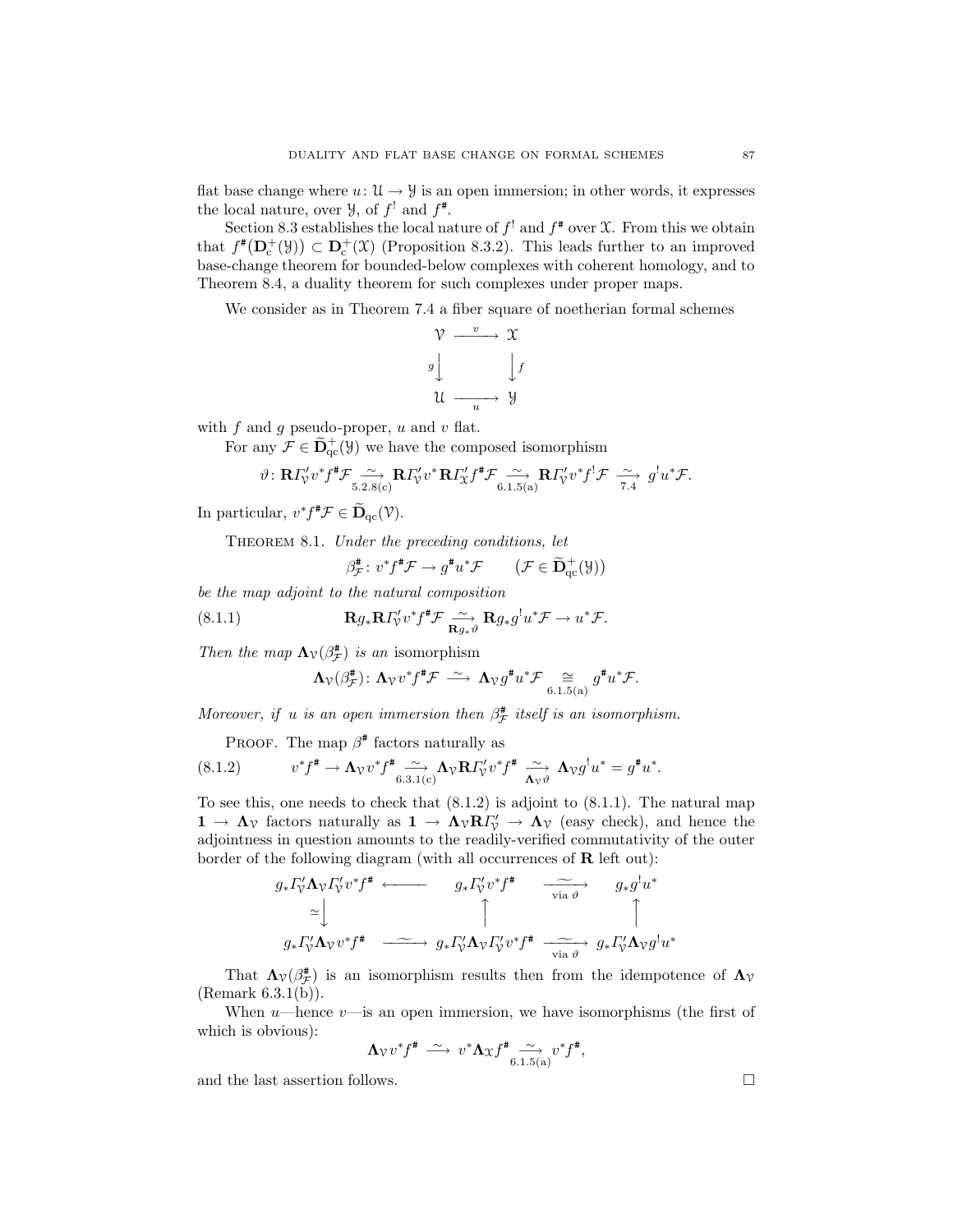Next comes the sheafification of Theorem 2. Let  $f: \mathfrak{X} \to \mathcal{Y}$  be a map of locally noetherian formal schemes. For  $\mathcal{G}$  and  $\mathcal{E} \in \mathbf{D}(\mathcal{X})$  we have natural compositions

$$
\mathbf{R} f_*\mathbf{R}\mathcal{H}om_{\mathfrak{X}}^{\bullet}(\mathcal{G},\mathcal{E})\rightarrow \mathbf{R} f_*\mathbf{R}\mathcal{H}om_{\mathfrak{X}}^{\bullet}(\mathbf{L} f^*\mathbf{R} f_*\mathcal{G},\mathcal{E})\xrightarrow[\mathbf{Sp},\text{p.147},\text{6.7}]}\mathbf{R}\mathcal{H}om_{\mathcal{Y}}^{\bullet}(\mathbf{R} f_*\mathcal{G},\mathbf{R} f_*\mathcal{E})
$$

and

$$
\mathbf{R}\mathcal{H}om_{\mathcal{X}}^{\bullet}(\mathcal{G},\mathcal{E}) \to \mathbf{R}\mathcal{H}om_{\mathcal{X}}^{\bullet}(\mathbf{R}\Gamma_{\mathcal{X}}^{\prime}\mathcal{G},\mathcal{E}) \xrightarrow[5.2.3]{} \mathbf{R}\mathcal{H}om_{\mathcal{X}}^{\bullet}(\mathbf{R}\Gamma_{\mathcal{X}}^{\prime}\mathcal{G},\mathbf{R}\Gamma_{\mathcal{X}}^{\prime}\mathcal{E}).
$$

THEOREM 8.2. Let X and Y be noetherian formal schemes and let  $f: X \rightarrow Y$  be a pseudo-proper map. Then the following natural compositions are isomorphisms:

$$
\delta^{\sharp}: \mathbf{R} f_{*} \mathbf{R} \mathcal{H} om_{\mathcal{X}}^{\bullet}(\mathcal{G}, f^{\sharp} \mathcal{F}) \to \mathbf{R} \mathcal{H} om_{\mathcal{Y}}^{\bullet}(\mathbf{R} f_{*} \mathbf{R} I_{\mathcal{X}}^{\prime} \mathcal{G}, \mathbf{R} f_{*} \mathbf{R} I_{\mathcal{X}}^{\prime} f^{\sharp} \mathcal{F})
$$

$$
\to \mathbf{R} \mathcal{H} om_{\mathcal{Y}}^{\bullet}(\mathbf{R} f_{*} \mathbf{R} I_{\mathcal{X}}^{\prime} \mathcal{G}, \mathcal{F}) \qquad (\mathcal{G} \in \widetilde{\mathbf{D}}_{qc}(\mathcal{X}), \ \mathcal{F} \in \widetilde{\mathbf{D}}_{qc}^{+}(\mathcal{Y}));
$$

$$
\delta^{!}:\mathbf{R} f \mathbf{R} \mathcal{H} om^{\bullet}(\mathcal{G}, f^{!}\mathcal{F}) \to \mathbf{R} \mathcal{H} om^{\bullet}(\mathbf{R} f \mathcal{G}, \mathbf{R} f f^{!}\mathcal{F}) \to \mathbf{R} \mathcal{H} om^{\bullet}(\mathbf{R} f \mathcal{G}, \mathcal{F})
$$

$$
\delta^!\colon \mathbf{R} f_*\mathbf{R}\mathcal{H}om_{\mathfrak{X}}^{\bullet}(\mathcal{G},f^!\mathcal{F}) \to \mathbf{R}\mathcal{H}om_{\mathfrak{Y}}^{\bullet}(\mathbf{R} f_*\mathcal{G},\mathbf{R} f_*f^!\mathcal{F}) \to \mathbf{R}\mathcal{H}om_{\mathfrak{Y}}^{\bullet}(\mathbf{R} f_*\mathcal{G},\mathcal{F})
$$

$$
(\mathcal{G} \in \mathbf{D}_{\mathrm{qct}}(\mathfrak{X}),\ \mathcal{F} \in \widetilde{\mathbf{D}}_{\mathrm{qct}}^+(\mathfrak{Y})).
$$

PROOF. The map  $\delta^{\#}$  is an isomorphism iff the same is true of  $\mathbb{R}\Gamma(\mathcal{U},\delta^{\#})$  for all open  $\mathcal{U} \subset \mathcal{Y}$ . (For if  $\mathcal{E}$ —which may be assumed K-injective—is the vertex of a triangle based on  $\delta^*$ , then  $\delta^*$  is an isomorphism  $\Leftrightarrow \mathcal{E} \cong 0 \Leftrightarrow H^i(\mathcal{E}) = 0$  for all  $i \in \mathbb{Z} \Leftrightarrow$  the sheaf associated to the presheaf  $\mathcal{U} \mapsto H^i\Gamma(\mathcal{U}, \mathcal{E}) = H^i\mathbf{R}\Gamma(\mathcal{U}, \mathcal{E})$ vanishes for all *i*.) Set  $\mathcal{V} := f^{-1} \mathcal{U}$ , and let  $u: \mathcal{U} \hookrightarrow \mathcal{Y}$  and  $v: \mathcal{V} \hookrightarrow \mathcal{X}$  be the respective inclusions. We have then the fiber square

$$
\begin{array}{ccc}\n\mathcal{V} & \xrightarrow{v} & \mathcal{X} \\
g \downarrow & & \downarrow f \\
\mathcal{U} & \xrightarrow{u} & \mathcal{Y},\n\end{array}
$$

and need only verify that  $\mathbb{R}\Gamma(\mathfrak{U},\delta^*)$  is the composition of the following sequence of isomorphisms:

$$
\begin{array}{rcl}\n\mathbf{R}\Gamma(\mathcal{U},\mathbf{R}f_*\mathbf{R}\mathcal{H}om^{\bullet}_{\mathcal{X}}(\mathcal{G},f^*\mathcal{F})) & \cong \mathbf{R}\Gamma(\mathcal{V},\mathbf{R}\mathcal{H}om^{\bullet}_{\mathcal{X}}(\mathcal{G},f^*\mathcal{F})) \qquad [\mathbf{Sp},6.4,6.7,5.15] \\
& \cong \mathbf{R}\mathrm{Hom}^{\bullet}_{\mathcal{V}}(v^*\mathcal{G},v^*f^*\mathcal{F}) \qquad [\mathbf{Sp},5.14,5.12,6.4] \\
& \cong \mathbf{R}\mathrm{Hom}^{\bullet}_{\mathcal{U}}(v^*\mathcal{G},g^*\mathcal{U}^*\mathcal{F}) \qquad (\text{Theorem 8.1}) \\
& \cong \mathbf{R}\mathrm{Hom}^{\bullet}_{\mathcal{U}}(\mathbf{R}g_*\mathbf{R}I'_{\mathcal{V}}v^*\mathcal{G},u^*\mathcal{F}) \qquad (6.1.4,5.2.10(6)) \\
& \cong \mathbf{R}\mathrm{Hom}^{\bullet}_{\mathcal{U}}(\mathbf{R}g_*v^*\mathbf{R}I''_{\mathcal{X}}\mathcal{G},u^*\mathcal{F}) \qquad (\text{elementary}) \\
& \cong \mathbf{R}\mathrm{Hom}^{\bullet}_{\mathcal{U}}(u^*\mathbf{R}f_*\mathbf{R}I''_{\mathcal{X}}\mathcal{G},u^*\mathcal{F}) \qquad (\text{elementary}) \\
& \cong \mathbf{R}\Gamma(\mathcal{U},\mathbf{R}\mathcal{H}om^{\bullet}_{\mathcal{Y}}(\mathbf{R}f_*\mathbf{R}I''_{\mathcal{X}}\mathcal{G},\mathcal{F})) \qquad (\text{as above}).\n\end{array}
$$

This somewhat tedious verification is left to the reader (who may e.g., refer to the proof of  $(4.3)^{\circ} \Rightarrow (4.2)$  near the end of [L5]).

That  $\delta^!$  is an isomorphism can be shown similarly—or be deduced via the natural map  $f' \cong \mathbb{R} \Gamma_{\mathcal{X}}' f^* \to f^*$  (Corollary 6.1.5), which for  $\mathcal{G} \in \mathbb{D}_{\text{qct}}(\mathcal{X})$  induces an isomorphism  $\mathbf{R}\mathcal{H}om_{\mathfrak{X}}^{\bullet}(\mathcal{G},f^{!}\mathcal{F}) \longrightarrow \mathbf{R}\mathcal{H}om_{\mathfrak{X}}^{\bullet}(\mathcal{G},f^{*}\mathcal{F})$  (Corollary 5.2.3).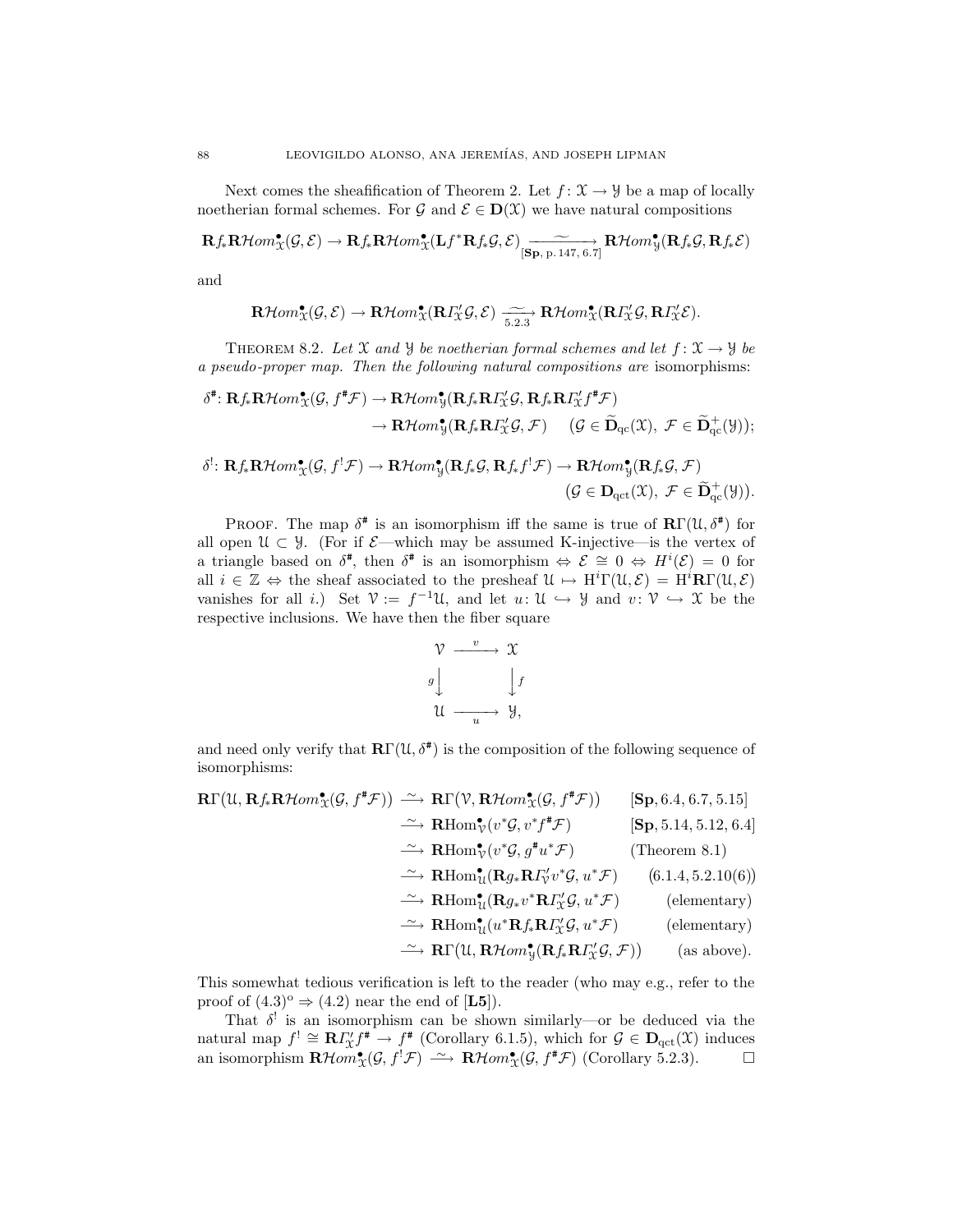8.3. For pseudo-proper  $f: \mathfrak{X} \to \mathcal{Y}$ , the functors  $f^! := f_t^{\times}$  and  $f^*$  are local on  $\mathfrak{X}$ , in the following sense.

PROPOSITION 8.3.1. Let there be given a commutative diagram



of noetherian formal schemes, with  $f_1$  and  $f_2$  pseudo-proper and  $i_1$  and  $i_2$  open immersions. Then there are functorial isomorphisms

$$
i_1^* f_1^! \xrightarrow{\sim} i_2^* f_2^!, \qquad i_1^* f_1^* \xrightarrow{\sim} i_2^* f_2^*.
$$

**PROOF.** The second isomorphism results from the first, since for any  $\mathcal{F} \in D(\mathcal{Y})$ and for  $j = 1, 2$ ,

$$
i_j^* f_j^* \mathcal{F} \stackrel{6 \perp 4}{=} i_j^* \mathbf{R} \mathcal{H}om_{X_j}^{\bullet}(\mathbf{R} \Gamma'_{X_j} \mathcal{O}_{X_j}, f_j^! \mathcal{F}) \cong \mathbf{R} \mathcal{H}om_{\mathbf{U}}^{\bullet} (i_j^* \mathbf{R} \Gamma'_{X_j} \mathcal{O}_{X_j}, i_j^* f_j^! \mathcal{F})
$$

$$
\cong \mathbf{R} \mathcal{H}om_{\mathbf{U}}^{\bullet}(\mathbf{R} \Gamma'_{\mathbf{U}} \mathcal{O}_{\mathbf{U}}, i_j^* f_j^! \mathcal{F}).
$$

For the first isomorphism, Verdier's proof of  $[V, p. 395, Corollary 1]$ —a special case of Proposition 8.3.1—applies verbatim, modulo the following extensions (a), (b) and (c) of some elementary properties of schemes to formal schemes.

(a) Since pseudo-proper maps are separated, the graph of  $i_j$  is a *closed immer*sion  $\gamma: \mathcal{U} \hookrightarrow \mathcal{X}_i \times \mathcal{Y} \mathcal{U}$  (see [GD, p. 445, (10.15.4)], where the "finite-type" hypothesis is used only to ensure that  $\mathfrak{X}_i \times_{\mathfrak{Y}} \mathfrak{U}$  is locally noetherian, a condition which holds here by the first paragraph in Section 7. And if  $\mathcal{U} \rightarrow \mathcal{Y}$  is an open immersion, then so is  $\gamma$  (since then both  $\pi_j : \mathfrak{X}_i \times \mathfrak{Y} \mathfrak{U} \to \mathfrak{X}_i$  and  $i_j = \pi_j \gamma$  are open immersions).

(b) If  $s: \mathcal{U} \to \mathcal{V}$  is an open and closed immersion, then the exact functors  $s_*$ and  $s^*$  are adjoint, and by Example 6.1.3(4) there is a functorial isomorphism

$$
s! \mathcal{F} \cong s! \mathcal{F} \cong s^* \mathcal{F} \qquad (\mathcal{F} \in \mathbf{D}_{\mathrm{qct}}(\mathcal{V})).
$$

(c) (Formal extension of  $[\mathbf{GD}, p. 325, (6.10.6)]$ .) Let  $\mathcal{U} \stackrel{\gamma}{\hookrightarrow} \mathcal{W} \stackrel{w}{\hookrightarrow} \mathcal{Z}$  be maps of locally noetherian formal schemes such that  $\gamma$  is a closed immersion and w is an open immersion. (We are interested specifically in the case  $W := \mathfrak{X}_2 \times_{\mathfrak{Y}} \mathfrak{U}$  and  $\mathfrak{X} := \mathfrak{X}_2 \times_{\mathfrak{Y}} \mathfrak{X}_1$ , see (a).) Set  $u := w\gamma$ . Then the closure  $\overline{\mathfrak{U}}$  of  $u(\mathfrak{U})$  is a formal subscheme of  $\mathfrak{L}$ , and the map  $\mathfrak{U} \to \overline{\mathfrak{U}}$  induced by u is an open immersion.

Indeed,  $\overline{\mathcal{U}}$  is the support of  $\mathcal{O}_{\mathcal{Z}}/J$  where J is the kernel of the natural map  $\mathcal{O}_{\mathfrak{Z}} \to u_* \mathcal{O}_{\mathfrak{U}}$ ; and it follows from [GD, p. 441, (10.14.1)] that we need only show that I is *coherent*. The question being local, we may assume that  $\mathcal Z$  is affine, say  $\mathcal{Z} = Spf(A)$ . Cover U by a finite number of affine open subschemes  $\mathcal{U}_i$   $(1 \leq i \leq n)$ , with inclusions  $u_i: \mathcal{U}_i \hookrightarrow \mathcal{U}$ . Then there is a natural injection

$$
u_*\mathcal{O}_{\mathfrak{U}} \hookrightarrow u_*\big(\oplus_{i=1}^n u_{i*}\mathcal{O}_{\mathfrak{U}_i}\big) \cong \oplus_{i=1}^n (uu_i)_*\mathcal{O}_{\mathfrak{U}_i},
$$

so that J is the intersection of the kernels of the natural maps  $\mathcal{O}_\mathcal{Z} \to (uu_i)_*\mathcal{O}_{\mathfrak{U}_i}$ , giving us a reduction to the case where U itself is affine, say  $\mathcal{U} = Spf(B)$ . Now if I is the kernel of the ring-homomorphism  $\rho: A \to B$  corresponding to u, then for any  $f \in A$  the kernel of the induced map  $\rho_{\{f\}}: A_{\{f\}} \to B_{\{f\}}$  is  $I_{\{f\}}$ ; and one deduces that J is the coherent  $\mathcal{O}_{\mathcal{Z}}$ -module denoted by  $I^{\Delta}$  in [**GD**, p. 427, (10.10.2)].  $\Box$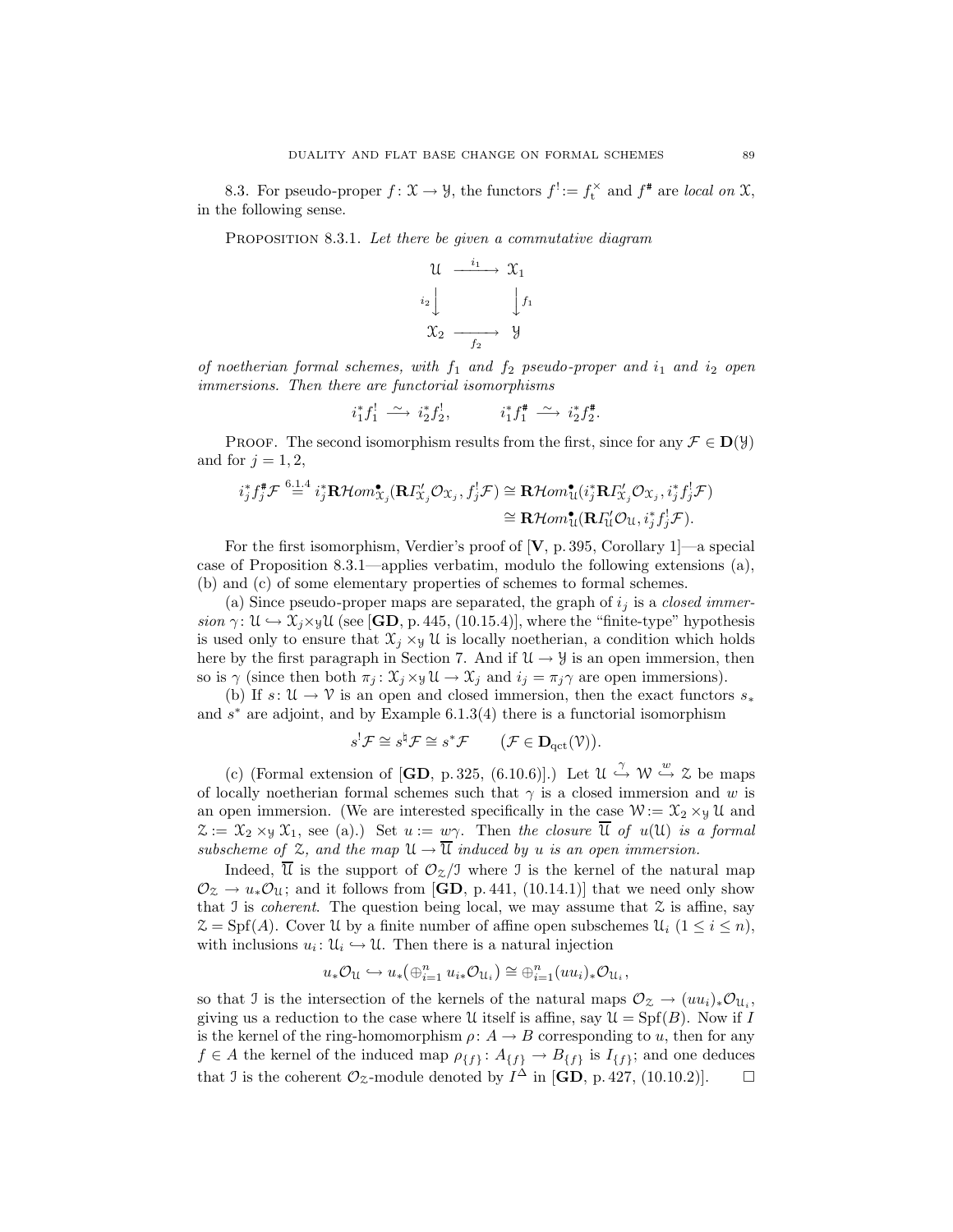PROPOSITION 8.3.2. If  $f: \mathfrak{X} \to \mathcal{Y}$  is a pseudo-proper map of noetherian formal schemes then

$$
f^{\#}(\mathbf{D}_{\mathrm{c}}^{+}(\mathcal{Y})) \subset \mathbf{D}_{\mathrm{c}}^{+}(\mathcal{X}).
$$

PROOF. Since  $f^*$  commutes with open base change (Theorem 8.1) we may assume  $\mathcal Y$  to be affine, say  $\mathcal Y = Spf(A)$ . Since f is of pseudo-finite type, every point of X has an open neighborhood U such that  $f|_U$  factors as

$$
\mathcal{U} \xrightarrow{i} \mathrm{Spf}(B) \xrightarrow{p} \mathrm{Spf}(A) = \mathcal{Y}
$$

where B is the completion of a polynomial ring  $P := A[T_0, T_1, \ldots, T_n]$  with respect to an ideal I whose intersection with  $A$  is open,  $i$  is a closed immersion, and p corresponds to the obvious continuous ring homomorphism  $A \rightarrow B$  (see footnote in Section 1.2.2). This  $Spf(B)$  is an open subscheme of the completion  $\mathcal P$  of the projective space  $\mathbf{P}_{A}^{n}$  along the closure of its subscheme  $\text{Spec}(P/I)$ . Thus by Proposition 8.3.1 and item  $(c)$  in its proof, we can replace  $\mathfrak X$  by a closed formal subscheme of  $P$  having  $U$  as an open subscheme. In other words, we may assume that  $f$  factors as  $\mathfrak{X} \stackrel{i_1}{\hookrightarrow} \mathfrak{P} \stackrel{p_1}{\longrightarrow} \mathrm{Spf}(A) = \mathcal{Y}$  with  $i_1$  a closed immersion and  $p_1$  the natural map. Then  $f^* = i_1^* p_1^*$ , and we need only consider the two cases (a)  $f = p_1$  and (b)  $f = i_1$ .

Case (a) is given by Corollary  $6.2.3$ . In case (b) we see as in example  $6.1.3(4)$ that for  $\mathcal{F} \in \mathbf{D}_{c}^{+}(\mathcal{Y})$  we have  $f^{\sharp} \mathcal{F} \in \mathbf{D}_{c}^{+}(\mathcal{X})$  and

$$
f^{\sharp}\mathcal{F} = \Lambda_{\mathfrak{X}}\mathbf{R}I_{\mathfrak{X}}^{\prime}f^{\sharp}\mathcal{F} \stackrel{6.3.1(c)}{\underset{\text{or } 5.2.3}{\longrightarrow}} \Lambda_{\mathfrak{X}}f^{\sharp}\mathcal{F} \stackrel{6.2.1}{=} f^{\sharp}\mathcal{F} \in \mathbf{D}_{c}^{+}(\mathfrak{X}).
$$

COROLLARY 8.3.3. For all  $\mathcal{F} \in \mathbf{D}_{c}^{+}(\mathcal{Y})$  the base-change map  $\beta_{\mathcal{F}}^{*}$  of Theorem 8.1 is an isomorphism

$$
\beta^{\#}_{\mathcal{F}}\colon v^*f^{\#}\mathcal{F} \stackrel{\sim}{\longrightarrow} g^{\#}u^*\mathcal{F}.
$$

PROOF. Proposition 6.2.1 gives an isomorphism  $v^* f^* \mathcal{F} \longrightarrow \Lambda_{\mathcal{V}} v^* f^* \mathcal{F}$ .  $\Box$ 

We have now the following duality theorem for proper maps and bounded-below complexes with coherent homology.

THEOREM 8.4. Let  $f: \mathfrak{X} \to \mathfrak{Y}$  be a proper map of noetherian formal schemes, so that  $\mathbf{R} f_*(\mathbf{D}_c^+(\mathfrak{X})) \subset \mathbf{D}_c^+(\mathfrak{Y})$  and  $f^*(\mathbf{D}_c^+(\mathfrak{Y})) \subset \mathbf{D}_c^+(\mathfrak{X})$  (see Propositions 3.5.1) and 8.3.2). Then for  $\mathcal{G} \in \mathbf{D}_{c}^{+}(\mathfrak{X})$  and  $\mathcal{F} \in \mathbf{D}_{c}^{+}(\mathfrak{Y})$  there are functorial isomorphisms

$$
\mathbf{R} f_* \mathbf{R} \mathcal{H} om^{\bullet}(\mathcal{G}, f^{\sharp} \mathcal{F}) \xrightarrow[8.2]{\sim} \mathbf{R} \mathcal{H} om^{\bullet}(\mathbf{R} f_* \mathbf{R} \Gamma'_{\mathcal{X}} \mathcal{G}, \mathcal{F})
$$

$$
\xrightarrow[5.2.11(d)]{\sim} \mathbf{R} \mathcal{H} om^{\bullet}(\mathbf{R} \Gamma'_{\mathcal{Y}} \mathbf{R} f_* \mathcal{G}, \mathcal{F}) \xrightarrow[6.2.1]{\sim} \mathbf{R} \mathcal{H} om^{\bullet}(\mathbf{R} f_* \mathcal{G}, \mathcal{F}).
$$

In particular,  $f^* \colon \mathbf{D}^+_c(\mathfrak{Y}) \to \mathbf{D}^+_c(\mathfrak{X})$  is right-adjoint to  $\mathbf{R} f_* \colon \mathbf{D}^+_c(\mathfrak{X}) \to \mathbf{D}^+_c(\mathfrak{Y})$ . If X is properly algebraic we can replace  $f^*$  by the functor  $f^*$  of Corollary 4.1.1.

PROOF Left to reader. (For the last assertion see Corollaries 6.2.2 and 3.3.4.)

## References

- [AJL] L. Alonso Tarrío, A. Jeremías López and J. Lipman, Local homology and cohomology on schemes, Ann. Scient. Éc. Norm. Sup. 30 (1997), 1–39.
- $[AJL']$   $\qquad$ , Greenlees-May duality on formal schemes, this volume.
- [AJS] L. Alonso Tarrío, A. Jeremías López and M. J. Souto Salorio, Localization in categories of complexes and unbounded resolutions, Canadian Math. J., to appear.
- [AHK] A. Altman, R. Hoobler and S. L. Kleiman, A note on the base change map for cohomology, Compositio Math. 27 (1973), 25–37.
- [B] N. Bourbaki, Algèbre Commutative, Actualités Sci. et Industrielles, no. 1293, Hermann, Paris, 1961.